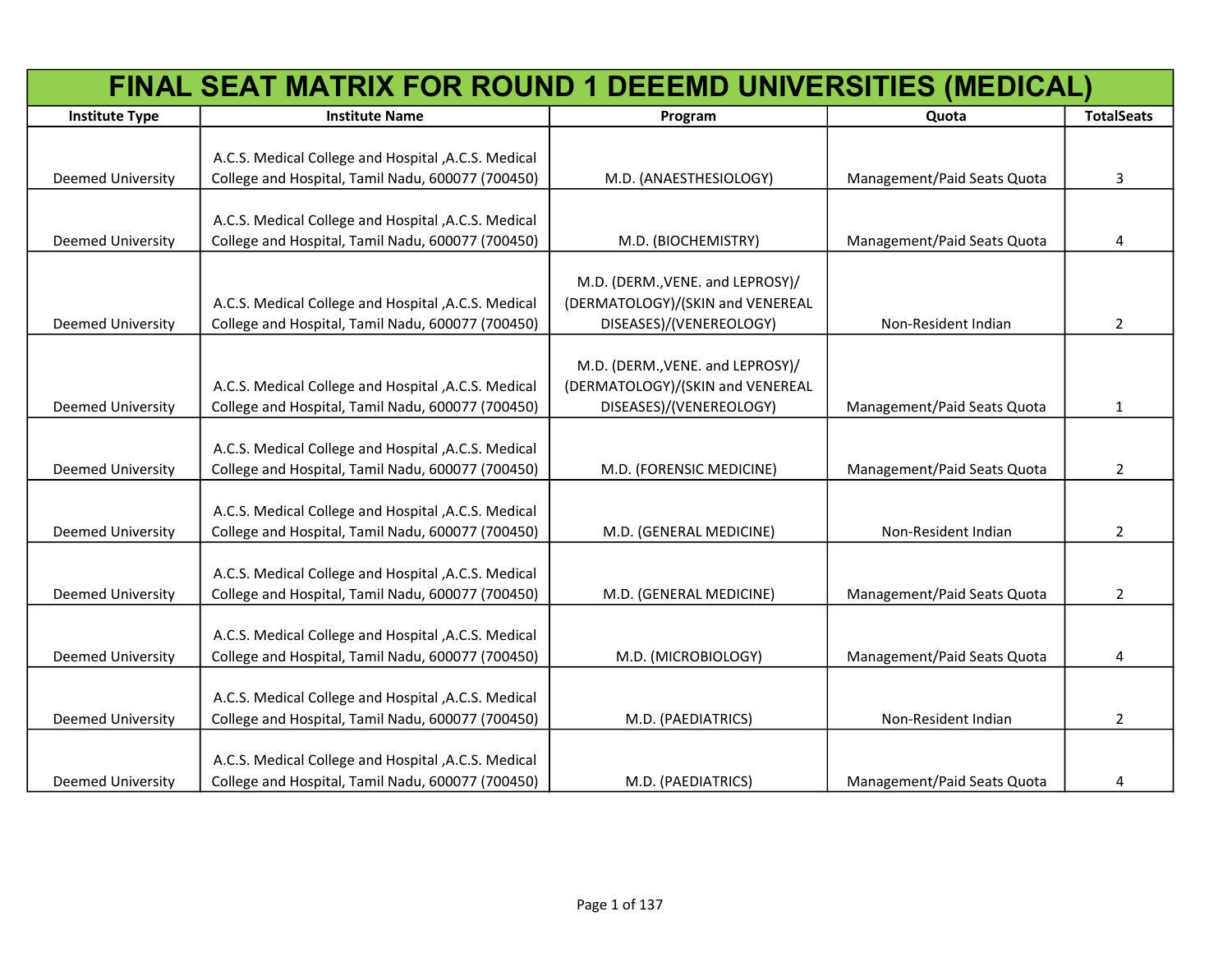|                          | FINAL SEAT MATRIX FOR ROUND 1 DEEEMD UNIVERSITIES (MEDICAL) |                               |                             |                   |
|--------------------------|-------------------------------------------------------------|-------------------------------|-----------------------------|-------------------|
| <b>Institute Type</b>    | <b>Institute Name</b>                                       | Program                       | Quota                       | <b>TotalSeats</b> |
|                          |                                                             |                               |                             |                   |
|                          | A.C.S. Medical College and Hospital , A.C.S. Medical        |                               |                             |                   |
| <b>Deemed University</b> | College and Hospital, Tamil Nadu, 600077 (700450)           | M.D. (PATHOLOGY)              | Management/Paid Seats Quota | 6                 |
|                          |                                                             |                               |                             |                   |
|                          | A.C.S. Medical College and Hospital , A.C.S. Medical        |                               |                             |                   |
| <b>Deemed University</b> | College and Hospital, Tamil Nadu, 600077 (700450)           | M.D. (PHARMACOLOGY)           | Management/Paid Seats Quota | 4                 |
|                          | A.C.S. Medical College and Hospital , A.C.S. Medical        |                               |                             |                   |
| <b>Deemed University</b> | College and Hospital, Tamil Nadu, 600077 (700450)           | M.D. (PHYSIOLOGY)             | Management/Paid Seats Quota | 3                 |
|                          |                                                             |                               |                             |                   |
|                          | A.C.S. Medical College and Hospital , A.C.S. Medical        | M.D. (PREVENTIVE and SOCIAL   |                             |                   |
| <b>Deemed University</b> | College and Hospital, Tamil Nadu, 600077 (700450)           | MEDICINE)/ COMMUNITY MEDICINE | Management/Paid Seats Quota | 5                 |
|                          |                                                             |                               |                             |                   |
|                          | A.C.S. Medical College and Hospital , A.C.S. Medical        |                               |                             |                   |
| <b>Deemed University</b> | College and Hospital, Tamil Nadu, 600077 (700450)           | M.S. (E.N.T.)                 | Management/Paid Seats Quota | $\mathbf{2}$      |
|                          |                                                             |                               |                             |                   |
|                          | A.C.S. Medical College and Hospital , A.C.S. Medical        |                               |                             |                   |
| <b>Deemed University</b> | College and Hospital, Tamil Nadu, 600077 (700450)           | M.S. (GENERAL SURGERY)        | Non-Resident Indian         | 1                 |
|                          |                                                             |                               |                             |                   |
|                          | A.C.S. Medical College and Hospital , A.C.S. Medical        |                               |                             |                   |
| <b>Deemed University</b> | College and Hospital, Tamil Nadu, 600077 (700450)           | M.S. (GENERAL SURGERY)        | Management/Paid Seats Quota | 4                 |
|                          | A.C.S. Medical College and Hospital , A.C.S. Medical        |                               |                             |                   |
| <b>Deemed University</b> | College and Hospital, Tamil Nadu, 600077 (700450)           | M.S. (OPHTHALMOLOGY)          | Management/Paid Seats Quota | $\overline{2}$    |
|                          |                                                             |                               |                             |                   |
|                          | A.C.S. Medical College and Hospital , A.C.S. Medical        |                               |                             |                   |
| <b>Deemed University</b> | College and Hospital, Tamil Nadu, 600077 (700450)           | M.S. (ORTHOPAEDICS)           | Management/Paid Seats Quota | $\overline{2}$    |
|                          |                                                             |                               |                             |                   |
|                          | A.C.S. Medical College and Hospital , A.C.S. Medical        |                               |                             |                   |
| <b>Deemed University</b> | College and Hospital, Tamil Nadu, 600077 (700450)           | MD/MS (Anatomy)               | Management/Paid Seats Quota | 3                 |
|                          | AARUPADAI VEEDU MEDICAL COLLEGE AND                         |                               |                             |                   |
|                          | HOSPITAL , PONDY - CUDDALORE MAIN ROAD,                     |                               |                             |                   |
|                          | KIRUMAMPAKKAM, PUDUCHERRY, Puducherry,                      |                               |                             |                   |
| <b>Deemed University</b> | 607403 (700459)                                             | M.D. (ANAESTHESIOLOGY)        | Management/Paid Seats Quota | 8                 |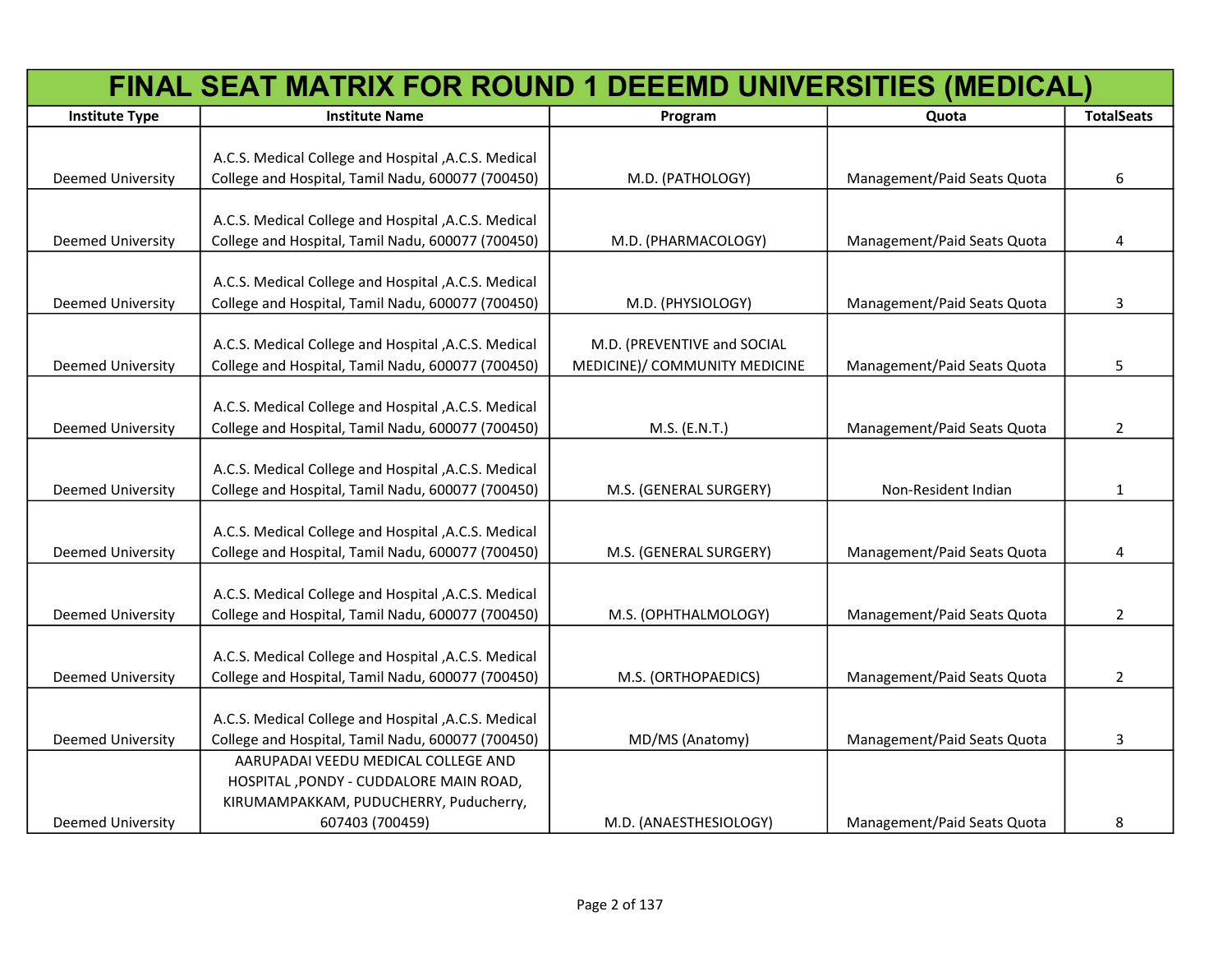|                          | FINAL SEAT MATRIX FOR ROUND 1 DEEEMD UNIVERSITIES (MEDICAL) |                                       |                             |                   |
|--------------------------|-------------------------------------------------------------|---------------------------------------|-----------------------------|-------------------|
| <b>Institute Type</b>    | <b>Institute Name</b>                                       | Program                               | Quota                       | <b>TotalSeats</b> |
|                          | AARUPADAI VEEDU MEDICAL COLLEGE AND                         |                                       |                             |                   |
|                          | HOSPITAL , PONDY - CUDDALORE MAIN ROAD,                     |                                       |                             |                   |
|                          | KIRUMAMPAKKAM, PUDUCHERRY, Puducherry,                      |                                       |                             |                   |
| <b>Deemed University</b> | 607403 (700459)                                             | M.D. (BIOCHEMISTRY)                   | Management/Paid Seats Quota | $\overline{2}$    |
|                          | AARUPADAI VEEDU MEDICAL COLLEGE AND                         |                                       |                             |                   |
|                          | HOSPITAL, PONDY - CUDDALORE MAIN ROAD,                      | M.D. (DERM., VENE. and LEPROSY)/      |                             |                   |
|                          | KIRUMAMPAKKAM, PUDUCHERRY, Puducherry,                      | (DERMATOLOGY)/(SKIN and VENEREAL      |                             |                   |
| <b>Deemed University</b> | 607403 (700459)                                             | DISEASES)/(VENEREOLOGY)               | Non-Resident Indian         | $\overline{2}$    |
|                          | AARUPADAI VEEDU MEDICAL COLLEGE AND                         |                                       |                             |                   |
|                          | HOSPITAL, PONDY - CUDDALORE MAIN ROAD,                      | M.D. (DERM., VENE. and LEPROSY)/      |                             |                   |
|                          | KIRUMAMPAKKAM, PUDUCHERRY, Puducherry,                      | (DERMATOLOGY)/(SKIN and VENEREAL      |                             |                   |
| <b>Deemed University</b> | 607403 (700459)                                             | DISEASES)/(VENEREOLOGY)               | Management/Paid Seats Quota | $\mathbf{1}$      |
|                          | AARUPADAI VEEDU MEDICAL COLLEGE AND                         |                                       |                             |                   |
|                          | HOSPITAL, PONDY - CUDDALORE MAIN ROAD,                      |                                       |                             |                   |
|                          | KIRUMAMPAKKAM, PUDUCHERRY, Puducherry,                      |                                       |                             |                   |
| <b>Deemed University</b> | 607403 (700459)                                             | M.D. (GENERAL MEDICINE)               | Non-Resident Indian         | 1                 |
|                          | AARUPADAI VEEDU MEDICAL COLLEGE AND                         |                                       |                             |                   |
|                          | HOSPITAL, PONDY - CUDDALORE MAIN ROAD,                      |                                       |                             |                   |
|                          | KIRUMAMPAKKAM, PUDUCHERRY, Puducherry,                      |                                       |                             |                   |
| <b>Deemed University</b> | 607403 (700459)                                             | M.D. (GENERAL MEDICINE)               | Management/Paid Seats Quota | 13                |
|                          | AARUPADAI VEEDU MEDICAL COLLEGE AND                         |                                       |                             |                   |
|                          | HOSPITAL, PONDY - CUDDALORE MAIN ROAD,                      |                                       |                             |                   |
|                          | KIRUMAMPAKKAM, PUDUCHERRY, Puducherry,                      |                                       |                             |                   |
| <b>Deemed University</b> | 607403 (700459)                                             | M.D. (MICROBIOLOGY)                   | Management/Paid Seats Quota | 4                 |
|                          | AARUPADAI VEEDU MEDICAL COLLEGE AND                         |                                       |                             |                   |
|                          | HOSPITAL, PONDY - CUDDALORE MAIN ROAD,                      |                                       |                             |                   |
|                          | KIRUMAMPAKKAM, PUDUCHERRY, Puducherry,                      | M.D. (Obst. and Gynae)/MS (Obstetrics |                             |                   |
| <b>Deemed University</b> | 607403 (700459)                                             | and Gynaecology)                      | Non-Resident Indian         | $\overline{2}$    |
|                          | AARUPADAI VEEDU MEDICAL COLLEGE AND                         |                                       |                             |                   |
|                          | HOSPITAL, PONDY - CUDDALORE MAIN ROAD,                      |                                       |                             |                   |
|                          | KIRUMAMPAKKAM, PUDUCHERRY, Puducherry,                      | M.D. (Obst. and Gynae)/MS (Obstetrics |                             |                   |
| <b>Deemed University</b> | 607403 (700459)                                             | and Gynaecology)                      | Management/Paid Seats Quota | 4                 |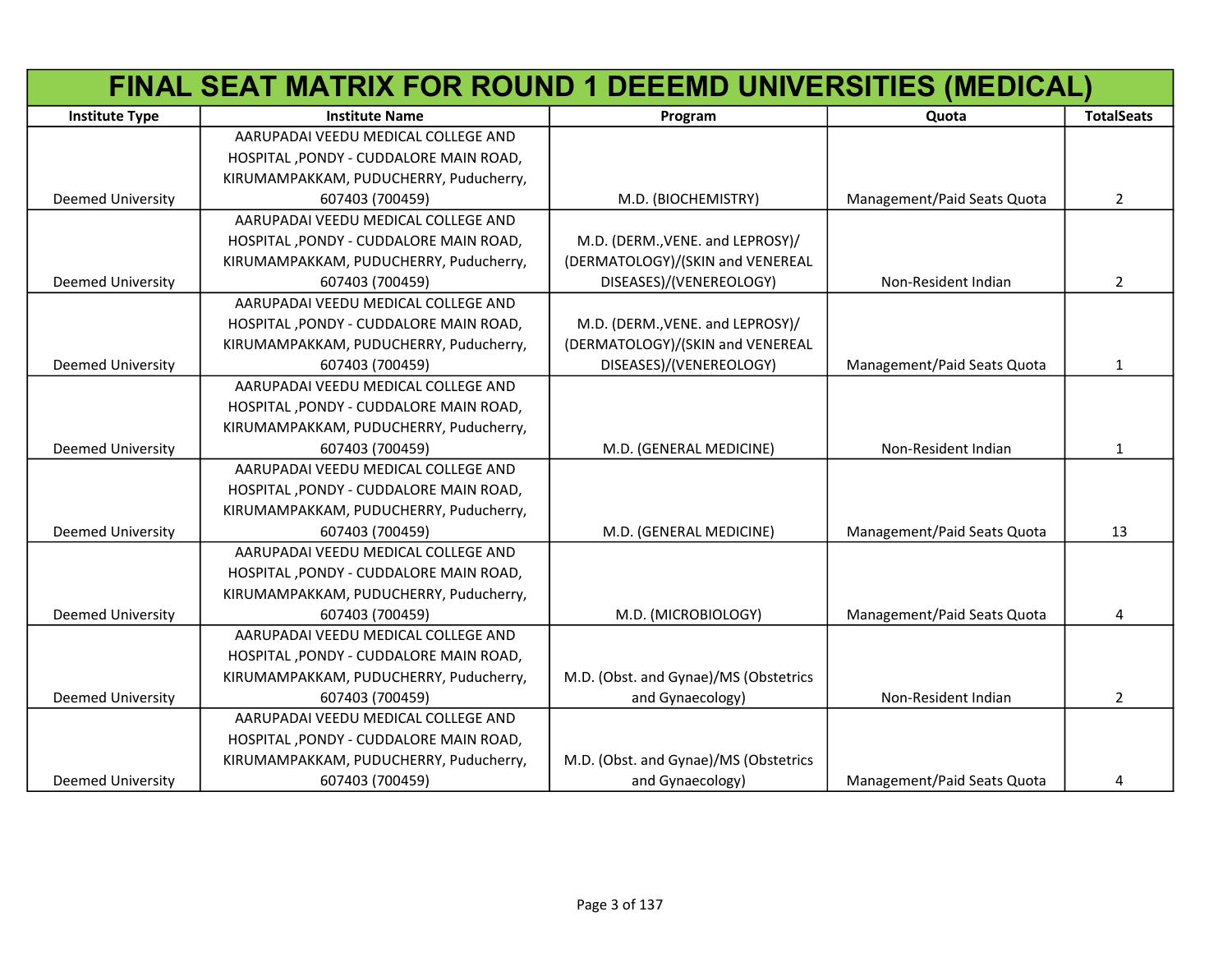|                          | FINAL SEAT MATRIX FOR ROUND 1 DEEEMD UNIVERSITIES (MEDICAL) |                                    |                             |                   |
|--------------------------|-------------------------------------------------------------|------------------------------------|-----------------------------|-------------------|
| <b>Institute Type</b>    | <b>Institute Name</b>                                       | Program                            | Quota                       | <b>TotalSeats</b> |
|                          | AARUPADAI VEEDU MEDICAL COLLEGE AND                         |                                    |                             |                   |
|                          | HOSPITAL, PONDY - CUDDALORE MAIN ROAD,                      |                                    |                             |                   |
|                          | KIRUMAMPAKKAM, PUDUCHERRY, Puducherry,                      |                                    |                             |                   |
| <b>Deemed University</b> | 607403 (700459)                                             | M.D. (PAEDIATRICS)                 | Non-Resident Indian         | $\overline{2}$    |
|                          | AARUPADAI VEEDU MEDICAL COLLEGE AND                         |                                    |                             |                   |
|                          | HOSPITAL, PONDY - CUDDALORE MAIN ROAD,                      |                                    |                             |                   |
|                          | KIRUMAMPAKKAM, PUDUCHERRY, Puducherry,                      |                                    |                             |                   |
| <b>Deemed University</b> | 607403 (700459)                                             | M.D. (PAEDIATRICS)                 | Management/Paid Seats Quota | 8                 |
|                          | AARUPADAI VEEDU MEDICAL COLLEGE AND                         |                                    |                             |                   |
|                          | HOSPITAL, PONDY - CUDDALORE MAIN ROAD,                      |                                    |                             |                   |
|                          | KIRUMAMPAKKAM, PUDUCHERRY, Puducherry,                      |                                    |                             |                   |
| <b>Deemed University</b> | 607403 (700459)                                             | M.D. (PATHOLOGY)                   | Management/Paid Seats Quota | $\overline{2}$    |
|                          | AARUPADAI VEEDU MEDICAL COLLEGE AND                         |                                    |                             |                   |
|                          | HOSPITAL , PONDY - CUDDALORE MAIN ROAD,                     |                                    |                             |                   |
|                          | KIRUMAMPAKKAM, PUDUCHERRY, Puducherry,                      | M.D. (PREVENTIVE and SOCIAL        |                             |                   |
| Deemed University        | 607403 (700459)                                             | MEDICINE)/ COMMUNITY MEDICINE      | Management/Paid Seats Quota | 4                 |
|                          | AARUPADAI VEEDU MEDICAL COLLEGE AND                         |                                    |                             |                   |
|                          | HOSPITAL, PONDY - CUDDALORE MAIN ROAD,                      |                                    |                             |                   |
|                          | KIRUMAMPAKKAM, PUDUCHERRY, Puducherry,                      |                                    |                             |                   |
| <b>Deemed University</b> | 607403 (700459)                                             | M.D. (PSYCHIATRY)                  | Management/Paid Seats Quota | 3                 |
|                          | AARUPADAI VEEDU MEDICAL COLLEGE AND                         |                                    |                             |                   |
|                          | HOSPITAL, PONDY - CUDDALORE MAIN ROAD,                      |                                    |                             |                   |
|                          | KIRUMAMPAKKAM, PUDUCHERRY, Puducherry,                      |                                    |                             |                   |
| <b>Deemed University</b> | 607403 (700459)                                             | M.D. (RADIO-DIAGNOSIS)             | Non-Resident Indian         | 3                 |
|                          | AARUPADAI VEEDU MEDICAL COLLEGE AND                         |                                    |                             |                   |
|                          | HOSPITAL, PONDY - CUDDALORE MAIN ROAD,                      |                                    |                             |                   |
|                          | KIRUMAMPAKKAM, PUDUCHERRY, Puducherry,                      |                                    |                             |                   |
| <b>Deemed University</b> | 607403 (700459)                                             | M.D. (RADIO-DIAGNOSIS)             | Management/Paid Seats Quota | $\overline{2}$    |
|                          | AARUPADAI VEEDU MEDICAL COLLEGE AND                         |                                    |                             |                   |
|                          | HOSPITAL, PONDY - CUDDALORE MAIN ROAD,                      | M.D. (Tuberculosis and Respiratory |                             |                   |
|                          | KIRUMAMPAKKAM, PUDUCHERRY, Puducherry,                      | diseases)/Pulmonary Medicine /M.D. |                             |                   |
| <b>Deemed University</b> | 607403 (700459)                                             | (Respiratory Medicine)             | Management/Paid Seats Quota | 2                 |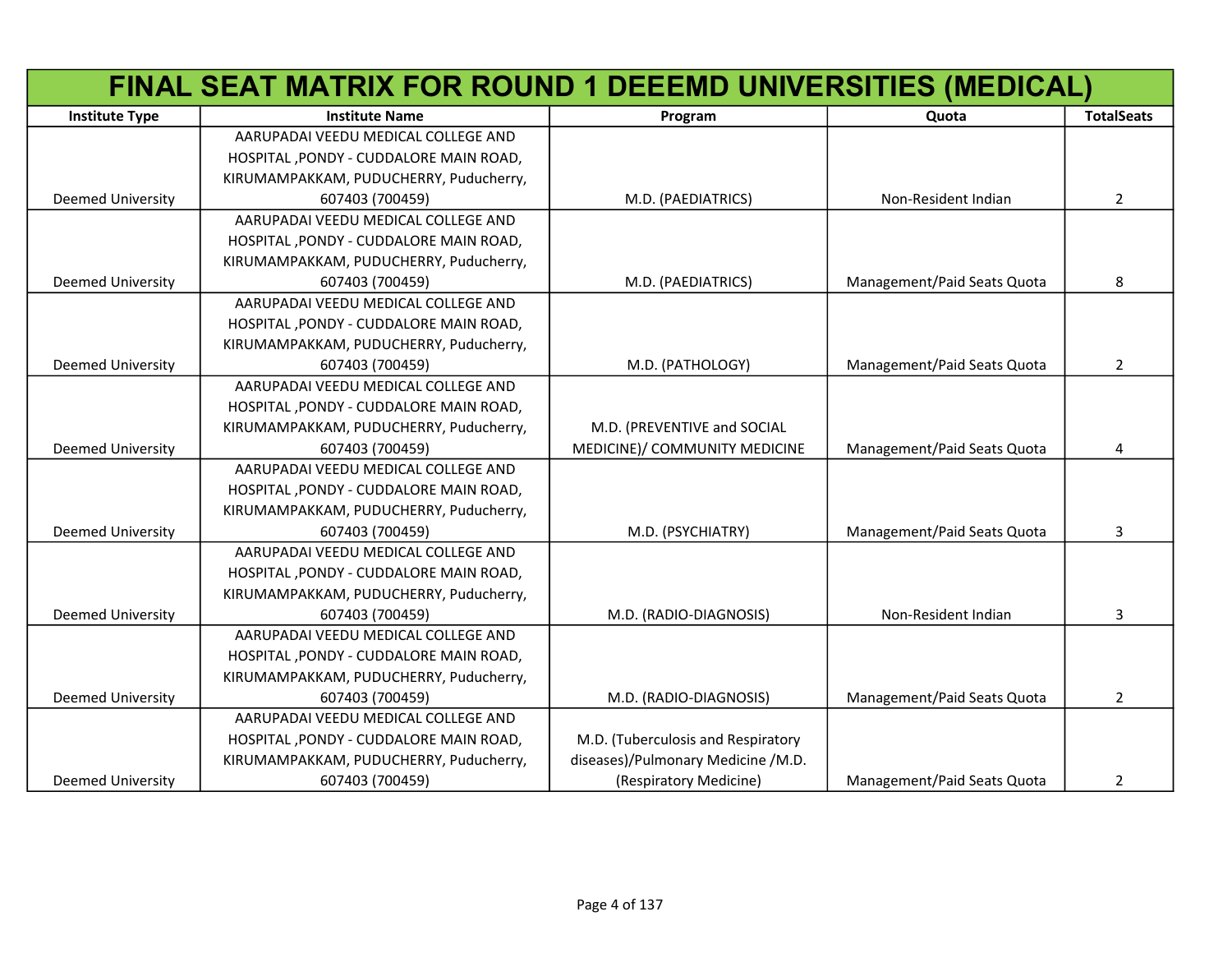|                          | FINAL SEAT MATRIX FOR ROUND 1 DEEEMD UNIVERSITIES (MEDICAL) |                                  |                             |                   |
|--------------------------|-------------------------------------------------------------|----------------------------------|-----------------------------|-------------------|
| <b>Institute Type</b>    | <b>Institute Name</b>                                       | Program                          | Quota                       | <b>TotalSeats</b> |
|                          | AARUPADAI VEEDU MEDICAL COLLEGE AND                         |                                  |                             |                   |
|                          | HOSPITAL, PONDY - CUDDALORE MAIN ROAD,                      |                                  |                             |                   |
|                          | KIRUMAMPAKKAM, PUDUCHERRY, Puducherry,                      |                                  |                             |                   |
| <b>Deemed University</b> | 607403 (700459)                                             | M.S. (E.N.T.)                    | Management/Paid Seats Quota | 3                 |
|                          | AARUPADAI VEEDU MEDICAL COLLEGE AND                         |                                  |                             |                   |
|                          | HOSPITAL, PONDY - CUDDALORE MAIN ROAD,                      |                                  |                             |                   |
|                          | KIRUMAMPAKKAM, PUDUCHERRY, Puducherry,                      |                                  |                             |                   |
| <b>Deemed University</b> | 607403 (700459)                                             | M.S. (GENERAL SURGERY)           | Non-Resident Indian         | 1                 |
|                          | AARUPADAI VEEDU MEDICAL COLLEGE AND                         |                                  |                             |                   |
|                          | HOSPITAL, PONDY - CUDDALORE MAIN ROAD,                      |                                  |                             |                   |
|                          | KIRUMAMPAKKAM, PUDUCHERRY, Puducherry,                      |                                  |                             |                   |
| <b>Deemed University</b> | 607403 (700459)                                             | M.S. (GENERAL SURGERY)           | Management/Paid Seats Quota | 13                |
|                          | AARUPADAI VEEDU MEDICAL COLLEGE AND                         |                                  |                             |                   |
|                          | HOSPITAL, PONDY - CUDDALORE MAIN ROAD,                      |                                  |                             |                   |
|                          | KIRUMAMPAKKAM, PUDUCHERRY, Puducherry,                      |                                  |                             |                   |
| <b>Deemed University</b> | 607403 (700459)                                             | M.S. (ORTHOPAEDICS)              | Non-Resident Indian         | $\overline{2}$    |
|                          | AARUPADAI VEEDU MEDICAL COLLEGE AND                         |                                  |                             |                   |
|                          | HOSPITAL, PONDY - CUDDALORE MAIN ROAD,                      |                                  |                             |                   |
|                          | KIRUMAMPAKKAM, PUDUCHERRY, Puducherry,                      |                                  |                             |                   |
| <b>Deemed University</b> | 607403 (700459)                                             | M.S. (ORTHOPAEDICS)              | Management/Paid Seats Quota | 3                 |
|                          | AARUPADAI VEEDU MEDICAL COLLEGE AND                         |                                  |                             |                   |
|                          | HOSPITAL, PONDY - CUDDALORE MAIN ROAD,                      |                                  |                             |                   |
|                          | KIRUMAMPAKKAM, PUDUCHERRY, Puducherry,                      |                                  |                             |                   |
| <b>Deemed University</b> | 607403 (700459)                                             | MD/MS (Anatomy)                  | Management/Paid Seats Quota | 3                 |
|                          | AMRITA SCHOOL OF MEDICINE, Kochi , AMRITA                   |                                  |                             |                   |
|                          | SCHOOL OF MEDICINE, Kochi, Kerala, 682041                   |                                  |                             |                   |
| <b>Deemed University</b> | (700433)                                                    | M.D. (ANAESTHESIOLOGY)           | Management/Paid Seats Quota | 11                |
|                          | AMRITA SCHOOL OF MEDICINE, Kochi, AMRITA                    |                                  |                             |                   |
|                          | SCHOOL OF MEDICINE, Kochi, Kerala, 682041                   |                                  |                             |                   |
| <b>Deemed University</b> | (700433)                                                    | M.D. (BIOCHEMISTRY)              | Management/Paid Seats Quota | $\overline{2}$    |
|                          |                                                             |                                  |                             |                   |
|                          | AMRITA SCHOOL OF MEDICINE, Kochi, AMRITA                    | M.D. (DERM., VENE. and LEPROSY)/ |                             |                   |
|                          | SCHOOL OF MEDICINE, Kochi, Kerala, 682041                   | (DERMATOLOGY)/(SKIN and VENEREAL |                             |                   |
| <b>Deemed University</b> | (700433)                                                    | DISEASES)/(VENEREOLOGY)          | Non-Resident Indian         | $\mathbf{1}$      |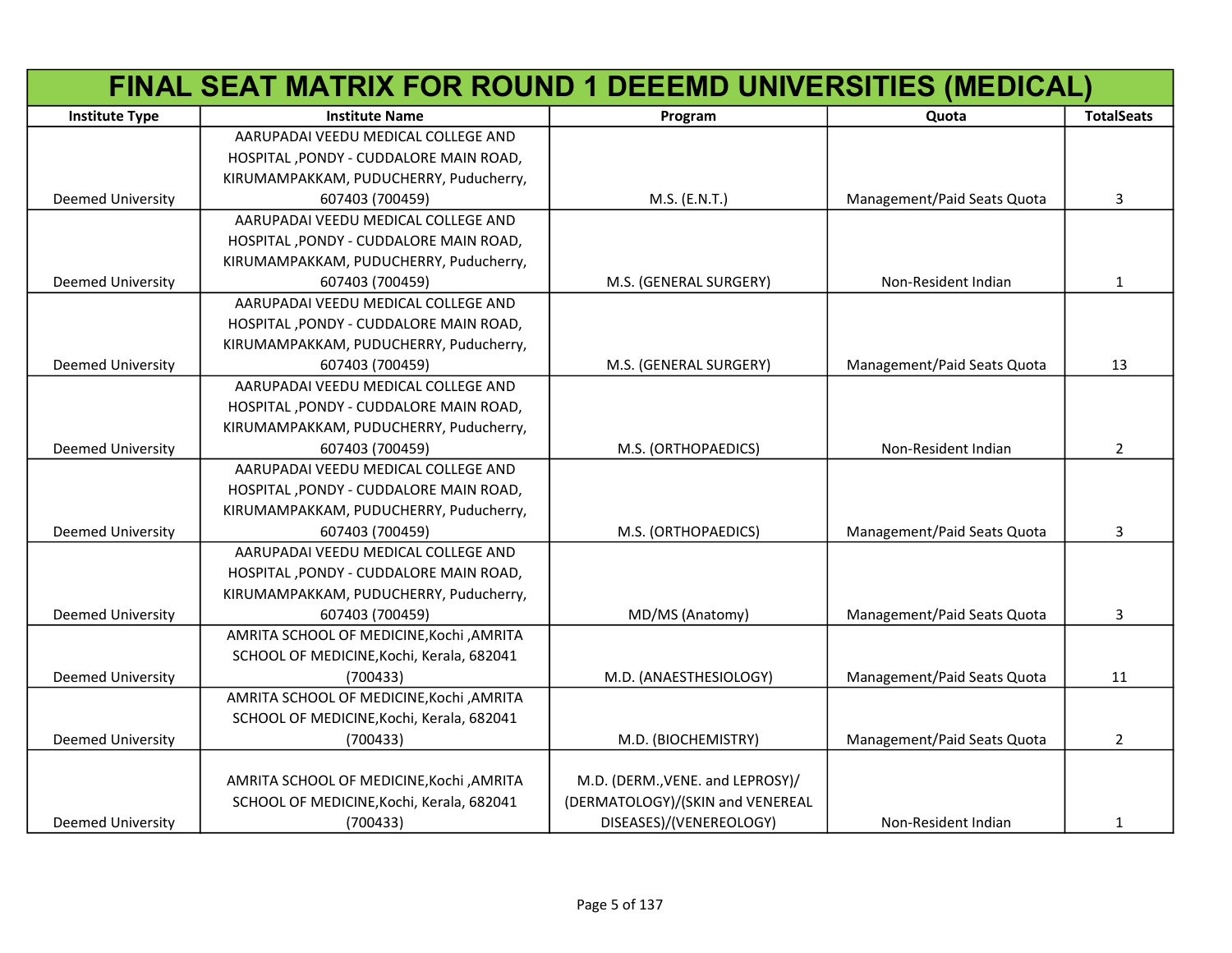|                          | FINAL SEAT MATRIX FOR ROUND 1 DEEEMD UNIVERSITIES (MEDICAL) |                                         |                             |                   |
|--------------------------|-------------------------------------------------------------|-----------------------------------------|-----------------------------|-------------------|
| <b>Institute Type</b>    | <b>Institute Name</b>                                       | Program                                 | Quota                       | <b>TotalSeats</b> |
|                          |                                                             |                                         |                             |                   |
|                          | AMRITA SCHOOL OF MEDICINE, Kochi, AMRITA                    | M.D. (DERM., VENE. and LEPROSY)/        |                             |                   |
|                          | SCHOOL OF MEDICINE, Kochi, Kerala, 682041                   | (DERMATOLOGY)/(SKIN and VENEREAL        |                             |                   |
| Deemed University        | (700433)                                                    | DISEASES)/(VENEREOLOGY)                 | Management/Paid Seats Quota | $\overline{2}$    |
|                          | AMRITA SCHOOL OF MEDICINE, Kochi, AMRITA                    |                                         |                             |                   |
|                          | SCHOOL OF MEDICINE, Kochi, Kerala, 682041                   | M.D. (Emergency and Critical Care)/M.D. |                             |                   |
| Deemed University        | (700433)                                                    | (Emergency Medicine)                    | Management/Paid Seats Quota | $\overline{2}$    |
|                          | AMRITA SCHOOL OF MEDICINE, Kochi, AMRITA                    |                                         |                             |                   |
|                          | SCHOOL OF MEDICINE, Kochi, Kerala, 682041                   |                                         |                             |                   |
| <b>Deemed University</b> | (700433)                                                    | M.D. (FORENSIC MEDICINE)                | Management/Paid Seats Quota | $\overline{2}$    |
|                          | AMRITA SCHOOL OF MEDICINE, Kochi, AMRITA                    |                                         |                             |                   |
|                          | SCHOOL OF MEDICINE, Kochi, Kerala, 682041                   |                                         |                             |                   |
| <b>Deemed University</b> | (700433)                                                    | M.D. (GENERAL MEDICINE)                 | Non-Resident Indian         | 3                 |
|                          | AMRITA SCHOOL OF MEDICINE, Kochi, AMRITA                    |                                         |                             |                   |
|                          | SCHOOL OF MEDICINE, Kochi, Kerala, 682041                   |                                         |                             |                   |
| <b>Deemed University</b> | (700433)                                                    | M.D. (GENERAL MEDICINE)                 | Management/Paid Seats Quota | 5                 |
|                          | AMRITA SCHOOL OF MEDICINE, Kochi, AMRITA                    |                                         |                             |                   |
|                          | SCHOOL OF MEDICINE, Kochi, Kerala, 682041                   |                                         |                             |                   |
| <b>Deemed University</b> | (700433)                                                    | M.D. (MICROBIOLOGY)                     | Management/Paid Seats Quota | $\overline{2}$    |
|                          | AMRITA SCHOOL OF MEDICINE, Kochi, AMRITA                    |                                         |                             |                   |
|                          | SCHOOL OF MEDICINE, Kochi, Kerala, 682041                   | M.D. (Obst. and Gynae)/MS (Obstetrics   |                             |                   |
| <b>Deemed University</b> | (700433)                                                    | and Gynaecology)                        | Non-Resident Indian         | $\mathbf{1}$      |
|                          | AMRITA SCHOOL OF MEDICINE, Kochi, AMRITA                    |                                         |                             |                   |
|                          | SCHOOL OF MEDICINE, Kochi, Kerala, 682041                   | M.D. (Obst. and Gynae)/MS (Obstetrics   |                             |                   |
| <b>Deemed University</b> | (700433)                                                    | and Gynaecology)                        | Management/Paid Seats Quota | 4                 |
|                          | AMRITA SCHOOL OF MEDICINE, Kochi, AMRITA                    |                                         |                             |                   |
|                          | SCHOOL OF MEDICINE, Kochi, Kerala, 682041                   |                                         |                             |                   |
| <b>Deemed University</b> | (700433)                                                    | M.D. (PAEDIATRICS)                      | Non-Resident Indian         | $\overline{2}$    |
|                          | AMRITA SCHOOL OF MEDICINE, Kochi, AMRITA                    |                                         |                             |                   |
|                          | SCHOOL OF MEDICINE, Kochi, Kerala, 682041                   |                                         |                             |                   |
| <b>Deemed University</b> | (700433)                                                    | M.D. (PAEDIATRICS)                      | Management/Paid Seats Quota | 4                 |
|                          | AMRITA SCHOOL OF MEDICINE, Kochi, AMRITA                    |                                         |                             |                   |
|                          | SCHOOL OF MEDICINE, Kochi, Kerala, 682041                   |                                         |                             |                   |
| Deemed University        | (700433)                                                    | M.D. (PATHOLOGY)                        | Management/Paid Seats Quota | 5                 |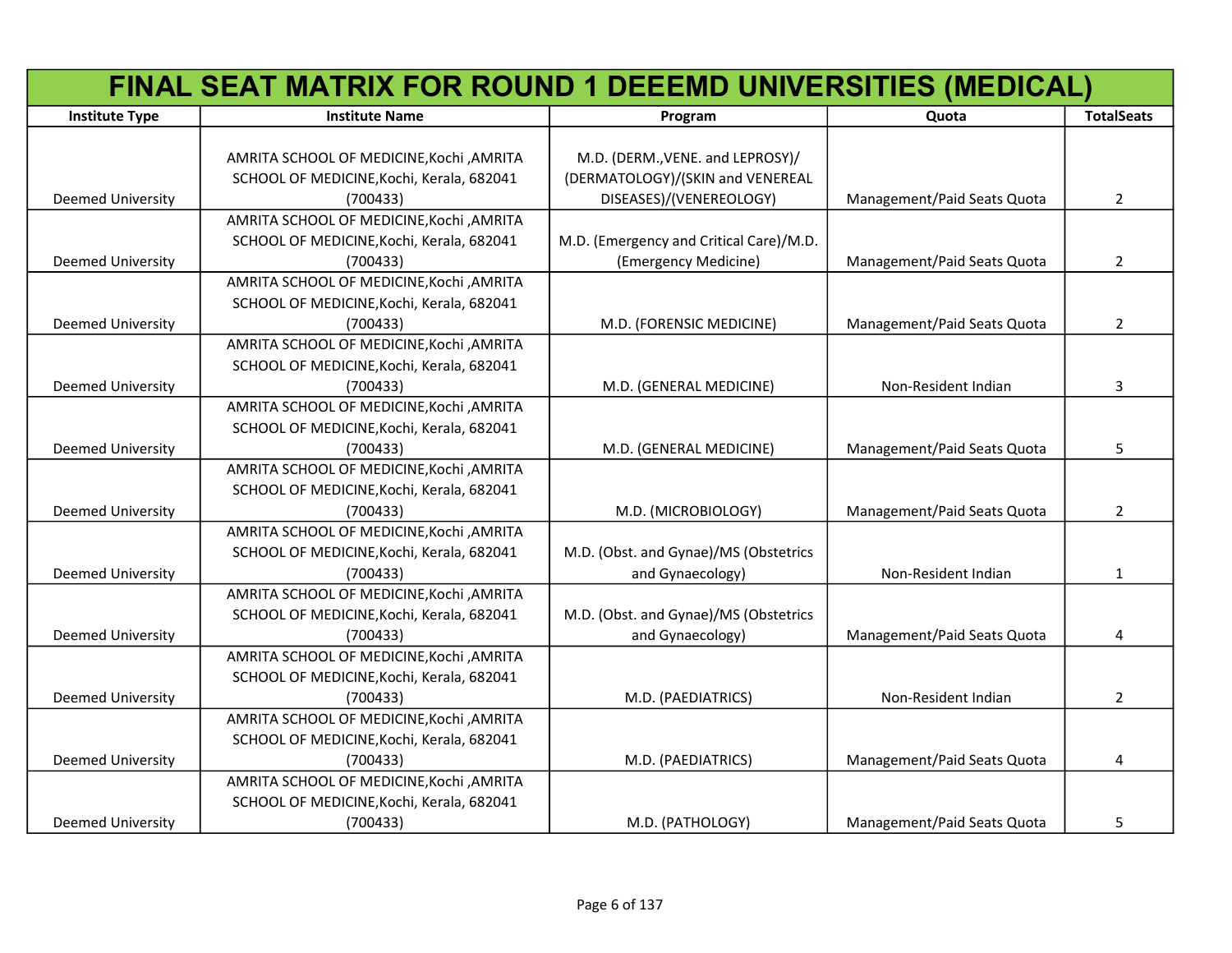|                          | FINAL SEAT MATRIX FOR ROUND 1 DEEEMD UNIVERSITIES (MEDICAL) |                                         |                             |                   |
|--------------------------|-------------------------------------------------------------|-----------------------------------------|-----------------------------|-------------------|
| <b>Institute Type</b>    | <b>Institute Name</b>                                       | Program                                 | Quota                       | <b>TotalSeats</b> |
|                          | AMRITA SCHOOL OF MEDICINE, Kochi, AMRITA                    |                                         |                             |                   |
|                          | SCHOOL OF MEDICINE, Kochi, Kerala, 682041                   |                                         |                             |                   |
| <b>Deemed University</b> | (700433)                                                    | M.D. (PHARMACOLOGY)                     | Management/Paid Seats Quota | $\overline{2}$    |
|                          | AMRITA SCHOOL OF MEDICINE, Kochi, AMRITA                    |                                         |                             |                   |
|                          | SCHOOL OF MEDICINE, Kochi, Kerala, 682041                   | M.D. (PHYSICAL MED. and                 |                             |                   |
| <b>Deemed University</b> | (700433)                                                    | REHABILITATION)                         | Management/Paid Seats Quota | $\overline{2}$    |
|                          | AMRITA SCHOOL OF MEDICINE, Kochi, AMRITA                    |                                         |                             |                   |
|                          | SCHOOL OF MEDICINE, Kochi, Kerala, 682041                   |                                         |                             |                   |
| Deemed University        | (700433)                                                    | M.D. (PHYSIOLOGY)                       | Management/Paid Seats Quota | $\overline{2}$    |
|                          | AMRITA SCHOOL OF MEDICINE, Kochi, AMRITA                    |                                         |                             |                   |
|                          | SCHOOL OF MEDICINE, Kochi, Kerala, 682041                   | M.D. (PREVENTIVE and SOCIAL             |                             |                   |
| Deemed University        | (700433)                                                    | MEDICINE)/ COMMUNITY MEDICINE           | Management/Paid Seats Quota | 5                 |
|                          | AMRITA SCHOOL OF MEDICINE, Kochi, AMRITA                    |                                         |                             |                   |
|                          | SCHOOL OF MEDICINE, Kochi, Kerala, 682041                   |                                         |                             |                   |
| Deemed University        | (700433)                                                    | M.D. (PSYCHIATRY)                       | Management/Paid Seats Quota | 4                 |
|                          | AMRITA SCHOOL OF MEDICINE, Kochi, AMRITA                    |                                         |                             |                   |
|                          | SCHOOL OF MEDICINE, Kochi, Kerala, 682041                   |                                         |                             |                   |
| Deemed University        | (700433)                                                    | M.D. (RADIO-DIAGNOSIS)                  | Non-Resident Indian         | 4                 |
|                          | AMRITA SCHOOL OF MEDICINE, Kochi, AMRITA                    |                                         |                             |                   |
|                          | SCHOOL OF MEDICINE, Kochi, Kerala, 682041                   |                                         |                             |                   |
| <b>Deemed University</b> | (700433)                                                    | M.D. (RADIO-DIAGNOSIS)                  | Management/Paid Seats Quota | 6                 |
|                          | AMRITA SCHOOL OF MEDICINE, Kochi , AMRITA                   |                                         |                             |                   |
|                          | SCHOOL OF MEDICINE, Kochi, Kerala, 682041                   |                                         |                             |                   |
| <b>Deemed University</b> | (700433)                                                    | M.D. (Radiotherapy/ Radiation Oncology) | Management/Paid Seats Quota | 3                 |
|                          | AMRITA SCHOOL OF MEDICINE, Kochi, AMRITA                    | M.D. (Tuberculosis and Respiratory      |                             |                   |
|                          | SCHOOL OF MEDICINE, Kochi, Kerala, 682041                   | diseases)/Pulmonary Medicine /M.D.      |                             |                   |
| <b>Deemed University</b> | (700433)                                                    | (Respiratory Medicine)                  | Management/Paid Seats Quota | $\overline{2}$    |
|                          | AMRITA SCHOOL OF MEDICINE, Kochi, AMRITA                    |                                         |                             |                   |
|                          | SCHOOL OF MEDICINE, Kochi, Kerala, 682041                   |                                         |                             |                   |
| <b>Deemed University</b> | (700433)                                                    | M.D. GERIATRICS                         | Management/Paid Seats Quota | 1                 |
|                          | AMRITA SCHOOL OF MEDICINE, Kochi, AMRITA                    |                                         |                             |                   |
|                          | SCHOOL OF MEDICINE, Kochi, Kerala, 682041                   |                                         |                             |                   |
| <b>Deemed University</b> | (700433)                                                    | M.D. IN NUCLEAR MEDICINE                | Management/Paid Seats Quota | $\overline{2}$    |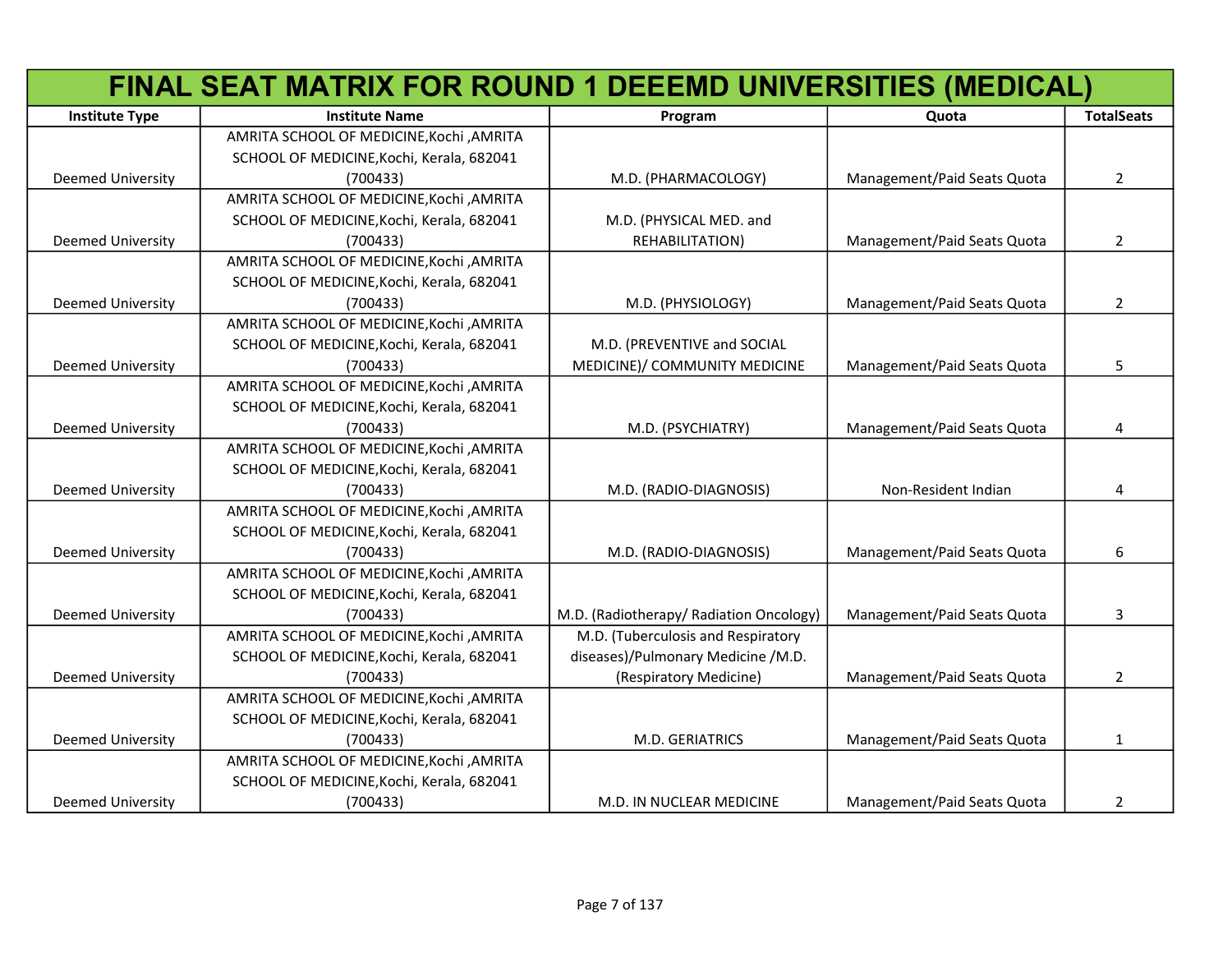|                          | FINAL SEAT MATRIX FOR ROUND 1 DEEEMD UNIVERSITIES (MEDICAL) |                                  |                             |                   |
|--------------------------|-------------------------------------------------------------|----------------------------------|-----------------------------|-------------------|
| <b>Institute Type</b>    | <b>Institute Name</b>                                       | Program                          | Quota                       | <b>TotalSeats</b> |
|                          | AMRITA SCHOOL OF MEDICINE, Kochi, AMRITA                    |                                  |                             |                   |
|                          | SCHOOL OF MEDICINE, Kochi, Kerala, 682041                   |                                  |                             |                   |
| Deemed University        | (700433)                                                    | M.S. (E.N.T.)                    | Management/Paid Seats Quota | 4                 |
|                          | AMRITA SCHOOL OF MEDICINE, Kochi, AMRITA                    |                                  |                             |                   |
|                          | SCHOOL OF MEDICINE, Kochi, Kerala, 682041                   |                                  |                             |                   |
| Deemed University        | (700433)                                                    | M.S. (GENERAL SURGERY)           | Non-Resident Indian         | $\mathbf{1}$      |
|                          | AMRITA SCHOOL OF MEDICINE, Kochi, AMRITA                    |                                  |                             |                   |
|                          | SCHOOL OF MEDICINE, Kochi, Kerala, 682041                   |                                  |                             |                   |
| Deemed University        | (700433)                                                    | M.S. (GENERAL SURGERY)           | Management/Paid Seats Quota | 5                 |
|                          | AMRITA SCHOOL OF MEDICINE, Kochi, AMRITA                    |                                  |                             |                   |
|                          | SCHOOL OF MEDICINE, Kochi, Kerala, 682041                   |                                  |                             |                   |
| <b>Deemed University</b> | (700433)                                                    | M.S. (OPHTHALMOLOGY)             | Non-Resident Indian         | $\mathbf{1}$      |
|                          | AMRITA SCHOOL OF MEDICINE, Kochi, AMRITA                    |                                  |                             |                   |
|                          | SCHOOL OF MEDICINE, Kochi, Kerala, 682041                   |                                  |                             |                   |
| <b>Deemed University</b> | (700433)                                                    | M.S. (OPHTHALMOLOGY)             | Management/Paid Seats Quota | 5                 |
|                          | AMRITA SCHOOL OF MEDICINE, Kochi, AMRITA                    |                                  |                             |                   |
|                          | SCHOOL OF MEDICINE, Kochi, Kerala, 682041                   |                                  |                             |                   |
| <b>Deemed University</b> | (700433)                                                    | M.S. (ORTHOPAEDICS)              | Non-Resident Indian         | $\overline{2}$    |
|                          | AMRITA SCHOOL OF MEDICINE, Kochi, AMRITA                    |                                  |                             |                   |
|                          | SCHOOL OF MEDICINE, Kochi, Kerala, 682041                   |                                  |                             |                   |
| <b>Deemed University</b> | (700433)                                                    | M.S. (ORTHOPAEDICS)              | Management/Paid Seats Quota | 4                 |
|                          | AMRITA SCHOOL OF MEDICINE, Kochi, AMRITA                    |                                  |                             |                   |
|                          | SCHOOL OF MEDICINE, Kochi, Kerala, 682041                   |                                  |                             |                   |
| <b>Deemed University</b> | (700433)                                                    | MD/MS (Anatomy)                  | Management/Paid Seats Quota | $\overline{2}$    |
|                          | Bharati Vidyapeeth (Deemed to be University)                |                                  |                             |                   |
|                          | Medical College and Hospital, Sangli, Bharati               |                                  |                             |                   |
|                          | Vidyapeeth (Deemed to be University) Medical                |                                  |                             |                   |
|                          | College and Hospital, Sangli, Maharashtra, 416416           |                                  |                             |                   |
| <b>Deemed University</b> | (700436)                                                    | M.D. (ANAESTHESIOLOGY)           | Management/Paid Seats Quota | 8                 |
|                          | Bharati Vidyapeeth (Deemed to be University)                |                                  |                             |                   |
|                          | Medical College and Hospital, Sangli, Bharati               |                                  |                             |                   |
|                          | Vidyapeeth (Deemed to be University) Medical                | M.D. (DERM., VENE. and LEPROSY)/ |                             |                   |
|                          | College and Hospital, Sangli, Maharashtra, 416416           | (DERMATOLOGY)/(SKIN and VENEREAL |                             |                   |
| <b>Deemed University</b> | (700436)                                                    | DISEASES)/(VENEREOLOGY)          | Non-Resident Indian         | $\overline{2}$    |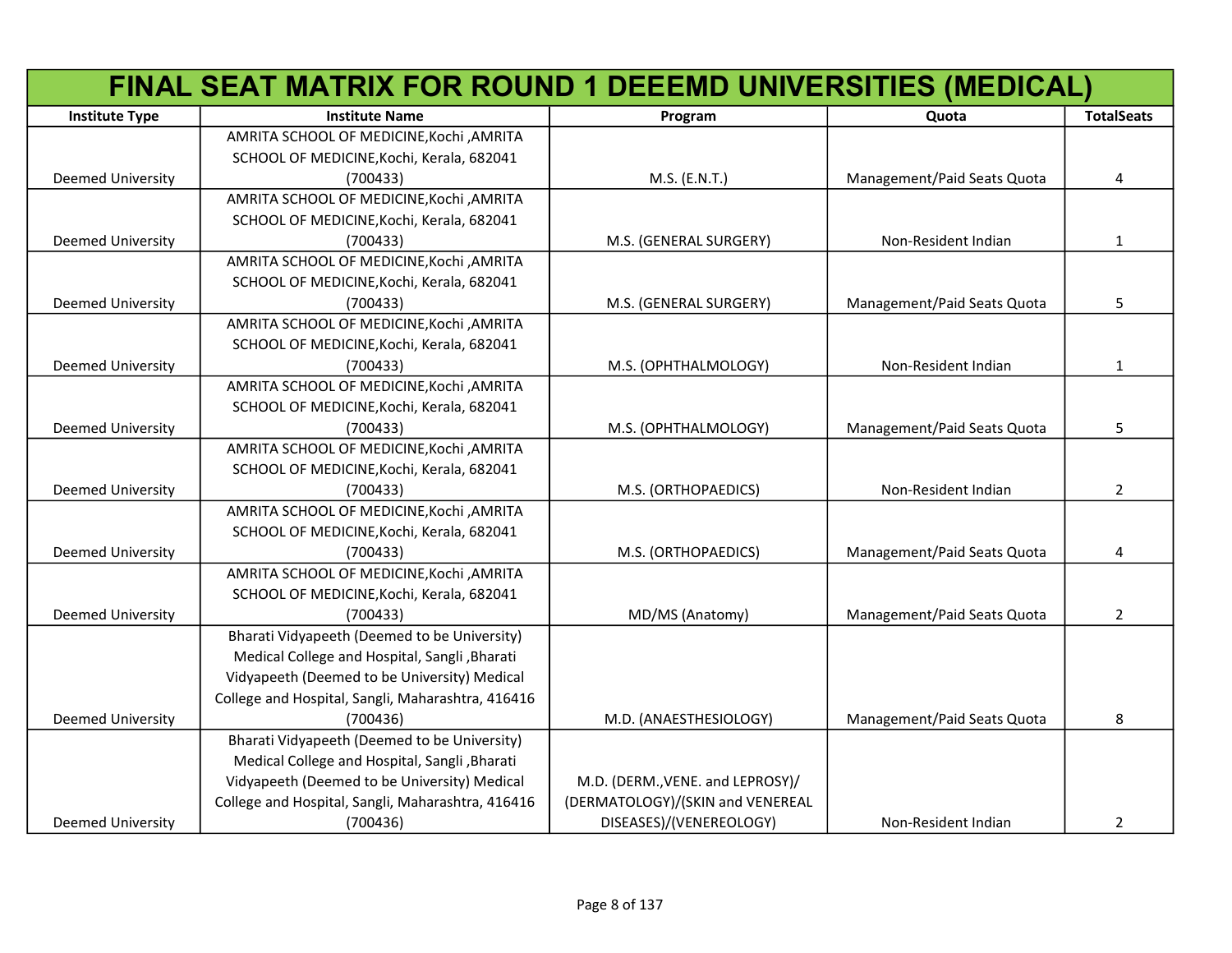|                          | FINAL SEAT MATRIX FOR ROUND 1 DEEEMD UNIVERSITIES (MEDICAL) |                                       |                             |                   |
|--------------------------|-------------------------------------------------------------|---------------------------------------|-----------------------------|-------------------|
| <b>Institute Type</b>    | <b>Institute Name</b>                                       | Program                               | Quota                       | <b>TotalSeats</b> |
|                          | Bharati Vidyapeeth (Deemed to be University)                |                                       |                             |                   |
|                          | Medical College and Hospital, Sangli, Bharati               |                                       |                             |                   |
|                          | Vidyapeeth (Deemed to be University) Medical                | M.D. (DERM., VENE. and LEPROSY)/      |                             |                   |
|                          | College and Hospital, Sangli, Maharashtra, 416416           | (DERMATOLOGY)/(SKIN and VENEREAL      |                             |                   |
| <b>Deemed University</b> | (700436)                                                    | DISEASES)/(VENEREOLOGY)               | Management/Paid Seats Quota | $\mathbf{1}$      |
|                          | Bharati Vidyapeeth (Deemed to be University)                |                                       |                             |                   |
|                          | Medical College and Hospital, Sangli, Bharati               |                                       |                             |                   |
|                          | Vidyapeeth (Deemed to be University) Medical                |                                       |                             |                   |
|                          | College and Hospital, Sangli, Maharashtra, 416416           |                                       |                             |                   |
| <b>Deemed University</b> | (700436)                                                    | M.D. (GENERAL MEDICINE)               | Non-Resident Indian         | 3                 |
|                          | Bharati Vidyapeeth (Deemed to be University)                |                                       |                             |                   |
|                          | Medical College and Hospital, Sangli, Bharati               |                                       |                             |                   |
|                          | Vidyapeeth (Deemed to be University) Medical                |                                       |                             |                   |
|                          | College and Hospital, Sangli, Maharashtra, 416416           |                                       |                             |                   |
| <b>Deemed University</b> | (700436)                                                    | M.D. (GENERAL MEDICINE)               | Management/Paid Seats Quota | $\overline{2}$    |
|                          | Bharati Vidyapeeth (Deemed to be University)                |                                       |                             |                   |
|                          | Medical College and Hospital, Sangli, Bharati               |                                       |                             |                   |
|                          | Vidyapeeth (Deemed to be University) Medical                |                                       |                             |                   |
|                          | College and Hospital, Sangli, Maharashtra, 416416           |                                       |                             |                   |
| <b>Deemed University</b> | (700436)                                                    | M.D. (MICROBIOLOGY)                   | Management/Paid Seats Quota | 3                 |
|                          | Bharati Vidyapeeth (Deemed to be University)                |                                       |                             |                   |
|                          | Medical College and Hospital, Sangli, Bharati               |                                       |                             |                   |
|                          | Vidyapeeth (Deemed to be University) Medical                |                                       |                             |                   |
|                          | College and Hospital, Sangli, Maharashtra, 416416           | M.D. (Obst. and Gynae)/MS (Obstetrics |                             |                   |
| <b>Deemed University</b> | (700436)                                                    | and Gynaecology)                      | Non-Resident Indian         | $\overline{2}$    |
|                          | Bharati Vidyapeeth (Deemed to be University)                |                                       |                             |                   |
|                          | Medical College and Hospital, Sangli, Bharati               |                                       |                             |                   |
|                          | Vidyapeeth (Deemed to be University) Medical                |                                       |                             |                   |
|                          | College and Hospital, Sangli, Maharashtra, 416416           | M.D. (Obst. and Gynae)/MS (Obstetrics |                             |                   |
| <b>Deemed University</b> | (700436)                                                    | and Gynaecology)                      | Management/Paid Seats Quota | 6                 |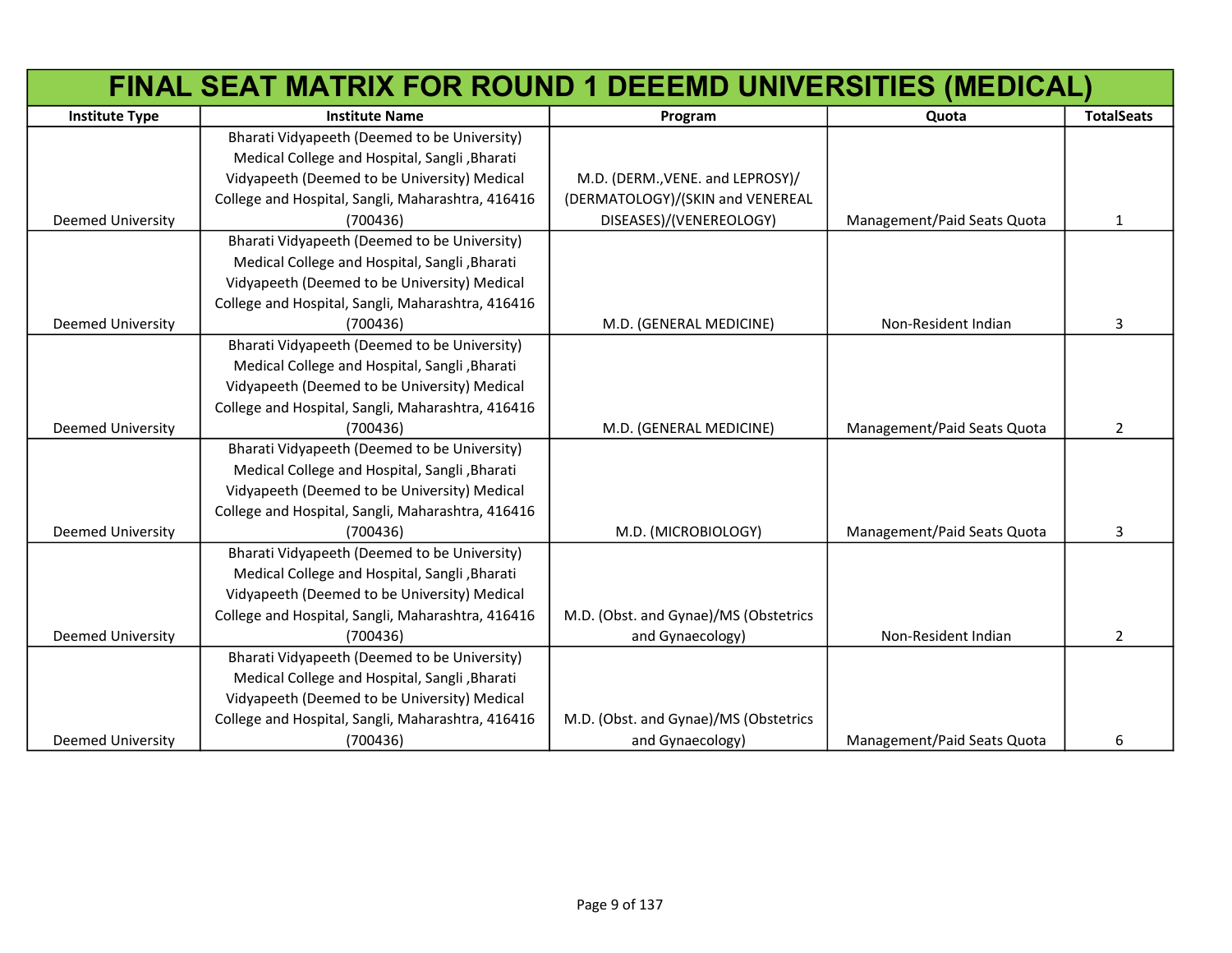|                          | FINAL SEAT MATRIX FOR ROUND 1 DEEEMD UNIVERSITIES (MEDICAL) |                               |                             |                   |
|--------------------------|-------------------------------------------------------------|-------------------------------|-----------------------------|-------------------|
| <b>Institute Type</b>    | <b>Institute Name</b>                                       | Program                       | Quota                       | <b>TotalSeats</b> |
|                          | Bharati Vidyapeeth (Deemed to be University)                |                               |                             |                   |
|                          | Medical College and Hospital, Sangli, Bharati               |                               |                             |                   |
|                          | Vidyapeeth (Deemed to be University) Medical                |                               |                             |                   |
|                          | College and Hospital, Sangli, Maharashtra, 416416           |                               |                             |                   |
| Deemed University        | (700436)                                                    | M.D. (PAEDIATRICS)            | Non-Resident Indian         | $\mathbf{1}$      |
|                          | Bharati Vidyapeeth (Deemed to be University)                |                               |                             |                   |
|                          | Medical College and Hospital, Sangli, Bharati               |                               |                             |                   |
|                          | Vidyapeeth (Deemed to be University) Medical                |                               |                             |                   |
|                          | College and Hospital, Sangli, Maharashtra, 416416           |                               |                             |                   |
| <b>Deemed University</b> | (700436)                                                    | M.D. (PAEDIATRICS)            | Management/Paid Seats Quota | 5                 |
|                          | Bharati Vidyapeeth (Deemed to be University)                |                               |                             |                   |
|                          | Medical College and Hospital, Sangli, Bharati               |                               |                             |                   |
|                          | Vidyapeeth (Deemed to be University) Medical                |                               |                             |                   |
|                          | College and Hospital, Sangli, Maharashtra, 416416           |                               |                             |                   |
| <b>Deemed University</b> | (700436)                                                    | M.D. (PATHOLOGY)              | Management/Paid Seats Quota | 6                 |
|                          | Bharati Vidyapeeth (Deemed to be University)                |                               |                             |                   |
|                          | Medical College and Hospital, Sangli, Bharati               |                               |                             |                   |
|                          | Vidyapeeth (Deemed to be University) Medical                |                               |                             |                   |
|                          | College and Hospital, Sangli, Maharashtra, 416416           |                               |                             |                   |
| <b>Deemed University</b> | (700436)                                                    | M.D. (PHARMACOLOGY)           | Management/Paid Seats Quota | $\overline{2}$    |
|                          | Bharati Vidyapeeth (Deemed to be University)                |                               |                             |                   |
|                          | Medical College and Hospital, Sangli, Bharati               |                               |                             |                   |
|                          | Vidyapeeth (Deemed to be University) Medical                |                               |                             |                   |
|                          | College and Hospital, Sangli, Maharashtra, 416416           |                               |                             |                   |
| <b>Deemed University</b> | (700436)                                                    | M.D. (PHYSIOLOGY)             | Management/Paid Seats Quota | 3                 |
|                          | Bharati Vidyapeeth (Deemed to be University)                |                               |                             |                   |
|                          | Medical College and Hospital, Sangli, Bharati               |                               |                             |                   |
|                          | Vidyapeeth (Deemed to be University) Medical                |                               |                             |                   |
|                          | College and Hospital, Sangli, Maharashtra, 416416           | M.D. (PREVENTIVE and SOCIAL   |                             |                   |
| <b>Deemed University</b> | (700436)                                                    | MEDICINE)/ COMMUNITY MEDICINE | Management/Paid Seats Quota | 6                 |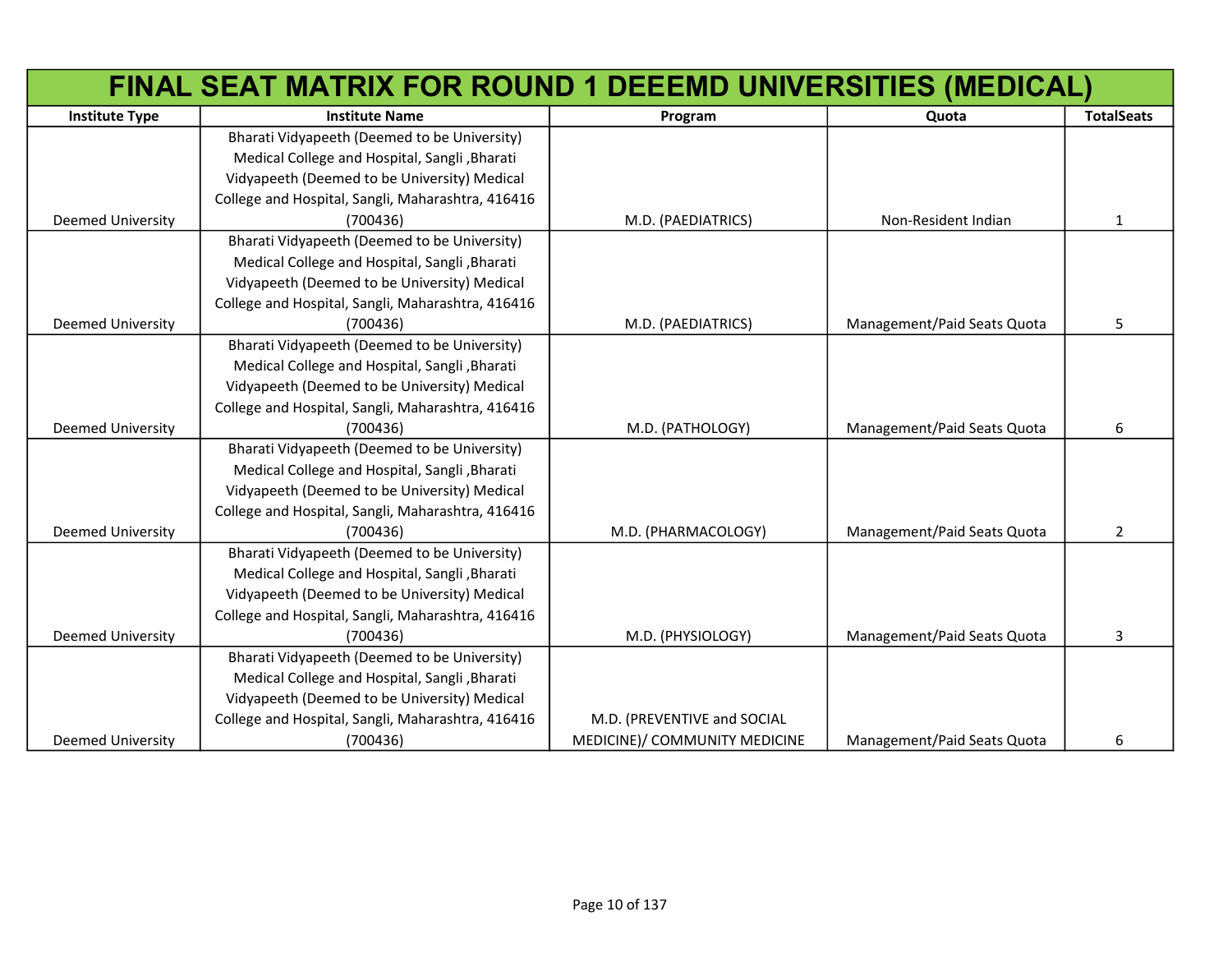|                          | FINAL SEAT MATRIX FOR ROUND 1 DEEEMD UNIVERSITIES (MEDICAL) |                        |                             |                   |
|--------------------------|-------------------------------------------------------------|------------------------|-----------------------------|-------------------|
| <b>Institute Type</b>    | <b>Institute Name</b>                                       | Program                | Quota                       | <b>TotalSeats</b> |
|                          | Bharati Vidyapeeth (Deemed to be University)                |                        |                             |                   |
|                          | Medical College and Hospital, Sangli, Bharati               |                        |                             |                   |
|                          | Vidyapeeth (Deemed to be University) Medical                |                        |                             |                   |
|                          | College and Hospital, Sangli, Maharashtra, 416416           |                        |                             |                   |
| Deemed University        | (700436)                                                    | M.D. (PSYCHIATRY)      | Management/Paid Seats Quota | 3                 |
|                          | Bharati Vidyapeeth (Deemed to be University)                |                        |                             |                   |
|                          | Medical College and Hospital, Sangli, Bharati               |                        |                             |                   |
|                          | Vidyapeeth (Deemed to be University) Medical                |                        |                             |                   |
|                          | College and Hospital, Sangli, Maharashtra, 416416           |                        |                             |                   |
| <b>Deemed University</b> | (700436)                                                    | M.D. (RADIO-DIAGNOSIS) | Non-Resident Indian         | $\overline{2}$    |
|                          | Bharati Vidyapeeth (Deemed to be University)                |                        |                             |                   |
|                          | Medical College and Hospital, Sangli, Bharati               |                        |                             |                   |
|                          | Vidyapeeth (Deemed to be University) Medical                |                        |                             |                   |
|                          | College and Hospital, Sangli, Maharashtra, 416416           |                        |                             |                   |
| <b>Deemed University</b> | (700436)                                                    | M.D. (RADIO-DIAGNOSIS) | Management/Paid Seats Quota | $\mathbf{1}$      |
|                          | Bharati Vidyapeeth (Deemed to be University)                |                        |                             |                   |
|                          | Medical College and Hospital, Sangli, Bharati               |                        |                             |                   |
|                          | Vidyapeeth (Deemed to be University) Medical                |                        |                             |                   |
|                          | College and Hospital, Sangli, Maharashtra, 416416           |                        |                             |                   |
| <b>Deemed University</b> | (700436)                                                    | M.S. (E.N.T.)          | Management/Paid Seats Quota | 3                 |
|                          | Bharati Vidyapeeth (Deemed to be University)                |                        |                             |                   |
|                          | Medical College and Hospital, Sangli, Bharati               |                        |                             |                   |
|                          | Vidyapeeth (Deemed to be University) Medical                |                        |                             |                   |
|                          | College and Hospital, Sangli, Maharashtra, 416416           |                        |                             |                   |
| <b>Deemed University</b> | (700436)                                                    | M.S. (GENERAL SURGERY) | Management/Paid Seats Quota | 6                 |
|                          | Bharati Vidyapeeth (Deemed to be University)                |                        |                             |                   |
|                          | Medical College and Hospital, Sangli, Bharati               |                        |                             |                   |
|                          | Vidyapeeth (Deemed to be University) Medical                |                        |                             |                   |
|                          | College and Hospital, Sangli, Maharashtra, 416416           |                        |                             |                   |
| <b>Deemed University</b> | (700436)                                                    | M.S. (OPHTHALMOLOGY)   | Management/Paid Seats Quota | 4                 |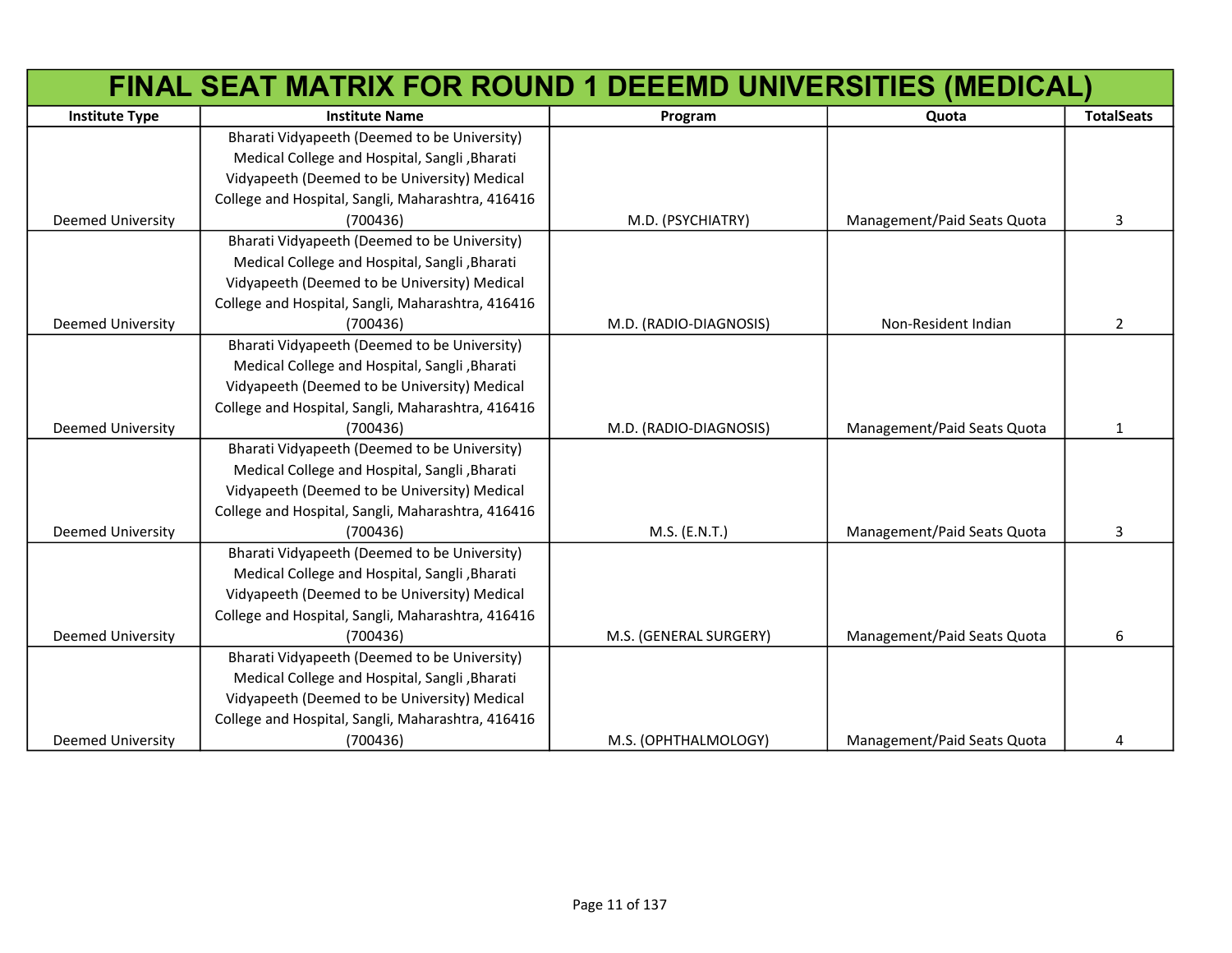|                          | FINAL SEAT MATRIX FOR ROUND 1 DEEEMD UNIVERSITIES (MEDICAL) |                                  |                             |                   |
|--------------------------|-------------------------------------------------------------|----------------------------------|-----------------------------|-------------------|
| <b>Institute Type</b>    | <b>Institute Name</b>                                       | Program                          | Quota                       | <b>TotalSeats</b> |
|                          | Bharati Vidyapeeth (Deemed to be University)                |                                  |                             |                   |
|                          | Medical College and Hospital, Sangli, Bharati               |                                  |                             |                   |
|                          | Vidyapeeth (Deemed to be University) Medical                |                                  |                             |                   |
|                          | College and Hospital, Sangli, Maharashtra, 416416           |                                  |                             |                   |
| <b>Deemed University</b> | (700436)                                                    | M.S. (ORTHOPAEDICS)              | Non-Resident Indian         | $\overline{2}$    |
|                          | Bharati Vidyapeeth (Deemed to be University)                |                                  |                             |                   |
|                          | Medical College and Hospital, Sangli, Bharati               |                                  |                             |                   |
|                          | Vidyapeeth (Deemed to be University) Medical                |                                  |                             |                   |
|                          | College and Hospital, Sangli, Maharashtra, 416416           |                                  |                             |                   |
| <b>Deemed University</b> | (700436)                                                    | M.S. (ORTHOPAEDICS)              | Management/Paid Seats Quota | 4                 |
|                          | Bharati Vidyapeeth (Deemed to be University)                |                                  |                             |                   |
|                          | Medical College and Hospital, Sangli, Bharati               |                                  |                             |                   |
|                          | Vidyapeeth (Deemed to be University) Medical                |                                  |                             |                   |
|                          | College and Hospital, Sangli, Maharashtra, 416416           |                                  |                             |                   |
| <b>Deemed University</b> | (700436)                                                    | MD/MS (Anatomy)                  | Management/Paid Seats Quota | 3                 |
|                          | Bharati Vidyapeeth Deemed to be University Medical          |                                  |                             |                   |
|                          | College, Pune, Bharati Vidyapeeth Deemed to be              |                                  |                             |                   |
|                          | University Medical College, Pune, Maharashtra,              |                                  |                             |                   |
| <b>Deemed University</b> | 411043 (700435)                                             | M.D. (ANAESTHESIOLOGY)           | Management/Paid Seats Quota | 14                |
|                          | Bharati Vidyapeeth Deemed to be University Medical          |                                  |                             |                   |
|                          | College, Pune, Bharati Vidyapeeth Deemed to be              |                                  |                             |                   |
|                          | University Medical College, Pune, Maharashtra,              |                                  |                             |                   |
| <b>Deemed University</b> | 411043 (700435)                                             | M.D. (BIOCHEMISTRY)              | Management/Paid Seats Quota | 3                 |
|                          | Bharati Vidyapeeth Deemed to be University Medical          |                                  |                             |                   |
|                          | College, Pune, Bharati Vidyapeeth Deemed to be              | M.D. (DERM., VENE. and LEPROSY)/ |                             |                   |
|                          | University Medical College, Pune, Maharashtra,              | (DERMATOLOGY)/(SKIN and VENEREAL |                             |                   |
| <b>Deemed University</b> | 411043 (700435)                                             | DISEASES)/(VENEREOLOGY)          | Non-Resident Indian         | 3                 |
|                          | Bharati Vidyapeeth Deemed to be University Medical          |                                  |                             |                   |
|                          | College, Pune, Bharati Vidyapeeth Deemed to be              | M.D. (DERM., VENE. and LEPROSY)/ |                             |                   |
|                          | University Medical College, Pune, Maharashtra,              | (DERMATOLOGY)/(SKIN and VENEREAL |                             |                   |
| <b>Deemed University</b> | 411043 (700435)                                             | DISEASES)/(VENEREOLOGY)          | Management/Paid Seats Quota | $\mathbf{1}$      |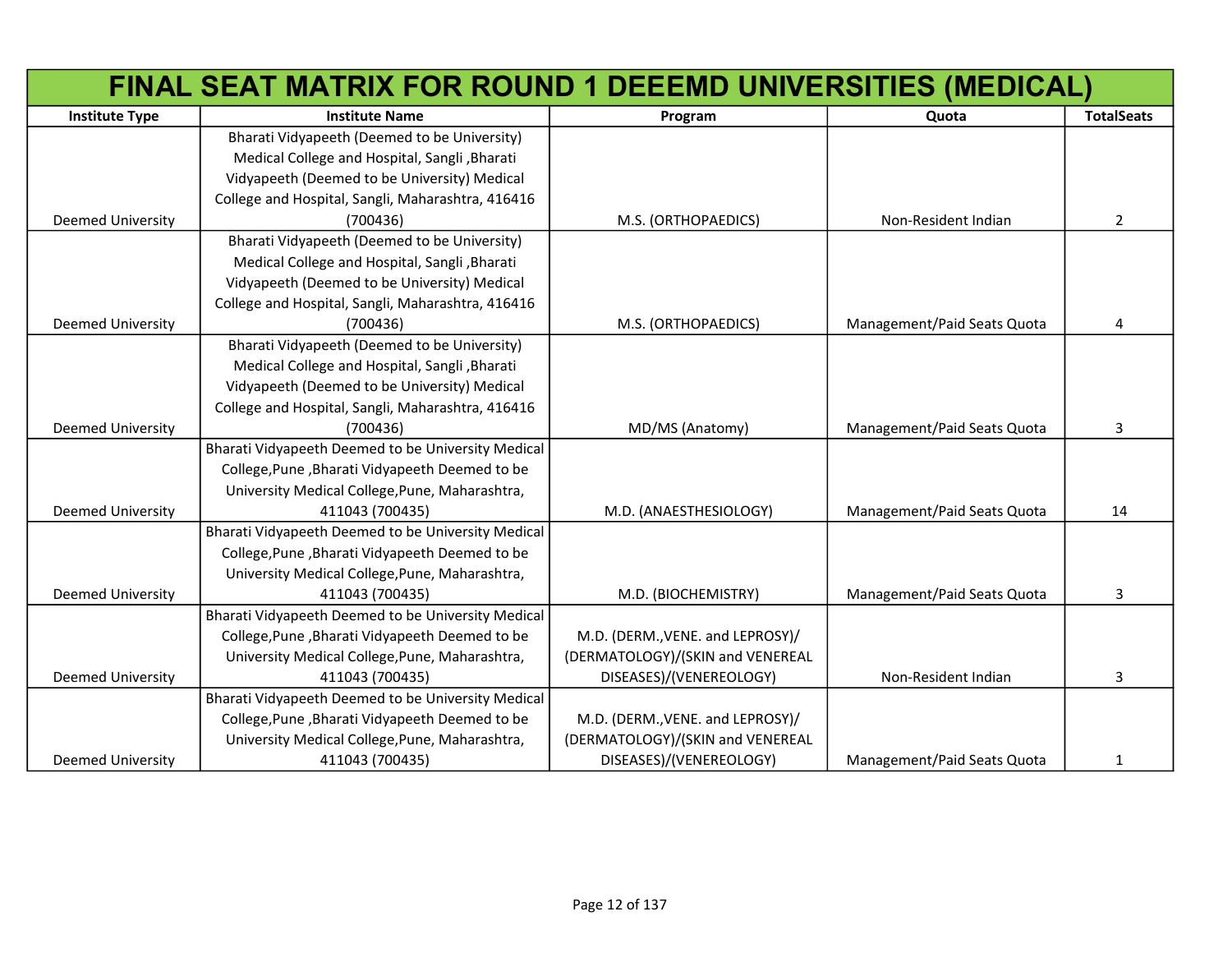|                          | FINAL SEAT MATRIX FOR ROUND 1 DEEEMD UNIVERSITIES (MEDICAL) |                                         |                             |                   |
|--------------------------|-------------------------------------------------------------|-----------------------------------------|-----------------------------|-------------------|
| <b>Institute Type</b>    | <b>Institute Name</b>                                       | Program                                 | Quota                       | <b>TotalSeats</b> |
|                          | Bharati Vidyapeeth Deemed to be University Medical          |                                         |                             |                   |
|                          | College, Pune, Bharati Vidyapeeth Deemed to be              |                                         |                             |                   |
|                          | University Medical College, Pune, Maharashtra,              | M.D. (Emergency and Critical Care)/M.D. |                             |                   |
| <b>Deemed University</b> | 411043 (700435)                                             | (Emergency Medicine)                    | Management/Paid Seats Quota | 3                 |
|                          | Bharati Vidyapeeth Deemed to be University Medical          |                                         |                             |                   |
|                          | College, Pune, Bharati Vidyapeeth Deemed to be              |                                         |                             |                   |
|                          | University Medical College, Pune, Maharashtra,              |                                         |                             |                   |
| <b>Deemed University</b> | 411043 (700435)                                             | M.D. (GENERAL MEDICINE)                 | Non-Resident Indian         | 6                 |
|                          | Bharati Vidyapeeth Deemed to be University Medical          |                                         |                             |                   |
|                          | College, Pune, Bharati Vidyapeeth Deemed to be              |                                         |                             |                   |
|                          | University Medical College, Pune, Maharashtra,              |                                         |                             |                   |
| <b>Deemed University</b> | 411043 (700435)                                             | M.D. (GENERAL MEDICINE)                 | Management/Paid Seats Quota | 13                |
|                          | Bharati Vidyapeeth Deemed to be University Medical          |                                         |                             |                   |
|                          | College, Pune, Bharati Vidyapeeth Deemed to be              |                                         |                             |                   |
|                          | University Medical College, Pune, Maharashtra,              |                                         |                             |                   |
| <b>Deemed University</b> | 411043 (700435)                                             | M.D. (MICROBIOLOGY)                     | Management/Paid Seats Quota | 4                 |
|                          | Bharati Vidyapeeth Deemed to be University Medical          |                                         |                             |                   |
|                          | College, Pune, Bharati Vidyapeeth Deemed to be              |                                         |                             |                   |
|                          | University Medical College, Pune, Maharashtra,              | M.D. (Obst. and Gynae)/MS (Obstetrics   |                             |                   |
| <b>Deemed University</b> | 411043 (700435)                                             | and Gynaecology)                        | Non-Resident Indian         | $\overline{2}$    |
|                          | Bharati Vidyapeeth Deemed to be University Medical          |                                         |                             |                   |
|                          | College, Pune, Bharati Vidyapeeth Deemed to be              |                                         |                             |                   |
|                          | University Medical College, Pune, Maharashtra,              | M.D. (Obst. and Gynae)/MS (Obstetrics   |                             |                   |
| <b>Deemed University</b> | 411043 (700435)                                             | and Gynaecology)                        | Management/Paid Seats Quota | 6                 |
|                          | Bharati Vidyapeeth Deemed to be University Medical          |                                         |                             |                   |
|                          | College, Pune, Bharati Vidyapeeth Deemed to be              |                                         |                             |                   |
|                          | University Medical College, Pune, Maharashtra,              |                                         |                             |                   |
| <b>Deemed University</b> | 411043 (700435)                                             | M.D. (PAEDIATRICS)                      | Non-Resident Indian         | $\overline{2}$    |
|                          | Bharati Vidyapeeth Deemed to be University Medical          |                                         |                             |                   |
|                          | College, Pune, Bharati Vidyapeeth Deemed to be              |                                         |                             |                   |
|                          | University Medical College, Pune, Maharashtra,              |                                         |                             |                   |
| <b>Deemed University</b> | 411043 (700435)                                             | M.D. (PAEDIATRICS)                      | Management/Paid Seats Quota | 13                |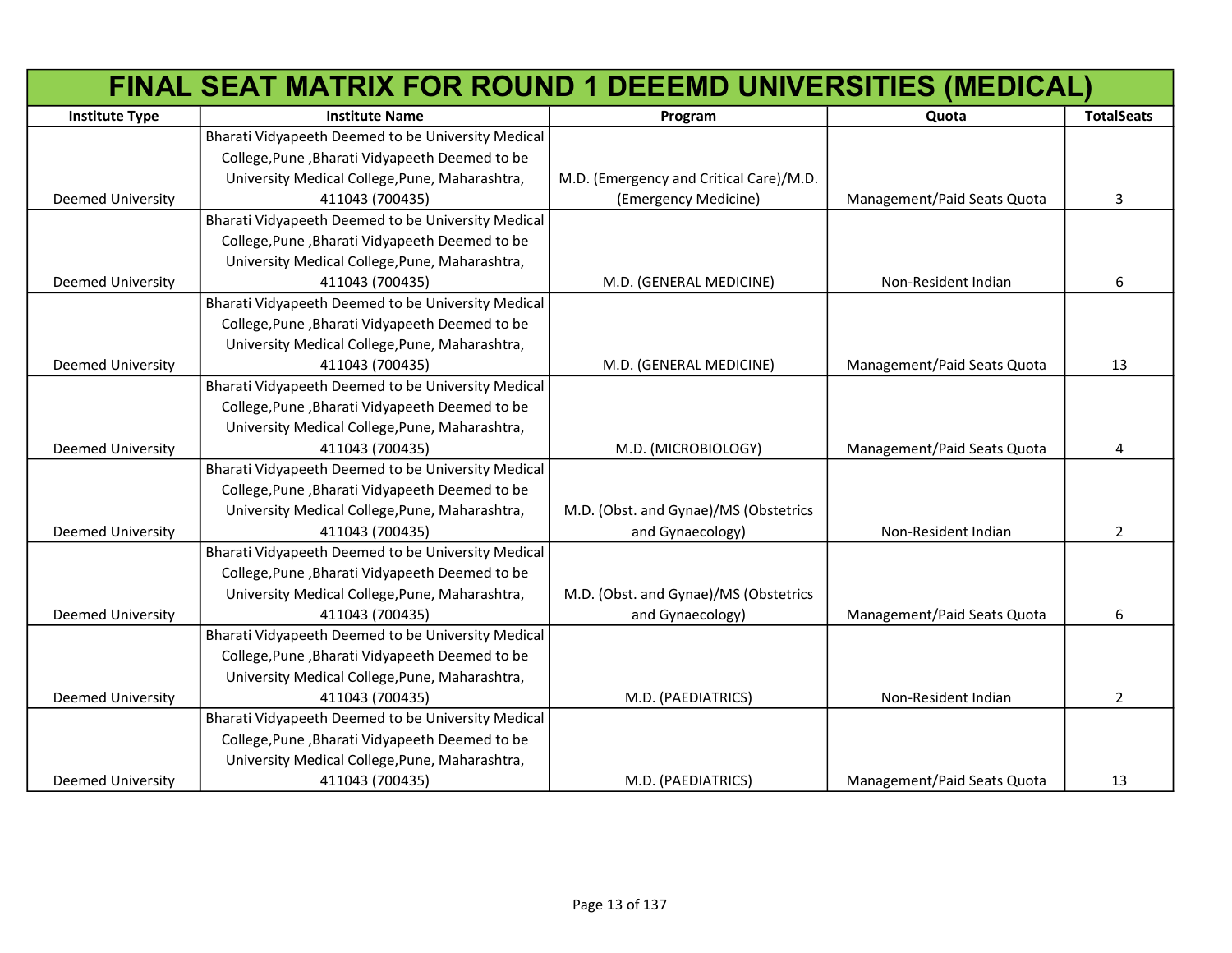|                          | FINAL SEAT MATRIX FOR ROUND 1 DEEEMD UNIVERSITIES (MEDICAL) |                                    |                             |                   |
|--------------------------|-------------------------------------------------------------|------------------------------------|-----------------------------|-------------------|
| <b>Institute Type</b>    | <b>Institute Name</b>                                       | Program                            | Quota                       | <b>TotalSeats</b> |
|                          | Bharati Vidyapeeth Deemed to be University Medical          |                                    |                             |                   |
|                          | College, Pune, Bharati Vidyapeeth Deemed to be              |                                    |                             |                   |
|                          | University Medical College, Pune, Maharashtra,              |                                    |                             |                   |
| Deemed University        | 411043 (700435)                                             | M.D. (PATHOLOGY)                   | Management/Paid Seats Quota | 12                |
|                          | Bharati Vidyapeeth Deemed to be University Medical          |                                    |                             |                   |
|                          | College, Pune, Bharati Vidyapeeth Deemed to be              |                                    |                             |                   |
|                          | University Medical College, Pune, Maharashtra,              |                                    |                             |                   |
| Deemed University        | 411043 (700435)                                             | M.D. (PHARMACOLOGY)                | Management/Paid Seats Quota | 4                 |
|                          | Bharati Vidyapeeth Deemed to be University Medical          |                                    |                             |                   |
|                          | College, Pune, Bharati Vidyapeeth Deemed to be              |                                    |                             |                   |
|                          | University Medical College, Pune, Maharashtra,              |                                    |                             |                   |
| <b>Deemed University</b> | 411043 (700435)                                             | M.D. (PHYSIOLOGY)                  | Management/Paid Seats Quota | 3                 |
|                          | Bharati Vidyapeeth Deemed to be University Medical          |                                    |                             |                   |
|                          | College, Pune, Bharati Vidyapeeth Deemed to be              |                                    |                             |                   |
|                          | University Medical College, Pune, Maharashtra,              | M.D. (PREVENTIVE and SOCIAL        |                             |                   |
| <b>Deemed University</b> | 411043 (700435)                                             | MEDICINE)/ COMMUNITY MEDICINE      | Management/Paid Seats Quota | 5                 |
|                          | Bharati Vidyapeeth Deemed to be University Medical          |                                    |                             |                   |
|                          | College, Pune, Bharati Vidyapeeth Deemed to be              |                                    |                             |                   |
|                          | University Medical College, Pune, Maharashtra,              |                                    |                             |                   |
| <b>Deemed University</b> | 411043 (700435)                                             | M.D. (PSYCHIATRY)                  | Management/Paid Seats Quota | 3                 |
|                          | Bharati Vidyapeeth Deemed to be University Medical          |                                    |                             |                   |
|                          | College, Pune, Bharati Vidyapeeth Deemed to be              |                                    |                             |                   |
|                          | University Medical College, Pune, Maharashtra,              |                                    |                             |                   |
| <b>Deemed University</b> | 411043 (700435)                                             | M.D. (RADIO-DIAGNOSIS)             | Non-Resident Indian         | $\overline{7}$    |
|                          | Bharati Vidyapeeth Deemed to be University Medical          |                                    |                             |                   |
|                          | College, Pune, Bharati Vidyapeeth Deemed to be              |                                    |                             |                   |
|                          | University Medical College, Pune, Maharashtra,              |                                    |                             |                   |
| <b>Deemed University</b> | 411043 (700435)                                             | M.D. (RADIO-DIAGNOSIS)             | Management/Paid Seats Quota | 8                 |
|                          | Bharati Vidyapeeth Deemed to be University Medical          |                                    |                             |                   |
|                          | College, Pune, Bharati Vidyapeeth Deemed to be              | M.D. (Tuberculosis and Respiratory |                             |                   |
|                          | University Medical College, Pune, Maharashtra,              | diseases)/Pulmonary Medicine /M.D. |                             |                   |
| <b>Deemed University</b> | 411043 (700435)                                             | (Respiratory Medicine)             | Management/Paid Seats Quota | 4                 |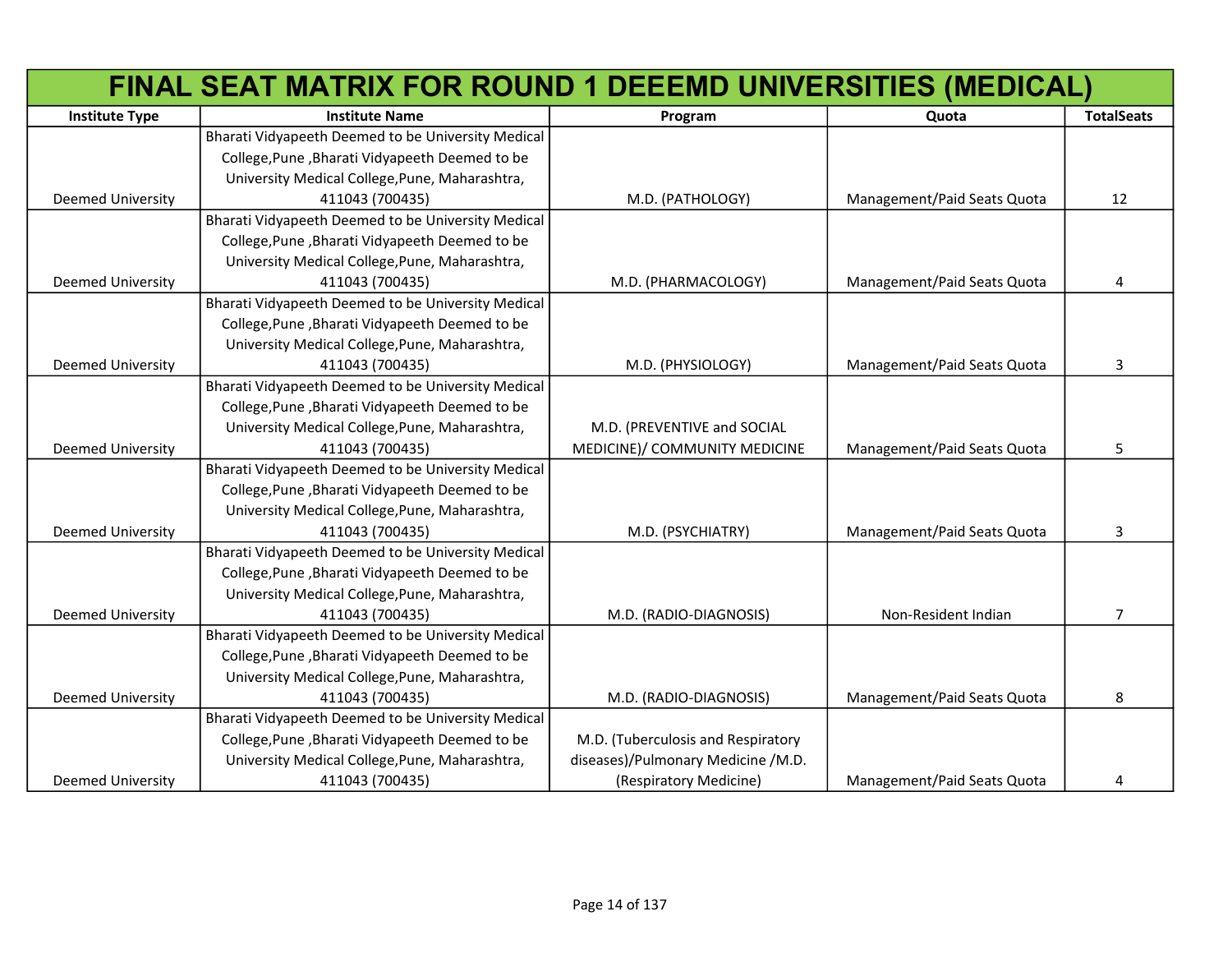|                          | FINAL SEAT MATRIX FOR ROUND 1 DEEEMD UNIVERSITIES (MEDICAL) |                               |                             |                   |
|--------------------------|-------------------------------------------------------------|-------------------------------|-----------------------------|-------------------|
| <b>Institute Type</b>    | <b>Institute Name</b>                                       | Program                       | Quota                       | <b>TotalSeats</b> |
|                          | Bharati Vidyapeeth Deemed to be University Medical          |                               |                             |                   |
|                          | College, Pune, Bharati Vidyapeeth Deemed to be              | M.D. IN TRANSFUSION MEDICINE/ |                             |                   |
|                          | University Medical College, Pune, Maharashtra,              | IMMUNO-HAEMATOLOGY and BLOOD  |                             |                   |
| <b>Deemed University</b> | 411043 (700435)                                             | <b>TRANSFUSION</b>            | Management/Paid Seats Quota | $\overline{2}$    |
|                          | Bharati Vidyapeeth Deemed to be University Medical          |                               |                             |                   |
|                          | College, Pune, Bharati Vidyapeeth Deemed to be              |                               |                             |                   |
|                          | University Medical College, Pune, Maharashtra,              |                               |                             |                   |
| Deemed University        | 411043 (700435)                                             | M.S. (E.N.T.)                 | Management/Paid Seats Quota | 3                 |
|                          | Bharati Vidyapeeth Deemed to be University Medical          |                               |                             |                   |
|                          | College, Pune, Bharati Vidyapeeth Deemed to be              |                               |                             |                   |
|                          | University Medical College, Pune, Maharashtra,              |                               |                             |                   |
| <b>Deemed University</b> | 411043 (700435)                                             | M.S. (GENERAL SURGERY)        | Management/Paid Seats Quota | 10                |
|                          | Bharati Vidyapeeth Deemed to be University Medical          |                               |                             |                   |
|                          | College, Pune, Bharati Vidyapeeth Deemed to be              |                               |                             |                   |
|                          | University Medical College, Pune, Maharashtra,              |                               |                             |                   |
| <b>Deemed University</b> | 411043 (700435)                                             | M.S. (OPHTHALMOLOGY)          | Management/Paid Seats Quota | 5                 |
|                          | Bharati Vidyapeeth Deemed to be University Medical          |                               |                             |                   |
|                          | College, Pune, Bharati Vidyapeeth Deemed to be              |                               |                             |                   |
|                          | University Medical College, Pune, Maharashtra,              |                               |                             |                   |
| <b>Deemed University</b> | 411043 (700435)                                             | M.S. (ORTHOPAEDICS)           | Non-Resident Indian         | $\overline{2}$    |
|                          | Bharati Vidyapeeth Deemed to be University Medical          |                               |                             |                   |
|                          | College, Pune, Bharati Vidyapeeth Deemed to be              |                               |                             |                   |
|                          | University Medical College, Pune, Maharashtra,              |                               |                             |                   |
| <b>Deemed University</b> | 411043 (700435)                                             | M.S. (ORTHOPAEDICS)           | Management/Paid Seats Quota | 8                 |
|                          | Bharati Vidyapeeth Deemed to be University Medical          |                               |                             |                   |
|                          | College, Pune, Bharati Vidyapeeth Deemed to be              |                               |                             |                   |
|                          | University Medical College, Pune, Maharashtra,              |                               |                             |                   |
| <b>Deemed University</b> | 411043 (700435)                                             | MD/MS (Anatomy)               | Management/Paid Seats Quota | 3                 |
|                          |                                                             |                               |                             |                   |
|                          | Chettinad Hospital and Research Institute, Rajiv            |                               |                             |                   |
|                          | Gandhi Salai, OMR, Kelambakkam, Chengalpattu                |                               |                             |                   |
| <b>Deemed University</b> | District, Tamil Nadu, 603103 (700449)                       | M.D. (ANAESTHESIOLOGY)        | Management/Paid Seats Quota | 13                |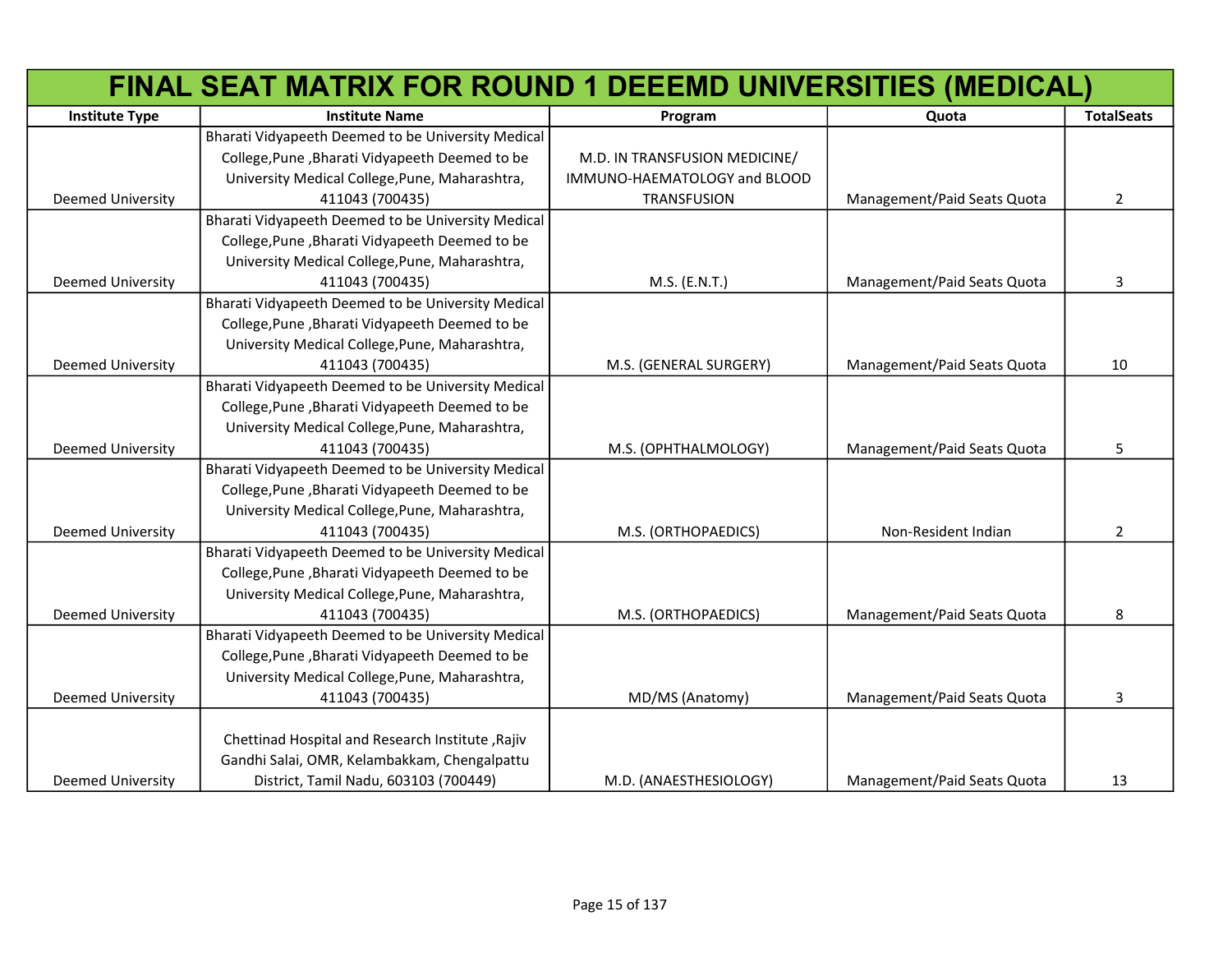|                          | FINAL SEAT MATRIX FOR ROUND 1 DEEEMD UNIVERSITIES (MEDICAL)                                                                               |                                                                                                 |                             |                   |
|--------------------------|-------------------------------------------------------------------------------------------------------------------------------------------|-------------------------------------------------------------------------------------------------|-----------------------------|-------------------|
| <b>Institute Type</b>    | <b>Institute Name</b>                                                                                                                     | Program                                                                                         | Quota                       | <b>TotalSeats</b> |
| <b>Deemed University</b> | Chettinad Hospital and Research Institute, Rajiv<br>Gandhi Salai, OMR, Kelambakkam, Chengalpattu<br>District, Tamil Nadu, 603103 (700449) | M.D. (BIOCHEMISTRY)                                                                             | Management/Paid Seats Quota | $\overline{2}$    |
| Deemed University        | Chettinad Hospital and Research Institute, Rajiv<br>Gandhi Salai, OMR, Kelambakkam, Chengalpattu<br>District, Tamil Nadu, 603103 (700449) | M.D. (DERM., VENE. and LEPROSY)/<br>(DERMATOLOGY)/(SKIN and VENEREAL<br>DISEASES)/(VENEREOLOGY) | Non-Resident Indian         | $\overline{2}$    |
| Deemed University        | Chettinad Hospital and Research Institute, Rajiv<br>Gandhi Salai, OMR, Kelambakkam, Chengalpattu<br>District, Tamil Nadu, 603103 (700449) | M.D. (DERM., VENE. and LEPROSY)/<br>(DERMATOLOGY)/(SKIN and VENEREAL<br>DISEASES)/(VENEREOLOGY) | Management/Paid Seats Quota | 3                 |
| <b>Deemed University</b> | Chettinad Hospital and Research Institute, Rajiv<br>Gandhi Salai, OMR, Kelambakkam, Chengalpattu<br>District, Tamil Nadu, 603103 (700449) | M.D. (GENERAL MEDICINE)                                                                         | Non-Resident Indian         | 5                 |
| Deemed University        | Chettinad Hospital and Research Institute, Rajiv<br>Gandhi Salai, OMR, Kelambakkam, Chengalpattu<br>District, Tamil Nadu, 603103 (700449) | M.D. (GENERAL MEDICINE)                                                                         | Management/Paid Seats Quota | 9                 |
| <b>Deemed University</b> | Chettinad Hospital and Research Institute, Rajiv<br>Gandhi Salai, OMR, Kelambakkam, Chengalpattu<br>District, Tamil Nadu, 603103 (700449) | M.D. (MICROBIOLOGY)                                                                             | Management/Paid Seats Quota | 3                 |
| <b>Deemed University</b> | Chettinad Hospital and Research Institute, Rajiv<br>Gandhi Salai, OMR, Kelambakkam, Chengalpattu<br>District, Tamil Nadu, 603103 (700449) | M.D. (Obst. and Gynae)/MS (Obstetrics<br>and Gynaecology)                                       | Non-Resident Indian         | 3                 |
| <b>Deemed University</b> | Chettinad Hospital and Research Institute, Rajiv<br>Gandhi Salai, OMR, Kelambakkam, Chengalpattu<br>District, Tamil Nadu, 603103 (700449) | M.D. (Obst. and Gynae)/MS (Obstetrics<br>and Gynaecology)                                       | Management/Paid Seats Quota | 6                 |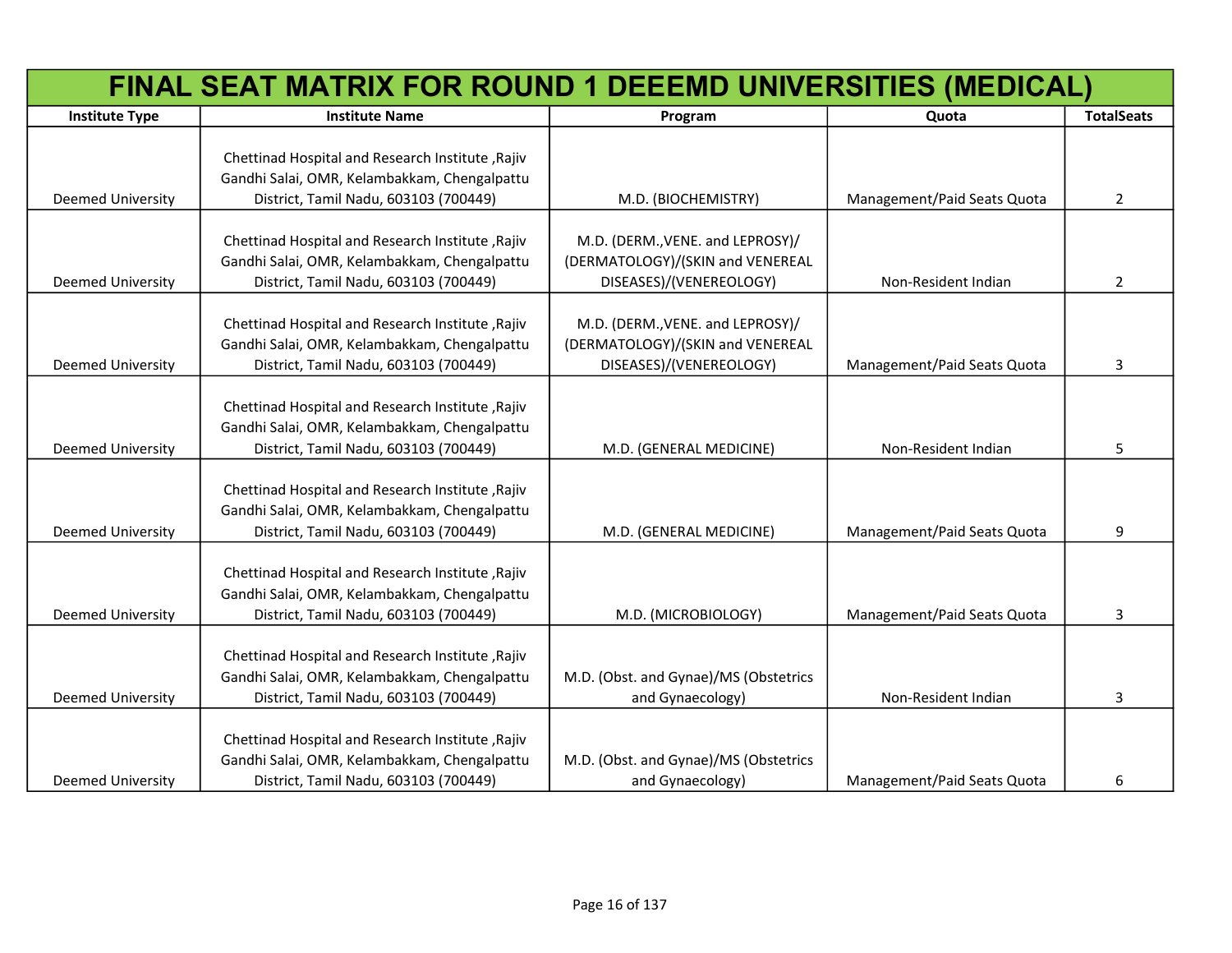|                          | FINAL SEAT MATRIX FOR ROUND 1 DEEEMD UNIVERSITIES (MEDICAL)                                                                               |                                                              |                             |                   |
|--------------------------|-------------------------------------------------------------------------------------------------------------------------------------------|--------------------------------------------------------------|-----------------------------|-------------------|
| <b>Institute Type</b>    | <b>Institute Name</b>                                                                                                                     | Program                                                      | Quota                       | <b>TotalSeats</b> |
| Deemed University        | Chettinad Hospital and Research Institute, Rajiv<br>Gandhi Salai, OMR, Kelambakkam, Chengalpattu<br>District, Tamil Nadu, 603103 (700449) | M.D. (PAEDIATRICS)                                           | Non-Resident Indian         | 3                 |
| <b>Deemed University</b> | Chettinad Hospital and Research Institute, Rajiv<br>Gandhi Salai, OMR, Kelambakkam, Chengalpattu<br>District, Tamil Nadu, 603103 (700449) | M.D. (PAEDIATRICS)                                           | Management/Paid Seats Quota | 6                 |
| <b>Deemed University</b> | Chettinad Hospital and Research Institute, Rajiv<br>Gandhi Salai, OMR, Kelambakkam, Chengalpattu<br>District, Tamil Nadu, 603103 (700449) | M.D. (PATHOLOGY)                                             | Management/Paid Seats Quota | 3                 |
| <b>Deemed University</b> | Chettinad Hospital and Research Institute, Rajiv<br>Gandhi Salai, OMR, Kelambakkam, Chengalpattu<br>District, Tamil Nadu, 603103 (700449) | M.D. (PHARMACOLOGY)                                          | Management/Paid Seats Quota | 4                 |
| <b>Deemed University</b> | Chettinad Hospital and Research Institute, Rajiv<br>Gandhi Salai, OMR, Kelambakkam, Chengalpattu<br>District, Tamil Nadu, 603103 (700449) | M.D. (PHYSIOLOGY)                                            | Management/Paid Seats Quota | 4                 |
| <b>Deemed University</b> | Chettinad Hospital and Research Institute, Rajiv<br>Gandhi Salai, OMR, Kelambakkam, Chengalpattu<br>District, Tamil Nadu, 603103 (700449) | M.D. (PREVENTIVE and SOCIAL<br>MEDICINE)/ COMMUNITY MEDICINE | Management/Paid Seats Quota | 8                 |
| <b>Deemed University</b> | Chettinad Hospital and Research Institute, Rajiv<br>Gandhi Salai, OMR, Kelambakkam, Chengalpattu<br>District, Tamil Nadu, 603103 (700449) | M.D. (PSYCHIATRY)                                            | Management/Paid Seats Quota | 3                 |
| <b>Deemed University</b> | Chettinad Hospital and Research Institute, Rajiv<br>Gandhi Salai, OMR, Kelambakkam, Chengalpattu<br>District, Tamil Nadu, 603103 (700449) | M.D. (RADIO-DIAGNOSIS)                                       | Management/Paid Seats Quota | 6                 |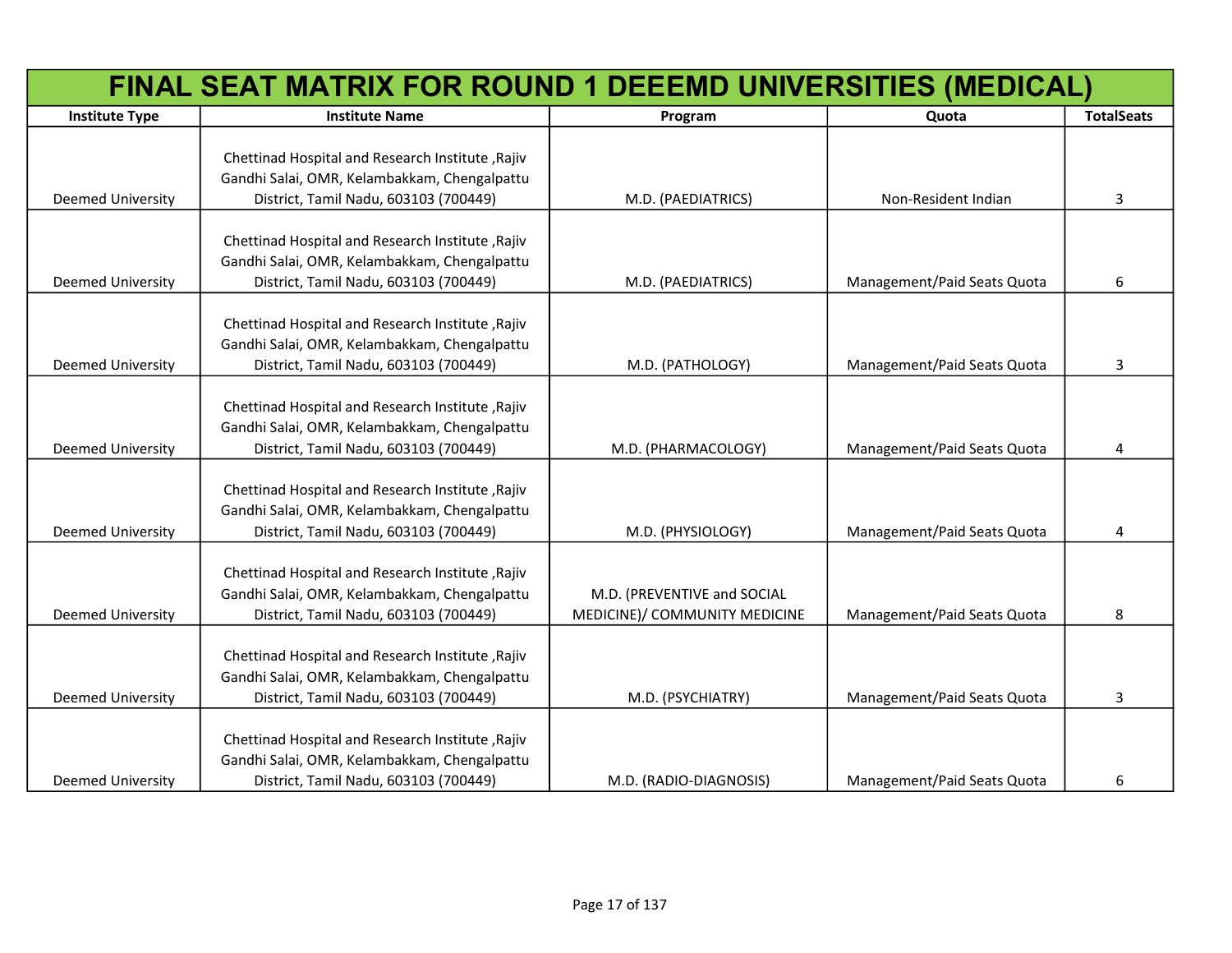|                          | FINAL SEAT MATRIX FOR ROUND 1 DEEEMD UNIVERSITIES (MEDICAL)                                      |                                                              |                             |                   |
|--------------------------|--------------------------------------------------------------------------------------------------|--------------------------------------------------------------|-----------------------------|-------------------|
| <b>Institute Type</b>    | <b>Institute Name</b>                                                                            | Program                                                      | Quota                       | <b>TotalSeats</b> |
|                          |                                                                                                  |                                                              |                             |                   |
|                          | Chettinad Hospital and Research Institute, Rajiv                                                 | M.D. (Tuberculosis and Respiratory                           |                             |                   |
| Deemed University        | Gandhi Salai, OMR, Kelambakkam, Chengalpattu<br>District, Tamil Nadu, 603103 (700449)            | diseases)/Pulmonary Medicine /M.D.<br>(Respiratory Medicine) | Non-Resident Indian         | 1                 |
|                          |                                                                                                  |                                                              |                             |                   |
|                          | Chettinad Hospital and Research Institute, Rajiv                                                 | M.D. (Tuberculosis and Respiratory                           |                             |                   |
|                          | Gandhi Salai, OMR, Kelambakkam, Chengalpattu                                                     | diseases)/Pulmonary Medicine /M.D.                           |                             |                   |
| <b>Deemed University</b> | District, Tamil Nadu, 603103 (700449)                                                            | (Respiratory Medicine)                                       | Management/Paid Seats Quota | 3                 |
|                          |                                                                                                  |                                                              |                             |                   |
|                          | Chettinad Hospital and Research Institute, Rajiv                                                 |                                                              |                             |                   |
|                          | Gandhi Salai, OMR, Kelambakkam, Chengalpattu                                                     |                                                              |                             |                   |
| Deemed University        | District, Tamil Nadu, 603103 (700449)                                                            | M.D. Sports Medicine                                         | Management/Paid Seats Quota | $\overline{2}$    |
|                          |                                                                                                  |                                                              |                             |                   |
|                          | Chettinad Hospital and Research Institute, Rajiv                                                 |                                                              |                             |                   |
|                          | Gandhi Salai, OMR, Kelambakkam, Chengalpattu                                                     |                                                              |                             |                   |
| Deemed University        | District, Tamil Nadu, 603103 (700449)                                                            | M.S. (E.N.T.)                                                | Management/Paid Seats Quota | 4                 |
|                          |                                                                                                  |                                                              |                             |                   |
|                          | Chettinad Hospital and Research Institute, Rajiv                                                 |                                                              |                             |                   |
|                          | Gandhi Salai, OMR, Kelambakkam, Chengalpattu                                                     |                                                              |                             |                   |
| Deemed University        | District, Tamil Nadu, 603103 (700449)                                                            | M.S. (GENERAL SURGERY)                                       | Non-Resident Indian         | 5                 |
|                          |                                                                                                  |                                                              |                             |                   |
|                          | Chettinad Hospital and Research Institute, Rajiv<br>Gandhi Salai, OMR, Kelambakkam, Chengalpattu |                                                              |                             |                   |
| Deemed University        | District, Tamil Nadu, 603103 (700449)                                                            | M.S. (GENERAL SURGERY)                                       | Management/Paid Seats Quota | 11                |
|                          |                                                                                                  |                                                              |                             |                   |
|                          | Chettinad Hospital and Research Institute, Rajiv                                                 |                                                              |                             |                   |
|                          | Gandhi Salai, OMR, Kelambakkam, Chengalpattu                                                     |                                                              |                             |                   |
| Deemed University        | District, Tamil Nadu, 603103 (700449)                                                            | M.S. (OPHTHALMOLOGY)                                         | Management/Paid Seats Quota | 5                 |
|                          |                                                                                                  |                                                              |                             |                   |
|                          | Chettinad Hospital and Research Institute, Rajiv                                                 |                                                              |                             |                   |
|                          | Gandhi Salai, OMR, Kelambakkam, Chengalpattu                                                     |                                                              |                             |                   |
| <b>Deemed University</b> | District, Tamil Nadu, 603103 (700449)                                                            | M.S. (ORTHOPAEDICS)                                          | Management/Paid Seats Quota | 10                |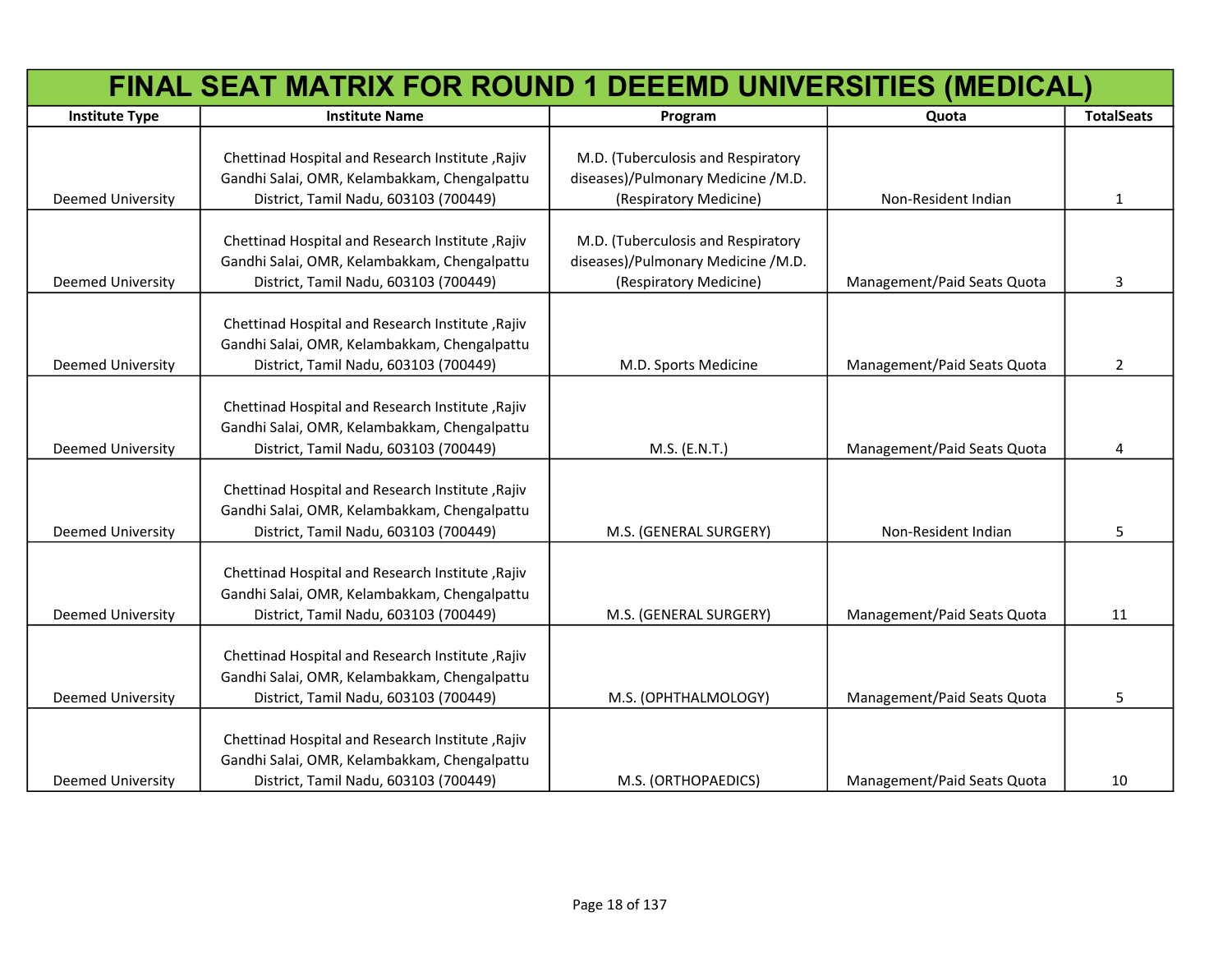|                          | FINAL SEAT MATRIX FOR ROUND 1 DEEEMD UNIVERSITIES (MEDICAL) |                                       |                             |                   |
|--------------------------|-------------------------------------------------------------|---------------------------------------|-----------------------------|-------------------|
| <b>Institute Type</b>    | <b>Institute Name</b>                                       | Program                               | Quota                       | <b>TotalSeats</b> |
|                          |                                                             |                                       |                             |                   |
|                          | Chettinad Hospital and Research Institute, Rajiv            |                                       |                             |                   |
|                          | Gandhi Salai, OMR, Kelambakkam, Chengalpattu                |                                       |                             |                   |
| Deemed University        | District, Tamil Nadu, 603103 (700449)                       | MD/MS (Anatomy)                       | Management/Paid Seats Quota | $2^{\circ}$       |
|                          | D. Y. Patil Medical College, Kolhapur, 869 E D. Y.          |                                       |                             |                   |
|                          | PatilVidyanagar Kolhapur 416 006, Maharashtra,              |                                       |                             |                   |
| Deemed University        | 416006 (700441)                                             | M.D. (ANAESTHESIOLOGY)                | Management/Paid Seats Quota | 6                 |
|                          |                                                             |                                       |                             |                   |
|                          | D. Y. Patil Medical College, Kolhapur , 869 E D. Y.         | M.D. (DERM., VENE. and LEPROSY)/      |                             |                   |
|                          | PatilVidyanagar Kolhapur 416 006, Maharashtra,              | (DERMATOLOGY)/(SKIN and VENEREAL      |                             |                   |
| Deemed University        | 416006 (700441)                                             | DISEASES)/(VENEREOLOGY)               | Non-Resident Indian         | $\mathbf{1}$      |
|                          | D. Y. Patil Medical College, Kolhapur, 869 E D. Y.          |                                       |                             |                   |
|                          | PatilVidyanagar Kolhapur 416 006, Maharashtra,              |                                       |                             |                   |
| Deemed University        | 416006 (700441)                                             | M.D. (GENERAL MEDICINE)               | Non-Resident Indian         | 4                 |
|                          | D. Y. Patil Medical College, Kolhapur, 869 E D. Y.          |                                       |                             |                   |
|                          | PatilVidyanagar Kolhapur 416 006, Maharashtra,              |                                       |                             |                   |
| Deemed University        | 416006 (700441)                                             | M.D. (GENERAL MEDICINE)               | Management/Paid Seats Quota | 9                 |
|                          | D. Y. Patil Medical College, Kolhapur, 869 E D. Y.          |                                       |                             |                   |
|                          | PatilVidyanagar Kolhapur 416 006, Maharashtra,              | M.D. (Obst. and Gynae)/MS (Obstetrics |                             |                   |
| Deemed University        | 416006 (700441)                                             | and Gynaecology)                      | Non-Resident Indian         | $\overline{2}$    |
|                          | D. Y. Patil Medical College, Kolhapur, 869 E D. Y.          |                                       |                             |                   |
|                          | PatilVidyanagar Kolhapur 416 006, Maharashtra,              | M.D. (Obst. and Gynae)/MS (Obstetrics |                             |                   |
| Deemed University        | 416006 (700441)                                             | and Gynaecology)                      | Management/Paid Seats Quota | 7                 |
|                          | D. Y. Patil Medical College, Kolhapur, 869 E D. Y.          |                                       |                             |                   |
|                          | PatilVidyanagar Kolhapur 416 006, Maharashtra,              |                                       |                             |                   |
| Deemed University        | 416006 (700441)                                             | M.D. (PAEDIATRICS)                    | Management/Paid Seats Quota | 9                 |
|                          | D. Y. Patil Medical College, Kolhapur, 869 E D. Y.          |                                       |                             |                   |
|                          | PatilVidyanagar Kolhapur 416 006, Maharashtra,              |                                       |                             |                   |
| <b>Deemed University</b> | 416006 (700441)                                             | M.D. (PATHOLOGY)                      | Management/Paid Seats Quota | 6                 |
|                          | D. Y. Patil Medical College, Kolhapur, 869 E D. Y.          |                                       |                             |                   |
|                          | PatilVidyanagar Kolhapur 416 006, Maharashtra,              |                                       |                             |                   |
| <b>Deemed University</b> | 416006 (700441)                                             | M.D. (PSYCHIATRY)                     | Management/Paid Seats Quota | 3                 |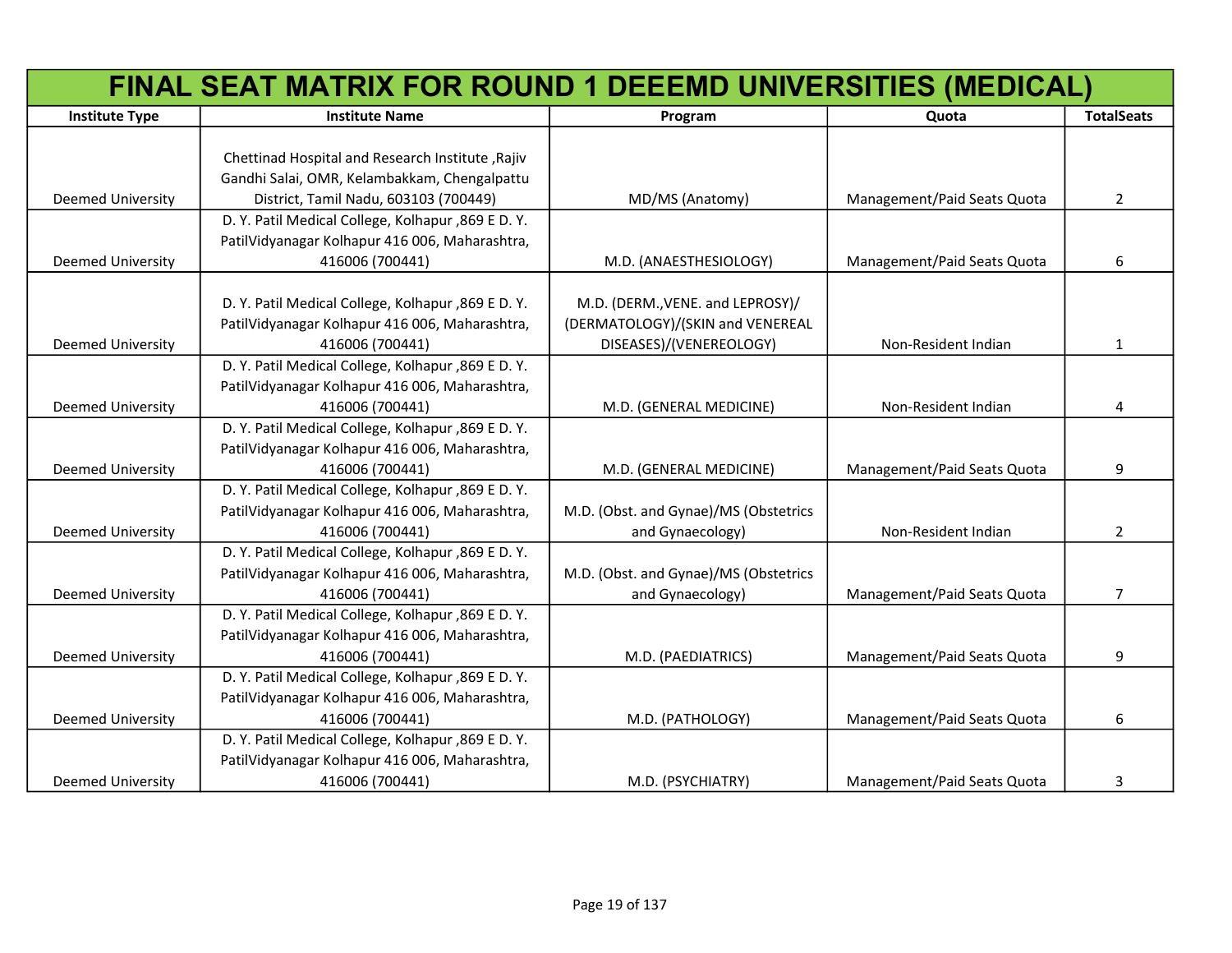|                          | FINAL SEAT MATRIX FOR ROUND 1 DEEEMD UNIVERSITIES (MEDICAL) |                                  |                             |                       |
|--------------------------|-------------------------------------------------------------|----------------------------------|-----------------------------|-----------------------|
| <b>Institute Type</b>    | <b>Institute Name</b>                                       | Program                          | Quota                       | <b>TotalSeats</b>     |
|                          | D. Y. Patil Medical College, Kolhapur, 869 E D. Y.          |                                  |                             |                       |
|                          | PatilVidyanagar Kolhapur 416 006, Maharashtra,              |                                  |                             |                       |
| Deemed University        | 416006 (700441)                                             | M.D. (RADIO-DIAGNOSIS)           | Non-Resident Indian         | $\mathbf{2}^{\prime}$ |
|                          | D. Y. Patil Medical College, Kolhapur, 869 E D. Y.          |                                  |                             |                       |
|                          | PatilVidyanagar Kolhapur 416 006, Maharashtra,              |                                  |                             |                       |
| Deemed University        | 416006 (700441)                                             | M.D. (RADIO-DIAGNOSIS)           | Management/Paid Seats Quota | 5                     |
|                          | D. Y. Patil Medical College, Kolhapur, 869 E D. Y.          |                                  |                             |                       |
|                          | PatilVidyanagar Kolhapur 416 006, Maharashtra,              |                                  |                             |                       |
| Deemed University        | 416006 (700441)                                             | M.S. (E.N.T.)                    | Management/Paid Seats Quota | 2                     |
|                          | D. Y. Patil Medical College, Kolhapur, 869 E D. Y.          |                                  |                             |                       |
|                          | PatilVidyanagar Kolhapur 416 006, Maharashtra,              |                                  |                             |                       |
| <b>Deemed University</b> | 416006 (700441)                                             | M.S. (GENERAL SURGERY)           | Non-Resident Indian         | $\mathbf{1}$          |
|                          | D. Y. Patil Medical College, Kolhapur, 869 E D. Y.          |                                  |                             |                       |
|                          | PatilVidyanagar Kolhapur 416 006, Maharashtra,              |                                  |                             |                       |
| <b>Deemed University</b> | 416006 (700441)                                             | M.S. (GENERAL SURGERY)           | Management/Paid Seats Quota | 9                     |
|                          | D. Y. Patil Medical College, Kolhapur, 869 E D. Y.          |                                  |                             |                       |
|                          | PatilVidyanagar Kolhapur 416 006, Maharashtra,              |                                  |                             |                       |
| <b>Deemed University</b> | 416006 (700441)                                             | M.S. (OPHTHALMOLOGY)             | Management/Paid Seats Quota | 5                     |
|                          | D. Y. Patil Medical College, Kolhapur, 869 E D. Y.          |                                  |                             |                       |
|                          | PatilVidyanagar Kolhapur 416 006, Maharashtra,              |                                  |                             |                       |
| <b>Deemed University</b> | 416006 (700441)                                             | M.S. (ORTHOPAEDICS)              | Non-Resident Indian         | $\overline{2}$        |
|                          | D. Y. Patil Medical College, Kolhapur, 869 E D. Y.          |                                  |                             |                       |
|                          | PatilVidyanagar Kolhapur 416 006, Maharashtra,              |                                  |                             |                       |
| <b>Deemed University</b> | 416006 (700441)                                             | M.S. (ORTHOPAEDICS)              | Management/Paid Seats Quota | $\overline{7}$        |
|                          | DR D Y PATIL MEDICAL COLLEGE, NAVI MUMBAI, DR               |                                  |                             |                       |
|                          | D Y PATIL MEDICAL COLLEGE, NAVI MUMBAI,                     |                                  |                             |                       |
| <b>Deemed University</b> | Maharashtra, 400706 (700442)                                | M.D. (ANAESTHESIOLOGY)           | Management/Paid Seats Quota | 18                    |
|                          | DR D Y PATIL MEDICAL COLLEGE, NAVI MUMBAI, DR               |                                  |                             |                       |
|                          | D Y PATIL MEDICAL COLLEGE, NAVI MUMBAI,                     |                                  |                             |                       |
| Deemed University        | Maharashtra, 400706 (700442)                                | M.D. (BIOCHEMISTRY)              | Management/Paid Seats Quota | $\overline{2}$        |
|                          |                                                             |                                  |                             |                       |
|                          | DR D Y PATIL MEDICAL COLLEGE, NAVI MUMBAI, DR               | M.D. (DERM., VENE. and LEPROSY)/ |                             |                       |
|                          | D Y PATIL MEDICAL COLLEGE, NAVI MUMBAI,                     | (DERMATOLOGY)/(SKIN and VENEREAL |                             |                       |
| <b>Deemed University</b> | Maharashtra, 400706 (700442)                                | DISEASES)/(VENEREOLOGY)          | Non-Resident Indian         | 7                     |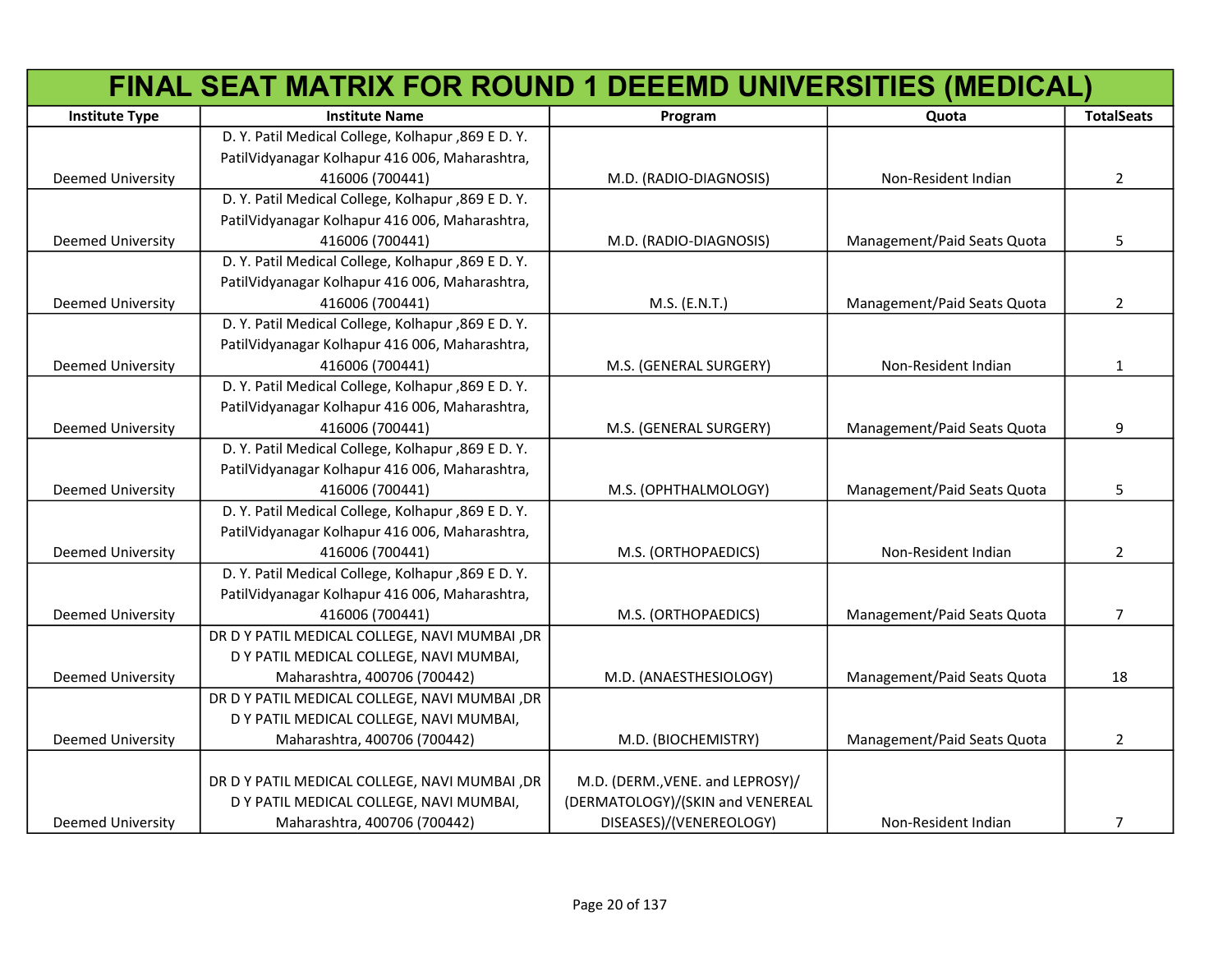|                          | FINAL SEAT MATRIX FOR ROUND 1 DEEEMD UNIVERSITIES (MEDICAL) |                                         |                             |                   |
|--------------------------|-------------------------------------------------------------|-----------------------------------------|-----------------------------|-------------------|
| <b>Institute Type</b>    | <b>Institute Name</b>                                       | Program                                 | Quota                       | <b>TotalSeats</b> |
|                          |                                                             |                                         |                             |                   |
|                          | DR D Y PATIL MEDICAL COLLEGE, NAVI MUMBAI ,DR               | M.D. (DERM., VENE. and LEPROSY)/        |                             |                   |
|                          | D Y PATIL MEDICAL COLLEGE, NAVI MUMBAI,                     | (DERMATOLOGY)/(SKIN and VENEREAL        |                             |                   |
| <b>Deemed University</b> | Maharashtra, 400706 (700442)                                | DISEASES)/(VENEREOLOGY)                 | Management/Paid Seats Quota | 3                 |
|                          | DR D Y PATIL MEDICAL COLLEGE, NAVI MUMBAI ,DR               |                                         |                             |                   |
|                          | D Y PATIL MEDICAL COLLEGE, NAVI MUMBAI,                     | M.D. (Emergency and Critical Care)/M.D. |                             |                   |
| Deemed University        | Maharashtra, 400706 (700442)                                | (Emergency Medicine)                    | Management/Paid Seats Quota | 3                 |
|                          | DR D Y PATIL MEDICAL COLLEGE, NAVI MUMBAI ,DR               |                                         |                             |                   |
|                          | D Y PATIL MEDICAL COLLEGE, NAVI MUMBAI,                     |                                         |                             |                   |
| Deemed University        | Maharashtra, 400706 (700442)                                | M.D. (FAMILY MEDICINE)                  | Management/Paid Seats Quota | $\overline{2}$    |
|                          | DR D Y PATIL MEDICAL COLLEGE, NAVI MUMBAI ,DR               |                                         |                             |                   |
|                          | D Y PATIL MEDICAL COLLEGE, NAVI MUMBAI,                     |                                         |                             |                   |
| <b>Deemed University</b> | Maharashtra, 400706 (700442)                                | M.D. (FORENSIC MEDICINE)                | Management/Paid Seats Quota | 1                 |
|                          | DR D Y PATIL MEDICAL COLLEGE, NAVI MUMBAI ,DR               |                                         |                             |                   |
|                          | D Y PATIL MEDICAL COLLEGE, NAVI MUMBAI,                     |                                         |                             |                   |
| <b>Deemed University</b> | Maharashtra, 400706 (700442)                                | M.D. (GENERAL MEDICINE)                 | Non-Resident Indian         | 4                 |
|                          | DR D Y PATIL MEDICAL COLLEGE, NAVI MUMBAI ,DR               |                                         |                             |                   |
|                          | D Y PATIL MEDICAL COLLEGE, NAVI MUMBAI,                     |                                         |                             |                   |
| <b>Deemed University</b> | Maharashtra, 400706 (700442)                                | M.D. (GENERAL MEDICINE)                 | Management/Paid Seats Quota | 20                |
|                          | DR D Y PATIL MEDICAL COLLEGE, NAVI MUMBAI ,DR               |                                         |                             |                   |
|                          | D Y PATIL MEDICAL COLLEGE, NAVI MUMBAI,                     |                                         |                             |                   |
| <b>Deemed University</b> | Maharashtra, 400706 (700442)                                | M.D. (MICROBIOLOGY)                     | Management/Paid Seats Quota | 4                 |
|                          | DR D Y PATIL MEDICAL COLLEGE, NAVI MUMBAI ,DR               |                                         |                             |                   |
|                          | D Y PATIL MEDICAL COLLEGE, NAVI MUMBAI,                     | M.D. (Obst. and Gynae)/MS (Obstetrics   |                             |                   |
| <b>Deemed University</b> | Maharashtra, 400706 (700442)                                | and Gynaecology)                        | Non-Resident Indian         | 4                 |
|                          | DR D Y PATIL MEDICAL COLLEGE, NAVI MUMBAI ,DR               |                                         |                             |                   |
|                          | D Y PATIL MEDICAL COLLEGE, NAVI MUMBAI,                     | M.D. (Obst. and Gynae)/MS (Obstetrics   |                             |                   |
| Deemed University        | Maharashtra, 400706 (700442)                                | and Gynaecology)                        | Management/Paid Seats Quota | 10                |
|                          | DR D Y PATIL MEDICAL COLLEGE, NAVI MUMBAI, DR               |                                         |                             |                   |
|                          | D Y PATIL MEDICAL COLLEGE, NAVI MUMBAI,                     |                                         |                             |                   |
| <b>Deemed University</b> | Maharashtra, 400706 (700442)                                | M.D. (PAEDIATRICS)                      | Non-Resident Indian         | 1                 |
|                          | DR D Y PATIL MEDICAL COLLEGE, NAVI MUMBAI ,DR               |                                         |                             |                   |
|                          | D Y PATIL MEDICAL COLLEGE, NAVI MUMBAI,                     |                                         |                             |                   |
| <b>Deemed University</b> | Maharashtra, 400706 (700442)                                | M.D. (PAEDIATRICS)                      | Management/Paid Seats Quota | 11                |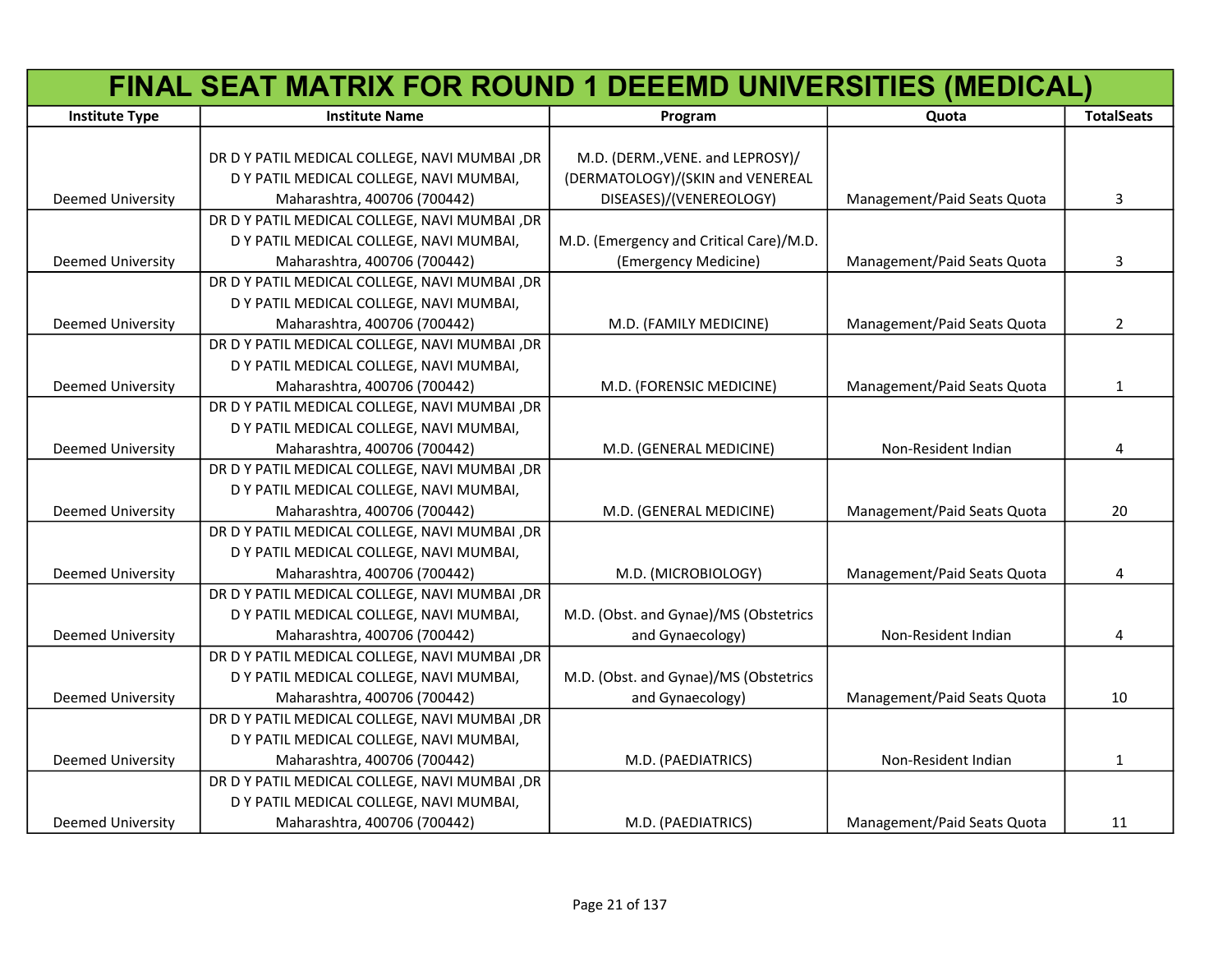|                          | FINAL SEAT MATRIX FOR ROUND 1 DEEEMD UNIVERSITIES (MEDICAL) |                                    |                             |                   |
|--------------------------|-------------------------------------------------------------|------------------------------------|-----------------------------|-------------------|
| <b>Institute Type</b>    | <b>Institute Name</b>                                       | Program                            | Quota                       | <b>TotalSeats</b> |
|                          | DR D Y PATIL MEDICAL COLLEGE, NAVI MUMBAI ,DR               |                                    |                             |                   |
|                          | D Y PATIL MEDICAL COLLEGE, NAVI MUMBAI,                     |                                    |                             |                   |
| <b>Deemed University</b> | Maharashtra, 400706 (700442)                                | M.D. (PATHOLOGY)                   | Management/Paid Seats Quota | 10                |
|                          | DR D Y PATIL MEDICAL COLLEGE, NAVI MUMBAI ,DR               |                                    |                             |                   |
|                          | D Y PATIL MEDICAL COLLEGE, NAVI MUMBAI,                     |                                    |                             |                   |
| <b>Deemed University</b> | Maharashtra, 400706 (700442)                                | M.D. (PHARMACOLOGY)                | Management/Paid Seats Quota | 5                 |
|                          | DR D Y PATIL MEDICAL COLLEGE, NAVI MUMBAI, DR               |                                    |                             |                   |
|                          | D Y PATIL MEDICAL COLLEGE, NAVI MUMBAI,                     |                                    |                             |                   |
| <b>Deemed University</b> | Maharashtra, 400706 (700442)                                | M.D. (PHYSIOLOGY)                  | Management/Paid Seats Quota | $\overline{2}$    |
|                          | DR D Y PATIL MEDICAL COLLEGE, NAVI MUMBAI, DR               |                                    |                             |                   |
|                          | D Y PATIL MEDICAL COLLEGE, NAVI MUMBAI,                     | M.D. (PREVENTIVE and SOCIAL        |                             |                   |
| <b>Deemed University</b> | Maharashtra, 400706 (700442)                                | MEDICINE)/ COMMUNITY MEDICINE      | Management/Paid Seats Quota | $\overline{2}$    |
|                          | DR D Y PATIL MEDICAL COLLEGE, NAVI MUMBAI ,DR               |                                    |                             |                   |
|                          | D Y PATIL MEDICAL COLLEGE, NAVI MUMBAI,                     |                                    |                             |                   |
| <b>Deemed University</b> | Maharashtra, 400706 (700442)                                | M.D. (PSYCHIATRY)                  | Non-Resident Indian         | $\mathbf{1}$      |
|                          | DR D Y PATIL MEDICAL COLLEGE, NAVI MUMBAI, DR               |                                    |                             |                   |
|                          | D Y PATIL MEDICAL COLLEGE, NAVI MUMBAI,                     |                                    |                             |                   |
| <b>Deemed University</b> | Maharashtra, 400706 (700442)                                | M.D. (PSYCHIATRY)                  | Management/Paid Seats Quota | 4                 |
|                          | DR D Y PATIL MEDICAL COLLEGE, NAVI MUMBAI ,DR               |                                    |                             |                   |
|                          | D Y PATIL MEDICAL COLLEGE, NAVI MUMBAI,                     |                                    |                             |                   |
| <b>Deemed University</b> | Maharashtra, 400706 (700442)                                | M.D. (RADIO-DIAGNOSIS)             | Non-Resident Indian         | 6                 |
|                          | DR D Y PATIL MEDICAL COLLEGE, NAVI MUMBAI ,DR               |                                    |                             |                   |
|                          | D Y PATIL MEDICAL COLLEGE, NAVI MUMBAI,                     |                                    |                             |                   |
| Deemed University        | Maharashtra, 400706 (700442)                                | M.D. (RADIO-DIAGNOSIS)             | Management/Paid Seats Quota | 6                 |
|                          | DR D Y PATIL MEDICAL COLLEGE, NAVI MUMBAI ,DR               | M.D. (Tuberculosis and Respiratory |                             |                   |
|                          | D Y PATIL MEDICAL COLLEGE, NAVI MUMBAI,                     | diseases)/Pulmonary Medicine /M.D. |                             |                   |
| Deemed University        | Maharashtra, 400706 (700442)                                | (Respiratory Medicine)             | Management/Paid Seats Quota | 6                 |
|                          | DR D Y PATIL MEDICAL COLLEGE, NAVI MUMBAI ,DR               |                                    |                             |                   |
|                          | D Y PATIL MEDICAL COLLEGE, NAVI MUMBAI,                     |                                    |                             |                   |
| <b>Deemed University</b> | Maharashtra, 400706 (700442)                                | M.D. GERIATRICS                    | Management/Paid Seats Quota | $\overline{2}$    |
|                          | DR D Y PATIL MEDICAL COLLEGE, NAVI MUMBAI ,DR               | M.D. IN TRANSFUSION MEDICINE/      |                             |                   |
|                          | D Y PATIL MEDICAL COLLEGE, NAVI MUMBAI,                     | IMMUNO-HAEMATOLOGY and BLOOD       |                             |                   |
| <b>Deemed University</b> | Maharashtra, 400706 (700442)                                | <b>TRANSFUSION</b>                 | Management/Paid Seats Quota | $\overline{2}$    |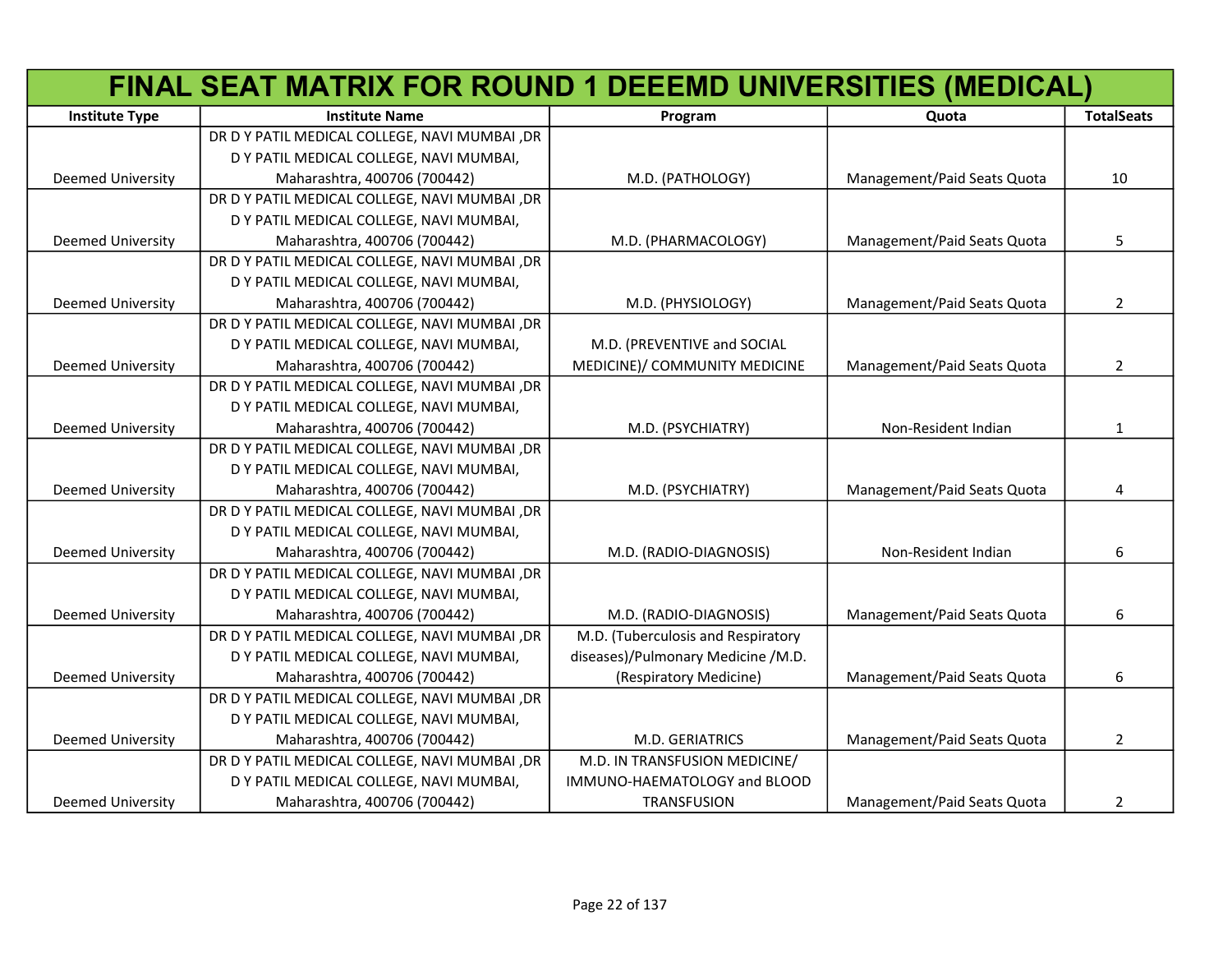|                          | FINAL SEAT MATRIX FOR ROUND 1 DEEEMD UNIVERSITIES (MEDICAL) |                                  |                             |                   |
|--------------------------|-------------------------------------------------------------|----------------------------------|-----------------------------|-------------------|
| <b>Institute Type</b>    | <b>Institute Name</b>                                       | Program                          | Quota                       | <b>TotalSeats</b> |
|                          | DR D Y PATIL MEDICAL COLLEGE, NAVI MUMBAI ,DR               |                                  |                             |                   |
|                          | D Y PATIL MEDICAL COLLEGE, NAVI MUMBAI,                     |                                  |                             |                   |
| Deemed University        | Maharashtra, 400706 (700442)                                | M.S. (E.N.T.)                    | Management/Paid Seats Quota | 4                 |
|                          | DR D Y PATIL MEDICAL COLLEGE, NAVI MUMBAI ,DR               |                                  |                             |                   |
|                          | D Y PATIL MEDICAL COLLEGE, NAVI MUMBAI,                     |                                  |                             |                   |
| Deemed University        | Maharashtra, 400706 (700442)                                | M.S. (GENERAL SURGERY)           | Non-Resident Indian         | $\overline{2}$    |
|                          | DR D Y PATIL MEDICAL COLLEGE, NAVI MUMBAI ,DR               |                                  |                             |                   |
|                          | D Y PATIL MEDICAL COLLEGE, NAVI MUMBAI,                     |                                  |                             |                   |
| <b>Deemed University</b> | Maharashtra, 400706 (700442)                                | M.S. (GENERAL SURGERY)           | Management/Paid Seats Quota | 16                |
|                          | DR D Y PATIL MEDICAL COLLEGE, NAVI MUMBAI ,DR               |                                  |                             |                   |
|                          | D Y PATIL MEDICAL COLLEGE, NAVI MUMBAI,                     |                                  |                             |                   |
| <b>Deemed University</b> | Maharashtra, 400706 (700442)                                | M.S. (OPHTHALMOLOGY)             | Non-Resident Indian         | $\overline{2}$    |
|                          | DR D Y PATIL MEDICAL COLLEGE, NAVI MUMBAI ,DR               |                                  |                             |                   |
|                          | D Y PATIL MEDICAL COLLEGE, NAVI MUMBAI,                     |                                  |                             |                   |
| <b>Deemed University</b> | Maharashtra, 400706 (700442)                                | M.S. (OPHTHALMOLOGY)             | Management/Paid Seats Quota | 6                 |
|                          | DR D Y PATIL MEDICAL COLLEGE, NAVI MUMBAI ,DR               |                                  |                             |                   |
|                          | D Y PATIL MEDICAL COLLEGE, NAVI MUMBAI,                     |                                  |                             |                   |
| <b>Deemed University</b> | Maharashtra, 400706 (700442)                                | M.S. (ORTHOPAEDICS)              | Non-Resident Indian         | $\mathbf{1}$      |
|                          | DR D Y PATIL MEDICAL COLLEGE, NAVI MUMBAI, DR               |                                  |                             |                   |
|                          | D Y PATIL MEDICAL COLLEGE, NAVI MUMBAI,                     |                                  |                             |                   |
| <b>Deemed University</b> | Maharashtra, 400706 (700442)                                | M.S. (ORTHOPAEDICS)              | Management/Paid Seats Quota | 14                |
|                          | DR D Y PATIL MEDICAL COLLEGE, NAVI MUMBAI ,DR               |                                  |                             |                   |
|                          | D Y PATIL MEDICAL COLLEGE, NAVI MUMBAI,                     |                                  |                             |                   |
| Deemed University        | Maharashtra, 400706 (700442)                                | MD/MS (Anatomy)                  | Management/Paid Seats Quota | $\overline{2}$    |
|                          | DR. D. Y. PATIL MEDICAL COLLEGE, PUNE, DR. D. Y.            |                                  |                             |                   |
|                          | PATIL MEDICAL COLLEGE, PUNE, Maharashtra,                   |                                  |                             |                   |
| <b>Deemed University</b> | 411018 (700440)                                             | M.D. (ANAESTHESIOLOGY)           | Management/Paid Seats Quota | 19                |
|                          | DR. D. Y. PATIL MEDICAL COLLEGE, PUNE, DR. D. Y.            |                                  |                             |                   |
|                          | PATIL MEDICAL COLLEGE, PUNE, Maharashtra,                   |                                  |                             |                   |
| <b>Deemed University</b> | 411018 (700440)                                             | M.D. (BIOCHEMISTRY)              | Management/Paid Seats Quota | $\overline{2}$    |
|                          |                                                             |                                  |                             |                   |
|                          | DR. D. Y. PATIL MEDICAL COLLEGE, PUNE, DR. D. Y.            | M.D. (DERM., VENE. and LEPROSY)/ |                             |                   |
|                          | PATIL MEDICAL COLLEGE, PUNE, Maharashtra,                   | (DERMATOLOGY)/(SKIN and VENEREAL |                             |                   |
| Deemed University        | 411018 (700440)                                             | DISEASES)/(VENEREOLOGY)          | Non-Resident Indian         | 3                 |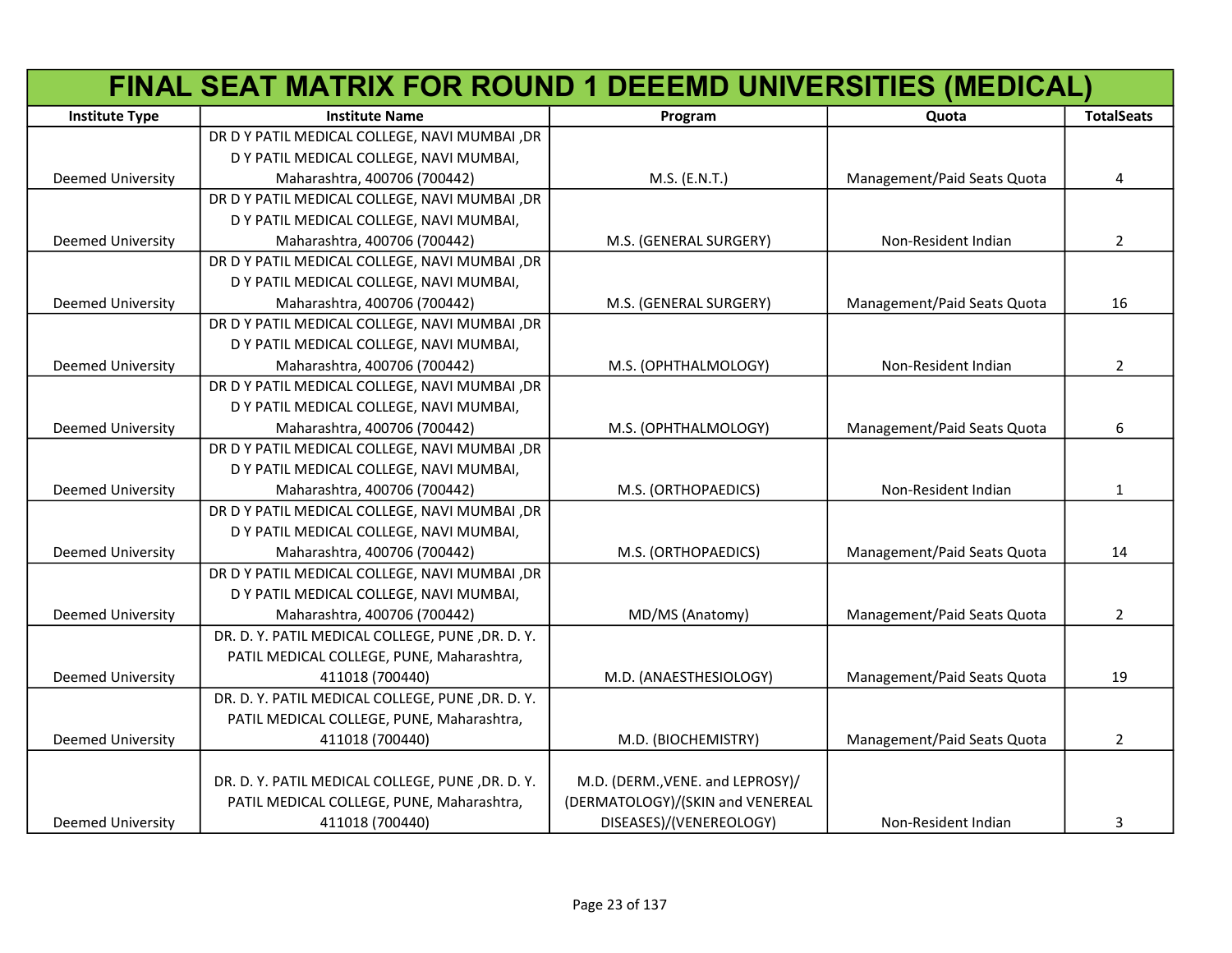|                          | FINAL SEAT MATRIX FOR ROUND 1 DEEEMD UNIVERSITIES (MEDICAL) |                                         |                             |                   |
|--------------------------|-------------------------------------------------------------|-----------------------------------------|-----------------------------|-------------------|
| <b>Institute Type</b>    | <b>Institute Name</b>                                       | Program                                 | Quota                       | <b>TotalSeats</b> |
|                          |                                                             |                                         |                             |                   |
|                          | DR. D. Y. PATIL MEDICAL COLLEGE, PUNE , DR. D. Y.           | M.D. (DERM., VENE. and LEPROSY)/        |                             |                   |
|                          | PATIL MEDICAL COLLEGE, PUNE, Maharashtra,                   | (DERMATOLOGY)/(SKIN and VENEREAL        |                             |                   |
| <b>Deemed University</b> | 411018 (700440)                                             | DISEASES)/(VENEREOLOGY)                 | Management/Paid Seats Quota | 8                 |
|                          | DR. D. Y. PATIL MEDICAL COLLEGE, PUNE, DR. D. Y.            |                                         |                             |                   |
|                          | PATIL MEDICAL COLLEGE, PUNE, Maharashtra,                   | M.D. (Emergency and Critical Care)/M.D. |                             |                   |
| <b>Deemed University</b> | 411018 (700440)                                             | (Emergency Medicine)                    | Non-Resident Indian         | $\mathbf{1}$      |
|                          | DR. D. Y. PATIL MEDICAL COLLEGE, PUNE, DR. D. Y.            |                                         |                             |                   |
|                          | PATIL MEDICAL COLLEGE, PUNE, Maharashtra,                   | M.D. (Emergency and Critical Care)/M.D. |                             |                   |
| <b>Deemed University</b> | 411018 (700440)                                             | (Emergency Medicine)                    | Management/Paid Seats Quota | 3                 |
|                          | DR. D. Y. PATIL MEDICAL COLLEGE, PUNE, DR. D. Y.            |                                         |                             |                   |
|                          | PATIL MEDICAL COLLEGE, PUNE, Maharashtra,                   |                                         |                             |                   |
| <b>Deemed University</b> | 411018 (700440)                                             | M.D. (GENERAL MEDICINE)                 | Non-Resident Indian         | 5                 |
|                          | DR. D. Y. PATIL MEDICAL COLLEGE, PUNE, DR. D. Y.            |                                         |                             |                   |
|                          | PATIL MEDICAL COLLEGE, PUNE, Maharashtra,                   |                                         |                             |                   |
| <b>Deemed University</b> | 411018 (700440)                                             | M.D. (GENERAL MEDICINE)                 | Management/Paid Seats Quota | 19                |
|                          | DR. D. Y. PATIL MEDICAL COLLEGE, PUNE, DR. D. Y.            |                                         |                             |                   |
|                          | PATIL MEDICAL COLLEGE, PUNE, Maharashtra,                   |                                         |                             |                   |
| <b>Deemed University</b> | 411018 (700440)                                             | M.D. (MICROBIOLOGY)                     | Management/Paid Seats Quota | 3                 |
|                          | DR. D. Y. PATIL MEDICAL COLLEGE, PUNE, DR. D. Y.            |                                         |                             |                   |
|                          | PATIL MEDICAL COLLEGE, PUNE, Maharashtra,                   | M.D. (Obst. and Gynae)/MS (Obstetrics   |                             |                   |
| <b>Deemed University</b> | 411018 (700440)                                             | and Gynaecology)                        | Non-Resident Indian         | 4                 |
|                          | DR. D. Y. PATIL MEDICAL COLLEGE, PUNE, DR. D. Y.            |                                         |                             |                   |
|                          | PATIL MEDICAL COLLEGE, PUNE, Maharashtra,                   | M.D. (Obst. and Gynae)/MS (Obstetrics   |                             |                   |
| <b>Deemed University</b> | 411018 (700440)                                             | and Gynaecology)                        | Management/Paid Seats Quota | 13                |
|                          | DR. D. Y. PATIL MEDICAL COLLEGE, PUNE, DR. D. Y.            |                                         |                             |                   |
|                          | PATIL MEDICAL COLLEGE, PUNE, Maharashtra,                   |                                         |                             |                   |
| <b>Deemed University</b> | 411018 (700440)                                             | M.D. (PAEDIATRICS)                      | Non-Resident Indian         | 3                 |
|                          | DR. D. Y. PATIL MEDICAL COLLEGE, PUNE, DR. D. Y.            |                                         |                             |                   |
|                          | PATIL MEDICAL COLLEGE, PUNE, Maharashtra,                   |                                         |                             |                   |
| <b>Deemed University</b> | 411018 (700440)                                             | M.D. (PAEDIATRICS)                      | Management/Paid Seats Quota | 15                |
|                          | DR. D. Y. PATIL MEDICAL COLLEGE, PUNE, DR. D. Y.            |                                         |                             |                   |
|                          | PATIL MEDICAL COLLEGE, PUNE, Maharashtra,                   |                                         |                             |                   |
| <b>Deemed University</b> | 411018 (700440)                                             | M.D. (PATHOLOGY)                        | Management/Paid Seats Quota | 14                |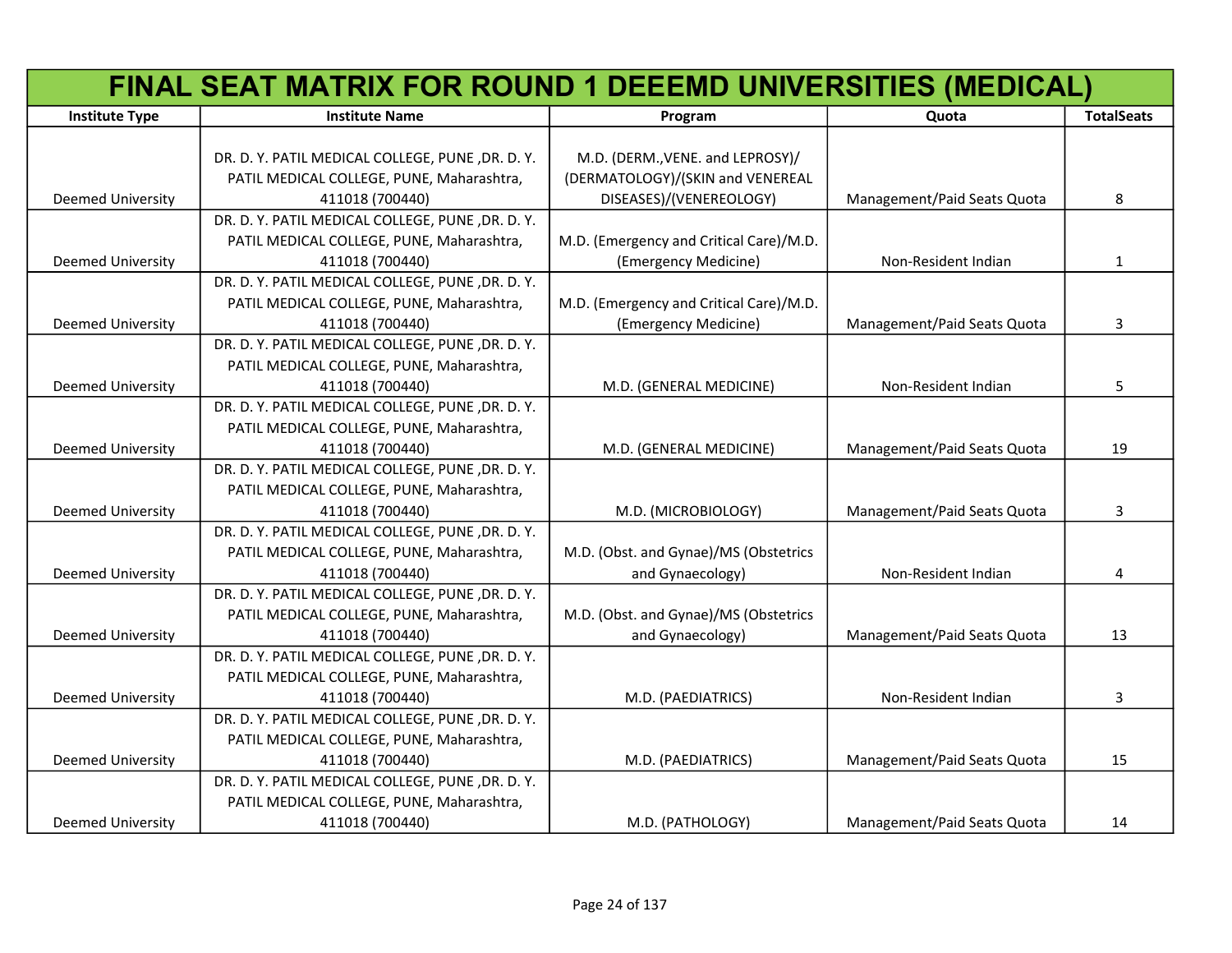|                          | FINAL SEAT MATRIX FOR ROUND 1 DEEEMD UNIVERSITIES (MEDICAL) |                                    |                             |                   |
|--------------------------|-------------------------------------------------------------|------------------------------------|-----------------------------|-------------------|
| <b>Institute Type</b>    | <b>Institute Name</b>                                       | Program                            | Quota                       | <b>TotalSeats</b> |
|                          | DR. D. Y. PATIL MEDICAL COLLEGE, PUNE, DR. D. Y.            |                                    |                             |                   |
|                          | PATIL MEDICAL COLLEGE, PUNE, Maharashtra,                   |                                    |                             |                   |
| <b>Deemed University</b> | 411018 (700440)                                             | M.D. (PHARMACOLOGY)                | Management/Paid Seats Quota | 6                 |
|                          | DR. D. Y. PATIL MEDICAL COLLEGE, PUNE, DR. D. Y.            |                                    |                             |                   |
|                          | PATIL MEDICAL COLLEGE, PUNE, Maharashtra,                   |                                    |                             |                   |
| <b>Deemed University</b> | 411018 (700440)                                             | M.D. (PHYSIOLOGY)                  | Management/Paid Seats Quota | 3                 |
|                          | DR. D. Y. PATIL MEDICAL COLLEGE, PUNE , DR. D. Y.           |                                    |                             |                   |
|                          | PATIL MEDICAL COLLEGE, PUNE, Maharashtra,                   | M.D. (PREVENTIVE and SOCIAL        |                             |                   |
| <b>Deemed University</b> | 411018 (700440)                                             | MEDICINE)/ COMMUNITY MEDICINE      | Management/Paid Seats Quota | 8                 |
|                          | DR. D. Y. PATIL MEDICAL COLLEGE, PUNE, DR. D. Y.            |                                    |                             |                   |
|                          | PATIL MEDICAL COLLEGE, PUNE, Maharashtra,                   |                                    |                             |                   |
| <b>Deemed University</b> | 411018 (700440)                                             | M.D. (PSYCHIATRY)                  | Non-Resident Indian         | $\mathbf{1}$      |
|                          | DR. D. Y. PATIL MEDICAL COLLEGE, PUNE, DR. D. Y.            |                                    |                             |                   |
|                          | PATIL MEDICAL COLLEGE, PUNE, Maharashtra,                   |                                    |                             |                   |
| <b>Deemed University</b> | 411018 (700440)                                             | M.D. (PSYCHIATRY)                  | Management/Paid Seats Quota | 6                 |
|                          | DR. D. Y. PATIL MEDICAL COLLEGE, PUNE, DR. D. Y.            |                                    |                             |                   |
|                          | PATIL MEDICAL COLLEGE, PUNE, Maharashtra,                   |                                    |                             |                   |
| <b>Deemed University</b> | 411018 (700440)                                             | M.D. (RADIO-DIAGNOSIS)             | Non-Resident Indian         | 4                 |
|                          | DR. D. Y. PATIL MEDICAL COLLEGE, PUNE, DR. D. Y.            |                                    |                             |                   |
|                          | PATIL MEDICAL COLLEGE, PUNE, Maharashtra,                   |                                    |                             |                   |
| Deemed University        | 411018 (700440)                                             | M.D. (RADIO-DIAGNOSIS)             | Management/Paid Seats Quota | 12                |
|                          | DR. D. Y. PATIL MEDICAL COLLEGE, PUNE, DR. D. Y.            | M.D. (Tuberculosis and Respiratory |                             |                   |
|                          | PATIL MEDICAL COLLEGE, PUNE, Maharashtra,                   | diseases)/Pulmonary Medicine /M.D. |                             |                   |
| <b>Deemed University</b> | 411018 (700440)                                             | (Respiratory Medicine)             | Non-Resident Indian         | 1                 |
|                          | DR. D. Y. PATIL MEDICAL COLLEGE, PUNE, DR. D. Y.            | M.D. (Tuberculosis and Respiratory |                             |                   |
|                          | PATIL MEDICAL COLLEGE, PUNE, Maharashtra,                   | diseases)/Pulmonary Medicine /M.D. |                             |                   |
| <b>Deemed University</b> | 411018 (700440)                                             | (Respiratory Medicine)             | Management/Paid Seats Quota | $\overline{7}$    |
|                          | DR. D. Y. PATIL MEDICAL COLLEGE, PUNE, DR. D. Y.            |                                    |                             |                   |
|                          | PATIL MEDICAL COLLEGE, PUNE, Maharashtra,                   |                                    |                             |                   |
| <b>Deemed University</b> | 411018 (700440)                                             | M.S. (E.N.T.)                      | Non-Resident Indian         | $\mathbf{1}$      |
|                          | DR. D. Y. PATIL MEDICAL COLLEGE, PUNE, DR. D. Y.            |                                    |                             |                   |
|                          | PATIL MEDICAL COLLEGE, PUNE, Maharashtra,                   |                                    |                             |                   |
| <b>Deemed University</b> | 411018 (700440)                                             | M.S. (E.N.T.)                      | Management/Paid Seats Quota | $\overline{7}$    |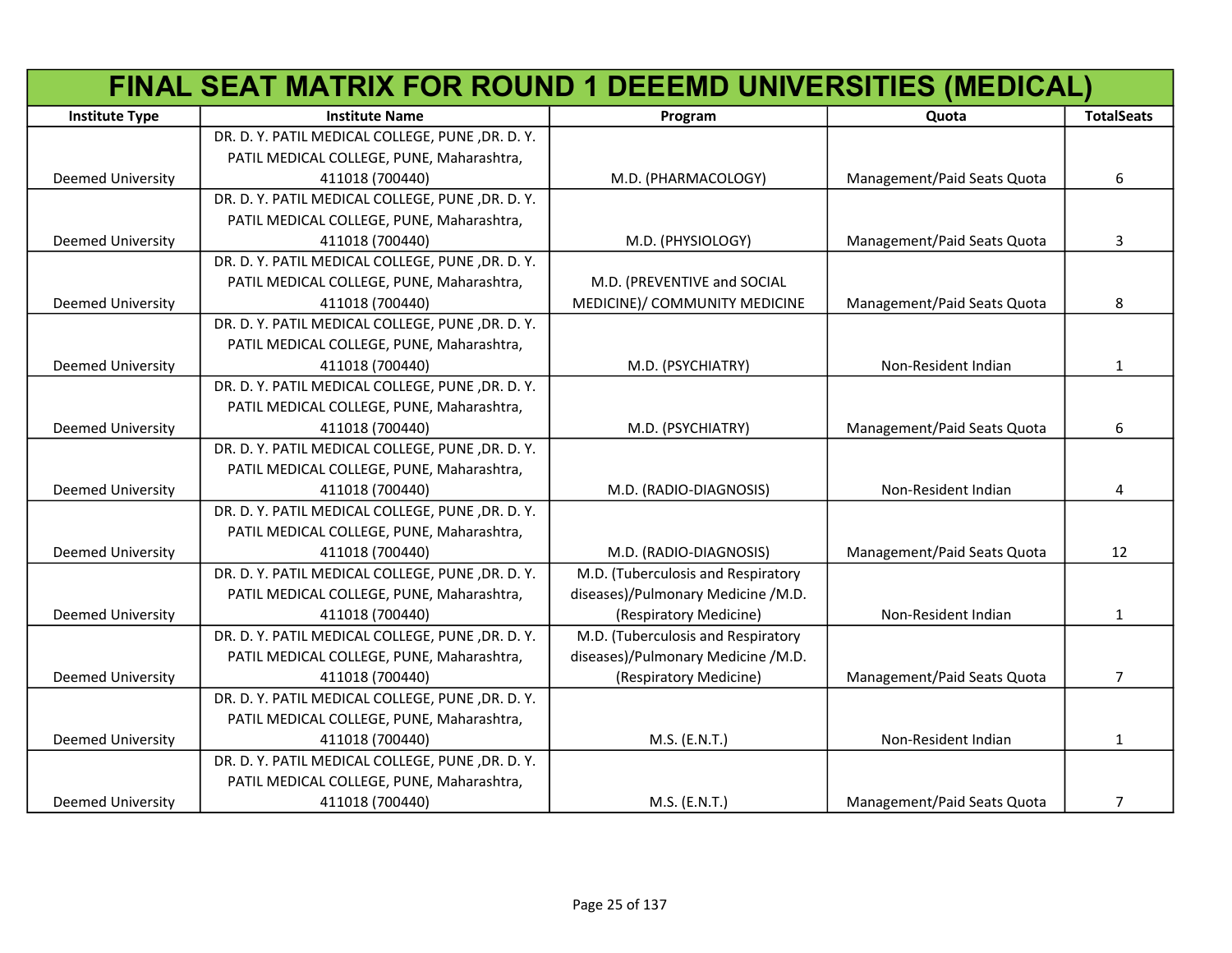|                          | FINAL SEAT MATRIX FOR ROUND 1 DEEEMD UNIVERSITIES (MEDICAL) |                        |                             |                   |
|--------------------------|-------------------------------------------------------------|------------------------|-----------------------------|-------------------|
| <b>Institute Type</b>    | <b>Institute Name</b>                                       | Program                | Quota                       | <b>TotalSeats</b> |
|                          | DR. D. Y. PATIL MEDICAL COLLEGE, PUNE, DR. D. Y.            |                        |                             |                   |
|                          | PATIL MEDICAL COLLEGE, PUNE, Maharashtra,                   |                        |                             |                   |
| <b>Deemed University</b> | 411018 (700440)                                             | M.S. (GENERAL SURGERY) | Non-Resident Indian         | 4                 |
|                          | DR. D. Y. PATIL MEDICAL COLLEGE, PUNE, DR. D. Y.            |                        |                             |                   |
|                          | PATIL MEDICAL COLLEGE, PUNE, Maharashtra,                   |                        |                             |                   |
| <b>Deemed University</b> | 411018 (700440)                                             | M.S. (GENERAL SURGERY) | Management/Paid Seats Quota | 20                |
|                          | DR. D. Y. PATIL MEDICAL COLLEGE, PUNE, DR. D. Y.            |                        |                             |                   |
|                          | PATIL MEDICAL COLLEGE, PUNE, Maharashtra,                   |                        |                             |                   |
| <b>Deemed University</b> | 411018 (700440)                                             | M.S. (OPHTHALMOLOGY)   | Non-Resident Indian         | $\overline{2}$    |
|                          | DR. D. Y. PATIL MEDICAL COLLEGE, PUNE, DR. D. Y.            |                        |                             |                   |
|                          | PATIL MEDICAL COLLEGE, PUNE, Maharashtra,                   |                        |                             |                   |
| <b>Deemed University</b> | 411018 (700440)                                             | M.S. (OPHTHALMOLOGY)   | Management/Paid Seats Quota | 8                 |
|                          | DR. D. Y. PATIL MEDICAL COLLEGE, PUNE, DR. D. Y.            |                        |                             |                   |
|                          | PATIL MEDICAL COLLEGE, PUNE, Maharashtra,                   |                        |                             |                   |
| <b>Deemed University</b> | 411018 (700440)                                             | M.S. (ORTHOPAEDICS)    | Non-Resident Indian         | 4                 |
|                          | DR. D. Y. PATIL MEDICAL COLLEGE, PUNE, DR. D. Y.            |                        |                             |                   |
|                          | PATIL MEDICAL COLLEGE, PUNE, Maharashtra,                   |                        |                             |                   |
| <b>Deemed University</b> | 411018 (700440)                                             | M.S. (ORTHOPAEDICS)    | Management/Paid Seats Quota | 11                |
|                          | DR. D. Y. PATIL MEDICAL COLLEGE, PUNE, DR. D. Y.            |                        |                             |                   |
|                          | PATIL MEDICAL COLLEGE, PUNE, Maharashtra,                   |                        |                             |                   |
| <b>Deemed University</b> | 411018 (700440)                                             | MD/MS (Anatomy)        | Management/Paid Seats Quota | 3                 |
|                          |                                                             |                        |                             |                   |
|                          | GITAM Institute of Medical Sciences & Research,             |                        |                             |                   |
|                          | Visakhapatnam, GITAM Deemed to be University                |                        |                             |                   |
|                          | Rushikonda, Visakhapatnam - 530045 Andhra                   |                        |                             |                   |
| <b>Deemed University</b> | Pradesh, Andhra Pradesh, 530045 (701413)                    | M.D. (ANAESTHESIOLOGY) | Non-Resident Indian         | $\mathbf{1}$      |
|                          |                                                             |                        |                             |                   |
|                          | GITAM Institute of Medical Sciences & Research,             |                        |                             |                   |
|                          | Visakhapatnam, GITAM Deemed to be University                |                        |                             |                   |
|                          | Rushikonda, Visakhapatnam - 530045 Andhra                   |                        |                             |                   |
| Deemed University        | Pradesh, Andhra Pradesh, 530045 (701413)                    | M.D. (ANAESTHESIOLOGY) | Management/Paid Seats Quota | 5                 |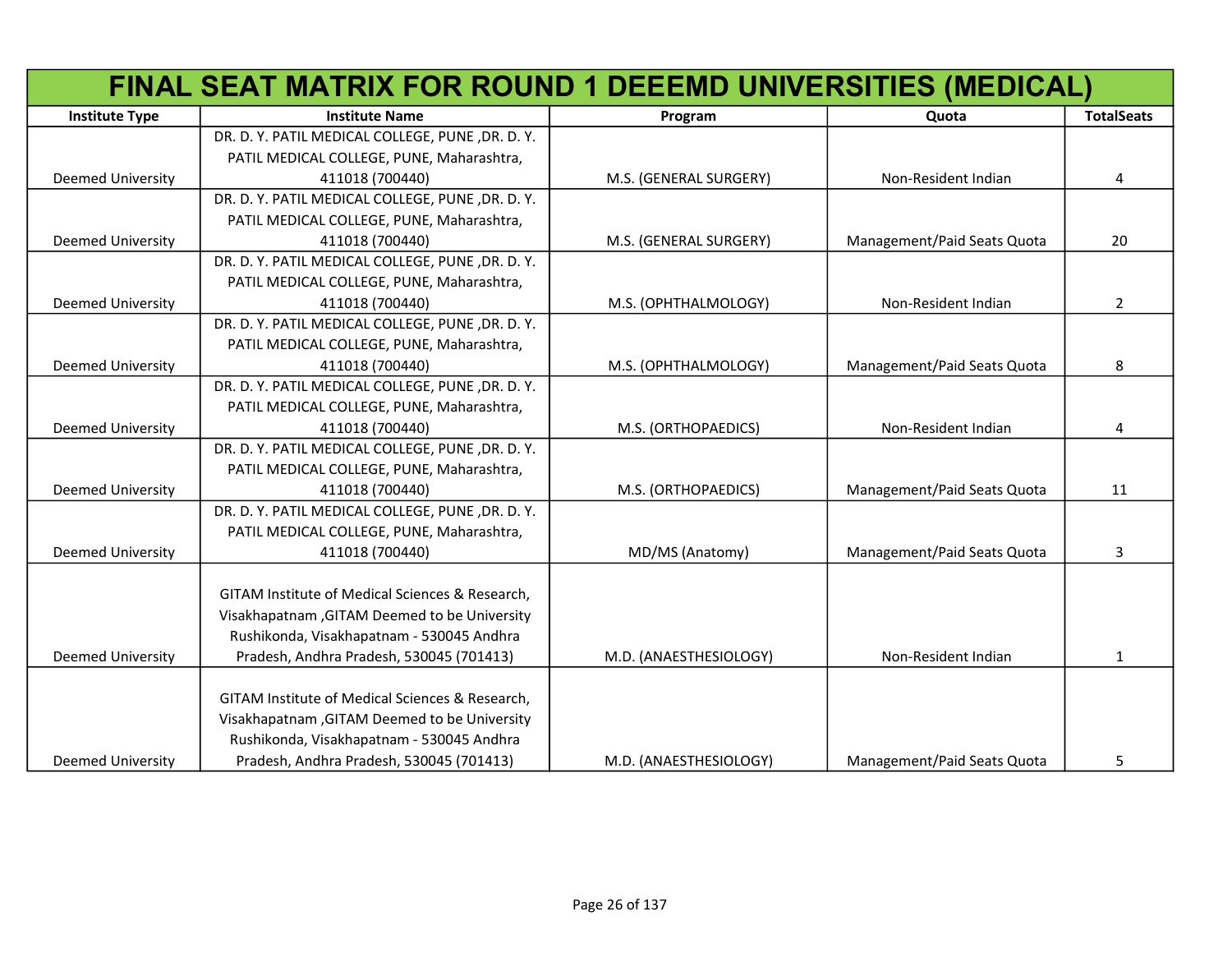|                          | FINAL SEAT MATRIX FOR ROUND 1 DEEEMD UNIVERSITIES (MEDICAL) |                                       |                             |                   |  |
|--------------------------|-------------------------------------------------------------|---------------------------------------|-----------------------------|-------------------|--|
| <b>Institute Type</b>    | <b>Institute Name</b>                                       | Program                               | Quota                       | <b>TotalSeats</b> |  |
|                          |                                                             |                                       |                             |                   |  |
|                          | GITAM Institute of Medical Sciences & Research,             |                                       |                             |                   |  |
|                          | Visakhapatnam, GITAM Deemed to be University                | M.D. (DERM., VENE. and LEPROSY)/      |                             |                   |  |
|                          | Rushikonda, Visakhapatnam - 530045 Andhra                   | (DERMATOLOGY)/(SKIN and VENEREAL      |                             |                   |  |
| <b>Deemed University</b> | Pradesh, Andhra Pradesh, 530045 (701413)                    | DISEASES)/(VENEREOLOGY)               | Non-Resident Indian         | $\mathbf{1}$      |  |
|                          | GITAM Institute of Medical Sciences & Research,             |                                       |                             |                   |  |
|                          | Visakhapatnam, GITAM Deemed to be University                | M.D. (DERM., VENE. and LEPROSY)/      |                             |                   |  |
|                          | Rushikonda, Visakhapatnam - 530045 Andhra                   | (DERMATOLOGY)/(SKIN and VENEREAL      |                             |                   |  |
| <b>Deemed University</b> | Pradesh, Andhra Pradesh, 530045 (701413)                    | DISEASES)/(VENEREOLOGY)               | Management/Paid Seats Quota | 2                 |  |
|                          |                                                             |                                       |                             |                   |  |
|                          | GITAM Institute of Medical Sciences & Research,             |                                       |                             |                   |  |
|                          | Visakhapatnam, GITAM Deemed to be University                |                                       |                             |                   |  |
|                          | Rushikonda, Visakhapatnam - 530045 Andhra                   |                                       |                             |                   |  |
| <b>Deemed University</b> | Pradesh, Andhra Pradesh, 530045 (701413)                    | M.D. (GENERAL MEDICINE)               | Non-Resident Indian         | $\mathbf{1}$      |  |
|                          |                                                             |                                       |                             |                   |  |
|                          | GITAM Institute of Medical Sciences & Research,             |                                       |                             |                   |  |
|                          | Visakhapatnam, GITAM Deemed to be University                |                                       |                             |                   |  |
|                          | Rushikonda, Visakhapatnam - 530045 Andhra                   |                                       |                             |                   |  |
| <b>Deemed University</b> | Pradesh, Andhra Pradesh, 530045 (701413)                    | M.D. (GENERAL MEDICINE)               | Management/Paid Seats Quota | 3                 |  |
|                          |                                                             |                                       |                             |                   |  |
|                          | GITAM Institute of Medical Sciences & Research,             |                                       |                             |                   |  |
|                          | Visakhapatnam, GITAM Deemed to be University                |                                       |                             |                   |  |
|                          | Rushikonda, Visakhapatnam - 530045 Andhra                   | M.D. (Obst. and Gynae)/MS (Obstetrics |                             |                   |  |
| <b>Deemed University</b> | Pradesh, Andhra Pradesh, 530045 (701413)                    | and Gynaecology)                      | Non-Resident Indian         | $\mathbf{1}$      |  |
|                          | GITAM Institute of Medical Sciences & Research,             |                                       |                             |                   |  |
|                          | Visakhapatnam, GITAM Deemed to be University                |                                       |                             |                   |  |
|                          | Rushikonda, Visakhapatnam - 530045 Andhra                   | M.D. (Obst. and Gynae)/MS (Obstetrics |                             |                   |  |
| <b>Deemed University</b> | Pradesh, Andhra Pradesh, 530045 (701413)                    | and Gynaecology)                      | Management/Paid Seats Quota | 5                 |  |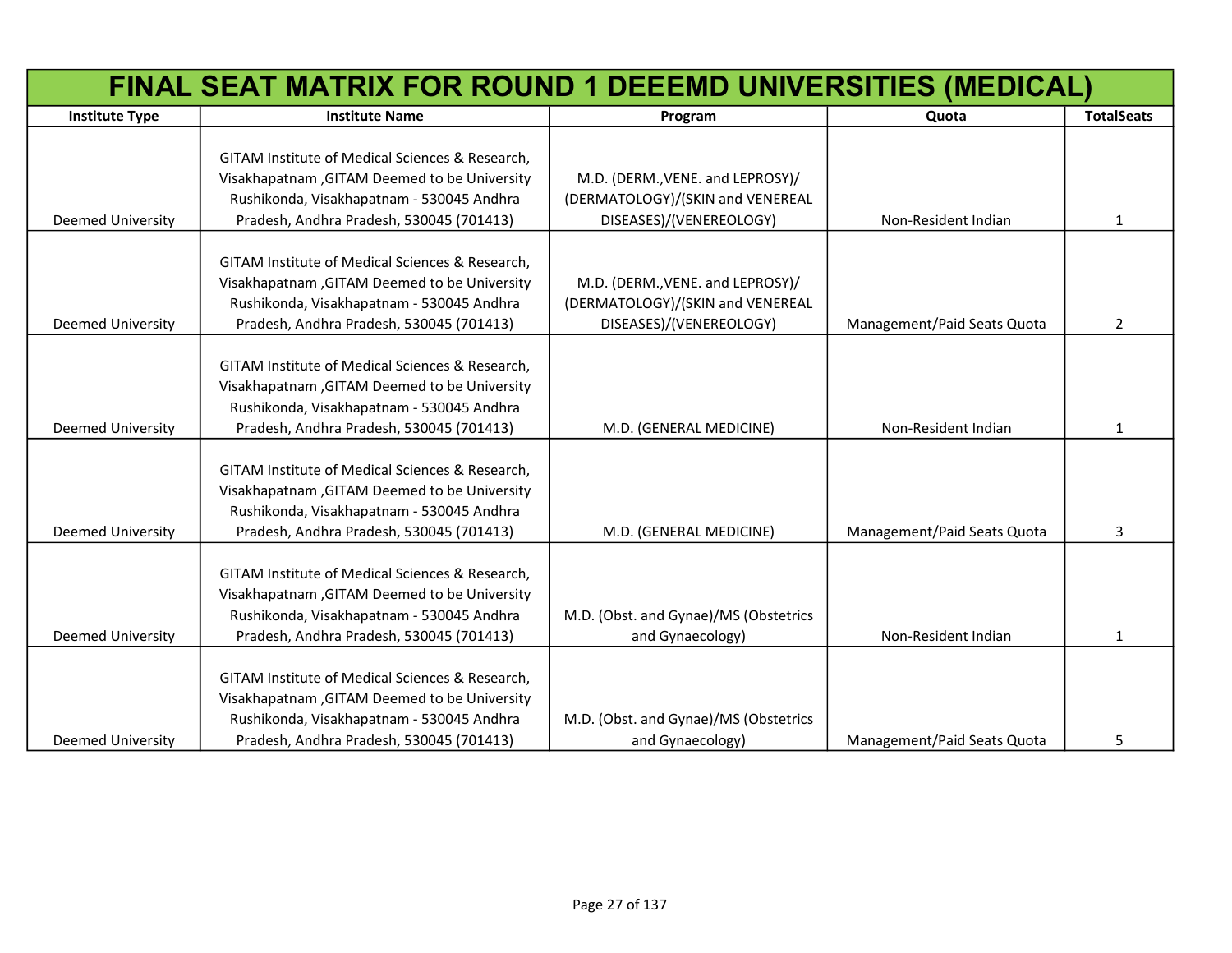|                          | FINAL SEAT MATRIX FOR ROUND 1 DEEEMD UNIVERSITIES (MEDICAL) |                               |                             |                   |
|--------------------------|-------------------------------------------------------------|-------------------------------|-----------------------------|-------------------|
| <b>Institute Type</b>    | <b>Institute Name</b>                                       | Program                       | Quota                       | <b>TotalSeats</b> |
|                          |                                                             |                               |                             |                   |
|                          | GITAM Institute of Medical Sciences & Research,             |                               |                             |                   |
|                          | Visakhapatnam, GITAM Deemed to be University                |                               |                             |                   |
|                          | Rushikonda, Visakhapatnam - 530045 Andhra                   |                               |                             |                   |
| <b>Deemed University</b> | Pradesh, Andhra Pradesh, 530045 (701413)                    | M.D. (PAEDIATRICS)            | Non-Resident Indian         | $\mathbf{1}$      |
|                          |                                                             |                               |                             |                   |
|                          | GITAM Institute of Medical Sciences & Research,             |                               |                             |                   |
|                          | Visakhapatnam, GITAM Deemed to be University                |                               |                             |                   |
|                          | Rushikonda, Visakhapatnam - 530045 Andhra                   |                               |                             |                   |
| <b>Deemed University</b> | Pradesh, Andhra Pradesh, 530045 (701413)                    | M.D. (PAEDIATRICS)            | Management/Paid Seats Quota | 3                 |
|                          | GITAM Institute of Medical Sciences & Research,             |                               |                             |                   |
|                          | Visakhapatnam, GITAM Deemed to be University                |                               |                             |                   |
|                          | Rushikonda, Visakhapatnam - 530045 Andhra                   |                               |                             |                   |
| <b>Deemed University</b> | Pradesh, Andhra Pradesh, 530045 (701413)                    | M.D. (PATHOLOGY)              | Management/Paid Seats Quota | 3                 |
|                          |                                                             |                               |                             |                   |
|                          | GITAM Institute of Medical Sciences & Research,             |                               |                             |                   |
|                          | Visakhapatnam, GITAM Deemed to be University                |                               |                             |                   |
|                          | Rushikonda, Visakhapatnam - 530045 Andhra                   | M.D. (PREVENTIVE and SOCIAL   |                             |                   |
| <b>Deemed University</b> | Pradesh, Andhra Pradesh, 530045 (701413)                    | MEDICINE)/ COMMUNITY MEDICINE | Management/Paid Seats Quota | 3                 |
|                          |                                                             |                               |                             |                   |
|                          | GITAM Institute of Medical Sciences & Research,             |                               |                             |                   |
|                          | Visakhapatnam, GITAM Deemed to be University                |                               |                             |                   |
|                          | Rushikonda, Visakhapatnam - 530045 Andhra                   |                               |                             |                   |
| <b>Deemed University</b> | Pradesh, Andhra Pradesh, 530045 (701413)                    | M.D. (PSYCHIATRY)             | Management/Paid Seats Quota | 2                 |
|                          |                                                             |                               |                             |                   |
|                          | GITAM Institute of Medical Sciences & Research,             |                               |                             |                   |
|                          | Visakhapatnam, GITAM Deemed to be University                |                               |                             |                   |
|                          | Rushikonda, Visakhapatnam - 530045 Andhra                   |                               |                             |                   |
| <b>Deemed University</b> | Pradesh, Andhra Pradesh, 530045 (701413)                    | M.D. (RADIO-DIAGNOSIS)        | Non-Resident Indian         | 1                 |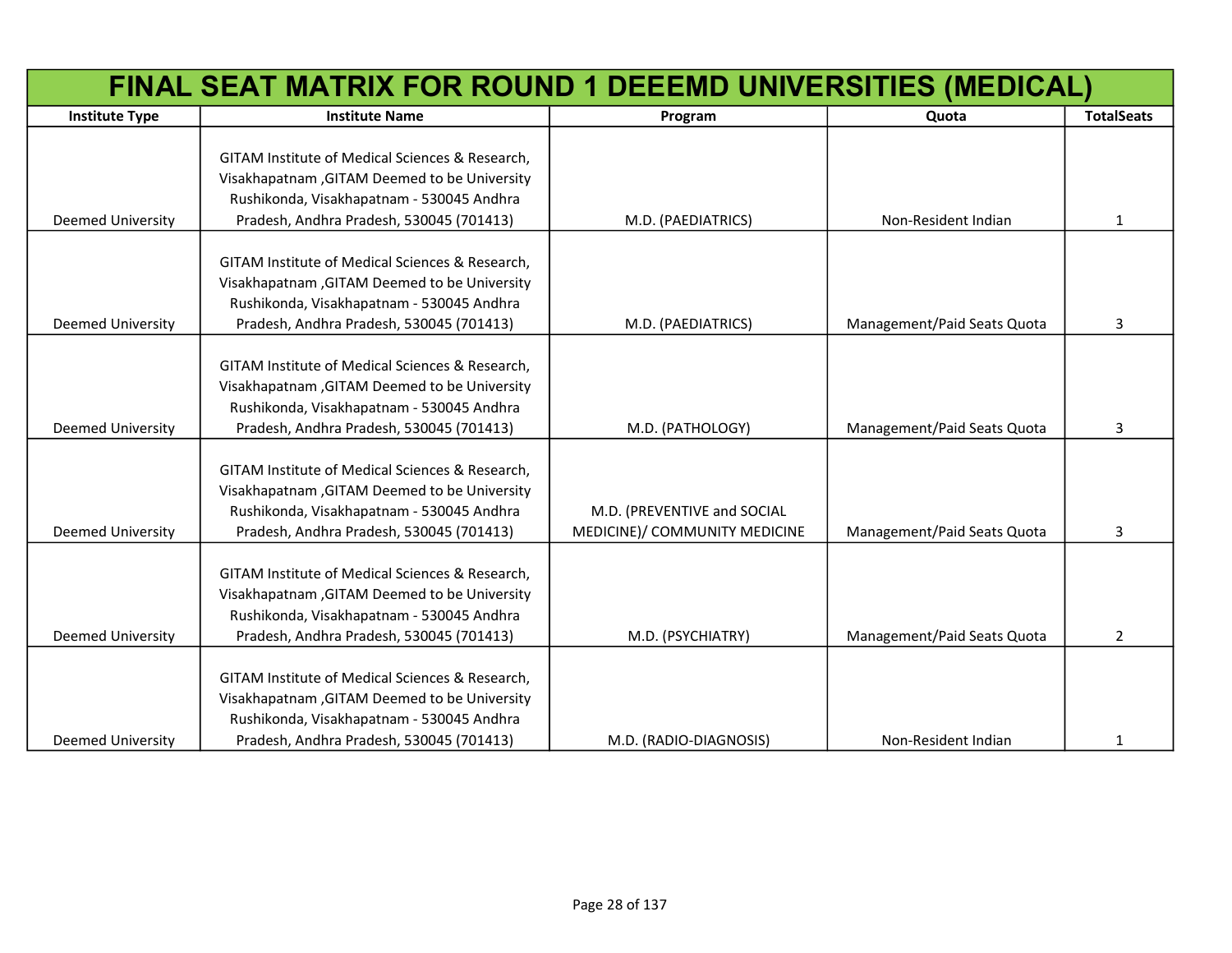|                          | FINAL SEAT MATRIX FOR ROUND 1 DEEEMD UNIVERSITIES (MEDICAL) |                        |                             |                   |
|--------------------------|-------------------------------------------------------------|------------------------|-----------------------------|-------------------|
| <b>Institute Type</b>    | <b>Institute Name</b>                                       | Program                | Quota                       | <b>TotalSeats</b> |
|                          |                                                             |                        |                             |                   |
|                          | GITAM Institute of Medical Sciences & Research,             |                        |                             |                   |
|                          | Visakhapatnam, GITAM Deemed to be University                |                        |                             |                   |
|                          | Rushikonda, Visakhapatnam - 530045 Andhra                   |                        |                             |                   |
| <b>Deemed University</b> | Pradesh, Andhra Pradesh, 530045 (701413)                    | M.D. (RADIO-DIAGNOSIS) | Management/Paid Seats Quota | 3                 |
|                          |                                                             |                        |                             |                   |
|                          | GITAM Institute of Medical Sciences & Research,             |                        |                             |                   |
|                          | Visakhapatnam, GITAM Deemed to be University                |                        |                             |                   |
|                          | Rushikonda, Visakhapatnam - 530045 Andhra                   |                        |                             |                   |
| <b>Deemed University</b> | Pradesh, Andhra Pradesh, 530045 (701413)                    | M.S. (E.N.T.)          | Management/Paid Seats Quota | 3                 |
|                          | GITAM Institute of Medical Sciences & Research,             |                        |                             |                   |
|                          | Visakhapatnam, GITAM Deemed to be University                |                        |                             |                   |
|                          | Rushikonda, Visakhapatnam - 530045 Andhra                   |                        |                             |                   |
| <b>Deemed University</b> | Pradesh, Andhra Pradesh, 530045 (701413)                    | M.S. (GENERAL SURGERY) | Non-Resident Indian         | $\mathbf{1}$      |
|                          |                                                             |                        |                             |                   |
|                          | GITAM Institute of Medical Sciences & Research,             |                        |                             |                   |
|                          | Visakhapatnam, GITAM Deemed to be University                |                        |                             |                   |
|                          | Rushikonda, Visakhapatnam - 530045 Andhra                   |                        |                             |                   |
| <b>Deemed University</b> | Pradesh, Andhra Pradesh, 530045 (701413)                    | M.S. (GENERAL SURGERY) | Management/Paid Seats Quota | 5                 |
|                          |                                                             |                        |                             |                   |
|                          | GITAM Institute of Medical Sciences & Research,             |                        |                             |                   |
|                          | Visakhapatnam, GITAM Deemed to be University                |                        |                             |                   |
|                          | Rushikonda, Visakhapatnam - 530045 Andhra                   |                        |                             |                   |
| <b>Deemed University</b> | Pradesh, Andhra Pradesh, 530045 (701413)                    | M.S. (OPHTHALMOLOGY)   | Management/Paid Seats Quota | 2                 |
|                          |                                                             |                        |                             |                   |
|                          | GITAM Institute of Medical Sciences & Research,             |                        |                             |                   |
|                          | Visakhapatnam, GITAM Deemed to be University                |                        |                             |                   |
|                          | Rushikonda, Visakhapatnam - 530045 Andhra                   |                        |                             |                   |
| <b>Deemed University</b> | Pradesh, Andhra Pradesh, 530045 (701413)                    | M.S. (ORTHOPAEDICS)    | Non-Resident Indian         | 1                 |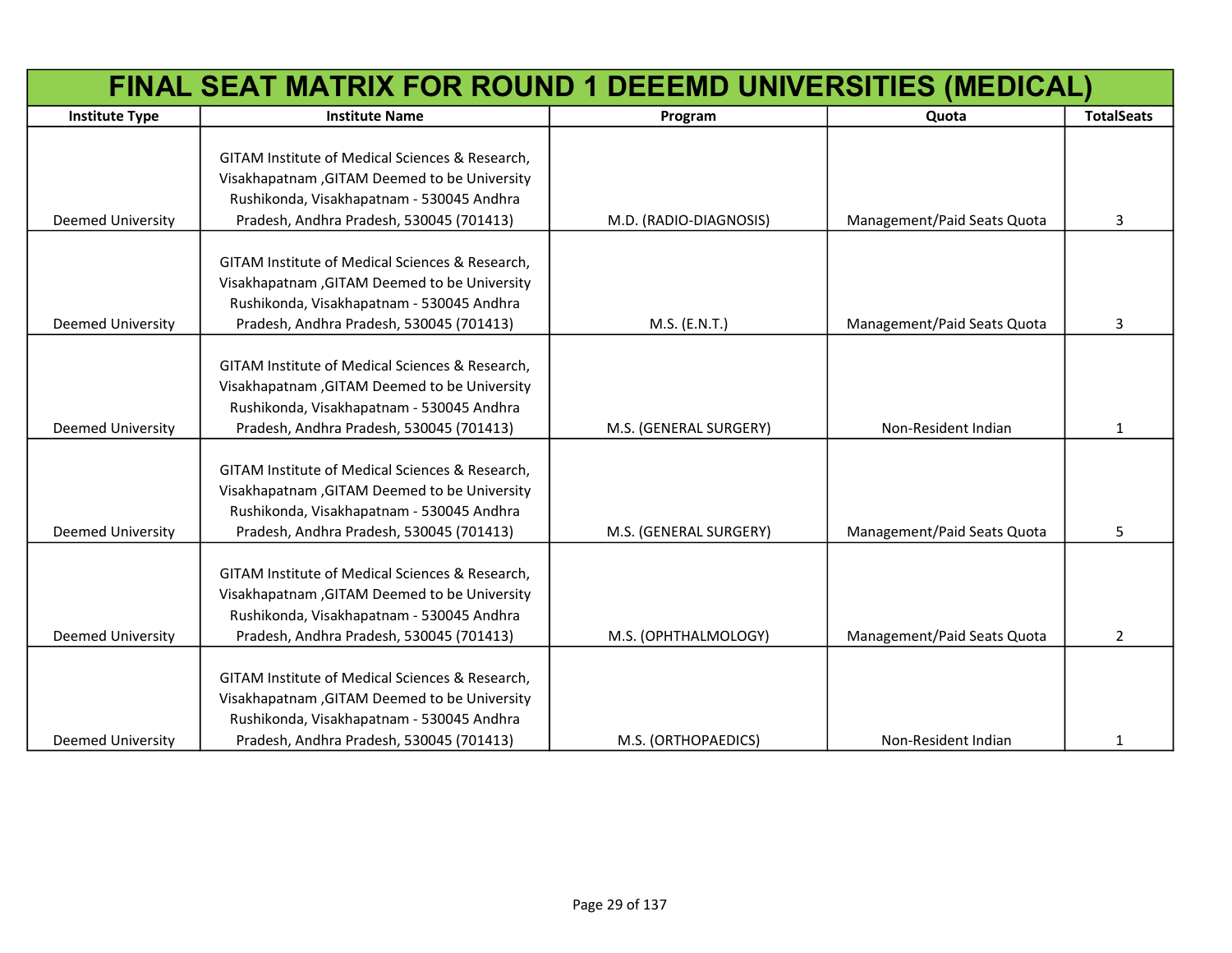|                          | FINAL SEAT MATRIX FOR ROUND 1 DEEEMD UNIVERSITIES (MEDICAL)                                                |                         |                              |                   |
|--------------------------|------------------------------------------------------------------------------------------------------------|-------------------------|------------------------------|-------------------|
| <b>Institute Type</b>    | <b>Institute Name</b>                                                                                      | Program                 | Quota                        | <b>TotalSeats</b> |
|                          |                                                                                                            |                         |                              |                   |
|                          | GITAM Institute of Medical Sciences & Research,                                                            |                         |                              |                   |
|                          | Visakhapatnam, GITAM Deemed to be University                                                               |                         |                              |                   |
|                          | Rushikonda, Visakhapatnam - 530045 Andhra                                                                  |                         |                              |                   |
| <b>Deemed University</b> | Pradesh, Andhra Pradesh, 530045 (701413)                                                                   | M.S. (ORTHOPAEDICS)     | Management/Paid Seats Quota  | 3                 |
|                          | Hamdard Institute of Medical Sciences and Research                                                         |                         |                              |                   |
|                          | ,Hamdard Institute of Medical Sciences and Research,                                                       |                         |                              |                   |
| <b>Deemed University</b> | Delhi (NCT), 110062 (700421)                                                                               | M.D. (ANAESTHESIOLOGY)  | <b>Muslim Minority Quota</b> | $\mathbf{1}$      |
|                          |                                                                                                            |                         |                              |                   |
|                          | Hamdard Institute of Medical Sciences and Research                                                         |                         |                              |                   |
|                          | ,Hamdard Institute of Medical Sciences and Research,                                                       |                         |                              |                   |
| <b>Deemed University</b> | Delhi (NCT), 110062 (700421)                                                                               | M.D. (ANAESTHESIOLOGY)  | Non-Resident Indian          | 1                 |
|                          |                                                                                                            |                         |                              |                   |
|                          | Hamdard Institute of Medical Sciences and Research                                                         |                         |                              |                   |
|                          | , Hamdard Institute of Medical Sciences and Research,                                                      |                         |                              |                   |
| <b>Deemed University</b> | Delhi (NCT), 110062 (700421)                                                                               | M.D. (ANAESTHESIOLOGY)  | Management/Paid Seats Quota  | $\overline{2}$    |
|                          |                                                                                                            |                         |                              |                   |
|                          | Hamdard Institute of Medical Sciences and Research<br>,Hamdard Institute of Medical Sciences and Research, |                         |                              |                   |
| <b>Deemed University</b> |                                                                                                            |                         |                              | 1                 |
|                          | Delhi (NCT), 110062 (700421)                                                                               | M.D. (BIOCHEMISTRY)     | <b>Muslim Minority Quota</b> |                   |
|                          | Hamdard Institute of Medical Sciences and Research                                                         |                         |                              |                   |
|                          | ,Hamdard Institute of Medical Sciences and Research,                                                       |                         |                              |                   |
| <b>Deemed University</b> | Delhi (NCT), 110062 (700421)                                                                               | M.D. (BIOCHEMISTRY)     | Management/Paid Seats Quota  | 1                 |
|                          |                                                                                                            |                         |                              |                   |
|                          | Hamdard Institute of Medical Sciences and Research                                                         |                         |                              |                   |
|                          | ,Hamdard Institute of Medical Sciences and Research,                                                       |                         |                              |                   |
| <b>Deemed University</b> | Delhi (NCT), 110062 (700421)                                                                               | M.D. (GENERAL MEDICINE) | <b>Muslim Minority Quota</b> | $\overline{2}$    |
|                          |                                                                                                            |                         |                              |                   |
|                          | Hamdard Institute of Medical Sciences and Research                                                         |                         |                              |                   |
|                          | ,Hamdard Institute of Medical Sciences and Research,                                                       |                         |                              |                   |
| <b>Deemed University</b> | Delhi (NCT), 110062 (700421)                                                                               | M.D. (GENERAL MEDICINE) | Non-Resident Indian          | 1                 |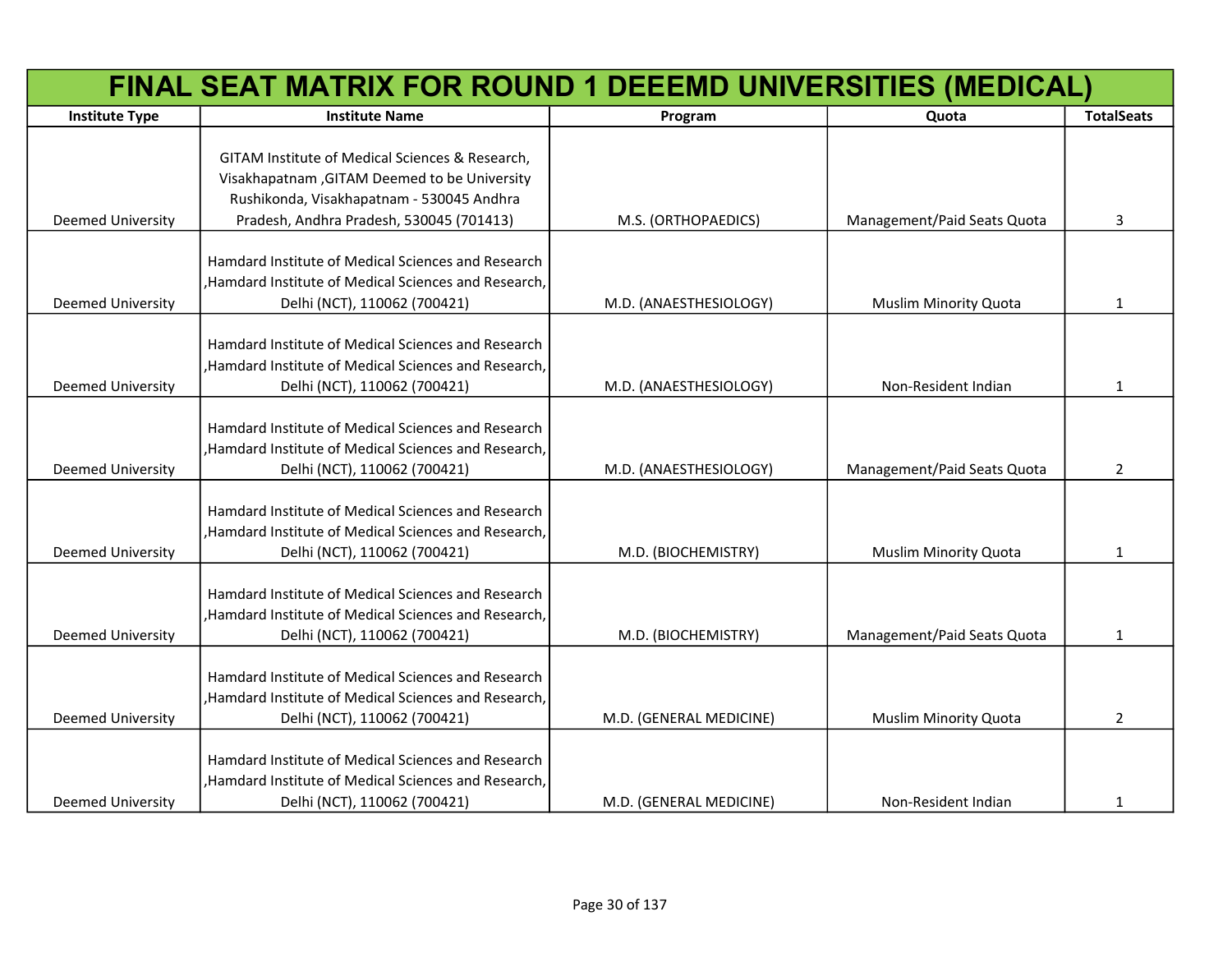|                          | FINAL SEAT MATRIX FOR ROUND 1 DEEEMD UNIVERSITIES (MEDICAL)                                                                                 |                                                           |                              |                   |
|--------------------------|---------------------------------------------------------------------------------------------------------------------------------------------|-----------------------------------------------------------|------------------------------|-------------------|
| <b>Institute Type</b>    | <b>Institute Name</b>                                                                                                                       | Program                                                   | Quota                        | <b>TotalSeats</b> |
| <b>Deemed University</b> | Hamdard Institute of Medical Sciences and Research<br>,Hamdard Institute of Medical Sciences and Research,<br>Delhi (NCT), 110062 (700421)  | M.D. (GENERAL MEDICINE)                                   | Management/Paid Seats Quota  | $\mathbf{1}$      |
| Deemed University        | Hamdard Institute of Medical Sciences and Research<br>, Hamdard Institute of Medical Sciences and Research,<br>Delhi (NCT), 110062 (700421) | M.D. (MICROBIOLOGY)                                       | <b>Muslim Minority Quota</b> | 1                 |
| <b>Deemed University</b> | Hamdard Institute of Medical Sciences and Research<br>, Hamdard Institute of Medical Sciences and Research,<br>Delhi (NCT), 110062 (700421) | M.D. (MICROBIOLOGY)                                       | Management/Paid Seats Quota  | $\overline{2}$    |
| Deemed University        | Hamdard Institute of Medical Sciences and Research<br>, Hamdard Institute of Medical Sciences and Research,<br>Delhi (NCT), 110062 (700421) | M.D. (Obst. and Gynae)/MS (Obstetrics<br>and Gynaecology) | <b>Muslim Minority Quota</b> | 1                 |
| <b>Deemed University</b> | Hamdard Institute of Medical Sciences and Research<br>, Hamdard Institute of Medical Sciences and Research,<br>Delhi (NCT), 110062 (700421) | M.D. (Obst. and Gynae)/MS (Obstetrics<br>and Gynaecology) | Non-Resident Indian          | 1                 |
| <b>Deemed University</b> | Hamdard Institute of Medical Sciences and Research<br>, Hamdard Institute of Medical Sciences and Research,<br>Delhi (NCT), 110062 (700421) | M.D. (Obst. and Gynae)/MS (Obstetrics<br>and Gynaecology) | Management/Paid Seats Quota  | $\overline{2}$    |
| <b>Deemed University</b> | Hamdard Institute of Medical Sciences and Research<br>, Hamdard Institute of Medical Sciences and Research,<br>Delhi (NCT), 110062 (700421) | M.D. (PAEDIATRICS)                                        | Muslim Minority Quota        | $\overline{2}$    |
| <b>Deemed University</b> | Hamdard Institute of Medical Sciences and Research<br>, Hamdard Institute of Medical Sciences and Research,<br>Delhi (NCT), 110062 (700421) | M.D. (PAEDIATRICS)                                        | Non-Resident Indian          | $\mathbf{1}$      |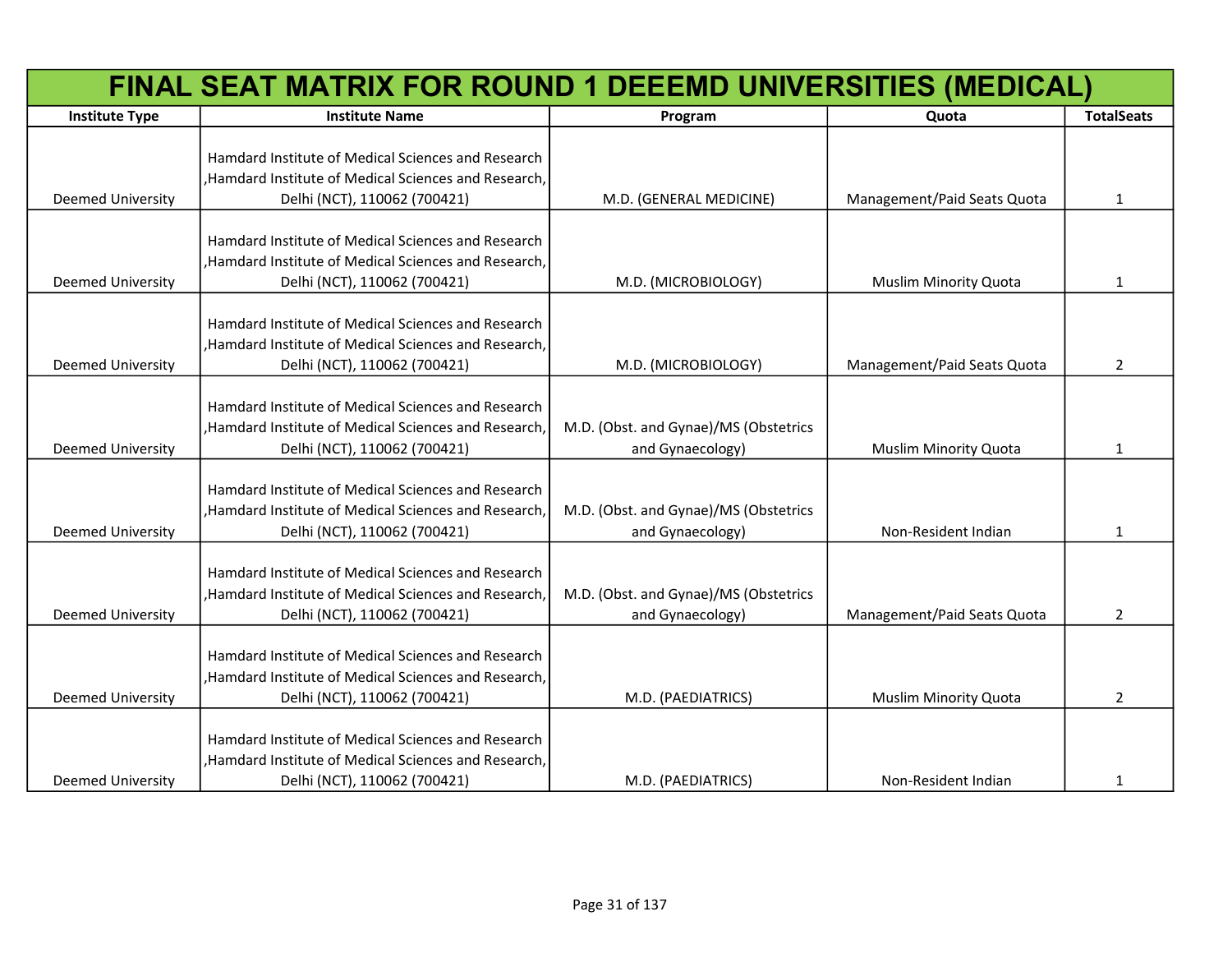| FINAL SEAT MATRIX FOR ROUND 1 DEEEMD UNIVERSITIES (MEDICAL) |                                                                                                                                             |                                                              |                              |                   |
|-------------------------------------------------------------|---------------------------------------------------------------------------------------------------------------------------------------------|--------------------------------------------------------------|------------------------------|-------------------|
| <b>Institute Type</b>                                       | <b>Institute Name</b>                                                                                                                       | Program                                                      | Quota                        | <b>TotalSeats</b> |
| <b>Deemed University</b>                                    | Hamdard Institute of Medical Sciences and Research<br>,Hamdard Institute of Medical Sciences and Research,<br>Delhi (NCT), 110062 (700421)  | M.D. (PAEDIATRICS)                                           | Management/Paid Seats Quota  | $\mathbf{1}$      |
| <b>Deemed University</b>                                    | Hamdard Institute of Medical Sciences and Research<br>Hamdard Institute of Medical Sciences and Research,<br>Delhi (NCT), 110062 (700421)   | M.D. (PATHOLOGY)                                             | <b>Muslim Minority Quota</b> | $\overline{2}$    |
| <b>Deemed University</b>                                    | Hamdard Institute of Medical Sciences and Research<br>, Hamdard Institute of Medical Sciences and Research,<br>Delhi (NCT), 110062 (700421) | M.D. (PATHOLOGY)                                             | Management/Paid Seats Quota  | 1                 |
| <b>Deemed University</b>                                    | Hamdard Institute of Medical Sciences and Research<br>, Hamdard Institute of Medical Sciences and Research,<br>Delhi (NCT), 110062 (700421) | M.D. (PHARMACOLOGY)                                          | <b>Muslim Minority Quota</b> | $\overline{2}$    |
| <b>Deemed University</b>                                    | Hamdard Institute of Medical Sciences and Research<br>,Hamdard Institute of Medical Sciences and Research,<br>Delhi (NCT), 110062 (700421)  | M.D. (PHARMACOLOGY)                                          | Management/Paid Seats Quota  | $\overline{2}$    |
| <b>Deemed University</b>                                    | Hamdard Institute of Medical Sciences and Research<br>, Hamdard Institute of Medical Sciences and Research,<br>Delhi (NCT), 110062 (700421) | M.D. (PREVENTIVE and SOCIAL<br>MEDICINE)/ COMMUNITY MEDICINE | <b>Muslim Minority Quota</b> | $\overline{2}$    |
| <b>Deemed University</b>                                    | Hamdard Institute of Medical Sciences and Research<br>, Hamdard Institute of Medical Sciences and Research,<br>Delhi (NCT), 110062 (700421) | M.D. (PREVENTIVE and SOCIAL<br>MEDICINE)/ COMMUNITY MEDICINE | Management/Paid Seats Quota  | 1                 |
| <b>Deemed University</b>                                    | Hamdard Institute of Medical Sciences and Research<br>,Hamdard Institute of Medical Sciences and Research,<br>Delhi (NCT), 110062 (700421)  | M.D. (RADIO-DIAGNOSIS)                                       | <b>Muslim Minority Quota</b> | $\mathbf{1}$      |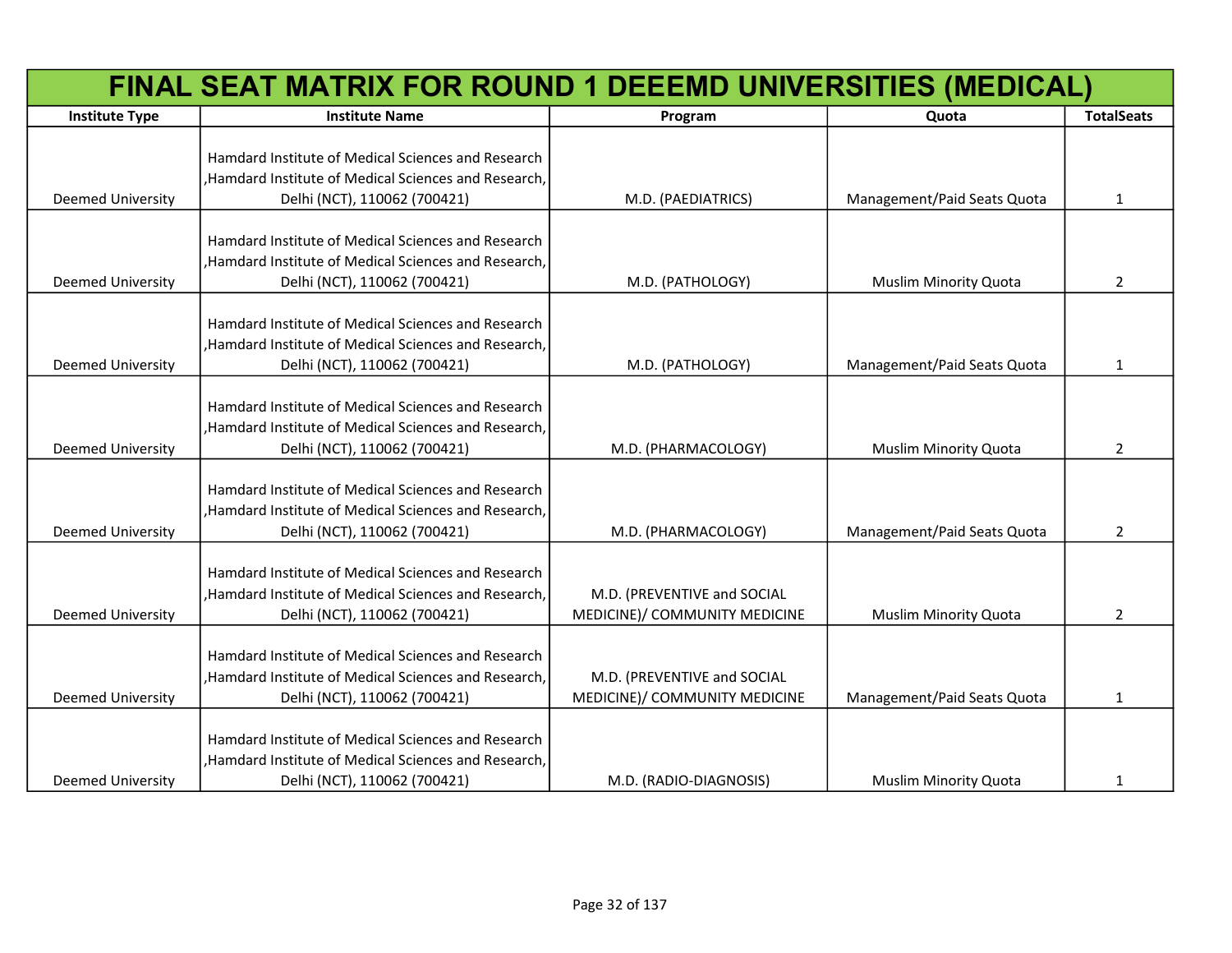| FINAL SEAT MATRIX FOR ROUND 1 DEEEMD UNIVERSITIES (MEDICAL) |                                                                                                                                             |                        |                              |                   |
|-------------------------------------------------------------|---------------------------------------------------------------------------------------------------------------------------------------------|------------------------|------------------------------|-------------------|
| <b>Institute Type</b>                                       | <b>Institute Name</b>                                                                                                                       | Program                | Quota                        | <b>TotalSeats</b> |
| <b>Deemed University</b>                                    | Hamdard Institute of Medical Sciences and Research<br>, Hamdard Institute of Medical Sciences and Research,<br>Delhi (NCT), 110062 (700421) | M.D. (RADIO-DIAGNOSIS) | Non-Resident Indian          | 1                 |
| <b>Deemed University</b>                                    | Hamdard Institute of Medical Sciences and Research<br>, Hamdard Institute of Medical Sciences and Research,<br>Delhi (NCT), 110062 (700421) | M.D. (RADIO-DIAGNOSIS) | Management/Paid Seats Quota  | 1                 |
| <b>Deemed University</b>                                    | Hamdard Institute of Medical Sciences and Research<br>,Hamdard Institute of Medical Sciences and Research,<br>Delhi (NCT), 110062 (700421)  | M.S. (E.N.T.)          | <b>Muslim Minority Quota</b> | 1                 |
| <b>Deemed University</b>                                    | Hamdard Institute of Medical Sciences and Research<br>,Hamdard Institute of Medical Sciences and Research,<br>Delhi (NCT), 110062 (700421)  | M.S. (E.N.T.)          | Management/Paid Seats Quota  | 1                 |
| <b>Deemed University</b>                                    | Hamdard Institute of Medical Sciences and Research<br>, Hamdard Institute of Medical Sciences and Research,<br>Delhi (NCT), 110062 (700421) | M.S. (GENERAL SURGERY) | <b>Muslim Minority Quota</b> | $\mathbf{1}$      |
| <b>Deemed University</b>                                    | Hamdard Institute of Medical Sciences and Research<br>, Hamdard Institute of Medical Sciences and Research,<br>Delhi (NCT), 110062 (700421) | M.S. (GENERAL SURGERY) | Non-Resident Indian          | 1                 |
| Deemed University                                           | Hamdard Institute of Medical Sciences and Research<br>, Hamdard Institute of Medical Sciences and Research,<br>Delhi (NCT), 110062 (700421) | M.S. (GENERAL SURGERY) | Management/Paid Seats Quota  | $\overline{2}$    |
| <b>Deemed University</b>                                    | Hamdard Institute of Medical Sciences and Research<br>,Hamdard Institute of Medical Sciences and Research,<br>Delhi (NCT), 110062 (700421)  | M.S. (OPHTHALMOLOGY)   | <b>Muslim Minority Quota</b> | 2                 |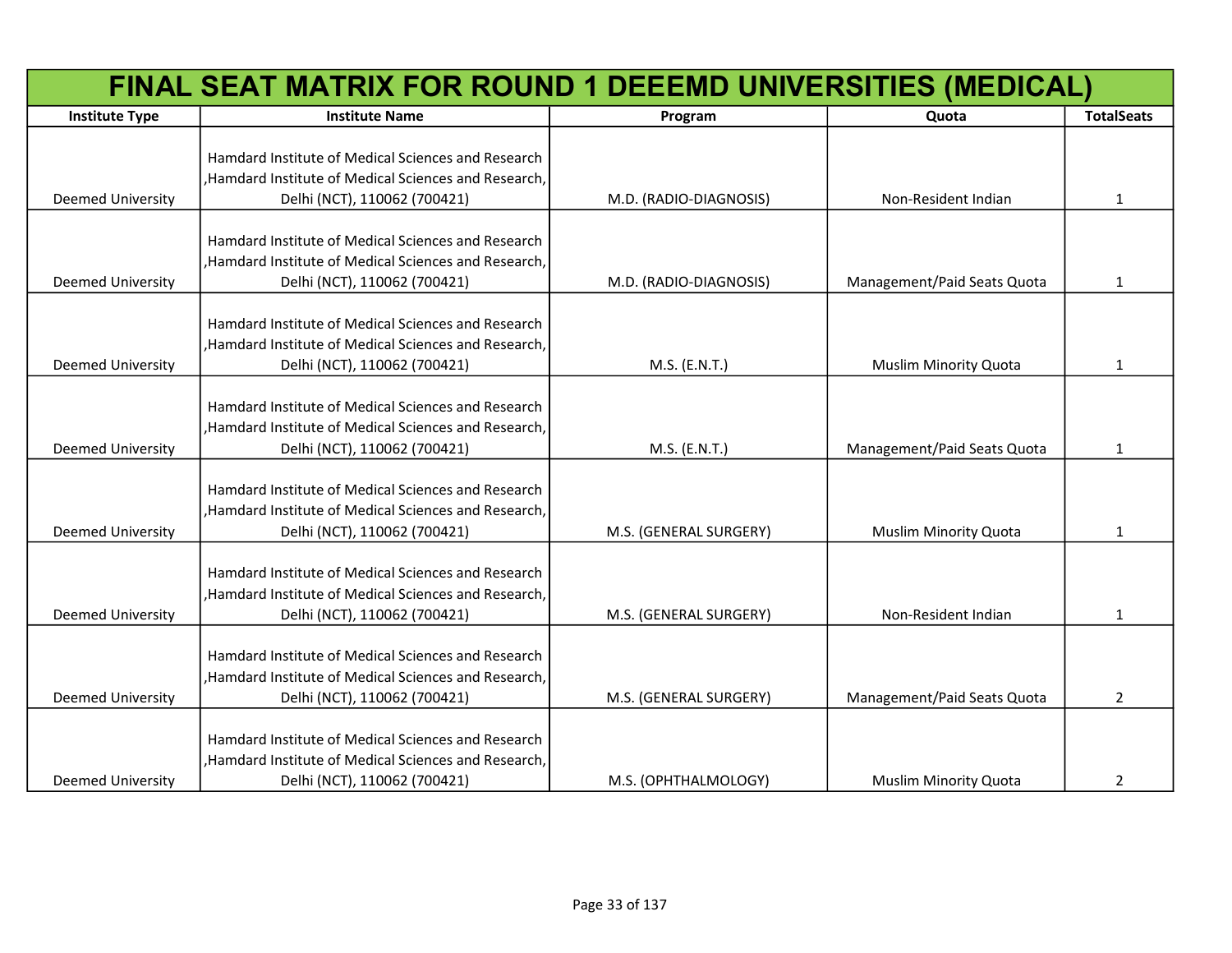| FINAL SEAT MATRIX FOR ROUND 1 DEEEMD UNIVERSITIES (MEDICAL) |                                                                                                     |                        |                              |                   |
|-------------------------------------------------------------|-----------------------------------------------------------------------------------------------------|------------------------|------------------------------|-------------------|
| <b>Institute Type</b>                                       | <b>Institute Name</b>                                                                               | Program                | Quota                        | <b>TotalSeats</b> |
|                                                             | Hamdard Institute of Medical Sciences and Research                                                  |                        |                              |                   |
|                                                             | , Hamdard Institute of Medical Sciences and Research,                                               |                        |                              |                   |
| Deemed University                                           | Delhi (NCT), 110062 (700421)                                                                        | M.S. (OPHTHALMOLOGY)   | Management/Paid Seats Quota  | 1                 |
|                                                             | Hamdard Institute of Medical Sciences and Research                                                  |                        |                              |                   |
|                                                             | ,Hamdard Institute of Medical Sciences and Research,                                                |                        |                              |                   |
| <b>Deemed University</b>                                    | Delhi (NCT), 110062 (700421)                                                                        | M.S. (ORTHOPAEDICS)    | <b>Muslim Minority Quota</b> | 1                 |
|                                                             |                                                                                                     |                        |                              |                   |
|                                                             | Hamdard Institute of Medical Sciences and Research                                                  |                        |                              |                   |
|                                                             | Hamdard Institute of Medical Sciences and Research,                                                 |                        |                              |                   |
| <b>Deemed University</b>                                    | Delhi (NCT), 110062 (700421)                                                                        | M.S. (ORTHOPAEDICS)    | Non-Resident Indian          | 1                 |
|                                                             |                                                                                                     |                        |                              |                   |
|                                                             | Hamdard Institute of Medical Sciences and Research                                                  |                        |                              |                   |
|                                                             | ,Hamdard Institute of Medical Sciences and Research,                                                |                        |                              |                   |
| <b>Deemed University</b>                                    | Delhi (NCT), 110062 (700421)                                                                        | M.S. (ORTHOPAEDICS)    | Management/Paid Seats Quota  | 1                 |
|                                                             |                                                                                                     |                        |                              |                   |
|                                                             | Hamdard Institute of Medical Sciences and Research                                                  |                        |                              |                   |
|                                                             | ,Hamdard Institute of Medical Sciences and Research,                                                |                        |                              |                   |
| <b>Deemed University</b>                                    | Delhi (NCT), 110062 (700421)                                                                        | MD/MS (Anatomy)        | <b>Muslim Minority Quota</b> | 1                 |
|                                                             |                                                                                                     |                        |                              |                   |
|                                                             | Hamdard Institute of Medical Sciences and Research                                                  |                        |                              |                   |
|                                                             | ,Hamdard Institute of Medical Sciences and Research,                                                |                        |                              |                   |
| <b>Deemed University</b>                                    | Delhi (NCT), 110062 (700421)                                                                        | MD/MS (Anatomy)        | Management/Paid Seats Quota  | $\overline{2}$    |
|                                                             | Institute of Medial Sciences and SUM Hospital,                                                      |                        |                              |                   |
|                                                             | Bhubaneswar, Institute of Medial Sciences and SUM                                                   |                        |                              |                   |
|                                                             | Hospital, K-8, Kalinga Nagar, Bhubaneswar, Odisha,                                                  |                        |                              |                   |
| <b>Deemed University</b>                                    | 751003 (700446)                                                                                     | M.D. (ANAESTHESIOLOGY) | Non-Resident Indian          | 1                 |
|                                                             | Institute of Medial Sciences and SUM Hospital,<br>Bhubaneswar, Institute of Medial Sciences and SUM |                        |                              |                   |
|                                                             | Hospital, K-8, Kalinga Nagar, Bhubaneswar, Odisha,                                                  |                        |                              |                   |
| <b>Deemed University</b>                                    | 751003 (700446)                                                                                     | M.D. (ANAESTHESIOLOGY) | Management/Paid Seats Quota  | 11                |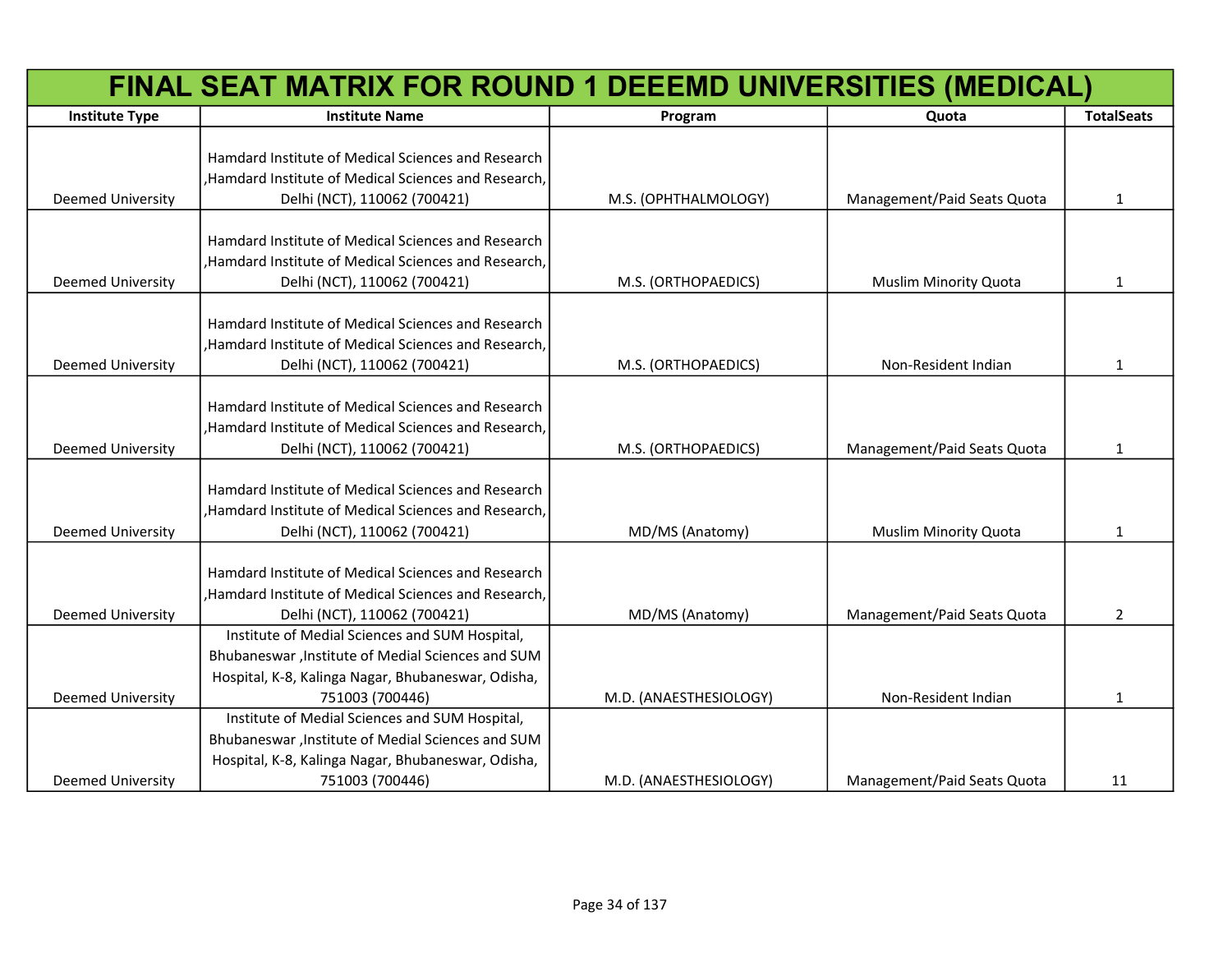| FINAL SEAT MATRIX FOR ROUND 1 DEEEMD UNIVERSITIES (MEDICAL) |                                                    |                                         |                             |                   |
|-------------------------------------------------------------|----------------------------------------------------|-----------------------------------------|-----------------------------|-------------------|
| <b>Institute Type</b>                                       | <b>Institute Name</b>                              | Program                                 | Quota                       | <b>TotalSeats</b> |
|                                                             | Institute of Medial Sciences and SUM Hospital,     |                                         |                             |                   |
|                                                             | Bhubaneswar, Institute of Medial Sciences and SUM  |                                         |                             |                   |
|                                                             | Hospital, K-8, Kalinga Nagar, Bhubaneswar, Odisha, |                                         |                             |                   |
| Deemed University                                           | 751003 (700446)                                    | M.D. (BIOCHEMISTRY)                     | Management/Paid Seats Quota | $\overline{2}$    |
|                                                             | Institute of Medial Sciences and SUM Hospital,     |                                         |                             |                   |
|                                                             | Bhubaneswar, Institute of Medial Sciences and SUM  | M.D. (DERM., VENE. and LEPROSY)/        |                             |                   |
|                                                             | Hospital, K-8, Kalinga Nagar, Bhubaneswar, Odisha, | (DERMATOLOGY)/(SKIN and VENEREAL        |                             |                   |
| Deemed University                                           | 751003 (700446)                                    | DISEASES)/(VENEREOLOGY)                 | Non-Resident Indian         | 2                 |
|                                                             | Institute of Medial Sciences and SUM Hospital,     |                                         |                             |                   |
|                                                             | Bhubaneswar, Institute of Medial Sciences and SUM  | M.D. (DERM., VENE. and LEPROSY)/        |                             |                   |
|                                                             | Hospital, K-8, Kalinga Nagar, Bhubaneswar, Odisha, | (DERMATOLOGY)/(SKIN and VENEREAL        |                             |                   |
| Deemed University                                           | 751003 (700446)                                    | DISEASES)/(VENEREOLOGY)                 | Management/Paid Seats Quota | 1                 |
|                                                             | Institute of Medial Sciences and SUM Hospital,     |                                         |                             |                   |
|                                                             | Bhubaneswar, Institute of Medial Sciences and SUM  |                                         |                             |                   |
|                                                             | Hospital, K-8, Kalinga Nagar, Bhubaneswar, Odisha, | M.D. (Emergency and Critical Care)/M.D. |                             |                   |
| <b>Deemed University</b>                                    | 751003 (700446)                                    | (Emergency Medicine)                    | Management/Paid Seats Quota | 1                 |
|                                                             | Institute of Medial Sciences and SUM Hospital,     |                                         |                             |                   |
|                                                             | Bhubaneswar, Institute of Medial Sciences and SUM  |                                         |                             |                   |
|                                                             | Hospital, K-8, Kalinga Nagar, Bhubaneswar, Odisha, |                                         |                             |                   |
| <b>Deemed University</b>                                    | 751003 (700446)                                    | M.D. (GENERAL MEDICINE)                 | Non-Resident Indian         | 4                 |
|                                                             | Institute of Medial Sciences and SUM Hospital,     |                                         |                             |                   |
|                                                             | Bhubaneswar, Institute of Medial Sciences and SUM  |                                         |                             |                   |
|                                                             | Hospital, K-8, Kalinga Nagar, Bhubaneswar, Odisha, |                                         |                             |                   |
| <b>Deemed University</b>                                    | 751003 (700446)                                    | M.D. (GENERAL MEDICINE)                 | Management/Paid Seats Quota | 11                |
|                                                             | Institute of Medial Sciences and SUM Hospital,     |                                         |                             |                   |
|                                                             | Bhubaneswar, Institute of Medial Sciences and SUM  |                                         |                             |                   |
|                                                             | Hospital, K-8, Kalinga Nagar, Bhubaneswar, Odisha, |                                         |                             |                   |
| <b>Deemed University</b>                                    | 751003 (700446)                                    | M.D. (MICROBIOLOGY)                     | Management/Paid Seats Quota | 3                 |
|                                                             | Institute of Medial Sciences and SUM Hospital,     |                                         |                             |                   |
|                                                             | Bhubaneswar, Institute of Medial Sciences and SUM  |                                         |                             |                   |
|                                                             | Hospital, K-8, Kalinga Nagar, Bhubaneswar, Odisha, | M.D. (Obst. and Gynae)/MS (Obstetrics   |                             |                   |
| <b>Deemed University</b>                                    | 751003 (700446)                                    | and Gynaecology)                        | Non-Resident Indian         | 1                 |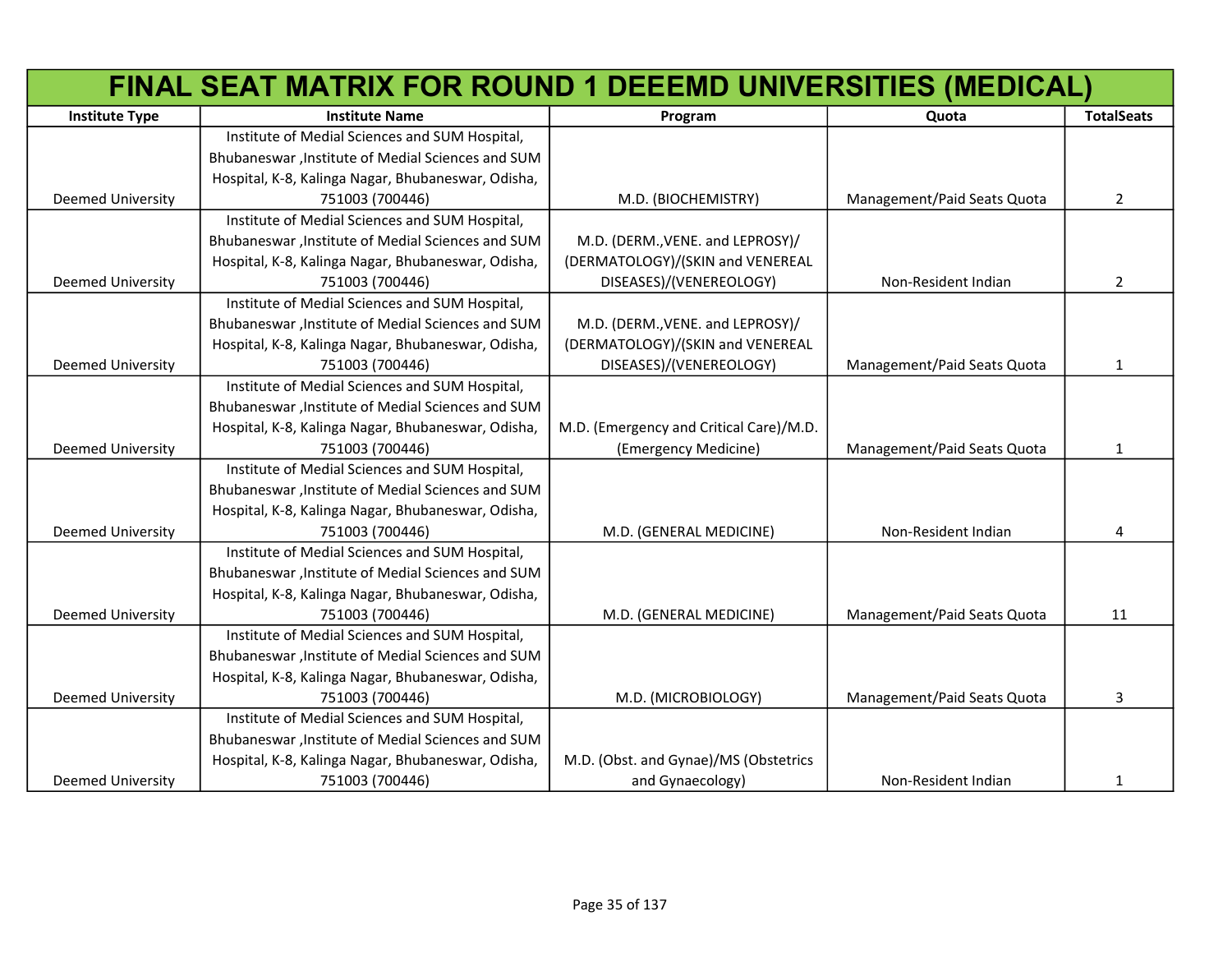|                          | FINAL SEAT MATRIX FOR ROUND 1 DEEEMD UNIVERSITIES (MEDICAL) |                                       |                             |                   |
|--------------------------|-------------------------------------------------------------|---------------------------------------|-----------------------------|-------------------|
| <b>Institute Type</b>    | <b>Institute Name</b>                                       | Program                               | Quota                       | <b>TotalSeats</b> |
|                          | Institute of Medial Sciences and SUM Hospital,              |                                       |                             |                   |
|                          | Bhubaneswar, Institute of Medial Sciences and SUM           |                                       |                             |                   |
|                          | Hospital, K-8, Kalinga Nagar, Bhubaneswar, Odisha,          | M.D. (Obst. and Gynae)/MS (Obstetrics |                             |                   |
| Deemed University        | 751003 (700446)                                             | and Gynaecology)                      | Management/Paid Seats Quota | 8                 |
|                          | Institute of Medial Sciences and SUM Hospital,              |                                       |                             |                   |
|                          | Bhubaneswar, Institute of Medial Sciences and SUM           |                                       |                             |                   |
|                          | Hospital, K-8, Kalinga Nagar, Bhubaneswar, Odisha,          |                                       |                             |                   |
| <b>Deemed University</b> | 751003 (700446)                                             | M.D. (PAEDIATRICS)                    | Non-Resident Indian         | 3                 |
|                          | Institute of Medial Sciences and SUM Hospital,              |                                       |                             |                   |
|                          | Bhubaneswar, Institute of Medial Sciences and SUM           |                                       |                             |                   |
|                          | Hospital, K-8, Kalinga Nagar, Bhubaneswar, Odisha,          |                                       |                             |                   |
| <b>Deemed University</b> | 751003 (700446)                                             | M.D. (PAEDIATRICS)                    | Management/Paid Seats Quota | 6                 |
|                          | Institute of Medial Sciences and SUM Hospital,              |                                       |                             |                   |
|                          | Bhubaneswar, Institute of Medial Sciences and SUM           |                                       |                             |                   |
|                          | Hospital, K-8, Kalinga Nagar, Bhubaneswar, Odisha,          |                                       |                             |                   |
| <b>Deemed University</b> | 751003 (700446)                                             | M.D. (PATHOLOGY)                      | Management/Paid Seats Quota | 6                 |
|                          | Institute of Medial Sciences and SUM Hospital,              |                                       |                             |                   |
|                          | Bhubaneswar, Institute of Medial Sciences and SUM           |                                       |                             |                   |
|                          | Hospital, K-8, Kalinga Nagar, Bhubaneswar, Odisha,          |                                       |                             |                   |
| <b>Deemed University</b> | 751003 (700446)                                             | M.D. (PHARMACOLOGY)                   | Management/Paid Seats Quota | $\overline{2}$    |
|                          | Institute of Medial Sciences and SUM Hospital,              |                                       |                             |                   |
|                          | Bhubaneswar, Institute of Medial Sciences and SUM           |                                       |                             |                   |
|                          | Hospital, K-8, Kalinga Nagar, Bhubaneswar, Odisha,          |                                       |                             |                   |
| <b>Deemed University</b> | 751003 (700446)                                             | M.D. (PHYSIOLOGY)                     | Management/Paid Seats Quota | $\overline{2}$    |
|                          | Institute of Medial Sciences and SUM Hospital,              |                                       |                             |                   |
|                          | Bhubaneswar, Institute of Medial Sciences and SUM           |                                       |                             |                   |
|                          | Hospital, K-8, Kalinga Nagar, Bhubaneswar, Odisha,          | M.D. (PREVENTIVE and SOCIAL           |                             |                   |
| <b>Deemed University</b> | 751003 (700446)                                             | MEDICINE)/ COMMUNITY MEDICINE         | Management/Paid Seats Quota | $\overline{2}$    |
|                          | Institute of Medial Sciences and SUM Hospital,              |                                       |                             |                   |
|                          | Bhubaneswar, Institute of Medial Sciences and SUM           |                                       |                             |                   |
|                          | Hospital, K-8, Kalinga Nagar, Bhubaneswar, Odisha,          |                                       |                             |                   |
| <b>Deemed University</b> | 751003 (700446)                                             | M.D. (PSYCHIATRY)                     | Non-Resident Indian         | $\mathbf{1}$      |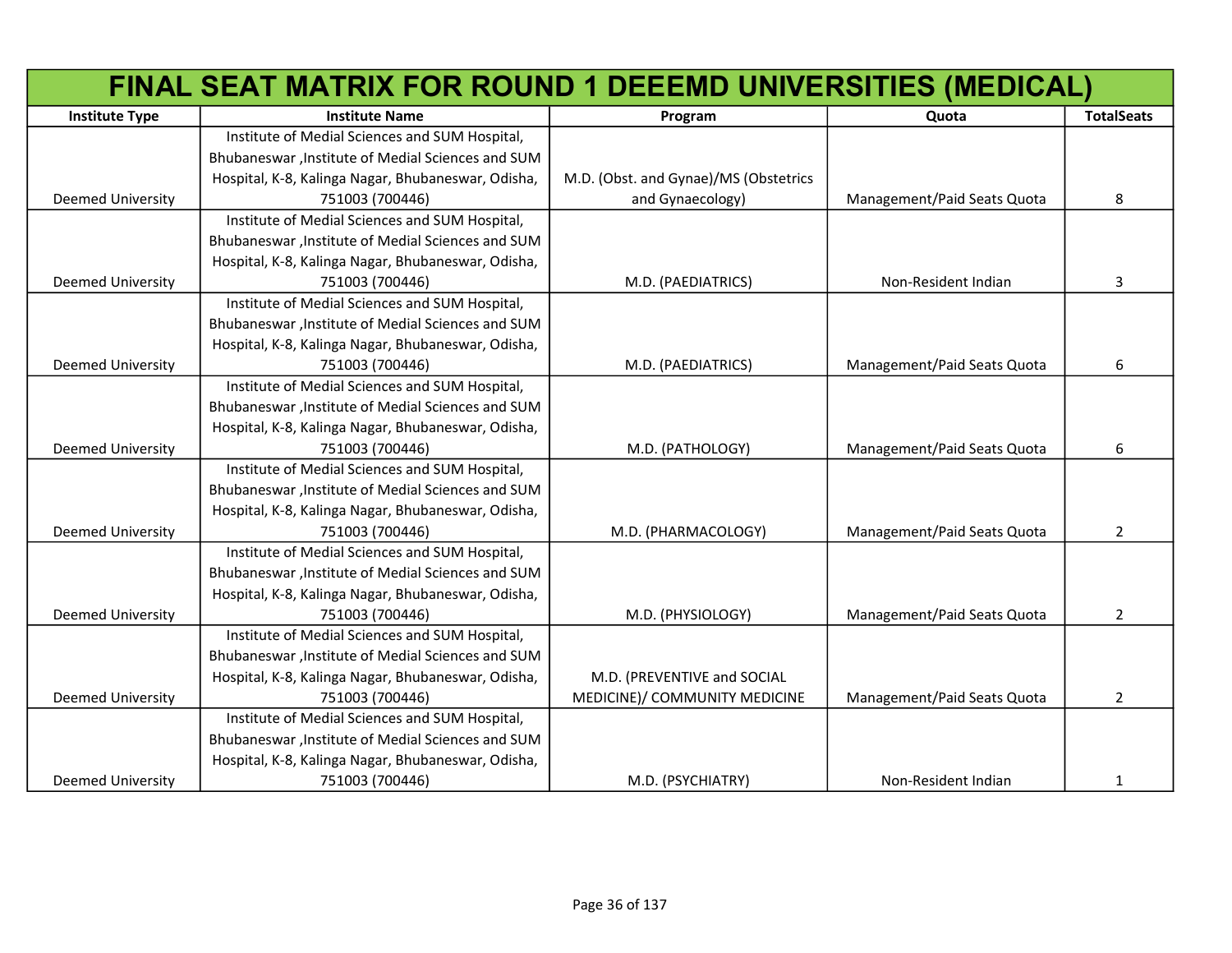|                          | FINAL SEAT MATRIX FOR ROUND 1 DEEEMD UNIVERSITIES (MEDICAL) |                                    |                             |                   |
|--------------------------|-------------------------------------------------------------|------------------------------------|-----------------------------|-------------------|
| <b>Institute Type</b>    | <b>Institute Name</b>                                       | Program                            | Quota                       | <b>TotalSeats</b> |
|                          | Institute of Medial Sciences and SUM Hospital,              |                                    |                             |                   |
|                          | Bhubaneswar, Institute of Medial Sciences and SUM           |                                    |                             |                   |
|                          | Hospital, K-8, Kalinga Nagar, Bhubaneswar, Odisha,          |                                    |                             |                   |
| Deemed University        | 751003 (700446)                                             | M.D. (PSYCHIATRY)                  | Management/Paid Seats Quota | $\overline{2}$    |
|                          | Institute of Medial Sciences and SUM Hospital,              |                                    |                             |                   |
|                          | Bhubaneswar, Institute of Medial Sciences and SUM           |                                    |                             |                   |
|                          | Hospital, K-8, Kalinga Nagar, Bhubaneswar, Odisha,          |                                    |                             |                   |
| <b>Deemed University</b> | 751003 (700446)                                             | M.D. (RADIO-DIAGNOSIS)             | Non-Resident Indian         | $\overline{2}$    |
|                          | Institute of Medial Sciences and SUM Hospital,              |                                    |                             |                   |
|                          | Bhubaneswar, Institute of Medial Sciences and SUM           |                                    |                             |                   |
|                          | Hospital, K-8, Kalinga Nagar, Bhubaneswar, Odisha,          |                                    |                             |                   |
| <b>Deemed University</b> | 751003 (700446)                                             | M.D. (RADIO-DIAGNOSIS)             | Management/Paid Seats Quota | 5                 |
|                          | Institute of Medial Sciences and SUM Hospital,              |                                    |                             |                   |
|                          | Bhubaneswar, Institute of Medial Sciences and SUM           | M.D. (Tuberculosis and Respiratory |                             |                   |
|                          | Hospital, K-8, Kalinga Nagar, Bhubaneswar, Odisha,          | diseases)/Pulmonary Medicine /M.D. |                             |                   |
| <b>Deemed University</b> | 751003 (700446)                                             | (Respiratory Medicine)             | Non-Resident Indian         | 1                 |
|                          | Institute of Medial Sciences and SUM Hospital,              |                                    |                             |                   |
|                          | Bhubaneswar, Institute of Medial Sciences and SUM           | M.D. (Tuberculosis and Respiratory |                             |                   |
|                          | Hospital, K-8, Kalinga Nagar, Bhubaneswar, Odisha,          | diseases)/Pulmonary Medicine /M.D. |                             |                   |
| Deemed University        | 751003 (700446)                                             | (Respiratory Medicine)             | Management/Paid Seats Quota | 3                 |
|                          | Institute of Medial Sciences and SUM Hospital,              |                                    |                             |                   |
|                          | Bhubaneswar, Institute of Medial Sciences and SUM           | M.D. IN TRANSFUSION MEDICINE/      |                             |                   |
|                          | Hospital, K-8, Kalinga Nagar, Bhubaneswar, Odisha,          | IMMUNO-HAEMATOLOGY and BLOOD       |                             |                   |
| Deemed University        | 751003 (700446)                                             | <b>TRANSFUSION</b>                 | Management/Paid Seats Quota | $\overline{2}$    |
|                          | Institute of Medial Sciences and SUM Hospital,              |                                    |                             |                   |
|                          | Bhubaneswar, Institute of Medial Sciences and SUM           |                                    |                             |                   |
|                          | Hospital, K-8, Kalinga Nagar, Bhubaneswar, Odisha,          |                                    |                             |                   |
| <b>Deemed University</b> | 751003 (700446)                                             | M.S. (E.N.T.)                      | Management/Paid Seats Quota | 3                 |
|                          | Institute of Medial Sciences and SUM Hospital,              |                                    |                             |                   |
|                          | Bhubaneswar, Institute of Medial Sciences and SUM           |                                    |                             |                   |
|                          | Hospital, K-8, Kalinga Nagar, Bhubaneswar, Odisha,          |                                    |                             |                   |
| <b>Deemed University</b> | 751003 (700446)                                             | M.S. (GENERAL SURGERY)             | Non-Resident Indian         | $\mathbf{1}$      |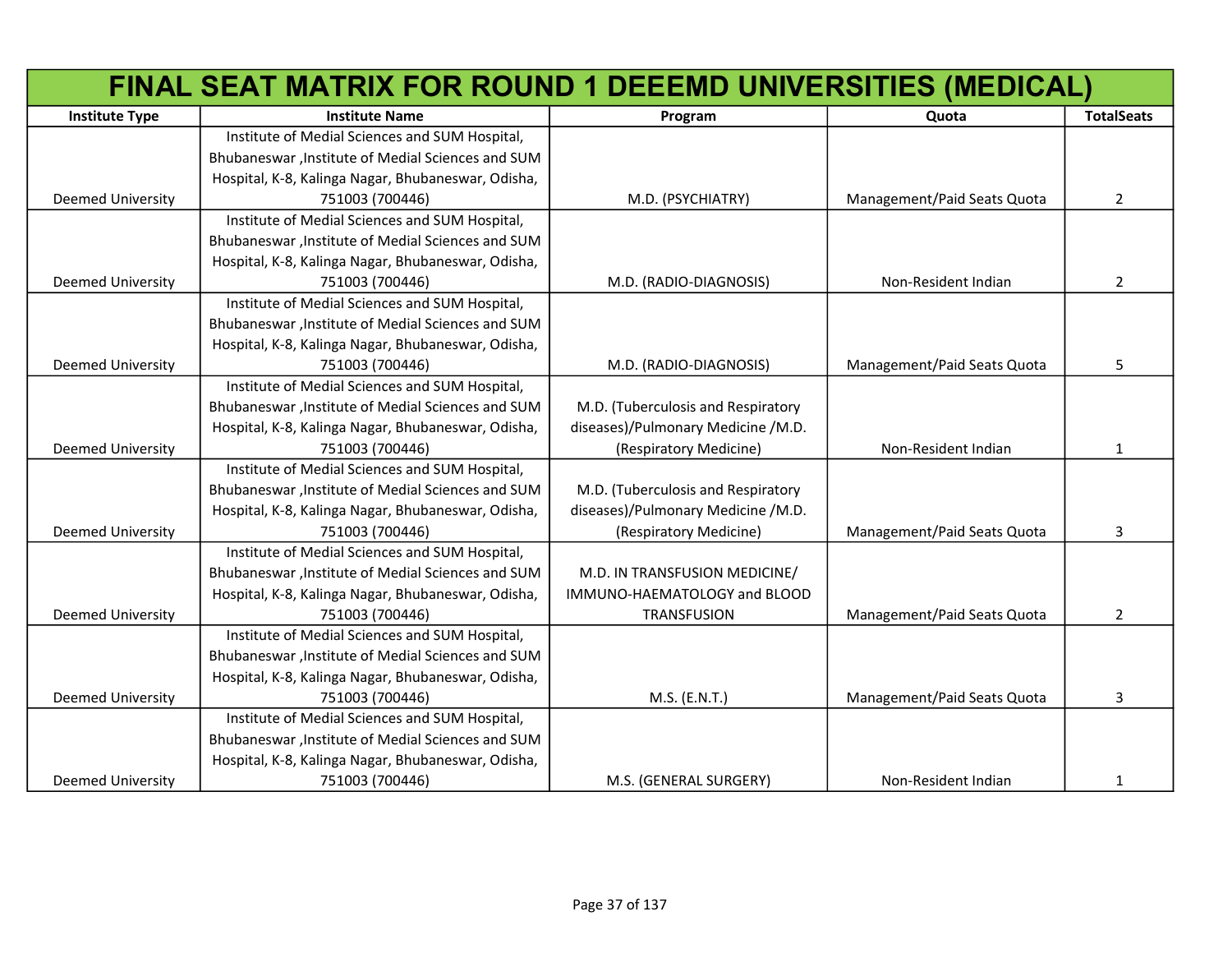|                          | FINAL SEAT MATRIX FOR ROUND 1 DEEEMD UNIVERSITIES (MEDICAL) |                               |                             |                   |
|--------------------------|-------------------------------------------------------------|-------------------------------|-----------------------------|-------------------|
| <b>Institute Type</b>    | <b>Institute Name</b>                                       | Program                       | Quota                       | <b>TotalSeats</b> |
|                          | Institute of Medial Sciences and SUM Hospital,              |                               |                             |                   |
|                          | Bhubaneswar, Institute of Medial Sciences and SUM           |                               |                             |                   |
|                          | Hospital, K-8, Kalinga Nagar, Bhubaneswar, Odisha,          |                               |                             |                   |
| Deemed University        | 751003 (700446)                                             | M.S. (GENERAL SURGERY)        | Management/Paid Seats Quota | 12                |
|                          | Institute of Medial Sciences and SUM Hospital,              |                               |                             |                   |
|                          | Bhubaneswar, Institute of Medial Sciences and SUM           |                               |                             |                   |
|                          | Hospital, K-8, Kalinga Nagar, Bhubaneswar, Odisha,          |                               |                             |                   |
| <b>Deemed University</b> | 751003 (700446)                                             | M.S. (OPHTHALMOLOGY)          | Management/Paid Seats Quota | 3                 |
|                          | Institute of Medial Sciences and SUM Hospital,              |                               |                             |                   |
|                          | Bhubaneswar, Institute of Medial Sciences and SUM           |                               |                             |                   |
|                          | Hospital, K-8, Kalinga Nagar, Bhubaneswar, Odisha,          |                               |                             |                   |
| Deemed University        | 751003 (700446)                                             | M.S. (ORTHOPAEDICS)           | Non-Resident Indian         | $\mathbf{1}$      |
|                          | Institute of Medial Sciences and SUM Hospital,              |                               |                             |                   |
|                          | Bhubaneswar, Institute of Medial Sciences and SUM           |                               |                             |                   |
|                          | Hospital, K-8, Kalinga Nagar, Bhubaneswar, Odisha,          |                               |                             |                   |
| <b>Deemed University</b> | 751003 (700446)                                             | M.S. (ORTHOPAEDICS)           | Management/Paid Seats Quota | 8                 |
|                          | Institute of Medial Sciences and SUM Hospital,              |                               |                             |                   |
|                          | Bhubaneswar, Institute of Medial Sciences and SUM           |                               |                             |                   |
|                          | Hospital, K-8, Kalinga Nagar, Bhubaneswar, Odisha,          |                               |                             |                   |
| Deemed University        | 751003 (700446)                                             | MD/MS (Anatomy)               | Management/Paid Seats Quota | $\overline{2}$    |
|                          | Jawaharlal Nehru Medical College, Belagavi                  |                               |                             |                   |
|                          | "Jawaharlal Nehru Medical College, Belagavi,                |                               |                             |                   |
| <b>Deemed University</b> | Karnataka, 590010 (700427)                                  | DIPLOMA IN OPHTHALMOLOGY/DOMS | Non-Resident Indian         | $\mathbf{1}$      |
|                          | Jawaharlal Nehru Medical College, Belagavi                  |                               |                             |                   |
|                          | "Jawaharlal Nehru Medical College, Belagavi,                |                               |                             |                   |
| <b>Deemed University</b> | Karnataka, 590010 (700427)                                  | DIPLOMA IN OPHTHALMOLOGY/DOMS | Management/Paid Seats Quota | 9                 |
|                          | Jawaharlal Nehru Medical College, Belagavi                  |                               |                             |                   |
|                          | "Jawaharlal Nehru Medical College, Belagavi,                |                               |                             |                   |
| <b>Deemed University</b> | Karnataka, 590010 (700427)                                  | M.D. (ANAESTHESIOLOGY)        | Non-Resident Indian         | $\mathbf{1}$      |
|                          | Jawaharlal Nehru Medical College, Belagavi                  |                               |                             |                   |
|                          | "Jawaharlal Nehru Medical College, Belagavi,                |                               |                             |                   |
| <b>Deemed University</b> | Karnataka, 590010 (700427)                                  | M.D. (ANAESTHESIOLOGY)        | Management/Paid Seats Quota | 19                |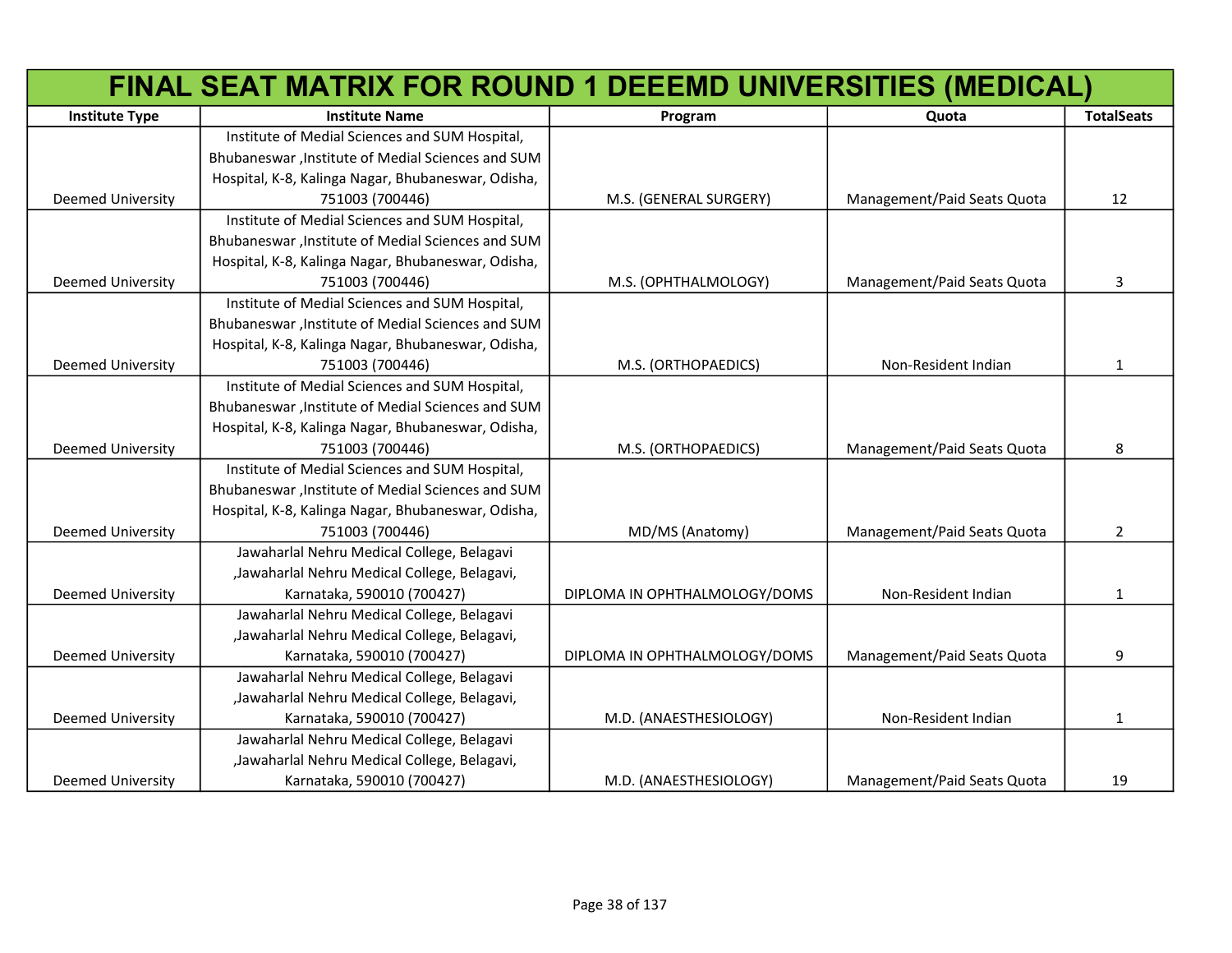|                          | FINAL SEAT MATRIX FOR ROUND 1 DEEEMD UNIVERSITIES (MEDICAL) |                                       |                             |                   |
|--------------------------|-------------------------------------------------------------|---------------------------------------|-----------------------------|-------------------|
| <b>Institute Type</b>    | <b>Institute Name</b>                                       | Program                               | Quota                       | <b>TotalSeats</b> |
|                          | Jawaharlal Nehru Medical College, Belagavi                  |                                       |                             |                   |
|                          | "Jawaharlal Nehru Medical College, Belagavi,                |                                       |                             |                   |
| <b>Deemed University</b> | Karnataka, 590010 (700427)                                  | M.D. (BIOCHEMISTRY)                   | Management/Paid Seats Quota | 3                 |
|                          |                                                             |                                       |                             |                   |
|                          | Jawaharlal Nehru Medical College, Belagavi                  | M.D. (DERM., VENE. and LEPROSY)/      |                             |                   |
|                          | "Jawaharlal Nehru Medical College, Belagavi,                | (DERMATOLOGY)/(SKIN and VENEREAL      |                             |                   |
| <b>Deemed University</b> | Karnataka, 590010 (700427)                                  | DISEASES)/(VENEREOLOGY)               | Non-Resident Indian         | $\overline{2}$    |
|                          |                                                             |                                       |                             |                   |
|                          | Jawaharlal Nehru Medical College, Belagavi                  | M.D. (DERM., VENE. and LEPROSY)/      |                             |                   |
|                          | "Jawaharlal Nehru Medical College, Belagavi,                | (DERMATOLOGY)/(SKIN and VENEREAL      |                             |                   |
| Deemed University        | Karnataka, 590010 (700427)                                  | DISEASES)/(VENEREOLOGY)               | Management/Paid Seats Quota | 3                 |
|                          | Jawaharlal Nehru Medical College, Belagavi                  |                                       |                             |                   |
|                          | "Jawaharlal Nehru Medical College, Belagavi,                |                                       |                             |                   |
| <b>Deemed University</b> | Karnataka, 590010 (700427)                                  | M.D. (FORENSIC MEDICINE)              | Management/Paid Seats Quota | 6                 |
|                          | Jawaharlal Nehru Medical College, Belagavi                  |                                       |                             |                   |
|                          | "Jawaharlal Nehru Medical College, Belagavi,                |                                       |                             |                   |
| <b>Deemed University</b> | Karnataka, 590010 (700427)                                  | M.D. (GENERAL MEDICINE)               | Non-Resident Indian         | 5                 |
|                          | Jawaharlal Nehru Medical College, Belagavi                  |                                       |                             |                   |
|                          | "Jawaharlal Nehru Medical College, Belagavi,                |                                       |                             |                   |
| Deemed University        | Karnataka, 590010 (700427)                                  | M.D. (GENERAL MEDICINE)               | Management/Paid Seats Quota | 16                |
|                          | Jawaharlal Nehru Medical College, Belagavi                  |                                       |                             |                   |
|                          | "Jawaharlal Nehru Medical College, Belagavi,                |                                       |                             |                   |
| <b>Deemed University</b> | Karnataka, 590010 (700427)                                  | M.D. (MICROBIOLOGY)                   | Management/Paid Seats Quota | 4                 |
|                          | Jawaharlal Nehru Medical College, Belagavi                  |                                       |                             |                   |
|                          | "Jawaharlal Nehru Medical College, Belagavi,                | M.D. (Obst. and Gynae)/MS (Obstetrics |                             |                   |
| <b>Deemed University</b> | Karnataka, 590010 (700427)                                  | and Gynaecology)                      | Non-Resident Indian         | 5                 |
|                          | Jawaharlal Nehru Medical College, Belagavi                  |                                       |                             |                   |
|                          | "Jawaharlal Nehru Medical College, Belagavi,                | M.D. (Obst. and Gynae)/MS (Obstetrics |                             |                   |
| <b>Deemed University</b> | Karnataka, 590010 (700427)                                  | and Gynaecology)                      | Management/Paid Seats Quota | 14                |
|                          | Jawaharlal Nehru Medical College, Belagavi                  |                                       |                             |                   |
|                          | "Jawaharlal Nehru Medical College, Belagavi,                |                                       |                             |                   |
| <b>Deemed University</b> | Karnataka, 590010 (700427)                                  | M.D. (PAEDIATRICS)                    | Non-Resident Indian         | 5                 |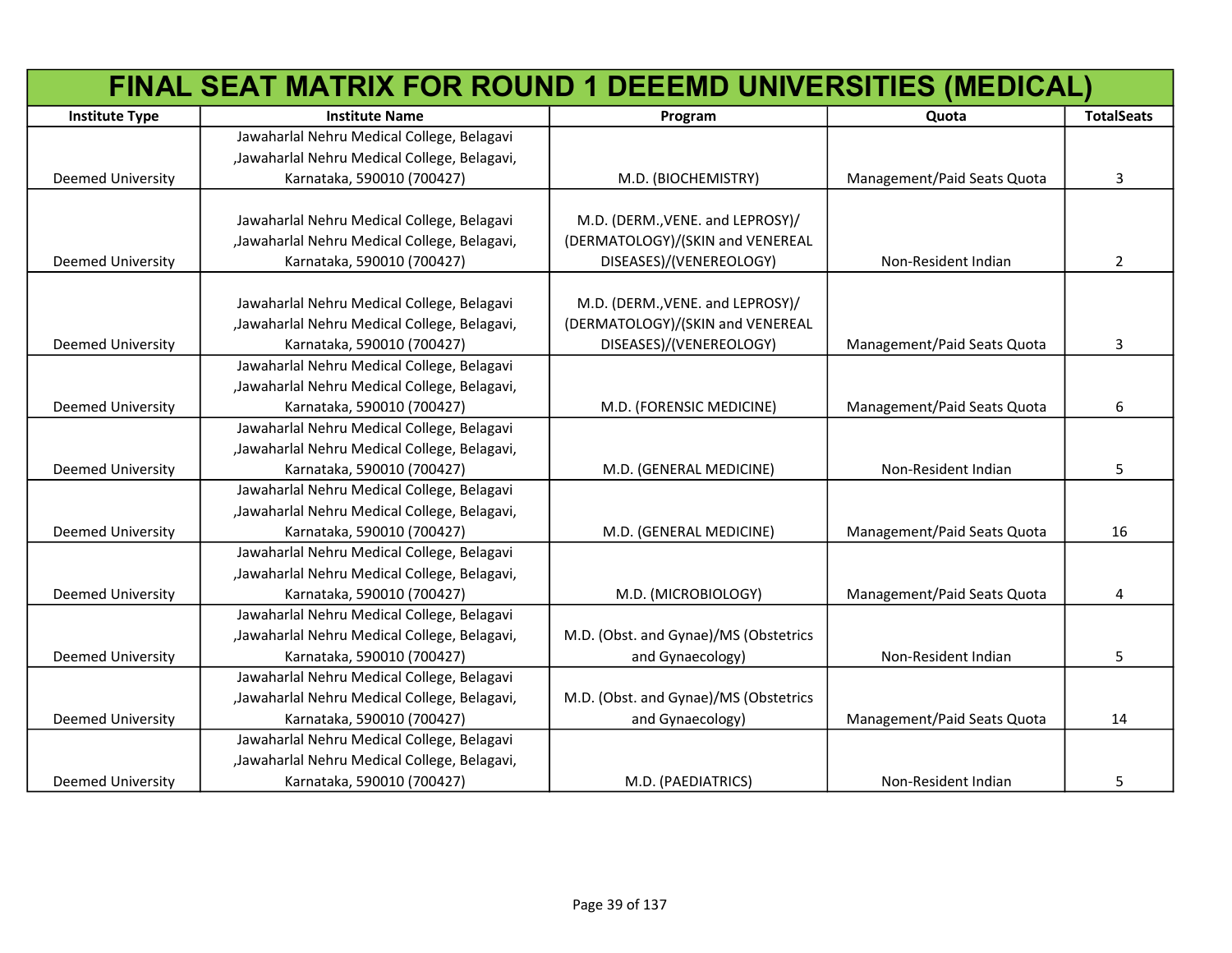|                          | FINAL SEAT MATRIX FOR ROUND 1 DEEEMD UNIVERSITIES (MEDICAL) |                                    |                             |                   |
|--------------------------|-------------------------------------------------------------|------------------------------------|-----------------------------|-------------------|
| <b>Institute Type</b>    | <b>Institute Name</b>                                       | Program                            | Quota                       | <b>TotalSeats</b> |
|                          | Jawaharlal Nehru Medical College, Belagavi                  |                                    |                             |                   |
|                          | "Jawaharlal Nehru Medical College, Belagavi,                |                                    |                             |                   |
| <b>Deemed University</b> | Karnataka, 590010 (700427)                                  | M.D. (PAEDIATRICS)                 | Management/Paid Seats Quota | 15                |
|                          | Jawaharlal Nehru Medical College, Belagavi                  |                                    |                             |                   |
|                          | "Jawaharlal Nehru Medical College, Belagavi,                |                                    |                             |                   |
| <b>Deemed University</b> | Karnataka, 590010 (700427)                                  | M.D. (PATHOLOGY)                   | Management/Paid Seats Quota | 13                |
|                          | Jawaharlal Nehru Medical College, Belagavi                  |                                    |                             |                   |
|                          | "Jawaharlal Nehru Medical College, Belagavi,                |                                    |                             |                   |
| Deemed University        | Karnataka, 590010 (700427)                                  | M.D. (PHARMACOLOGY)                | Management/Paid Seats Quota | 4                 |
|                          | Jawaharlal Nehru Medical College, Belagavi                  |                                    |                             |                   |
|                          | "Jawaharlal Nehru Medical College, Belagavi,                |                                    |                             |                   |
| Deemed University        | Karnataka, 590010 (700427)                                  | M.D. (PHYSIOLOGY)                  | Management/Paid Seats Quota | 4                 |
|                          | Jawaharlal Nehru Medical College, Belagavi                  |                                    |                             |                   |
|                          | "Jawaharlal Nehru Medical College, Belagavi,                | M.D. (PREVENTIVE and SOCIAL        |                             |                   |
| Deemed University        | Karnataka, 590010 (700427)                                  | MEDICINE)/ COMMUNITY MEDICINE      | Management/Paid Seats Quota | 10                |
|                          | Jawaharlal Nehru Medical College, Belagavi                  |                                    |                             |                   |
|                          | "Jawaharlal Nehru Medical College, Belagavi,                |                                    |                             |                   |
| Deemed University        | Karnataka, 590010 (700427)                                  | M.D. (PSYCHIATRY)                  | Management/Paid Seats Quota | 5                 |
|                          | Jawaharlal Nehru Medical College, Belagavi                  |                                    |                             |                   |
|                          | "Jawaharlal Nehru Medical College, Belagavi,                |                                    |                             |                   |
| Deemed University        | Karnataka, 590010 (700427)                                  | M.D. (RADIO-DIAGNOSIS)             | Non-Resident Indian         | 4                 |
|                          | Jawaharlal Nehru Medical College, Belagavi                  |                                    |                             |                   |
|                          | "Jawaharlal Nehru Medical College, Belagavi,                |                                    |                             |                   |
| <b>Deemed University</b> | Karnataka, 590010 (700427)                                  | M.D. (RADIO-DIAGNOSIS)             | Management/Paid Seats Quota | 11                |
|                          | Jawaharlal Nehru Medical College, Belagavi                  | M.D. (Tuberculosis and Respiratory |                             |                   |
|                          | "Jawaharlal Nehru Medical College, Belagavi,                | diseases)/Pulmonary Medicine /M.D. |                             |                   |
| <b>Deemed University</b> | Karnataka, 590010 (700427)                                  | (Respiratory Medicine)             | Non-Resident Indian         | $\mathbf{1}$      |
|                          | Jawaharlal Nehru Medical College, Belagavi                  | M.D. (Tuberculosis and Respiratory |                             |                   |
|                          | "Jawaharlal Nehru Medical College, Belagavi,                | diseases)/Pulmonary Medicine /M.D. |                             |                   |
| <b>Deemed University</b> | Karnataka, 590010 (700427)                                  | (Respiratory Medicine)             | Management/Paid Seats Quota | 4                 |
|                          | Jawaharlal Nehru Medical College, Belagavi                  |                                    |                             |                   |
|                          | "Jawaharlal Nehru Medical College, Belagavi,                |                                    |                             |                   |
| <b>Deemed University</b> | Karnataka, 590010 (700427)                                  | M.S. (E.N.T.)                      | Non-Resident Indian         | 1                 |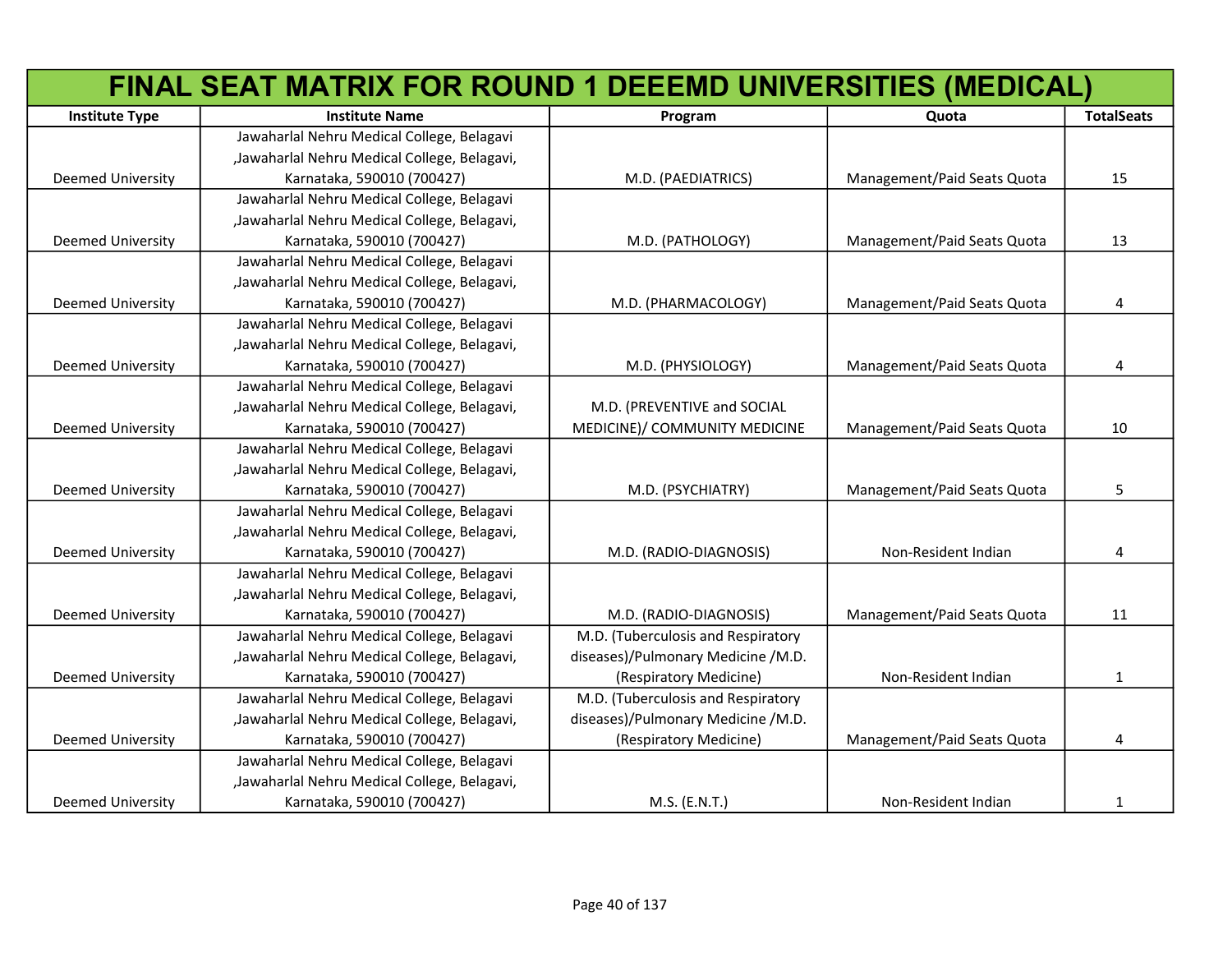|                          | FINAL SEAT MATRIX FOR ROUND 1 DEEEMD UNIVERSITIES (MEDICAL) |                        |                             |                   |
|--------------------------|-------------------------------------------------------------|------------------------|-----------------------------|-------------------|
| <b>Institute Type</b>    | <b>Institute Name</b>                                       | Program                | Quota                       | <b>TotalSeats</b> |
|                          | Jawaharlal Nehru Medical College, Belagavi                  |                        |                             |                   |
|                          | "Jawaharlal Nehru Medical College, Belagavi,                |                        |                             |                   |
| Deemed University        | Karnataka, 590010 (700427)                                  | M.S. (E.N.T.)          | Management/Paid Seats Quota | 12                |
|                          | Jawaharlal Nehru Medical College, Belagavi                  |                        |                             |                   |
|                          | "Jawaharlal Nehru Medical College, Belagavi,                |                        |                             |                   |
| Deemed University        | Karnataka, 590010 (700427)                                  | M.S. (GENERAL SURGERY) | Non-Resident Indian         | 5                 |
|                          | Jawaharlal Nehru Medical College, Belagavi                  |                        |                             |                   |
|                          | "Jawaharlal Nehru Medical College, Belagavi,                |                        |                             |                   |
| <b>Deemed University</b> | Karnataka, 590010 (700427)                                  | M.S. (GENERAL SURGERY) | Management/Paid Seats Quota | 13                |
|                          | Jawaharlal Nehru Medical College, Belagavi                  |                        |                             |                   |
|                          | "Jawaharlal Nehru Medical College, Belagavi,                |                        |                             |                   |
| Deemed University        | Karnataka, 590010 (700427)                                  | M.S. (OPHTHALMOLOGY)   | Non-Resident Indian         | 1                 |
|                          | Jawaharlal Nehru Medical College, Belagavi                  |                        |                             |                   |
|                          | "Jawaharlal Nehru Medical College, Belagavi,                |                        |                             |                   |
| <b>Deemed University</b> | Karnataka, 590010 (700427)                                  | M.S. (OPHTHALMOLOGY)   | Management/Paid Seats Quota | 4                 |
|                          | Jawaharlal Nehru Medical College, Belagavi                  |                        |                             |                   |
|                          | "Jawaharlal Nehru Medical College, Belagavi,                |                        |                             |                   |
| <b>Deemed University</b> | Karnataka, 590010 (700427)                                  | M.S. (ORTHOPAEDICS)    | Non-Resident Indian         | 1                 |
|                          | Jawaharlal Nehru Medical College, Belagavi                  |                        |                             |                   |
|                          | "Jawaharlal Nehru Medical College, Belagavi,                |                        |                             |                   |
| <b>Deemed University</b> | Karnataka, 590010 (700427)                                  | M.S. (ORTHOPAEDICS)    | Management/Paid Seats Quota | 9                 |
|                          | Jawaharlal Nehru Medical College, Belagavi                  |                        |                             |                   |
|                          | "Jawaharlal Nehru Medical College, Belagavi,                |                        |                             |                   |
| <b>Deemed University</b> | Karnataka, 590010 (700427)                                  | MD/MS (Anatomy)        | Management/Paid Seats Quota | 4                 |
|                          |                                                             |                        |                             |                   |
|                          | Jawaharlal Nehru Medical College, Sawangi (Meghe),          |                        |                             |                   |
|                          | Wardha-, Jawaharlal Nehru Medical College, Sawangi          |                        |                             |                   |
| <b>Deemed University</b> | (Meghe), Wardha-, Maharashtra, 442107 (700437)              | M.D. (ANAESTHESIOLOGY) | Management/Paid Seats Quota | 13                |
|                          |                                                             |                        |                             |                   |
|                          | Jawaharlal Nehru Medical College, Sawangi (Meghe),          |                        |                             |                   |
|                          | Wardha- ,Jawaharlal Nehru Medical College, Sawangi          |                        |                             |                   |
| <b>Deemed University</b> | (Meghe), Wardha-, Maharashtra, 442107 (700437)              | M.D. (BIOCHEMISTRY)    | Management/Paid Seats Quota | $\overline{2}$    |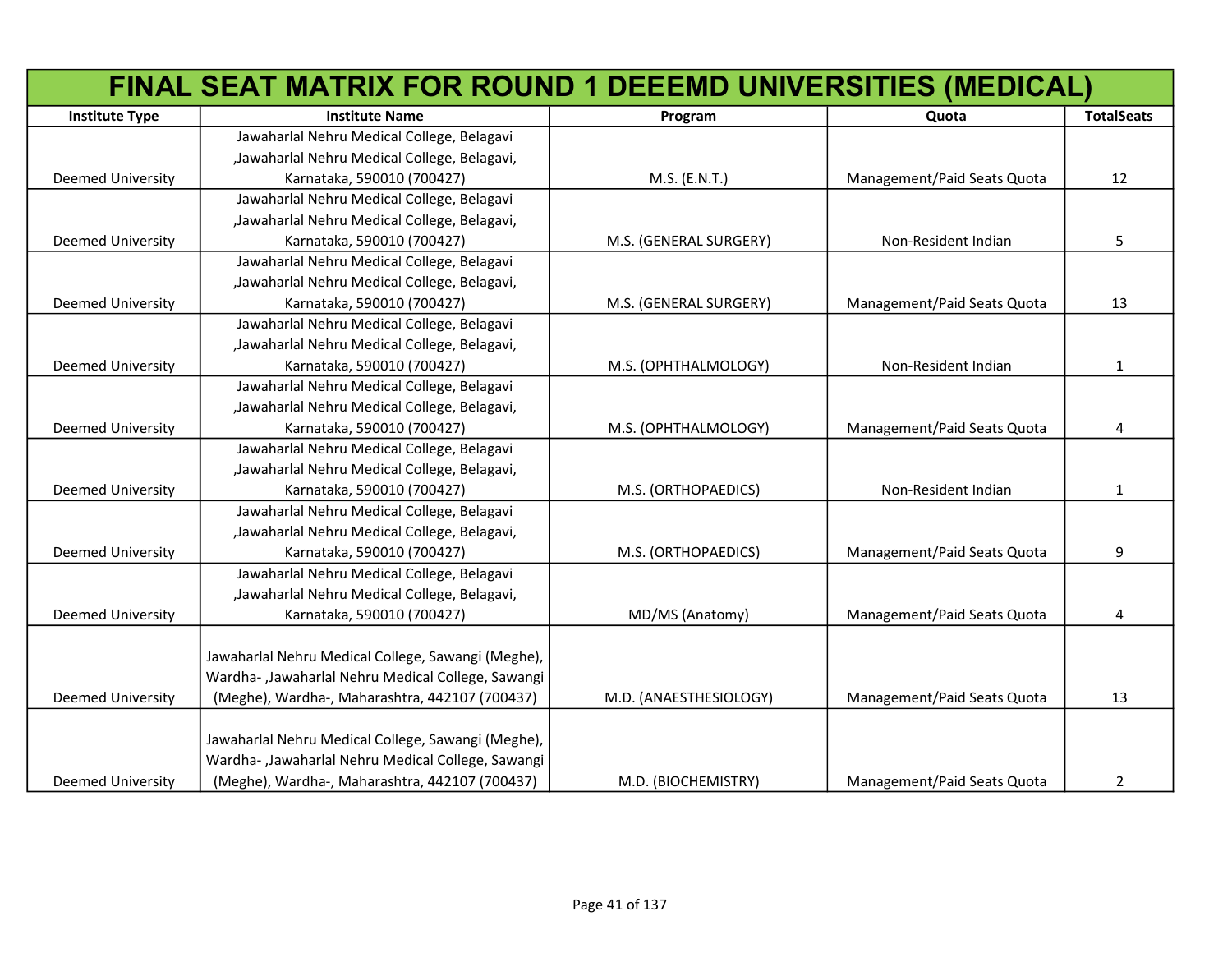|                          | FINAL SEAT MATRIX FOR ROUND 1 DEEEMD UNIVERSITIES (MEDICAL)                                                                                                |                                                                                                 |                             |                   |
|--------------------------|------------------------------------------------------------------------------------------------------------------------------------------------------------|-------------------------------------------------------------------------------------------------|-----------------------------|-------------------|
| <b>Institute Type</b>    | <b>Institute Name</b>                                                                                                                                      | Program                                                                                         | Quota                       | <b>TotalSeats</b> |
| Deemed University        | Jawaharlal Nehru Medical College, Sawangi (Meghe),<br>Wardha- ,Jawaharlal Nehru Medical College, Sawangi<br>(Meghe), Wardha-, Maharashtra, 442107 (700437) | M.D. (DERM., VENE. and LEPROSY)/<br>(DERMATOLOGY)/(SKIN and VENEREAL<br>DISEASES)/(VENEREOLOGY) | Non-Resident Indian         | $\overline{2}$    |
| <b>Deemed University</b> | Jawaharlal Nehru Medical College, Sawangi (Meghe),<br>Wardha-, Jawaharlal Nehru Medical College, Sawangi<br>(Meghe), Wardha-, Maharashtra, 442107 (700437) | M.D. (DERM., VENE. and LEPROSY)/<br>(DERMATOLOGY)/(SKIN and VENEREAL<br>DISEASES)/(VENEREOLOGY) | Management/Paid Seats Quota | 2                 |
| Deemed University        | Jawaharlal Nehru Medical College, Sawangi (Meghe),<br>Wardha-, Jawaharlal Nehru Medical College, Sawangi<br>(Meghe), Wardha-, Maharashtra, 442107 (700437) | M.D. (Emergency and Critical Care)/M.D.<br>(Emergency Medicine)                                 | Management/Paid Seats Quota | 3                 |
| <b>Deemed University</b> | Jawaharlal Nehru Medical College, Sawangi (Meghe),<br>Wardha-, Jawaharlal Nehru Medical College, Sawangi<br>(Meghe), Wardha-, Maharashtra, 442107 (700437) | M.D. (GENERAL MEDICINE)                                                                         | Non-Resident Indian         | 5                 |
| Deemed University        | Jawaharlal Nehru Medical College, Sawangi (Meghe),<br>Wardha- ,Jawaharlal Nehru Medical College, Sawangi<br>(Meghe), Wardha-, Maharashtra, 442107 (700437) | M.D. (GENERAL MEDICINE)                                                                         | Management/Paid Seats Quota | 13                |
| Deemed University        | Jawaharlal Nehru Medical College, Sawangi (Meghe),<br>Wardha- ,Jawaharlal Nehru Medical College, Sawangi<br>(Meghe), Wardha-, Maharashtra, 442107 (700437) | M.D. (MICROBIOLOGY)                                                                             | Management/Paid Seats Quota | $\overline{2}$    |
| <b>Deemed University</b> | Jawaharlal Nehru Medical College, Sawangi (Meghe),<br>Wardha-, Jawaharlal Nehru Medical College, Sawangi<br>(Meghe), Wardha-, Maharashtra, 442107 (700437) | M.D. (Obst. and Gynae)/MS (Obstetrics<br>and Gynaecology)                                       | Non-Resident Indian         | 5                 |
| <b>Deemed University</b> | Jawaharlal Nehru Medical College, Sawangi (Meghe),<br>Wardha-, Jawaharlal Nehru Medical College, Sawangi<br>(Meghe), Wardha-, Maharashtra, 442107 (700437) | M.D. (Obst. and Gynae)/MS (Obstetrics<br>and Gynaecology)                                       | Management/Paid Seats Quota | 10                |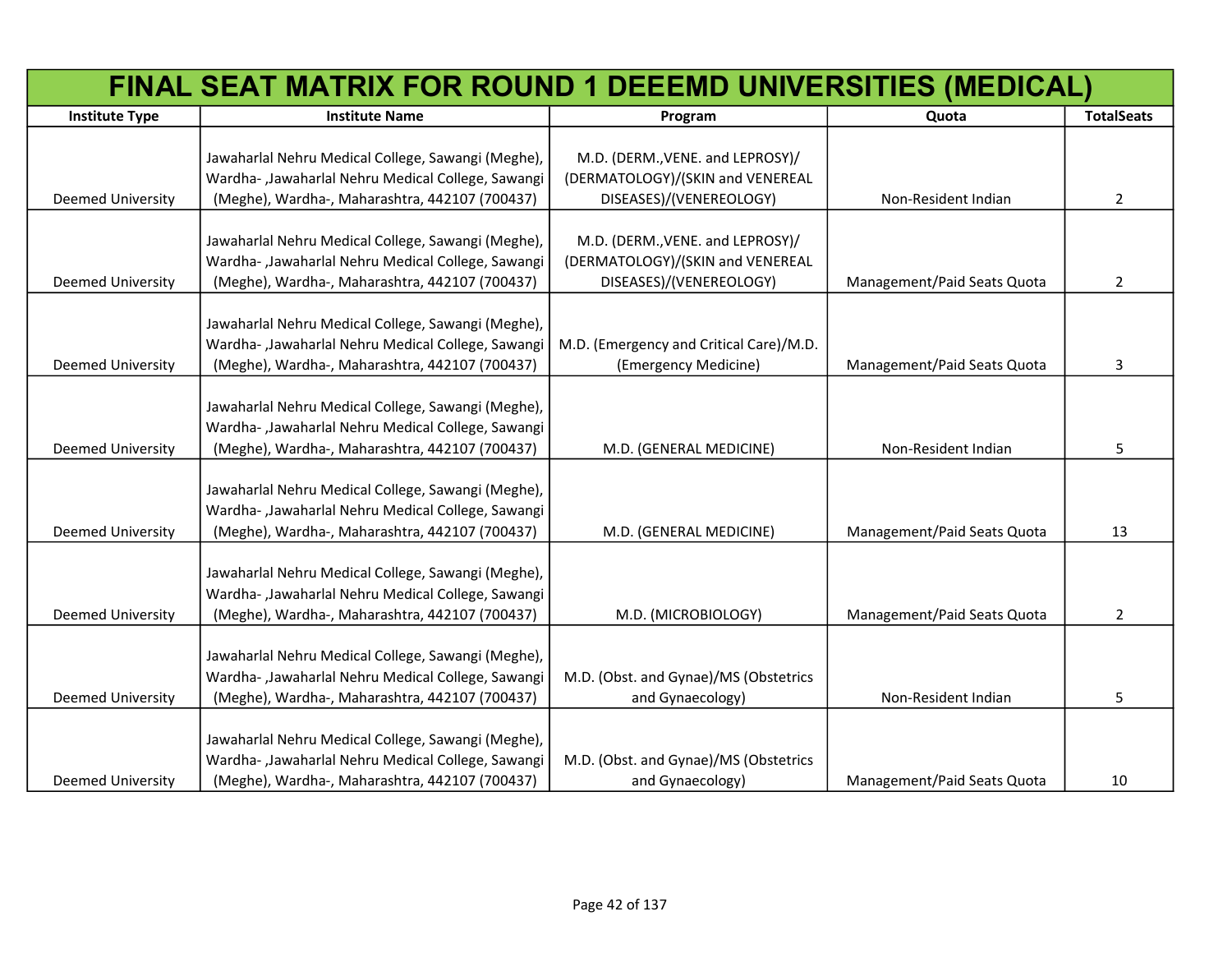|                          | FINAL SEAT MATRIX FOR ROUND 1 DEEEMD UNIVERSITIES (MEDICAL) |                                                              |                             |                   |
|--------------------------|-------------------------------------------------------------|--------------------------------------------------------------|-----------------------------|-------------------|
| <b>Institute Type</b>    | <b>Institute Name</b>                                       | Program                                                      | Quota                       | <b>TotalSeats</b> |
|                          |                                                             |                                                              |                             |                   |
|                          | Jawaharlal Nehru Medical College, Sawangi (Meghe),          |                                                              |                             |                   |
|                          | Wardha-, Jawaharlal Nehru Medical College, Sawangi          |                                                              |                             |                   |
| <b>Deemed University</b> | (Meghe), Wardha-, Maharashtra, 442107 (700437)              | M.D. (PAEDIATRICS)                                           | Non-Resident Indian         | $\overline{2}$    |
|                          |                                                             |                                                              |                             |                   |
|                          | Jawaharlal Nehru Medical College, Sawangi (Meghe),          |                                                              |                             |                   |
|                          | Wardha-, Jawaharlal Nehru Medical College, Sawangi          |                                                              |                             |                   |
| Deemed University        | (Meghe), Wardha-, Maharashtra, 442107 (700437)              | M.D. (PAEDIATRICS)                                           | Management/Paid Seats Quota | 8                 |
|                          |                                                             |                                                              |                             |                   |
|                          | Jawaharlal Nehru Medical College, Sawangi (Meghe),          |                                                              |                             |                   |
|                          | Wardha-, Jawaharlal Nehru Medical College, Sawangi          |                                                              |                             |                   |
| <b>Deemed University</b> | (Meghe), Wardha-, Maharashtra, 442107 (700437)              | M.D. (PATHOLOGY)                                             | Management/Paid Seats Quota | 12                |
|                          |                                                             |                                                              |                             |                   |
|                          | Jawaharlal Nehru Medical College, Sawangi (Meghe),          |                                                              |                             |                   |
|                          | Wardha- ,Jawaharlal Nehru Medical College, Sawangi          |                                                              |                             |                   |
| <b>Deemed University</b> | (Meghe), Wardha-, Maharashtra, 442107 (700437)              | M.D. (PHARMACOLOGY)                                          | Management/Paid Seats Quota | 6                 |
|                          |                                                             |                                                              |                             |                   |
|                          | Jawaharlal Nehru Medical College, Sawangi (Meghe),          |                                                              |                             |                   |
|                          | Wardha-, Jawaharlal Nehru Medical College, Sawangi          |                                                              |                             |                   |
| <b>Deemed University</b> | (Meghe), Wardha-, Maharashtra, 442107 (700437)              | M.D. (PHYSIOLOGY)                                            | Management/Paid Seats Quota | 4                 |
|                          | Jawaharlal Nehru Medical College, Sawangi (Meghe),          |                                                              |                             |                   |
|                          | Wardha-, Jawaharlal Nehru Medical College, Sawangi          |                                                              |                             |                   |
| <b>Deemed University</b> |                                                             | M.D. (PREVENTIVE and SOCIAL<br>MEDICINE)/ COMMUNITY MEDICINE | Management/Paid Seats Quota | 5                 |
|                          | (Meghe), Wardha-, Maharashtra, 442107 (700437)              |                                                              |                             |                   |
|                          | Jawaharlal Nehru Medical College, Sawangi (Meghe),          |                                                              |                             |                   |
|                          | Wardha- ,Jawaharlal Nehru Medical College, Sawangi          |                                                              |                             |                   |
| <b>Deemed University</b> | (Meghe), Wardha-, Maharashtra, 442107 (700437)              | M.D. (PSYCHIATRY)                                            | Management/Paid Seats Quota | 5                 |
|                          |                                                             |                                                              |                             |                   |
|                          | Jawaharlal Nehru Medical College, Sawangi (Meghe),          |                                                              |                             |                   |
|                          | Wardha- ,Jawaharlal Nehru Medical College, Sawangi          |                                                              |                             |                   |
| <b>Deemed University</b> | (Meghe), Wardha-, Maharashtra, 442107 (700437)              | M.D. (RADIO-DIAGNOSIS)                                       | Non-Resident Indian         | 4                 |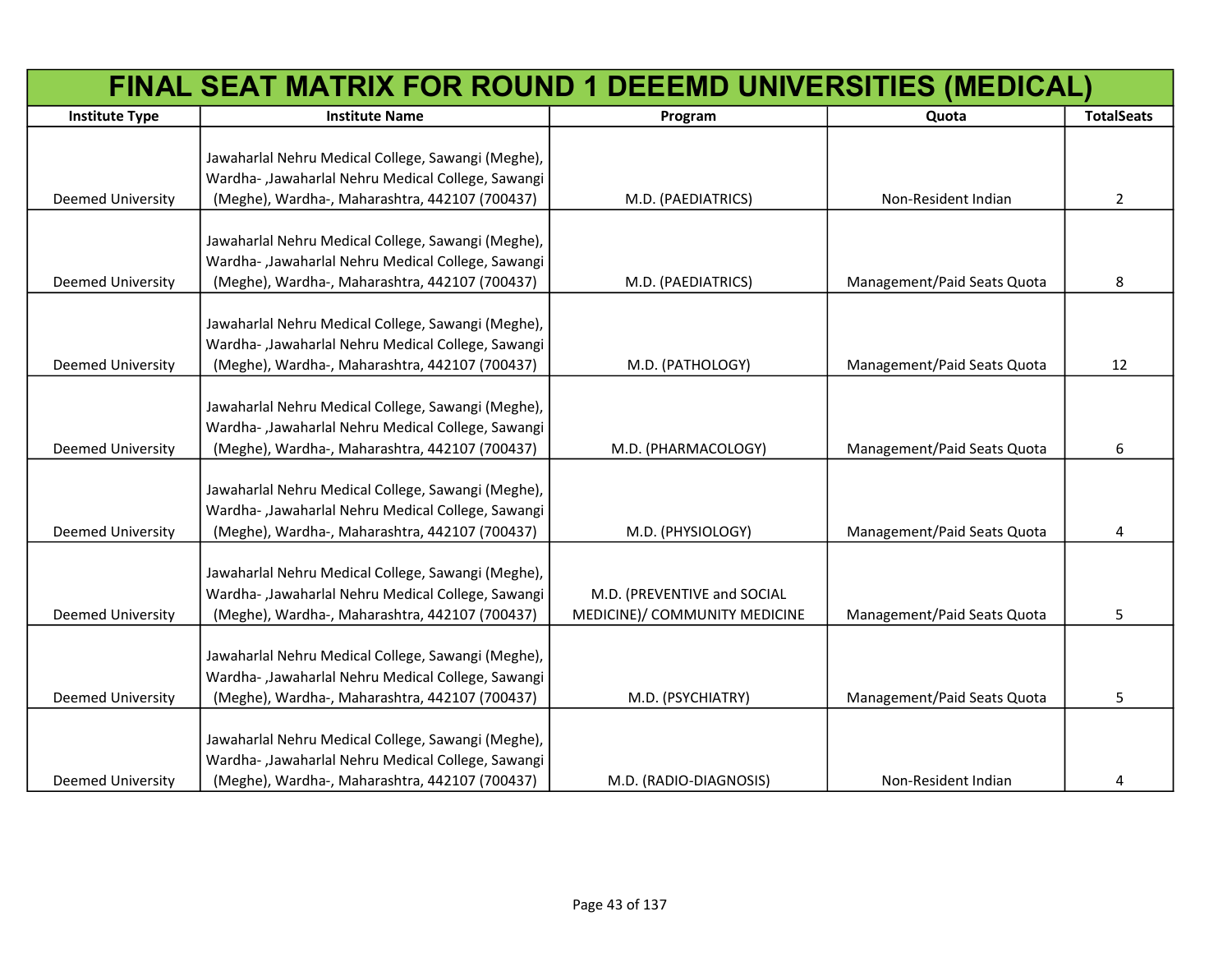|                          | FINAL SEAT MATRIX FOR ROUND 1 DEEEMD UNIVERSITIES (MEDICAL) |                                    |                             |                   |
|--------------------------|-------------------------------------------------------------|------------------------------------|-----------------------------|-------------------|
| <b>Institute Type</b>    | <b>Institute Name</b>                                       | Program                            | Quota                       | <b>TotalSeats</b> |
|                          |                                                             |                                    |                             |                   |
|                          | Jawaharlal Nehru Medical College, Sawangi (Meghe),          |                                    |                             |                   |
|                          | Wardha-, Jawaharlal Nehru Medical College, Sawangi          |                                    |                             |                   |
| <b>Deemed University</b> | (Meghe), Wardha-, Maharashtra, 442107 (700437)              | M.D. (RADIO-DIAGNOSIS)             | Management/Paid Seats Quota | 6                 |
|                          |                                                             |                                    |                             |                   |
|                          | Jawaharlal Nehru Medical College, Sawangi (Meghe),          | M.D. (Tuberculosis and Respiratory |                             |                   |
|                          | Wardha-, Jawaharlal Nehru Medical College, Sawangi          | diseases)/Pulmonary Medicine /M.D. |                             |                   |
| <b>Deemed University</b> | (Meghe), Wardha-, Maharashtra, 442107 (700437)              | (Respiratory Medicine)             | Management/Paid Seats Quota | 3                 |
|                          | Jawaharlal Nehru Medical College, Sawangi (Meghe),          |                                    |                             |                   |
|                          | Wardha-, Jawaharlal Nehru Medical College, Sawangi          |                                    |                             |                   |
| <b>Deemed University</b> | (Meghe), Wardha-, Maharashtra, 442107 (700437)              | M.S. (E.N.T.)                      | Management/Paid Seats Quota | 5                 |
|                          |                                                             |                                    |                             |                   |
|                          | Jawaharlal Nehru Medical College, Sawangi (Meghe),          |                                    |                             |                   |
|                          | Wardha-, Jawaharlal Nehru Medical College, Sawangi          |                                    |                             |                   |
| <b>Deemed University</b> | (Meghe), Wardha-, Maharashtra, 442107 (700437)              | M.S. (GENERAL SURGERY)             | Non-Resident Indian         | 3                 |
|                          |                                                             |                                    |                             |                   |
|                          | Jawaharlal Nehru Medical College, Sawangi (Meghe),          |                                    |                             |                   |
|                          | Wardha-, Jawaharlal Nehru Medical College, Sawangi          |                                    |                             |                   |
| <b>Deemed University</b> | (Meghe), Wardha-, Maharashtra, 442107 (700437)              | M.S. (GENERAL SURGERY)             | Management/Paid Seats Quota | 13                |
|                          |                                                             |                                    |                             |                   |
|                          | Jawaharlal Nehru Medical College, Sawangi (Meghe),          |                                    |                             |                   |
|                          | Wardha-, Jawaharlal Nehru Medical College, Sawangi          |                                    |                             |                   |
| <b>Deemed University</b> | (Meghe), Wardha-, Maharashtra, 442107 (700437)              | M.S. (OPHTHALMOLOGY)               | Non-Resident Indian         | 1                 |
|                          |                                                             |                                    |                             |                   |
|                          | Jawaharlal Nehru Medical College, Sawangi (Meghe),          |                                    |                             |                   |
|                          | Wardha-, Jawaharlal Nehru Medical College, Sawangi          |                                    |                             |                   |
| Deemed University        | (Meghe), Wardha-, Maharashtra, 442107 (700437)              | M.S. (OPHTHALMOLOGY)               | Management/Paid Seats Quota | 7                 |
|                          |                                                             |                                    |                             |                   |
|                          | Jawaharlal Nehru Medical College, Sawangi (Meghe),          |                                    |                             |                   |
|                          | Wardha-, Jawaharlal Nehru Medical College, Sawangi          |                                    |                             |                   |
| <b>Deemed University</b> | (Meghe), Wardha-, Maharashtra, 442107 (700437)              | M.S. (ORTHOPAEDICS)                | Non-Resident Indian         | 2                 |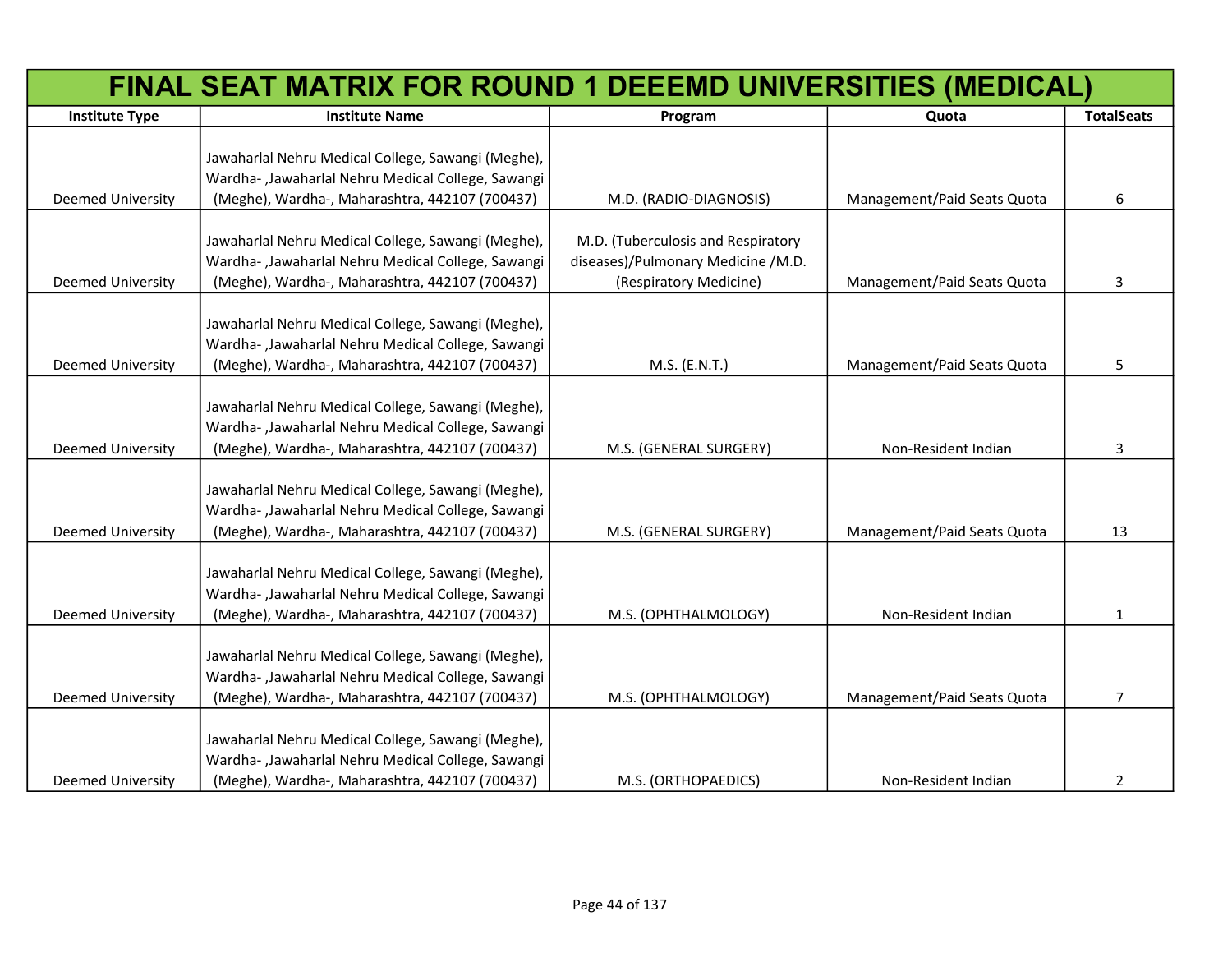|                          | FINAL SEAT MATRIX FOR ROUND 1 DEEEMD UNIVERSITIES (MEDICAL) |                                         |                             |                   |
|--------------------------|-------------------------------------------------------------|-----------------------------------------|-----------------------------|-------------------|
| <b>Institute Type</b>    | <b>Institute Name</b>                                       | Program                                 | Quota                       | <b>TotalSeats</b> |
|                          |                                                             |                                         |                             |                   |
|                          | Jawaharlal Nehru Medical College, Sawangi (Meghe),          |                                         |                             |                   |
|                          | Wardha- ,Jawaharlal Nehru Medical College, Sawangi          |                                         |                             |                   |
| Deemed University        | (Meghe), Wardha-, Maharashtra, 442107 (700437)              | M.S. (ORTHOPAEDICS)                     | Management/Paid Seats Quota | 10                |
|                          |                                                             |                                         |                             |                   |
|                          | Jawaharlal Nehru Medical College, Sawangi (Meghe),          |                                         |                             |                   |
|                          | Wardha- ,Jawaharlal Nehru Medical College, Sawangi          |                                         |                             |                   |
| <b>Deemed University</b> | (Meghe), Wardha-, Maharashtra, 442107 (700437)              | MD/MS (Anatomy)                         | Management/Paid Seats Quota | 6                 |
|                          | JSS Academy Of Higher Education And Research , JSS          |                                         |                             |                   |
|                          | Academy Of Higher Education And Research,                   |                                         |                             |                   |
| <b>Deemed University</b> | Karnataka, 570015 (700426)                                  | M.D. (ANAESTHESIOLOGY)                  | Management/Paid Seats Quota | 14                |
|                          | JSS Academy Of Higher Education And Research , JSS          |                                         |                             |                   |
|                          | Academy Of Higher Education And Research,                   |                                         |                             |                   |
| <b>Deemed University</b> | Karnataka, 570015 (700426)                                  | M.D. (BIOCHEMISTRY)                     | Management/Paid Seats Quota | 3                 |
|                          |                                                             |                                         |                             |                   |
|                          | JSS Academy Of Higher Education And Research , JSS          | M.D. (DERM., VENE. and LEPROSY)/        |                             |                   |
|                          | Academy Of Higher Education And Research,                   | (DERMATOLOGY)/(SKIN and VENEREAL        |                             |                   |
| <b>Deemed University</b> | Karnataka, 570015 (700426)                                  | DISEASES)/(VENEREOLOGY)                 | Non-Resident Indian         | 4                 |
|                          |                                                             |                                         |                             |                   |
|                          | JSS Academy Of Higher Education And Research , JSS          | M.D. (DERM., VENE. and LEPROSY)/        |                             |                   |
|                          | Academy Of Higher Education And Research,                   | (DERMATOLOGY)/(SKIN and VENEREAL        |                             |                   |
| <b>Deemed University</b> | Karnataka, 570015 (700426)                                  | DISEASES)/(VENEREOLOGY)                 | Management/Paid Seats Quota | 3                 |
|                          | JSS Academy Of Higher Education And Research , JSS          |                                         |                             |                   |
|                          | Academy Of Higher Education And Research,                   | M.D. (Emergency and Critical Care)/M.D. |                             |                   |
| <b>Deemed University</b> | Karnataka, 570015 (700426)                                  | (Emergency Medicine)                    | Management/Paid Seats Quota | $\overline{2}$    |
|                          | JSS Academy Of Higher Education And Research , JSS          |                                         |                             |                   |
|                          | Academy Of Higher Education And Research,                   |                                         |                             |                   |
| <b>Deemed University</b> | Karnataka, 570015 (700426)                                  | M.D. (FORENSIC MEDICINE)                | Management/Paid Seats Quota | 3                 |
|                          | JSS Academy Of Higher Education And Research , JSS          |                                         |                             |                   |
|                          | Academy Of Higher Education And Research,                   |                                         |                             |                   |
| <b>Deemed University</b> | Karnataka, 570015 (700426)                                  | M.D. (GENERAL MEDICINE)                 | Non-Resident Indian         | 5                 |
|                          | JSS Academy Of Higher Education And Research , JSS          |                                         |                             |                   |
|                          | Academy Of Higher Education And Research,                   |                                         |                             |                   |
| <b>Deemed University</b> | Karnataka, 570015 (700426)                                  | M.D. (GENERAL MEDICINE)                 | Management/Paid Seats Quota | 14                |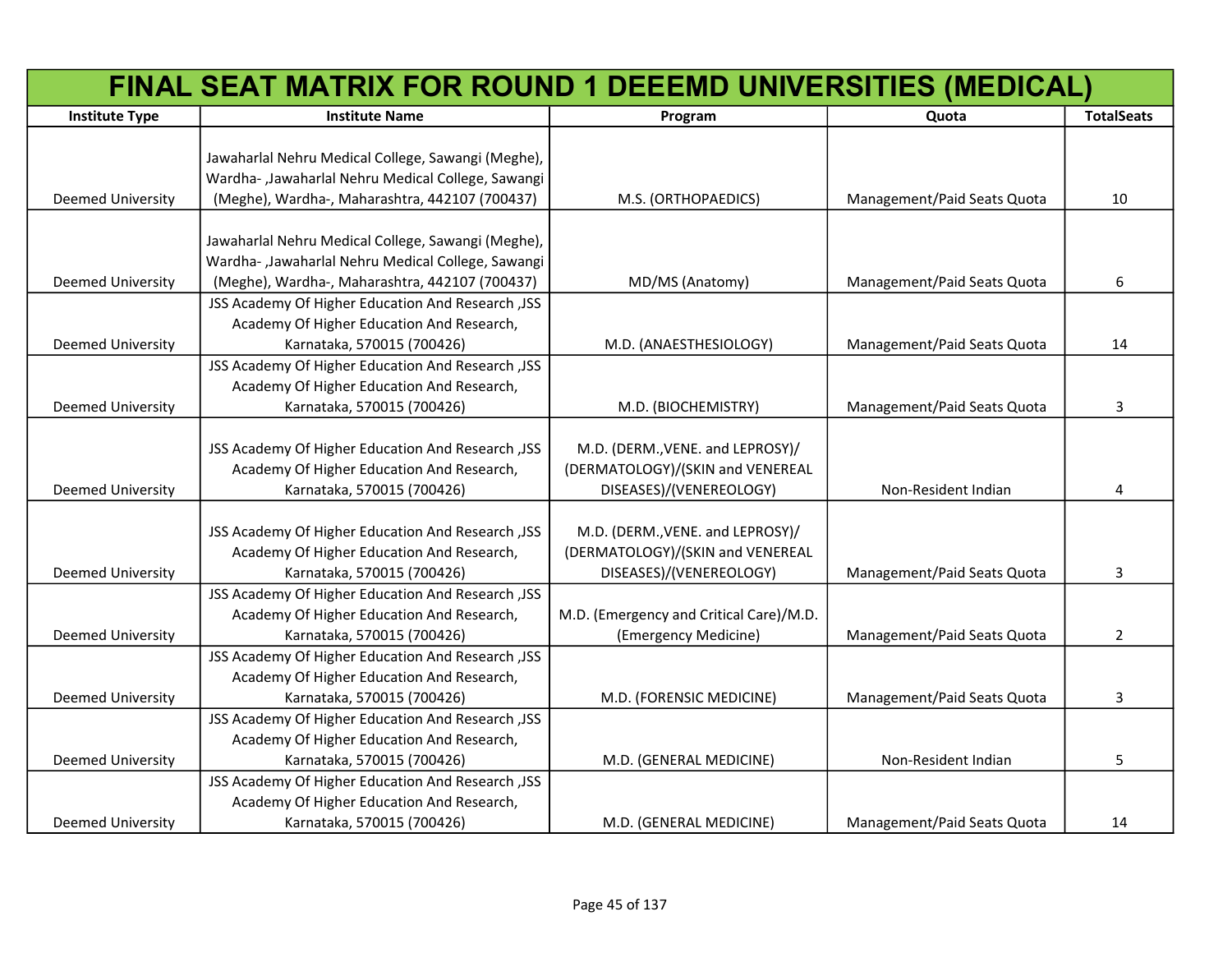|                          | FINAL SEAT MATRIX FOR ROUND 1 DEEEMD UNIVERSITIES (MEDICAL) |                                       |                             |                   |
|--------------------------|-------------------------------------------------------------|---------------------------------------|-----------------------------|-------------------|
| <b>Institute Type</b>    | <b>Institute Name</b>                                       | Program                               | Quota                       | <b>TotalSeats</b> |
|                          | JSS Academy Of Higher Education And Research , JSS          |                                       |                             |                   |
|                          | Academy Of Higher Education And Research,                   |                                       |                             |                   |
| <b>Deemed University</b> | Karnataka, 570015 (700426)                                  | M.D. (Hospital Administration)        | Management/Paid Seats Quota | 1                 |
|                          | JSS Academy Of Higher Education And Research , JSS          |                                       |                             |                   |
|                          | Academy Of Higher Education And Research,                   |                                       |                             |                   |
| <b>Deemed University</b> | Karnataka, 570015 (700426)                                  | M.D. (MICROBIOLOGY)                   | Management/Paid Seats Quota | 4                 |
|                          | JSS Academy Of Higher Education And Research , JSS          |                                       |                             |                   |
|                          | Academy Of Higher Education And Research,                   | M.D. (Obst. and Gynae)/MS (Obstetrics |                             |                   |
| Deemed University        | Karnataka, 570015 (700426)                                  | and Gynaecology)                      | Non-Resident Indian         | 3                 |
|                          | JSS Academy Of Higher Education And Research , JSS          |                                       |                             |                   |
|                          | Academy Of Higher Education And Research,                   | M.D. (Obst. and Gynae)/MS (Obstetrics |                             |                   |
| Deemed University        | Karnataka, 570015 (700426)                                  | and Gynaecology)                      | Management/Paid Seats Quota | 5                 |
|                          | JSS Academy Of Higher Education And Research , JSS          |                                       |                             |                   |
|                          | Academy Of Higher Education And Research,                   |                                       |                             |                   |
| Deemed University        | Karnataka, 570015 (700426)                                  | M.D. (PAEDIATRICS)                    | Non-Resident Indian         | 3                 |
|                          | JSS Academy Of Higher Education And Research , JSS          |                                       |                             |                   |
|                          | Academy Of Higher Education And Research,                   |                                       |                             |                   |
| Deemed University        | Karnataka, 570015 (700426)                                  | M.D. (PAEDIATRICS)                    | Management/Paid Seats Quota | 9                 |
|                          | JSS Academy Of Higher Education And Research , JSS          |                                       |                             |                   |
|                          | Academy Of Higher Education And Research,                   |                                       |                             |                   |
| Deemed University        | Karnataka, 570015 (700426)                                  | M.D. (PATHOLOGY)                      | Management/Paid Seats Quota | 14                |
|                          | JSS Academy Of Higher Education And Research , JSS          |                                       |                             |                   |
|                          | Academy Of Higher Education And Research,                   |                                       |                             |                   |
| <b>Deemed University</b> | Karnataka, 570015 (700426)                                  | M.D. (PHARMACOLOGY)                   | Management/Paid Seats Quota | 4                 |
|                          | JSS Academy Of Higher Education And Research , JSS          |                                       |                             |                   |
|                          | Academy Of Higher Education And Research,                   |                                       |                             |                   |
| <b>Deemed University</b> | Karnataka, 570015 (700426)                                  | M.D. (PHYSIOLOGY)                     | Management/Paid Seats Quota | 4                 |
|                          | JSS Academy Of Higher Education And Research, JSS           |                                       |                             |                   |
|                          | Academy Of Higher Education And Research,                   | M.D. (PREVENTIVE and SOCIAL           |                             |                   |
| <b>Deemed University</b> | Karnataka, 570015 (700426)                                  | MEDICINE)/ COMMUNITY MEDICINE         | Management/Paid Seats Quota | 4                 |
|                          | JSS Academy Of Higher Education And Research , JSS          |                                       |                             |                   |
|                          | Academy Of Higher Education And Research,                   |                                       |                             |                   |
| <b>Deemed University</b> | Karnataka, 570015 (700426)                                  | M.D. (PSYCHIATRY)                     | Management/Paid Seats Quota | 3                 |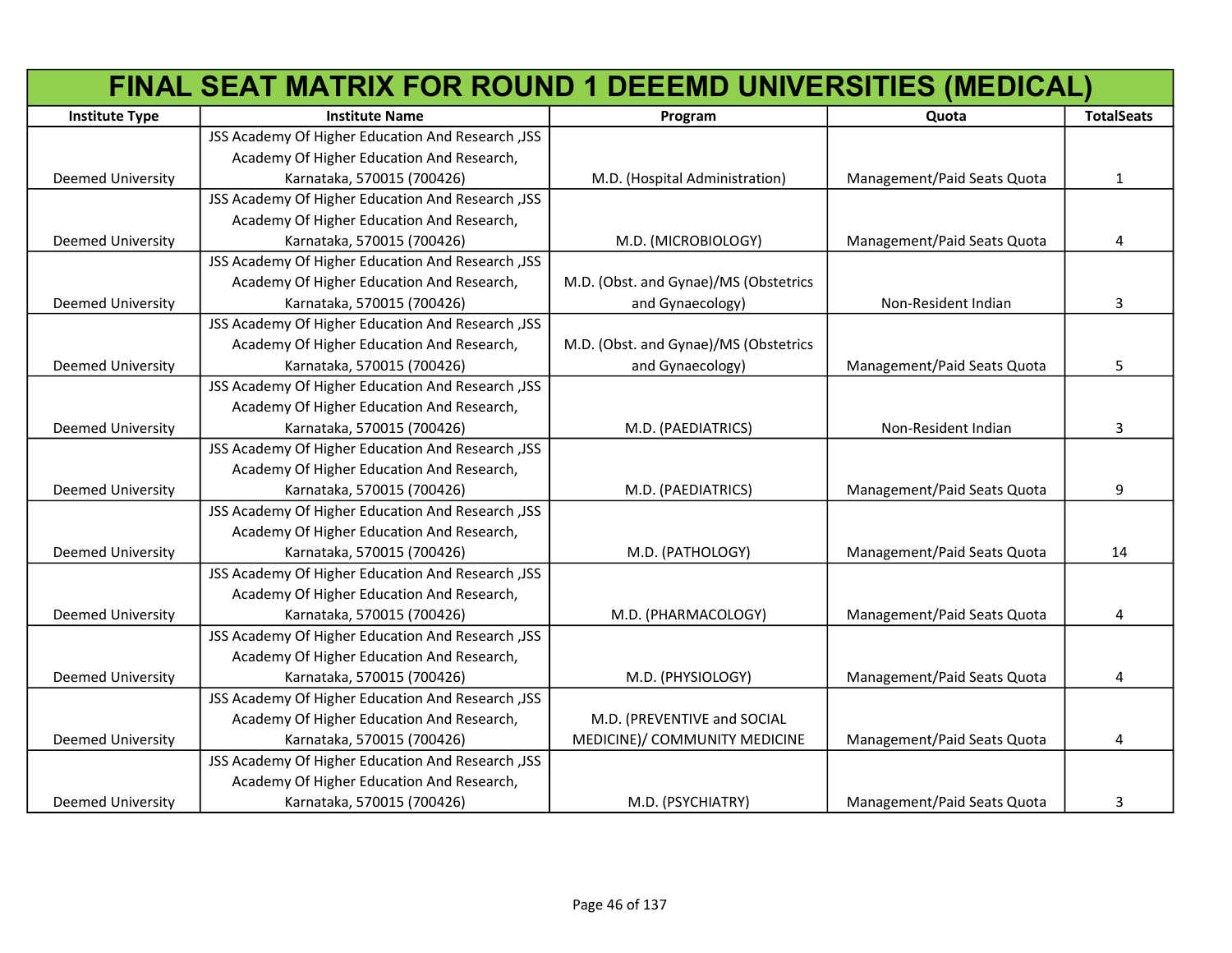|                          | FINAL SEAT MATRIX FOR ROUND 1 DEEEMD UNIVERSITIES (MEDICAL) |                                    |                             |                   |
|--------------------------|-------------------------------------------------------------|------------------------------------|-----------------------------|-------------------|
| <b>Institute Type</b>    | <b>Institute Name</b>                                       | Program                            | Quota                       | <b>TotalSeats</b> |
|                          | JSS Academy Of Higher Education And Research , JSS          |                                    |                             |                   |
|                          | Academy Of Higher Education And Research,                   |                                    |                             |                   |
| <b>Deemed University</b> | Karnataka, 570015 (700426)                                  | M.D. (RADIO-DIAGNOSIS)             | Non-Resident Indian         | 5                 |
|                          | JSS Academy Of Higher Education And Research , JSS          |                                    |                             |                   |
|                          | Academy Of Higher Education And Research,                   |                                    |                             |                   |
| <b>Deemed University</b> | Karnataka, 570015 (700426)                                  | M.D. (RADIO-DIAGNOSIS)             | Management/Paid Seats Quota | 4                 |
|                          | JSS Academy Of Higher Education And Research , JSS          | M.D. (Tuberculosis and Respiratory |                             |                   |
|                          | Academy Of Higher Education And Research,                   | diseases)/Pulmonary Medicine /M.D. |                             |                   |
| <b>Deemed University</b> | Karnataka, 570015 (700426)                                  | (Respiratory Medicine)             | Non-Resident Indian         | 1                 |
|                          | JSS Academy Of Higher Education And Research , JSS          | M.D. (Tuberculosis and Respiratory |                             |                   |
|                          | Academy Of Higher Education And Research,                   | diseases)/Pulmonary Medicine /M.D. |                             |                   |
| Deemed University        | Karnataka, 570015 (700426)                                  | (Respiratory Medicine)             | Management/Paid Seats Quota | 2                 |
|                          | JSS Academy Of Higher Education And Research , JSS          |                                    |                             |                   |
|                          | Academy Of Higher Education And Research,                   |                                    |                             |                   |
| <b>Deemed University</b> | Karnataka, 570015 (700426)                                  | M.S. (E.N.T.)                      | Management/Paid Seats Quota | 6                 |
|                          | JSS Academy Of Higher Education And Research , JSS          |                                    |                             |                   |
|                          | Academy Of Higher Education And Research,                   |                                    |                             |                   |
| <b>Deemed University</b> | Karnataka, 570015 (700426)                                  | M.S. (GENERAL SURGERY)             | Non-Resident Indian         | 2                 |
|                          | JSS Academy Of Higher Education And Research , JSS          |                                    |                             |                   |
|                          | Academy Of Higher Education And Research,                   |                                    |                             |                   |
| <b>Deemed University</b> | Karnataka, 570015 (700426)                                  | M.S. (GENERAL SURGERY)             | Management/Paid Seats Quota | 14                |
|                          | JSS Academy Of Higher Education And Research , JSS          |                                    |                             |                   |
|                          | Academy Of Higher Education And Research,                   |                                    |                             |                   |
| Deemed University        | Karnataka, 570015 (700426)                                  | M.S. (OPHTHALMOLOGY)               | Management/Paid Seats Quota | 4                 |
|                          | JSS Academy Of Higher Education And Research , JSS          |                                    |                             |                   |
|                          | Academy Of Higher Education And Research,                   |                                    |                             |                   |
| <b>Deemed University</b> | Karnataka, 570015 (700426)                                  | M.S. (ORTHOPAEDICS)                | Non-Resident Indian         | $\mathbf{1}$      |
|                          | JSS Academy Of Higher Education And Research , JSS          |                                    |                             |                   |
|                          | Academy Of Higher Education And Research,                   |                                    |                             |                   |
| <b>Deemed University</b> | Karnataka, 570015 (700426)                                  | M.S. (ORTHOPAEDICS)                | Management/Paid Seats Quota | 10                |
|                          | JSS Academy Of Higher Education And Research , JSS          |                                    |                             |                   |
|                          | Academy Of Higher Education And Research,                   |                                    |                             |                   |
| Deemed University        | Karnataka, 570015 (700426)                                  | MD/MS (Anatomy)                    | Management/Paid Seats Quota | 4                 |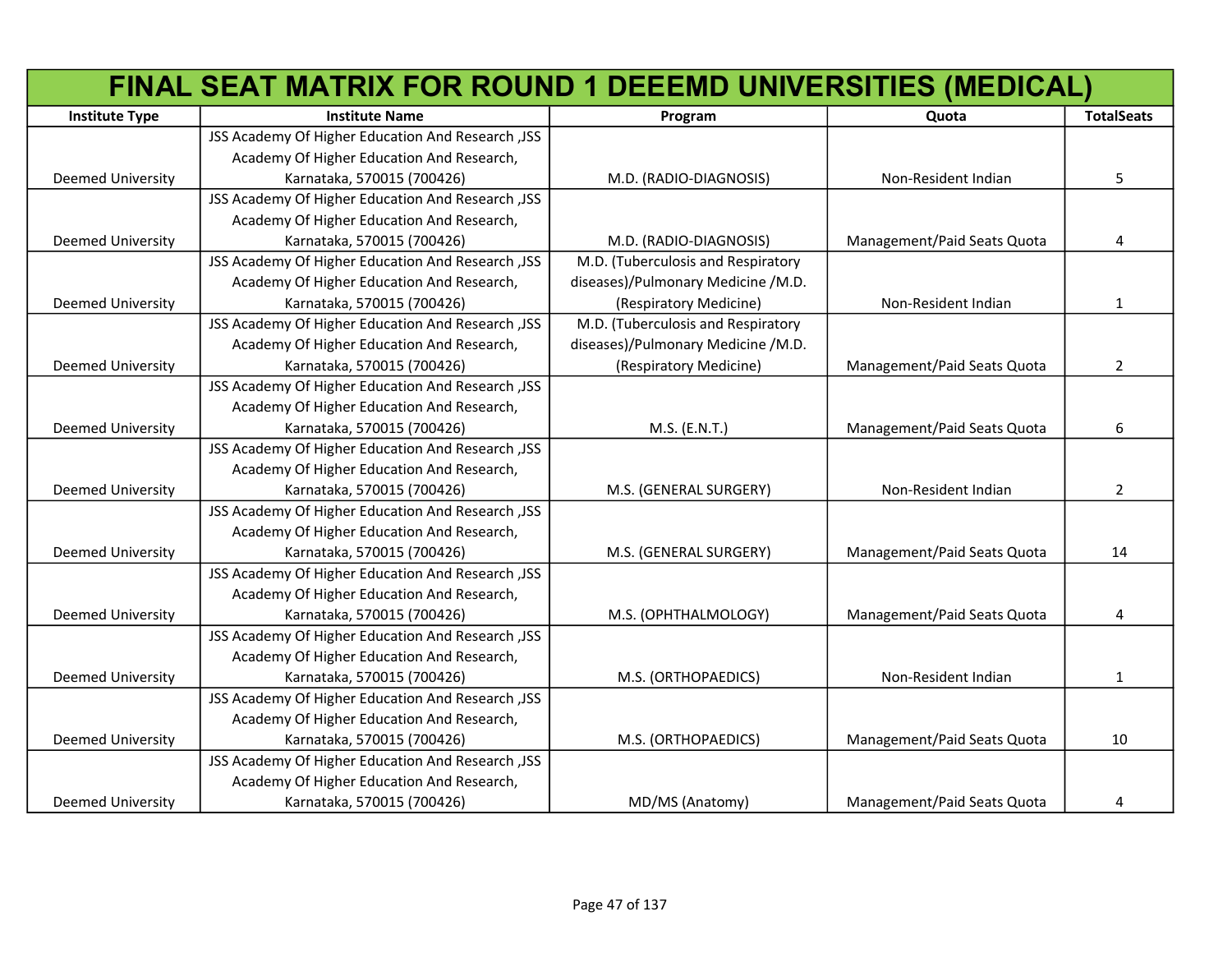| FINAL SEAT MATRIX FOR ROUND 1 DEEEMD UNIVERSITIES (MEDICAL) |                                                    |                                        |                             |                   |
|-------------------------------------------------------------|----------------------------------------------------|----------------------------------------|-----------------------------|-------------------|
| <b>Institute Type</b>                                       | <b>Institute Name</b>                              | Program                                | Quota                       | <b>TotalSeats</b> |
|                                                             | JSS Academy Of Higher Education And Research , JSS |                                        |                             |                   |
|                                                             | Academy Of Higher Education And Research,          | PG Diploma in Psychological Medicine / |                             |                   |
| <b>Deemed University</b>                                    | Karnataka, 570015 (700426)                         | <b>Psychiatric Medicine</b>            | Management/Paid Seats Quota | $\mathbf{1}$      |
|                                                             |                                                    |                                        |                             |                   |
|                                                             | K S Hegde Medical Academy, Mangaluru, K S Hegde    |                                        |                             |                   |
|                                                             | Medical Academy, Nithyanandanagar, Deralakatte,    |                                        |                             |                   |
| Deemed University                                           | Mangaluru, Karnataka, 575018 (700429)              | M.D. (ANAESTHESIOLOGY)                 | Management/Paid Seats Quota | 14                |
|                                                             |                                                    |                                        |                             |                   |
|                                                             | K S Hegde Medical Academy, Mangaluru, K S Hegde    |                                        |                             |                   |
|                                                             | Medical Academy, Nithyanandanagar, Deralakatte,    |                                        |                             |                   |
| <b>Deemed University</b>                                    | Mangaluru, Karnataka, 575018 (700429)              | M.D. (BIOCHEMISTRY)                    | Management/Paid Seats Quota | $\overline{2}$    |
|                                                             |                                                    |                                        |                             |                   |
|                                                             | K S Hegde Medical Academy, Mangaluru, K S Hegde    | M.D. (DERM., VENE. and LEPROSY)/       |                             |                   |
|                                                             | Medical Academy, Nithyanandanagar, Deralakatte,    | (DERMATOLOGY)/(SKIN and VENEREAL       |                             |                   |
| <b>Deemed University</b>                                    | Mangaluru, Karnataka, 575018 (700429)              | DISEASES)/(VENEREOLOGY)                | Non-Resident Indian         | 3                 |
|                                                             |                                                    |                                        |                             |                   |
|                                                             | K S Hegde Medical Academy, Mangaluru, K S Hegde    | M.D. (DERM., VENE. and LEPROSY)/       |                             |                   |
|                                                             | Medical Academy, Nithyanandanagar, Deralakatte,    | (DERMATOLOGY)/(SKIN and VENEREAL       |                             |                   |
| <b>Deemed University</b>                                    | Mangaluru, Karnataka, 575018 (700429)              | DISEASES)/(VENEREOLOGY)                | Management/Paid Seats Quota | $\overline{2}$    |
|                                                             |                                                    |                                        |                             |                   |
|                                                             | K S Hegde Medical Academy, Mangaluru, K S Hegde    |                                        |                             |                   |
|                                                             | Medical Academy, Nithyanandanagar, Deralakatte,    |                                        |                             |                   |
| Deemed University                                           | Mangaluru, Karnataka, 575018 (700429)              | M.D. (FORENSIC MEDICINE)               | Management/Paid Seats Quota | 3                 |
|                                                             |                                                    |                                        |                             |                   |
|                                                             | K S Hegde Medical Academy, Mangaluru, K S Hegde    |                                        |                             |                   |
|                                                             | Medical Academy, Nithyanandanagar, Deralakatte,    |                                        |                             |                   |
| <b>Deemed University</b>                                    | Mangaluru, Karnataka, 575018 (700429)              | M.D. (GENERAL MEDICINE)                | Non-Resident Indian         | 3                 |
|                                                             | K S Hegde Medical Academy, Mangaluru, K S Hegde    |                                        |                             |                   |
|                                                             | Medical Academy, Nithyanandanagar, Deralakatte,    |                                        |                             |                   |
| <b>Deemed University</b>                                    | Mangaluru, Karnataka, 575018 (700429)              | M.D. (GENERAL MEDICINE)                | Management/Paid Seats Quota | 13                |
|                                                             |                                                    |                                        |                             |                   |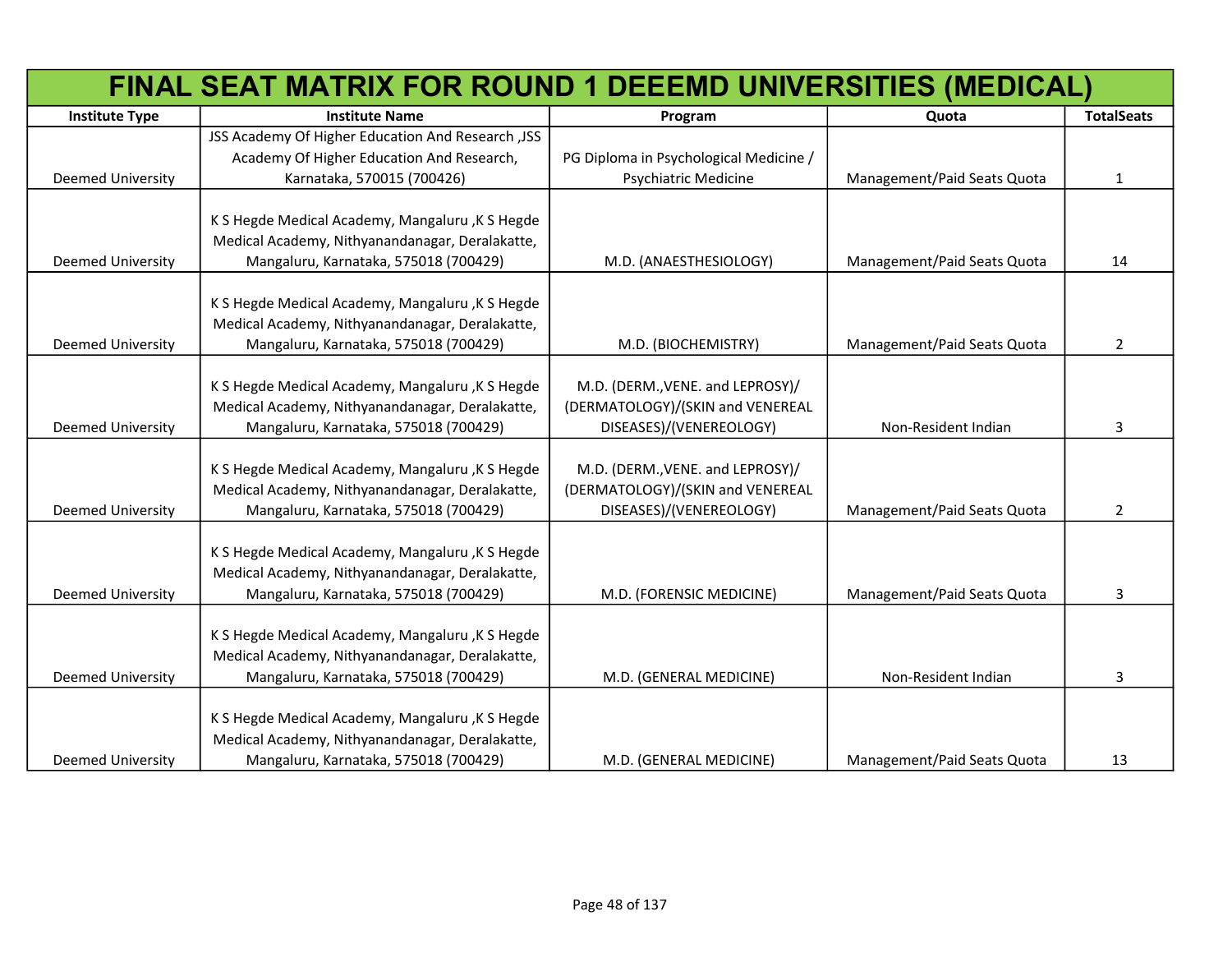|                          | FINAL SEAT MATRIX FOR ROUND 1 DEEEMD UNIVERSITIES (MEDICAL)                                                                                 |                                                           |                             |                   |  |
|--------------------------|---------------------------------------------------------------------------------------------------------------------------------------------|-----------------------------------------------------------|-----------------------------|-------------------|--|
| <b>Institute Type</b>    | <b>Institute Name</b>                                                                                                                       | Program                                                   | Quota                       | <b>TotalSeats</b> |  |
| Deemed University        | K S Hegde Medical Academy, Mangaluru, K S Hegde<br>Medical Academy, Nithyanandanagar, Deralakatte,<br>Mangaluru, Karnataka, 575018 (700429) | M.D. (MICROBIOLOGY)                                       | Management/Paid Seats Quota | 3                 |  |
| Deemed University        | K S Hegde Medical Academy, Mangaluru, K S Hegde<br>Medical Academy, Nithyanandanagar, Deralakatte,<br>Mangaluru, Karnataka, 575018 (700429) | M.D. (Obst. and Gynae)/MS (Obstetrics<br>and Gynaecology) | Non-Resident Indian         | $\overline{2}$    |  |
| Deemed University        | K S Hegde Medical Academy, Mangaluru, K S Hegde<br>Medical Academy, Nithyanandanagar, Deralakatte,<br>Mangaluru, Karnataka, 575018 (700429) | M.D. (Obst. and Gynae)/MS (Obstetrics<br>and Gynaecology) | Management/Paid Seats Quota | 4                 |  |
| <b>Deemed University</b> | K S Hegde Medical Academy, Mangaluru, K S Hegde<br>Medical Academy, Nithyanandanagar, Deralakatte,<br>Mangaluru, Karnataka, 575018 (700429) | M.D. (PAEDIATRICS)                                        | Non-Resident Indian         | 3                 |  |
| Deemed University        | K S Hegde Medical Academy, Mangaluru, K S Hegde<br>Medical Academy, Nithyanandanagar, Deralakatte,<br>Mangaluru, Karnataka, 575018 (700429) | M.D. (PAEDIATRICS)                                        | Management/Paid Seats Quota | 6                 |  |
| <b>Deemed University</b> | K S Hegde Medical Academy, Mangaluru, K S Hegde<br>Medical Academy, Nithyanandanagar, Deralakatte,<br>Mangaluru, Karnataka, 575018 (700429) | M.D. (PATHOLOGY)                                          | Management/Paid Seats Quota | 5                 |  |
| <b>Deemed University</b> | K S Hegde Medical Academy, Mangaluru, K S Hegde<br>Medical Academy, Nithyanandanagar, Deralakatte,<br>Mangaluru, Karnataka, 575018 (700429) | M.D. (PHARMACOLOGY)                                       | Management/Paid Seats Quota | 4                 |  |
| <b>Deemed University</b> | K S Hegde Medical Academy, Mangaluru, K S Hegde<br>Medical Academy, Nithyanandanagar, Deralakatte,<br>Mangaluru, Karnataka, 575018 (700429) | M.D. (PHYSIOLOGY)                                         | Management/Paid Seats Quota | 3                 |  |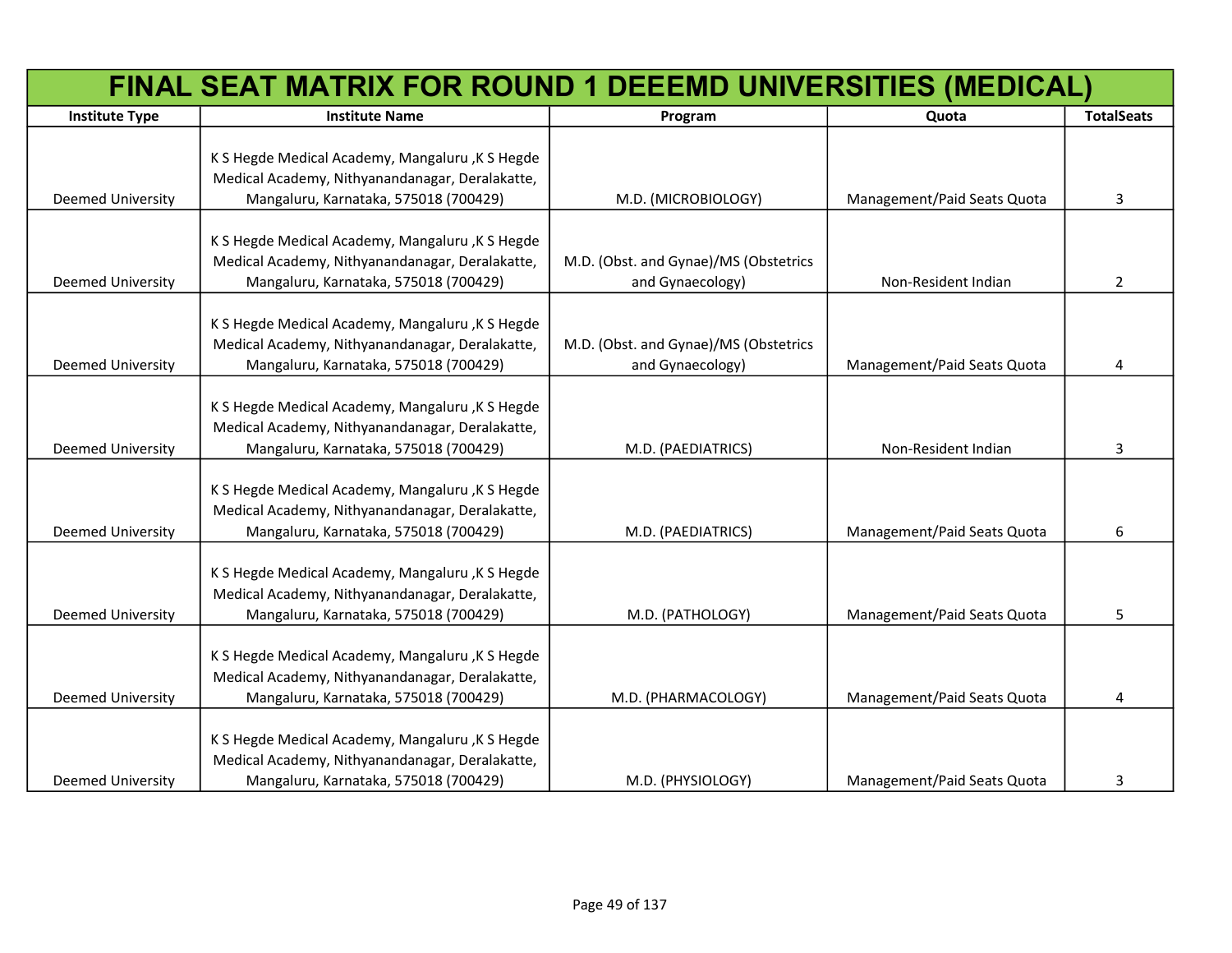|                          | FINAL SEAT MATRIX FOR ROUND 1 DEEEMD UNIVERSITIES (MEDICAL)                                                                                  |                                                                                                    |                             |                   |
|--------------------------|----------------------------------------------------------------------------------------------------------------------------------------------|----------------------------------------------------------------------------------------------------|-----------------------------|-------------------|
| <b>Institute Type</b>    | <b>Institute Name</b>                                                                                                                        | Program                                                                                            | Quota                       | <b>TotalSeats</b> |
| Deemed University        | K S Hegde Medical Academy, Mangaluru, K S Hegde<br>Medical Academy, Nithyanandanagar, Deralakatte,<br>Mangaluru, Karnataka, 575018 (700429)  | M.D. (PREVENTIVE and SOCIAL<br>MEDICINE)/ COMMUNITY MEDICINE                                       | Management/Paid Seats Quota | 4                 |
| Deemed University        | K S Hegde Medical Academy, Mangaluru , K S Hegde<br>Medical Academy, Nithyanandanagar, Deralakatte,<br>Mangaluru, Karnataka, 575018 (700429) | M.D. (PSYCHIATRY)                                                                                  | Management/Paid Seats Quota | 5                 |
| Deemed University        | K S Hegde Medical Academy, Mangaluru, K S Hegde<br>Medical Academy, Nithyanandanagar, Deralakatte,<br>Mangaluru, Karnataka, 575018 (700429)  | M.D. (RADIO-DIAGNOSIS)                                                                             | Non-Resident Indian         | 4                 |
| Deemed University        | K S Hegde Medical Academy, Mangaluru, K S Hegde<br>Medical Academy, Nithyanandanagar, Deralakatte,<br>Mangaluru, Karnataka, 575018 (700429)  | M.D. (RADIO-DIAGNOSIS)                                                                             | Management/Paid Seats Quota | 4                 |
| Deemed University        | K S Hegde Medical Academy, Mangaluru, K S Hegde<br>Medical Academy, Nithyanandanagar, Deralakatte,<br>Mangaluru, Karnataka, 575018 (700429)  | M.D. (Tuberculosis and Respiratory<br>diseases)/Pulmonary Medicine /M.D.<br>(Respiratory Medicine) | Non-Resident Indian         | $\mathbf{1}$      |
| Deemed University        | K S Hegde Medical Academy, Mangaluru, K S Hegde<br>Medical Academy, Nithyanandanagar, Deralakatte,<br>Mangaluru, Karnataka, 575018 (700429)  | M.D. (Tuberculosis and Respiratory<br>diseases)/Pulmonary Medicine /M.D.<br>(Respiratory Medicine) | Management/Paid Seats Quota | 1                 |
| Deemed University        | K S Hegde Medical Academy, Mangaluru, K S Hegde<br>Medical Academy, Nithyanandanagar, Deralakatte,<br>Mangaluru, Karnataka, 575018 (700429)  | M.S. (E.N.T.)                                                                                      | Management/Paid Seats Quota | 8                 |
| <b>Deemed University</b> | K S Hegde Medical Academy, Mangaluru , K S Hegde<br>Medical Academy, Nithyanandanagar, Deralakatte,<br>Mangaluru, Karnataka, 575018 (700429) | M.S. (GENERAL SURGERY)                                                                             | Non-Resident Indian         | 2                 |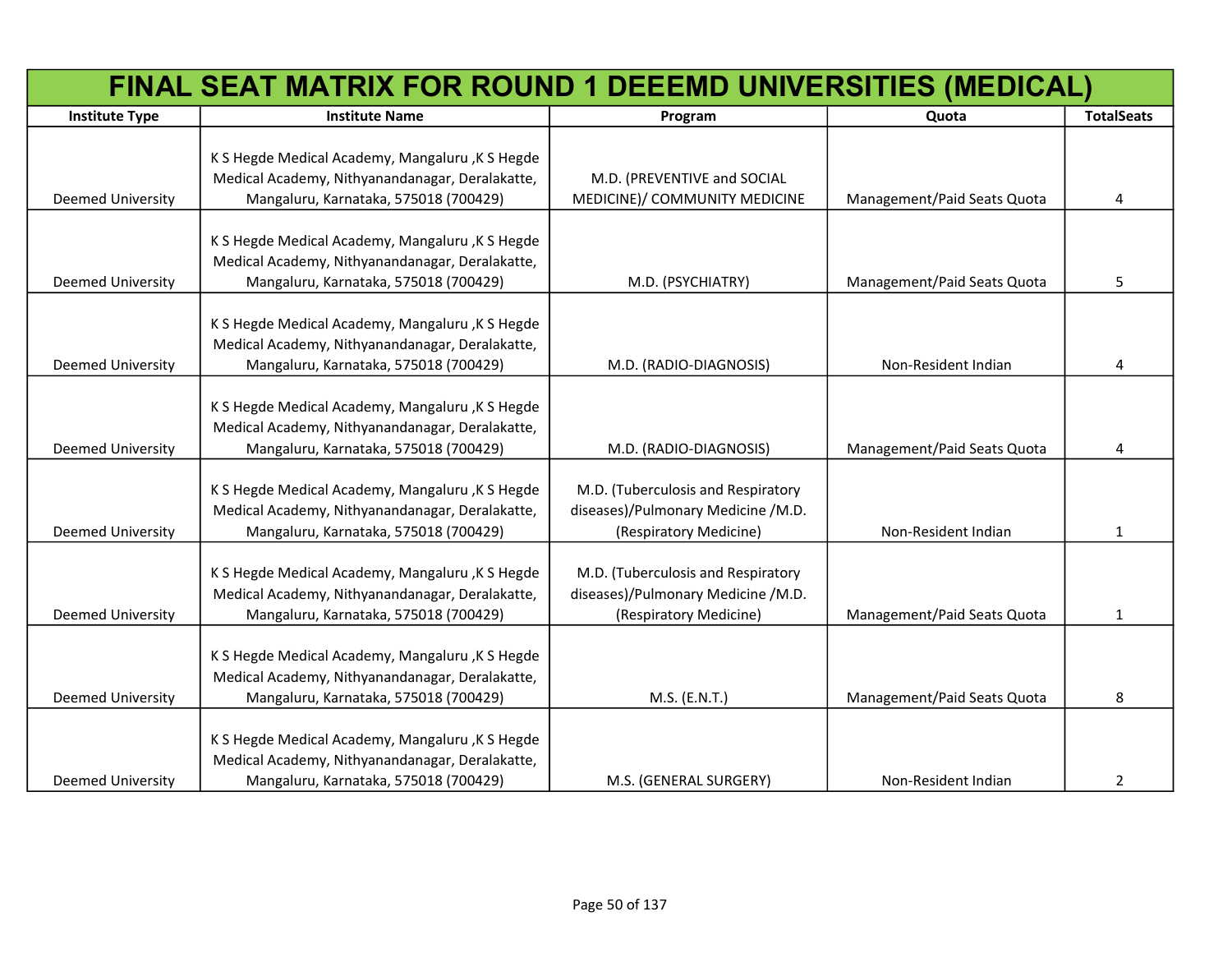|                          | FINAL SEAT MATRIX FOR ROUND 1 DEEEMD UNIVERSITIES (MEDICAL)                                        |                                  |                             |                   |
|--------------------------|----------------------------------------------------------------------------------------------------|----------------------------------|-----------------------------|-------------------|
| <b>Institute Type</b>    | <b>Institute Name</b>                                                                              | Program                          | Quota                       | <b>TotalSeats</b> |
|                          |                                                                                                    |                                  |                             |                   |
|                          | K S Hegde Medical Academy, Mangaluru, K S Hegde<br>Medical Academy, Nithyanandanagar, Deralakatte, |                                  |                             |                   |
| Deemed University        | Mangaluru, Karnataka, 575018 (700429)                                                              | M.S. (GENERAL SURGERY)           | Management/Paid Seats Quota | 9                 |
|                          |                                                                                                    |                                  |                             |                   |
|                          | K S Hegde Medical Academy, Mangaluru, K S Hegde                                                    |                                  |                             |                   |
|                          | Medical Academy, Nithyanandanagar, Deralakatte,                                                    |                                  |                             |                   |
| Deemed University        | Mangaluru, Karnataka, 575018 (700429)                                                              | M.S. (OPHTHALMOLOGY)             | Management/Paid Seats Quota | 6                 |
|                          |                                                                                                    |                                  |                             |                   |
|                          | K S Hegde Medical Academy, Mangaluru, K S Hegde                                                    |                                  |                             |                   |
|                          | Medical Academy, Nithyanandanagar, Deralakatte,                                                    |                                  |                             |                   |
| Deemed University        | Mangaluru, Karnataka, 575018 (700429)                                                              | M.S. (ORTHOPAEDICS)              | Non-Resident Indian         | 3                 |
|                          |                                                                                                    |                                  |                             |                   |
|                          | K S Hegde Medical Academy, Mangaluru, K S Hegde                                                    |                                  |                             |                   |
|                          | Medical Academy, Nithyanandanagar, Deralakatte,                                                    |                                  |                             |                   |
| Deemed University        | Mangaluru, Karnataka, 575018 (700429)                                                              | M.S. (ORTHOPAEDICS)              | Management/Paid Seats Quota | 6                 |
|                          |                                                                                                    |                                  |                             |                   |
|                          | K S Hegde Medical Academy, Mangaluru , K S Hegde                                                   |                                  |                             |                   |
|                          | Medical Academy, Nithyanandanagar, Deralakatte,                                                    |                                  |                             |                   |
| Deemed University        | Mangaluru, Karnataka, 575018 (700429)                                                              | MD/MS (Anatomy)                  | Management/Paid Seats Quota | 3                 |
|                          | KALINGA INSTITUTE OF MEDICAL SCIENCES , CAMPUS-                                                    |                                  |                             |                   |
|                          | 5 KUSHABHADRA CAMPUS P.O-KIIT BHUBANESWAR                                                          |                                  |                             |                   |
| Deemed University        | (700447)<br>KALINGA INSTITUTE OF MEDICAL SCIENCES , CAMPUS-                                        | M.D. (ANAESTHESIOLOGY)           | Non-Resident Indian         | $\mathbf{1}$      |
|                          | 5 KUSHABHADRA CAMPUS P.O-KIIT BHUBANESWAR                                                          |                                  |                             |                   |
| Deemed University        | (700447)                                                                                           | M.D. (ANAESTHESIOLOGY)           | Management/Paid Seats Quota | 9                 |
|                          | KALINGA INSTITUTE OF MEDICAL SCIENCES, CAMPUS-                                                     |                                  |                             |                   |
|                          | 5 KUSHABHADRA CAMPUS P.O-KIIT BHUBANESWAR                                                          |                                  |                             |                   |
| <b>Deemed University</b> | (700447)                                                                                           | M.D. (BIOCHEMISTRY)              | Management/Paid Seats Quota | $\overline{2}$    |
|                          |                                                                                                    |                                  |                             |                   |
|                          | KALINGA INSTITUTE OF MEDICAL SCIENCES, CAMPUS-                                                     | M.D. (DERM., VENE. and LEPROSY)/ |                             |                   |
|                          | 5 KUSHABHADRA CAMPUS P.O-KIIT BHUBANESWAR                                                          | (DERMATOLOGY)/(SKIN and VENEREAL |                             |                   |
| <b>Deemed University</b> | (700447)                                                                                           | DISEASES)/(VENEREOLOGY)          | Non-Resident Indian         | 1                 |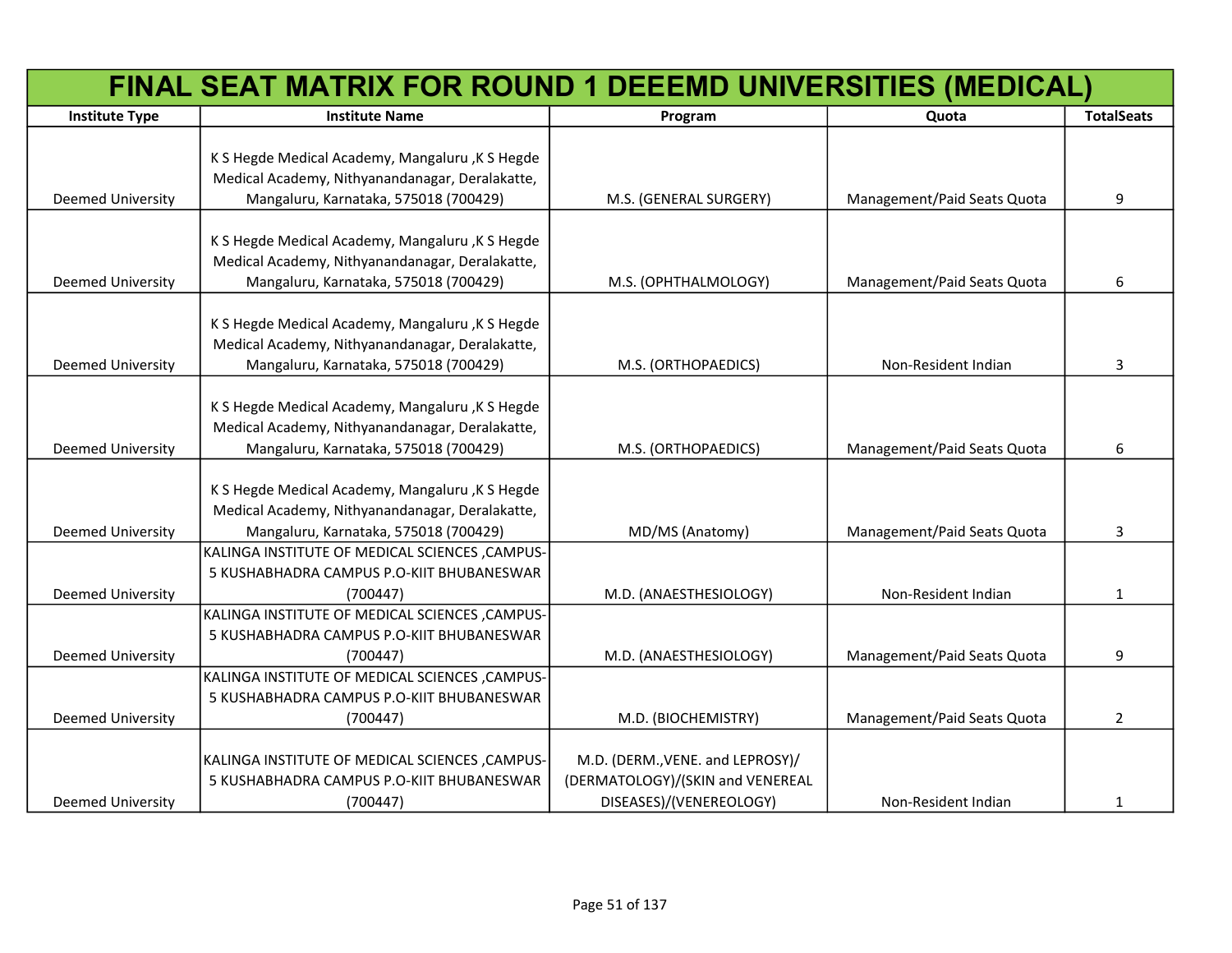|                          | FINAL SEAT MATRIX FOR ROUND 1 DEEEMD UNIVERSITIES (MEDICAL) |                                       |                             |                   |
|--------------------------|-------------------------------------------------------------|---------------------------------------|-----------------------------|-------------------|
| <b>Institute Type</b>    | <b>Institute Name</b>                                       | Program                               | Quota                       | <b>TotalSeats</b> |
|                          |                                                             |                                       |                             |                   |
|                          | KALINGA INSTITUTE OF MEDICAL SCIENCES, CAMPUS-              | M.D. (DERM., VENE. and LEPROSY)/      |                             |                   |
|                          | 5 KUSHABHADRA CAMPUS P.O-KIIT BHUBANESWAR                   | (DERMATOLOGY)/(SKIN and VENEREAL      |                             |                   |
| Deemed University        | (700447)                                                    | DISEASES)/(VENEREOLOGY)               | Management/Paid Seats Quota | 3                 |
|                          | KALINGA INSTITUTE OF MEDICAL SCIENCES , CAMPUS-             |                                       |                             |                   |
|                          | 5 KUSHABHADRA CAMPUS P.O-KIIT BHUBANESWAR                   |                                       |                             |                   |
| Deemed University        | (700447)                                                    | M.D. (GENERAL MEDICINE)               | Non-Resident Indian         | $\overline{2}$    |
|                          | KALINGA INSTITUTE OF MEDICAL SCIENCES , CAMPUS-             |                                       |                             |                   |
|                          | 5 KUSHABHADRA CAMPUS P.O-KIIT BHUBANESWAR                   |                                       |                             |                   |
| Deemed University        | (700447)                                                    | M.D. (GENERAL MEDICINE)               | Management/Paid Seats Quota | 8                 |
|                          | KALINGA INSTITUTE OF MEDICAL SCIENCES , CAMPUS-             |                                       |                             |                   |
|                          | 5 KUSHABHADRA CAMPUS P.O-KIIT BHUBANESWAR                   |                                       |                             |                   |
| <b>Deemed University</b> | (700447)                                                    | M.D. (MICROBIOLOGY)                   | Management/Paid Seats Quota | $\overline{2}$    |
|                          | KALINGA INSTITUTE OF MEDICAL SCIENCES , CAMPUS-             |                                       |                             |                   |
|                          | 5 KUSHABHADRA CAMPUS P.O-KIIT BHUBANESWAR                   | M.D. (Obst. and Gynae)/MS (Obstetrics |                             |                   |
| <b>Deemed University</b> | (700447)                                                    | and Gynaecology)                      | Non-Resident Indian         | $\overline{2}$    |
|                          | KALINGA INSTITUTE OF MEDICAL SCIENCES , CAMPUS-             |                                       |                             |                   |
|                          | 5 KUSHABHADRA CAMPUS P.O-KIIT BHUBANESWAR                   | M.D. (Obst. and Gynae)/MS (Obstetrics |                             |                   |
| Deemed University        | (700447)                                                    | and Gynaecology)                      | Management/Paid Seats Quota | 7                 |
|                          | KALINGA INSTITUTE OF MEDICAL SCIENCES , CAMPUS-             |                                       |                             |                   |
|                          | 5 KUSHABHADRA CAMPUS P.O-KIIT BHUBANESWAR                   |                                       |                             |                   |
| <b>Deemed University</b> | (700447)                                                    | M.D. (PAEDIATRICS)                    | Non-Resident Indian         | $\mathbf{1}$      |
|                          | KALINGA INSTITUTE OF MEDICAL SCIENCES , CAMPUS-             |                                       |                             |                   |
|                          | 5 KUSHABHADRA CAMPUS P.O-KIIT BHUBANESWAR                   |                                       |                             |                   |
| Deemed University        | (700447)                                                    | M.D. (PAEDIATRICS)                    | Management/Paid Seats Quota | 5                 |
|                          | KALINGA INSTITUTE OF MEDICAL SCIENCES , CAMPUS-             |                                       |                             |                   |
|                          | 5 KUSHABHADRA CAMPUS P.O-KIIT BHUBANESWAR                   |                                       |                             |                   |
| <b>Deemed University</b> | (700447)                                                    | M.D. (PATHOLOGY)                      | Non-Resident Indian         | 1                 |
|                          | KALINGA INSTITUTE OF MEDICAL SCIENCES , CAMPUS-             |                                       |                             |                   |
|                          | 5 KUSHABHADRA CAMPUS P.O-KIIT BHUBANESWAR                   |                                       |                             |                   |
| Deemed University        | (700447)                                                    | M.D. (PATHOLOGY)                      | Management/Paid Seats Quota | $\overline{7}$    |
|                          | KALINGA INSTITUTE OF MEDICAL SCIENCES , CAMPUS-             |                                       |                             |                   |
|                          | 5 KUSHABHADRA CAMPUS P.O-KIIT BHUBANESWAR                   |                                       |                             |                   |
| <b>Deemed University</b> | (700447)                                                    | M.D. (PHARMACOLOGY)                   | Management/Paid Seats Quota | $\overline{2}$    |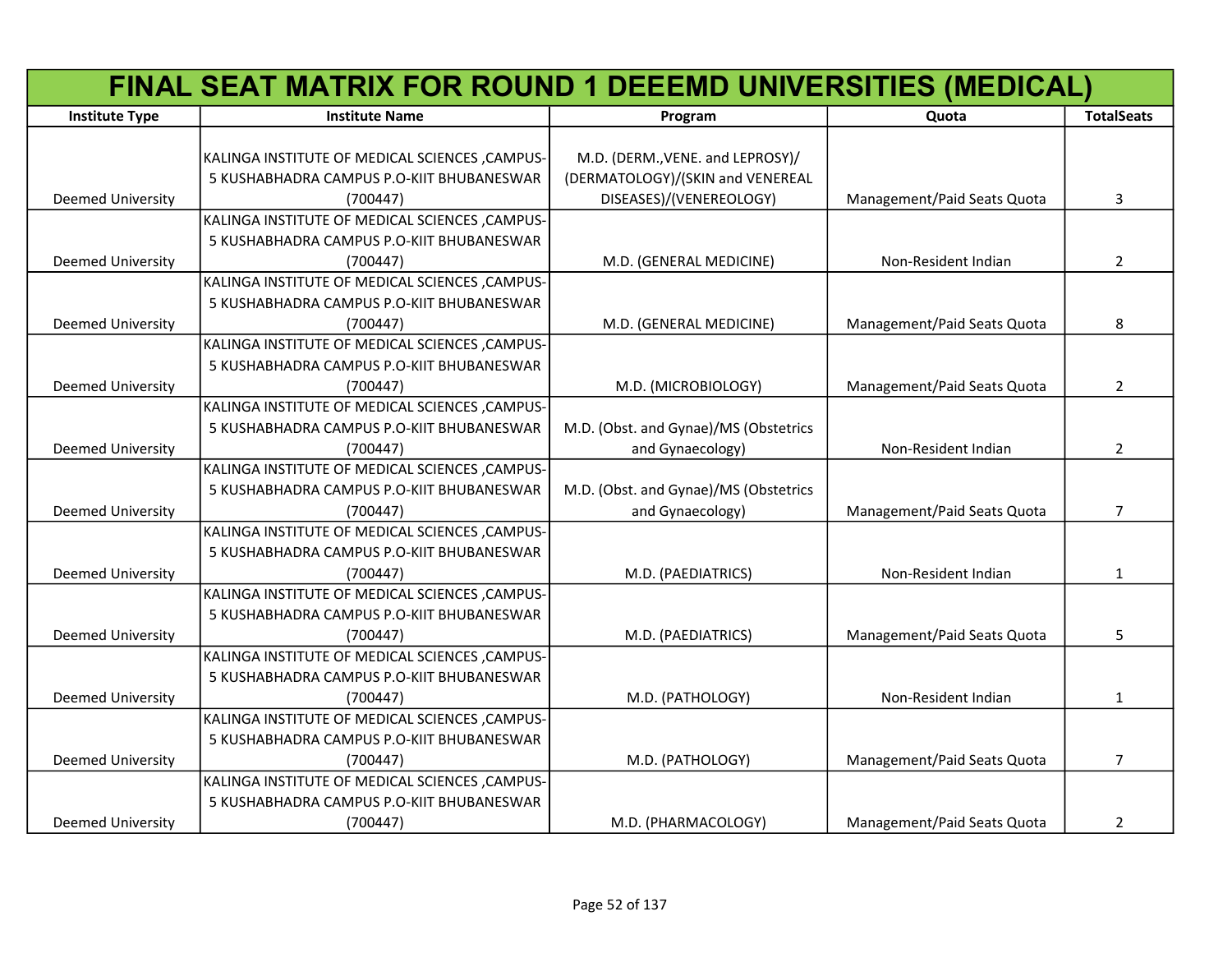|                          | FINAL SEAT MATRIX FOR ROUND 1 DEEEMD UNIVERSITIES (MEDICAL) |                                    |                             |                   |
|--------------------------|-------------------------------------------------------------|------------------------------------|-----------------------------|-------------------|
| <b>Institute Type</b>    | <b>Institute Name</b>                                       | Program                            | Quota                       | <b>TotalSeats</b> |
|                          | KALINGA INSTITUTE OF MEDICAL SCIENCES , CAMPUS-             |                                    |                             |                   |
|                          | 5 KUSHABHADRA CAMPUS P.O-KIIT BHUBANESWAR                   |                                    |                             |                   |
| <b>Deemed University</b> | (700447)                                                    | M.D. (PHYSIOLOGY)                  | Management/Paid Seats Quota | $\overline{2}$    |
|                          | KALINGA INSTITUTE OF MEDICAL SCIENCES , CAMPUS-             |                                    |                             |                   |
|                          | 5 KUSHABHADRA CAMPUS P.O-KIIT BHUBANESWAR                   | M.D. (PREVENTIVE and SOCIAL        |                             |                   |
| <b>Deemed University</b> | (700447)                                                    | MEDICINE)/ COMMUNITY MEDICINE      | Management/Paid Seats Quota | 6                 |
|                          | KALINGA INSTITUTE OF MEDICAL SCIENCES , CAMPUS-             |                                    |                             |                   |
|                          | 5 KUSHABHADRA CAMPUS P.O-KIIT BHUBANESWAR                   |                                    |                             |                   |
| <b>Deemed University</b> | (700447)                                                    | M.D. (PSYCHIATRY)                  | Management/Paid Seats Quota | 3                 |
|                          | KALINGA INSTITUTE OF MEDICAL SCIENCES , CAMPUS-             |                                    |                             |                   |
|                          | 5 KUSHABHADRA CAMPUS P.O-KIIT BHUBANESWAR                   |                                    |                             |                   |
| Deemed University        | (700447)                                                    | M.D. (RADIO-DIAGNOSIS)             | Non-Resident Indian         | $\overline{2}$    |
|                          | KALINGA INSTITUTE OF MEDICAL SCIENCES , CAMPUS-             |                                    |                             |                   |
|                          | 5 KUSHABHADRA CAMPUS P.O-KIIT BHUBANESWAR                   |                                    |                             |                   |
| Deemed University        | (700447)                                                    | M.D. (RADIO-DIAGNOSIS)             | Management/Paid Seats Quota | 6                 |
|                          | KALINGA INSTITUTE OF MEDICAL SCIENCES , CAMPUS-             | M.D. (Tuberculosis and Respiratory |                             |                   |
|                          | 5 KUSHABHADRA CAMPUS P.O-KIIT BHUBANESWAR                   | diseases)/Pulmonary Medicine /M.D. |                             |                   |
| <b>Deemed University</b> | (700447)                                                    | (Respiratory Medicine)             | Non-Resident Indian         | $\mathbf{1}$      |
|                          | KALINGA INSTITUTE OF MEDICAL SCIENCES , CAMPUS-             | M.D. (Tuberculosis and Respiratory |                             |                   |
|                          | 5 KUSHABHADRA CAMPUS P.O-KIIT BHUBANESWAR                   | diseases)/Pulmonary Medicine /M.D. |                             |                   |
| <b>Deemed University</b> | (700447)                                                    | (Respiratory Medicine)             | Management/Paid Seats Quota | $\overline{2}$    |
|                          | KALINGA INSTITUTE OF MEDICAL SCIENCES , CAMPUS-             |                                    |                             |                   |
|                          | 5 KUSHABHADRA CAMPUS P.O-KIIT BHUBANESWAR                   |                                    |                             |                   |
| <b>Deemed University</b> | (700447)                                                    | M.S. (E.N.T.)                      | Management/Paid Seats Quota | 4                 |
|                          | KALINGA INSTITUTE OF MEDICAL SCIENCES , CAMPUS-             |                                    |                             |                   |
|                          | 5 KUSHABHADRA CAMPUS P.O-KIIT BHUBANESWAR                   |                                    |                             |                   |
| <b>Deemed University</b> | (700447)                                                    | M.S. (GENERAL SURGERY)             | Non-Resident Indian         | $\overline{2}$    |
|                          | KALINGA INSTITUTE OF MEDICAL SCIENCES , CAMPUS-             |                                    |                             |                   |
|                          | 5 KUSHABHADRA CAMPUS P.O-KIIT BHUBANESWAR                   |                                    |                             |                   |
| <b>Deemed University</b> | (700447)                                                    | M.S. (GENERAL SURGERY)             | Management/Paid Seats Quota | 8                 |
|                          | KALINGA INSTITUTE OF MEDICAL SCIENCES , CAMPUS-             |                                    |                             |                   |
|                          | 5 KUSHABHADRA CAMPUS P.O-KIIT BHUBANESWAR                   |                                    |                             |                   |
| <b>Deemed University</b> | (700447)                                                    | M.S. (OPHTHALMOLOGY)               | Non-Resident Indian         | 1                 |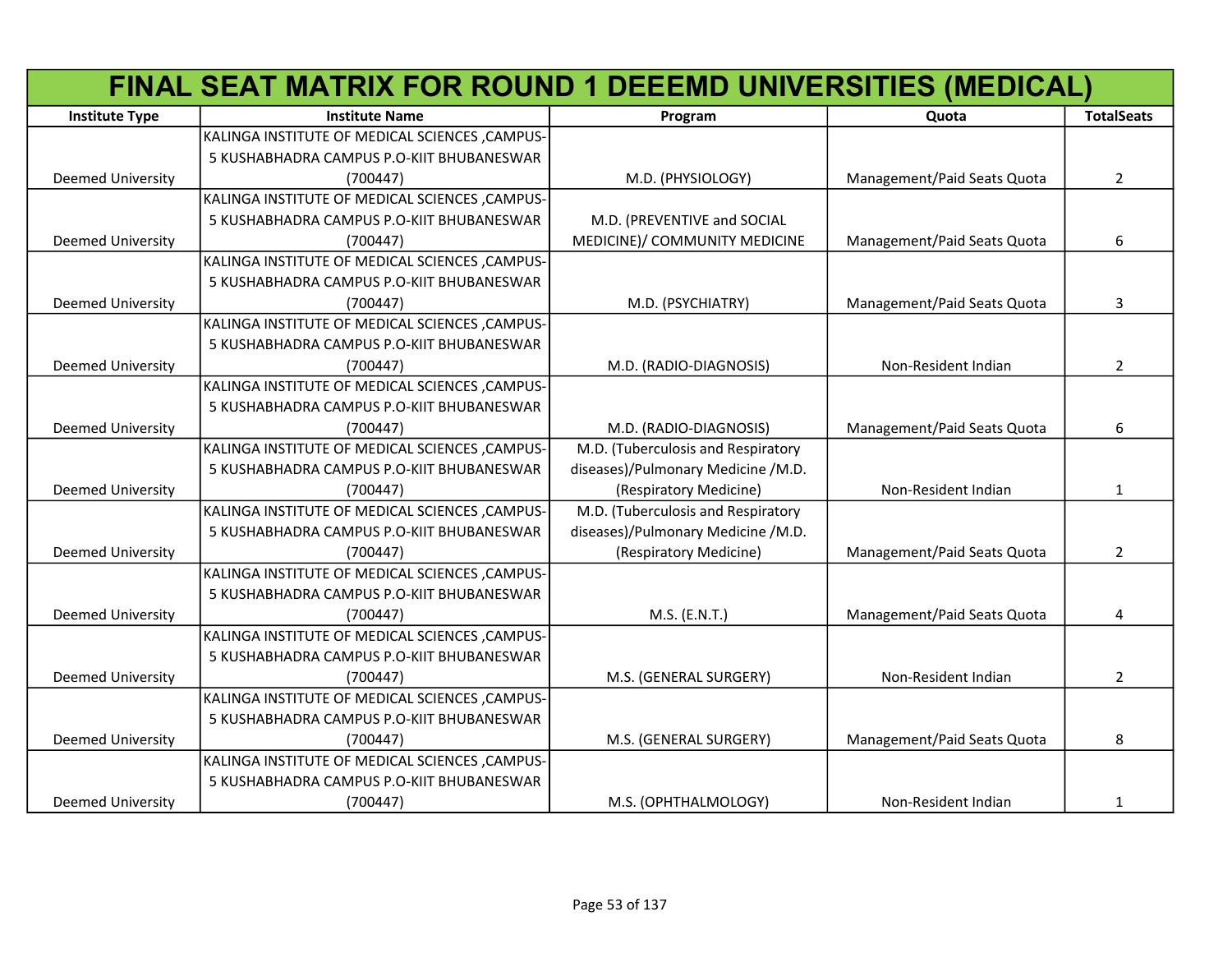|                          | FINAL SEAT MATRIX FOR ROUND 1 DEEEMD UNIVERSITIES (MEDICAL) |                                  |                             |                   |
|--------------------------|-------------------------------------------------------------|----------------------------------|-----------------------------|-------------------|
| <b>Institute Type</b>    | <b>Institute Name</b>                                       | Program                          | Quota                       | <b>TotalSeats</b> |
|                          | KALINGA INSTITUTE OF MEDICAL SCIENCES , CAMPUS-             |                                  |                             |                   |
|                          | 5 KUSHABHADRA CAMPUS P.O-KIIT BHUBANESWAR                   |                                  |                             |                   |
| <b>Deemed University</b> | (700447)                                                    | M.S. (OPHTHALMOLOGY)             | Management/Paid Seats Quota | 3                 |
|                          | KALINGA INSTITUTE OF MEDICAL SCIENCES , CAMPUS-             |                                  |                             |                   |
|                          | 5 KUSHABHADRA CAMPUS P.O-KIIT BHUBANESWAR                   |                                  |                             |                   |
| Deemed University        | (700447)                                                    | M.S. (ORTHOPAEDICS)              | Non-Resident Indian         | $\mathbf{1}$      |
|                          | KALINGA INSTITUTE OF MEDICAL SCIENCES, CAMPUS-              |                                  |                             |                   |
|                          | 5 KUSHABHADRA CAMPUS P.O-KIIT BHUBANESWAR                   |                                  |                             |                   |
| <b>Deemed University</b> | (700447)                                                    | M.S. (ORTHOPAEDICS)              | Management/Paid Seats Quota | 6                 |
|                          | KALINGA INSTITUTE OF MEDICAL SCIENCES , CAMPUS-             |                                  |                             |                   |
|                          | 5 KUSHABHADRA CAMPUS P.O-KIIT BHUBANESWAR                   |                                  |                             |                   |
| Deemed University        | (700447)                                                    | MD/MS (Anatomy)                  | Management/Paid Seats Quota | 2                 |
|                          | Kasturba Medical College Mangalore, Manipal                 |                                  |                             |                   |
|                          | Academy of Higher Education, Mangalore, Kasturba            |                                  |                             |                   |
|                          | Medical College Mangalore, Manipal Academy of               |                                  |                             |                   |
|                          | Higher Education, Mangalore, Karnataka, 575001              |                                  |                             |                   |
| <b>Deemed University</b> | (700425)                                                    | M.D. (ANAESTHESIOLOGY)           | Non-Resident Indian         | 1                 |
|                          | Kasturba Medical College Mangalore, Manipal                 |                                  |                             |                   |
|                          | Academy of Higher Education, Mangalore, Kasturba            |                                  |                             |                   |
|                          | Medical College Mangalore, Manipal Academy of               |                                  |                             |                   |
|                          | Higher Education, Mangalore, Karnataka, 575001              |                                  |                             |                   |
| <b>Deemed University</b> | (700425)                                                    | M.D. (ANAESTHESIOLOGY)           | Management/Paid Seats Quota | 12                |
|                          | Kasturba Medical College Mangalore, Manipal                 |                                  |                             |                   |
|                          | Academy of Higher Education, Mangalore, Kasturba            |                                  |                             |                   |
|                          | Medical College Mangalore, Manipal Academy of               |                                  |                             |                   |
|                          | Higher Education, Mangalore, Karnataka, 575001              |                                  |                             |                   |
| <b>Deemed University</b> | (700425)                                                    | M.D. (BIOCHEMISTRY)              | Management/Paid Seats Quota | 5                 |
|                          | Kasturba Medical College Mangalore, Manipal                 |                                  |                             |                   |
|                          | Academy of Higher Education, Mangalore, Kasturba            |                                  |                             |                   |
|                          | Medical College Mangalore, Manipal Academy of               | M.D. (DERM., VENE. and LEPROSY)/ |                             |                   |
|                          | Higher Education, Mangalore, Karnataka, 575001              | (DERMATOLOGY)/(SKIN and VENEREAL |                             |                   |
| <b>Deemed University</b> | (700425)                                                    | DISEASES)/(VENEREOLOGY)          | Management/Paid Seats Quota | 3                 |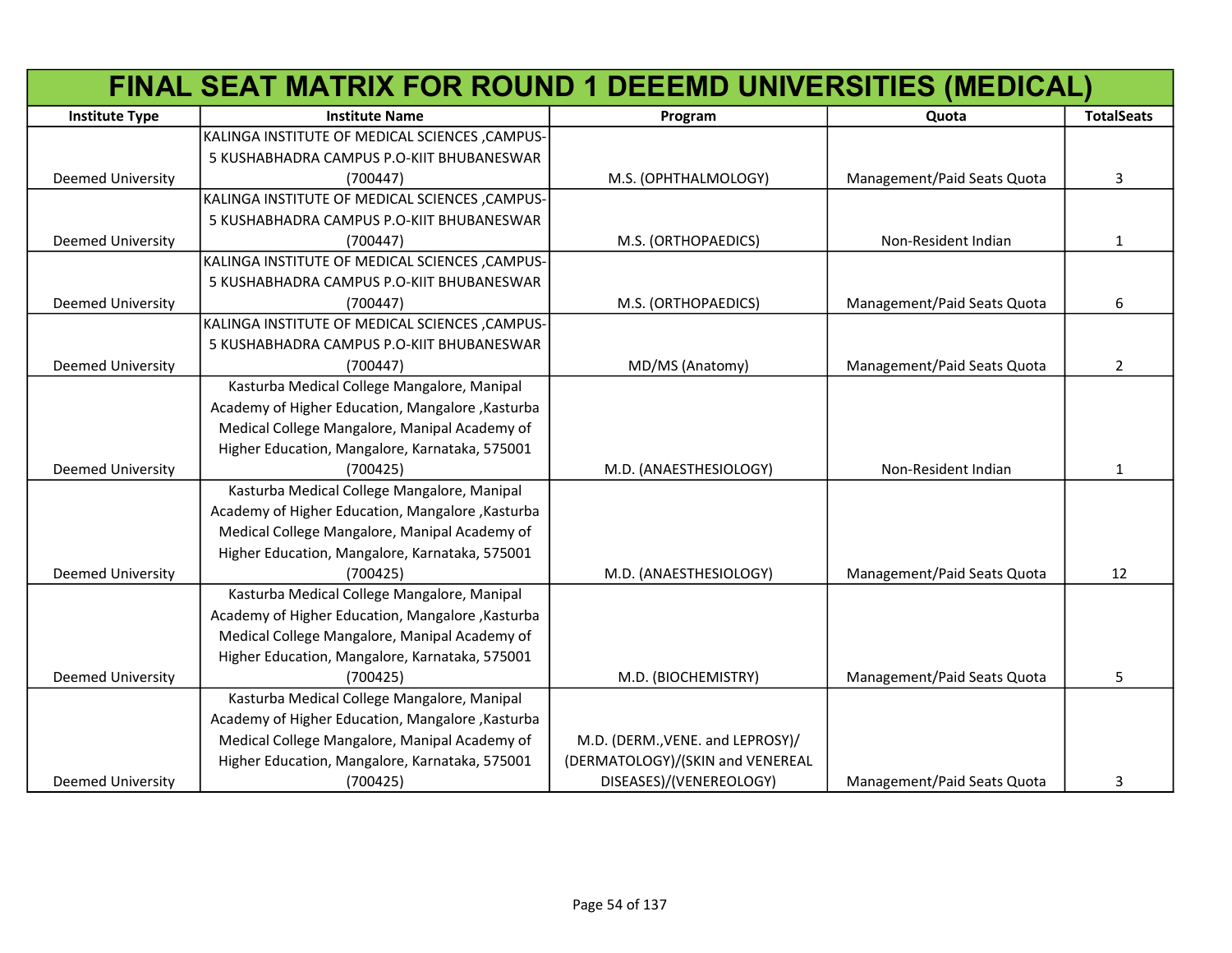|                          | FINAL SEAT MATRIX FOR ROUND 1 DEEEMD UNIVERSITIES (MEDICAL) |                                       |                             |                   |
|--------------------------|-------------------------------------------------------------|---------------------------------------|-----------------------------|-------------------|
| <b>Institute Type</b>    | <b>Institute Name</b>                                       | Program                               | Quota                       | <b>TotalSeats</b> |
|                          | Kasturba Medical College Mangalore, Manipal                 |                                       |                             |                   |
|                          | Academy of Higher Education, Mangalore, Kasturba            |                                       |                             |                   |
|                          | Medical College Mangalore, Manipal Academy of               |                                       |                             |                   |
|                          | Higher Education, Mangalore, Karnataka, 575001              |                                       |                             |                   |
| Deemed University        | (700425)                                                    | M.D. (GENERAL MEDICINE)               | Non-Resident Indian         | 5                 |
|                          | Kasturba Medical College Mangalore, Manipal                 |                                       |                             |                   |
|                          | Academy of Higher Education, Mangalore, Kasturba            |                                       |                             |                   |
|                          | Medical College Mangalore, Manipal Academy of               |                                       |                             |                   |
|                          | Higher Education, Mangalore, Karnataka, 575001              |                                       |                             |                   |
| <b>Deemed University</b> | (700425)                                                    | M.D. (GENERAL MEDICINE)               | Management/Paid Seats Quota | 24                |
|                          | Kasturba Medical College Mangalore, Manipal                 |                                       |                             |                   |
|                          | Academy of Higher Education, Mangalore, Kasturba            |                                       |                             |                   |
|                          | Medical College Mangalore, Manipal Academy of               |                                       |                             |                   |
|                          | Higher Education, Mangalore, Karnataka, 575001              |                                       |                             |                   |
| <b>Deemed University</b> | (700425)                                                    | M.D. (MICROBIOLOGY)                   | Management/Paid Seats Quota | $\overline{7}$    |
|                          | Kasturba Medical College Mangalore, Manipal                 |                                       |                             |                   |
|                          | Academy of Higher Education, Mangalore, Kasturba            |                                       |                             |                   |
|                          | Medical College Mangalore, Manipal Academy of               |                                       |                             |                   |
|                          | Higher Education, Mangalore, Karnataka, 575001              | M.D. (Obst. and Gynae)/MS (Obstetrics |                             |                   |
| <b>Deemed University</b> | (700425)                                                    | and Gynaecology)                      | Non-Resident Indian         | $\overline{2}$    |
|                          | Kasturba Medical College Mangalore, Manipal                 |                                       |                             |                   |
|                          | Academy of Higher Education, Mangalore, Kasturba            |                                       |                             |                   |
|                          | Medical College Mangalore, Manipal Academy of               |                                       |                             |                   |
|                          | Higher Education, Mangalore, Karnataka, 575001              | M.D. (Obst. and Gynae)/MS (Obstetrics |                             |                   |
| <b>Deemed University</b> | (700425)                                                    | and Gynaecology)                      | Management/Paid Seats Quota | 12                |
|                          | Kasturba Medical College Mangalore, Manipal                 |                                       |                             |                   |
|                          | Academy of Higher Education, Mangalore, Kasturba            |                                       |                             |                   |
|                          | Medical College Mangalore, Manipal Academy of               |                                       |                             |                   |
|                          | Higher Education, Mangalore, Karnataka, 575001              |                                       |                             |                   |
| <b>Deemed University</b> | (700425)                                                    | M.D. (PAEDIATRICS)                    | Non-Resident Indian         | 2                 |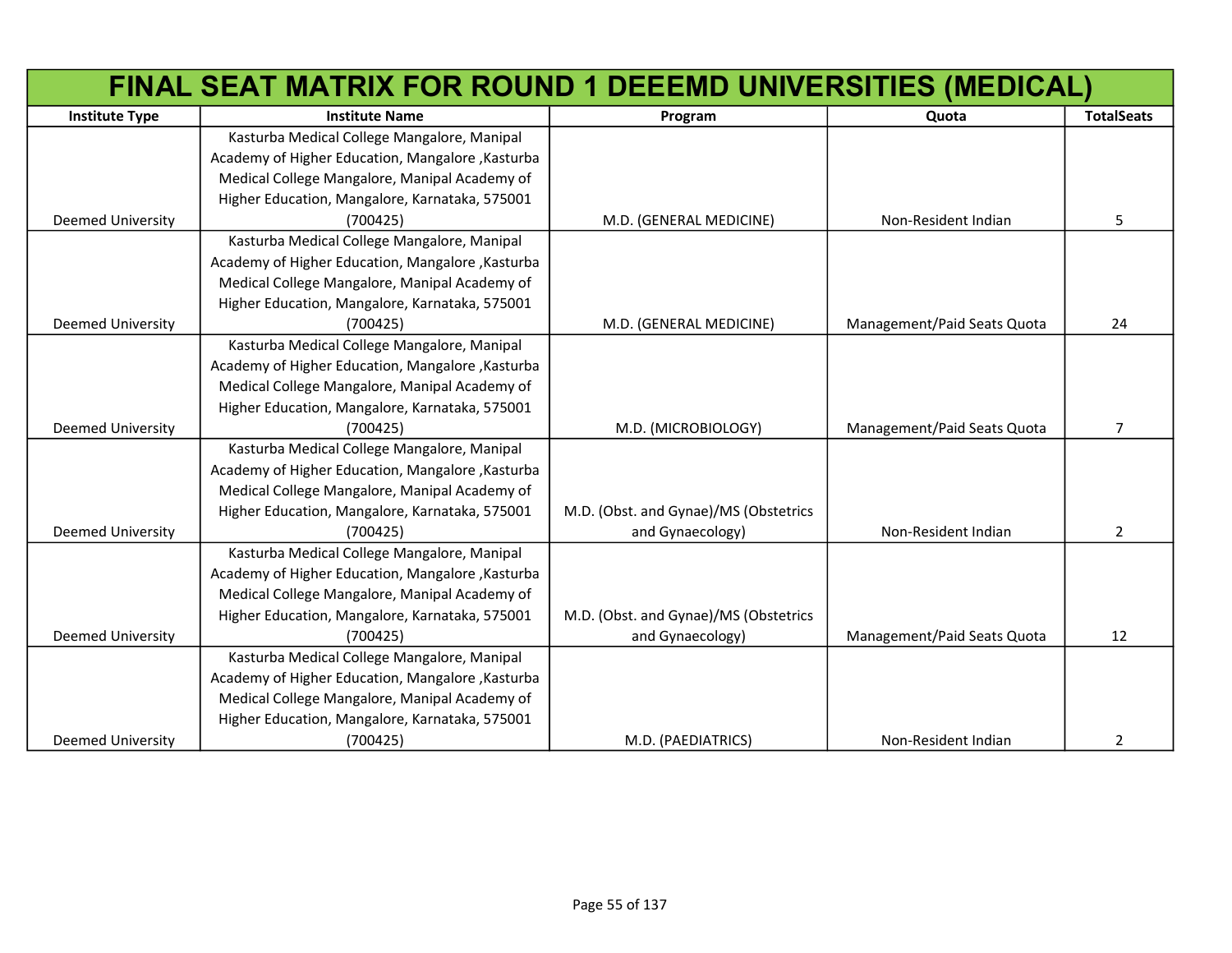|                          | FINAL SEAT MATRIX FOR ROUND 1 DEEEMD UNIVERSITIES (MEDICAL) |                               |                             |                   |
|--------------------------|-------------------------------------------------------------|-------------------------------|-----------------------------|-------------------|
| <b>Institute Type</b>    | <b>Institute Name</b>                                       | Program                       | Quota                       | <b>TotalSeats</b> |
|                          | Kasturba Medical College Mangalore, Manipal                 |                               |                             |                   |
|                          | Academy of Higher Education, Mangalore, Kasturba            |                               |                             |                   |
|                          | Medical College Mangalore, Manipal Academy of               |                               |                             |                   |
|                          | Higher Education, Mangalore, Karnataka, 575001              |                               |                             |                   |
| Deemed University        | (700425)                                                    | M.D. (PAEDIATRICS)            | Management/Paid Seats Quota | 8                 |
|                          | Kasturba Medical College Mangalore, Manipal                 |                               |                             |                   |
|                          | Academy of Higher Education, Mangalore, Kasturba            |                               |                             |                   |
|                          | Medical College Mangalore, Manipal Academy of               |                               |                             |                   |
|                          | Higher Education, Mangalore, Karnataka, 575001              |                               |                             |                   |
| <b>Deemed University</b> | (700425)                                                    | M.D. (PATHOLOGY)              | Management/Paid Seats Quota | 12                |
|                          | Kasturba Medical College Mangalore, Manipal                 |                               |                             |                   |
|                          | Academy of Higher Education, Mangalore, Kasturba            |                               |                             |                   |
|                          | Medical College Mangalore, Manipal Academy of               |                               |                             |                   |
|                          | Higher Education, Mangalore, Karnataka, 575001              |                               |                             |                   |
| <b>Deemed University</b> | (700425)                                                    | M.D. (PHARMACOLOGY)           | Management/Paid Seats Quota | $\overline{2}$    |
|                          | Kasturba Medical College Mangalore, Manipal                 |                               |                             |                   |
|                          | Academy of Higher Education, Mangalore, Kasturba            |                               |                             |                   |
|                          | Medical College Mangalore, Manipal Academy of               |                               |                             |                   |
|                          | Higher Education, Mangalore, Karnataka, 575001              |                               |                             |                   |
| <b>Deemed University</b> | (700425)                                                    | M.D. (PHYSIOLOGY)             | Management/Paid Seats Quota | 4                 |
|                          | Kasturba Medical College Mangalore, Manipal                 |                               |                             |                   |
|                          | Academy of Higher Education, Mangalore, Kasturba            |                               |                             |                   |
|                          | Medical College Mangalore, Manipal Academy of               |                               |                             |                   |
|                          | Higher Education, Mangalore, Karnataka, 575001              | M.D. (PREVENTIVE and SOCIAL   |                             |                   |
| <b>Deemed University</b> | (700425)                                                    | MEDICINE)/ COMMUNITY MEDICINE | Management/Paid Seats Quota | 4                 |
|                          | Kasturba Medical College Mangalore, Manipal                 |                               |                             |                   |
|                          | Academy of Higher Education, Mangalore, Kasturba            |                               |                             |                   |
|                          | Medical College Mangalore, Manipal Academy of               |                               |                             |                   |
|                          | Higher Education, Mangalore, Karnataka, 575001              |                               |                             |                   |
| <b>Deemed University</b> | (700425)                                                    | M.D. (PSYCHIATRY)             | Management/Paid Seats Quota | $\overline{2}$    |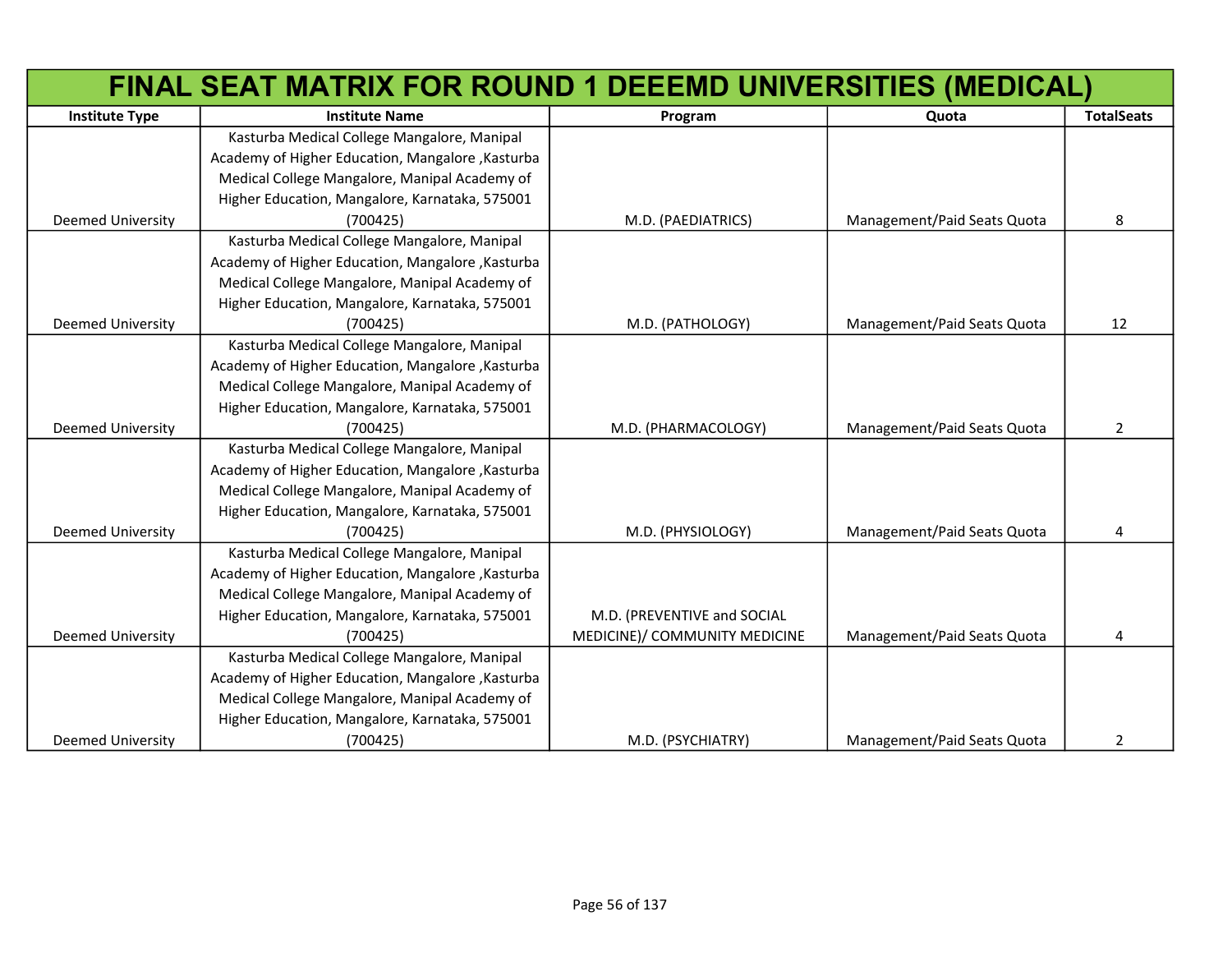|                          | FINAL SEAT MATRIX FOR ROUND 1 DEEEMD UNIVERSITIES (MEDICAL) |                                         |                             |                   |
|--------------------------|-------------------------------------------------------------|-----------------------------------------|-----------------------------|-------------------|
| <b>Institute Type</b>    | <b>Institute Name</b>                                       | Program                                 | Quota                       | <b>TotalSeats</b> |
|                          | Kasturba Medical College Mangalore, Manipal                 |                                         |                             |                   |
|                          | Academy of Higher Education, Mangalore, Kasturba            |                                         |                             |                   |
|                          | Medical College Mangalore, Manipal Academy of               |                                         |                             |                   |
|                          | Higher Education, Mangalore, Karnataka, 575001              |                                         |                             |                   |
| <b>Deemed University</b> | (700425)                                                    | M.D. (RADIO-DIAGNOSIS)                  | Non-Resident Indian         | $\mathbf{1}$      |
|                          | Kasturba Medical College Mangalore, Manipal                 |                                         |                             |                   |
|                          | Academy of Higher Education, Mangalore, Kasturba            |                                         |                             |                   |
|                          | Medical College Mangalore, Manipal Academy of               |                                         |                             |                   |
|                          | Higher Education, Mangalore, Karnataka, 575001              |                                         |                             |                   |
| <b>Deemed University</b> | (700425)                                                    | M.D. (RADIO-DIAGNOSIS)                  | Management/Paid Seats Quota | 7                 |
|                          | Kasturba Medical College Mangalore, Manipal                 |                                         |                             |                   |
|                          | Academy of Higher Education, Mangalore, Kasturba            |                                         |                             |                   |
|                          | Medical College Mangalore, Manipal Academy of               |                                         |                             |                   |
|                          | Higher Education, Mangalore, Karnataka, 575001              |                                         |                             |                   |
| <b>Deemed University</b> | (700425)                                                    | M.D. (Radiotherapy/ Radiation Oncology) | Management/Paid Seats Quota | 2                 |
|                          | Kasturba Medical College Mangalore, Manipal                 |                                         |                             |                   |
|                          | Academy of Higher Education, Mangalore, Kasturba            |                                         |                             |                   |
|                          | Medical College Mangalore, Manipal Academy of               | M.D. (Tuberculosis and Respiratory      |                             |                   |
|                          | Higher Education, Mangalore, Karnataka, 575001              | diseases)/Pulmonary Medicine /M.D.      |                             |                   |
| <b>Deemed University</b> | (700425)                                                    | (Respiratory Medicine)                  | Management/Paid Seats Quota | $\overline{2}$    |
|                          | Kasturba Medical College Mangalore, Manipal                 |                                         |                             |                   |
|                          | Academy of Higher Education, Mangalore, Kasturba            |                                         |                             |                   |
|                          | Medical College Mangalore, Manipal Academy of               |                                         |                             |                   |
|                          | Higher Education, Mangalore, Karnataka, 575001              |                                         |                             |                   |
| <b>Deemed University</b> | (700425)                                                    | M.S. (E.N.T.)                           | Management/Paid Seats Quota | 5.                |
|                          | Kasturba Medical College Mangalore, Manipal                 |                                         |                             |                   |
|                          | Academy of Higher Education, Mangalore, Kasturba            |                                         |                             |                   |
|                          | Medical College Mangalore, Manipal Academy of               |                                         |                             |                   |
|                          | Higher Education, Mangalore, Karnataka, 575001              |                                         |                             |                   |
| <b>Deemed University</b> | (700425)                                                    | M.S. (GENERAL SURGERY)                  | Non-Resident Indian         | 1                 |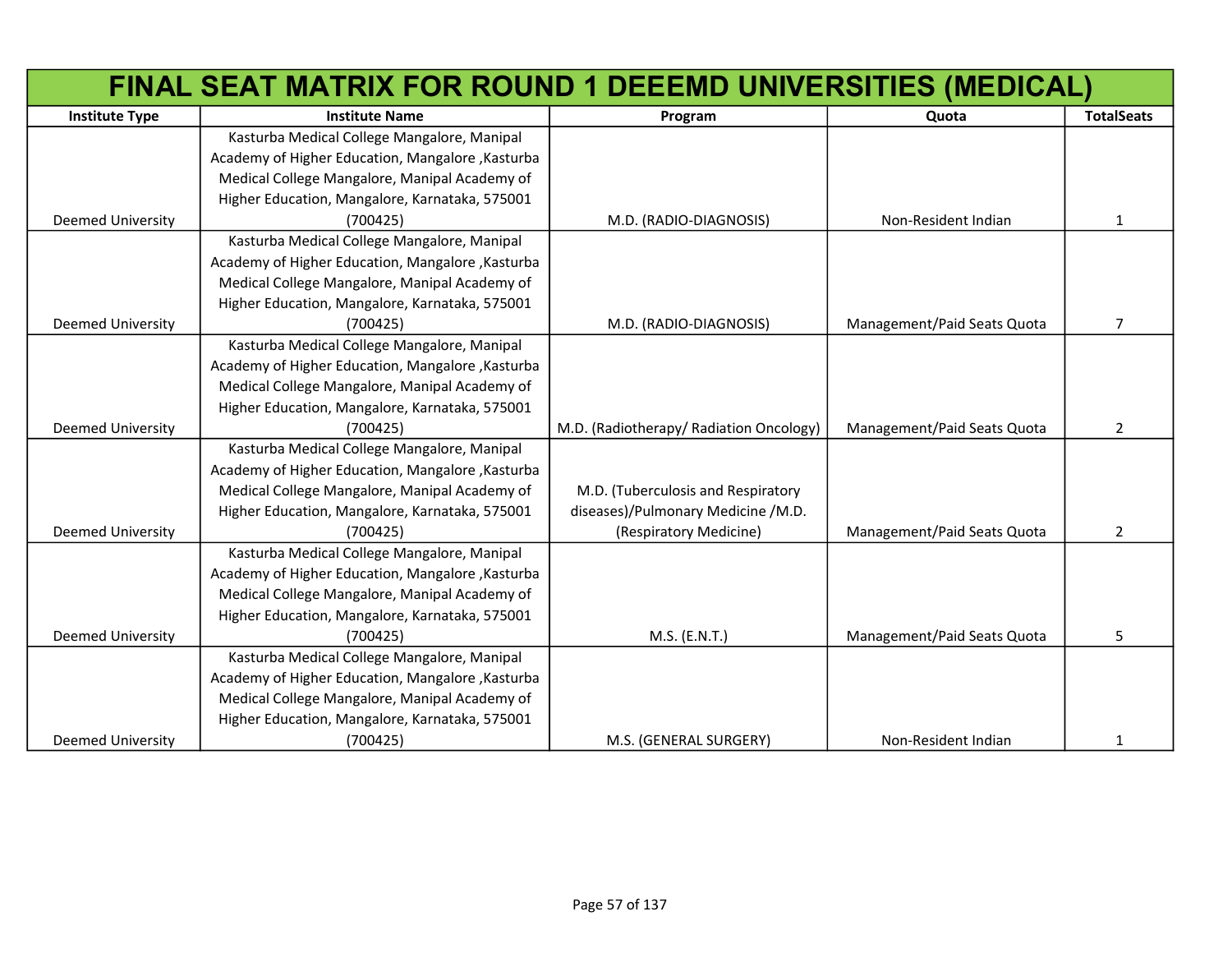|                          | FINAL SEAT MATRIX FOR ROUND 1 DEEEMD UNIVERSITIES (MEDICAL) |                        |                             |                   |
|--------------------------|-------------------------------------------------------------|------------------------|-----------------------------|-------------------|
| <b>Institute Type</b>    | <b>Institute Name</b>                                       | Program                | Quota                       | <b>TotalSeats</b> |
|                          | Kasturba Medical College Mangalore, Manipal                 |                        |                             |                   |
|                          | Academy of Higher Education, Mangalore, Kasturba            |                        |                             |                   |
|                          | Medical College Mangalore, Manipal Academy of               |                        |                             |                   |
|                          | Higher Education, Mangalore, Karnataka, 575001              |                        |                             |                   |
| Deemed University        | (700425)                                                    | M.S. (GENERAL SURGERY) | Management/Paid Seats Quota | 8                 |
|                          | Kasturba Medical College Mangalore, Manipal                 |                        |                             |                   |
|                          | Academy of Higher Education, Mangalore, Kasturba            |                        |                             |                   |
|                          | Medical College Mangalore, Manipal Academy of               |                        |                             |                   |
|                          | Higher Education, Mangalore, Karnataka, 575001              |                        |                             |                   |
| <b>Deemed University</b> | (700425)                                                    | M.S. (OPHTHALMOLOGY)   | Management/Paid Seats Quota | 4                 |
|                          | Kasturba Medical College Mangalore, Manipal                 |                        |                             |                   |
|                          | Academy of Higher Education, Mangalore, Kasturba            |                        |                             |                   |
|                          | Medical College Mangalore, Manipal Academy of               |                        |                             |                   |
|                          | Higher Education, Mangalore, Karnataka, 575001              |                        |                             |                   |
| Deemed University        | (700425)                                                    | M.S. (ORTHOPAEDICS)    | Non-Resident Indian         | 1                 |
|                          | Kasturba Medical College Mangalore, Manipal                 |                        |                             |                   |
|                          | Academy of Higher Education, Mangalore, Kasturba            |                        |                             |                   |
|                          | Medical College Mangalore, Manipal Academy of               |                        |                             |                   |
|                          | Higher Education, Mangalore, Karnataka, 575001              |                        |                             |                   |
| <b>Deemed University</b> | (700425)                                                    | M.S. (ORTHOPAEDICS)    | Management/Paid Seats Quota | 4                 |
|                          | Kasturba Medical College Mangalore, Manipal                 |                        |                             |                   |
|                          | Academy of Higher Education, Mangalore, Kasturba            |                        |                             |                   |
|                          | Medical College Mangalore, Manipal Academy of               |                        |                             |                   |
|                          | Higher Education, Mangalore, Karnataka, 575001              |                        |                             |                   |
| <b>Deemed University</b> | (700425)                                                    | MD/MS (Anatomy)        | Management/Paid Seats Quota | 3                 |
|                          |                                                             |                        |                             |                   |
|                          | Kasturba Medical College Manipal, Manipal Academy           |                        |                             |                   |
|                          | Of Higher Education, Manipal, Kasturba Medical              |                        |                             |                   |
|                          | College Manipal, Manipal Academy Of Higher                  |                        |                             |                   |
| <b>Deemed University</b> | Education, Manipal, Karnataka, 576104 (700424)              | M.D. (ANAESTHESIOLOGY) | Non-Resident Indian         | $\mathbf{1}$      |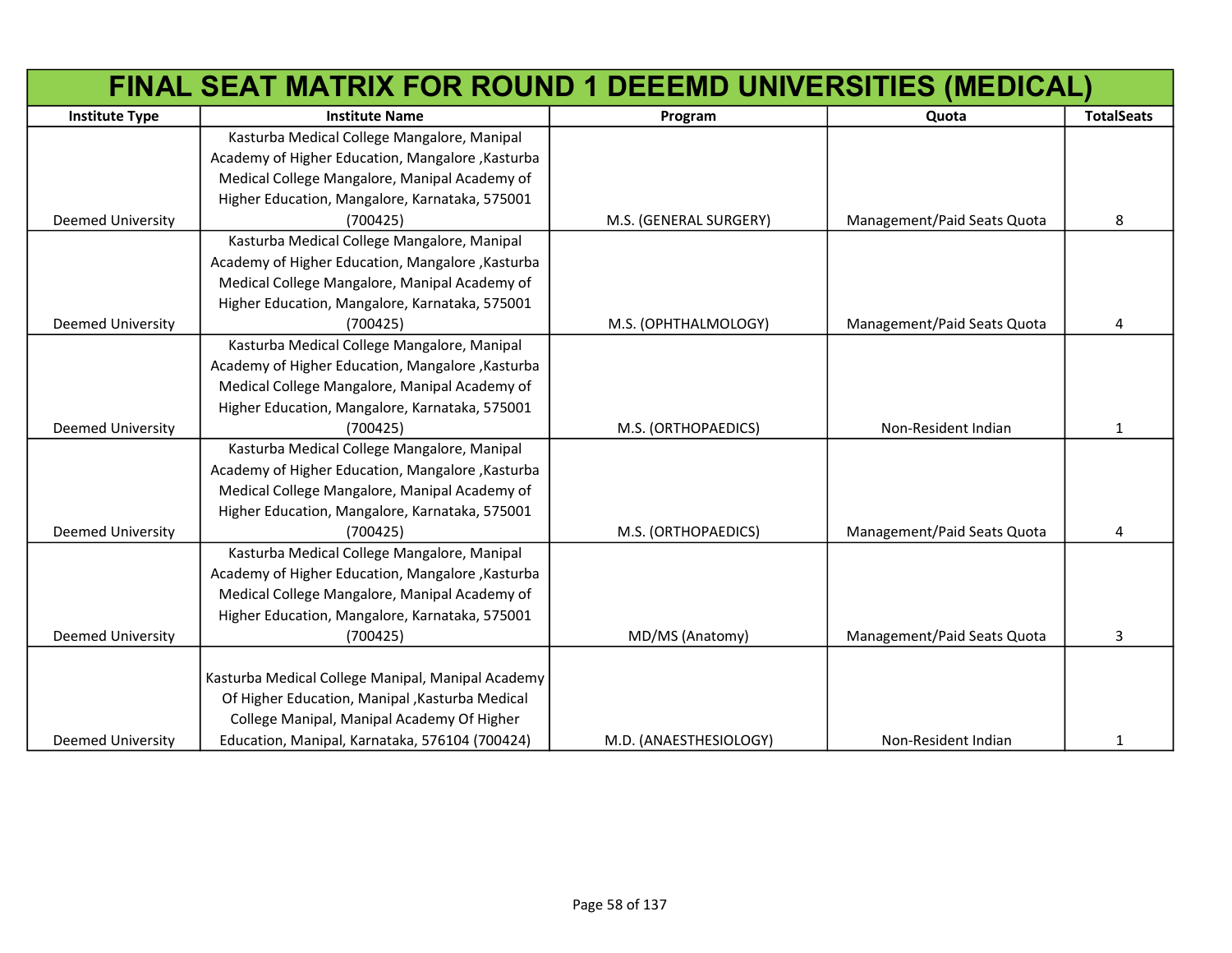|                          | FINAL SEAT MATRIX FOR ROUND 1 DEEEMD UNIVERSITIES (MEDICAL)                                          |                                         |                             |                   |
|--------------------------|------------------------------------------------------------------------------------------------------|-----------------------------------------|-----------------------------|-------------------|
| <b>Institute Type</b>    | <b>Institute Name</b>                                                                                | Program                                 | Quota                       | <b>TotalSeats</b> |
|                          |                                                                                                      |                                         |                             |                   |
|                          | Kasturba Medical College Manipal, Manipal Academy                                                    |                                         |                             |                   |
|                          | Of Higher Education, Manipal , Kasturba Medical                                                      |                                         |                             |                   |
|                          | College Manipal, Manipal Academy Of Higher                                                           |                                         |                             |                   |
| Deemed University        | Education, Manipal, Karnataka, 576104 (700424)                                                       | M.D. (ANAESTHESIOLOGY)                  | Management/Paid Seats Quota | 17                |
|                          |                                                                                                      |                                         |                             |                   |
|                          | Kasturba Medical College Manipal, Manipal Academy                                                    |                                         |                             |                   |
|                          | Of Higher Education, Manipal, Kasturba Medical                                                       |                                         |                             |                   |
|                          | College Manipal, Manipal Academy Of Higher                                                           |                                         |                             |                   |
| <b>Deemed University</b> | Education, Manipal, Karnataka, 576104 (700424)                                                       | M.D. (BIOCHEMISTRY)                     | Management/Paid Seats Quota | 3                 |
|                          | Kasturba Medical College Manipal, Manipal Academy                                                    |                                         |                             |                   |
|                          | Of Higher Education, Manipal , Kasturba Medical                                                      | M.D. (DERM., VENE. and LEPROSY)/        |                             |                   |
|                          | College Manipal, Manipal Academy Of Higher                                                           | (DERMATOLOGY)/(SKIN and VENEREAL        |                             |                   |
| <b>Deemed University</b> | Education, Manipal, Karnataka, 576104 (700424)                                                       | DISEASES)/(VENEREOLOGY)                 | Non-Resident Indian         | $\mathbf{1}$      |
|                          |                                                                                                      |                                         |                             |                   |
|                          | Kasturba Medical College Manipal, Manipal Academy                                                    |                                         |                             |                   |
|                          | Of Higher Education, Manipal , Kasturba Medical                                                      | M.D. (DERM., VENE. and LEPROSY)/        |                             |                   |
|                          | College Manipal, Manipal Academy Of Higher                                                           | (DERMATOLOGY)/(SKIN and VENEREAL        |                             |                   |
| <b>Deemed University</b> | Education, Manipal, Karnataka, 576104 (700424)                                                       | DISEASES)/(VENEREOLOGY)                 | Management/Paid Seats Quota | 5.                |
|                          |                                                                                                      |                                         |                             |                   |
|                          | Kasturba Medical College Manipal, Manipal Academy                                                    |                                         |                             |                   |
|                          | Of Higher Education, Manipal, Kasturba Medical                                                       |                                         |                             |                   |
|                          | College Manipal, Manipal Academy Of Higher                                                           | M.D. (Emergency and Critical Care)/M.D. |                             |                   |
| <b>Deemed University</b> | Education, Manipal, Karnataka, 576104 (700424)                                                       | (Emergency Medicine)                    | Management/Paid Seats Quota | 3                 |
|                          |                                                                                                      |                                         |                             |                   |
|                          | Kasturba Medical College Manipal, Manipal Academy<br>Of Higher Education, Manipal , Kasturba Medical |                                         |                             |                   |
|                          | College Manipal, Manipal Academy Of Higher                                                           |                                         |                             |                   |
| <b>Deemed University</b> | Education, Manipal, Karnataka, 576104 (700424)                                                       | M.D. (FORENSIC MEDICINE)                | Management/Paid Seats Quota | 3                 |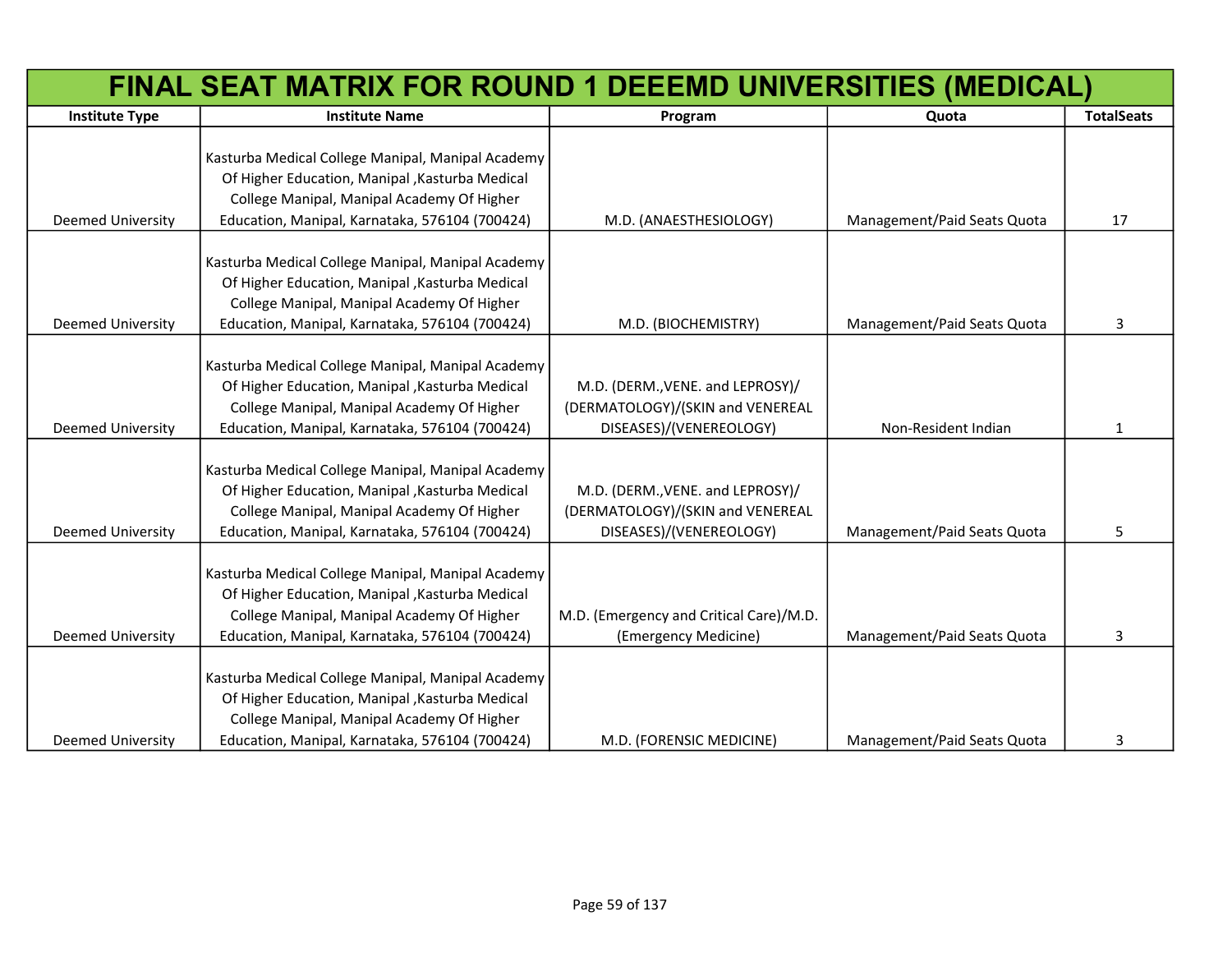|                          | FINAL SEAT MATRIX FOR ROUND 1 DEEEMD UNIVERSITIES (MEDICAL) |                                       |                             |                   |
|--------------------------|-------------------------------------------------------------|---------------------------------------|-----------------------------|-------------------|
| <b>Institute Type</b>    | <b>Institute Name</b>                                       | Program                               | Quota                       | <b>TotalSeats</b> |
|                          |                                                             |                                       |                             |                   |
|                          | Kasturba Medical College Manipal, Manipal Academy           |                                       |                             |                   |
|                          | Of Higher Education, Manipal, Kasturba Medical              |                                       |                             |                   |
|                          | College Manipal, Manipal Academy Of Higher                  |                                       |                             |                   |
| Deemed University        | Education, Manipal, Karnataka, 576104 (700424)              | M.D. (GENERAL MEDICINE)               | Non-Resident Indian         | 4                 |
|                          | Kasturba Medical College Manipal, Manipal Academy           |                                       |                             |                   |
|                          | Of Higher Education, Manipal, Kasturba Medical              |                                       |                             |                   |
|                          | College Manipal, Manipal Academy Of Higher                  |                                       |                             |                   |
| <b>Deemed University</b> | Education, Manipal, Karnataka, 576104 (700424)              | M.D. (GENERAL MEDICINE)               | Management/Paid Seats Quota | 20                |
|                          |                                                             |                                       |                             |                   |
|                          | Kasturba Medical College Manipal, Manipal Academy           |                                       |                             |                   |
|                          | Of Higher Education, Manipal, Kasturba Medical              |                                       |                             |                   |
|                          | College Manipal, Manipal Academy Of Higher                  |                                       |                             |                   |
| Deemed University        | Education, Manipal, Karnataka, 576104 (700424)              | M.D. (Hospital Administration)        | Management/Paid Seats Quota | $\overline{2}$    |
|                          |                                                             |                                       |                             |                   |
|                          | Kasturba Medical College Manipal, Manipal Academy           |                                       |                             |                   |
|                          | Of Higher Education, Manipal, Kasturba Medical              |                                       |                             |                   |
|                          | College Manipal, Manipal Academy Of Higher                  |                                       |                             |                   |
| <b>Deemed University</b> | Education, Manipal, Karnataka, 576104 (700424)              | M.D. (MICROBIOLOGY)                   | Management/Paid Seats Quota | 3                 |
|                          |                                                             |                                       |                             |                   |
|                          | Kasturba Medical College Manipal, Manipal Academy           |                                       |                             |                   |
|                          | Of Higher Education, Manipal, Kasturba Medical              |                                       |                             |                   |
|                          | College Manipal, Manipal Academy Of Higher                  | M.D. (Obst. and Gynae)/MS (Obstetrics |                             |                   |
| <b>Deemed University</b> | Education, Manipal, Karnataka, 576104 (700424)              | and Gynaecology)                      | Non-Resident Indian         | 3                 |
|                          | Kasturba Medical College Manipal, Manipal Academy           |                                       |                             |                   |
|                          | Of Higher Education, Manipal, Kasturba Medical              |                                       |                             |                   |
|                          | College Manipal, Manipal Academy Of Higher                  | M.D. (Obst. and Gynae)/MS (Obstetrics |                             |                   |
| <b>Deemed University</b> | Education, Manipal, Karnataka, 576104 (700424)              | and Gynaecology)                      | Management/Paid Seats Quota | 18                |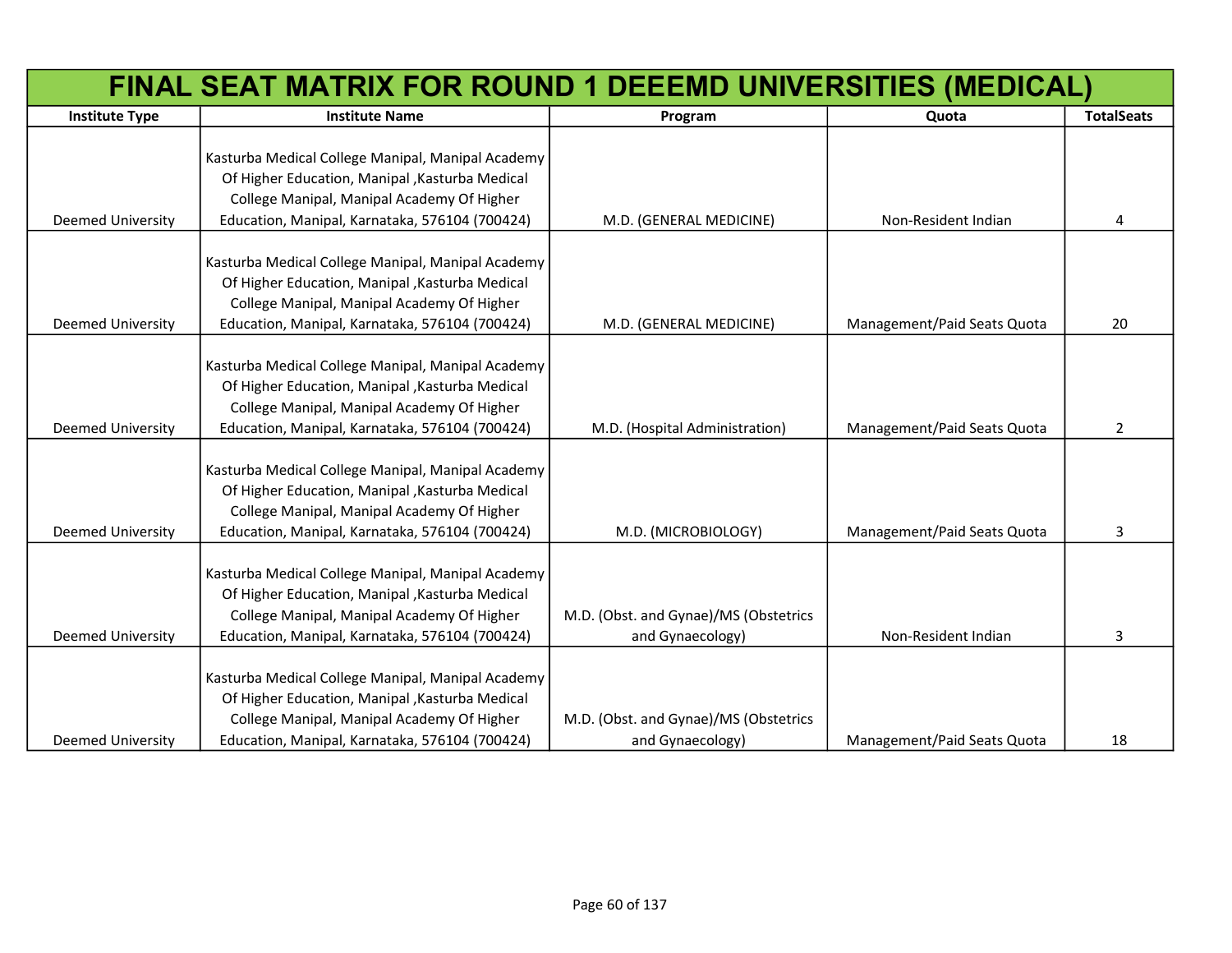|                          | FINAL SEAT MATRIX FOR ROUND 1 DEEEMD UNIVERSITIES (MEDICAL) |                            |                             |                   |
|--------------------------|-------------------------------------------------------------|----------------------------|-----------------------------|-------------------|
| <b>Institute Type</b>    | <b>Institute Name</b>                                       | Program                    | Quota                       | <b>TotalSeats</b> |
|                          |                                                             |                            |                             |                   |
|                          | Kasturba Medical College Manipal, Manipal Academy           |                            |                             |                   |
|                          | Of Higher Education, Manipal, Kasturba Medical              |                            |                             |                   |
|                          | College Manipal, Manipal Academy Of Higher                  |                            |                             |                   |
| Deemed University        | Education, Manipal, Karnataka, 576104 (700424)              | M.D. (PAEDIATRICS)         | Non-Resident Indian         | 3                 |
|                          | Kasturba Medical College Manipal, Manipal Academy           |                            |                             |                   |
|                          | Of Higher Education, Manipal, Kasturba Medical              |                            |                             |                   |
|                          | College Manipal, Manipal Academy Of Higher                  |                            |                             |                   |
| <b>Deemed University</b> | Education, Manipal, Karnataka, 576104 (700424)              | M.D. (PAEDIATRICS)         | Management/Paid Seats Quota | 15                |
|                          |                                                             |                            |                             |                   |
|                          | Kasturba Medical College Manipal, Manipal Academy           |                            |                             |                   |
|                          | Of Higher Education, Manipal, Kasturba Medical              |                            |                             |                   |
|                          | College Manipal, Manipal Academy Of Higher                  |                            |                             |                   |
| Deemed University        | Education, Manipal, Karnataka, 576104 (700424)              | M.D. (PALLIATIVE MEDICINE) | Management/Paid Seats Quota | $\overline{2}$    |
|                          |                                                             |                            |                             |                   |
|                          | Kasturba Medical College Manipal, Manipal Academy           |                            |                             |                   |
|                          | Of Higher Education, Manipal, Kasturba Medical              |                            |                             |                   |
|                          | College Manipal, Manipal Academy Of Higher                  |                            |                             |                   |
| <b>Deemed University</b> | Education, Manipal, Karnataka, 576104 (700424)              | M.D. (PATHOLOGY)           | Management/Paid Seats Quota | 17                |
|                          | Kasturba Medical College Manipal, Manipal Academy           |                            |                             |                   |
|                          | Of Higher Education, Manipal, Kasturba Medical              |                            |                             |                   |
|                          | College Manipal, Manipal Academy Of Higher                  |                            |                             |                   |
| <b>Deemed University</b> | Education, Manipal, Karnataka, 576104 (700424)              | M.D. (PHARMACOLOGY)        | Management/Paid Seats Quota | $\overline{7}$    |
|                          |                                                             |                            |                             |                   |
|                          | Kasturba Medical College Manipal, Manipal Academy           |                            |                             |                   |
|                          | Of Higher Education, Manipal, Kasturba Medical              |                            |                             |                   |
|                          | College Manipal, Manipal Academy Of Higher                  |                            |                             |                   |
| <b>Deemed University</b> | Education, Manipal, Karnataka, 576104 (700424)              | M.D. (PHYSIOLOGY)          | Management/Paid Seats Quota | $\overline{2}$    |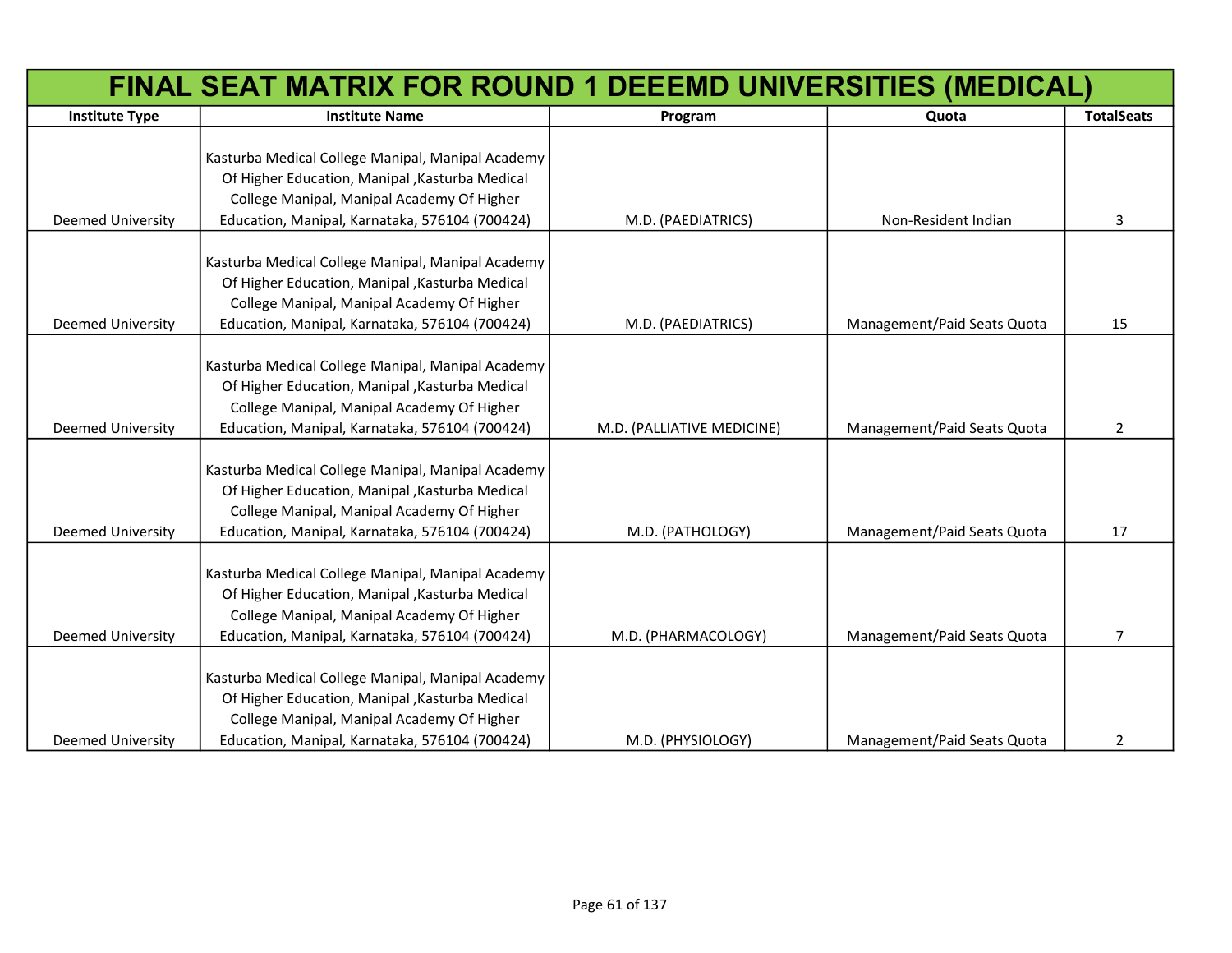|                          | FINAL SEAT MATRIX FOR ROUND 1 DEEEMD UNIVERSITIES (MEDICAL) |                                         |                             |                   |
|--------------------------|-------------------------------------------------------------|-----------------------------------------|-----------------------------|-------------------|
| <b>Institute Type</b>    | <b>Institute Name</b>                                       | Program                                 | Quota                       | <b>TotalSeats</b> |
|                          |                                                             |                                         |                             |                   |
|                          | Kasturba Medical College Manipal, Manipal Academy           |                                         |                             |                   |
|                          | Of Higher Education, Manipal , Kasturba Medical             |                                         |                             |                   |
|                          | College Manipal, Manipal Academy Of Higher                  | M.D. (PREVENTIVE and SOCIAL             |                             |                   |
| Deemed University        | Education, Manipal, Karnataka, 576104 (700424)              | MEDICINE)/ COMMUNITY MEDICINE           | Management/Paid Seats Quota | 8                 |
|                          |                                                             |                                         |                             |                   |
|                          | Kasturba Medical College Manipal, Manipal Academy           |                                         |                             |                   |
|                          | Of Higher Education, Manipal, Kasturba Medical              |                                         |                             |                   |
|                          | College Manipal, Manipal Academy Of Higher                  |                                         |                             |                   |
| <b>Deemed University</b> | Education, Manipal, Karnataka, 576104 (700424)              | M.D. (PSYCHIATRY)                       | Non-Resident Indian         | 1                 |
|                          |                                                             |                                         |                             |                   |
|                          | Kasturba Medical College Manipal, Manipal Academy           |                                         |                             |                   |
|                          | Of Higher Education, Manipal, Kasturba Medical              |                                         |                             |                   |
|                          | College Manipal, Manipal Academy Of Higher                  |                                         |                             |                   |
| <b>Deemed University</b> | Education, Manipal, Karnataka, 576104 (700424)              | M.D. (PSYCHIATRY)                       | Management/Paid Seats Quota | 8                 |
|                          |                                                             |                                         |                             |                   |
|                          | Kasturba Medical College Manipal, Manipal Academy           |                                         |                             |                   |
|                          | Of Higher Education, Manipal , Kasturba Medical             |                                         |                             |                   |
|                          | College Manipal, Manipal Academy Of Higher                  |                                         |                             |                   |
| <b>Deemed University</b> | Education, Manipal, Karnataka, 576104 (700424)              | M.D. (RADIO-DIAGNOSIS)                  | Non-Resident Indian         | 1                 |
|                          |                                                             |                                         |                             |                   |
|                          | Kasturba Medical College Manipal, Manipal Academy           |                                         |                             |                   |
|                          | Of Higher Education, Manipal, Kasturba Medical              |                                         |                             |                   |
|                          | College Manipal, Manipal Academy Of Higher                  |                                         |                             |                   |
| <b>Deemed University</b> | Education, Manipal, Karnataka, 576104 (700424)              | M.D. (RADIO-DIAGNOSIS)                  | Management/Paid Seats Quota | 7                 |
|                          |                                                             |                                         |                             |                   |
|                          | Kasturba Medical College Manipal, Manipal Academy           |                                         |                             |                   |
|                          | Of Higher Education, Manipal, Kasturba Medical              |                                         |                             |                   |
|                          | College Manipal, Manipal Academy Of Higher                  |                                         |                             |                   |
| <b>Deemed University</b> | Education, Manipal, Karnataka, 576104 (700424)              | M.D. (Radiotherapy/ Radiation Oncology) | Management/Paid Seats Quota | 2                 |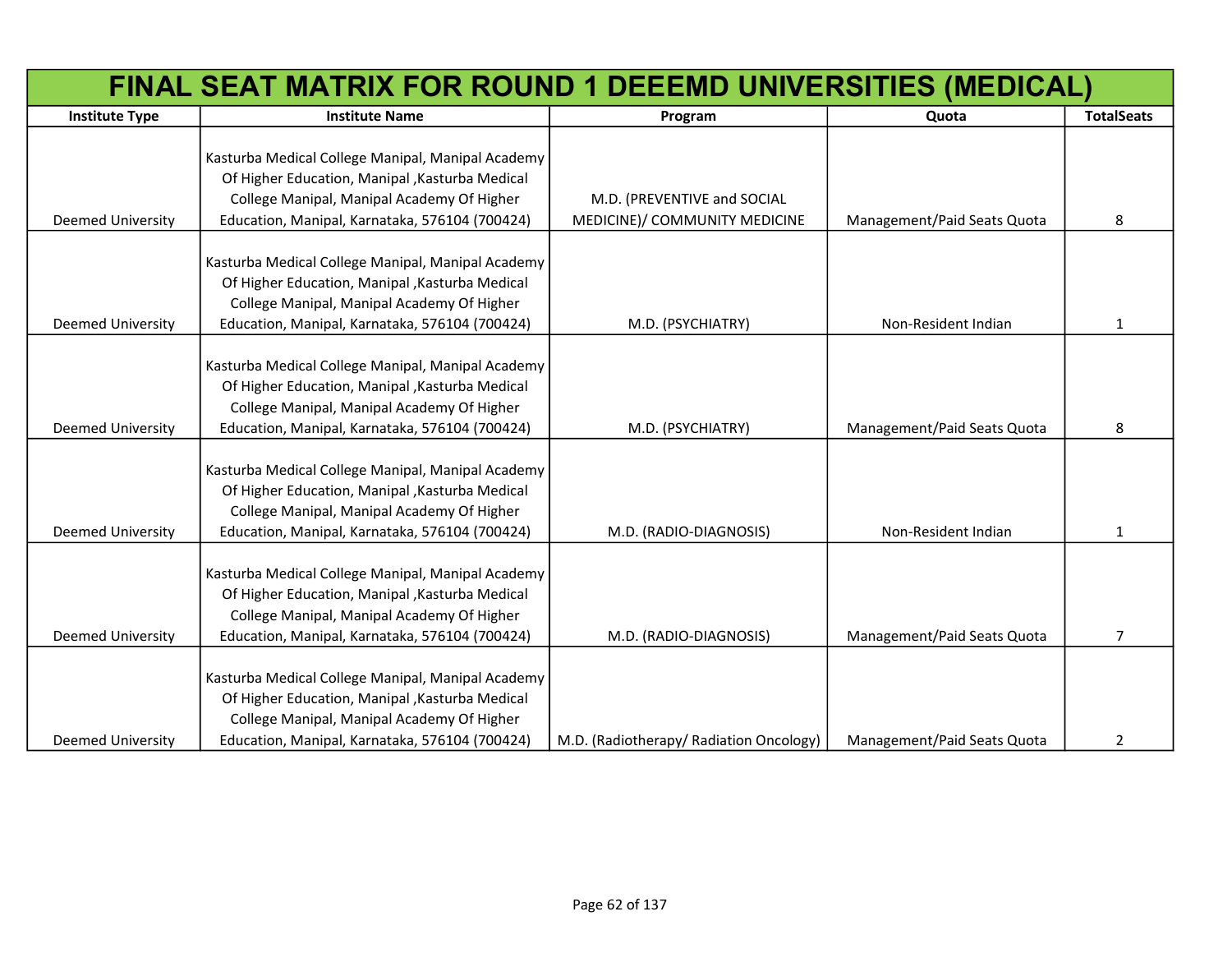|                          | FINAL SEAT MATRIX FOR ROUND 1 DEEEMD UNIVERSITIES (MEDICAL) |                                    |                             |                   |
|--------------------------|-------------------------------------------------------------|------------------------------------|-----------------------------|-------------------|
| <b>Institute Type</b>    | <b>Institute Name</b>                                       | Program                            | Quota                       | <b>TotalSeats</b> |
|                          |                                                             |                                    |                             |                   |
|                          | Kasturba Medical College Manipal, Manipal Academy           |                                    |                             |                   |
|                          | Of Higher Education, Manipal, Kasturba Medical              | M.D. (Tuberculosis and Respiratory |                             |                   |
|                          | College Manipal, Manipal Academy Of Higher                  | diseases)/Pulmonary Medicine /M.D. |                             |                   |
| <b>Deemed University</b> | Education, Manipal, Karnataka, 576104 (700424)              | (Respiratory Medicine)             | Management/Paid Seats Quota | 3                 |
|                          |                                                             |                                    |                             |                   |
|                          | Kasturba Medical College Manipal, Manipal Academy           |                                    |                             |                   |
|                          | Of Higher Education, Manipal, Kasturba Medical              | M.D. IN TRANSFUSION MEDICINE/      |                             |                   |
|                          | College Manipal, Manipal Academy Of Higher                  | IMMUNO-HAEMATOLOGY and BLOOD       |                             |                   |
| <b>Deemed University</b> | Education, Manipal, Karnataka, 576104 (700424)              | <b>TRANSFUSION</b>                 | Management/Paid Seats Quota | 4                 |
|                          |                                                             |                                    |                             |                   |
|                          | Kasturba Medical College Manipal, Manipal Academy           |                                    |                             |                   |
|                          | Of Higher Education, Manipal, Kasturba Medical              |                                    |                             |                   |
|                          | College Manipal, Manipal Academy Of Higher                  |                                    |                             |                   |
| <b>Deemed University</b> | Education, Manipal, Karnataka, 576104 (700424)              | M.S. (E.N.T.)                      | Non-Resident Indian         | 1                 |
|                          |                                                             |                                    |                             |                   |
|                          | Kasturba Medical College Manipal, Manipal Academy           |                                    |                             |                   |
|                          | Of Higher Education, Manipal, Kasturba Medical              |                                    |                             |                   |
|                          | College Manipal, Manipal Academy Of Higher                  |                                    |                             |                   |
| <b>Deemed University</b> | Education, Manipal, Karnataka, 576104 (700424)              | M.S. (E.N.T.)                      | Management/Paid Seats Quota | 5.                |
|                          |                                                             |                                    |                             |                   |
|                          | Kasturba Medical College Manipal, Manipal Academy           |                                    |                             |                   |
|                          | Of Higher Education, Manipal, Kasturba Medical              |                                    |                             |                   |
|                          | College Manipal, Manipal Academy Of Higher                  |                                    |                             |                   |
| <b>Deemed University</b> | Education, Manipal, Karnataka, 576104 (700424)              | M.S. (GENERAL SURGERY)             | Non-Resident Indian         | 3                 |
|                          |                                                             |                                    |                             |                   |
|                          | Kasturba Medical College Manipal, Manipal Academy           |                                    |                             |                   |
|                          | Of Higher Education, Manipal, Kasturba Medical              |                                    |                             |                   |
|                          | College Manipal, Manipal Academy Of Higher                  |                                    |                             |                   |
| <b>Deemed University</b> | Education, Manipal, Karnataka, 576104 (700424)              | M.S. (GENERAL SURGERY)             | Management/Paid Seats Quota | 18                |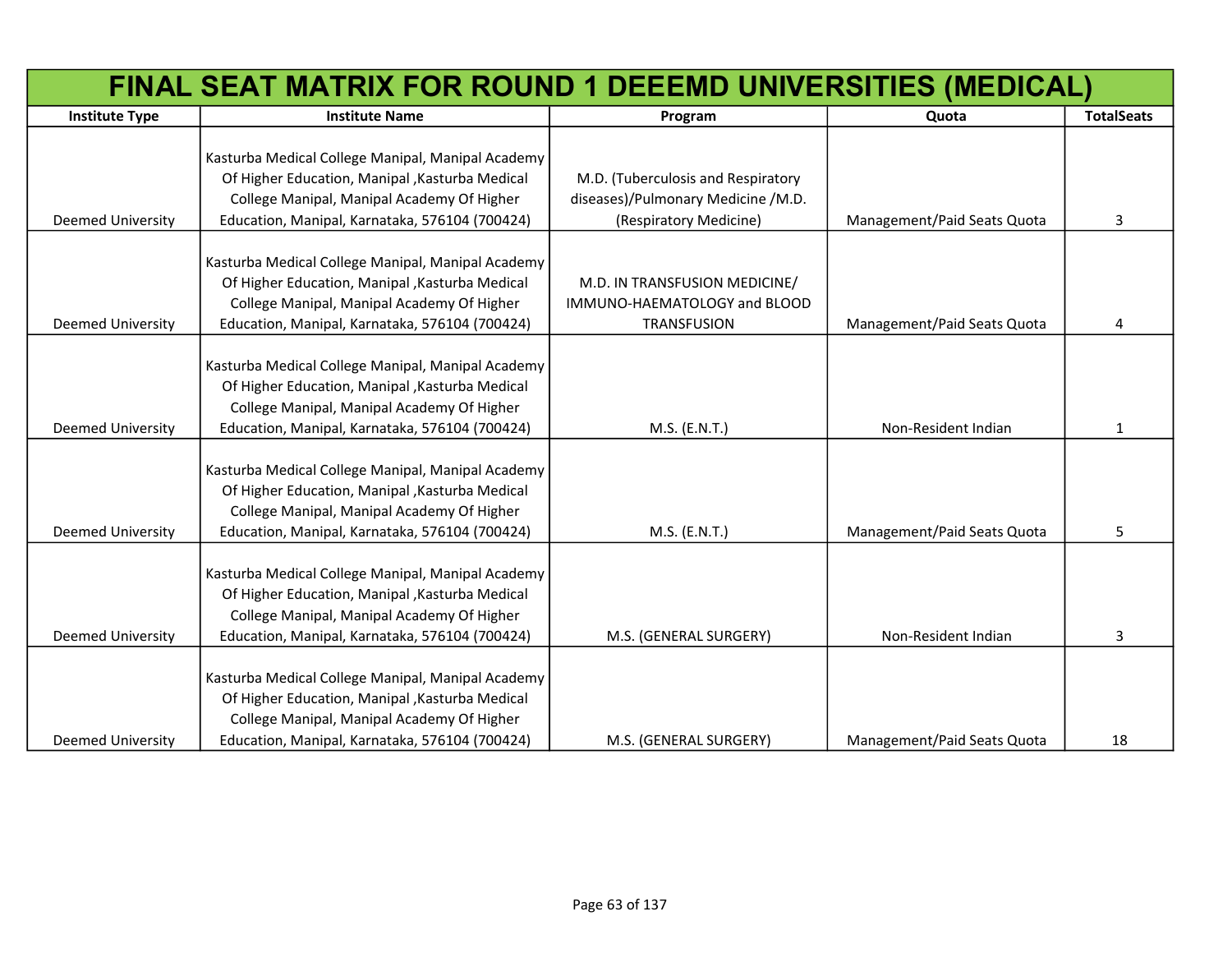|                          | FINAL SEAT MATRIX FOR ROUND 1 DEEEMD UNIVERSITIES (MEDICAL) |                        |                             |                   |
|--------------------------|-------------------------------------------------------------|------------------------|-----------------------------|-------------------|
| <b>Institute Type</b>    | <b>Institute Name</b>                                       | Program                | Quota                       | <b>TotalSeats</b> |
|                          |                                                             |                        |                             |                   |
|                          | Kasturba Medical College Manipal, Manipal Academy           |                        |                             |                   |
|                          | Of Higher Education, Manipal, Kasturba Medical              |                        |                             |                   |
|                          | College Manipal, Manipal Academy Of Higher                  |                        |                             |                   |
| <b>Deemed University</b> | Education, Manipal, Karnataka, 576104 (700424)              | M.S. (OPHTHALMOLOGY)   | Non-Resident Indian         | $\mathbf{1}$      |
|                          | Kasturba Medical College Manipal, Manipal Academy           |                        |                             |                   |
|                          | Of Higher Education, Manipal , Kasturba Medical             |                        |                             |                   |
|                          | College Manipal, Manipal Academy Of Higher                  |                        |                             |                   |
| <b>Deemed University</b> | Education, Manipal, Karnataka, 576104 (700424)              | M.S. (OPHTHALMOLOGY)   | Management/Paid Seats Quota | 5                 |
|                          |                                                             |                        |                             |                   |
|                          | Kasturba Medical College Manipal, Manipal Academy           |                        |                             |                   |
|                          | Of Higher Education, Manipal, Kasturba Medical              |                        |                             |                   |
|                          | College Manipal, Manipal Academy Of Higher                  |                        |                             |                   |
| <b>Deemed University</b> | Education, Manipal, Karnataka, 576104 (700424)              | M.S. (ORTHOPAEDICS)    | Non-Resident Indian         | $\overline{2}$    |
|                          |                                                             |                        |                             |                   |
|                          | Kasturba Medical College Manipal, Manipal Academy           |                        |                             |                   |
|                          | Of Higher Education, Manipal, Kasturba Medical              |                        |                             |                   |
|                          | College Manipal, Manipal Academy Of Higher                  |                        |                             |                   |
| <b>Deemed University</b> | Education, Manipal, Karnataka, 576104 (700424)              | M.S. (ORTHOPAEDICS)    | Management/Paid Seats Quota | 13                |
|                          | Kasturba Medical College Manipal, Manipal Academy           |                        |                             |                   |
|                          | Of Higher Education, Manipal , Kasturba Medical             |                        |                             |                   |
|                          | College Manipal, Manipal Academy Of Higher                  |                        |                             |                   |
| <b>Deemed University</b> | Education, Manipal, Karnataka, 576104 (700424)              | MD/MS (Anatomy)        | Management/Paid Seats Quota | 5.                |
|                          |                                                             |                        |                             |                   |
|                          | KRISHNA INSTITUTE OF MEDICAL SCIENCES, KARAD                |                        |                             |                   |
| <b>Deemed University</b> | , Karad Dist Satara (Maharashtra State) (700434)            | M.D. (ANAESTHESIOLOGY) | Management/Paid Seats Quota | 10                |
|                          | KRISHNA INSTITUTE OF MEDICAL SCIENCES, KARAD                |                        |                             |                   |
| <b>Deemed University</b> | ,Karad Dist Satara (Maharashtra State) (700434)             | M.D. (BIOCHEMISTRY)    | Management/Paid Seats Quota | $\overline{2}$    |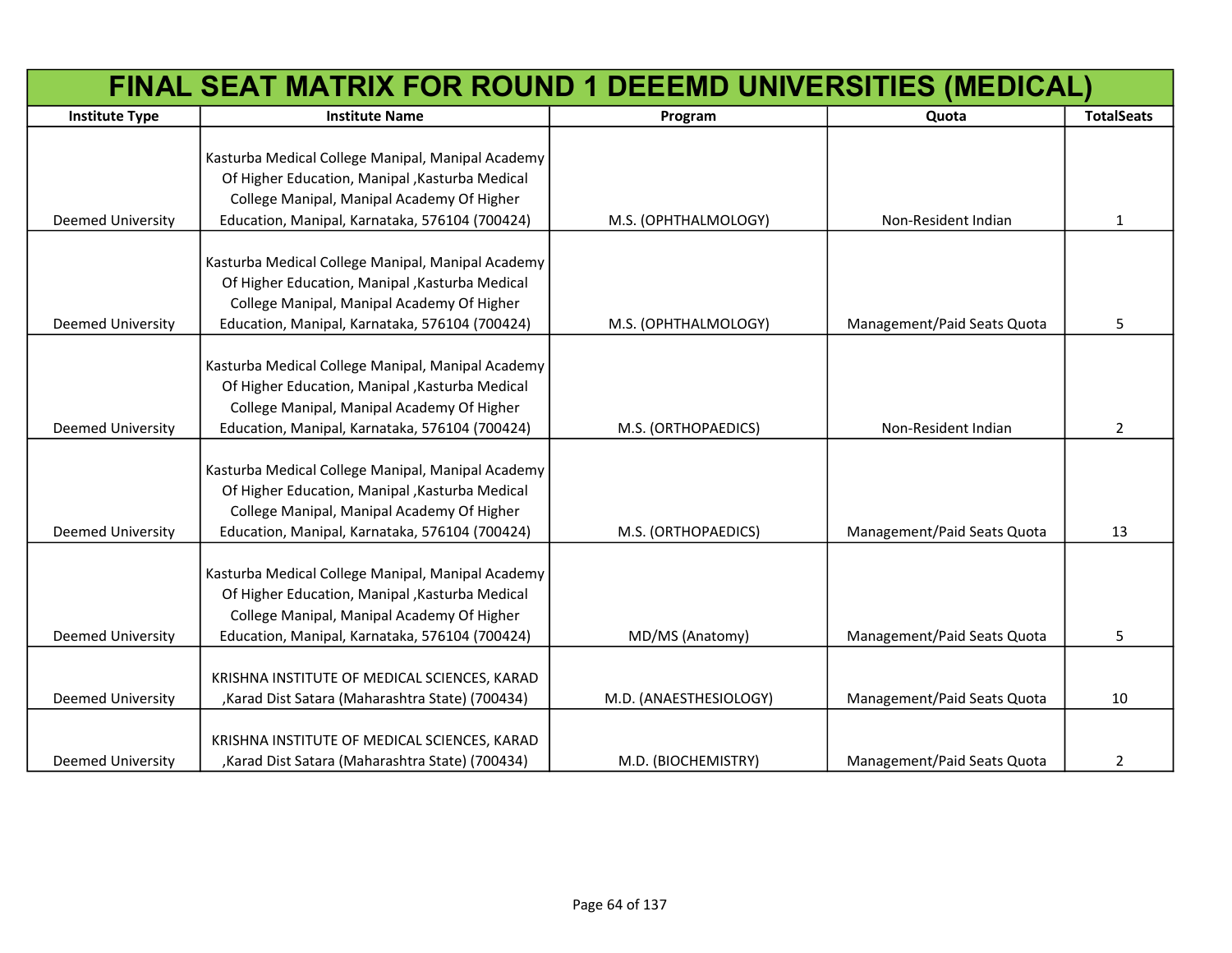|                          | FINAL SEAT MATRIX FOR ROUND 1 DEEEMD UNIVERSITIES (MEDICAL)                                      |                                       |                             |                   |
|--------------------------|--------------------------------------------------------------------------------------------------|---------------------------------------|-----------------------------|-------------------|
| <b>Institute Type</b>    | <b>Institute Name</b>                                                                            | Program                               | Quota                       | <b>TotalSeats</b> |
|                          |                                                                                                  |                                       |                             |                   |
|                          |                                                                                                  | M.D. (DERM., VENE. and LEPROSY)/      |                             |                   |
|                          | KRISHNA INSTITUTE OF MEDICAL SCIENCES, KARAD                                                     | (DERMATOLOGY)/(SKIN and VENEREAL      |                             |                   |
| <b>Deemed University</b> | , Karad Dist Satara (Maharashtra State) (700434)                                                 | DISEASES)/(VENEREOLOGY)               | Non-Resident Indian         | $\overline{2}$    |
|                          |                                                                                                  | M.D. (DERM., VENE. and LEPROSY)/      |                             |                   |
|                          | KRISHNA INSTITUTE OF MEDICAL SCIENCES, KARAD                                                     | (DERMATOLOGY)/(SKIN and VENEREAL      |                             |                   |
| <b>Deemed University</b> | , Karad Dist Satara (Maharashtra State) (700434)                                                 | DISEASES)/(VENEREOLOGY)               | Management/Paid Seats Quota | $\mathbf{1}$      |
|                          |                                                                                                  |                                       |                             |                   |
|                          | KRISHNA INSTITUTE OF MEDICAL SCIENCES, KARAD                                                     |                                       |                             |                   |
| <b>Deemed University</b> | , Karad Dist Satara (Maharashtra State) (700434)                                                 | M.D. (GENERAL MEDICINE)               | Non-Resident Indian         | 4                 |
|                          |                                                                                                  |                                       |                             |                   |
|                          | KRISHNA INSTITUTE OF MEDICAL SCIENCES, KARAD                                                     |                                       |                             |                   |
| <b>Deemed University</b> | , Karad Dist Satara (Maharashtra State) (700434)                                                 | M.D. (GENERAL MEDICINE)               | Management/Paid Seats Quota | 12                |
|                          | KRISHNA INSTITUTE OF MEDICAL SCIENCES, KARAD                                                     |                                       |                             |                   |
| <b>Deemed University</b> | , Karad Dist Satara (Maharashtra State) (700434)                                                 | M.D. (MICROBIOLOGY)                   | Management/Paid Seats Quota | $\mathbf{1}$      |
|                          |                                                                                                  |                                       |                             |                   |
|                          | KRISHNA INSTITUTE OF MEDICAL SCIENCES, KARAD                                                     | M.D. (Obst. and Gynae)/MS (Obstetrics |                             |                   |
| <b>Deemed University</b> | , Karad Dist Satara (Maharashtra State) (700434)                                                 | and Gynaecology)                      | Non-Resident Indian         | 4                 |
|                          |                                                                                                  |                                       |                             |                   |
|                          | KRISHNA INSTITUTE OF MEDICAL SCIENCES, KARAD                                                     | M.D. (Obst. and Gynae)/MS (Obstetrics |                             |                   |
| <b>Deemed University</b> | , Karad Dist Satara (Maharashtra State) (700434)                                                 | and Gynaecology)                      | Management/Paid Seats Quota | 8                 |
|                          |                                                                                                  |                                       |                             |                   |
| <b>Deemed University</b> | KRISHNA INSTITUTE OF MEDICAL SCIENCES, KARAD<br>, Karad Dist Satara (Maharashtra State) (700434) | M.D. (PAEDIATRICS)                    | Non-Resident Indian         | $\mathbf{1}$      |
|                          |                                                                                                  |                                       |                             |                   |
|                          | KRISHNA INSTITUTE OF MEDICAL SCIENCES, KARAD                                                     |                                       |                             |                   |
| <b>Deemed University</b> | , Karad Dist Satara (Maharashtra State) (700434)                                                 | M.D. (PAEDIATRICS)                    | Management/Paid Seats Quota | $\overline{7}$    |
|                          |                                                                                                  |                                       |                             |                   |
|                          | KRISHNA INSTITUTE OF MEDICAL SCIENCES, KARAD                                                     |                                       |                             |                   |
| <b>Deemed University</b> | , Karad Dist Satara (Maharashtra State) (700434)                                                 | M.D. (PATHOLOGY)                      | Management/Paid Seats Quota | 8                 |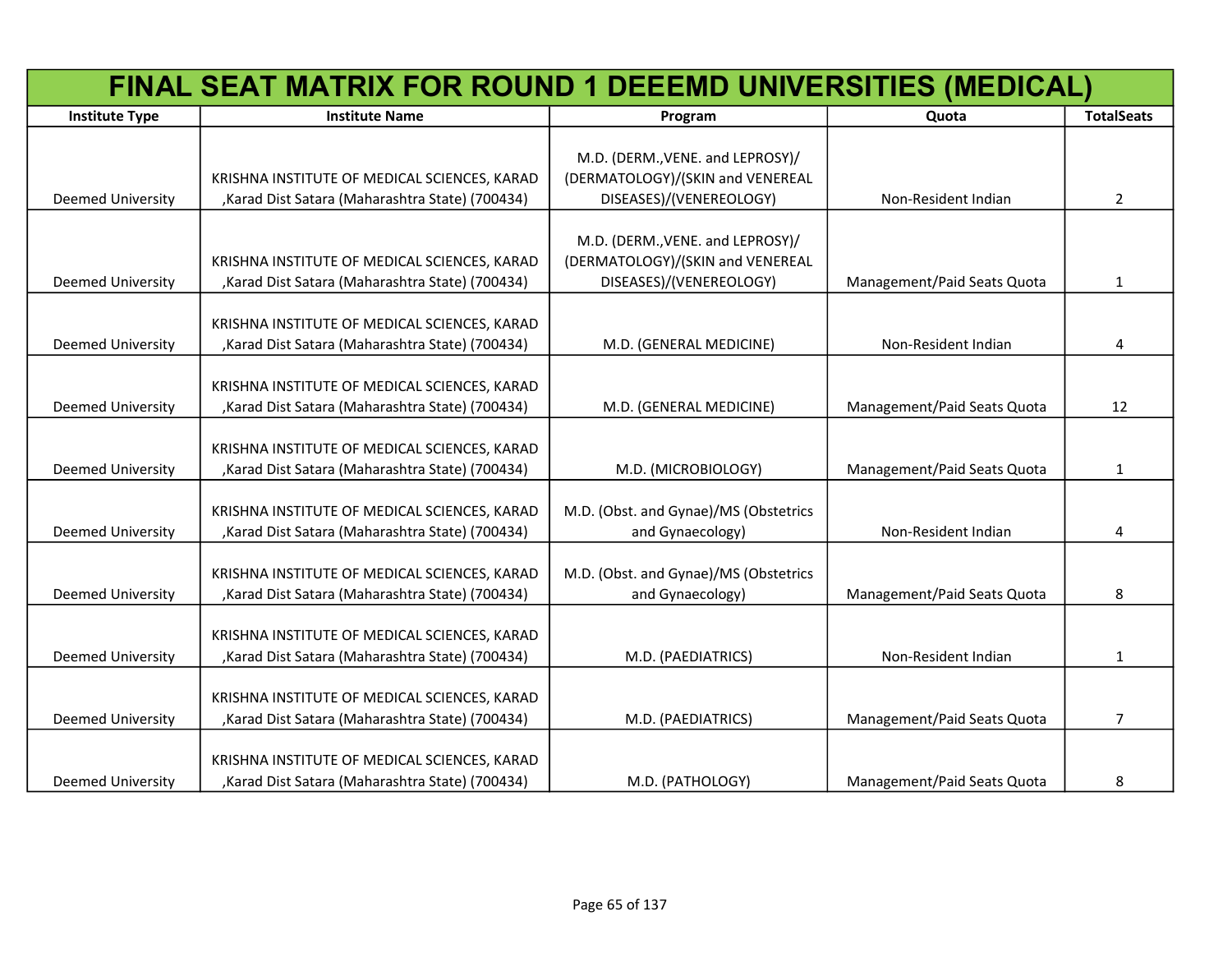|                          | FINAL SEAT MATRIX FOR ROUND 1 DEEEMD UNIVERSITIES (MEDICAL) |                               |                             |                   |
|--------------------------|-------------------------------------------------------------|-------------------------------|-----------------------------|-------------------|
| <b>Institute Type</b>    | <b>Institute Name</b>                                       | Program                       | Quota                       | <b>TotalSeats</b> |
|                          | KRISHNA INSTITUTE OF MEDICAL SCIENCES, KARAD                |                               |                             |                   |
| <b>Deemed University</b> | , Karad Dist Satara (Maharashtra State) (700434)            | M.D. (PHARMACOLOGY)           | Management/Paid Seats Quota | 4                 |
|                          | KRISHNA INSTITUTE OF MEDICAL SCIENCES, KARAD                |                               |                             |                   |
| <b>Deemed University</b> | , Karad Dist Satara (Maharashtra State) (700434)            | M.D. (PHYSIOLOGY)             | Management/Paid Seats Quota | $\mathbf{1}$      |
|                          | KRISHNA INSTITUTE OF MEDICAL SCIENCES, KARAD                | M.D. (PREVENTIVE and SOCIAL   |                             |                   |
| <b>Deemed University</b> | , Karad Dist Satara (Maharashtra State) (700434)            | MEDICINE)/ COMMUNITY MEDICINE | Management/Paid Seats Quota | $\overline{2}$    |
|                          | KRISHNA INSTITUTE OF MEDICAL SCIENCES, KARAD                |                               |                             |                   |
| <b>Deemed University</b> | , Karad Dist Satara (Maharashtra State) (700434)            | M.D. (PSYCHIATRY)             | Management/Paid Seats Quota | 2                 |
|                          | KRISHNA INSTITUTE OF MEDICAL SCIENCES, KARAD                |                               |                             |                   |
| <b>Deemed University</b> | , Karad Dist Satara (Maharashtra State) (700434)            | M.D. (RADIO-DIAGNOSIS)        | Non-Resident Indian         | 4                 |
|                          | KRISHNA INSTITUTE OF MEDICAL SCIENCES, KARAD                |                               |                             |                   |
| <b>Deemed University</b> | , Karad Dist Satara (Maharashtra State) (700434)            | M.D. (RADIO-DIAGNOSIS)        | Management/Paid Seats Quota | 5                 |
|                          | KRISHNA INSTITUTE OF MEDICAL SCIENCES, KARAD                |                               |                             |                   |
| <b>Deemed University</b> | , Karad Dist Satara (Maharashtra State) (700434)            | M.S. (E.N.T.)                 | Management/Paid Seats Quota | 3                 |
|                          | KRISHNA INSTITUTE OF MEDICAL SCIENCES, KARAD                |                               |                             |                   |
| <b>Deemed University</b> | , Karad Dist Satara (Maharashtra State) (700434)            | M.S. (GENERAL SURGERY)        | Non-Resident Indian         | $\mathbf{1}$      |
|                          | KRISHNA INSTITUTE OF MEDICAL SCIENCES, KARAD                |                               |                             |                   |
| <b>Deemed University</b> | , Karad Dist Satara (Maharashtra State) (700434)            | M.S. (GENERAL SURGERY)        | Management/Paid Seats Quota | 20                |
|                          | KRISHNA INSTITUTE OF MEDICAL SCIENCES, KARAD                |                               |                             |                   |
| <b>Deemed University</b> | , Karad Dist Satara (Maharashtra State) (700434)            | M.S. (OPHTHALMOLOGY)          | Non-Resident Indian         | $\mathbf{1}$      |
|                          | KRISHNA INSTITUTE OF MEDICAL SCIENCES, KARAD                |                               |                             |                   |
| Deemed University        | , Karad Dist Satara (Maharashtra State) (700434)            | M.S. (OPHTHALMOLOGY)          | Management/Paid Seats Quota | 5                 |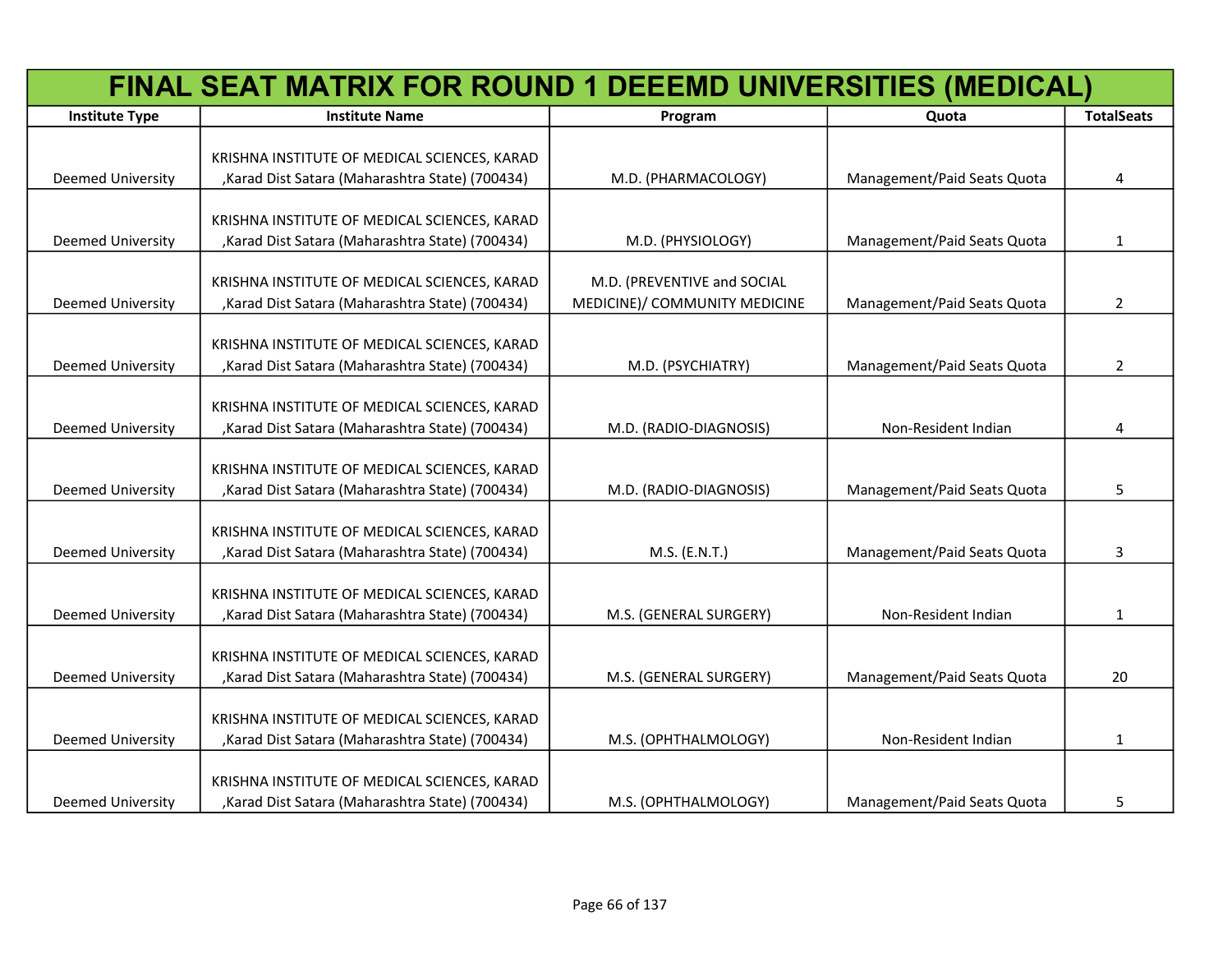|                          | FINAL SEAT MATRIX FOR ROUND 1 DEEEMD UNIVERSITIES (MEDICAL)                                      |                                  |                             |                   |
|--------------------------|--------------------------------------------------------------------------------------------------|----------------------------------|-----------------------------|-------------------|
| <b>Institute Type</b>    | <b>Institute Name</b>                                                                            | Program                          | Quota                       | <b>TotalSeats</b> |
|                          |                                                                                                  |                                  |                             |                   |
|                          | KRISHNA INSTITUTE OF MEDICAL SCIENCES, KARAD                                                     |                                  |                             |                   |
| <b>Deemed University</b> | , Karad Dist Satara (Maharashtra State) (700434)                                                 | M.S. (ORTHOPAEDICS)              | Non-Resident Indian         | $\overline{2}$    |
|                          |                                                                                                  |                                  |                             |                   |
| <b>Deemed University</b> | KRISHNA INSTITUTE OF MEDICAL SCIENCES, KARAD<br>, Karad Dist Satara (Maharashtra State) (700434) |                                  | Management/Paid Seats Quota |                   |
|                          |                                                                                                  | M.S. (ORTHOPAEDICS)              |                             | 10                |
|                          | KRISHNA INSTITUTE OF MEDICAL SCIENCES, KARAD                                                     |                                  |                             |                   |
| Deemed University        | , Karad Dist Satara (Maharashtra State) (700434)                                                 | MD/MS (Anatomy)                  | Management/Paid Seats Quota | 3                 |
|                          |                                                                                                  |                                  |                             |                   |
|                          | M.M. Institute of Medical Sciences and Research,                                                 |                                  |                             |                   |
|                          | Ambala , M.M. Institute of Medical Sciences and                                                  |                                  |                             |                   |
| <b>Deemed University</b> | Research, Ambala, Haryana, 133207 (700422)                                                       | M.D. (ANAESTHESIOLOGY)           | Management/Paid Seats Quota | 14                |
|                          |                                                                                                  |                                  |                             |                   |
|                          | M.M. Institute of Medical Sciences and Research,                                                 |                                  |                             |                   |
|                          | Ambala , M.M. Institute of Medical Sciences and                                                  |                                  |                             |                   |
| <b>Deemed University</b> | Research, Ambala, Haryana, 133207 (700422)                                                       | M.D. (BIOCHEMISTRY)              | Management/Paid Seats Quota | 3                 |
|                          |                                                                                                  |                                  |                             |                   |
|                          | M.M. Institute of Medical Sciences and Research,                                                 | M.D. (DERM., VENE. and LEPROSY)/ |                             |                   |
|                          | Ambala , M.M. Institute of Medical Sciences and                                                  | (DERMATOLOGY)/(SKIN and VENEREAL |                             |                   |
| Deemed University        | Research, Ambala, Haryana, 133207 (700422)                                                       | DISEASES)/(VENEREOLOGY)          | Non-Resident Indian         | $\overline{2}$    |
|                          | M.M. Institute of Medical Sciences and Research,                                                 | M.D. (DERM., VENE. and LEPROSY)/ |                             |                   |
|                          | Ambala , M.M. Institute of Medical Sciences and                                                  | (DERMATOLOGY)/(SKIN and VENEREAL |                             |                   |
| <b>Deemed University</b> | Research, Ambala, Haryana, 133207 (700422)                                                       | DISEASES)/(VENEREOLOGY)          | Management/Paid Seats Quota | $\overline{2}$    |
|                          |                                                                                                  |                                  |                             |                   |
|                          | M.M. Institute of Medical Sciences and Research,                                                 |                                  |                             |                   |
|                          | Ambala , M.M. Institute of Medical Sciences and                                                  |                                  |                             |                   |
| <b>Deemed University</b> | Research, Ambala, Haryana, 133207 (700422)                                                       | M.D. (FORENSIC MEDICINE)         | Management/Paid Seats Quota | 3                 |
|                          |                                                                                                  |                                  |                             |                   |
|                          | M.M. Institute of Medical Sciences and Research,                                                 |                                  |                             |                   |
|                          | Ambala , M.M. Institute of Medical Sciences and                                                  |                                  |                             |                   |
| <b>Deemed University</b> | Research, Ambala, Haryana, 133207 (700422)                                                       | M.D. (GENERAL MEDICINE)          | Non-Resident Indian         | 4                 |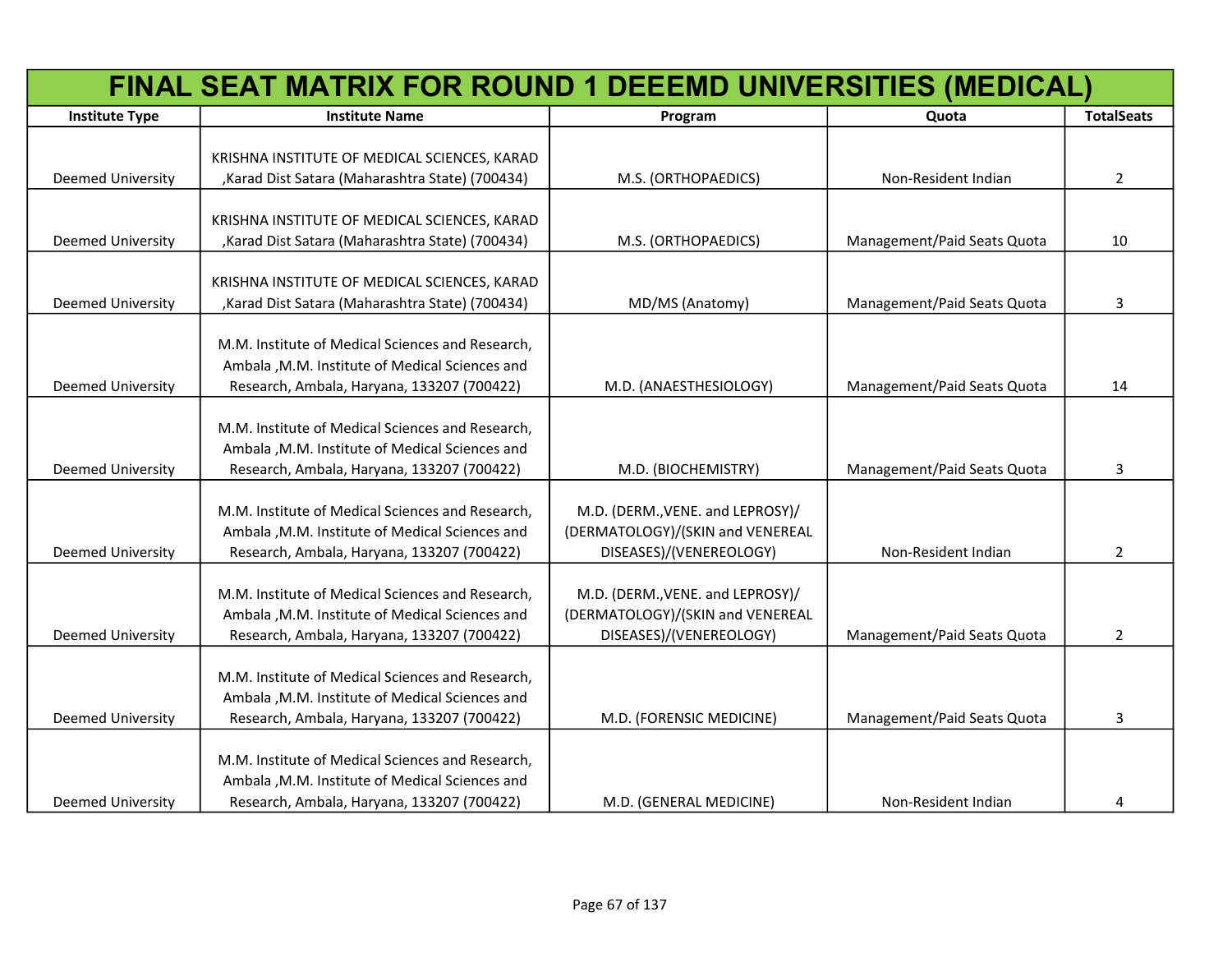| FINAL SEAT MATRIX FOR ROUND 1 DEEEMD UNIVERSITIES (MEDICAL) |                                                                                                                                                   |                                                           |                             |                   |
|-------------------------------------------------------------|---------------------------------------------------------------------------------------------------------------------------------------------------|-----------------------------------------------------------|-----------------------------|-------------------|
| <b>Institute Type</b>                                       | <b>Institute Name</b>                                                                                                                             | Program                                                   | Quota                       | <b>TotalSeats</b> |
| Deemed University                                           | M.M. Institute of Medical Sciences and Research,<br>Ambala , M.M. Institute of Medical Sciences and<br>Research, Ambala, Haryana, 133207 (700422) | M.D. (GENERAL MEDICINE)                                   | Management/Paid Seats Quota | 15                |
|                                                             | M.M. Institute of Medical Sciences and Research,<br>Ambala , M.M. Institute of Medical Sciences and                                               |                                                           |                             |                   |
| <b>Deemed University</b>                                    | Research, Ambala, Haryana, 133207 (700422)                                                                                                        | M.D. (MICROBIOLOGY)                                       | Management/Paid Seats Quota | 3                 |
| Deemed University                                           | M.M. Institute of Medical Sciences and Research,<br>Ambala , M.M. Institute of Medical Sciences and<br>Research, Ambala, Haryana, 133207 (700422) | M.D. (Obst. and Gynae)/MS (Obstetrics<br>and Gynaecology) | Non-Resident Indian         | 3                 |
| <b>Deemed University</b>                                    | M.M. Institute of Medical Sciences and Research,<br>Ambala , M.M. Institute of Medical Sciences and<br>Research, Ambala, Haryana, 133207 (700422) | M.D. (Obst. and Gynae)/MS (Obstetrics<br>and Gynaecology) | Management/Paid Seats Quota | 8                 |
| Deemed University                                           | M.M. Institute of Medical Sciences and Research,<br>Ambala , M.M. Institute of Medical Sciences and<br>Research, Ambala, Haryana, 133207 (700422) | M.D. (PAEDIATRICS)                                        | Non-Resident Indian         | 2                 |
| <b>Deemed University</b>                                    | M.M. Institute of Medical Sciences and Research,<br>Ambala , M.M. Institute of Medical Sciences and<br>Research, Ambala, Haryana, 133207 (700422) | M.D. (PAEDIATRICS)                                        | Management/Paid Seats Quota | $\overline{7}$    |
| <b>Deemed University</b>                                    | M.M. Institute of Medical Sciences and Research,<br>Ambala , M.M. Institute of Medical Sciences and<br>Research, Ambala, Haryana, 133207 (700422) | M.D. (PATHOLOGY)                                          | Management/Paid Seats Quota | 10                |
| <b>Deemed University</b>                                    | M.M. Institute of Medical Sciences and Research,<br>Ambala , M.M. Institute of Medical Sciences and<br>Research, Ambala, Haryana, 133207 (700422) | M.D. (PHARMACOLOGY)                                       | Management/Paid Seats Quota | 3                 |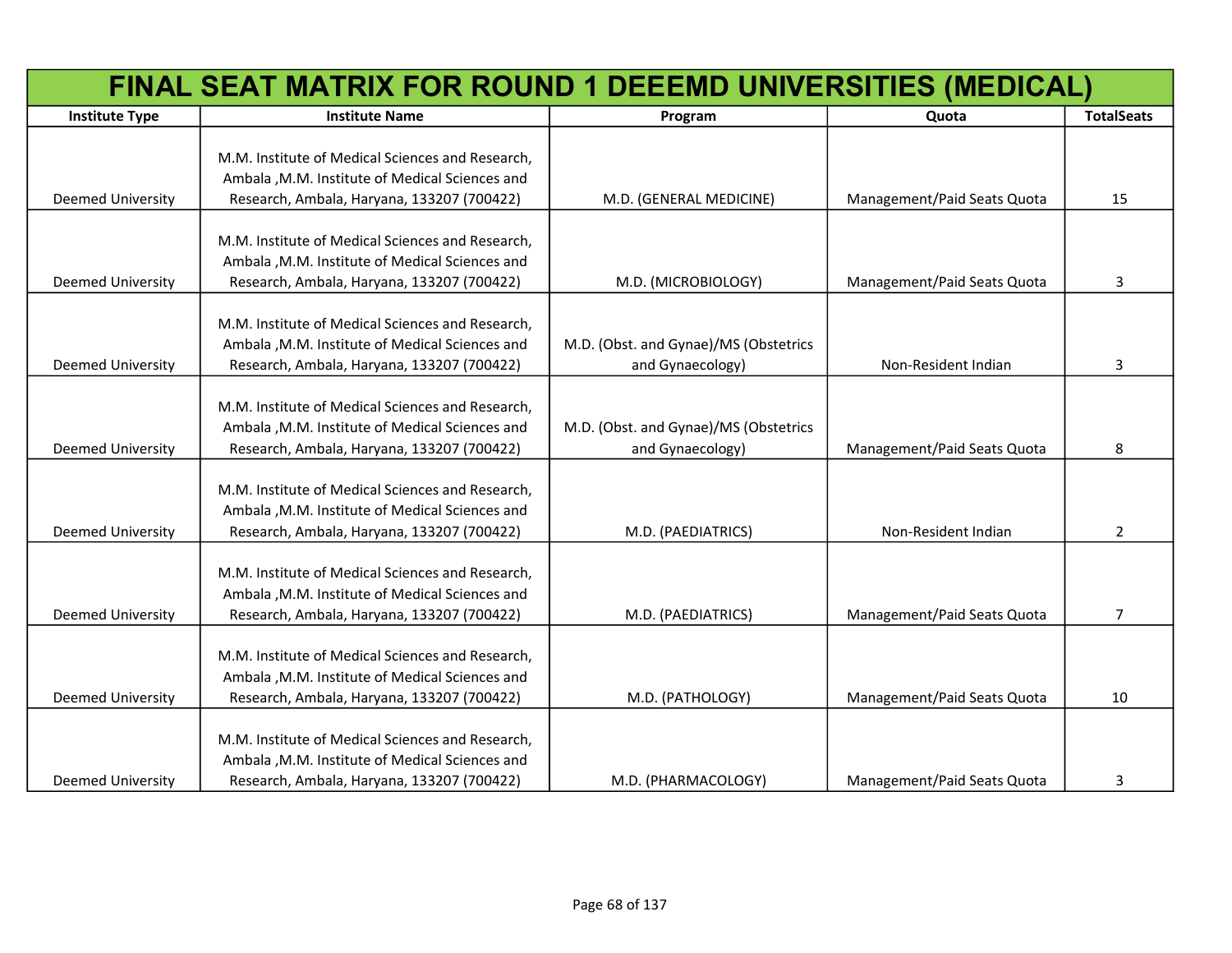|                          | FINAL SEAT MATRIX FOR ROUND 1 DEEEMD UNIVERSITIES (MEDICAL)                                                                                       |                                                                                                    |                             |                   |  |
|--------------------------|---------------------------------------------------------------------------------------------------------------------------------------------------|----------------------------------------------------------------------------------------------------|-----------------------------|-------------------|--|
| <b>Institute Type</b>    | <b>Institute Name</b>                                                                                                                             | Program                                                                                            | Quota                       | <b>TotalSeats</b> |  |
| Deemed University        | M.M. Institute of Medical Sciences and Research,<br>Ambala , M.M. Institute of Medical Sciences and<br>Research, Ambala, Haryana, 133207 (700422) | M.D. (PHYSIOLOGY)                                                                                  | Management/Paid Seats Quota | 5                 |  |
| Deemed University        | M.M. Institute of Medical Sciences and Research,<br>Ambala , M.M. Institute of Medical Sciences and<br>Research, Ambala, Haryana, 133207 (700422) | M.D. (PREVENTIVE and SOCIAL<br>MEDICINE)/ COMMUNITY MEDICINE                                       | Management/Paid Seats Quota | 5                 |  |
| Deemed University        | M.M. Institute of Medical Sciences and Research,<br>Ambala , M.M. Institute of Medical Sciences and<br>Research, Ambala, Haryana, 133207 (700422) | M.D. (PSYCHIATRY)                                                                                  | Management/Paid Seats Quota | 3                 |  |
| <b>Deemed University</b> | M.M. Institute of Medical Sciences and Research,<br>Ambala , M.M. Institute of Medical Sciences and<br>Research, Ambala, Haryana, 133207 (700422) | M.D. (RADIO-DIAGNOSIS)                                                                             | Non-Resident Indian         | 4                 |  |
| Deemed University        | M.M. Institute of Medical Sciences and Research,<br>Ambala , M.M. Institute of Medical Sciences and<br>Research, Ambala, Haryana, 133207 (700422) | M.D. (RADIO-DIAGNOSIS)                                                                             | Management/Paid Seats Quota | 10                |  |
| <b>Deemed University</b> | M.M. Institute of Medical Sciences and Research,<br>Ambala , M.M. Institute of Medical Sciences and<br>Research, Ambala, Haryana, 133207 (700422) | M.D. (Radiotherapy/ Radiation Oncology)                                                            | Management/Paid Seats Quota | $\overline{2}$    |  |
| <b>Deemed University</b> | M.M. Institute of Medical Sciences and Research,<br>Ambala , M.M. Institute of Medical Sciences and<br>Research, Ambala, Haryana, 133207 (700422) | M.D. (Tuberculosis and Respiratory<br>diseases)/Pulmonary Medicine /M.D.<br>(Respiratory Medicine) | Management/Paid Seats Quota | 4                 |  |
| <b>Deemed University</b> | M.M. Institute of Medical Sciences and Research,<br>Ambala , M.M. Institute of Medical Sciences and<br>Research, Ambala, Haryana, 133207 (700422) | M.S. (E.N.T.)                                                                                      | Management/Paid Seats Quota | 4                 |  |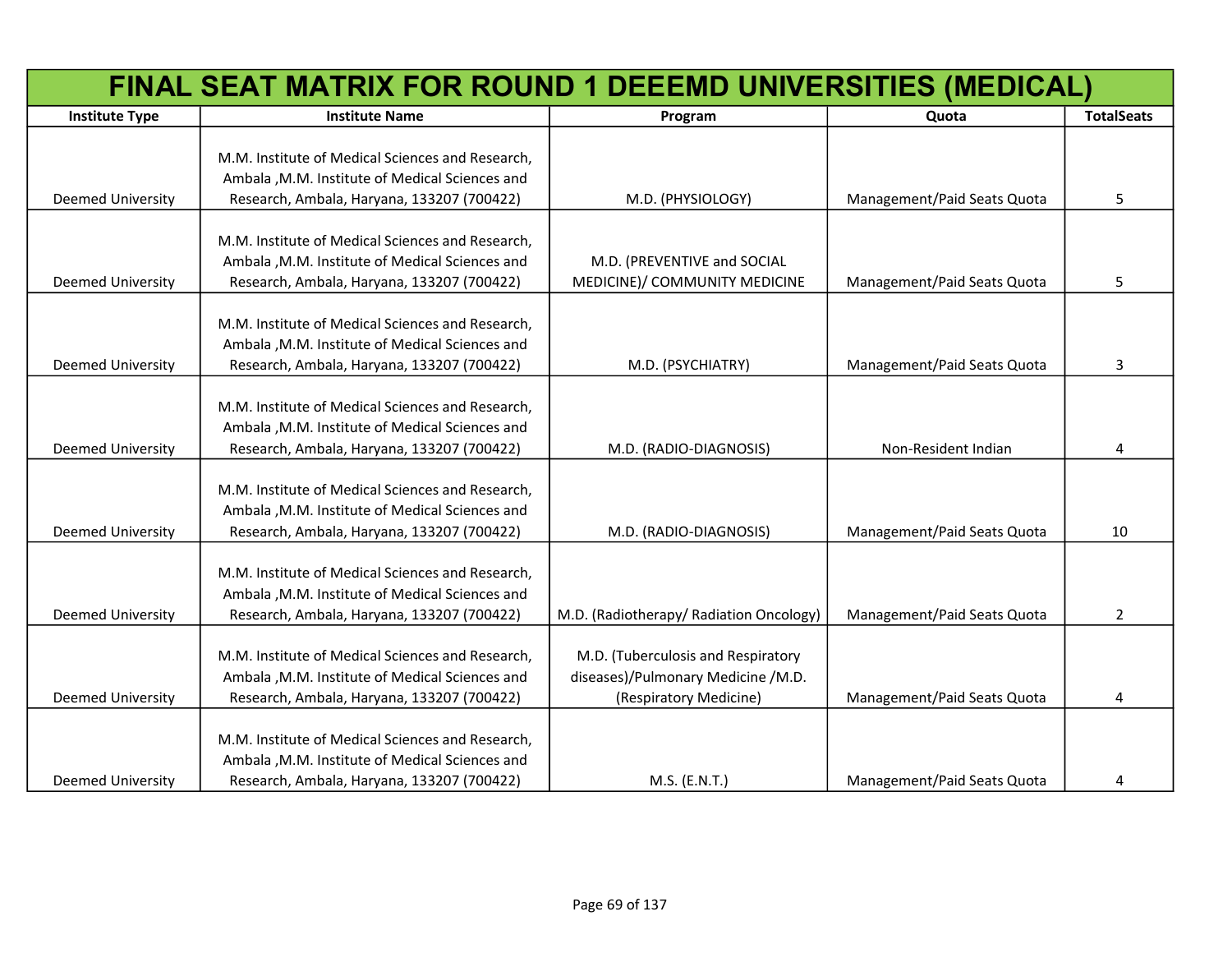|                          | FINAL SEAT MATRIX FOR ROUND 1 DEEEMD UNIVERSITIES (MEDICAL)                                                                                                                   |                        |                             |                   |
|--------------------------|-------------------------------------------------------------------------------------------------------------------------------------------------------------------------------|------------------------|-----------------------------|-------------------|
| <b>Institute Type</b>    | <b>Institute Name</b>                                                                                                                                                         | Program                | Quota                       | <b>TotalSeats</b> |
|                          | M.M. Institute of Medical Sciences and Research,<br>Ambala , M.M. Institute of Medical Sciences and                                                                           |                        |                             |                   |
| Deemed University        | Research, Ambala, Haryana, 133207 (700422)                                                                                                                                    | M.S. (GENERAL SURGERY) | Management/Paid Seats Quota | 16                |
| Deemed University        | M.M. Institute of Medical Sciences and Research,<br>Ambala , M.M. Institute of Medical Sciences and<br>Research, Ambala, Haryana, 133207 (700422)                             | M.S. (OPHTHALMOLOGY)   | Non-Resident Indian         | 1                 |
|                          |                                                                                                                                                                               |                        |                             |                   |
| Deemed University        | M.M. Institute of Medical Sciences and Research,<br>Ambala , M.M. Institute of Medical Sciences and<br>Research, Ambala, Haryana, 133207 (700422)                             | M.S. (OPHTHALMOLOGY)   | Management/Paid Seats Quota | 3                 |
| Deemed University        | M.M. Institute of Medical Sciences and Research,<br>Ambala , M.M. Institute of Medical Sciences and<br>Research, Ambala, Haryana, 133207 (700422)                             | M.S. (ORTHOPAEDICS)    | Non-Resident Indian         | $\overline{2}$    |
| <b>Deemed University</b> | M.M. Institute of Medical Sciences and Research,<br>Ambala , M.M. Institute of Medical Sciences and<br>Research, Ambala, Haryana, 133207 (700422)                             | M.S. (ORTHOPAEDICS)    | Management/Paid Seats Quota | $\overline{7}$    |
| <b>Deemed University</b> | M.M. Institute of Medical Sciences and Research,<br>Ambala , M.M. Institute of Medical Sciences and<br>Research, Ambala, Haryana, 133207 (700422)                             | MD/MS (Anatomy)        | Management/Paid Seats Quota | 4                 |
| <b>Deemed University</b> | Mahatma Gandhi Medical College and Research<br>Institute, Pondicherry , Mahatma Gandhi Medical<br>College and Research Institute, Pondicherry,<br>Puducherry, 607402 (700448) | M.D. (ANAESTHESIOLOGY) | Non-Resident Indian         | $\overline{2}$    |
| Deemed University        | Mahatma Gandhi Medical College and Research<br>Institute, Pondicherry , Mahatma Gandhi Medical<br>College and Research Institute, Pondicherry,<br>Puducherry, 607402 (700448) | M.D. (ANAESTHESIOLOGY) | Management/Paid Seats Quota | 9                 |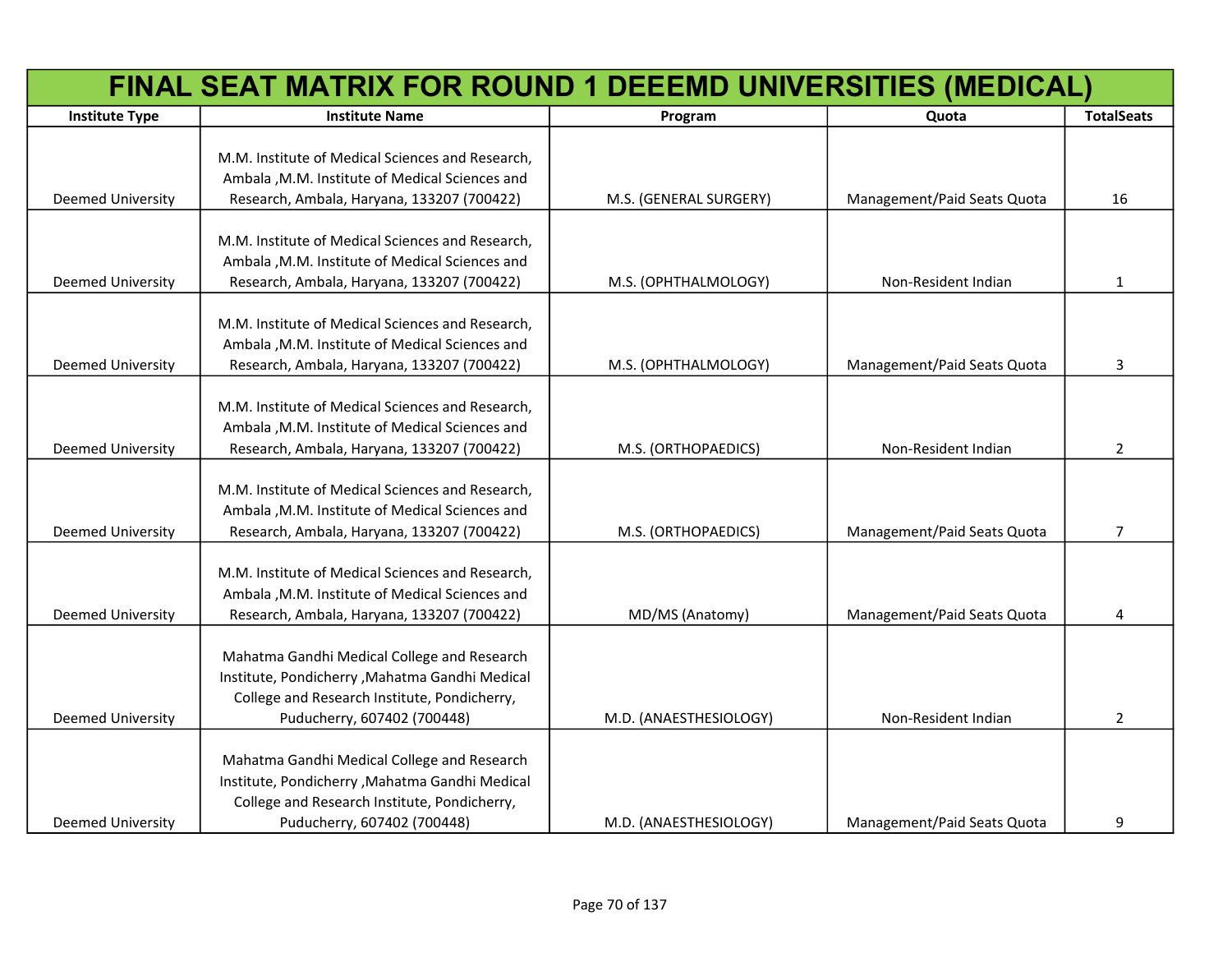|                          | FINAL SEAT MATRIX FOR ROUND 1 DEEEMD UNIVERSITIES (MEDICAL)                                                                                                                  |                                                                                                 |                             |                   |
|--------------------------|------------------------------------------------------------------------------------------------------------------------------------------------------------------------------|-------------------------------------------------------------------------------------------------|-----------------------------|-------------------|
| <b>Institute Type</b>    | <b>Institute Name</b>                                                                                                                                                        | Program                                                                                         | Quota                       | <b>TotalSeats</b> |
| Deemed University        | Mahatma Gandhi Medical College and Research<br>Institute, Pondicherry, Mahatma Gandhi Medical<br>College and Research Institute, Pondicherry,<br>Puducherry, 607402 (700448) | M.D. (BIOCHEMISTRY)                                                                             | Management/Paid Seats Quota | $\overline{2}$    |
|                          |                                                                                                                                                                              |                                                                                                 |                             |                   |
| <b>Deemed University</b> | Mahatma Gandhi Medical College and Research<br>Institute, Pondicherry, Mahatma Gandhi Medical<br>College and Research Institute, Pondicherry,<br>Puducherry, 607402 (700448) | M.D. (DERM., VENE. and LEPROSY)/<br>(DERMATOLOGY)/(SKIN and VENEREAL<br>DISEASES)/(VENEREOLOGY) | Non-Resident Indian         | $\mathbf{1}$      |
| <b>Deemed University</b> | Mahatma Gandhi Medical College and Research<br>Institute, Pondicherry, Mahatma Gandhi Medical<br>College and Research Institute, Pondicherry,<br>Puducherry, 607402 (700448) | M.D. (DERM., VENE. and LEPROSY)/<br>(DERMATOLOGY)/(SKIN and VENEREAL<br>DISEASES)/(VENEREOLOGY) | Management/Paid Seats Quota | 6                 |
| <b>Deemed University</b> | Mahatma Gandhi Medical College and Research<br>Institute, Pondicherry, Mahatma Gandhi Medical<br>College and Research Institute, Pondicherry,<br>Puducherry, 607402 (700448) | M.D. (GENERAL MEDICINE)                                                                         | Non-Resident Indian         | 3                 |
| <b>Deemed University</b> | Mahatma Gandhi Medical College and Research<br>Institute, Pondicherry, Mahatma Gandhi Medical<br>College and Research Institute, Pondicherry,<br>Puducherry, 607402 (700448) | M.D. (GENERAL MEDICINE)                                                                         | Management/Paid Seats Quota | 13                |
| <b>Deemed University</b> | Mahatma Gandhi Medical College and Research<br>Institute, Pondicherry, Mahatma Gandhi Medical<br>College and Research Institute, Pondicherry,<br>Puducherry, 607402 (700448) | M.D. (MICROBIOLOGY)                                                                             | Management/Paid Seats Quota | 4                 |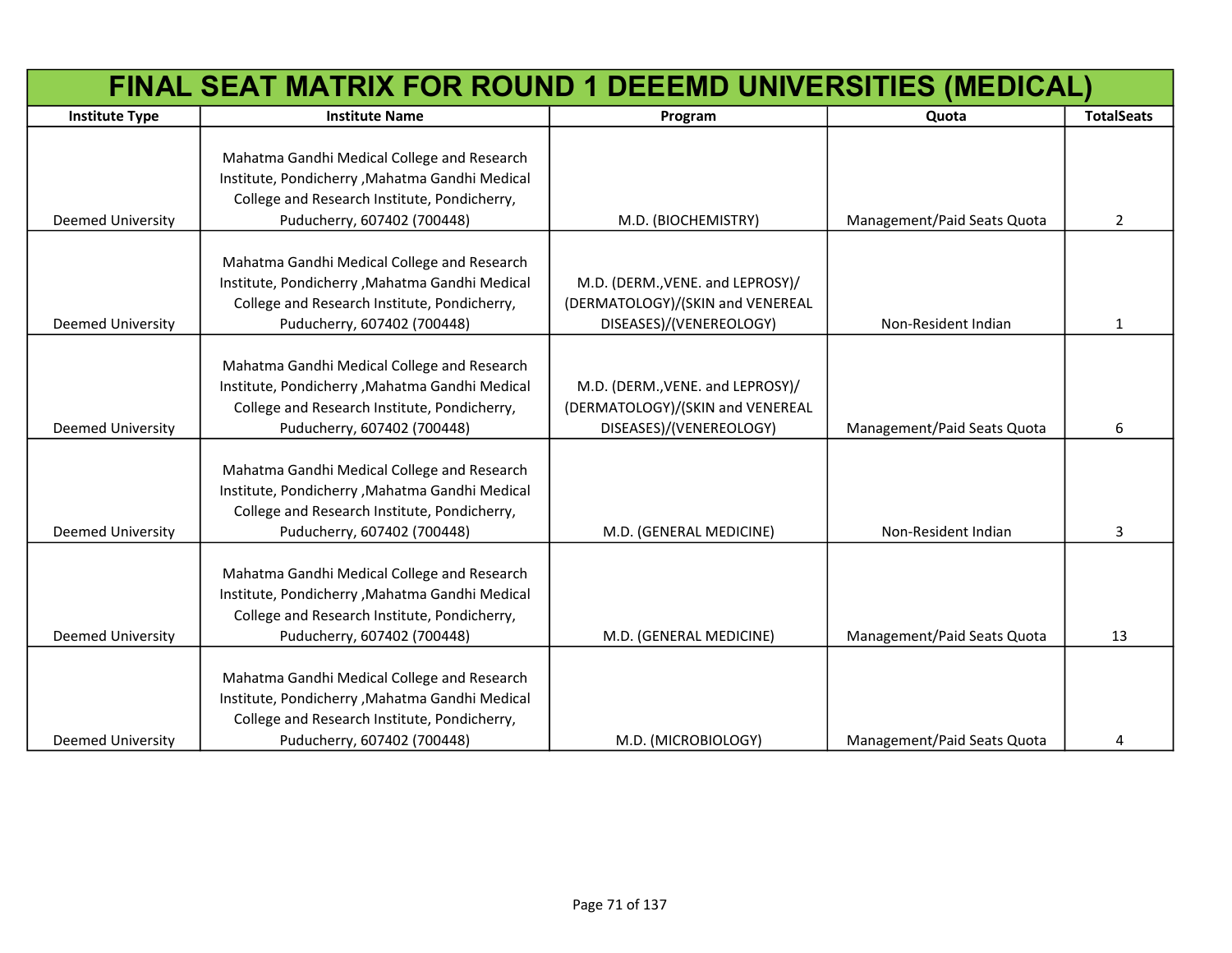|                          | FINAL SEAT MATRIX FOR ROUND 1 DEEEMD UNIVERSITIES (MEDICAL)                                                                                                                  |                                                           |                             |                   |  |
|--------------------------|------------------------------------------------------------------------------------------------------------------------------------------------------------------------------|-----------------------------------------------------------|-----------------------------|-------------------|--|
| <b>Institute Type</b>    | <b>Institute Name</b>                                                                                                                                                        | Program                                                   | Quota                       | <b>TotalSeats</b> |  |
| <b>Deemed University</b> | Mahatma Gandhi Medical College and Research<br>Institute, Pondicherry, Mahatma Gandhi Medical<br>College and Research Institute, Pondicherry,<br>Puducherry, 607402 (700448) | M.D. (Obst. and Gynae)/MS (Obstetrics<br>and Gynaecology) | Non-Resident Indian         | $\overline{2}$    |  |
| <b>Deemed University</b> | Mahatma Gandhi Medical College and Research<br>Institute, Pondicherry, Mahatma Gandhi Medical<br>College and Research Institute, Pondicherry,<br>Puducherry, 607402 (700448) | M.D. (Obst. and Gynae)/MS (Obstetrics<br>and Gynaecology) | Management/Paid Seats Quota | 10                |  |
| <b>Deemed University</b> | Mahatma Gandhi Medical College and Research<br>Institute, Pondicherry, Mahatma Gandhi Medical<br>College and Research Institute, Pondicherry,<br>Puducherry, 607402 (700448) | M.D. (PAEDIATRICS)                                        | Non-Resident Indian         | 2                 |  |
| <b>Deemed University</b> | Mahatma Gandhi Medical College and Research<br>Institute, Pondicherry, Mahatma Gandhi Medical<br>College and Research Institute, Pondicherry,<br>Puducherry, 607402 (700448) | M.D. (PAEDIATRICS)                                        | Management/Paid Seats Quota | 6                 |  |
| <b>Deemed University</b> | Mahatma Gandhi Medical College and Research<br>Institute, Pondicherry, Mahatma Gandhi Medical<br>College and Research Institute, Pondicherry,<br>Puducherry, 607402 (700448) | M.D. (PATHOLOGY)                                          | Management/Paid Seats Quota | 6                 |  |
| <b>Deemed University</b> | Mahatma Gandhi Medical College and Research<br>Institute, Pondicherry, Mahatma Gandhi Medical<br>College and Research Institute, Pondicherry,<br>Puducherry, 607402 (700448) | M.D. (PHARMACOLOGY)                                       | Management/Paid Seats Quota | 4                 |  |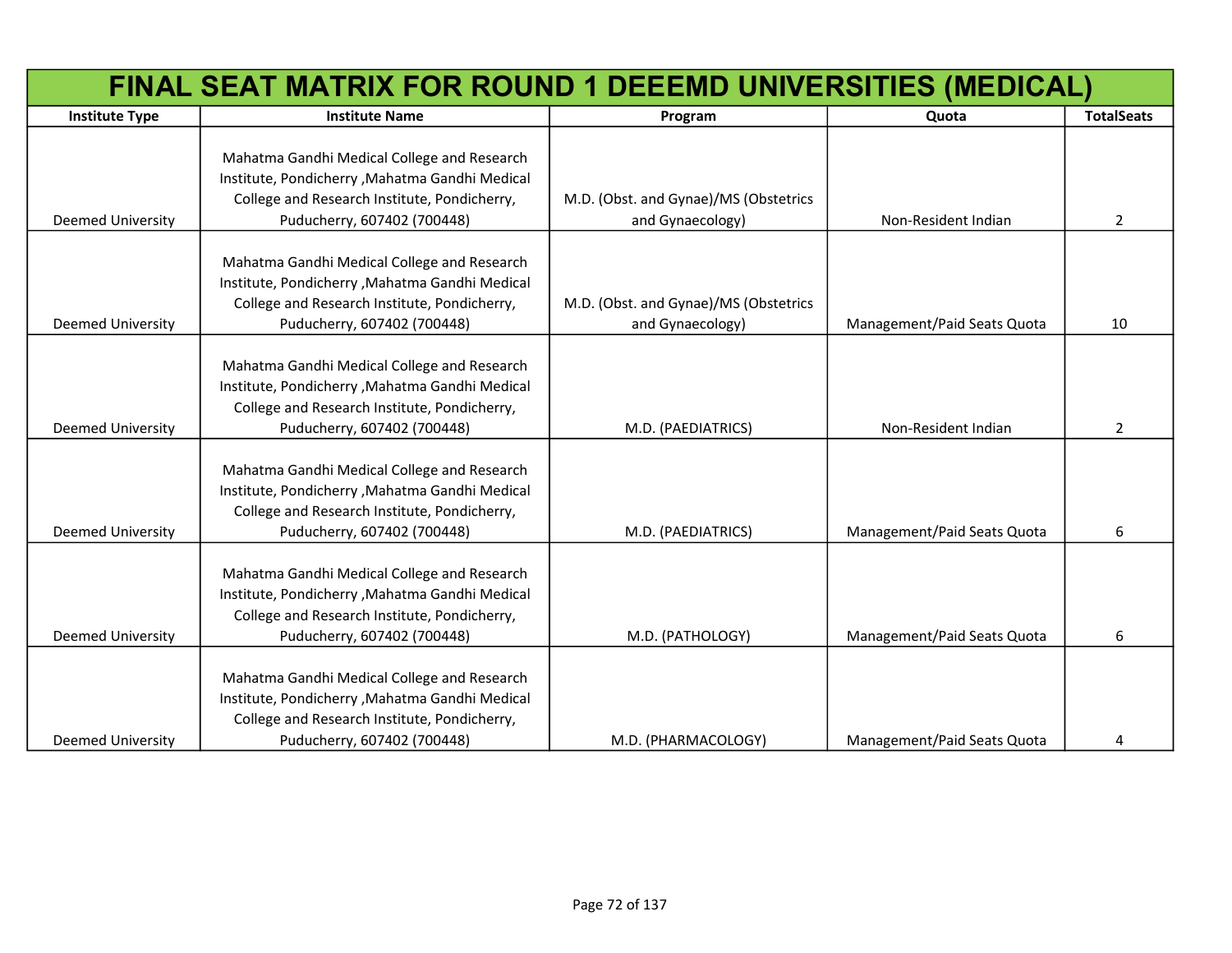|                          | FINAL SEAT MATRIX FOR ROUND 1 DEEEMD UNIVERSITIES (MEDICAL)                                                                                                                  |                                                                                                    |                             |                   |  |
|--------------------------|------------------------------------------------------------------------------------------------------------------------------------------------------------------------------|----------------------------------------------------------------------------------------------------|-----------------------------|-------------------|--|
| <b>Institute Type</b>    | <b>Institute Name</b>                                                                                                                                                        | Program                                                                                            | Quota                       | <b>TotalSeats</b> |  |
| <b>Deemed University</b> | Mahatma Gandhi Medical College and Research<br>Institute, Pondicherry, Mahatma Gandhi Medical<br>College and Research Institute, Pondicherry,<br>Puducherry, 607402 (700448) | M.D. (PHYSIOLOGY)                                                                                  | Management/Paid Seats Quota | 4                 |  |
| <b>Deemed University</b> | Mahatma Gandhi Medical College and Research<br>Institute, Pondicherry, Mahatma Gandhi Medical<br>College and Research Institute, Pondicherry,<br>Puducherry, 607402 (700448) | M.D. (PREVENTIVE and SOCIAL<br>MEDICINE)/ COMMUNITY MEDICINE                                       | Management/Paid Seats Quota | 4                 |  |
| <b>Deemed University</b> | Mahatma Gandhi Medical College and Research<br>Institute, Pondicherry, Mahatma Gandhi Medical<br>College and Research Institute, Pondicherry,<br>Puducherry, 607402 (700448) | M.D. (PSYCHIATRY)                                                                                  | Management/Paid Seats Quota | 3                 |  |
| <b>Deemed University</b> | Mahatma Gandhi Medical College and Research<br>Institute, Pondicherry, Mahatma Gandhi Medical<br>College and Research Institute, Pondicherry,<br>Puducherry, 607402 (700448) | M.D. (RADIO-DIAGNOSIS)                                                                             | Non-Resident Indian         | $\overline{2}$    |  |
| <b>Deemed University</b> | Mahatma Gandhi Medical College and Research<br>Institute, Pondicherry, Mahatma Gandhi Medical<br>College and Research Institute, Pondicherry,<br>Puducherry, 607402 (700448) | M.D. (RADIO-DIAGNOSIS)                                                                             | Management/Paid Seats Quota | 8                 |  |
| <b>Deemed University</b> | Mahatma Gandhi Medical College and Research<br>Institute, Pondicherry, Mahatma Gandhi Medical<br>College and Research Institute, Pondicherry,<br>Puducherry, 607402 (700448) | M.D. (Tuberculosis and Respiratory<br>diseases)/Pulmonary Medicine /M.D.<br>(Respiratory Medicine) | Management/Paid Seats Quota | 3                 |  |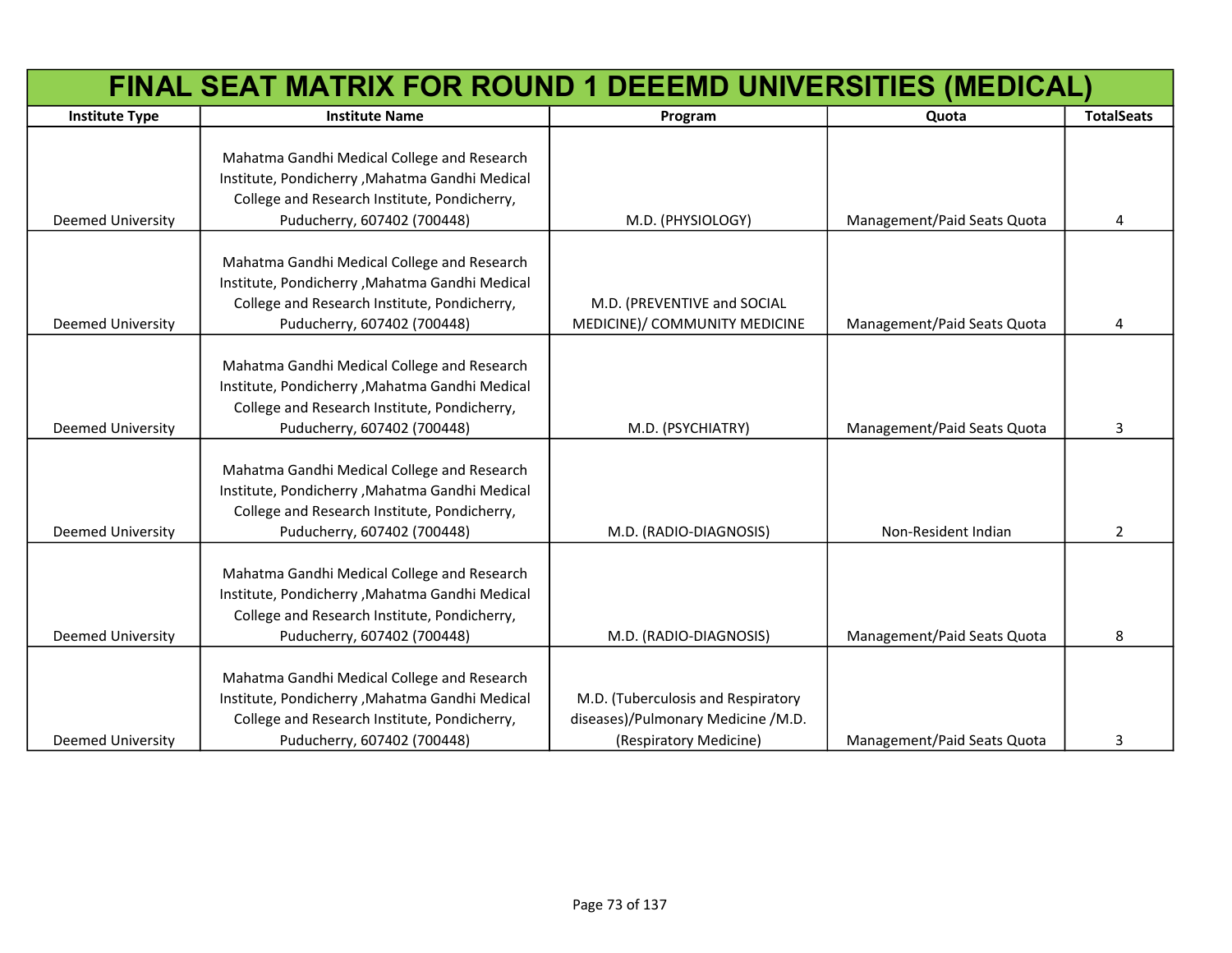|                          | FINAL SEAT MATRIX FOR ROUND 1 DEEEMD UNIVERSITIES (MEDICAL)                                                                                                                  |                        |                             |                   |  |
|--------------------------|------------------------------------------------------------------------------------------------------------------------------------------------------------------------------|------------------------|-----------------------------|-------------------|--|
| <b>Institute Type</b>    | <b>Institute Name</b>                                                                                                                                                        | Program                | Quota                       | <b>TotalSeats</b> |  |
| <b>Deemed University</b> | Mahatma Gandhi Medical College and Research<br>Institute, Pondicherry, Mahatma Gandhi Medical<br>College and Research Institute, Pondicherry,<br>Puducherry, 607402 (700448) | M.S. (E.N.T.)          | Non-Resident Indian         | $\mathbf{1}$      |  |
| <b>Deemed University</b> | Mahatma Gandhi Medical College and Research<br>Institute, Pondicherry, Mahatma Gandhi Medical<br>College and Research Institute, Pondicherry,<br>Puducherry, 607402 (700448) | M.S. (E.N.T.)          | Management/Paid Seats Quota | 6                 |  |
| <b>Deemed University</b> | Mahatma Gandhi Medical College and Research<br>Institute, Pondicherry, Mahatma Gandhi Medical<br>College and Research Institute, Pondicherry,<br>Puducherry, 607402 (700448) | M.S. (GENERAL SURGERY) | Non-Resident Indian         | 3                 |  |
| <b>Deemed University</b> | Mahatma Gandhi Medical College and Research<br>Institute, Pondicherry, Mahatma Gandhi Medical<br>College and Research Institute, Pondicherry,<br>Puducherry, 607402 (700448) | M.S. (GENERAL SURGERY) | Management/Paid Seats Quota | 13                |  |
| <b>Deemed University</b> | Mahatma Gandhi Medical College and Research<br>Institute, Pondicherry, Mahatma Gandhi Medical<br>College and Research Institute, Pondicherry,<br>Puducherry, 607402 (700448) | M.S. (OPHTHALMOLOGY)   | Non-Resident Indian         | 1                 |  |
| <b>Deemed University</b> | Mahatma Gandhi Medical College and Research<br>Institute, Pondicherry, Mahatma Gandhi Medical<br>College and Research Institute, Pondicherry,<br>Puducherry, 607402 (700448) | M.S. (OPHTHALMOLOGY)   | Management/Paid Seats Quota | 5                 |  |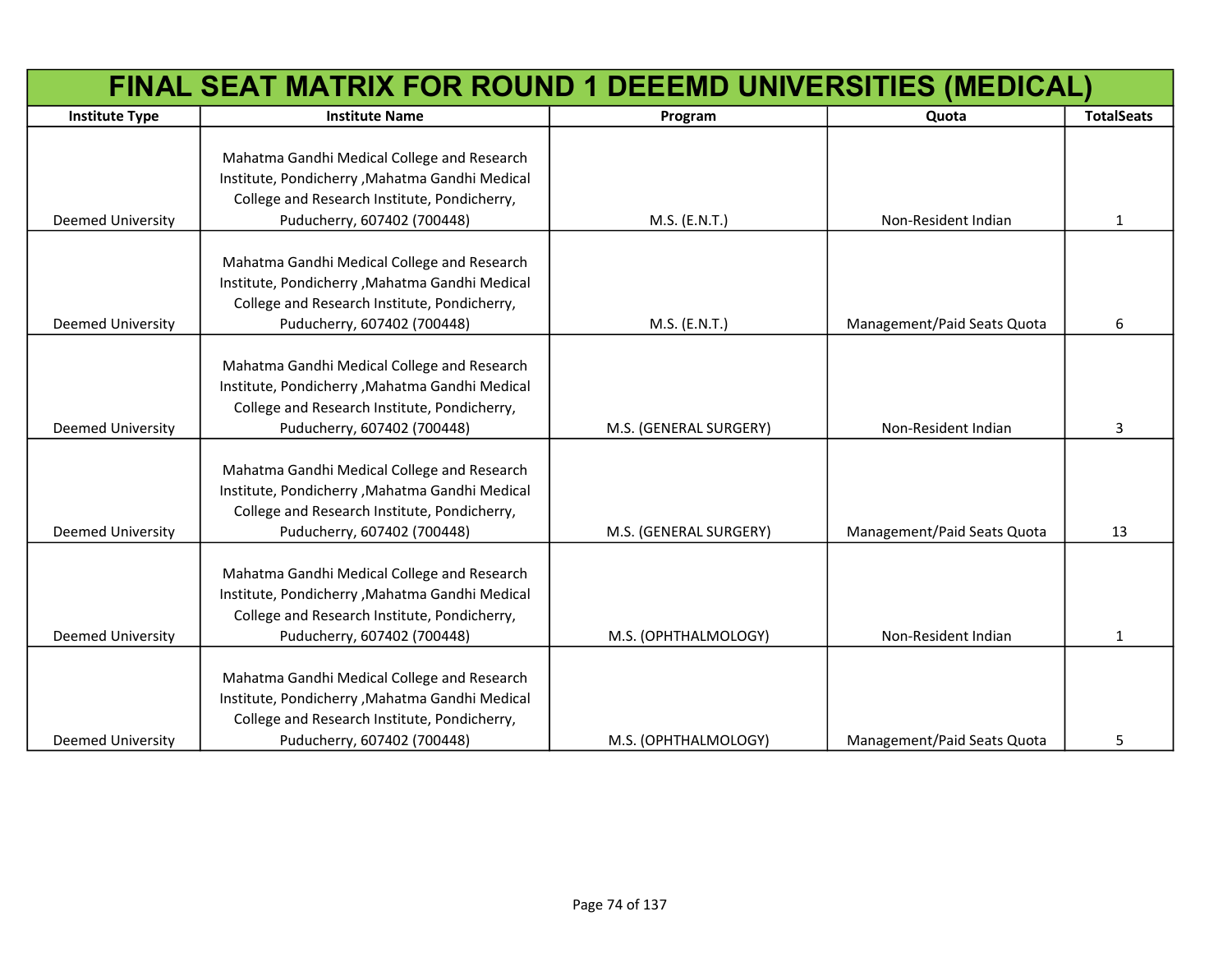|                          | FINAL SEAT MATRIX FOR ROUND 1 DEEEMD UNIVERSITIES (MEDICAL)                                                                                                                           |                                                                                                 |                             |                   |  |
|--------------------------|---------------------------------------------------------------------------------------------------------------------------------------------------------------------------------------|-------------------------------------------------------------------------------------------------|-----------------------------|-------------------|--|
| <b>Institute Type</b>    | <b>Institute Name</b>                                                                                                                                                                 | Program                                                                                         | Quota                       | <b>TotalSeats</b> |  |
|                          | Mahatma Gandhi Medical College and Research<br>Institute, Pondicherry, Mahatma Gandhi Medical<br>College and Research Institute, Pondicherry,                                         |                                                                                                 |                             |                   |  |
| Deemed University        | Puducherry, 607402 (700448)                                                                                                                                                           | M.S. (ORTHOPAEDICS)                                                                             | Non-Resident Indian         | $\overline{2}$    |  |
| <b>Deemed University</b> | Mahatma Gandhi Medical College and Research<br>Institute, Pondicherry, Mahatma Gandhi Medical<br>College and Research Institute, Pondicherry,<br>Puducherry, 607402 (700448)          | M.S. (ORTHOPAEDICS)                                                                             | Management/Paid Seats Quota | 10                |  |
|                          |                                                                                                                                                                                       |                                                                                                 |                             |                   |  |
| <b>Deemed University</b> | Mahatma Gandhi Medical College and Research<br>Institute, Pondicherry, Mahatma Gandhi Medical<br>College and Research Institute, Pondicherry,<br>Puducherry, 607402 (700448)          | MD/MS (Anatomy)                                                                                 | Management/Paid Seats Quota | 4                 |  |
|                          |                                                                                                                                                                                       |                                                                                                 |                             |                   |  |
| <b>Deemed University</b> | Meenakshi Medical College Hospital and Research<br>Institute, Kanchipuram , Meenakshi Medical College<br>Hospital and Research Institute, Kanchipuram, Tamil<br>Nadu, 631552 (700457) | M.D. (ANAESTHESIOLOGY)                                                                          | Management/Paid Seats Quota | 8                 |  |
| <b>Deemed University</b> | Meenakshi Medical College Hospital and Research<br>Institute, Kanchipuram , Meenakshi Medical College<br>Hospital and Research Institute, Kanchipuram, Tamil<br>Nadu, 631552 (700457) | M.D. (BIOCHEMISTRY)                                                                             | Management/Paid Seats Quota | $\overline{2}$    |  |
| <b>Deemed University</b> | Meenakshi Medical College Hospital and Research<br>Institute, Kanchipuram , Meenakshi Medical College<br>Hospital and Research Institute, Kanchipuram, Tamil<br>Nadu, 631552 (700457) | M.D. (DERM., VENE. and LEPROSY)/<br>(DERMATOLOGY)/(SKIN and VENEREAL<br>DISEASES)/(VENEREOLOGY) | Non-Resident Indian         | 2                 |  |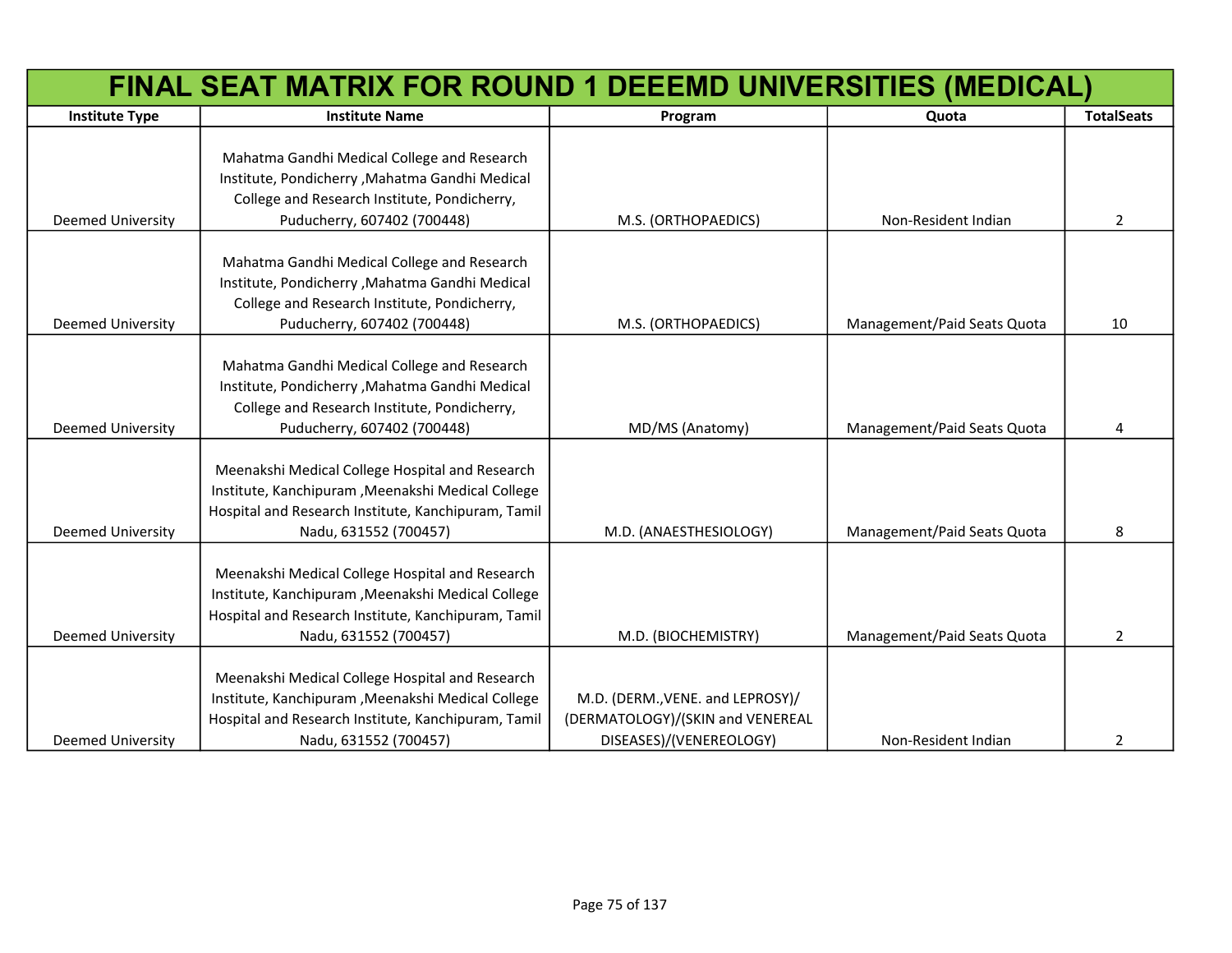|                          | FINAL SEAT MATRIX FOR ROUND 1 DEEEMD UNIVERSITIES (MEDICAL)                                                                                                                           |                                                                                                 |                             |                   |  |
|--------------------------|---------------------------------------------------------------------------------------------------------------------------------------------------------------------------------------|-------------------------------------------------------------------------------------------------|-----------------------------|-------------------|--|
| <b>Institute Type</b>    | <b>Institute Name</b>                                                                                                                                                                 | Program                                                                                         | Quota                       | <b>TotalSeats</b> |  |
| <b>Deemed University</b> | Meenakshi Medical College Hospital and Research<br>Institute, Kanchipuram , Meenakshi Medical College<br>Hospital and Research Institute, Kanchipuram, Tamil<br>Nadu, 631552 (700457) | M.D. (DERM., VENE. and LEPROSY)/<br>(DERMATOLOGY)/(SKIN and VENEREAL<br>DISEASES)/(VENEREOLOGY) | Management/Paid Seats Quota | $\mathbf{1}$      |  |
| <b>Deemed University</b> | Meenakshi Medical College Hospital and Research<br>Institute, Kanchipuram , Meenakshi Medical College<br>Hospital and Research Institute, Kanchipuram, Tamil<br>Nadu, 631552 (700457) | M.D. (GENERAL MEDICINE)                                                                         | Non-Resident Indian         | $\overline{2}$    |  |
| Deemed University        | Meenakshi Medical College Hospital and Research<br>Institute, Kanchipuram , Meenakshi Medical College<br>Hospital and Research Institute, Kanchipuram, Tamil<br>Nadu, 631552 (700457) | M.D. (GENERAL MEDICINE)                                                                         | Management/Paid Seats Quota | 10                |  |
| <b>Deemed University</b> | Meenakshi Medical College Hospital and Research<br>Institute, Kanchipuram , Meenakshi Medical College<br>Hospital and Research Institute, Kanchipuram, Tamil<br>Nadu, 631552 (700457) | M.D. (MICROBIOLOGY)                                                                             | Management/Paid Seats Quota | $\overline{2}$    |  |
| Deemed University        | Meenakshi Medical College Hospital and Research<br>Institute, Kanchipuram , Meenakshi Medical College<br>Hospital and Research Institute, Kanchipuram, Tamil<br>Nadu, 631552 (700457) | M.D. (Obst. and Gynae)/MS (Obstetrics<br>and Gynaecology)                                       | Non-Resident Indian         | $\overline{2}$    |  |
| <b>Deemed University</b> | Meenakshi Medical College Hospital and Research<br>Institute, Kanchipuram , Meenakshi Medical College<br>Hospital and Research Institute, Kanchipuram, Tamil<br>Nadu, 631552 (700457) | M.D. (Obst. and Gynae)/MS (Obstetrics<br>and Gynaecology)                                       | Management/Paid Seats Quota | $\mathbf{1}$      |  |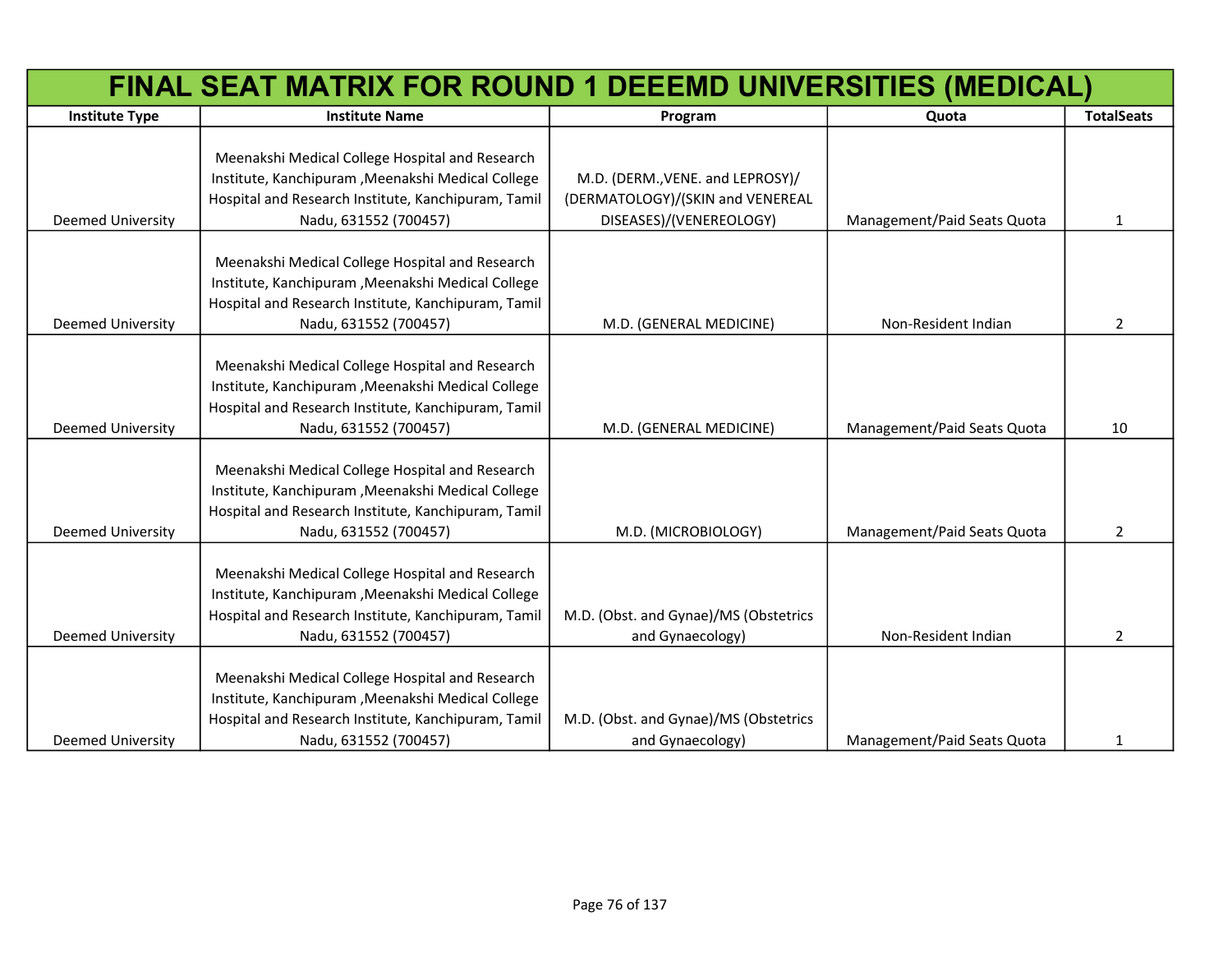|                          | FINAL SEAT MATRIX FOR ROUND 1 DEEEMD UNIVERSITIES (MEDICAL)                                                                                                                           |                                                              |                             |                   |
|--------------------------|---------------------------------------------------------------------------------------------------------------------------------------------------------------------------------------|--------------------------------------------------------------|-----------------------------|-------------------|
| <b>Institute Type</b>    | <b>Institute Name</b>                                                                                                                                                                 | Program                                                      | Quota                       | <b>TotalSeats</b> |
| <b>Deemed University</b> | Meenakshi Medical College Hospital and Research<br>Institute, Kanchipuram , Meenakshi Medical College<br>Hospital and Research Institute, Kanchipuram, Tamil<br>Nadu, 631552 (700457) | M.D. (PAEDIATRICS)                                           | Non-Resident Indian         | $\overline{2}$    |
| <b>Deemed University</b> | Meenakshi Medical College Hospital and Research<br>Institute, Kanchipuram , Meenakshi Medical College<br>Hospital and Research Institute, Kanchipuram, Tamil<br>Nadu, 631552 (700457) | M.D. (PAEDIATRICS)                                           | Management/Paid Seats Quota | 6                 |
| <b>Deemed University</b> | Meenakshi Medical College Hospital and Research<br>Institute, Kanchipuram , Meenakshi Medical College<br>Hospital and Research Institute, Kanchipuram, Tamil<br>Nadu, 631552 (700457) | M.D. (PATHOLOGY)                                             | Management/Paid Seats Quota | 5                 |
| <b>Deemed University</b> | Meenakshi Medical College Hospital and Research<br>Institute, Kanchipuram , Meenakshi Medical College<br>Hospital and Research Institute, Kanchipuram, Tamil<br>Nadu, 631552 (700457) | M.D. (PHARMACOLOGY)                                          | Management/Paid Seats Quota | $\mathbf{1}$      |
| <b>Deemed University</b> | Meenakshi Medical College Hospital and Research<br>Institute, Kanchipuram , Meenakshi Medical College<br>Hospital and Research Institute, Kanchipuram, Tamil<br>Nadu, 631552 (700457) | M.D. (PHYSIOLOGY)                                            | Management/Paid Seats Quota | $\overline{2}$    |
| <b>Deemed University</b> | Meenakshi Medical College Hospital and Research<br>Institute, Kanchipuram , Meenakshi Medical College<br>Hospital and Research Institute, Kanchipuram, Tamil<br>Nadu, 631552 (700457) | M.D. (PREVENTIVE and SOCIAL<br>MEDICINE)/ COMMUNITY MEDICINE | Management/Paid Seats Quota | 4                 |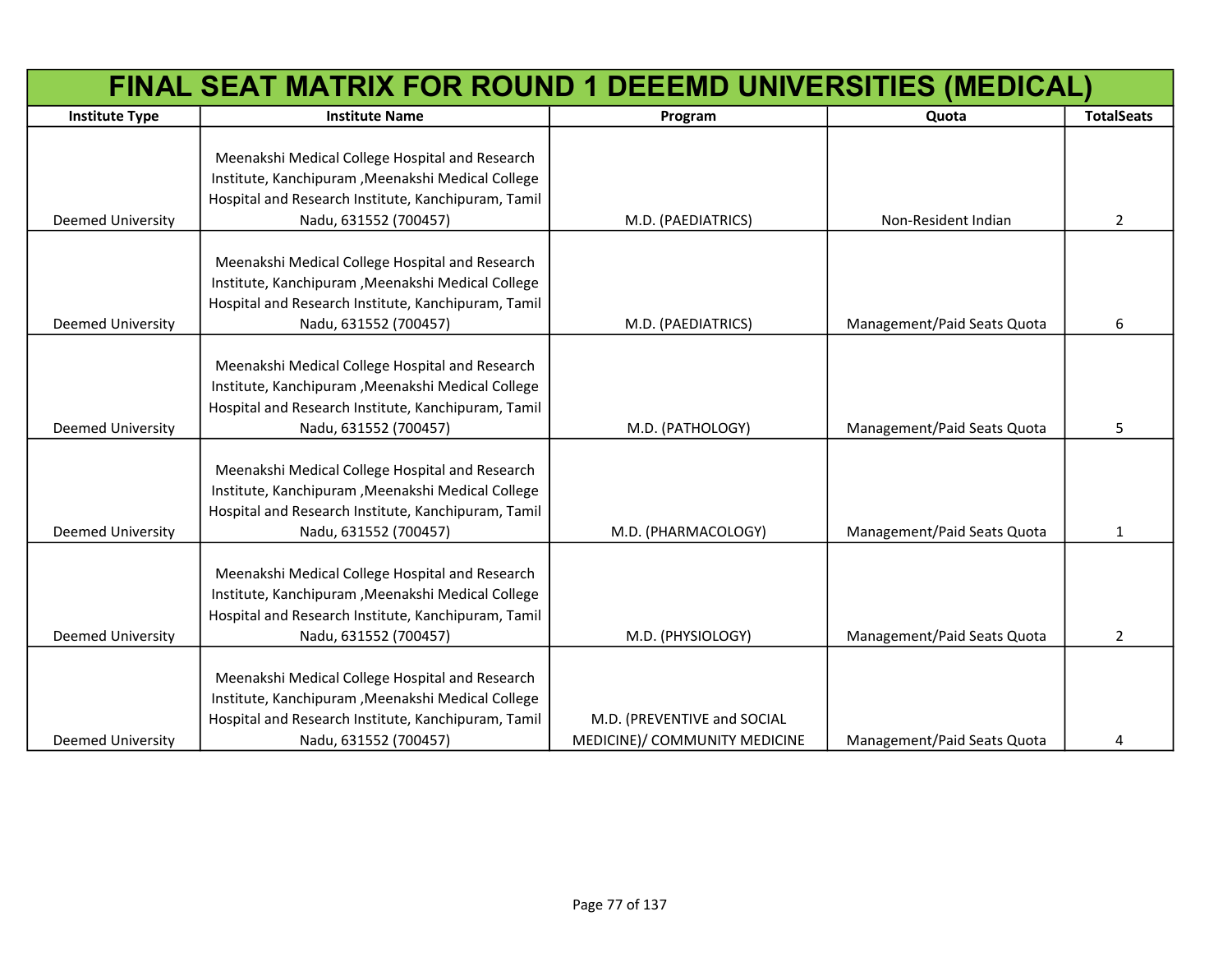|                          | FINAL SEAT MATRIX FOR ROUND 1 DEEEMD UNIVERSITIES (MEDICAL)                                                                                                                           |                                                                                                    |                             |                   |  |
|--------------------------|---------------------------------------------------------------------------------------------------------------------------------------------------------------------------------------|----------------------------------------------------------------------------------------------------|-----------------------------|-------------------|--|
| <b>Institute Type</b>    | <b>Institute Name</b>                                                                                                                                                                 | Program                                                                                            | Quota                       | <b>TotalSeats</b> |  |
| Deemed University        | Meenakshi Medical College Hospital and Research<br>Institute, Kanchipuram , Meenakshi Medical College<br>Hospital and Research Institute, Kanchipuram, Tamil<br>Nadu, 631552 (700457) | M.D. (PSYCHIATRY)                                                                                  | Non-Resident Indian         | $\mathbf{1}$      |  |
| Deemed University        | Meenakshi Medical College Hospital and Research<br>Institute, Kanchipuram , Meenakshi Medical College<br>Hospital and Research Institute, Kanchipuram, Tamil<br>Nadu, 631552 (700457) | M.D. (PSYCHIATRY)                                                                                  | Management/Paid Seats Quota | $\mathbf{1}$      |  |
| Deemed University        | Meenakshi Medical College Hospital and Research<br>Institute, Kanchipuram , Meenakshi Medical College<br>Hospital and Research Institute, Kanchipuram, Tamil<br>Nadu, 631552 (700457) | M.D. (RADIO-DIAGNOSIS)                                                                             | Non-Resident Indian         | $\overline{2}$    |  |
| <b>Deemed University</b> | Meenakshi Medical College Hospital and Research<br>Institute, Kanchipuram , Meenakshi Medical College<br>Hospital and Research Institute, Kanchipuram, Tamil<br>Nadu, 631552 (700457) | M.D. (RADIO-DIAGNOSIS)                                                                             | Management/Paid Seats Quota | 5.                |  |
| Deemed University        | Meenakshi Medical College Hospital and Research<br>Institute, Kanchipuram , Meenakshi Medical College<br>Hospital and Research Institute, Kanchipuram, Tamil<br>Nadu, 631552 (700457) | M.D. (Tuberculosis and Respiratory<br>diseases)/Pulmonary Medicine /M.D.<br>(Respiratory Medicine) | Management/Paid Seats Quota | $\overline{2}$    |  |
| <b>Deemed University</b> | Meenakshi Medical College Hospital and Research<br>Institute, Kanchipuram , Meenakshi Medical College<br>Hospital and Research Institute, Kanchipuram, Tamil<br>Nadu, 631552 (700457) | M.S. (E.N.T.)                                                                                      | Management/Paid Seats Quota | $\overline{2}$    |  |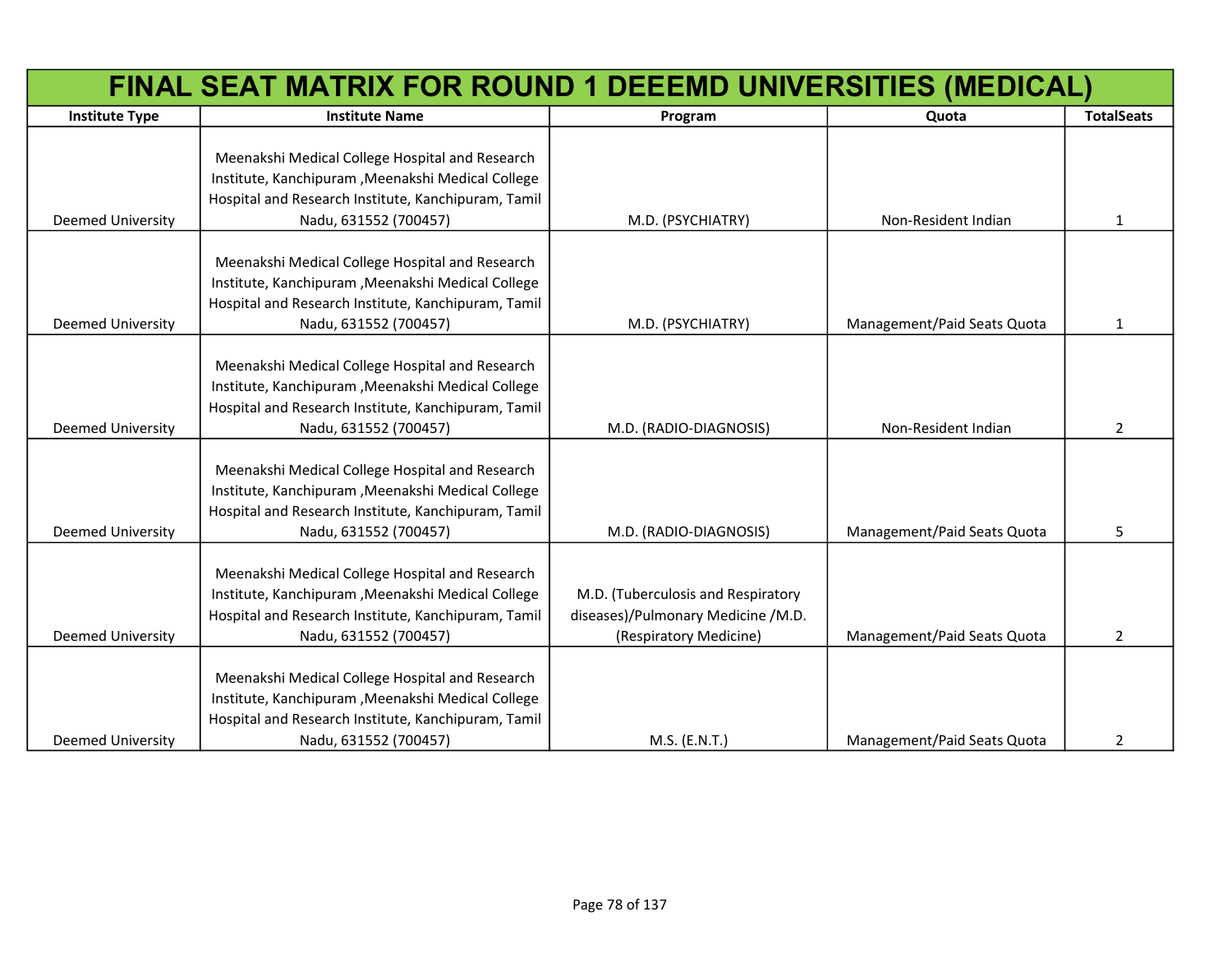|                          | FINAL SEAT MATRIX FOR ROUND 1 DEEEMD UNIVERSITIES (MEDICAL)                                                                                                                           |                        |                             |                   |
|--------------------------|---------------------------------------------------------------------------------------------------------------------------------------------------------------------------------------|------------------------|-----------------------------|-------------------|
| <b>Institute Type</b>    | <b>Institute Name</b>                                                                                                                                                                 | Program                | Quota                       | <b>TotalSeats</b> |
| <b>Deemed University</b> | Meenakshi Medical College Hospital and Research<br>Institute, Kanchipuram , Meenakshi Medical College<br>Hospital and Research Institute, Kanchipuram, Tamil<br>Nadu, 631552 (700457) | M.S. (GENERAL SURGERY) | Non-Resident Indian         | 1                 |
| <b>Deemed University</b> | Meenakshi Medical College Hospital and Research<br>Institute, Kanchipuram , Meenakshi Medical College<br>Hospital and Research Institute, Kanchipuram, Tamil<br>Nadu, 631552 (700457) | M.S. (GENERAL SURGERY) | Management/Paid Seats Quota | 14                |
| <b>Deemed University</b> | Meenakshi Medical College Hospital and Research<br>Institute, Kanchipuram , Meenakshi Medical College<br>Hospital and Research Institute, Kanchipuram, Tamil<br>Nadu, 631552 (700457) | M.S. (OPHTHALMOLOGY)   | Management/Paid Seats Quota | 4                 |
| <b>Deemed University</b> | Meenakshi Medical College Hospital and Research<br>Institute, Kanchipuram , Meenakshi Medical College<br>Hospital and Research Institute, Kanchipuram, Tamil<br>Nadu, 631552 (700457) | M.S. (ORTHOPAEDICS)    | Non-Resident Indian         | $\mathbf{1}$      |
| <b>Deemed University</b> | Meenakshi Medical College Hospital and Research<br>Institute, Kanchipuram , Meenakshi Medical College<br>Hospital and Research Institute, Kanchipuram, Tamil<br>Nadu, 631552 (700457) | M.S. (ORTHOPAEDICS)    | Management/Paid Seats Quota | $\mathbf{1}$      |
| <b>Deemed University</b> | Meenakshi Medical College Hospital and Research<br>Institute, Kanchipuram , Meenakshi Medical College<br>Hospital and Research Institute, Kanchipuram, Tamil<br>Nadu, 631552 (700457) | MD/MS (Anatomy)        | Management/Paid Seats Quota | $\overline{2}$    |
| <b>Deemed University</b> | MGM Medical College, Aurangabad , MGM Medical<br>College, Aurangabad, Maharashtra, 431003 (700438)                                                                                    | M.D. (ANAESTHESIOLOGY) | Management/Paid Seats Quota | $\overline{7}$    |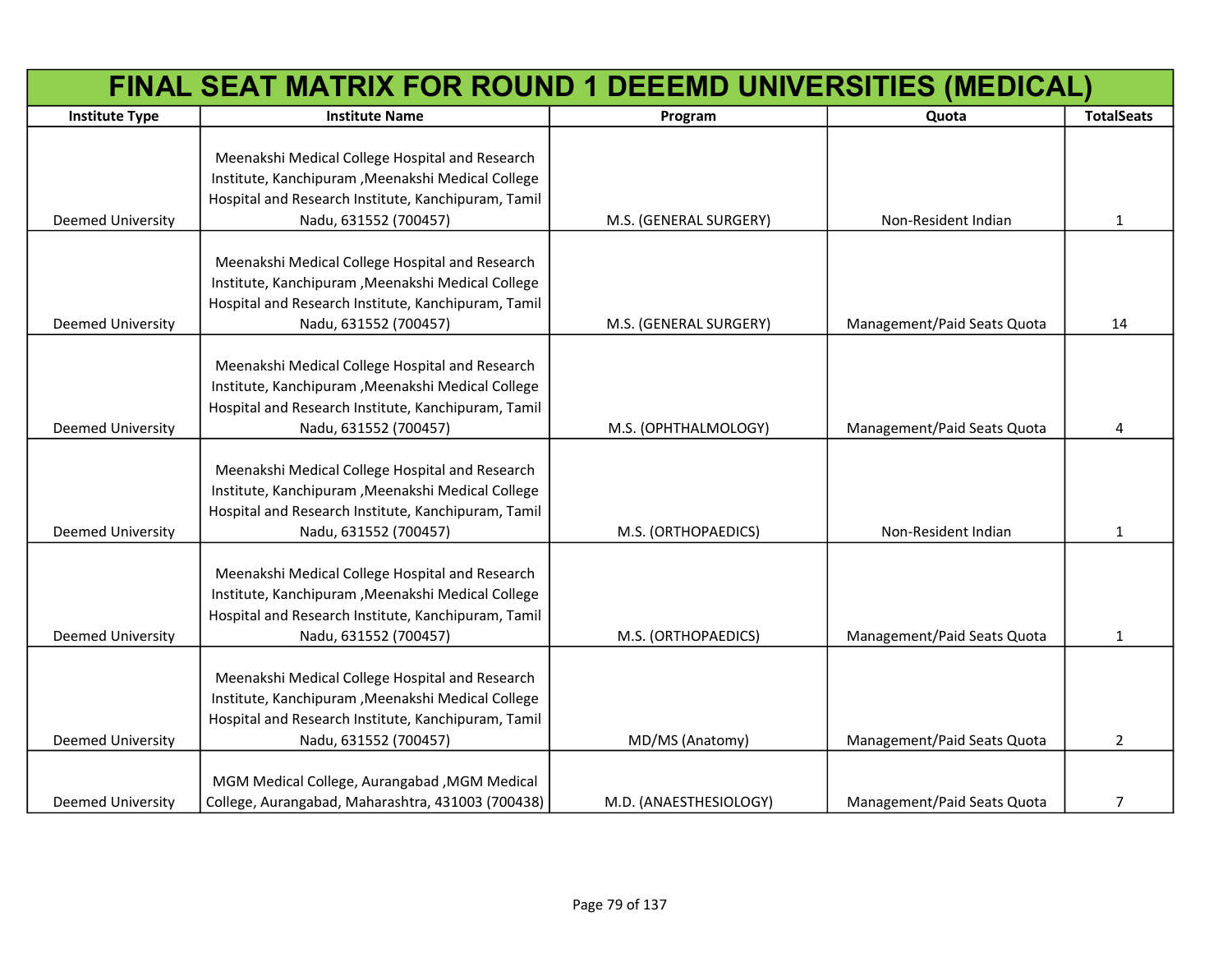|                          | FINAL SEAT MATRIX FOR ROUND 1 DEEEMD UNIVERSITIES (MEDICAL) |                                       |                             |                   |
|--------------------------|-------------------------------------------------------------|---------------------------------------|-----------------------------|-------------------|
| <b>Institute Type</b>    | <b>Institute Name</b>                                       | Program                               | Quota                       | <b>TotalSeats</b> |
|                          |                                                             |                                       |                             |                   |
|                          | MGM Medical College, Aurangabad, MGM Medical                |                                       |                             |                   |
| Deemed University        | College, Aurangabad, Maharashtra, 431003 (700438)           | M.D. (BIOCHEMISTRY)                   | Management/Paid Seats Quota | $\overline{2}$    |
|                          |                                                             |                                       |                             |                   |
|                          |                                                             | M.D. (DERM., VENE. and LEPROSY)/      |                             |                   |
|                          | MGM Medical College, Aurangabad, MGM Medical                | (DERMATOLOGY)/(SKIN and VENEREAL      |                             |                   |
| <b>Deemed University</b> | College, Aurangabad, Maharashtra, 431003 (700438)           | DISEASES)/(VENEREOLOGY)               | Non-Resident Indian         | $\mathbf{1}$      |
|                          |                                                             |                                       |                             |                   |
|                          |                                                             | M.D. (DERM., VENE. and LEPROSY)/      |                             |                   |
|                          | MGM Medical College, Aurangabad, MGM Medical                | (DERMATOLOGY)/(SKIN and VENEREAL      |                             |                   |
| Deemed University        | College, Aurangabad, Maharashtra, 431003 (700438)           | DISEASES)/(VENEREOLOGY)               | Management/Paid Seats Quota | $\overline{2}$    |
|                          | MGM Medical College, Aurangabad, MGM Medical                |                                       |                             |                   |
| <b>Deemed University</b> | College, Aurangabad, Maharashtra, 431003 (700438)           | M.D. (GENERAL MEDICINE)               | Non-Resident Indian         | 3                 |
|                          |                                                             |                                       |                             |                   |
|                          | MGM Medical College, Aurangabad, MGM Medical                |                                       |                             |                   |
| <b>Deemed University</b> | College, Aurangabad, Maharashtra, 431003 (700438)           | M.D. (GENERAL MEDICINE)               | Management/Paid Seats Quota | 11                |
|                          |                                                             |                                       |                             |                   |
|                          | MGM Medical College, Aurangabad, MGM Medical                |                                       |                             |                   |
| Deemed University        | College, Aurangabad, Maharashtra, 431003 (700438)           | M.D. (MICROBIOLOGY)                   | Management/Paid Seats Quota | 4                 |
|                          |                                                             |                                       |                             |                   |
|                          | MGM Medical College, Aurangabad, MGM Medical                | M.D. (Obst. and Gynae)/MS (Obstetrics |                             |                   |
| <b>Deemed University</b> | College, Aurangabad, Maharashtra, 431003 (700438)           | and Gynaecology)                      | Non-Resident Indian         | $\overline{2}$    |
|                          |                                                             |                                       |                             |                   |
|                          | MGM Medical College, Aurangabad, MGM Medical                | M.D. (Obst. and Gynae)/MS (Obstetrics |                             |                   |
| Deemed University        | College, Aurangabad, Maharashtra, 431003 (700438)           | and Gynaecology)                      | Management/Paid Seats Quota | 7                 |
|                          |                                                             |                                       |                             |                   |
|                          | MGM Medical College, Aurangabad, MGM Medical                |                                       |                             |                   |
| <b>Deemed University</b> | College, Aurangabad, Maharashtra, 431003 (700438)           | M.D. (PAEDIATRICS)                    | Non-Resident Indian         | $\overline{2}$    |
|                          |                                                             |                                       |                             |                   |
|                          | MGM Medical College, Aurangabad, MGM Medical                |                                       |                             |                   |
| <b>Deemed University</b> | College, Aurangabad, Maharashtra, 431003 (700438)           | M.D. (PAEDIATRICS)                    | Management/Paid Seats Quota | 4                 |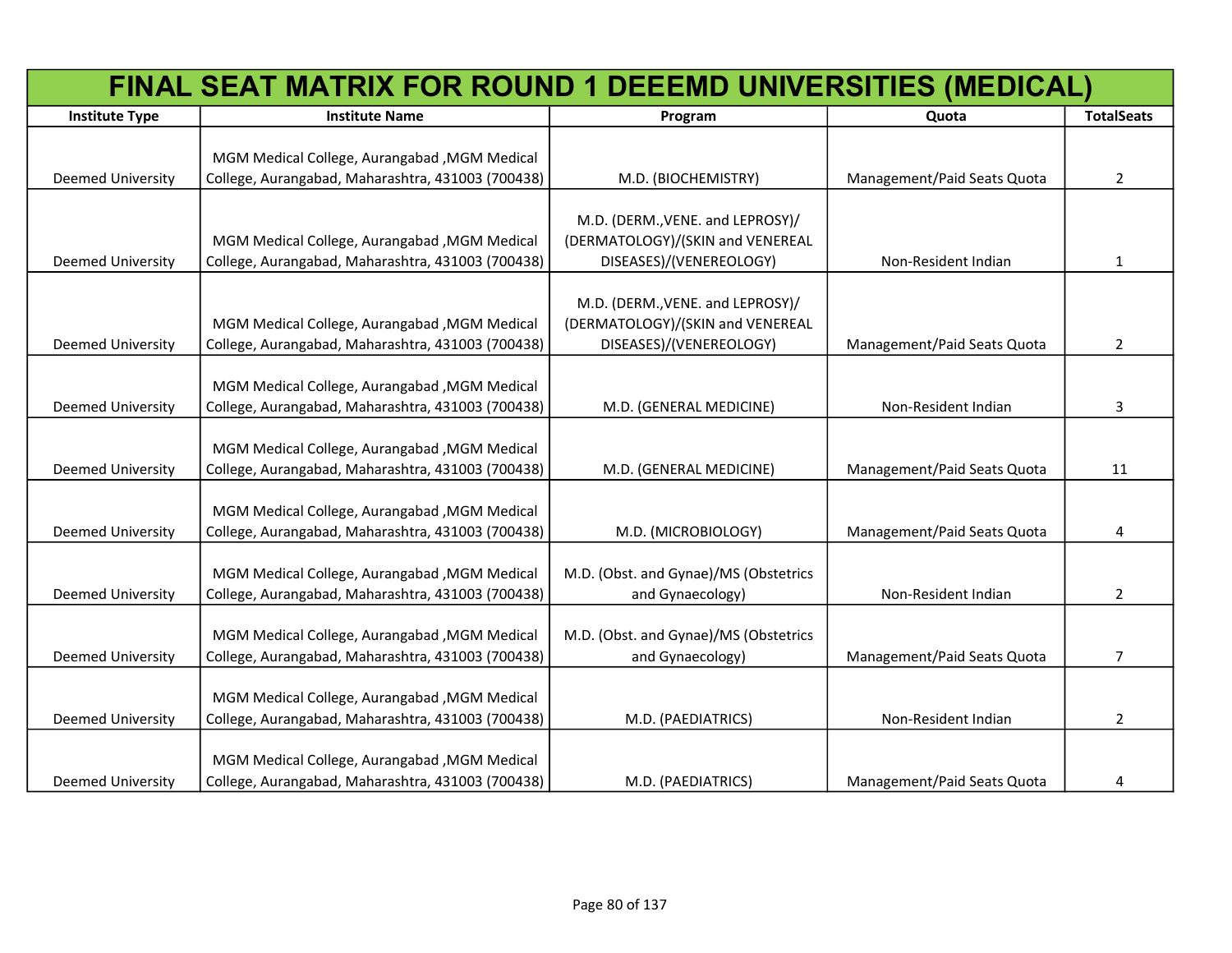|                          | FINAL SEAT MATRIX FOR ROUND 1 DEEEMD UNIVERSITIES (MEDICAL) |                                    |                             |                   |
|--------------------------|-------------------------------------------------------------|------------------------------------|-----------------------------|-------------------|
| <b>Institute Type</b>    | <b>Institute Name</b>                                       | Program                            | Quota                       | <b>TotalSeats</b> |
|                          |                                                             |                                    |                             |                   |
|                          | MGM Medical College, Aurangabad , MGM Medical               |                                    |                             |                   |
| <b>Deemed University</b> | College, Aurangabad, Maharashtra, 431003 (700438)           | M.D. (PATHOLOGY)                   | Management/Paid Seats Quota | 5                 |
|                          |                                                             |                                    |                             |                   |
|                          | MGM Medical College, Aurangabad, MGM Medical                |                                    |                             |                   |
| Deemed University        | College, Aurangabad, Maharashtra, 431003 (700438)           | M.D. (PHARMACOLOGY)                | Management/Paid Seats Quota | $\overline{2}$    |
|                          |                                                             |                                    |                             |                   |
|                          | MGM Medical College, Aurangabad, MGM Medical                |                                    |                             |                   |
| Deemed University        | College, Aurangabad, Maharashtra, 431003 (700438)           | M.D. (PHYSIOLOGY)                  | Management/Paid Seats Quota | 3                 |
|                          | MGM Medical College, Aurangabad, MGM Medical                | M.D. (PREVENTIVE and SOCIAL        |                             |                   |
| <b>Deemed University</b> | College, Aurangabad, Maharashtra, 431003 (700438)           | MEDICINE)/ COMMUNITY MEDICINE      | Management/Paid Seats Quota | $\overline{2}$    |
|                          |                                                             |                                    |                             |                   |
|                          | MGM Medical College, Aurangabad , MGM Medical               |                                    |                             |                   |
| <b>Deemed University</b> | College, Aurangabad, Maharashtra, 431003 (700438)           | M.D. (PSYCHIATRY)                  | Non-Resident Indian         | 1                 |
|                          |                                                             |                                    |                             |                   |
|                          | MGM Medical College, Aurangabad, MGM Medical                |                                    |                             |                   |
| <b>Deemed University</b> | College, Aurangabad, Maharashtra, 431003 (700438)           | M.D. (PSYCHIATRY)                  | Management/Paid Seats Quota | $\overline{2}$    |
|                          |                                                             |                                    |                             |                   |
|                          | MGM Medical College, Aurangabad, MGM Medical                |                                    |                             |                   |
| <b>Deemed University</b> | College, Aurangabad, Maharashtra, 431003 (700438)           | M.D. (RADIO-DIAGNOSIS)             | Non-Resident Indian         | $\mathbf{1}$      |
|                          |                                                             |                                    |                             |                   |
|                          | MGM Medical College, Aurangabad, MGM Medical                |                                    |                             |                   |
| <b>Deemed University</b> | College, Aurangabad, Maharashtra, 431003 (700438)           | M.D. (RADIO-DIAGNOSIS)             | Management/Paid Seats Quota | 3                 |
|                          |                                                             | M.D. (Tuberculosis and Respiratory |                             |                   |
|                          | MGM Medical College, Aurangabad , MGM Medical               | diseases)/Pulmonary Medicine /M.D. |                             |                   |
| <b>Deemed University</b> | College, Aurangabad, Maharashtra, 431003 (700438)           | (Respiratory Medicine)             | Management/Paid Seats Quota | 3                 |
|                          |                                                             |                                    |                             |                   |
|                          | MGM Medical College, Aurangabad, MGM Medical                |                                    |                             |                   |
| <b>Deemed University</b> | College, Aurangabad, Maharashtra, 431003 (700438)           | M.S. (E.N.T.)                      | Management/Paid Seats Quota | 3                 |
|                          |                                                             |                                    |                             |                   |
|                          | MGM Medical College, Aurangabad , MGM Medical               |                                    |                             |                   |
| <b>Deemed University</b> | College, Aurangabad, Maharashtra, 431003 (700438)           | M.S. (GENERAL SURGERY)             | Non-Resident Indian         | $\overline{2}$    |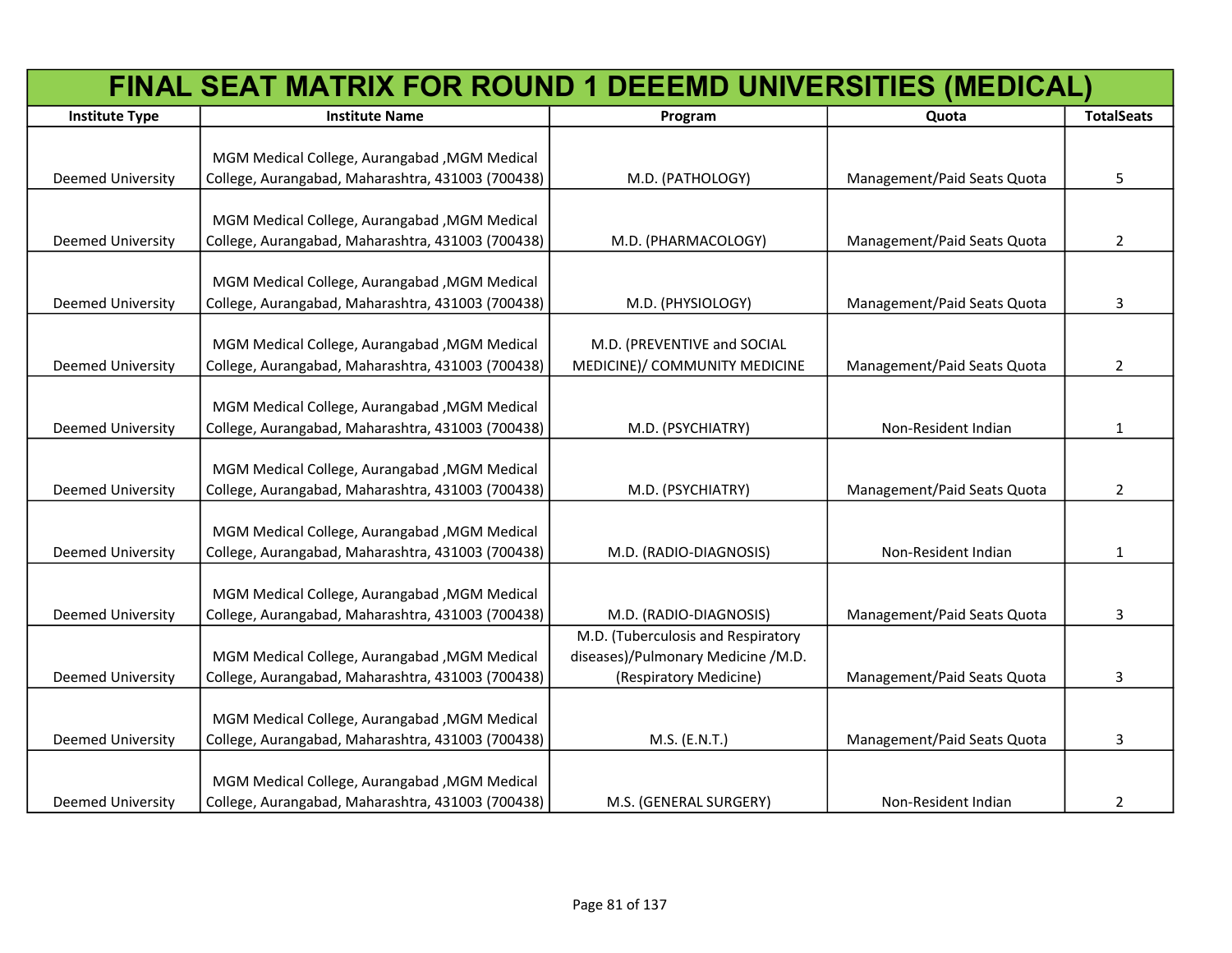|                          | FINAL SEAT MATRIX FOR ROUND 1 DEEEMD UNIVERSITIES (MEDICAL) |                                  |                             |                   |
|--------------------------|-------------------------------------------------------------|----------------------------------|-----------------------------|-------------------|
| <b>Institute Type</b>    | <b>Institute Name</b>                                       | Program                          | Quota                       | <b>TotalSeats</b> |
|                          |                                                             |                                  |                             |                   |
|                          | MGM Medical College, Aurangabad, MGM Medical                |                                  |                             |                   |
| <b>Deemed University</b> | College, Aurangabad, Maharashtra, 431003 (700438)           | M.S. (GENERAL SURGERY)           | Management/Paid Seats Quota | 6                 |
|                          |                                                             |                                  |                             |                   |
|                          | MGM Medical College, Aurangabad , MGM Medical               |                                  |                             |                   |
| <b>Deemed University</b> | College, Aurangabad, Maharashtra, 431003 (700438)           | M.S. (OPHTHALMOLOGY)             | Non-Resident Indian         | 1                 |
|                          |                                                             |                                  |                             |                   |
|                          | MGM Medical College, Aurangabad , MGM Medical               |                                  |                             |                   |
| <b>Deemed University</b> | College, Aurangabad, Maharashtra, 431003 (700438)           | M.S. (OPHTHALMOLOGY)             | Management/Paid Seats Quota | 4                 |
|                          |                                                             |                                  |                             |                   |
|                          | MGM Medical College, Aurangabad, MGM Medical                |                                  |                             |                   |
| <b>Deemed University</b> | College, Aurangabad, Maharashtra, 431003 (700438)           | M.S. (ORTHOPAEDICS)              | Non-Resident Indian         | $\mathbf{1}$      |
|                          |                                                             |                                  |                             |                   |
| <b>Deemed University</b> | MGM Medical College, Aurangabad, MGM Medical                |                                  | Management/Paid Seats Quota |                   |
|                          | College, Aurangabad, Maharashtra, 431003 (700438)           | M.S. (ORTHOPAEDICS)              |                             | 3                 |
|                          | MGM Medical College, Aurangabad, MGM Medical                |                                  |                             |                   |
| <b>Deemed University</b> | College, Aurangabad, Maharashtra, 431003 (700438)           | MD/MS (Anatomy)                  | Management/Paid Seats Quota | 4                 |
|                          | MGM Medical College, Navi Mumbai , MGM Medical              |                                  |                             |                   |
|                          | College, Navi Mumbai, Maharashtra, 410209                   |                                  |                             |                   |
| <b>Deemed University</b> | (700439)                                                    | M.D. (ANAESTHESIOLOGY)           | Management/Paid Seats Quota | 11                |
|                          | MGM Medical College, Navi Mumbai , MGM Medical              |                                  |                             |                   |
|                          | College, Navi Mumbai, Maharashtra, 410209                   |                                  |                             |                   |
| <b>Deemed University</b> | (700439)                                                    | M.D. (BIOCHEMISTRY)              | Management/Paid Seats Quota | $\overline{2}$    |
|                          |                                                             |                                  |                             |                   |
|                          | MGM Medical College, Navi Mumbai , MGM Medical              | M.D. (DERM., VENE. and LEPROSY)/ |                             |                   |
|                          | College, Navi Mumbai, Maharashtra, 410209                   | (DERMATOLOGY)/(SKIN and VENEREAL |                             |                   |
| <b>Deemed University</b> | (700439)                                                    | DISEASES)/(VENEREOLOGY)          | Non-Resident Indian         | 2                 |
|                          |                                                             |                                  |                             |                   |
|                          | MGM Medical College, Navi Mumbai , MGM Medical              | M.D. (DERM., VENE. and LEPROSY)/ |                             |                   |
|                          | College, Navi Mumbai, Maharashtra, 410209                   | (DERMATOLOGY)/(SKIN and VENEREAL |                             |                   |
| Deemed University        | (700439)                                                    | DISEASES)/(VENEREOLOGY)          | Management/Paid Seats Quota | 1                 |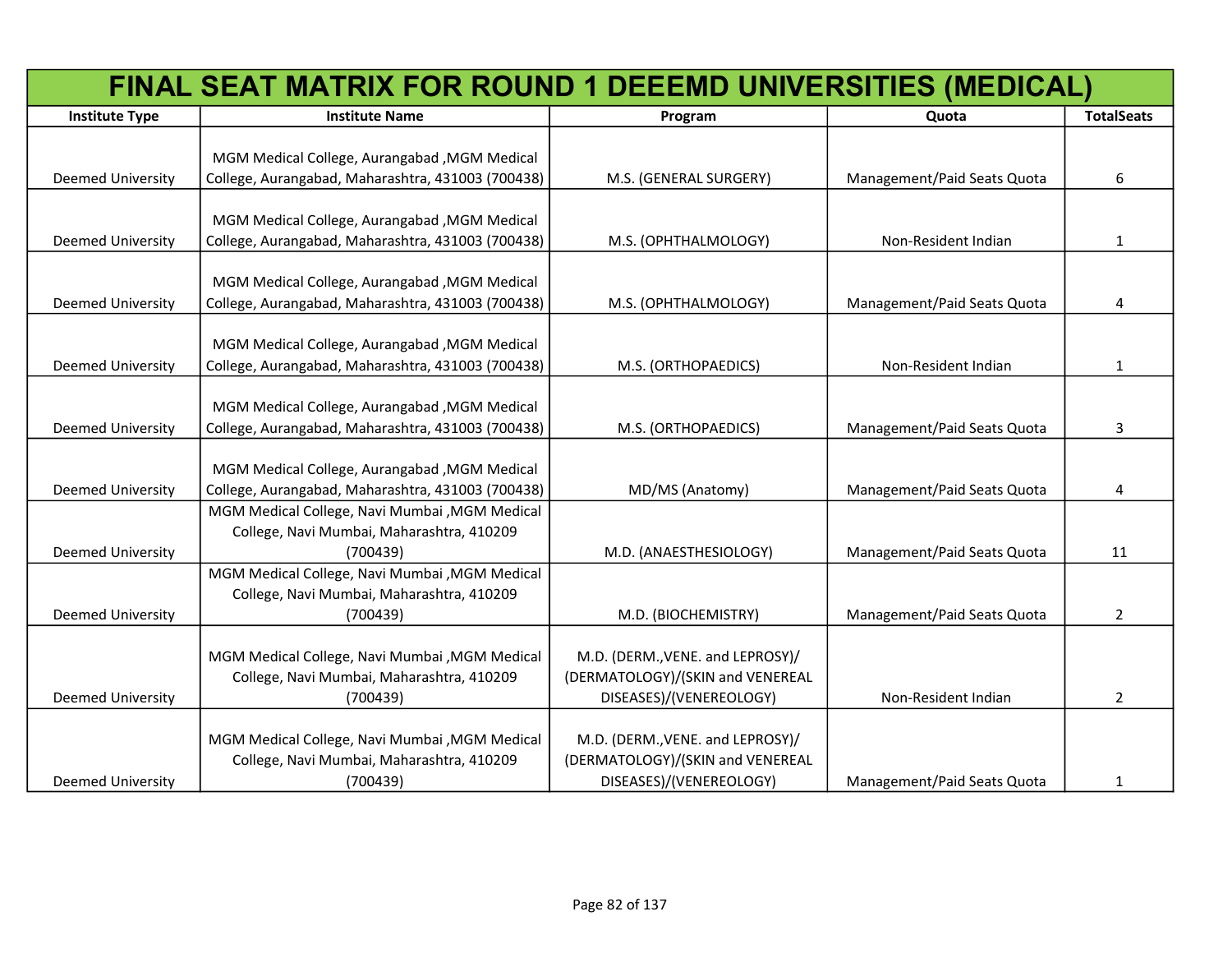|                          | FINAL SEAT MATRIX FOR ROUND 1 DEEEMD UNIVERSITIES (MEDICAL) |                                         |                             |                   |
|--------------------------|-------------------------------------------------------------|-----------------------------------------|-----------------------------|-------------------|
| <b>Institute Type</b>    | <b>Institute Name</b>                                       | Program                                 | Quota                       | <b>TotalSeats</b> |
|                          | MGM Medical College, Navi Mumbai , MGM Medical              |                                         |                             |                   |
|                          | College, Navi Mumbai, Maharashtra, 410209                   | M.D. (Emergency and Critical Care)/M.D. |                             |                   |
| <b>Deemed University</b> | (700439)                                                    | (Emergency Medicine)                    | Management/Paid Seats Quota | 5                 |
|                          | MGM Medical College, Navi Mumbai , MGM Medical              |                                         |                             |                   |
|                          | College, Navi Mumbai, Maharashtra, 410209                   |                                         |                             |                   |
| <b>Deemed University</b> | (700439)                                                    | M.D. (FAMILY MEDICINE)                  | Management/Paid Seats Quota | $\overline{2}$    |
|                          | MGM Medical College, Navi Mumbai , MGM Medical              |                                         |                             |                   |
|                          | College, Navi Mumbai, Maharashtra, 410209                   |                                         |                             |                   |
| <b>Deemed University</b> | (700439)                                                    | M.D. (GENERAL MEDICINE)                 | Non-Resident Indian         | 3                 |
|                          | MGM Medical College, Navi Mumbai , MGM Medical              |                                         |                             |                   |
|                          | College, Navi Mumbai, Maharashtra, 410209                   |                                         |                             |                   |
| <b>Deemed University</b> | (700439)                                                    | M.D. (GENERAL MEDICINE)                 | Management/Paid Seats Quota | 11                |
|                          | MGM Medical College, Navi Mumbai , MGM Medical              |                                         |                             |                   |
|                          | College, Navi Mumbai, Maharashtra, 410209                   |                                         |                             |                   |
| <b>Deemed University</b> | (700439)                                                    | M.D. (MICROBIOLOGY)                     | Management/Paid Seats Quota | $\overline{2}$    |
|                          | MGM Medical College, Navi Mumbai , MGM Medical              |                                         |                             |                   |
|                          | College, Navi Mumbai, Maharashtra, 410209                   | M.D. (Obst. and Gynae)/MS (Obstetrics   |                             |                   |
| <b>Deemed University</b> | (700439)                                                    | and Gynaecology)                        | Non-Resident Indian         | 3                 |
|                          | MGM Medical College, Navi Mumbai , MGM Medical              |                                         |                             |                   |
|                          | College, Navi Mumbai, Maharashtra, 410209                   | M.D. (Obst. and Gynae)/MS (Obstetrics   |                             |                   |
| Deemed University        | (700439)                                                    | and Gynaecology)                        | Management/Paid Seats Quota | 9                 |
|                          | MGM Medical College, Navi Mumbai , MGM Medical              |                                         |                             |                   |
|                          | College, Navi Mumbai, Maharashtra, 410209                   |                                         |                             |                   |
| <b>Deemed University</b> | (700439)                                                    | M.D. (PAEDIATRICS)                      | Non-Resident Indian         | 3                 |
|                          | MGM Medical College, Navi Mumbai , MGM Medical              |                                         |                             |                   |
|                          | College, Navi Mumbai, Maharashtra, 410209                   |                                         |                             |                   |
| <b>Deemed University</b> | (700439)                                                    | M.D. (PAEDIATRICS)                      | Management/Paid Seats Quota | 8                 |
|                          | MGM Medical College, Navi Mumbai , MGM Medical              |                                         |                             |                   |
|                          | College, Navi Mumbai, Maharashtra, 410209                   |                                         |                             |                   |
| <b>Deemed University</b> | (700439)                                                    | M.D. (PATHOLOGY)                        | Management/Paid Seats Quota | 11                |
|                          | MGM Medical College, Navi Mumbai , MGM Medical              |                                         |                             |                   |
|                          | College, Navi Mumbai, Maharashtra, 410209                   |                                         |                             |                   |
| <b>Deemed University</b> | (700439)                                                    | M.D. (PHARMACOLOGY)                     | Management/Paid Seats Quota | 4                 |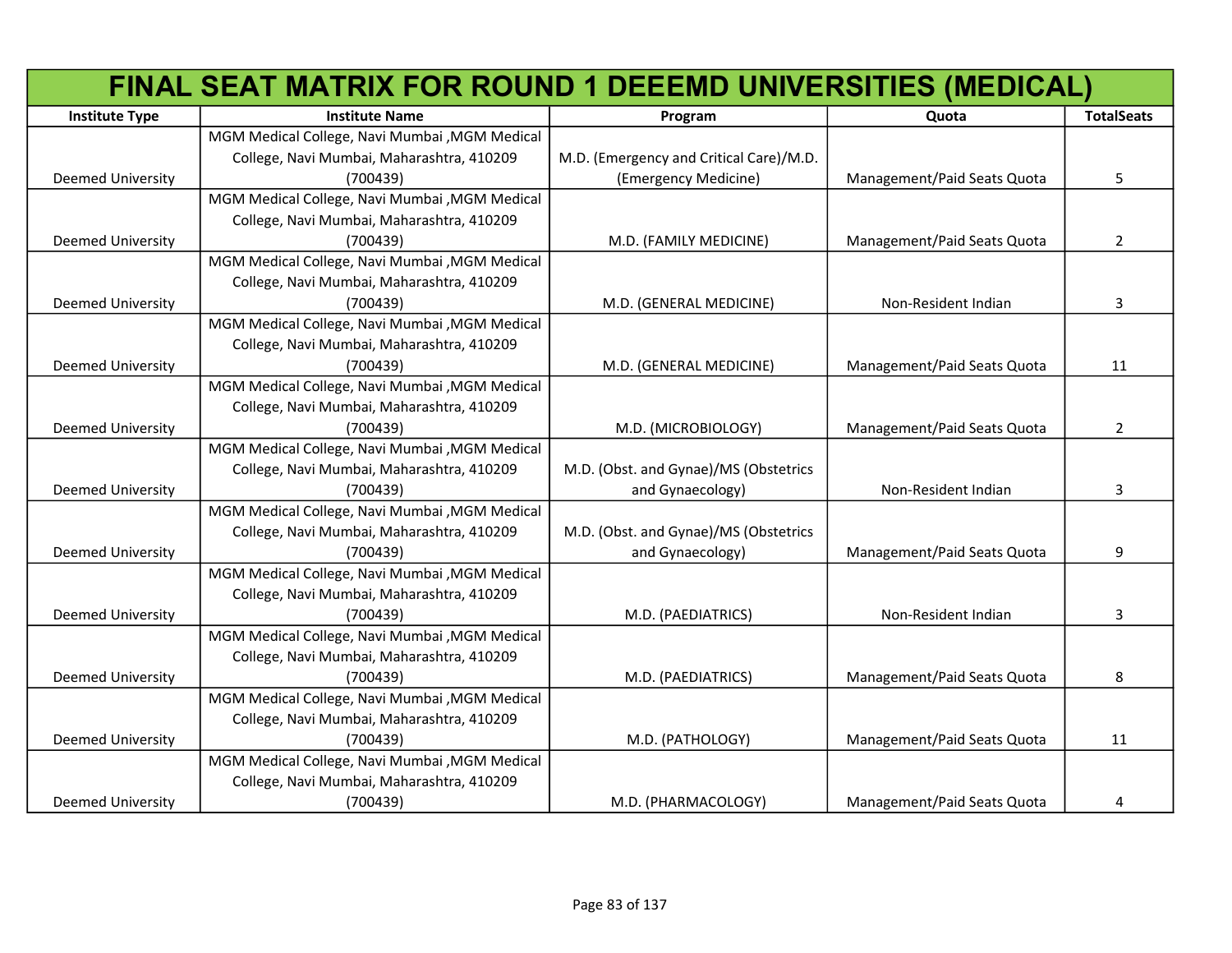|                          | FINAL SEAT MATRIX FOR ROUND 1 DEEEMD UNIVERSITIES (MEDICAL) |                                    |                             |                   |
|--------------------------|-------------------------------------------------------------|------------------------------------|-----------------------------|-------------------|
| <b>Institute Type</b>    | <b>Institute Name</b>                                       | Program                            | Quota                       | <b>TotalSeats</b> |
|                          | MGM Medical College, Navi Mumbai , MGM Medical              |                                    |                             |                   |
|                          | College, Navi Mumbai, Maharashtra, 410209                   |                                    |                             |                   |
| <b>Deemed University</b> | (700439)                                                    | M.D. (PHYSIOLOGY)                  | Management/Paid Seats Quota | 3                 |
|                          | MGM Medical College, Navi Mumbai , MGM Medical              |                                    |                             |                   |
|                          | College, Navi Mumbai, Maharashtra, 410209                   | M.D. (PREVENTIVE and SOCIAL        |                             |                   |
| <b>Deemed University</b> | (700439)                                                    | MEDICINE)/ COMMUNITY MEDICINE      | Management/Paid Seats Quota | $\overline{2}$    |
|                          | MGM Medical College, Navi Mumbai , MGM Medical              |                                    |                             |                   |
|                          | College, Navi Mumbai, Maharashtra, 410209                   |                                    |                             |                   |
| <b>Deemed University</b> | (700439)                                                    | M.D. (PSYCHIATRY)                  | Management/Paid Seats Quota | 3                 |
|                          | MGM Medical College, Navi Mumbai , MGM Medical              |                                    |                             |                   |
|                          | College, Navi Mumbai, Maharashtra, 410209                   |                                    |                             |                   |
| Deemed University        | (700439)                                                    | M.D. (RADIO-DIAGNOSIS)             | Non-Resident Indian         | 3                 |
|                          | MGM Medical College, Navi Mumbai , MGM Medical              |                                    |                             |                   |
|                          | College, Navi Mumbai, Maharashtra, 410209                   |                                    |                             |                   |
| Deemed University        | (700439)                                                    | M.D. (RADIO-DIAGNOSIS)             | Management/Paid Seats Quota | 5                 |
|                          | MGM Medical College, Navi Mumbai , MGM Medical              | M.D. (Tuberculosis and Respiratory |                             |                   |
|                          | College, Navi Mumbai, Maharashtra, 410209                   | diseases)/Pulmonary Medicine /M.D. |                             |                   |
| Deemed University        | (700439)                                                    | (Respiratory Medicine)             | Management/Paid Seats Quota | 3                 |
|                          | MGM Medical College, Navi Mumbai , MGM Medical              |                                    |                             |                   |
|                          | College, Navi Mumbai, Maharashtra, 410209                   |                                    |                             |                   |
| Deemed University        | (700439)                                                    | M.D. GERIATRICS                    | Management/Paid Seats Quota | $\overline{2}$    |
|                          | MGM Medical College, Navi Mumbai , MGM Medical              | M.D. IN TRANSFUSION MEDICINE/      |                             |                   |
|                          | College, Navi Mumbai, Maharashtra, 410209                   | IMMUNO-HAEMATOLOGY and BLOOD       |                             |                   |
| Deemed University        | (700439)                                                    | <b>TRANSFUSION</b>                 | Management/Paid Seats Quota | 3                 |
|                          | MGM Medical College, Navi Mumbai , MGM Medical              |                                    |                             |                   |
|                          | College, Navi Mumbai, Maharashtra, 410209                   |                                    |                             |                   |
| <b>Deemed University</b> | (700439)                                                    | M.S. (Traumatology and Surgery)    | Management/Paid Seats Quota | $\overline{2}$    |
|                          | MGM Medical College, Navi Mumbai , MGM Medical              |                                    |                             |                   |
|                          | College, Navi Mumbai, Maharashtra, 410209                   |                                    |                             |                   |
| <b>Deemed University</b> | (700439)                                                    | M.S. (E.N.T.)                      | Management/Paid Seats Quota | 3                 |
|                          | MGM Medical College, Navi Mumbai , MGM Medical              |                                    |                             |                   |
|                          | College, Navi Mumbai, Maharashtra, 410209                   |                                    |                             |                   |
| <b>Deemed University</b> | (700439)                                                    | M.S. (GENERAL SURGERY)             | Non-Resident Indian         | 2                 |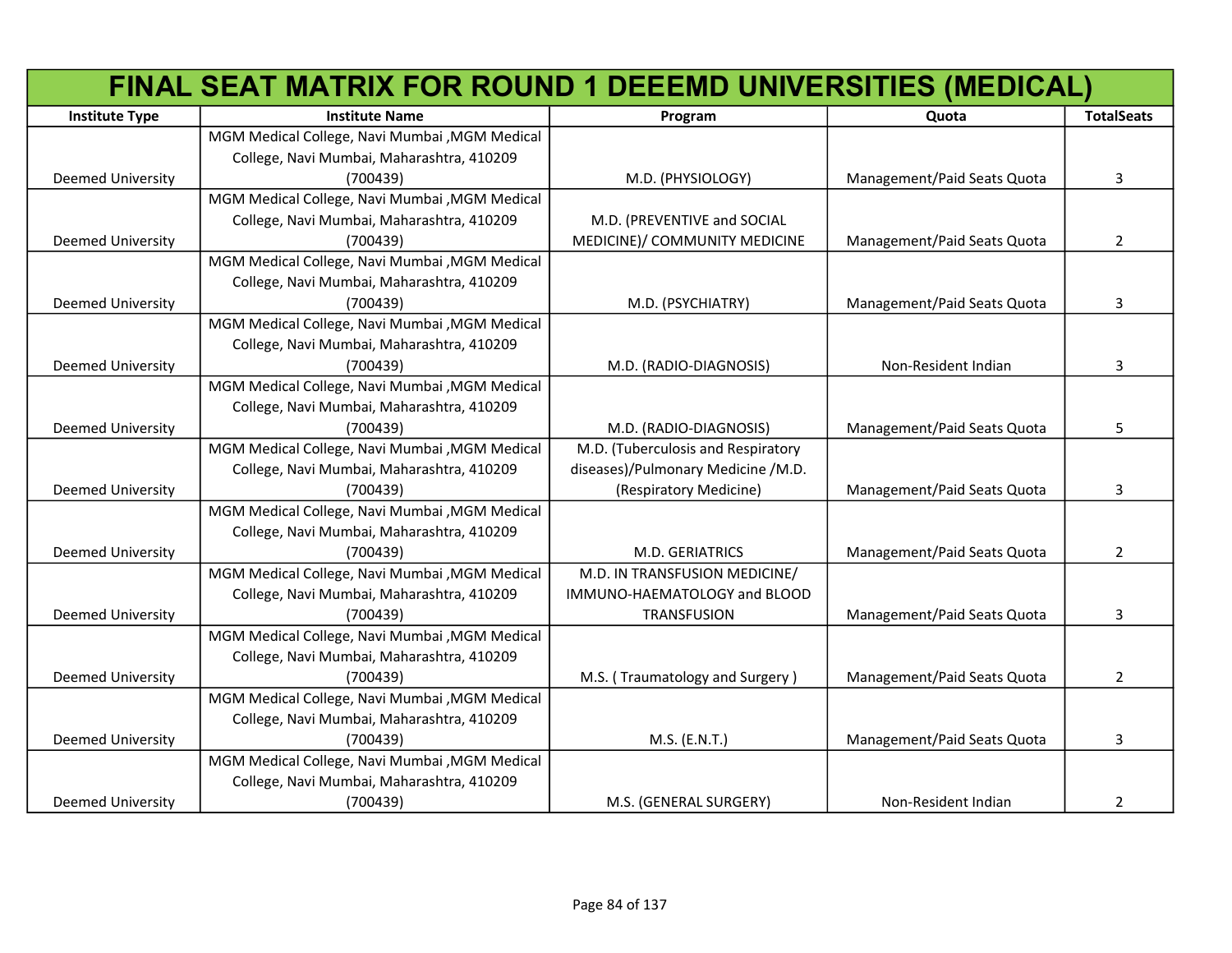|                          | FINAL SEAT MATRIX FOR ROUND 1 DEEEMD UNIVERSITIES (MEDICAL) |                          |                             |                   |
|--------------------------|-------------------------------------------------------------|--------------------------|-----------------------------|-------------------|
| <b>Institute Type</b>    | <b>Institute Name</b>                                       | Program                  | Quota                       | <b>TotalSeats</b> |
|                          | MGM Medical College, Navi Mumbai , MGM Medical              |                          |                             |                   |
|                          | College, Navi Mumbai, Maharashtra, 410209                   |                          |                             |                   |
| <b>Deemed University</b> | (700439)                                                    | M.S. (GENERAL SURGERY)   | Management/Paid Seats Quota | 10                |
|                          | MGM Medical College, Navi Mumbai , MGM Medical              |                          |                             |                   |
|                          | College, Navi Mumbai, Maharashtra, 410209                   |                          |                             |                   |
| <b>Deemed University</b> | (700439)                                                    | M.S. (OPHTHALMOLOGY)     | Non-Resident Indian         | $\mathbf{1}$      |
|                          | MGM Medical College, Navi Mumbai , MGM Medical              |                          |                             |                   |
|                          | College, Navi Mumbai, Maharashtra, 410209                   |                          |                             |                   |
| Deemed University        | (700439)                                                    | M.S. (OPHTHALMOLOGY)     | Management/Paid Seats Quota | 3                 |
|                          | MGM Medical College, Navi Mumbai , MGM Medical              |                          |                             |                   |
|                          | College, Navi Mumbai, Maharashtra, 410209                   |                          |                             |                   |
| Deemed University        | (700439)                                                    | M.S. (ORTHOPAEDICS)      | Non-Resident Indian         | 4                 |
|                          | MGM Medical College, Navi Mumbai , MGM Medical              |                          |                             |                   |
|                          | College, Navi Mumbai, Maharashtra, 410209                   |                          |                             |                   |
| Deemed University        | (700439)                                                    | M.S. (ORTHOPAEDICS)      | Management/Paid Seats Quota | $\overline{7}$    |
|                          | MGM Medical College, Navi Mumbai , MGM Medical              |                          |                             |                   |
|                          | College, Navi Mumbai, Maharashtra, 410209                   |                          |                             |                   |
| Deemed University        | (700439)                                                    | MD/MS (Anatomy)          | Management/Paid Seats Quota | 5                 |
|                          |                                                             |                          |                             |                   |
|                          | Pravara Rural Medical College, Loni, Pravara Rural          |                          |                             |                   |
| Deemed University        | Medical College, Loni, Maharashtra, 413736 (700445)         | M.D. (ANAESTHESIOLOGY)   | Management/Paid Seats Quota | 11                |
|                          |                                                             |                          |                             |                   |
|                          | Pravara Rural Medical College, Loni , Pravara Rural         |                          |                             |                   |
| <b>Deemed University</b> | Medical College, Loni, Maharashtra, 413736 (700445)         | M.D. (FORENSIC MEDICINE) | Management/Paid Seats Quota | $\overline{2}$    |
|                          |                                                             |                          |                             |                   |
|                          | Pravara Rural Medical College, Loni, Pravara Rural          |                          |                             |                   |
| <b>Deemed University</b> | Medical College, Loni, Maharashtra, 413736 (700445)         | M.D. (GENERAL MEDICINE)  | Non-Resident Indian         | 3                 |
|                          |                                                             |                          |                             |                   |
|                          | Pravara Rural Medical College, Loni, Pravara Rural          |                          |                             |                   |
| <b>Deemed University</b> | Medical College, Loni, Maharashtra, 413736 (700445)         | M.D. (GENERAL MEDICINE)  | Management/Paid Seats Quota | $\overline{7}$    |
|                          |                                                             |                          |                             |                   |
|                          | Pravara Rural Medical College, Loni , Pravara Rural         |                          |                             |                   |
| <b>Deemed University</b> | Medical College, Loni, Maharashtra, 413736 (700445)         | M.D. (MICROBIOLOGY)      | Management/Paid Seats Quota | 1                 |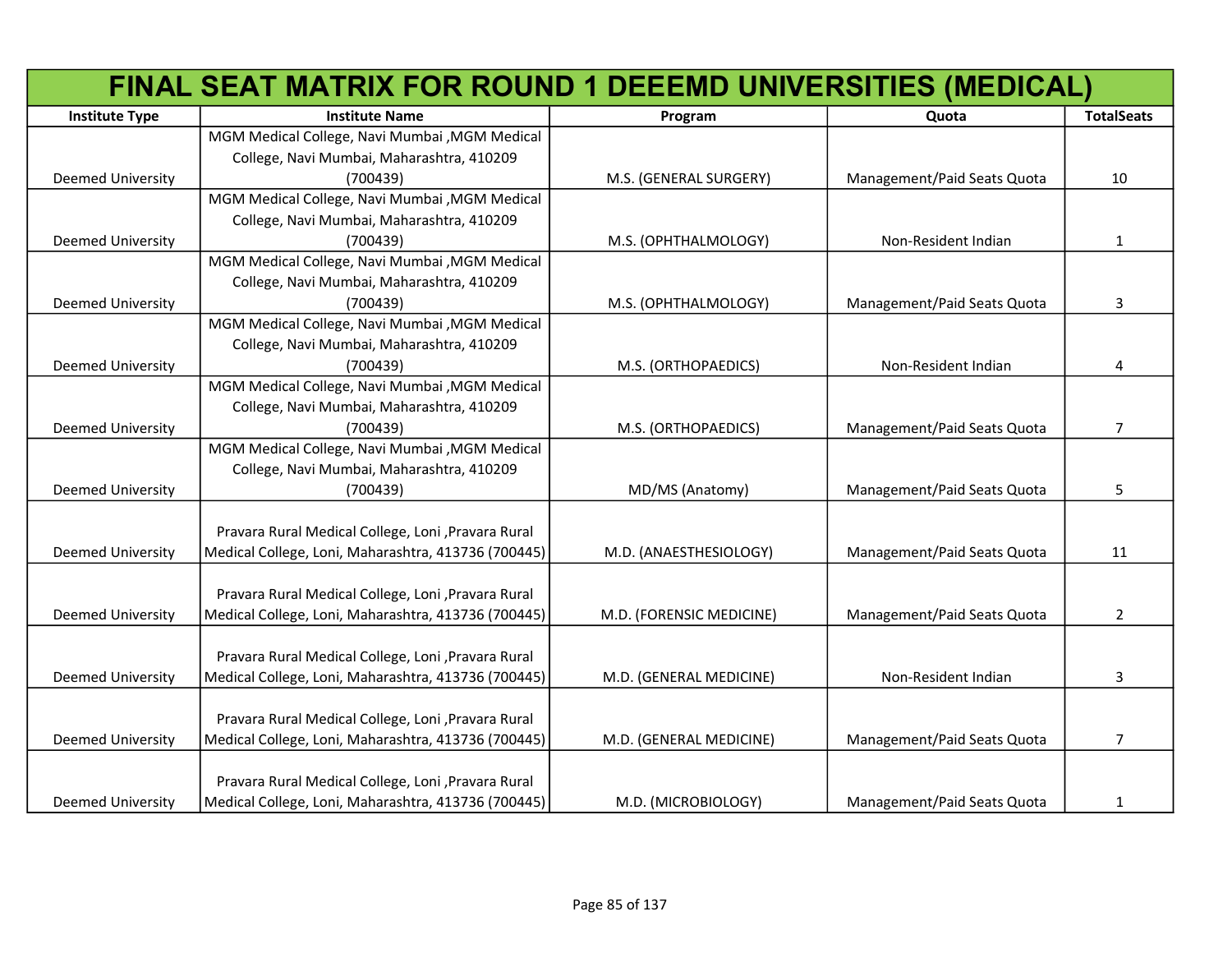|                          | FINAL SEAT MATRIX FOR ROUND 1 DEEEMD UNIVERSITIES (MEDICAL)                                   |                                       |                             |                   |
|--------------------------|-----------------------------------------------------------------------------------------------|---------------------------------------|-----------------------------|-------------------|
| <b>Institute Type</b>    | <b>Institute Name</b>                                                                         | Program                               | Quota                       | <b>TotalSeats</b> |
|                          |                                                                                               |                                       |                             |                   |
|                          | Pravara Rural Medical College, Loni , Pravara Rural                                           | M.D. (Obst. and Gynae)/MS (Obstetrics |                             |                   |
| <b>Deemed University</b> | Medical College, Loni, Maharashtra, 413736 (700445)                                           | and Gynaecology)                      | Non-Resident Indian         | 3                 |
|                          |                                                                                               |                                       |                             |                   |
|                          | Pravara Rural Medical College, Loni , Pravara Rural                                           | M.D. (Obst. and Gynae)/MS (Obstetrics |                             |                   |
| <b>Deemed University</b> | Medical College, Loni, Maharashtra, 413736 (700445)                                           | and Gynaecology)                      | Management/Paid Seats Quota | 9                 |
|                          |                                                                                               |                                       |                             |                   |
|                          | Pravara Rural Medical College, Loni , Pravara Rural                                           |                                       |                             |                   |
| <b>Deemed University</b> | Medical College, Loni, Maharashtra, 413736 (700445)                                           | M.D. (PAEDIATRICS)                    | Non-Resident Indian         | 2                 |
|                          | Pravara Rural Medical College, Loni , Pravara Rural                                           |                                       |                             |                   |
| <b>Deemed University</b> | Medical College, Loni, Maharashtra, 413736 (700445)                                           | M.D. (PAEDIATRICS)                    | Management/Paid Seats Quota | 10                |
|                          |                                                                                               |                                       |                             |                   |
|                          | Pravara Rural Medical College, Loni , Pravara Rural                                           |                                       |                             |                   |
| <b>Deemed University</b> | Medical College, Loni, Maharashtra, 413736 (700445)                                           | M.D. (PATHOLOGY)                      | Management/Paid Seats Quota | 5                 |
|                          |                                                                                               |                                       |                             |                   |
|                          | Pravara Rural Medical College, Loni , Pravara Rural                                           |                                       |                             |                   |
| Deemed University        | Medical College, Loni, Maharashtra, 413736 (700445)                                           | M.D. (PHARMACOLOGY)                   | Management/Paid Seats Quota | 4                 |
|                          |                                                                                               |                                       |                             |                   |
|                          | Pravara Rural Medical College, Loni, Pravara Rural                                            |                                       |                             |                   |
| <b>Deemed University</b> | Medical College, Loni, Maharashtra, 413736 (700445)                                           | M.D. (PHYSIOLOGY)                     | Management/Paid Seats Quota | $\overline{2}$    |
|                          |                                                                                               |                                       |                             |                   |
|                          | Pravara Rural Medical College, Loni , Pravara Rural                                           | M.D. (PREVENTIVE and SOCIAL           |                             |                   |
| <b>Deemed University</b> | Medical College, Loni, Maharashtra, 413736 (700445)                                           | MEDICINE)/ COMMUNITY MEDICINE         | Management/Paid Seats Quota | 1                 |
|                          |                                                                                               |                                       |                             |                   |
|                          | Pravara Rural Medical College, Loni, Pravara Rural                                            |                                       |                             |                   |
| <b>Deemed University</b> | Medical College, Loni, Maharashtra, 413736 (700445)                                           | M.D. (RADIO-DIAGNOSIS)                | Non-Resident Indian         | $\overline{2}$    |
|                          |                                                                                               |                                       |                             |                   |
|                          | Pravara Rural Medical College, Loni , Pravara Rural                                           |                                       |                             |                   |
| <b>Deemed University</b> | Medical College, Loni, Maharashtra, 413736 (700445)                                           | M.D. (RADIO-DIAGNOSIS)                | Management/Paid Seats Quota | 3                 |
|                          |                                                                                               |                                       |                             |                   |
|                          | Pravara Rural Medical College, Loni , Pravara Rural                                           |                                       |                             |                   |
| <b>Deemed University</b> | Medical College, Loni, Maharashtra, 413736 (700445)   M.D. (Radiotherapy/ Radiation Oncology) |                                       | Management/Paid Seats Quota | 5                 |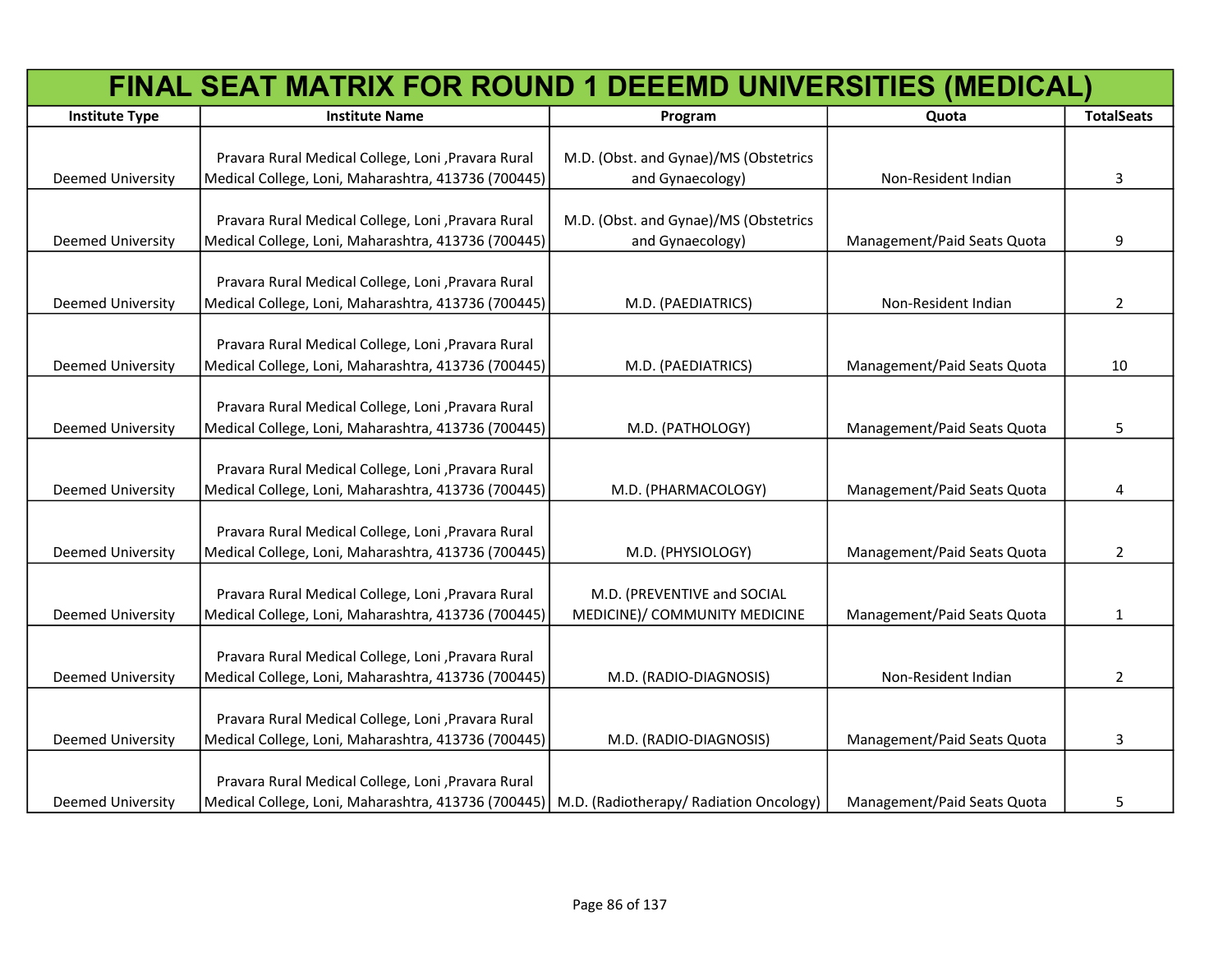|                          | FINAL SEAT MATRIX FOR ROUND 1 DEEEMD UNIVERSITIES (MEDICAL)                                                  |                                  |                             |                   |
|--------------------------|--------------------------------------------------------------------------------------------------------------|----------------------------------|-----------------------------|-------------------|
| <b>Institute Type</b>    | <b>Institute Name</b>                                                                                        | Program                          | Quota                       | <b>TotalSeats</b> |
|                          |                                                                                                              |                                  |                             |                   |
|                          | Pravara Rural Medical College, Loni , Pravara Rural                                                          |                                  |                             |                   |
| <b>Deemed University</b> | Medical College, Loni, Maharashtra, 413736 (700445)                                                          | M.S. (E.N.T.)                    | Management/Paid Seats Quota | $\overline{2}$    |
|                          |                                                                                                              |                                  |                             |                   |
|                          | Pravara Rural Medical College, Loni , Pravara Rural                                                          |                                  |                             |                   |
| <b>Deemed University</b> | Medical College, Loni, Maharashtra, 413736 (700445)                                                          | M.S. (GENERAL SURGERY)           | Non-Resident Indian         | 1                 |
|                          | Pravara Rural Medical College, Loni , Pravara Rural                                                          |                                  |                             |                   |
| <b>Deemed University</b> | Medical College, Loni, Maharashtra, 413736 (700445)                                                          | M.S. (GENERAL SURGERY)           | Management/Paid Seats Quota | 8                 |
|                          |                                                                                                              |                                  |                             |                   |
|                          | Pravara Rural Medical College, Loni , Pravara Rural                                                          |                                  |                             |                   |
| <b>Deemed University</b> | Medical College, Loni, Maharashtra, 413736 (700445)                                                          | M.S. (OPHTHALMOLOGY)             | Non-Resident Indian         | 1                 |
|                          |                                                                                                              |                                  |                             |                   |
|                          | Pravara Rural Medical College, Loni , Pravara Rural                                                          |                                  |                             |                   |
| <b>Deemed University</b> | Medical College, Loni, Maharashtra, 413736 (700445)                                                          | M.S. (OPHTHALMOLOGY)             | Management/Paid Seats Quota | 7                 |
|                          |                                                                                                              |                                  |                             |                   |
|                          | Pravara Rural Medical College, Loni , Pravara Rural                                                          |                                  |                             |                   |
| <b>Deemed University</b> | Medical College, Loni, Maharashtra, 413736 (700445)                                                          | M.S. (ORTHOPAEDICS)              | Non-Resident Indian         | 3                 |
|                          |                                                                                                              |                                  |                             |                   |
|                          | Pravara Rural Medical College, Loni , Pravara Rural                                                          |                                  |                             |                   |
| <b>Deemed University</b> | Medical College, Loni, Maharashtra, 413736 (700445)                                                          | M.S. (ORTHOPAEDICS)              | Management/Paid Seats Quota | 4                 |
|                          |                                                                                                              |                                  |                             |                   |
|                          | Pravara Rural Medical College, Loni , Pravara Rural                                                          |                                  |                             |                   |
| <b>Deemed University</b> | Medical College, Loni, Maharashtra, 413736 (700445)<br>Rajarajeswari Medical College and Hospital , No. 202, | MD/MS (Anatomy)                  | Management/Paid Seats Quota | 3                 |
|                          | Kambipura, Mysore Road, Bengaluru, Karnataka,                                                                |                                  |                             |                   |
| <b>Deemed University</b> | 560074 (700546)                                                                                              | M.D. (ANAESTHESIOLOGY)           | Management/Paid Seats Quota | $\overline{7}$    |
|                          | Rajarajeswari Medical College and Hospital, No. 202,                                                         |                                  |                             |                   |
|                          | Kambipura, Mysore Road, Bengaluru, Karnataka,                                                                |                                  |                             |                   |
| Deemed University        | 560074 (700546)                                                                                              | M.D. (BIOCHEMISTRY)              | Management/Paid Seats Quota | 5                 |
|                          |                                                                                                              |                                  |                             |                   |
|                          | Rajarajeswari Medical College and Hospital , No. 202,                                                        | M.D. (DERM., VENE. and LEPROSY)/ |                             |                   |
|                          | Kambipura, Mysore Road, Bengaluru, Karnataka,                                                                | (DERMATOLOGY)/(SKIN and VENEREAL |                             |                   |
| Deemed University        | 560074 (700546)                                                                                              | DISEASES)/(VENEREOLOGY)          | Non-Resident Indian         | 3                 |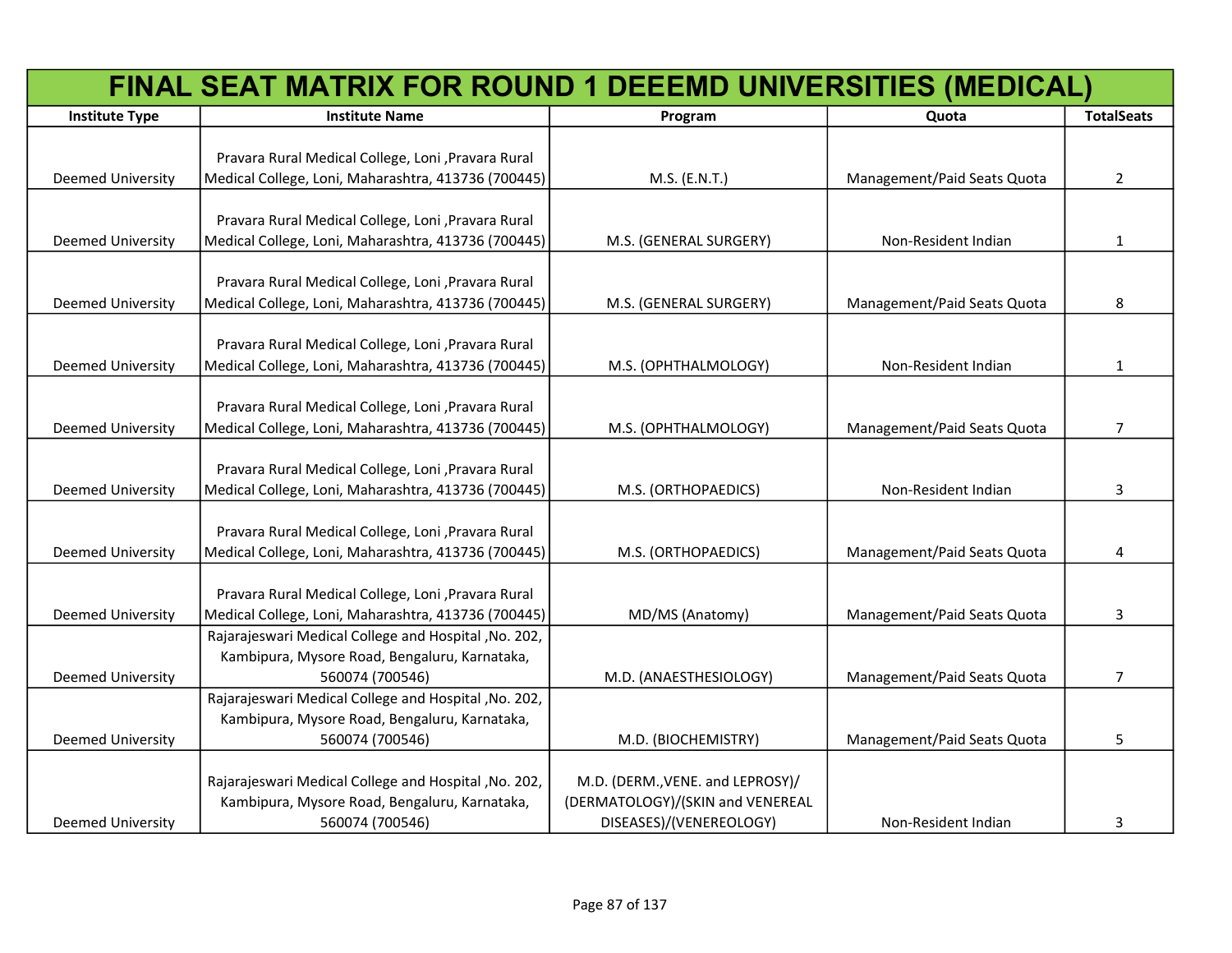|                          | FINAL SEAT MATRIX FOR ROUND 1 DEEEMD UNIVERSITIES (MEDICAL) |                                       |                             |                   |
|--------------------------|-------------------------------------------------------------|---------------------------------------|-----------------------------|-------------------|
| <b>Institute Type</b>    | <b>Institute Name</b>                                       | Program                               | Quota                       | <b>TotalSeats</b> |
|                          |                                                             |                                       |                             |                   |
|                          | Rajarajeswari Medical College and Hospital , No. 202,       | M.D. (DERM., VENE. and LEPROSY)/      |                             |                   |
|                          | Kambipura, Mysore Road, Bengaluru, Karnataka,               | (DERMATOLOGY)/(SKIN and VENEREAL      |                             |                   |
| Deemed University        | 560074 (700546)                                             | DISEASES)/(VENEREOLOGY)               | Management/Paid Seats Quota | $\mathbf{1}$      |
|                          | Rajarajeswari Medical College and Hospital , No. 202,       |                                       |                             |                   |
|                          | Kambipura, Mysore Road, Bengaluru, Karnataka,               |                                       |                             |                   |
| Deemed University        | 560074 (700546)                                             | M.D. (FORENSIC MEDICINE)              | Management/Paid Seats Quota | 4                 |
|                          | Rajarajeswari Medical College and Hospital , No. 202,       |                                       |                             |                   |
|                          | Kambipura, Mysore Road, Bengaluru, Karnataka,               |                                       |                             |                   |
| Deemed University        | 560074 (700546)                                             | M.D. (GENERAL MEDICINE)               | Non-Resident Indian         | 5                 |
|                          | Rajarajeswari Medical College and Hospital , No. 202,       |                                       |                             |                   |
|                          | Kambipura, Mysore Road, Bengaluru, Karnataka,               |                                       |                             |                   |
| <b>Deemed University</b> | 560074 (700546)                                             | M.D. (GENERAL MEDICINE)               | Management/Paid Seats Quota | 17                |
|                          | Rajarajeswari Medical College and Hospital , No. 202,       |                                       |                             |                   |
|                          | Kambipura, Mysore Road, Bengaluru, Karnataka,               |                                       |                             |                   |
| <b>Deemed University</b> | 560074 (700546)                                             | M.D. (MICROBIOLOGY)                   | Management/Paid Seats Quota | 5                 |
|                          | Rajarajeswari Medical College and Hospital , No. 202,       |                                       |                             |                   |
|                          | Kambipura, Mysore Road, Bengaluru, Karnataka,               | M.D. (Obst. and Gynae)/MS (Obstetrics |                             |                   |
| <b>Deemed University</b> | 560074 (700546)                                             | and Gynaecology)                      | Non-Resident Indian         | 4                 |
|                          | Rajarajeswari Medical College and Hospital , No. 202,       |                                       |                             |                   |
|                          | Kambipura, Mysore Road, Bengaluru, Karnataka,               | M.D. (Obst. and Gynae)/MS (Obstetrics |                             |                   |
| <b>Deemed University</b> | 560074 (700546)                                             | and Gynaecology)                      | Management/Paid Seats Quota | 8                 |
|                          | Rajarajeswari Medical College and Hospital , No. 202,       |                                       |                             |                   |
|                          | Kambipura, Mysore Road, Bengaluru, Karnataka,               |                                       |                             |                   |
| <b>Deemed University</b> | 560074 (700546)                                             | M.D. (PAEDIATRICS)                    | Non-Resident Indian         | 4                 |
|                          | Rajarajeswari Medical College and Hospital , No. 202,       |                                       |                             |                   |
|                          | Kambipura, Mysore Road, Bengaluru, Karnataka,               |                                       |                             |                   |
| <b>Deemed University</b> | 560074 (700546)                                             | M.D. (PAEDIATRICS)                    | Management/Paid Seats Quota | 10                |
|                          | Rajarajeswari Medical College and Hospital , No. 202,       |                                       |                             |                   |
|                          | Kambipura, Mysore Road, Bengaluru, Karnataka,               |                                       |                             |                   |
| Deemed University        | 560074 (700546)                                             | M.D. (PATHOLOGY)                      | Management/Paid Seats Quota | 15                |
|                          | Rajarajeswari Medical College and Hospital , No. 202,       |                                       |                             |                   |
|                          | Kambipura, Mysore Road, Bengaluru, Karnataka,               |                                       |                             |                   |
| <b>Deemed University</b> | 560074 (700546)                                             | M.D. (PHARMACOLOGY)                   | Management/Paid Seats Quota | 6                 |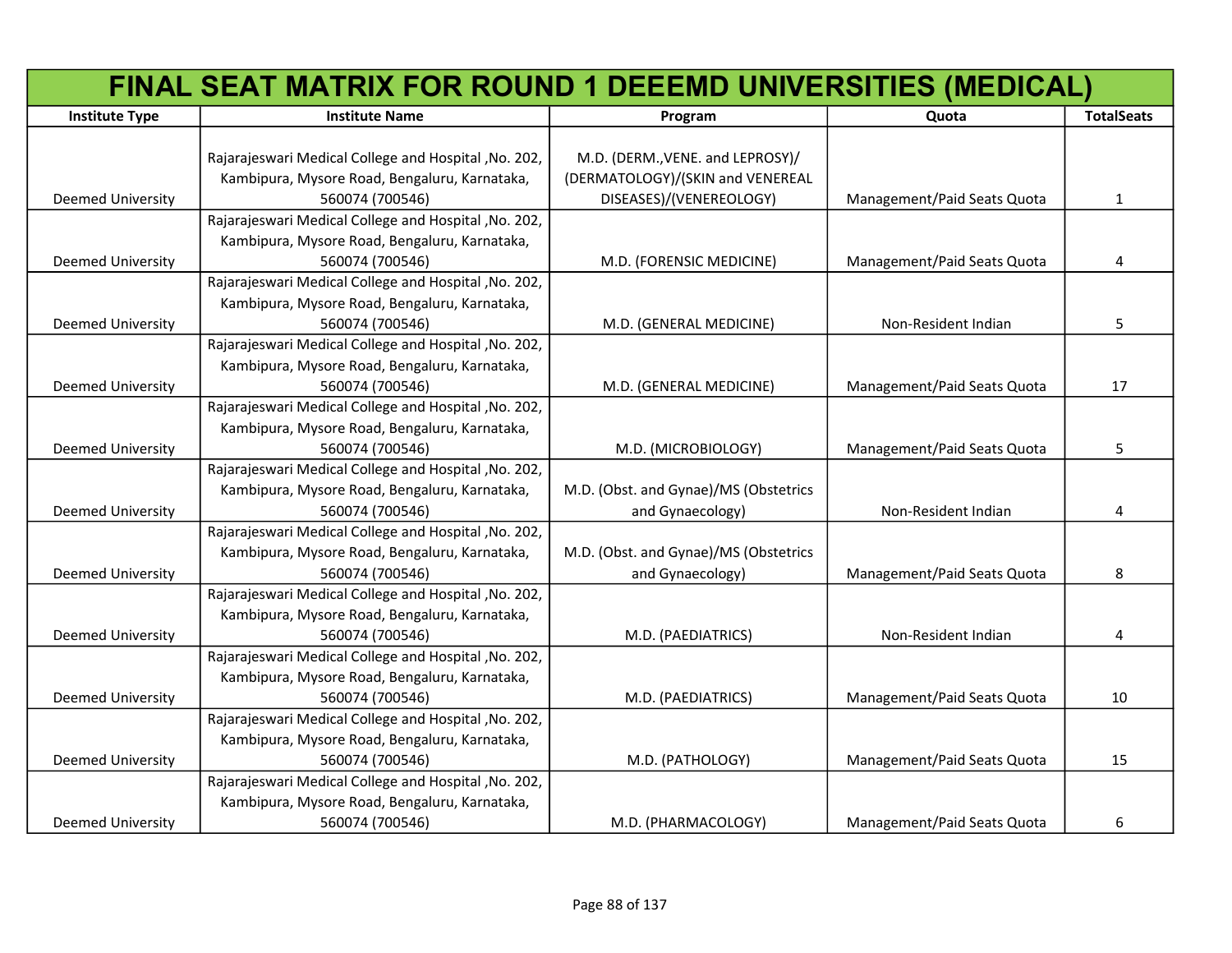|                          | FINAL SEAT MATRIX FOR ROUND 1 DEEEMD UNIVERSITIES (MEDICAL) |                                    |                             |                   |
|--------------------------|-------------------------------------------------------------|------------------------------------|-----------------------------|-------------------|
| <b>Institute Type</b>    | <b>Institute Name</b>                                       | Program                            | Quota                       | <b>TotalSeats</b> |
|                          | Rajarajeswari Medical College and Hospital , No. 202,       |                                    |                             |                   |
|                          | Kambipura, Mysore Road, Bengaluru, Karnataka,               |                                    |                             |                   |
| <b>Deemed University</b> | 560074 (700546)                                             | M.D. (PHYSIOLOGY)                  | Management/Paid Seats Quota | 6                 |
|                          | Rajarajeswari Medical College and Hospital , No. 202,       |                                    |                             |                   |
|                          | Kambipura, Mysore Road, Bengaluru, Karnataka,               | M.D. (PREVENTIVE and SOCIAL        |                             |                   |
| <b>Deemed University</b> | 560074 (700546)                                             | MEDICINE)/ COMMUNITY MEDICINE      | Management/Paid Seats Quota | 6                 |
|                          | Rajarajeswari Medical College and Hospital , No. 202,       |                                    |                             |                   |
|                          | Kambipura, Mysore Road, Bengaluru, Karnataka,               |                                    |                             |                   |
| Deemed University        | 560074 (700546)                                             | M.D. (PSYCHIATRY)                  | Management/Paid Seats Quota | 5                 |
|                          | Rajarajeswari Medical College and Hospital , No. 202,       |                                    |                             |                   |
|                          | Kambipura, Mysore Road, Bengaluru, Karnataka,               |                                    |                             |                   |
| Deemed University        | 560074 (700546)                                             | M.D. (RADIO-DIAGNOSIS)             | Non-Resident Indian         | 8                 |
|                          | Rajarajeswari Medical College and Hospital, No. 202,        |                                    |                             |                   |
|                          | Kambipura, Mysore Road, Bengaluru, Karnataka,               |                                    |                             |                   |
| Deemed University        | 560074 (700546)                                             | M.D. (RADIO-DIAGNOSIS)             | Management/Paid Seats Quota | 4                 |
|                          | Rajarajeswari Medical College and Hospital , No. 202,       | M.D. (Tuberculosis and Respiratory |                             |                   |
|                          | Kambipura, Mysore Road, Bengaluru, Karnataka,               | diseases)/Pulmonary Medicine /M.D. |                             |                   |
| <b>Deemed University</b> | 560074 (700546)                                             | (Respiratory Medicine)             | Non-Resident Indian         | $\mathbf{1}$      |
|                          | Rajarajeswari Medical College and Hospital , No. 202,       | M.D. (Tuberculosis and Respiratory |                             |                   |
|                          | Kambipura, Mysore Road, Bengaluru, Karnataka,               | diseases)/Pulmonary Medicine /M.D. |                             |                   |
| Deemed University        | 560074 (700546)                                             | (Respiratory Medicine)             | Management/Paid Seats Quota | 4                 |
|                          | Rajarajeswari Medical College and Hospital , No. 202,       |                                    |                             |                   |
|                          | Kambipura, Mysore Road, Bengaluru, Karnataka,               |                                    |                             |                   |
| <b>Deemed University</b> | 560074 (700546)                                             | M.S. (E.N.T.)                      | Management/Paid Seats Quota | 8                 |
|                          | Rajarajeswari Medical College and Hospital , No. 202,       |                                    |                             |                   |
|                          | Kambipura, Mysore Road, Bengaluru, Karnataka,               |                                    |                             |                   |
| <b>Deemed University</b> | 560074 (700546)                                             | M.S. (GENERAL SURGERY)             | Management/Paid Seats Quota | 9                 |
|                          | Rajarajeswari Medical College and Hospital , No. 202,       |                                    |                             |                   |
|                          | Kambipura, Mysore Road, Bengaluru, Karnataka,               |                                    |                             |                   |
| <b>Deemed University</b> | 560074 (700546)                                             | M.S. (OPHTHALMOLOGY)               | Management/Paid Seats Quota | 8                 |
|                          | Rajarajeswari Medical College and Hospital , No. 202,       |                                    |                             |                   |
|                          | Kambipura, Mysore Road, Bengaluru, Karnataka,               |                                    |                             |                   |
| <b>Deemed University</b> | 560074 (700546)                                             | M.S. (ORTHOPAEDICS)                | Non-Resident Indian         | $\mathbf{1}$      |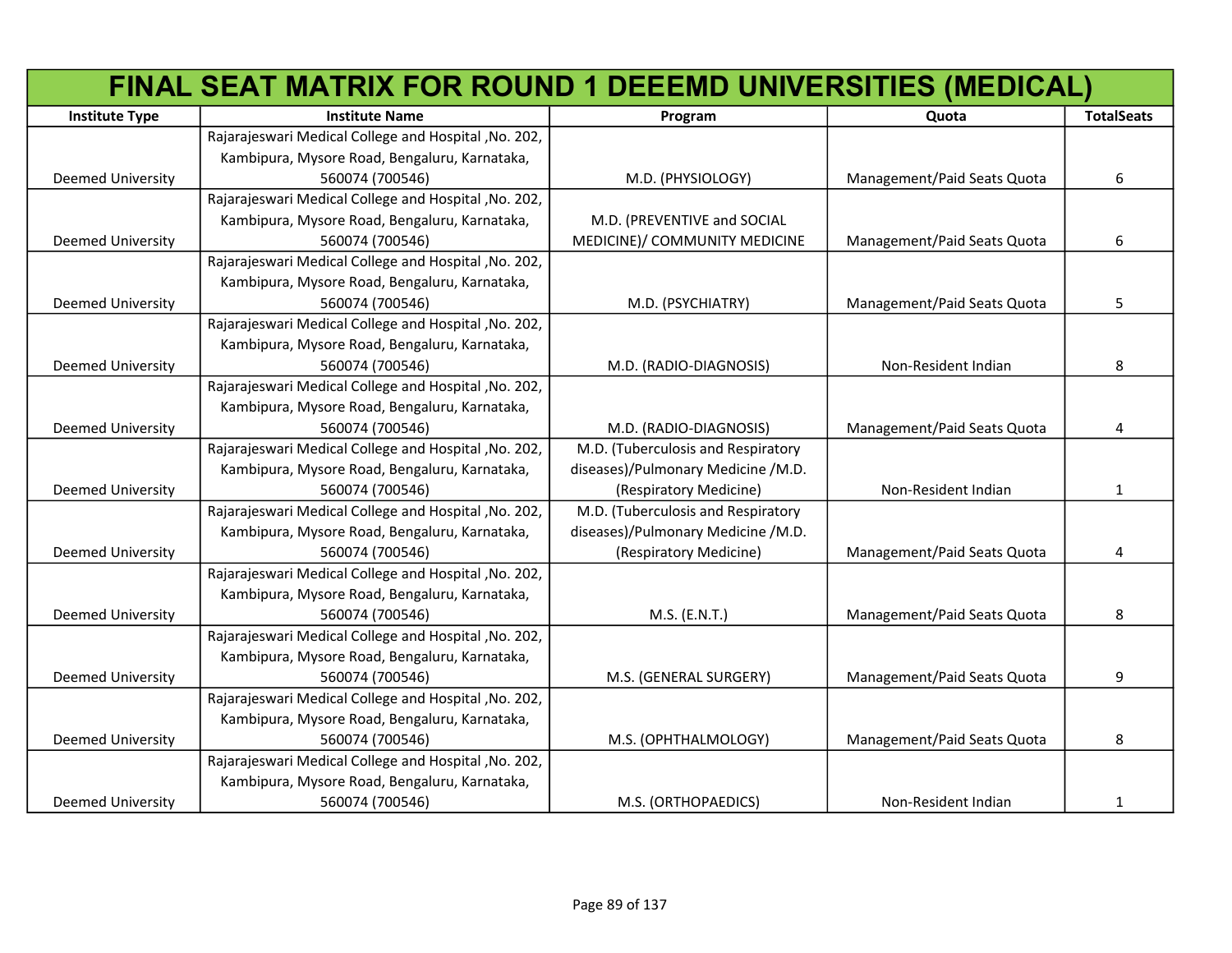|                          | FINAL SEAT MATRIX FOR ROUND 1 DEEEMD UNIVERSITIES (MEDICAL) |                                  |                             |                   |
|--------------------------|-------------------------------------------------------------|----------------------------------|-----------------------------|-------------------|
| <b>Institute Type</b>    | <b>Institute Name</b>                                       | Program                          | Quota                       | <b>TotalSeats</b> |
|                          | Rajarajeswari Medical College and Hospital , No. 202,       |                                  |                             |                   |
|                          | Kambipura, Mysore Road, Bengaluru, Karnataka,               |                                  |                             |                   |
| Deemed University        | 560074 (700546)                                             | M.S. (ORTHOPAEDICS)              | Management/Paid Seats Quota | 7                 |
|                          | Rajarajeswari Medical College and Hospital, No. 202,        |                                  |                             |                   |
|                          | Kambipura, Mysore Road, Bengaluru, Karnataka,               |                                  |                             |                   |
| <b>Deemed University</b> | 560074 (700546)                                             | MD/MS (Anatomy)                  | Management/Paid Seats Quota | 6                 |
|                          | Santosh Medical College and Hospital, Ghaziabad,            |                                  |                             |                   |
|                          | NCR Delhi , Santosh Medical College and Hospital,           |                                  |                             |                   |
|                          | Ghaziabad, NCR Delhi, Uttar Pradesh, 201009                 |                                  |                             |                   |
| Deemed University        | (700461)                                                    | DIPLOMA IN PUBLIC HEALTH         | Management/Paid Seats Quota | $\overline{2}$    |
|                          | Santosh Medical College and Hospital, Ghaziabad,            |                                  |                             |                   |
|                          | NCR Delhi , Santosh Medical College and Hospital,           |                                  |                             |                   |
|                          | Ghaziabad, NCR Delhi, Uttar Pradesh, 201009                 |                                  |                             |                   |
| <b>Deemed University</b> | (700461)                                                    | M.D. (ANAESTHESIOLOGY)           | Management/Paid Seats Quota | 7                 |
|                          | Santosh Medical College and Hospital, Ghaziabad,            |                                  |                             |                   |
|                          | NCR Delhi , Santosh Medical College and Hospital,           |                                  |                             |                   |
|                          | Ghaziabad, NCR Delhi, Uttar Pradesh, 201009                 |                                  |                             |                   |
| <b>Deemed University</b> | (700461)                                                    | M.D. (BIOCHEMISTRY)              | Management/Paid Seats Quota | $\mathbf{1}$      |
|                          | Santosh Medical College and Hospital, Ghaziabad,            |                                  |                             |                   |
|                          | NCR Delhi , Santosh Medical College and Hospital,           | M.D. (DERM., VENE. and LEPROSY)/ |                             |                   |
|                          | Ghaziabad, NCR Delhi, Uttar Pradesh, 201009                 | (DERMATOLOGY)/(SKIN and VENEREAL |                             |                   |
| <b>Deemed University</b> | (700461)                                                    | DISEASES)/(VENEREOLOGY)          | Non-Resident Indian         | $\mathbf{1}$      |
|                          | Santosh Medical College and Hospital, Ghaziabad,            |                                  |                             |                   |
|                          | NCR Delhi , Santosh Medical College and Hospital,           | M.D. (DERM., VENE. and LEPROSY)/ |                             |                   |
|                          | Ghaziabad, NCR Delhi, Uttar Pradesh, 201009                 | (DERMATOLOGY)/(SKIN and VENEREAL |                             |                   |
| <b>Deemed University</b> | (700461)                                                    | DISEASES)/(VENEREOLOGY)          | Management/Paid Seats Quota | $\mathbf{1}$      |
|                          | Santosh Medical College and Hospital, Ghaziabad,            |                                  |                             |                   |
|                          | NCR Delhi , Santosh Medical College and Hospital,           |                                  |                             |                   |
|                          | Ghaziabad, NCR Delhi, Uttar Pradesh, 201009                 |                                  |                             |                   |
| <b>Deemed University</b> | (700461)                                                    | M.D. (GENERAL MEDICINE)          | Non-Resident Indian         | $\overline{2}$    |
|                          | Santosh Medical College and Hospital, Ghaziabad,            |                                  |                             |                   |
|                          | NCR Delhi , Santosh Medical College and Hospital,           |                                  |                             |                   |
|                          | Ghaziabad, NCR Delhi, Uttar Pradesh, 201009                 |                                  |                             |                   |
| Deemed University        | (700461)                                                    | M.D. (GENERAL MEDICINE)          | Management/Paid Seats Quota | 6                 |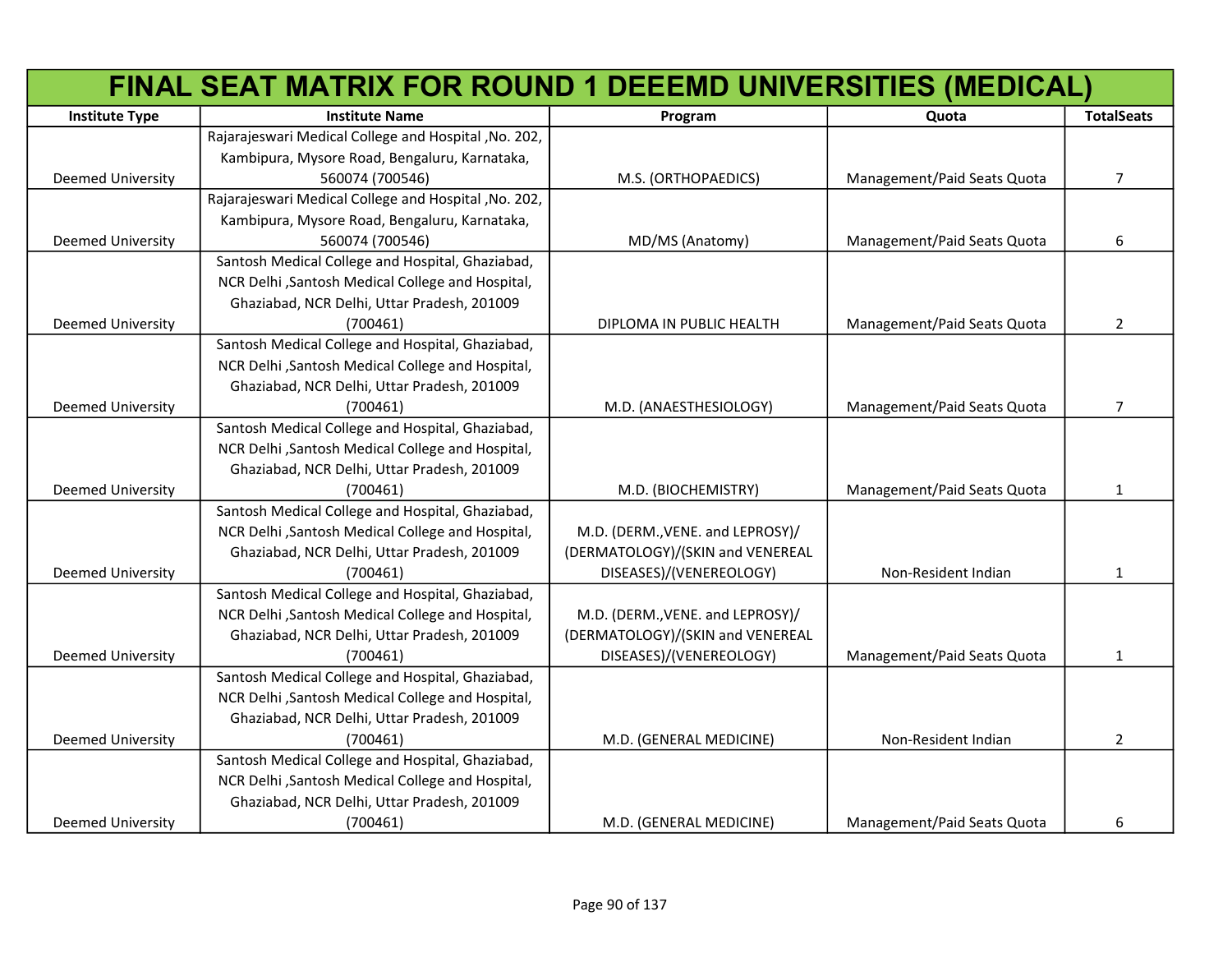|                          | FINAL SEAT MATRIX FOR ROUND 1 DEEEMD UNIVERSITIES (MEDICAL) |                                       |                             |                   |
|--------------------------|-------------------------------------------------------------|---------------------------------------|-----------------------------|-------------------|
| <b>Institute Type</b>    | <b>Institute Name</b>                                       | Program                               | Quota                       | <b>TotalSeats</b> |
|                          | Santosh Medical College and Hospital, Ghaziabad,            |                                       |                             |                   |
|                          | NCR Delhi , Santosh Medical College and Hospital,           |                                       |                             |                   |
|                          | Ghaziabad, NCR Delhi, Uttar Pradesh, 201009                 |                                       |                             |                   |
| <b>Deemed University</b> | (700461)                                                    | M.D. (MICROBIOLOGY)                   | Management/Paid Seats Quota | $\overline{2}$    |
|                          | Santosh Medical College and Hospital, Ghaziabad,            |                                       |                             |                   |
|                          | NCR Delhi , Santosh Medical College and Hospital,           |                                       |                             |                   |
|                          | Ghaziabad, NCR Delhi, Uttar Pradesh, 201009                 | M.D. (Obst. and Gynae)/MS (Obstetrics |                             |                   |
| <b>Deemed University</b> | (700461)                                                    | and Gynaecology)                      | Non-Resident Indian         | $\mathbf{1}$      |
|                          | Santosh Medical College and Hospital, Ghaziabad,            |                                       |                             |                   |
|                          | NCR Delhi , Santosh Medical College and Hospital,           |                                       |                             |                   |
|                          | Ghaziabad, NCR Delhi, Uttar Pradesh, 201009                 | M.D. (Obst. and Gynae)/MS (Obstetrics |                             |                   |
| <b>Deemed University</b> | (700461)                                                    | and Gynaecology)                      | Management/Paid Seats Quota | 3                 |
|                          | Santosh Medical College and Hospital, Ghaziabad,            |                                       |                             |                   |
|                          | NCR Delhi , Santosh Medical College and Hospital,           |                                       |                             |                   |
|                          | Ghaziabad, NCR Delhi, Uttar Pradesh, 201009                 |                                       |                             |                   |
| <b>Deemed University</b> | (700461)                                                    | M.D. (PAEDIATRICS)                    | Non-Resident Indian         | 2                 |
|                          | Santosh Medical College and Hospital, Ghaziabad,            |                                       |                             |                   |
|                          | NCR Delhi , Santosh Medical College and Hospital,           |                                       |                             |                   |
|                          | Ghaziabad, NCR Delhi, Uttar Pradesh, 201009                 |                                       |                             |                   |
| <b>Deemed University</b> | (700461)                                                    | M.D. (PAEDIATRICS)                    | Management/Paid Seats Quota | 5                 |
|                          | Santosh Medical College and Hospital, Ghaziabad,            |                                       |                             |                   |
|                          | NCR Delhi , Santosh Medical College and Hospital,           |                                       |                             |                   |
|                          | Ghaziabad, NCR Delhi, Uttar Pradesh, 201009                 |                                       |                             |                   |
| <b>Deemed University</b> | (700461)                                                    | M.D. (PATHOLOGY)                      | Management/Paid Seats Quota | 4                 |
|                          | Santosh Medical College and Hospital, Ghaziabad,            |                                       |                             |                   |
|                          | NCR Delhi , Santosh Medical College and Hospital,           |                                       |                             |                   |
|                          | Ghaziabad, NCR Delhi, Uttar Pradesh, 201009                 |                                       |                             |                   |
| <b>Deemed University</b> | (700461)                                                    | M.D. (PHARMACOLOGY)                   | Management/Paid Seats Quota | 3                 |
|                          | Santosh Medical College and Hospital, Ghaziabad,            |                                       |                             |                   |
|                          | NCR Delhi , Santosh Medical College and Hospital,           |                                       |                             |                   |
|                          | Ghaziabad, NCR Delhi, Uttar Pradesh, 201009                 |                                       |                             |                   |
| <b>Deemed University</b> | (700461)                                                    | M.D. (PHYSIOLOGY)                     | Management/Paid Seats Quota | 5                 |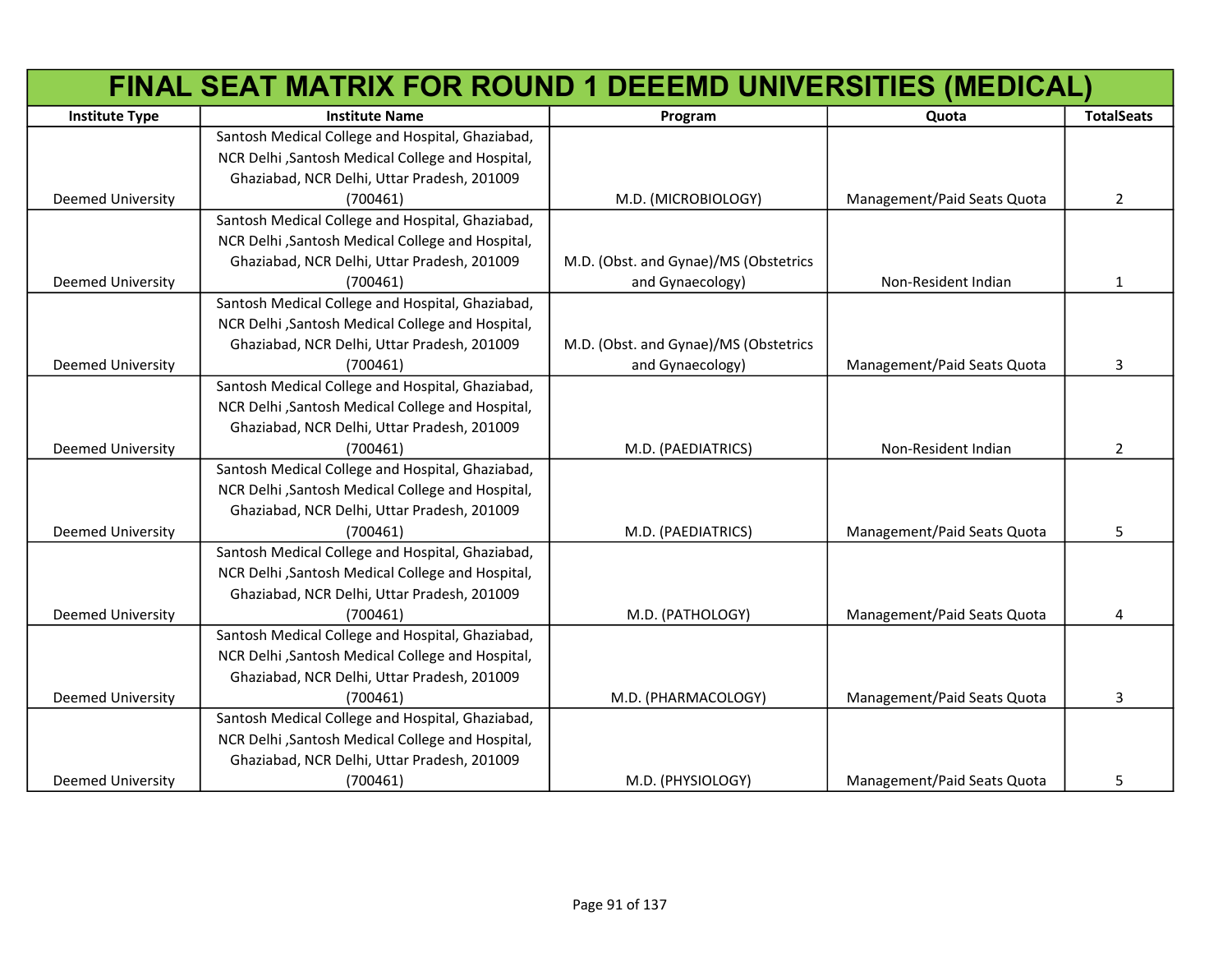|                          | FINAL SEAT MATRIX FOR ROUND 1 DEEEMD UNIVERSITIES (MEDICAL) |                                    |                             |                   |
|--------------------------|-------------------------------------------------------------|------------------------------------|-----------------------------|-------------------|
| <b>Institute Type</b>    | <b>Institute Name</b>                                       | Program                            | Quota                       | <b>TotalSeats</b> |
|                          | Santosh Medical College and Hospital, Ghaziabad,            |                                    |                             |                   |
|                          | NCR Delhi , Santosh Medical College and Hospital,           |                                    |                             |                   |
|                          | Ghaziabad, NCR Delhi, Uttar Pradesh, 201009                 | M.D. (PREVENTIVE and SOCIAL        |                             |                   |
| Deemed University        | (700461)                                                    | MEDICINE)/ COMMUNITY MEDICINE      | Management/Paid Seats Quota | $\overline{2}$    |
|                          | Santosh Medical College and Hospital, Ghaziabad,            |                                    |                             |                   |
|                          | NCR Delhi , Santosh Medical College and Hospital,           |                                    |                             |                   |
|                          | Ghaziabad, NCR Delhi, Uttar Pradesh, 201009                 |                                    |                             |                   |
| <b>Deemed University</b> | (700461)                                                    | M.D. (PSYCHIATRY)                  | Management/Paid Seats Quota | 4                 |
|                          | Santosh Medical College and Hospital, Ghaziabad,            |                                    |                             |                   |
|                          | NCR Delhi , Santosh Medical College and Hospital,           | M.D. (Tuberculosis and Respiratory |                             |                   |
|                          | Ghaziabad, NCR Delhi, Uttar Pradesh, 201009                 | diseases)/Pulmonary Medicine /M.D. |                             |                   |
| Deemed University        | (700461)                                                    | (Respiratory Medicine)             | Non-Resident Indian         | 1                 |
|                          | Santosh Medical College and Hospital, Ghaziabad,            |                                    |                             |                   |
|                          | NCR Delhi , Santosh Medical College and Hospital,           | M.D. (Tuberculosis and Respiratory |                             |                   |
|                          | Ghaziabad, NCR Delhi, Uttar Pradesh, 201009                 | diseases)/Pulmonary Medicine /M.D. |                             |                   |
| Deemed University        | (700461)                                                    | (Respiratory Medicine)             | Management/Paid Seats Quota | 1                 |
|                          | Santosh Medical College and Hospital, Ghaziabad,            |                                    |                             |                   |
|                          | NCR Delhi , Santosh Medical College and Hospital,           |                                    |                             |                   |
|                          | Ghaziabad, NCR Delhi, Uttar Pradesh, 201009                 |                                    |                             |                   |
| Deemed University        | (700461)                                                    | M.S. (E.N.T.)                      | Management/Paid Seats Quota | 4                 |
|                          | Santosh Medical College and Hospital, Ghaziabad,            |                                    |                             |                   |
|                          | NCR Delhi , Santosh Medical College and Hospital,           |                                    |                             |                   |
|                          | Ghaziabad, NCR Delhi, Uttar Pradesh, 201009                 |                                    |                             |                   |
| Deemed University        | (700461)                                                    | M.S. (GENERAL SURGERY)             | Non-Resident Indian         | 1                 |
|                          | Santosh Medical College and Hospital, Ghaziabad,            |                                    |                             |                   |
|                          | NCR Delhi , Santosh Medical College and Hospital,           |                                    |                             |                   |
|                          | Ghaziabad, NCR Delhi, Uttar Pradesh, 201009                 |                                    |                             |                   |
| Deemed University        | (700461)                                                    | M.S. (GENERAL SURGERY)             | Management/Paid Seats Quota | 9                 |
|                          | Santosh Medical College and Hospital, Ghaziabad,            |                                    |                             |                   |
|                          | NCR Delhi , Santosh Medical College and Hospital,           |                                    |                             |                   |
|                          | Ghaziabad, NCR Delhi, Uttar Pradesh, 201009                 |                                    |                             |                   |
| <b>Deemed University</b> | (700461)                                                    | M.S. (OPHTHALMOLOGY)               | Non-Resident Indian         | 1                 |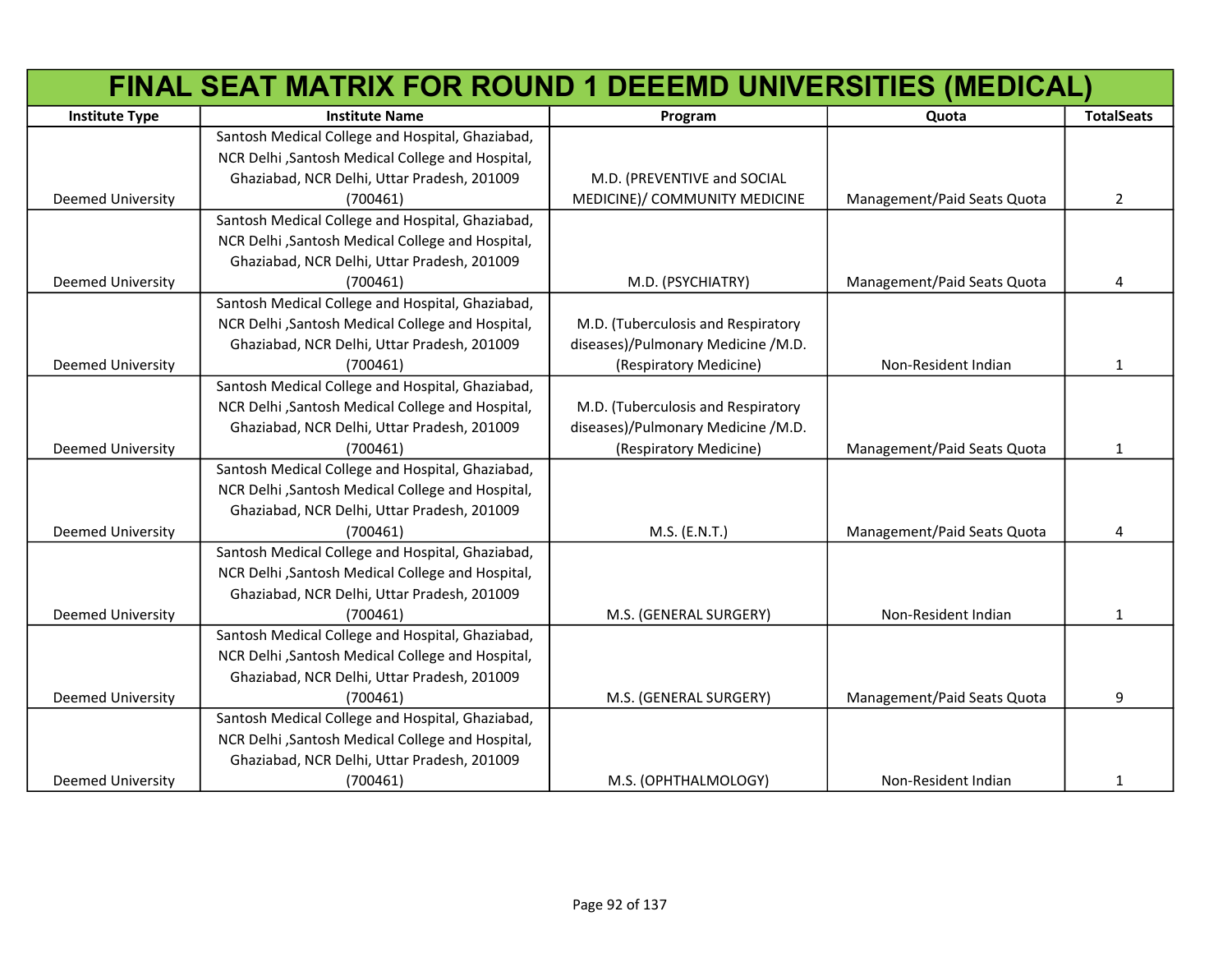|                          | FINAL SEAT MATRIX FOR ROUND 1 DEEEMD UNIVERSITIES (MEDICAL) |                                  |                             |                   |
|--------------------------|-------------------------------------------------------------|----------------------------------|-----------------------------|-------------------|
| <b>Institute Type</b>    | <b>Institute Name</b>                                       | Program                          | Quota                       | <b>TotalSeats</b> |
|                          | Santosh Medical College and Hospital, Ghaziabad,            |                                  |                             |                   |
|                          | NCR Delhi , Santosh Medical College and Hospital,           |                                  |                             |                   |
|                          | Ghaziabad, NCR Delhi, Uttar Pradesh, 201009                 |                                  |                             |                   |
| Deemed University        | (700461)                                                    | M.S. (OPHTHALMOLOGY)             | Management/Paid Seats Quota | 4                 |
|                          | Santosh Medical College and Hospital, Ghaziabad,            |                                  |                             |                   |
|                          | NCR Delhi , Santosh Medical College and Hospital,           |                                  |                             |                   |
|                          | Ghaziabad, NCR Delhi, Uttar Pradesh, 201009                 |                                  |                             |                   |
| Deemed University        | (700461)                                                    | M.S. (ORTHOPAEDICS)              | Non-Resident Indian         | 1                 |
|                          | Santosh Medical College and Hospital, Ghaziabad,            |                                  |                             |                   |
|                          | NCR Delhi , Santosh Medical College and Hospital,           |                                  |                             |                   |
|                          | Ghaziabad, NCR Delhi, Uttar Pradesh, 201009                 |                                  |                             |                   |
| Deemed University        | (700461)                                                    | M.S. (ORTHOPAEDICS)              | Management/Paid Seats Quota | $\overline{2}$    |
|                          | Santosh Medical College and Hospital, Ghaziabad,            |                                  |                             |                   |
|                          | NCR Delhi , Santosh Medical College and Hospital,           |                                  |                             |                   |
|                          | Ghaziabad, NCR Delhi, Uttar Pradesh, 201009                 |                                  |                             |                   |
| Deemed University        | (700461)                                                    | MD/MS (Anatomy)                  | Management/Paid Seats Quota | 5                 |
|                          | Saveetha Medical College Nd Hospital , Saveetha             |                                  |                             |                   |
|                          | Medical College and Hospital, Tamil Nadu, 602105            |                                  |                             |                   |
| Deemed University        | (700452)                                                    | M.D. (ANAESTHESIOLOGY)           | Management/Paid Seats Quota | 12                |
|                          | Saveetha Medical College Nd Hospital , Saveetha             |                                  |                             |                   |
|                          | Medical College and Hospital, Tamil Nadu, 602105            |                                  |                             |                   |
| Deemed University        | (700452)                                                    | M.D. (BIOCHEMISTRY)              | Management/Paid Seats Quota | $\overline{2}$    |
|                          |                                                             |                                  |                             |                   |
|                          | Saveetha Medical College Nd Hospital , Saveetha             | M.D. (DERM., VENE. and LEPROSY)/ |                             |                   |
|                          | Medical College and Hospital, Tamil Nadu, 602105            | (DERMATOLOGY)/(SKIN and VENEREAL |                             |                   |
| Deemed University        | (700452)                                                    | DISEASES)/(VENEREOLOGY)          | Non-Resident Indian         | 2                 |
|                          |                                                             |                                  |                             |                   |
|                          | Saveetha Medical College Nd Hospital , Saveetha             | M.D. (DERM., VENE. and LEPROSY)/ |                             |                   |
|                          | Medical College and Hospital, Tamil Nadu, 602105            | (DERMATOLOGY)/(SKIN and VENEREAL |                             |                   |
| <b>Deemed University</b> | (700452)                                                    | DISEASES)/(VENEREOLOGY)          | Management/Paid Seats Quota | 3                 |
|                          | Saveetha Medical College Nd Hospital , Saveetha             |                                  |                             |                   |
|                          | Medical College and Hospital, Tamil Nadu, 602105            |                                  |                             |                   |
| <b>Deemed University</b> | (700452)                                                    | M.D. (GENERAL MEDICINE)          | Non-Resident Indian         | 4                 |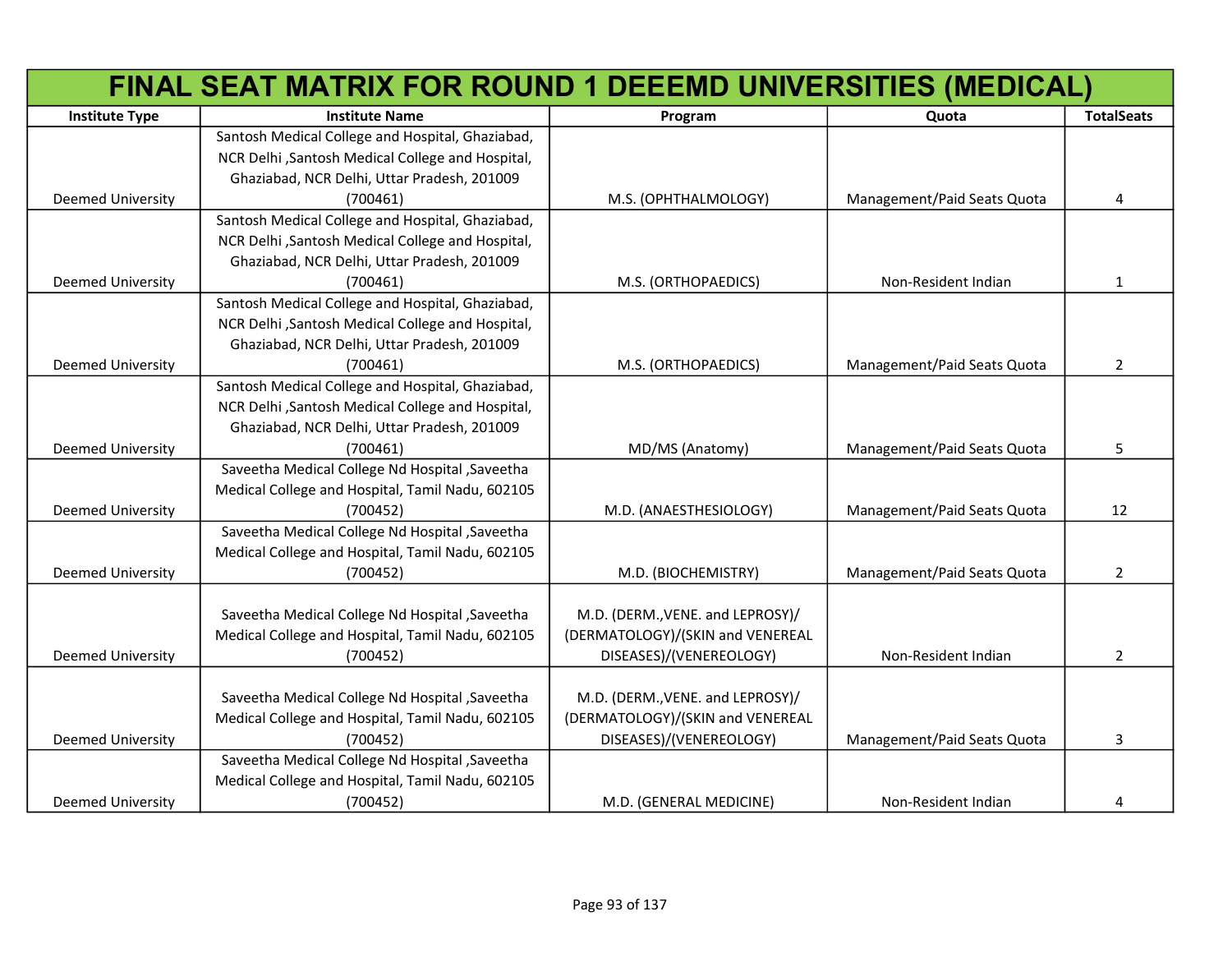|                          | FINAL SEAT MATRIX FOR ROUND 1 DEEEMD UNIVERSITIES (MEDICAL) |                                       |                             |                   |
|--------------------------|-------------------------------------------------------------|---------------------------------------|-----------------------------|-------------------|
| <b>Institute Type</b>    | <b>Institute Name</b>                                       | Program                               | Quota                       | <b>TotalSeats</b> |
|                          | Saveetha Medical College Nd Hospital , Saveetha             |                                       |                             |                   |
|                          | Medical College and Hospital, Tamil Nadu, 602105            |                                       |                             |                   |
| <b>Deemed University</b> | (700452)                                                    | M.D. (GENERAL MEDICINE)               | Management/Paid Seats Quota | 11                |
|                          | Saveetha Medical College Nd Hospital , Saveetha             |                                       |                             |                   |
|                          | Medical College and Hospital, Tamil Nadu, 602105            |                                       |                             |                   |
| <b>Deemed University</b> | (700452)                                                    | M.D. (MICROBIOLOGY)                   | Management/Paid Seats Quota | 4                 |
|                          | Saveetha Medical College Nd Hospital , Saveetha             |                                       |                             |                   |
|                          | Medical College and Hospital, Tamil Nadu, 602105            | M.D. (Obst. and Gynae)/MS (Obstetrics |                             |                   |
| <b>Deemed University</b> | (700452)                                                    | and Gynaecology)                      | Non-Resident Indian         | 3                 |
|                          | Saveetha Medical College Nd Hospital , Saveetha             |                                       |                             |                   |
|                          | Medical College and Hospital, Tamil Nadu, 602105            | M.D. (Obst. and Gynae)/MS (Obstetrics |                             |                   |
| <b>Deemed University</b> | (700452)                                                    | and Gynaecology)                      | Management/Paid Seats Quota | $\overline{7}$    |
|                          | Saveetha Medical College Nd Hospital , Saveetha             |                                       |                             |                   |
|                          | Medical College and Hospital, Tamil Nadu, 602105            |                                       |                             |                   |
| <b>Deemed University</b> | (700452)                                                    | M.D. (PAEDIATRICS)                    | Non-Resident Indian         | 2                 |
|                          | Saveetha Medical College Nd Hospital , Saveetha             |                                       |                             |                   |
|                          | Medical College and Hospital, Tamil Nadu, 602105            |                                       |                             |                   |
| <b>Deemed University</b> | (700452)                                                    | M.D. (PAEDIATRICS)                    | Management/Paid Seats Quota | 7                 |
|                          | Saveetha Medical College Nd Hospital , Saveetha             |                                       |                             |                   |
|                          | Medical College and Hospital, Tamil Nadu, 602105            |                                       |                             |                   |
| <b>Deemed University</b> | (700452)                                                    | M.D. (PATHOLOGY)                      | Management/Paid Seats Quota | 10                |
|                          | Saveetha Medical College Nd Hospital , Saveetha             |                                       |                             |                   |
|                          | Medical College and Hospital, Tamil Nadu, 602105            |                                       |                             |                   |
| <b>Deemed University</b> | (700452)                                                    | M.D. (PHARMACOLOGY)                   | Management/Paid Seats Quota | 1                 |
|                          | Saveetha Medical College Nd Hospital , Saveetha             |                                       |                             |                   |
|                          | Medical College and Hospital, Tamil Nadu, 602105            |                                       |                             |                   |
| <b>Deemed University</b> | (700452)                                                    | M.D. (PHYSIOLOGY)                     | Management/Paid Seats Quota | $\overline{2}$    |
|                          | Saveetha Medical College Nd Hospital , Saveetha             |                                       |                             |                   |
|                          | Medical College and Hospital, Tamil Nadu, 602105            | M.D. (PREVENTIVE and SOCIAL           |                             |                   |
| <b>Deemed University</b> | (700452)                                                    | MEDICINE)/ COMMUNITY MEDICINE         | Management/Paid Seats Quota | 7                 |
|                          | Saveetha Medical College Nd Hospital , Saveetha             |                                       |                             |                   |
|                          | Medical College and Hospital, Tamil Nadu, 602105            |                                       |                             |                   |
| <b>Deemed University</b> | (700452)                                                    | M.D. (PSYCHIATRY)                     | Management/Paid Seats Quota | 4                 |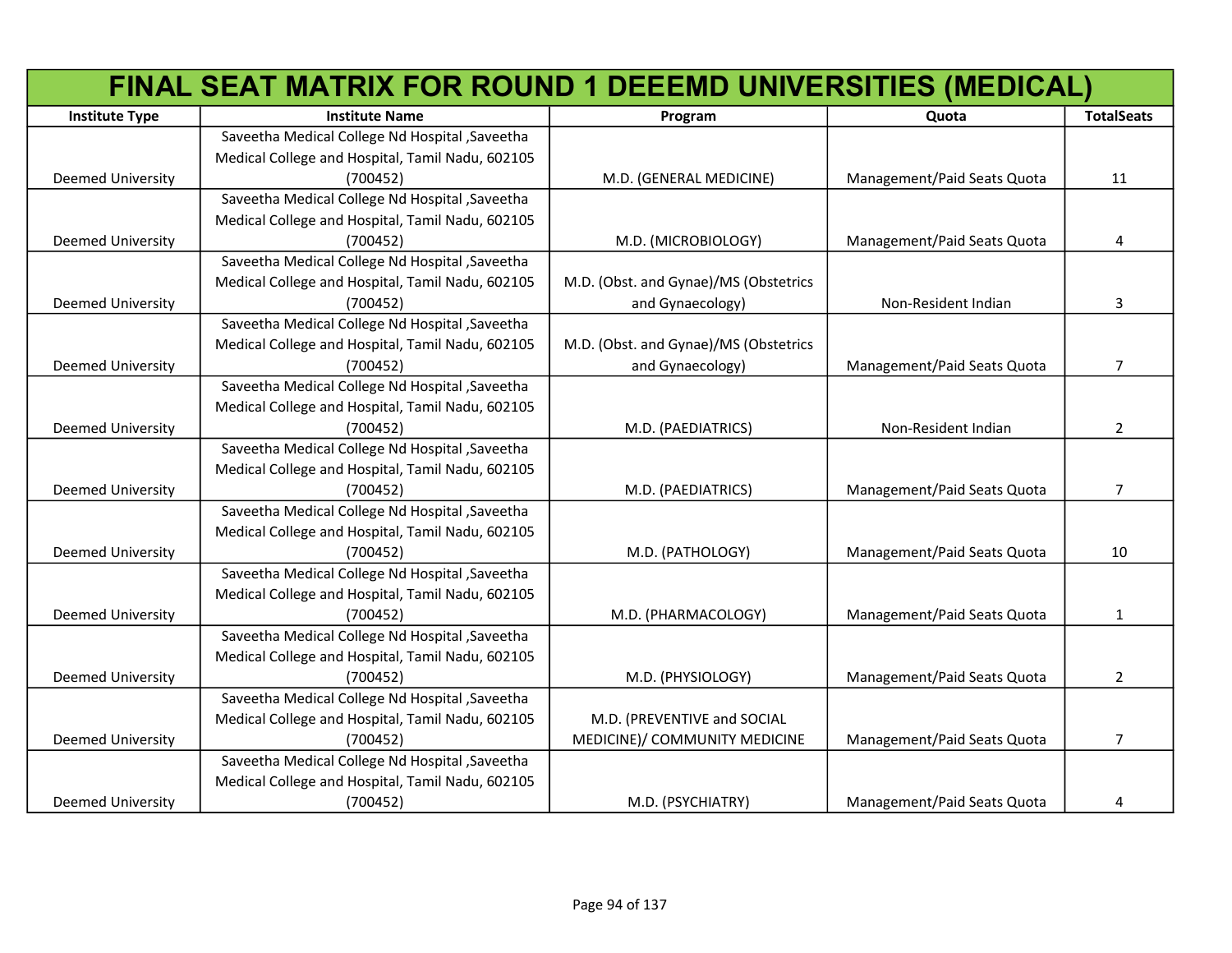|                          | FINAL SEAT MATRIX FOR ROUND 1 DEEEMD UNIVERSITIES (MEDICAL) |                                    |                             |                   |
|--------------------------|-------------------------------------------------------------|------------------------------------|-----------------------------|-------------------|
| <b>Institute Type</b>    | <b>Institute Name</b>                                       | Program                            | Quota                       | <b>TotalSeats</b> |
|                          | Saveetha Medical College Nd Hospital , Saveetha             |                                    |                             |                   |
|                          | Medical College and Hospital, Tamil Nadu, 602105            |                                    |                             |                   |
| <b>Deemed University</b> | (700452)                                                    | M.D. (RADIO-DIAGNOSIS)             | Non-Resident Indian         | 3                 |
|                          | Saveetha Medical College Nd Hospital , Saveetha             |                                    |                             |                   |
|                          | Medical College and Hospital, Tamil Nadu, 602105            |                                    |                             |                   |
| <b>Deemed University</b> | (700452)                                                    | M.D. (RADIO-DIAGNOSIS)             | Management/Paid Seats Quota | 8                 |
|                          | Saveetha Medical College Nd Hospital , Saveetha             | M.D. (Tuberculosis and Respiratory |                             |                   |
|                          | Medical College and Hospital, Tamil Nadu, 602105            | diseases)/Pulmonary Medicine /M.D. |                             |                   |
| <b>Deemed University</b> | (700452)                                                    | (Respiratory Medicine)             | Non-Resident Indian         | $\mathbf{1}$      |
|                          | Saveetha Medical College Nd Hospital , Saveetha             | M.D. (Tuberculosis and Respiratory |                             |                   |
|                          | Medical College and Hospital, Tamil Nadu, 602105            | diseases)/Pulmonary Medicine /M.D. |                             |                   |
| Deemed University        | (700452)                                                    | (Respiratory Medicine)             | Management/Paid Seats Quota | $\overline{2}$    |
|                          | Saveetha Medical College Nd Hospital , Saveetha             | M.D. IN TRANSFUSION MEDICINE/      |                             |                   |
|                          | Medical College and Hospital, Tamil Nadu, 602105            | IMMUNO-HAEMATOLOGY and BLOOD       |                             |                   |
| <b>Deemed University</b> | (700452)                                                    | TRANSFUSION                        | Management/Paid Seats Quota | $\overline{2}$    |
|                          | Saveetha Medical College Nd Hospital , Saveetha             |                                    |                             |                   |
|                          | Medical College and Hospital, Tamil Nadu, 602105            |                                    |                             |                   |
| <b>Deemed University</b> | (700452)                                                    | M.D. Sports Medicine               | Management/Paid Seats Quota | $\overline{2}$    |
|                          | Saveetha Medical College Nd Hospital , Saveetha             |                                    |                             |                   |
|                          | Medical College and Hospital, Tamil Nadu, 602105            |                                    |                             |                   |
| <b>Deemed University</b> | (700452)                                                    | M.S. (E.N.T.)                      | Management/Paid Seats Quota | 5                 |
|                          | Saveetha Medical College Nd Hospital , Saveetha             |                                    |                             |                   |
|                          | Medical College and Hospital, Tamil Nadu, 602105            |                                    |                             |                   |
| <b>Deemed University</b> | (700452)                                                    | M.S. (GENERAL SURGERY)             | Non-Resident Indian         | $\overline{2}$    |
|                          | Saveetha Medical College Nd Hospital , Saveetha             |                                    |                             |                   |
|                          | Medical College and Hospital, Tamil Nadu, 602105            |                                    |                             |                   |
| <b>Deemed University</b> | (700452)                                                    | M.S. (GENERAL SURGERY)             | Management/Paid Seats Quota | 13                |
|                          | Saveetha Medical College Nd Hospital , Saveetha             |                                    |                             |                   |
|                          | Medical College and Hospital, Tamil Nadu, 602105            |                                    |                             |                   |
| <b>Deemed University</b> | (700452)                                                    | M.S. (OPHTHALMOLOGY)               | Management/Paid Seats Quota | 3                 |
|                          | Saveetha Medical College Nd Hospital , Saveetha             |                                    |                             |                   |
|                          | Medical College and Hospital, Tamil Nadu, 602105            |                                    |                             |                   |
| <b>Deemed University</b> | (700452)                                                    | M.S. (ORTHOPAEDICS)                | Non-Resident Indian         | 3                 |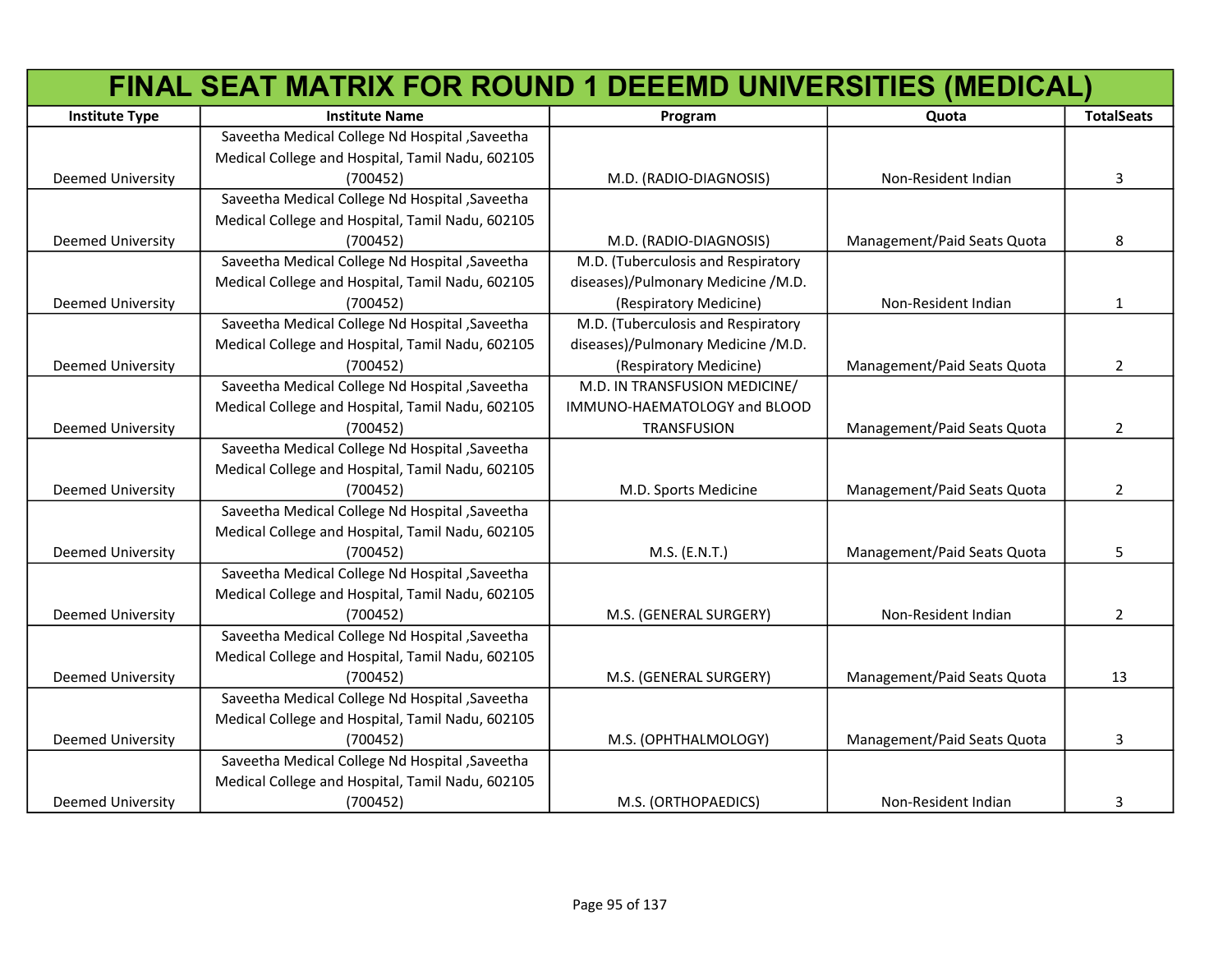|                          | FINAL SEAT MATRIX FOR ROUND 1 DEEEMD UNIVERSITIES (MEDICAL) |                        |                             |                   |
|--------------------------|-------------------------------------------------------------|------------------------|-----------------------------|-------------------|
| <b>Institute Type</b>    | <b>Institute Name</b>                                       | Program                | Quota                       | <b>TotalSeats</b> |
|                          | Saveetha Medical College Nd Hospital , Saveetha             |                        |                             |                   |
|                          | Medical College and Hospital, Tamil Nadu, 602105            |                        |                             |                   |
| <b>Deemed University</b> | (700452)                                                    | M.S. (ORTHOPAEDICS)    | Management/Paid Seats Quota | 9                 |
|                          | Saveetha Medical College Nd Hospital , Saveetha             |                        |                             |                   |
|                          | Medical College and Hospital, Tamil Nadu, 602105            |                        |                             |                   |
| <b>Deemed University</b> | (700452)                                                    | MD/MS (Anatomy)        | Management/Paid Seats Quota | $\overline{2}$    |
|                          | SBKS Medical College and Research Centre, Vadodara          |                        |                             |                   |
|                          | , SBKS Medical Institute and Research Centre,               |                        |                             |                   |
|                          | Sumandeep Vidyapeeth, Piparia, Waghodia Rd,                 |                        |                             |                   |
| <b>Deemed University</b> | Vadodara, Gujarat, 391760 (700423)                          | M.D. (ANAESTHESIOLOGY) | Jain Minority Quota         | 6                 |
|                          |                                                             |                        |                             |                   |
|                          | SBKS Medical College and Research Centre, Vadodara          |                        |                             |                   |
|                          | , SBKS Medical Institute and Research Centre,               |                        |                             |                   |
|                          | Sumandeep Vidyapeeth, Piparia, Waghodia Rd,                 |                        |                             |                   |
| <b>Deemed University</b> | Vadodara, Gujarat, 391760 (700423)                          | M.D. (ANAESTHESIOLOGY) | Non-Resident Indian         | 2                 |
|                          | SBKS Medical College and Research Centre, Vadodara          |                        |                             |                   |
|                          | , SBKS Medical Institute and Research Centre,               |                        |                             |                   |
|                          | Sumandeep Vidyapeeth, Piparia, Waghodia Rd,                 |                        |                             |                   |
| <b>Deemed University</b> | Vadodara, Gujarat, 391760 (700423)                          | M.D. (ANAESTHESIOLOGY) | Management/Paid Seats Quota | $\overline{7}$    |
|                          | SBKS Medical College and Research Centre, Vadodara          |                        |                             |                   |
|                          | , SBKS Medical Institute and Research Centre,               |                        |                             |                   |
|                          | Sumandeep Vidyapeeth, Piparia, Waghodia Rd,                 |                        |                             |                   |
| <b>Deemed University</b> | Vadodara, Gujarat, 391760 (700423)                          | M.D. (BIOCHEMISTRY)    | Jain Minority Quota         | $\mathbf{1}$      |
|                          |                                                             |                        |                             |                   |
|                          | SBKS Medical College and Research Centre, Vadodara          |                        |                             |                   |
|                          | , SBKS Medical Institute and Research Centre,               |                        |                             |                   |
|                          | Sumandeep Vidyapeeth, Piparia, Waghodia Rd,                 |                        |                             |                   |
| <b>Deemed University</b> | Vadodara, Gujarat, 391760 (700423)                          | M.D. (BIOCHEMISTRY)    | Management/Paid Seats Quota | 1                 |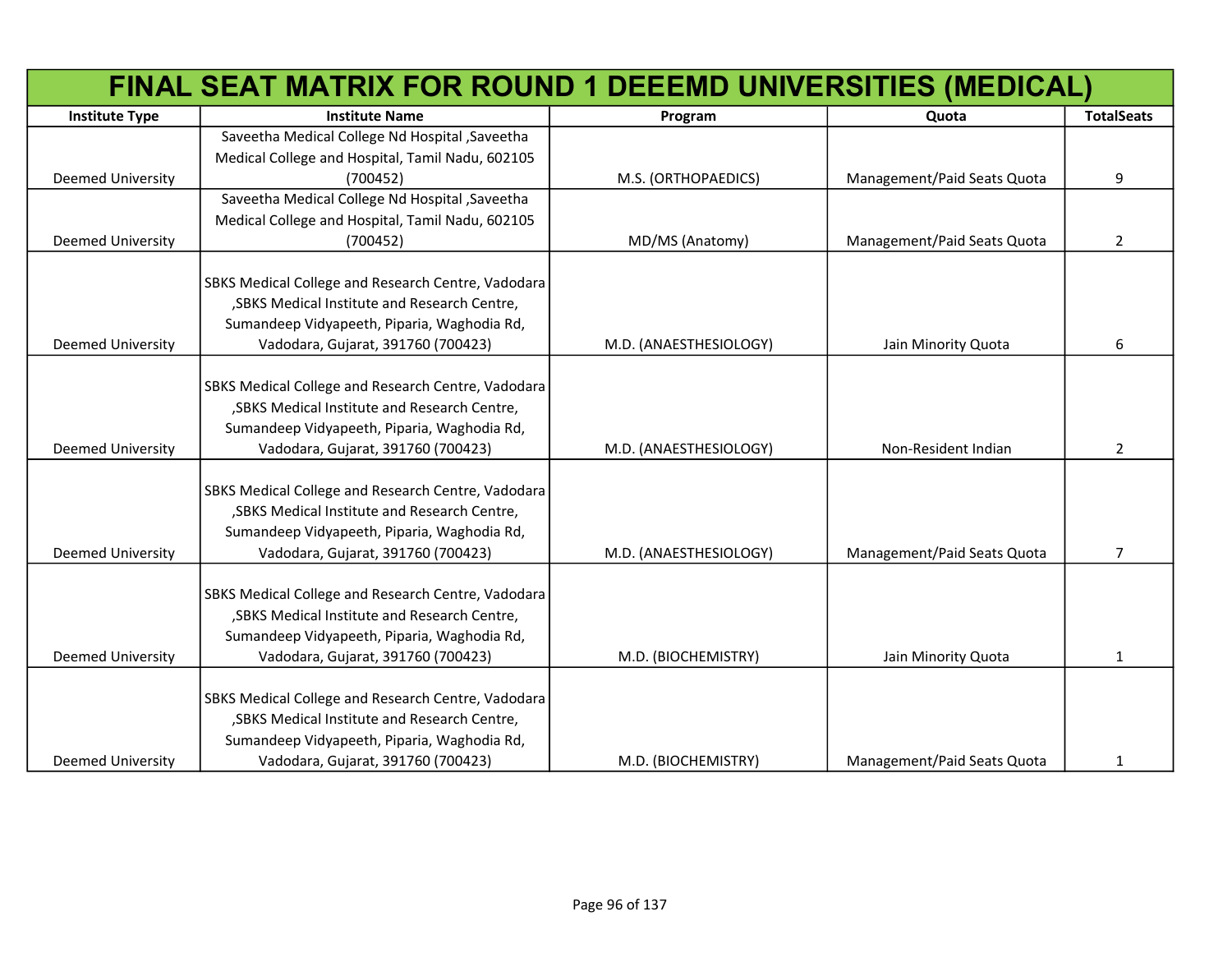|                          | FINAL SEAT MATRIX FOR ROUND 1 DEEEMD UNIVERSITIES (MEDICAL)                                  |                                                                      |                             |                   |
|--------------------------|----------------------------------------------------------------------------------------------|----------------------------------------------------------------------|-----------------------------|-------------------|
| <b>Institute Type</b>    | <b>Institute Name</b>                                                                        | Program                                                              | Quota                       | <b>TotalSeats</b> |
|                          |                                                                                              |                                                                      |                             |                   |
|                          | SBKS Medical College and Research Centre, Vadodara                                           |                                                                      |                             |                   |
|                          | , SBKS Medical Institute and Research Centre,<br>Sumandeep Vidyapeeth, Piparia, Waghodia Rd, | M.D. (DERM., VENE. and LEPROSY)/<br>(DERMATOLOGY)/(SKIN and VENEREAL |                             |                   |
|                          |                                                                                              |                                                                      |                             |                   |
| <b>Deemed University</b> | Vadodara, Gujarat, 391760 (700423)                                                           | DISEASES)/(VENEREOLOGY)                                              | Jain Minority Quota         | $\mathbf{1}$      |
|                          | SBKS Medical College and Research Centre, Vadodara                                           |                                                                      |                             |                   |
|                          | , SBKS Medical Institute and Research Centre,                                                | M.D. (DERM., VENE. and LEPROSY)/                                     |                             |                   |
|                          | Sumandeep Vidyapeeth, Piparia, Waghodia Rd,                                                  | (DERMATOLOGY)/(SKIN and VENEREAL                                     |                             |                   |
| <b>Deemed University</b> | Vadodara, Gujarat, 391760 (700423)                                                           | DISEASES)/(VENEREOLOGY)                                              | Non-Resident Indian         | $\mathbf{1}$      |
|                          |                                                                                              |                                                                      |                             |                   |
|                          | SBKS Medical College and Research Centre, Vadodara                                           |                                                                      |                             |                   |
|                          | , SBKS Medical Institute and Research Centre,                                                | M.D. (DERM., VENE. and LEPROSY)/                                     |                             |                   |
|                          | Sumandeep Vidyapeeth, Piparia, Waghodia Rd,                                                  | (DERMATOLOGY)/(SKIN and VENEREAL                                     |                             |                   |
| <b>Deemed University</b> | Vadodara, Gujarat, 391760 (700423)                                                           | DISEASES)/(VENEREOLOGY)                                              | Management/Paid Seats Quota | $\mathbf{1}$      |
|                          |                                                                                              |                                                                      |                             |                   |
|                          | SBKS Medical College and Research Centre, Vadodara                                           |                                                                      |                             |                   |
|                          | , SBKS Medical Institute and Research Centre,                                                |                                                                      |                             |                   |
|                          | Sumandeep Vidyapeeth, Piparia, Waghodia Rd,                                                  |                                                                      |                             |                   |
| <b>Deemed University</b> | Vadodara, Gujarat, 391760 (700423)                                                           | M.D. (GENERAL MEDICINE)                                              | Jain Minority Quota         | 5                 |
|                          |                                                                                              |                                                                      |                             |                   |
|                          | SBKS Medical College and Research Centre, Vadodara                                           |                                                                      |                             |                   |
|                          | , SBKS Medical Institute and Research Centre,                                                |                                                                      |                             |                   |
|                          | Sumandeep Vidyapeeth, Piparia, Waghodia Rd,                                                  |                                                                      |                             |                   |
| <b>Deemed University</b> | Vadodara, Gujarat, 391760 (700423)                                                           | M.D. (GENERAL MEDICINE)                                              | Non-Resident Indian         | 2                 |
|                          | SBKS Medical College and Research Centre, Vadodara                                           |                                                                      |                             |                   |
|                          | , SBKS Medical Institute and Research Centre,                                                |                                                                      |                             |                   |
|                          | Sumandeep Vidyapeeth, Piparia, Waghodia Rd,                                                  |                                                                      |                             |                   |
| <b>Deemed University</b> | Vadodara, Gujarat, 391760 (700423)                                                           | M.D. (GENERAL MEDICINE)                                              | Management/Paid Seats Quota | 5                 |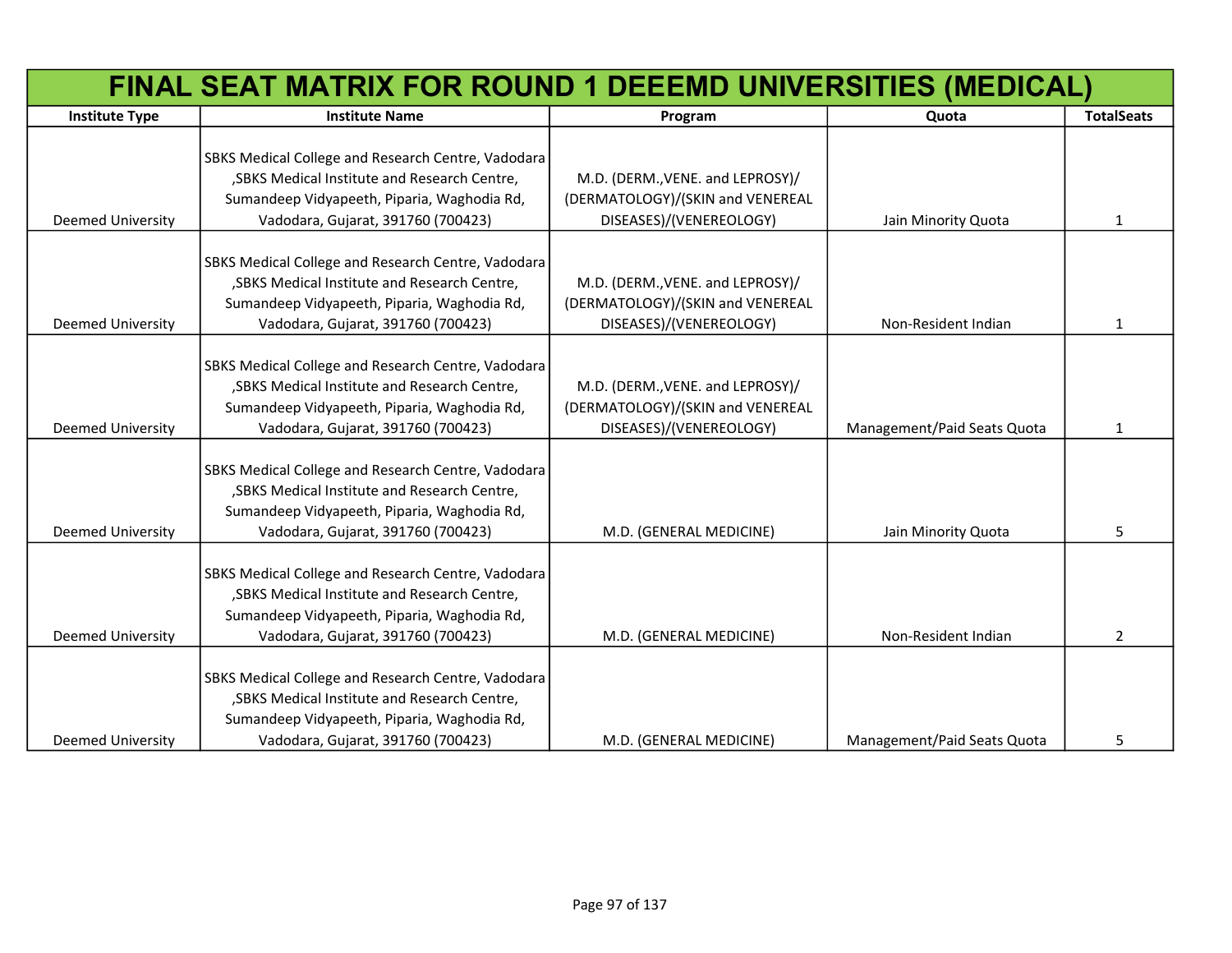|                          | FINAL SEAT MATRIX FOR ROUND 1 DEEEMD UNIVERSITIES (MEDICAL)                                         |                                       |                             |                   |
|--------------------------|-----------------------------------------------------------------------------------------------------|---------------------------------------|-----------------------------|-------------------|
| <b>Institute Type</b>    | <b>Institute Name</b>                                                                               | Program                               | Quota                       | <b>TotalSeats</b> |
|                          |                                                                                                     |                                       |                             |                   |
|                          | SBKS Medical College and Research Centre, Vadodara                                                  |                                       |                             |                   |
|                          | , SBKS Medical Institute and Research Centre,                                                       |                                       |                             |                   |
|                          | Sumandeep Vidyapeeth, Piparia, Waghodia Rd,                                                         |                                       |                             |                   |
| Deemed University        | Vadodara, Gujarat, 391760 (700423)                                                                  | M.D. (MICROBIOLOGY)                   | Jain Minority Quota         | 1                 |
|                          |                                                                                                     |                                       |                             |                   |
|                          | SBKS Medical College and Research Centre, Vadodara<br>, SBKS Medical Institute and Research Centre, |                                       |                             |                   |
|                          | Sumandeep Vidyapeeth, Piparia, Waghodia Rd,                                                         |                                       |                             |                   |
| Deemed University        | Vadodara, Gujarat, 391760 (700423)                                                                  | M.D. (MICROBIOLOGY)                   | Management/Paid Seats Quota | 1                 |
|                          |                                                                                                     |                                       |                             |                   |
|                          | SBKS Medical College and Research Centre, Vadodara                                                  |                                       |                             |                   |
|                          | , SBKS Medical Institute and Research Centre,                                                       |                                       |                             |                   |
|                          | Sumandeep Vidyapeeth, Piparia, Waghodia Rd,                                                         | M.D. (Obst. and Gynae)/MS (Obstetrics |                             |                   |
| Deemed University        | Vadodara, Gujarat, 391760 (700423)                                                                  | and Gynaecology)                      | Jain Minority Quota         | 4                 |
|                          |                                                                                                     |                                       |                             |                   |
|                          | SBKS Medical College and Research Centre, Vadodara                                                  |                                       |                             |                   |
|                          | , SBKS Medical Institute and Research Centre,                                                       |                                       |                             |                   |
|                          | Sumandeep Vidyapeeth, Piparia, Waghodia Rd,                                                         | M.D. (Obst. and Gynae)/MS (Obstetrics |                             |                   |
| Deemed University        | Vadodara, Gujarat, 391760 (700423)                                                                  | and Gynaecology)                      | Non-Resident Indian         | $\overline{2}$    |
|                          |                                                                                                     |                                       |                             |                   |
|                          | SBKS Medical College and Research Centre, Vadodara                                                  |                                       |                             |                   |
|                          | , SBKS Medical Institute and Research Centre,                                                       |                                       |                             |                   |
|                          | Sumandeep Vidyapeeth, Piparia, Waghodia Rd,                                                         | M.D. (Obst. and Gynae)/MS (Obstetrics |                             |                   |
| <b>Deemed University</b> | Vadodara, Gujarat, 391760 (700423)                                                                  | and Gynaecology)                      | Management/Paid Seats Quota | 4                 |
|                          |                                                                                                     |                                       |                             |                   |
|                          | SBKS Medical College and Research Centre, Vadodara                                                  |                                       |                             |                   |
|                          | , SBKS Medical Institute and Research Centre,                                                       |                                       |                             |                   |
|                          | Sumandeep Vidyapeeth, Piparia, Waghodia Rd,                                                         |                                       |                             |                   |
| <b>Deemed University</b> | Vadodara, Gujarat, 391760 (700423)                                                                  | M.D. (PAEDIATRICS)                    | Jain Minority Quota         | 5                 |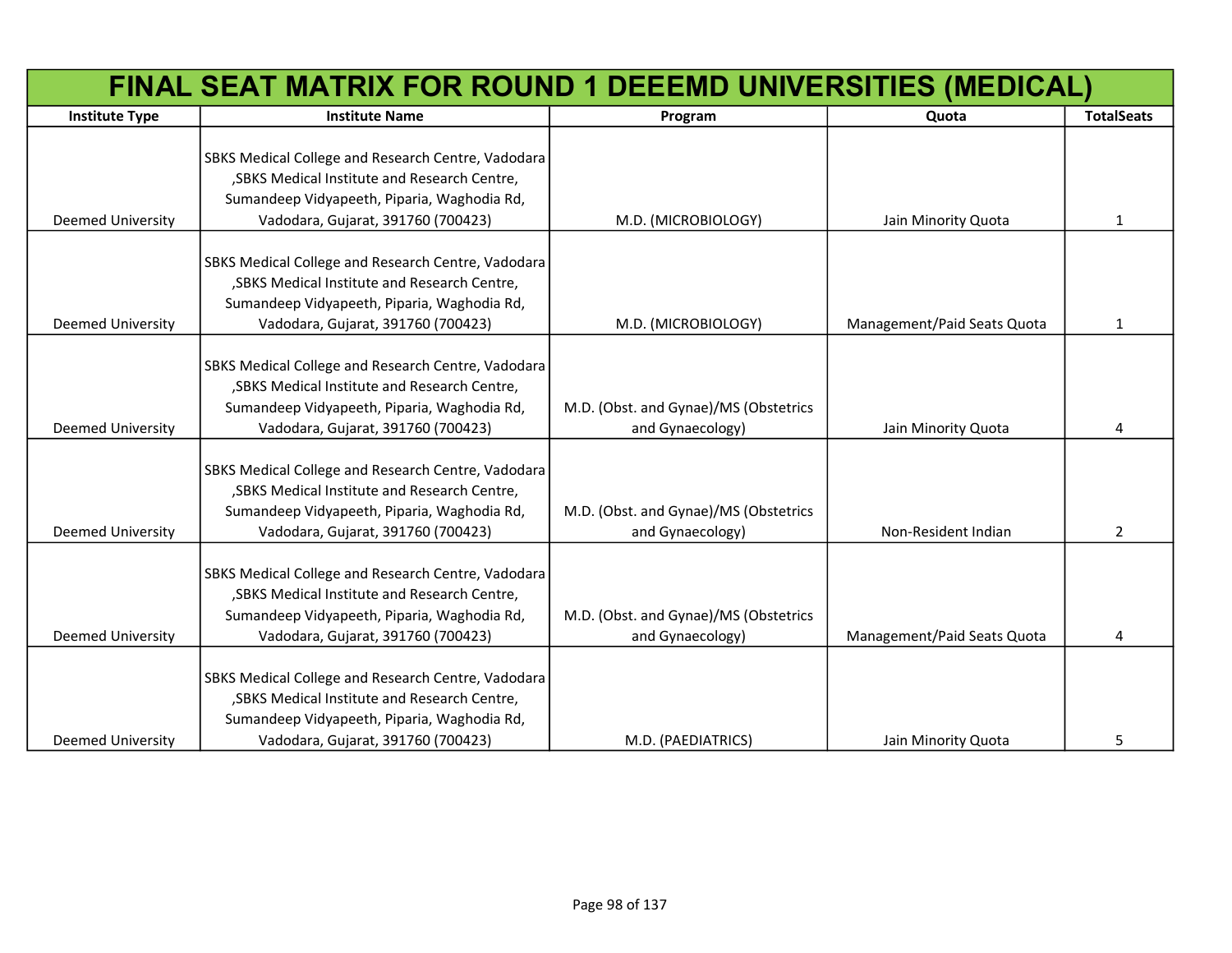|                          | FINAL SEAT MATRIX FOR ROUND 1 DEEEMD UNIVERSITIES (MEDICAL)                                                                                                                              |                     |                             |                   |
|--------------------------|------------------------------------------------------------------------------------------------------------------------------------------------------------------------------------------|---------------------|-----------------------------|-------------------|
| <b>Institute Type</b>    | <b>Institute Name</b>                                                                                                                                                                    | Program             | Quota                       | <b>TotalSeats</b> |
| Deemed University        | SBKS Medical College and Research Centre, Vadodara<br>, SBKS Medical Institute and Research Centre,<br>Sumandeep Vidyapeeth, Piparia, Waghodia Rd,<br>Vadodara, Gujarat, 391760 (700423) | M.D. (PAEDIATRICS)  | Non-Resident Indian         | $\overline{2}$    |
| <b>Deemed University</b> | SBKS Medical College and Research Centre, Vadodara<br>, SBKS Medical Institute and Research Centre,<br>Sumandeep Vidyapeeth, Piparia, Waghodia Rd,<br>Vadodara, Gujarat, 391760 (700423) | M.D. (PAEDIATRICS)  | Management/Paid Seats Quota | 5                 |
| Deemed University        | SBKS Medical College and Research Centre, Vadodara<br>, SBKS Medical Institute and Research Centre,<br>Sumandeep Vidyapeeth, Piparia, Waghodia Rd,<br>Vadodara, Gujarat, 391760 (700423) | M.D. (PATHOLOGY)    | Jain Minority Quota         | 6                 |
| Deemed University        | SBKS Medical College and Research Centre, Vadodara<br>, SBKS Medical Institute and Research Centre,<br>Sumandeep Vidyapeeth, Piparia, Waghodia Rd,<br>Vadodara, Gujarat, 391760 (700423) | M.D. (PATHOLOGY)    | Management/Paid Seats Quota | 6                 |
| Deemed University        | SBKS Medical College and Research Centre, Vadodara<br>, SBKS Medical Institute and Research Centre,<br>Sumandeep Vidyapeeth, Piparia, Waghodia Rd,<br>Vadodara, Gujarat, 391760 (700423) | M.D. (PHARMACOLOGY) | Jain Minority Quota         | $\overline{2}$    |
| <b>Deemed University</b> | SBKS Medical College and Research Centre, Vadodara<br>, SBKS Medical Institute and Research Centre,<br>Sumandeep Vidyapeeth, Piparia, Waghodia Rd,<br>Vadodara, Gujarat, 391760 (700423) | M.D. (PHARMACOLOGY) | Management/Paid Seats Quota | 1                 |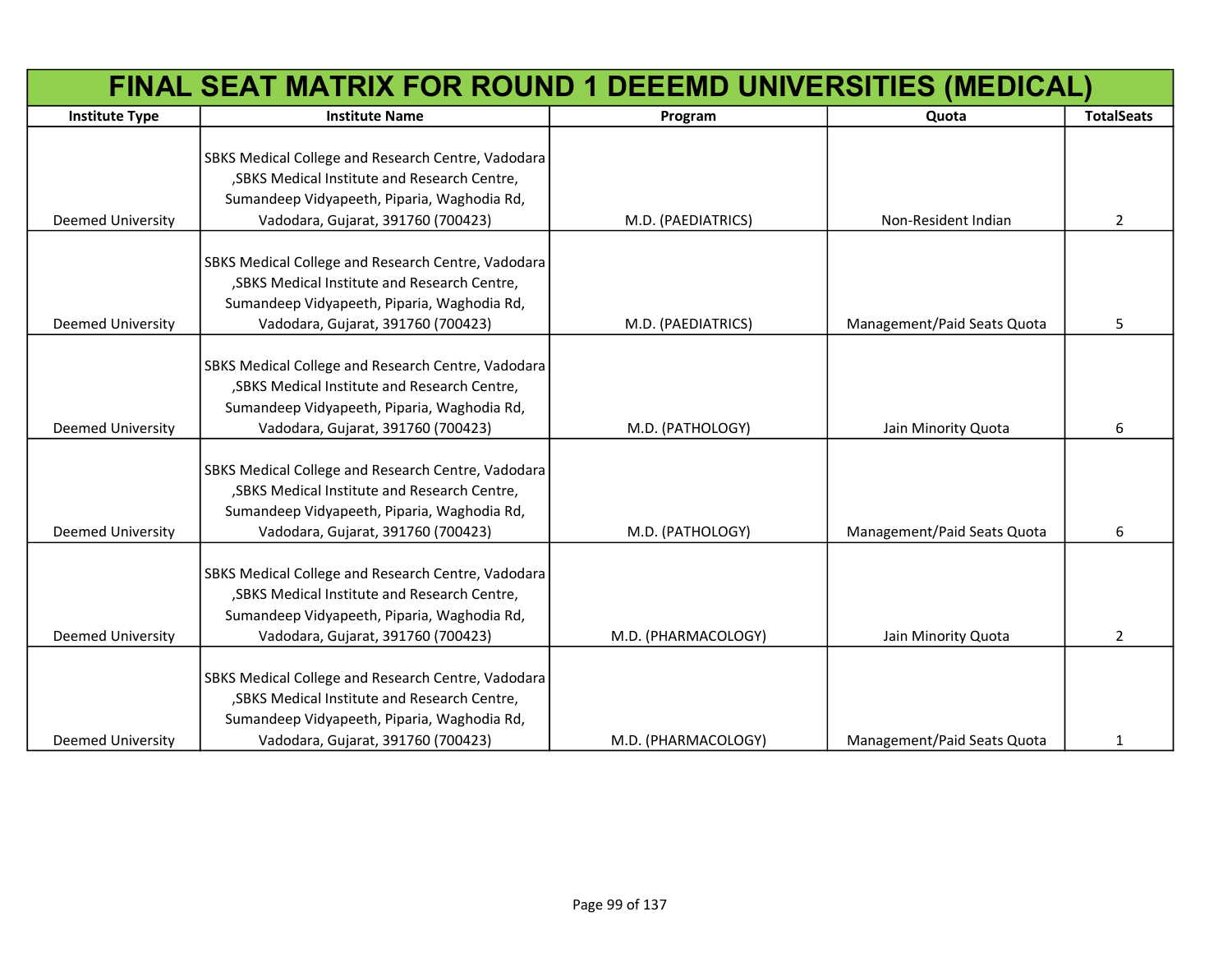| FINAL SEAT MATRIX FOR ROUND 1 DEEEMD UNIVERSITIES (MEDICAL) |                                                                                                                                                                                          |                                                              |                             |                   |
|-------------------------------------------------------------|------------------------------------------------------------------------------------------------------------------------------------------------------------------------------------------|--------------------------------------------------------------|-----------------------------|-------------------|
| <b>Institute Type</b>                                       | <b>Institute Name</b>                                                                                                                                                                    | Program                                                      | Quota                       | <b>TotalSeats</b> |
|                                                             | SBKS Medical College and Research Centre, Vadodara<br>, SBKS Medical Institute and Research Centre,                                                                                      |                                                              |                             |                   |
|                                                             | Sumandeep Vidyapeeth, Piparia, Waghodia Rd,                                                                                                                                              |                                                              |                             |                   |
| <b>Deemed University</b>                                    | Vadodara, Gujarat, 391760 (700423)                                                                                                                                                       | M.D. (PHYSIOLOGY)                                            | Jain Minority Quota         | $\overline{2}$    |
|                                                             | SBKS Medical College and Research Centre, Vadodara<br>, SBKS Medical Institute and Research Centre,<br>Sumandeep Vidyapeeth, Piparia, Waghodia Rd,                                       |                                                              |                             |                   |
| <b>Deemed University</b>                                    | Vadodara, Gujarat, 391760 (700423)                                                                                                                                                       | M.D. (PHYSIOLOGY)                                            | Management/Paid Seats Quota | $\mathbf{1}$      |
| <b>Deemed University</b>                                    | SBKS Medical College and Research Centre, Vadodara<br>, SBKS Medical Institute and Research Centre,<br>Sumandeep Vidyapeeth, Piparia, Waghodia Rd,<br>Vadodara, Gujarat, 391760 (700423) | M.D. (PREVENTIVE and SOCIAL<br>MEDICINE)/ COMMUNITY MEDICINE | Jain Minority Quota         | 3                 |
| <b>Deemed University</b>                                    | SBKS Medical College and Research Centre, Vadodara<br>, SBKS Medical Institute and Research Centre,<br>Sumandeep Vidyapeeth, Piparia, Waghodia Rd,<br>Vadodara, Gujarat, 391760 (700423) | M.D. (PREVENTIVE and SOCIAL<br>MEDICINE)/ COMMUNITY MEDICINE | Management/Paid Seats Quota | 4                 |
| <b>Deemed University</b>                                    | SBKS Medical College and Research Centre, Vadodara<br>, SBKS Medical Institute and Research Centre,<br>Sumandeep Vidyapeeth, Piparia, Waghodia Rd,<br>Vadodara, Gujarat, 391760 (700423) | M.D. (PSYCHIATRY)                                            | Jain Minority Quota         | 1                 |
| <b>Deemed University</b>                                    | SBKS Medical College and Research Centre, Vadodara<br>, SBKS Medical Institute and Research Centre,<br>Sumandeep Vidyapeeth, Piparia, Waghodia Rd,<br>Vadodara, Gujarat, 391760 (700423) | M.D. (PSYCHIATRY)                                            | Non-Resident Indian         | 1                 |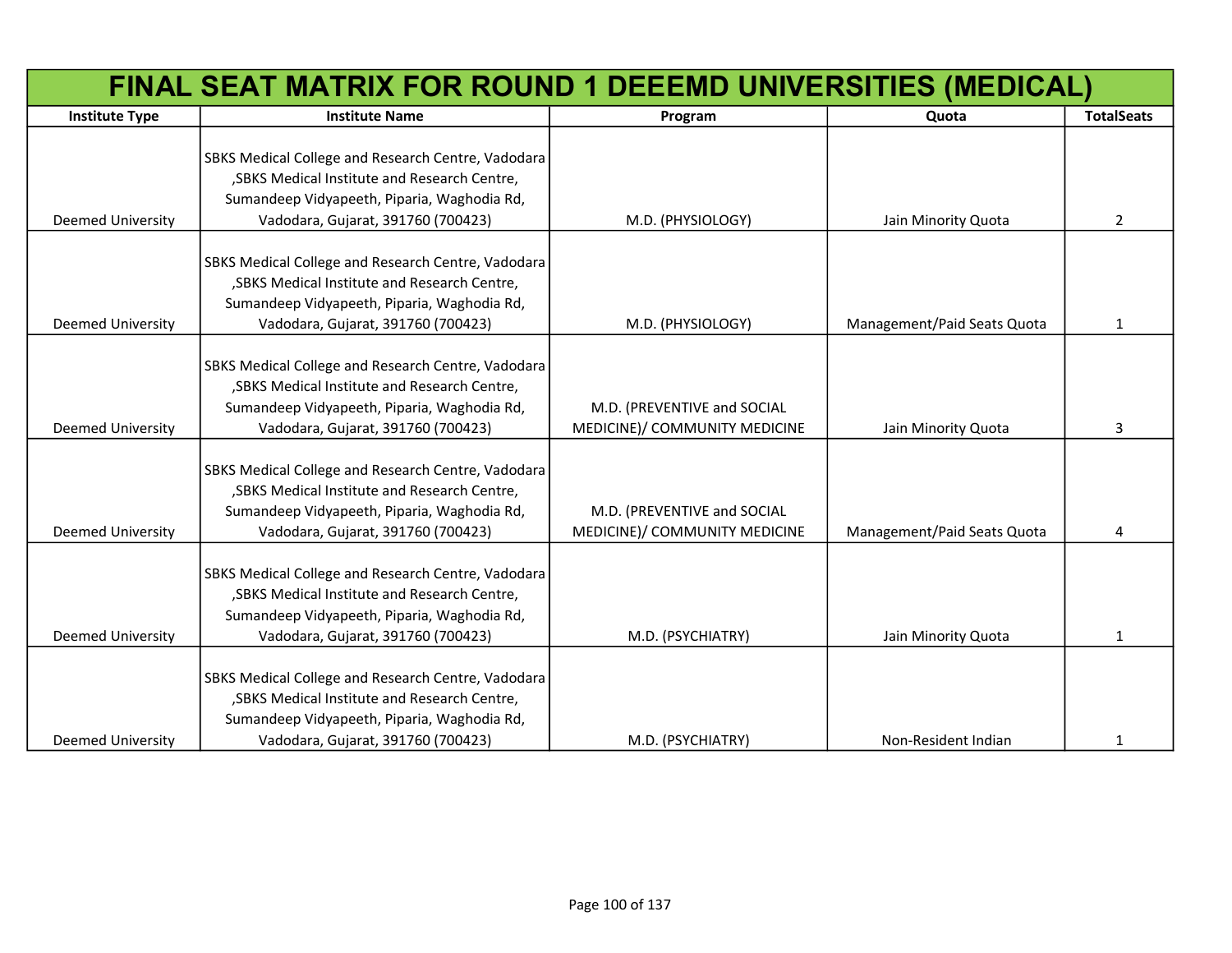|                          | FINAL SEAT MATRIX FOR ROUND 1 DEEEMD UNIVERSITIES (MEDICAL)                                                                                                                              |                                                                                                    |                             |                   |
|--------------------------|------------------------------------------------------------------------------------------------------------------------------------------------------------------------------------------|----------------------------------------------------------------------------------------------------|-----------------------------|-------------------|
| <b>Institute Type</b>    | <b>Institute Name</b>                                                                                                                                                                    | Program                                                                                            | Quota                       | <b>TotalSeats</b> |
|                          | SBKS Medical College and Research Centre, Vadodara<br>, SBKS Medical Institute and Research Centre,<br>Sumandeep Vidyapeeth, Piparia, Waghodia Rd,                                       |                                                                                                    |                             |                   |
| Deemed University        | Vadodara, Gujarat, 391760 (700423)                                                                                                                                                       | M.D. (PSYCHIATRY)                                                                                  | Management/Paid Seats Quota | $\mathbf{1}$      |
| Deemed University        | SBKS Medical College and Research Centre, Vadodara<br>, SBKS Medical Institute and Research Centre,<br>Sumandeep Vidyapeeth, Piparia, Waghodia Rd,<br>Vadodara, Gujarat, 391760 (700423) | M.D. (RADIO-DIAGNOSIS)                                                                             | Jain Minority Quota         | 5                 |
| Deemed University        | SBKS Medical College and Research Centre, Vadodara<br>, SBKS Medical Institute and Research Centre,<br>Sumandeep Vidyapeeth, Piparia, Waghodia Rd,<br>Vadodara, Gujarat, 391760 (700423) | M.D. (RADIO-DIAGNOSIS)                                                                             | Non-Resident Indian         | 3                 |
| <b>Deemed University</b> | SBKS Medical College and Research Centre, Vadodara<br>, SBKS Medical Institute and Research Centre,<br>Sumandeep Vidyapeeth, Piparia, Waghodia Rd,<br>Vadodara, Gujarat, 391760 (700423) | M.D. (RADIO-DIAGNOSIS)                                                                             | Management/Paid Seats Quota | 5.                |
| Deemed University        | SBKS Medical College and Research Centre, Vadodara<br>, SBKS Medical Institute and Research Centre,<br>Sumandeep Vidyapeeth, Piparia, Waghodia Rd,<br>Vadodara, Gujarat, 391760 (700423) | M.D. (Tuberculosis and Respiratory<br>diseases)/Pulmonary Medicine /M.D.<br>(Respiratory Medicine) | Jain Minority Quota         | 1                 |
| <b>Deemed University</b> | SBKS Medical College and Research Centre, Vadodara<br>, SBKS Medical Institute and Research Centre,<br>Sumandeep Vidyapeeth, Piparia, Waghodia Rd,<br>Vadodara, Gujarat, 391760 (700423) | M.D. (Tuberculosis and Respiratory<br>diseases)/Pulmonary Medicine /M.D.<br>(Respiratory Medicine) | Non-Resident Indian         | $\mathbf{1}$      |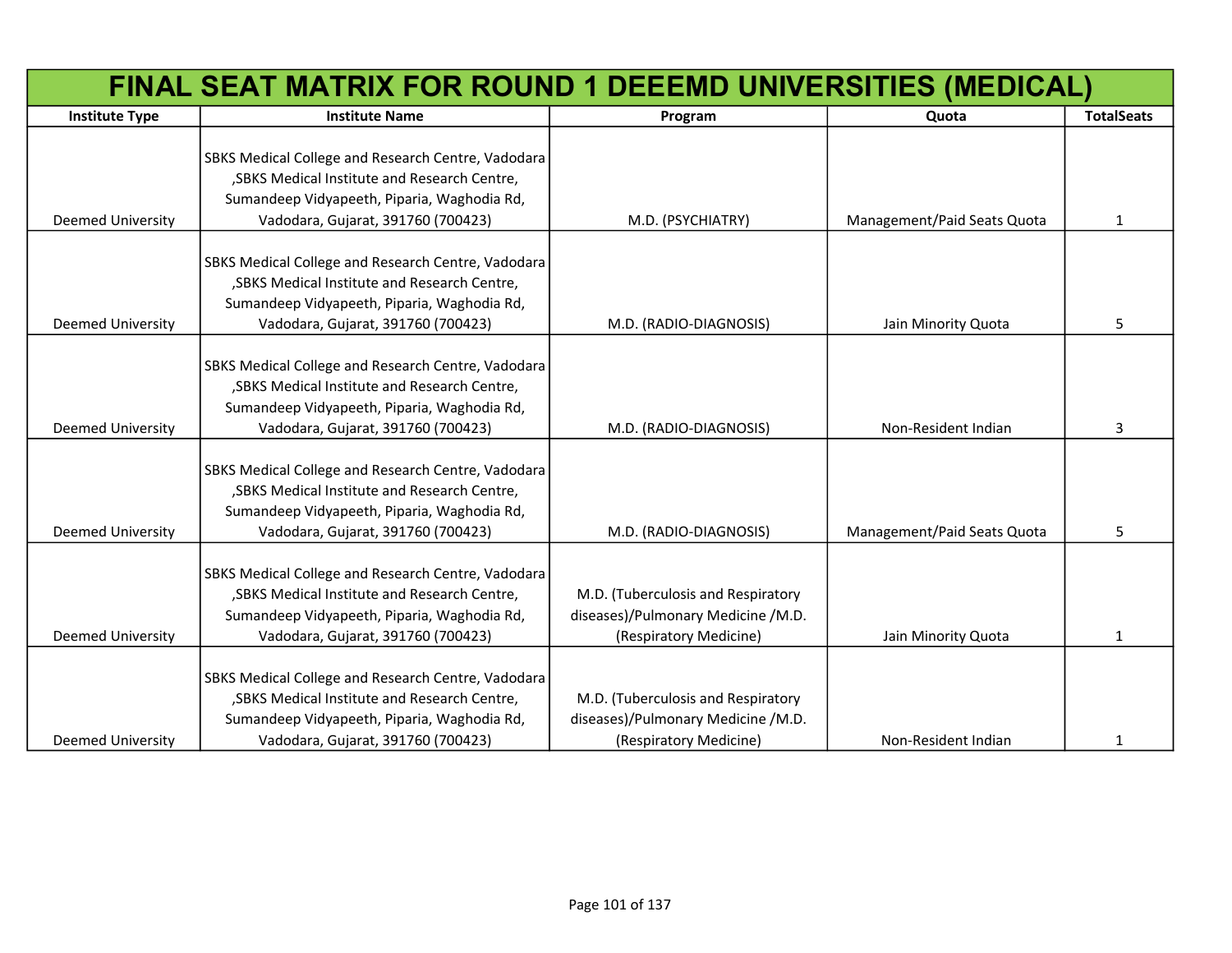|                          | FINAL SEAT MATRIX FOR ROUND 1 DEEEMD UNIVERSITIES (MEDICAL)                                                                                                                              |                                                                                                    |                             |                   |
|--------------------------|------------------------------------------------------------------------------------------------------------------------------------------------------------------------------------------|----------------------------------------------------------------------------------------------------|-----------------------------|-------------------|
| <b>Institute Type</b>    | <b>Institute Name</b>                                                                                                                                                                    | Program                                                                                            | Quota                       | <b>TotalSeats</b> |
| <b>Deemed University</b> | SBKS Medical College and Research Centre, Vadodara<br>, SBKS Medical Institute and Research Centre,<br>Sumandeep Vidyapeeth, Piparia, Waghodia Rd,<br>Vadodara, Gujarat, 391760 (700423) | M.D. (Tuberculosis and Respiratory<br>diseases)/Pulmonary Medicine /M.D.<br>(Respiratory Medicine) | Management/Paid Seats Quota | $\overline{2}$    |
| <b>Deemed University</b> | SBKS Medical College and Research Centre, Vadodara<br>, SBKS Medical Institute and Research Centre,<br>Sumandeep Vidyapeeth, Piparia, Waghodia Rd,<br>Vadodara, Gujarat, 391760 (700423) | M.S. (E.N.T.)                                                                                      | Jain Minority Quota         | 1                 |
| <b>Deemed University</b> | SBKS Medical College and Research Centre, Vadodara<br>, SBKS Medical Institute and Research Centre,<br>Sumandeep Vidyapeeth, Piparia, Waghodia Rd,<br>Vadodara, Gujarat, 391760 (700423) | M.S. (E.N.T.)                                                                                      | Management/Paid Seats Quota | $\overline{2}$    |
| <b>Deemed University</b> | SBKS Medical College and Research Centre, Vadodara<br>, SBKS Medical Institute and Research Centre,<br>Sumandeep Vidyapeeth, Piparia, Waghodia Rd,<br>Vadodara, Gujarat, 391760 (700423) | M.S. (GENERAL SURGERY)                                                                             | Jain Minority Quota         | 3                 |
| <b>Deemed University</b> | SBKS Medical College and Research Centre, Vadodara<br>, SBKS Medical Institute and Research Centre,<br>Sumandeep Vidyapeeth, Piparia, Waghodia Rd,<br>Vadodara, Gujarat, 391760 (700423) | M.S. (GENERAL SURGERY)                                                                             | Non-Resident Indian         | 1                 |
| <b>Deemed University</b> | SBKS Medical College and Research Centre, Vadodara<br>, SBKS Medical Institute and Research Centre,<br>Sumandeep Vidyapeeth, Piparia, Waghodia Rd,<br>Vadodara, Gujarat, 391760 (700423) | M.S. (GENERAL SURGERY)                                                                             | Management/Paid Seats Quota | 3                 |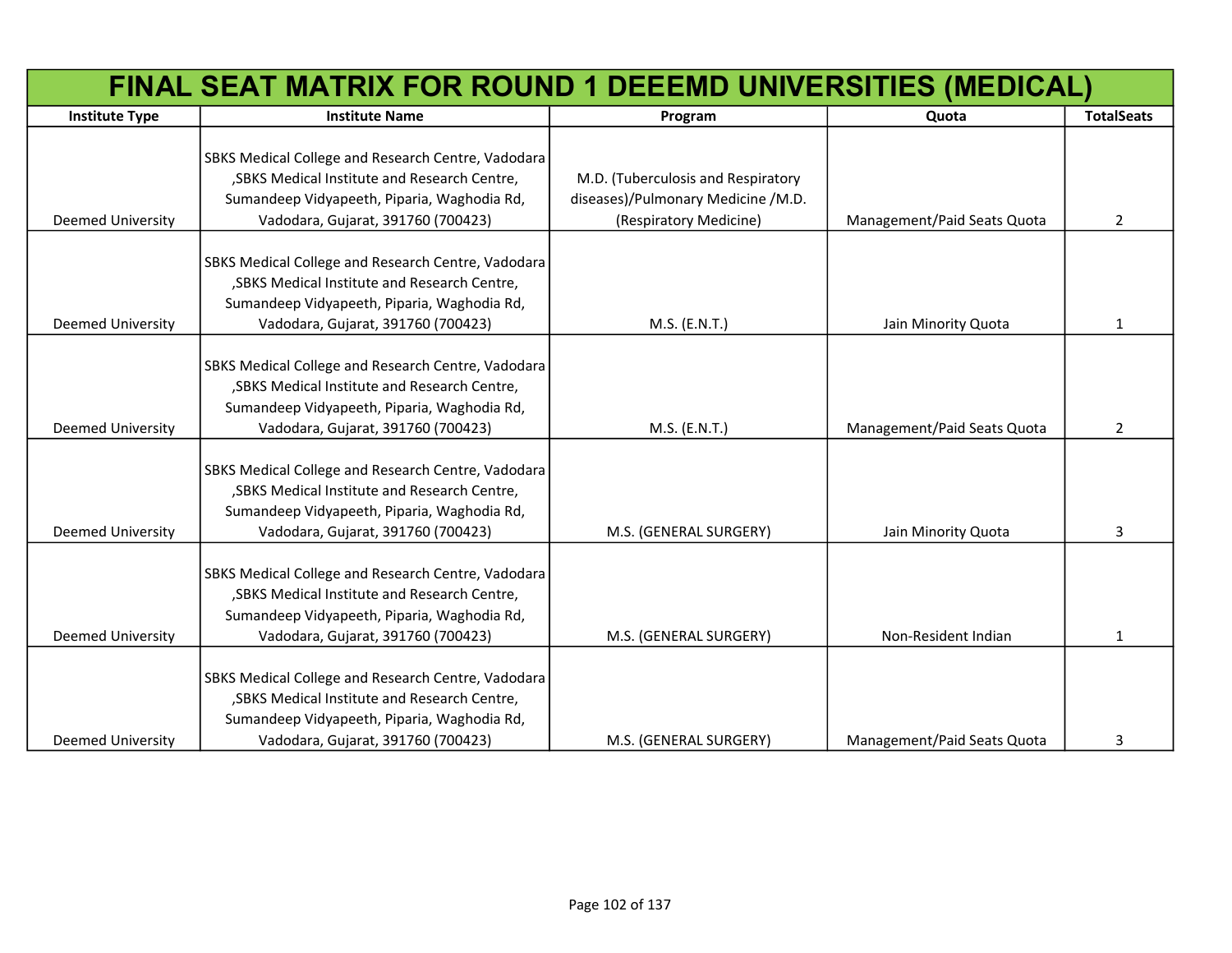|                          | FINAL SEAT MATRIX FOR ROUND 1 DEEEMD UNIVERSITIES (MEDICAL)                                         |                      |                             |                   |
|--------------------------|-----------------------------------------------------------------------------------------------------|----------------------|-----------------------------|-------------------|
| <b>Institute Type</b>    | <b>Institute Name</b>                                                                               | Program              | Quota                       | <b>TotalSeats</b> |
|                          | SBKS Medical College and Research Centre, Vadodara                                                  |                      |                             |                   |
|                          | , SBKS Medical Institute and Research Centre,                                                       |                      |                             |                   |
|                          | Sumandeep Vidyapeeth, Piparia, Waghodia Rd,                                                         |                      |                             |                   |
| <b>Deemed University</b> | Vadodara, Gujarat, 391760 (700423)                                                                  | M.S. (OPHTHALMOLOGY) | Jain Minority Quota         | $\overline{2}$    |
|                          |                                                                                                     |                      |                             |                   |
|                          | SBKS Medical College and Research Centre, Vadodara<br>, SBKS Medical Institute and Research Centre, |                      |                             |                   |
|                          | Sumandeep Vidyapeeth, Piparia, Waghodia Rd,                                                         |                      |                             |                   |
| <b>Deemed University</b> | Vadodara, Gujarat, 391760 (700423)                                                                  | M.S. (OPHTHALMOLOGY) | Non-Resident Indian         | 1                 |
|                          |                                                                                                     |                      |                             |                   |
|                          | SBKS Medical College and Research Centre, Vadodara                                                  |                      |                             |                   |
|                          | , SBKS Medical Institute and Research Centre,                                                       |                      |                             |                   |
|                          | Sumandeep Vidyapeeth, Piparia, Waghodia Rd,                                                         |                      |                             |                   |
| <b>Deemed University</b> | Vadodara, Gujarat, 391760 (700423)                                                                  | M.S. (OPHTHALMOLOGY) | Management/Paid Seats Quota | 2                 |
|                          |                                                                                                     |                      |                             |                   |
|                          | SBKS Medical College and Research Centre, Vadodara                                                  |                      |                             |                   |
|                          | , SBKS Medical Institute and Research Centre,                                                       |                      |                             |                   |
|                          | Sumandeep Vidyapeeth, Piparia, Waghodia Rd,                                                         |                      |                             |                   |
| <b>Deemed University</b> | Vadodara, Gujarat, 391760 (700423)                                                                  | M.S. (ORTHOPAEDICS)  | Jain Minority Quota         | 3                 |
|                          | SBKS Medical College and Research Centre, Vadodara                                                  |                      |                             |                   |
|                          | , SBKS Medical Institute and Research Centre,                                                       |                      |                             |                   |
|                          | Sumandeep Vidyapeeth, Piparia, Waghodia Rd,                                                         |                      |                             |                   |
| <b>Deemed University</b> | Vadodara, Gujarat, 391760 (700423)                                                                  | M.S. (ORTHOPAEDICS)  | Non-Resident Indian         | $\overline{2}$    |
|                          |                                                                                                     |                      |                             |                   |
|                          | SBKS Medical College and Research Centre, Vadodara                                                  |                      |                             |                   |
|                          | , SBKS Medical Institute and Research Centre,                                                       |                      |                             |                   |
|                          | Sumandeep Vidyapeeth, Piparia, Waghodia Rd,                                                         |                      |                             |                   |
| <b>Deemed University</b> | Vadodara, Gujarat, 391760 (700423)                                                                  | M.S. (ORTHOPAEDICS)  | Management/Paid Seats Quota | 3                 |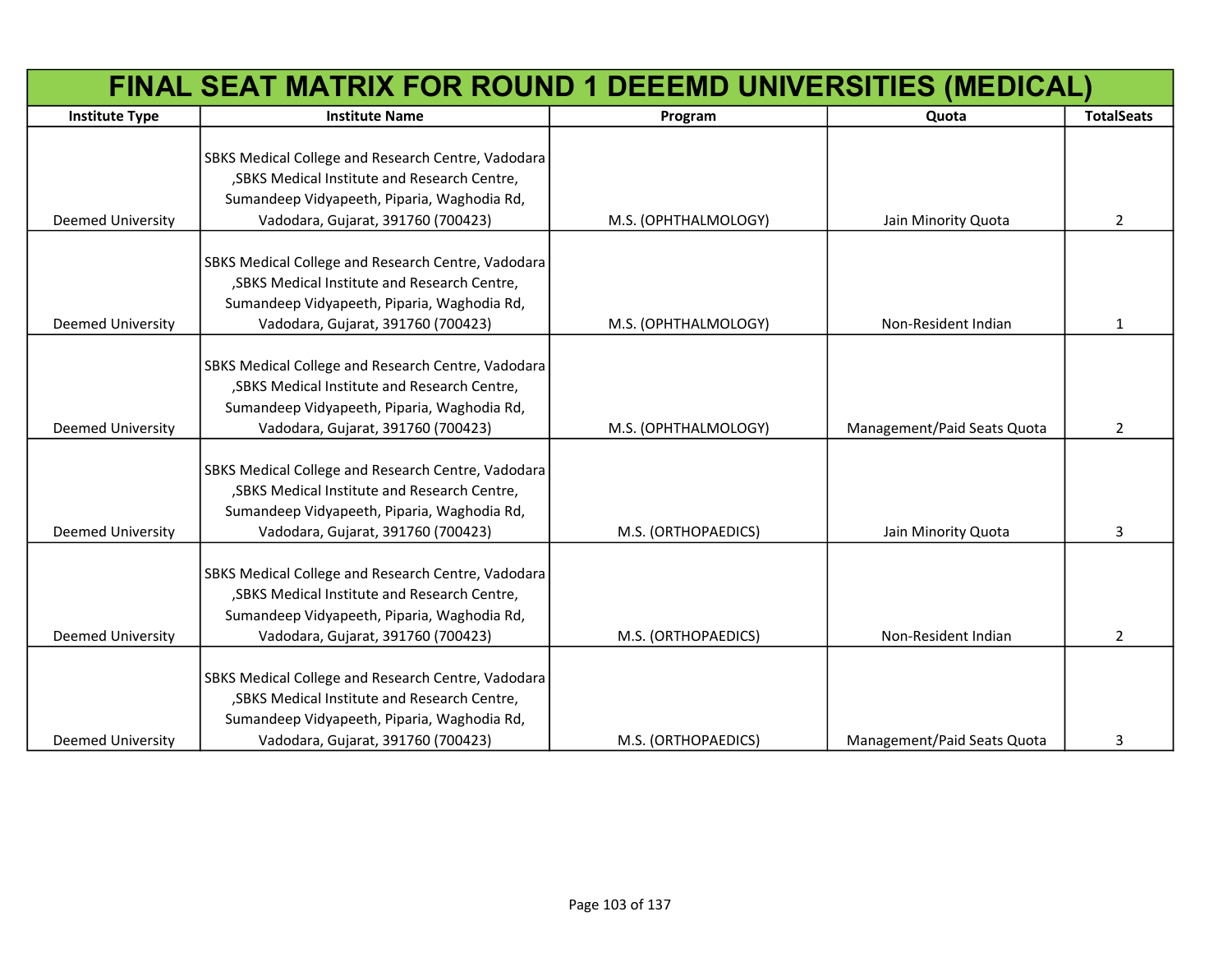|                          | FINAL SEAT MATRIX FOR ROUND 1 DEEEMD UNIVERSITIES (MEDICAL) |                                  |                             |                   |
|--------------------------|-------------------------------------------------------------|----------------------------------|-----------------------------|-------------------|
| <b>Institute Type</b>    | <b>Institute Name</b>                                       | Program                          | Quota                       | <b>TotalSeats</b> |
|                          |                                                             |                                  |                             |                   |
|                          | SBKS Medical College and Research Centre, Vadodara          |                                  |                             |                   |
|                          | , SBKS Medical Institute and Research Centre,               |                                  |                             |                   |
|                          | Sumandeep Vidyapeeth, Piparia, Waghodia Rd,                 |                                  |                             |                   |
| Deemed University        | Vadodara, Gujarat, 391760 (700423)                          | MD/MS (Anatomy)                  | Jain Minority Quota         | 3                 |
|                          |                                                             |                                  |                             |                   |
|                          | SBKS Medical College and Research Centre, Vadodara          |                                  |                             |                   |
|                          | , SBKS Medical Institute and Research Centre,               |                                  |                             |                   |
|                          | Sumandeep Vidyapeeth, Piparia, Waghodia Rd,                 |                                  |                             |                   |
| Deemed University        | Vadodara, Gujarat, 391760 (700423)                          | MD/MS (Anatomy)                  | Management/Paid Seats Quota | $\overline{2}$    |
|                          | Shri Sathya Sai Medical College and Research                |                                  |                             |                   |
|                          | Institute, Kancheepuram, Shri Sathya Sai Medical            |                                  |                             |                   |
|                          | College and Research Institute, Chennai, Tamil Nadu,        |                                  |                             |                   |
| <b>Deemed University</b> | 603108 (700455)                                             | M.D. (ANAESTHESIOLOGY)           | Non-Resident Indian         | 1                 |
|                          | Shri Sathya Sai Medical College and Research                |                                  |                             |                   |
|                          | Institute, Kancheepuram, Shri Sathya Sai Medical            |                                  |                             |                   |
|                          | College and Research Institute, Chennai, Tamil Nadu,        |                                  |                             |                   |
| <b>Deemed University</b> | 603108 (700455)                                             | M.D. (ANAESTHESIOLOGY)           | Management/Paid Seats Quota | 8                 |
|                          | Shri Sathya Sai Medical College and Research                |                                  |                             |                   |
|                          | Institute, Kancheepuram, Shri Sathya Sai Medical            | M.D. (DERM., VENE. and LEPROSY)/ |                             |                   |
|                          | College and Research Institute, Chennai, Tamil Nadu,        | (DERMATOLOGY)/(SKIN and VENEREAL |                             |                   |
| <b>Deemed University</b> | 603108 (700455)                                             | DISEASES)/(VENEREOLOGY)          | Non-Resident Indian         | 1                 |
|                          | Shri Sathya Sai Medical College and Research                |                                  |                             |                   |
|                          | Institute, Kancheepuram, Shri Sathya Sai Medical            | M.D. (DERM., VENE. and LEPROSY)/ |                             |                   |
|                          | College and Research Institute, Chennai, Tamil Nadu,        | (DERMATOLOGY)/(SKIN and VENEREAL |                             |                   |
| Deemed University        | 603108 (700455)                                             | DISEASES)/(VENEREOLOGY)          | Management/Paid Seats Quota | 3                 |
|                          | Shri Sathya Sai Medical College and Research                |                                  |                             |                   |
|                          | Institute, Kancheepuram, Shri Sathya Sai Medical            |                                  |                             |                   |
|                          | College and Research Institute, Chennai, Tamil Nadu,        |                                  |                             |                   |
| Deemed University        | 603108 (700455)                                             | M.D. (FORENSIC MEDICINE)         | Management/Paid Seats Quota | 3                 |
|                          | Shri Sathya Sai Medical College and Research                |                                  |                             |                   |
|                          | Institute, Kancheepuram, Shri Sathya Sai Medical            |                                  |                             |                   |
|                          | College and Research Institute, Chennai, Tamil Nadu,        |                                  |                             |                   |
| Deemed University        | 603108 (700455)                                             | M.D. (GENERAL MEDICINE)          | Non-Resident Indian         | $\overline{2}$    |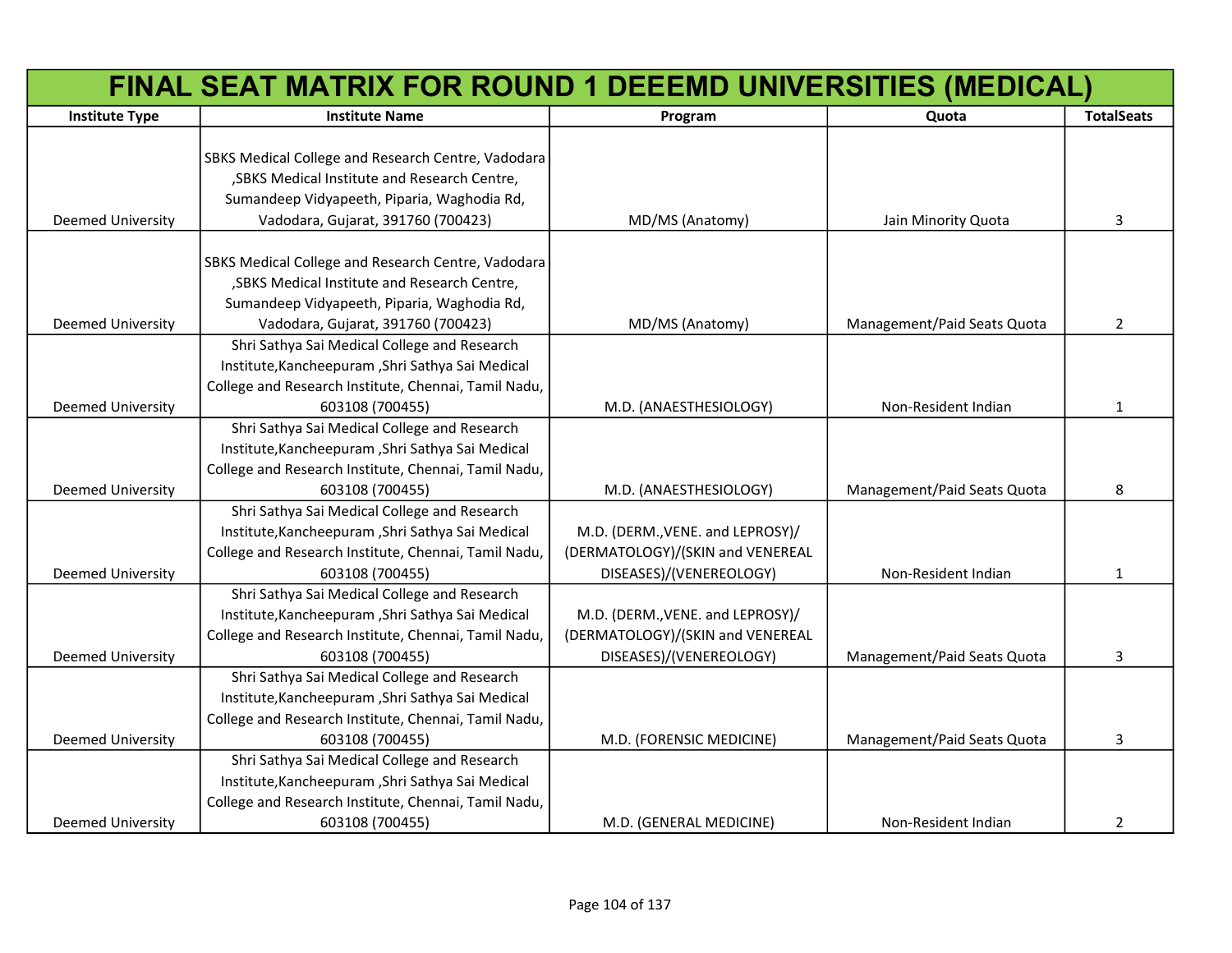|                          | FINAL SEAT MATRIX FOR ROUND 1 DEEEMD UNIVERSITIES (MEDICAL) |                                       |                             |                   |
|--------------------------|-------------------------------------------------------------|---------------------------------------|-----------------------------|-------------------|
| <b>Institute Type</b>    | <b>Institute Name</b>                                       | Program                               | Quota                       | <b>TotalSeats</b> |
|                          | Shri Sathya Sai Medical College and Research                |                                       |                             |                   |
|                          | Institute, Kancheepuram, Shri Sathya Sai Medical            |                                       |                             |                   |
|                          | College and Research Institute, Chennai, Tamil Nadu,        |                                       |                             |                   |
| <b>Deemed University</b> | 603108 (700455)                                             | M.D. (GENERAL MEDICINE)               | Management/Paid Seats Quota | 8                 |
|                          | Shri Sathya Sai Medical College and Research                |                                       |                             |                   |
|                          | Institute, Kancheepuram, Shri Sathya Sai Medical            |                                       |                             |                   |
|                          | College and Research Institute, Chennai, Tamil Nadu,        |                                       |                             |                   |
| <b>Deemed University</b> | 603108 (700455)                                             | M.D. (MICROBIOLOGY)                   | Management/Paid Seats Quota | 3                 |
|                          | Shri Sathya Sai Medical College and Research                |                                       |                             |                   |
|                          | Institute, Kancheepuram, Shri Sathya Sai Medical            |                                       |                             |                   |
|                          | College and Research Institute, Chennai, Tamil Nadu,        | M.D. (Obst. and Gynae)/MS (Obstetrics |                             |                   |
| Deemed University        | 603108 (700455)                                             | and Gynaecology)                      | Non-Resident Indian         | $\mathbf{1}$      |
|                          | Shri Sathya Sai Medical College and Research                |                                       |                             |                   |
|                          | Institute, Kancheepuram, Shri Sathya Sai Medical            |                                       |                             |                   |
|                          | College and Research Institute, Chennai, Tamil Nadu,        | M.D. (Obst. and Gynae)/MS (Obstetrics |                             |                   |
| <b>Deemed University</b> | 603108 (700455)                                             | and Gynaecology)                      | Management/Paid Seats Quota | 5                 |
|                          | Shri Sathya Sai Medical College and Research                |                                       |                             |                   |
|                          | Institute, Kancheepuram, Shri Sathya Sai Medical            |                                       |                             |                   |
|                          | College and Research Institute, Chennai, Tamil Nadu,        |                                       |                             |                   |
| <b>Deemed University</b> | 603108 (700455)                                             | M.D. (PAEDIATRICS)                    | Non-Resident Indian         | 1                 |
|                          | Shri Sathya Sai Medical College and Research                |                                       |                             |                   |
|                          | Institute, Kancheepuram, Shri Sathya Sai Medical            |                                       |                             |                   |
|                          | College and Research Institute, Chennai, Tamil Nadu,        |                                       |                             |                   |
| <b>Deemed University</b> | 603108 (700455)                                             | M.D. (PAEDIATRICS)                    | Management/Paid Seats Quota | 5                 |
|                          | Shri Sathya Sai Medical College and Research                |                                       |                             |                   |
|                          | Institute, Kancheepuram, Shri Sathya Sai Medical            |                                       |                             |                   |
|                          | College and Research Institute, Chennai, Tamil Nadu,        |                                       |                             |                   |
| <b>Deemed University</b> | 603108 (700455)                                             | M.D. (PATHOLOGY)                      | Management/Paid Seats Quota | 3                 |
|                          | Shri Sathya Sai Medical College and Research                |                                       |                             |                   |
|                          | Institute, Kancheepuram, Shri Sathya Sai Medical            |                                       |                             |                   |
|                          | College and Research Institute, Chennai, Tamil Nadu,        |                                       |                             |                   |
| <b>Deemed University</b> | 603108 (700455)                                             | M.D. (PHARMACOLOGY)                   | Management/Paid Seats Quota | 1                 |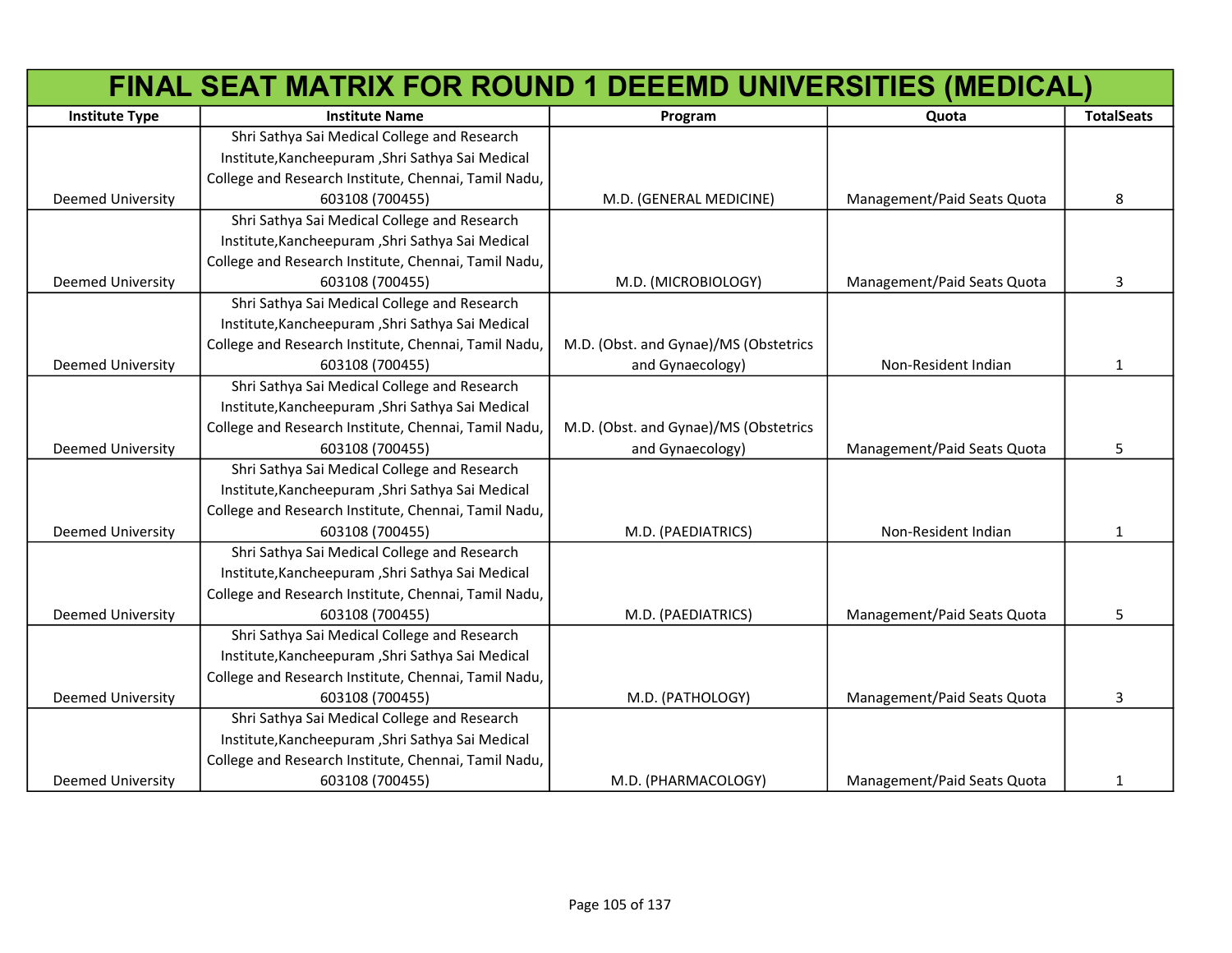|                          | FINAL SEAT MATRIX FOR ROUND 1 DEEEMD UNIVERSITIES (MEDICAL) |                                    |                             |                   |
|--------------------------|-------------------------------------------------------------|------------------------------------|-----------------------------|-------------------|
| <b>Institute Type</b>    | <b>Institute Name</b>                                       | Program                            | Quota                       | <b>TotalSeats</b> |
|                          | Shri Sathya Sai Medical College and Research                |                                    |                             |                   |
|                          | Institute, Kancheepuram, Shri Sathya Sai Medical            |                                    |                             |                   |
|                          | College and Research Institute, Chennai, Tamil Nadu,        | M.D. (PREVENTIVE and SOCIAL        |                             |                   |
| <b>Deemed University</b> | 603108 (700455)                                             | MEDICINE)/ COMMUNITY MEDICINE      | Management/Paid Seats Quota | $\overline{2}$    |
|                          | Shri Sathya Sai Medical College and Research                |                                    |                             |                   |
|                          | Institute, Kancheepuram, Shri Sathya Sai Medical            |                                    |                             |                   |
|                          | College and Research Institute, Chennai, Tamil Nadu,        |                                    |                             |                   |
| <b>Deemed University</b> | 603108 (700455)                                             | M.D. (RADIO-DIAGNOSIS)             | Non-Resident Indian         | 1                 |
|                          | Shri Sathya Sai Medical College and Research                |                                    |                             |                   |
|                          | Institute, Kancheepuram, Shri Sathya Sai Medical            |                                    |                             |                   |
|                          | College and Research Institute, Chennai, Tamil Nadu,        |                                    |                             |                   |
| <b>Deemed University</b> | 603108 (700455)                                             | M.D. (RADIO-DIAGNOSIS)             | Management/Paid Seats Quota | 4                 |
|                          | Shri Sathya Sai Medical College and Research                |                                    |                             |                   |
|                          | Institute, Kancheepuram, Shri Sathya Sai Medical            | M.D. (Tuberculosis and Respiratory |                             |                   |
|                          | College and Research Institute, Chennai, Tamil Nadu,        | diseases)/Pulmonary Medicine /M.D. |                             |                   |
| <b>Deemed University</b> | 603108 (700455)                                             | (Respiratory Medicine)             | Management/Paid Seats Quota | $\overline{2}$    |
|                          | Shri Sathya Sai Medical College and Research                |                                    |                             |                   |
|                          | Institute, Kancheepuram, Shri Sathya Sai Medical            |                                    |                             |                   |
|                          | College and Research Institute, Chennai, Tamil Nadu,        |                                    |                             |                   |
| <b>Deemed University</b> | 603108 (700455)                                             | M.S. (E.N.T.)                      | Non-Resident Indian         | 1                 |
|                          | Shri Sathya Sai Medical College and Research                |                                    |                             |                   |
|                          | Institute, Kancheepuram, Shri Sathya Sai Medical            |                                    |                             |                   |
|                          | College and Research Institute, Chennai, Tamil Nadu,        |                                    |                             |                   |
| <b>Deemed University</b> | 603108 (700455)                                             | M.S. (E.N.T.)                      | Management/Paid Seats Quota | $\overline{2}$    |
|                          | Shri Sathya Sai Medical College and Research                |                                    |                             |                   |
|                          | Institute, Kancheepuram, Shri Sathya Sai Medical            |                                    |                             |                   |
|                          | College and Research Institute, Chennai, Tamil Nadu,        |                                    |                             |                   |
| <b>Deemed University</b> | 603108 (700455)                                             | M.S. (GENERAL SURGERY)             | Non-Resident Indian         | $\overline{2}$    |
|                          | Shri Sathya Sai Medical College and Research                |                                    |                             |                   |
|                          | Institute, Kancheepuram, Shri Sathya Sai Medical            |                                    |                             |                   |
|                          | College and Research Institute, Chennai, Tamil Nadu,        |                                    |                             |                   |
| <b>Deemed University</b> | 603108 (700455)                                             | M.S. (GENERAL SURGERY)             | Management/Paid Seats Quota | 8                 |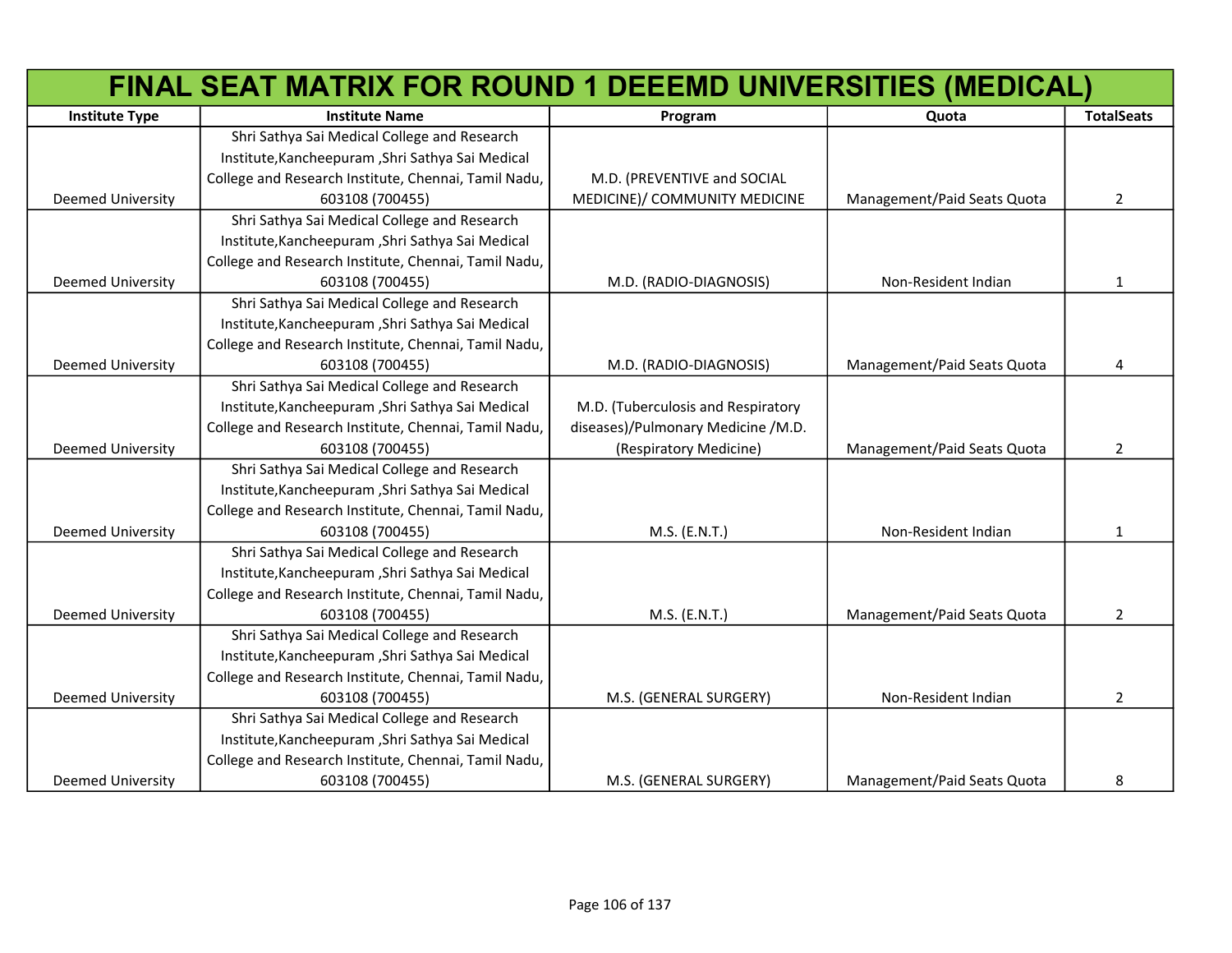|                          | FINAL SEAT MATRIX FOR ROUND 1 DEEEMD UNIVERSITIES (MEDICAL) |                                  |                             |                   |
|--------------------------|-------------------------------------------------------------|----------------------------------|-----------------------------|-------------------|
| <b>Institute Type</b>    | <b>Institute Name</b>                                       | Program                          | Quota                       | <b>TotalSeats</b> |
|                          | Shri Sathya Sai Medical College and Research                |                                  |                             |                   |
|                          | Institute, Kancheepuram, Shri Sathya Sai Medical            |                                  |                             |                   |
|                          | College and Research Institute, Chennai, Tamil Nadu,        |                                  |                             |                   |
| Deemed University        | 603108 (700455)                                             | M.S. (OPHTHALMOLOGY)             | Non-Resident Indian         | 1                 |
|                          | Shri Sathya Sai Medical College and Research                |                                  |                             |                   |
|                          | Institute, Kancheepuram, Shri Sathya Sai Medical            |                                  |                             |                   |
|                          | College and Research Institute, Chennai, Tamil Nadu,        |                                  |                             |                   |
| <b>Deemed University</b> | 603108 (700455)                                             | M.S. (OPHTHALMOLOGY)             | Management/Paid Seats Quota | 3                 |
|                          | Shri Sathya Sai Medical College and Research                |                                  |                             |                   |
|                          | Institute, Kancheepuram, Shri Sathya Sai Medical            |                                  |                             |                   |
|                          | College and Research Institute, Chennai, Tamil Nadu,        |                                  |                             |                   |
| <b>Deemed University</b> | 603108 (700455)                                             | M.S. (ORTHOPAEDICS)              | Non-Resident Indian         | 1                 |
|                          | Shri Sathya Sai Medical College and Research                |                                  |                             |                   |
|                          | Institute, Kancheepuram, Shri Sathya Sai Medical            |                                  |                             |                   |
|                          | College and Research Institute, Chennai, Tamil Nadu,        |                                  |                             |                   |
| <b>Deemed University</b> | 603108 (700455)                                             | M.S. (ORTHOPAEDICS)              | Management/Paid Seats Quota | 5                 |
|                          | SHRI. B. M. PATIL MEDICAL COLLEGE HOSPITAL AND              |                                  |                             |                   |
|                          | RESEARCH CENTRE, SHRI. B. M. PATIL MEDICAL                  |                                  |                             |                   |
|                          | COLLEGE HOSPITAL AND RESEARCH CENTRE,                       |                                  |                             |                   |
| <b>Deemed University</b> | Karnataka, 586103 (700432)                                  | M.D. (ANAESTHESIOLOGY)           | Management/Paid Seats Quota | 14                |
|                          | SHRI. B. M. PATIL MEDICAL COLLEGE HOSPITAL AND              |                                  |                             |                   |
|                          | RESEARCH CENTRE, SHRI. B. M. PATIL MEDICAL                  |                                  |                             |                   |
|                          | COLLEGE HOSPITAL AND RESEARCH CENTRE,                       |                                  |                             |                   |
| <b>Deemed University</b> | Karnataka, 586103 (700432)                                  | M.D. (BIOCHEMISTRY)              | Management/Paid Seats Quota | 1                 |
|                          | SHRI. B. M. PATIL MEDICAL COLLEGE HOSPITAL AND              |                                  |                             |                   |
|                          | RESEARCH CENTRE, SHRI. B. M. PATIL MEDICAL                  | M.D. (DERM., VENE. and LEPROSY)/ |                             |                   |
|                          | COLLEGE HOSPITAL AND RESEARCH CENTRE,                       | (DERMATOLOGY)/(SKIN and VENEREAL |                             |                   |
| <b>Deemed University</b> | Karnataka, 586103 (700432)                                  | DISEASES)/(VENEREOLOGY)          | Non-Resident Indian         | 3                 |
|                          | SHRI. B. M. PATIL MEDICAL COLLEGE HOSPITAL AND              |                                  |                             |                   |
|                          | RESEARCH CENTRE, SHRI. B. M. PATIL MEDICAL                  | M.D. (DERM., VENE. and LEPROSY)/ |                             |                   |
|                          | COLLEGE HOSPITAL AND RESEARCH CENTRE,                       | (DERMATOLOGY)/(SKIN and VENEREAL |                             |                   |
| <b>Deemed University</b> | Karnataka, 586103 (700432)                                  | DISEASES)/(VENEREOLOGY)          | Management/Paid Seats Quota | 2                 |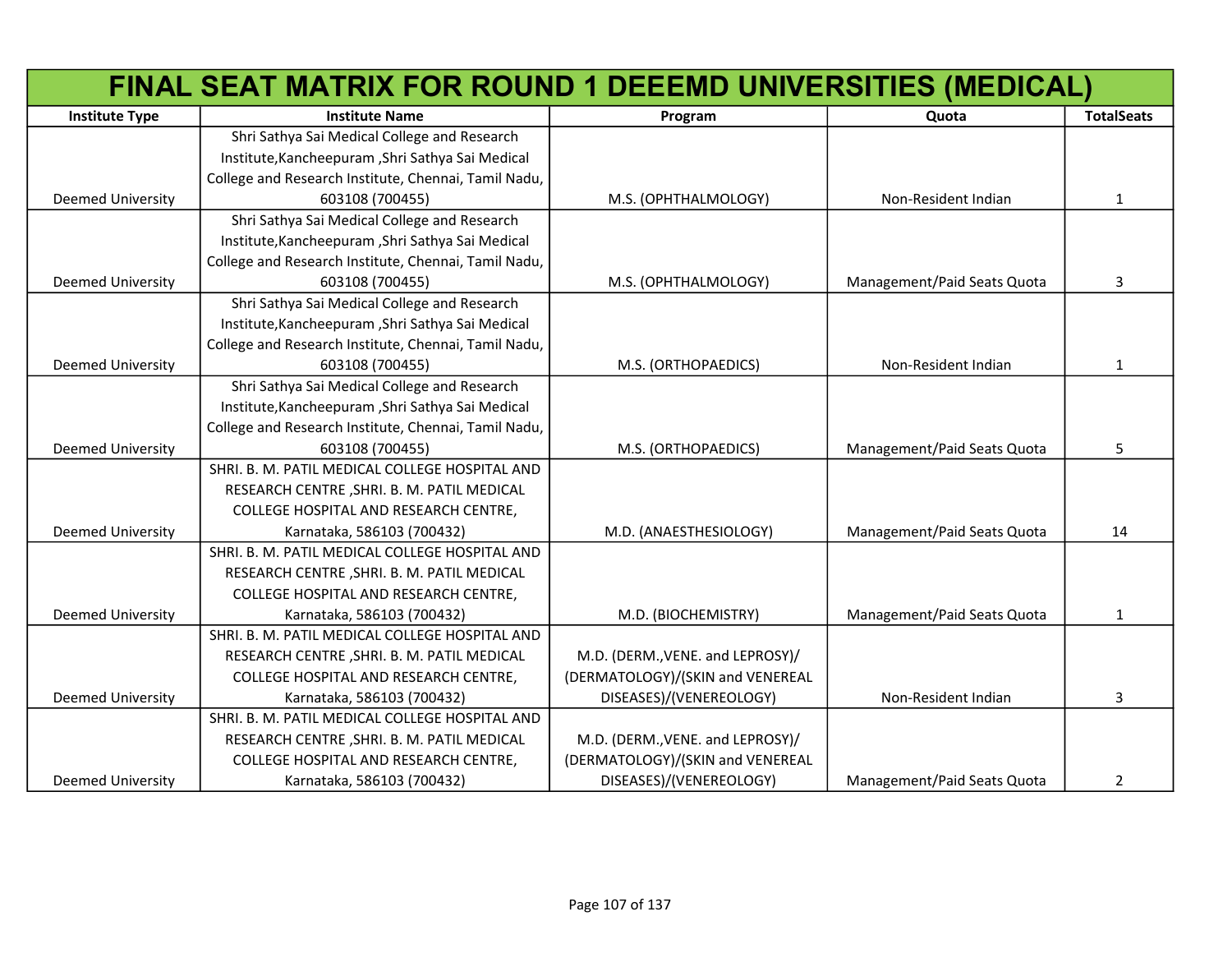|                          | FINAL SEAT MATRIX FOR ROUND 1 DEEEMD UNIVERSITIES (MEDICAL) |                                         |                             |                   |
|--------------------------|-------------------------------------------------------------|-----------------------------------------|-----------------------------|-------------------|
| <b>Institute Type</b>    | <b>Institute Name</b>                                       | Program                                 | Quota                       | <b>TotalSeats</b> |
|                          | SHRI. B. M. PATIL MEDICAL COLLEGE HOSPITAL AND              |                                         |                             |                   |
|                          | RESEARCH CENTRE, SHRI. B. M. PATIL MEDICAL                  |                                         |                             |                   |
|                          | COLLEGE HOSPITAL AND RESEARCH CENTRE,                       | M.D. (Emergency and Critical Care)/M.D. |                             |                   |
| Deemed University        | Karnataka, 586103 (700432)                                  | (Emergency Medicine)                    | Management/Paid Seats Quota | 3                 |
|                          | SHRI. B. M. PATIL MEDICAL COLLEGE HOSPITAL AND              |                                         |                             |                   |
|                          | RESEARCH CENTRE, SHRI. B. M. PATIL MEDICAL                  |                                         |                             |                   |
|                          | COLLEGE HOSPITAL AND RESEARCH CENTRE,                       |                                         |                             |                   |
| <b>Deemed University</b> | Karnataka, 586103 (700432)                                  | M.D. (FORENSIC MEDICINE)                | Management/Paid Seats Quota | $\overline{2}$    |
|                          | SHRI. B. M. PATIL MEDICAL COLLEGE HOSPITAL AND              |                                         |                             |                   |
|                          | RESEARCH CENTRE, SHRI. B. M. PATIL MEDICAL                  |                                         |                             |                   |
|                          | COLLEGE HOSPITAL AND RESEARCH CENTRE,                       |                                         |                             |                   |
| <b>Deemed University</b> | Karnataka, 586103 (700432)                                  | M.D. (GENERAL MEDICINE)                 | Non-Resident Indian         | 4                 |
|                          | SHRI. B. M. PATIL MEDICAL COLLEGE HOSPITAL AND              |                                         |                             |                   |
|                          | RESEARCH CENTRE, SHRI. B. M. PATIL MEDICAL                  |                                         |                             |                   |
|                          | COLLEGE HOSPITAL AND RESEARCH CENTRE,                       |                                         |                             |                   |
| <b>Deemed University</b> | Karnataka, 586103 (700432)                                  | M.D. (GENERAL MEDICINE)                 | Management/Paid Seats Quota | 17                |
|                          | SHRI. B. M. PATIL MEDICAL COLLEGE HOSPITAL AND              |                                         |                             |                   |
|                          | RESEARCH CENTRE, SHRI. B. M. PATIL MEDICAL                  |                                         |                             |                   |
|                          | COLLEGE HOSPITAL AND RESEARCH CENTRE,                       |                                         |                             |                   |
| <b>Deemed University</b> | Karnataka, 586103 (700432)                                  | M.D. (MICROBIOLOGY)                     | Management/Paid Seats Quota | $\overline{2}$    |
|                          | SHRI. B. M. PATIL MEDICAL COLLEGE HOSPITAL AND              |                                         |                             |                   |
|                          | RESEARCH CENTRE, SHRI. B. M. PATIL MEDICAL                  |                                         |                             |                   |
|                          | COLLEGE HOSPITAL AND RESEARCH CENTRE,                       | M.D. (Obst. and Gynae)/MS (Obstetrics   |                             |                   |
| <b>Deemed University</b> | Karnataka, 586103 (700432)                                  | and Gynaecology)                        | Non-Resident Indian         | $\overline{2}$    |
|                          | SHRI. B. M. PATIL MEDICAL COLLEGE HOSPITAL AND              |                                         |                             |                   |
|                          | RESEARCH CENTRE, SHRI. B. M. PATIL MEDICAL                  |                                         |                             |                   |
|                          | COLLEGE HOSPITAL AND RESEARCH CENTRE,                       | M.D. (Obst. and Gynae)/MS (Obstetrics   |                             |                   |
| <b>Deemed University</b> | Karnataka, 586103 (700432)                                  | and Gynaecology)                        | Management/Paid Seats Quota | 13                |
|                          | SHRI. B. M. PATIL MEDICAL COLLEGE HOSPITAL AND              |                                         |                             |                   |
|                          | RESEARCH CENTRE, SHRI. B. M. PATIL MEDICAL                  |                                         |                             |                   |
|                          | COLLEGE HOSPITAL AND RESEARCH CENTRE,                       |                                         |                             |                   |
| <b>Deemed University</b> | Karnataka, 586103 (700432)                                  | M.D. (PAEDIATRICS)                      | Non-Resident Indian         | 2                 |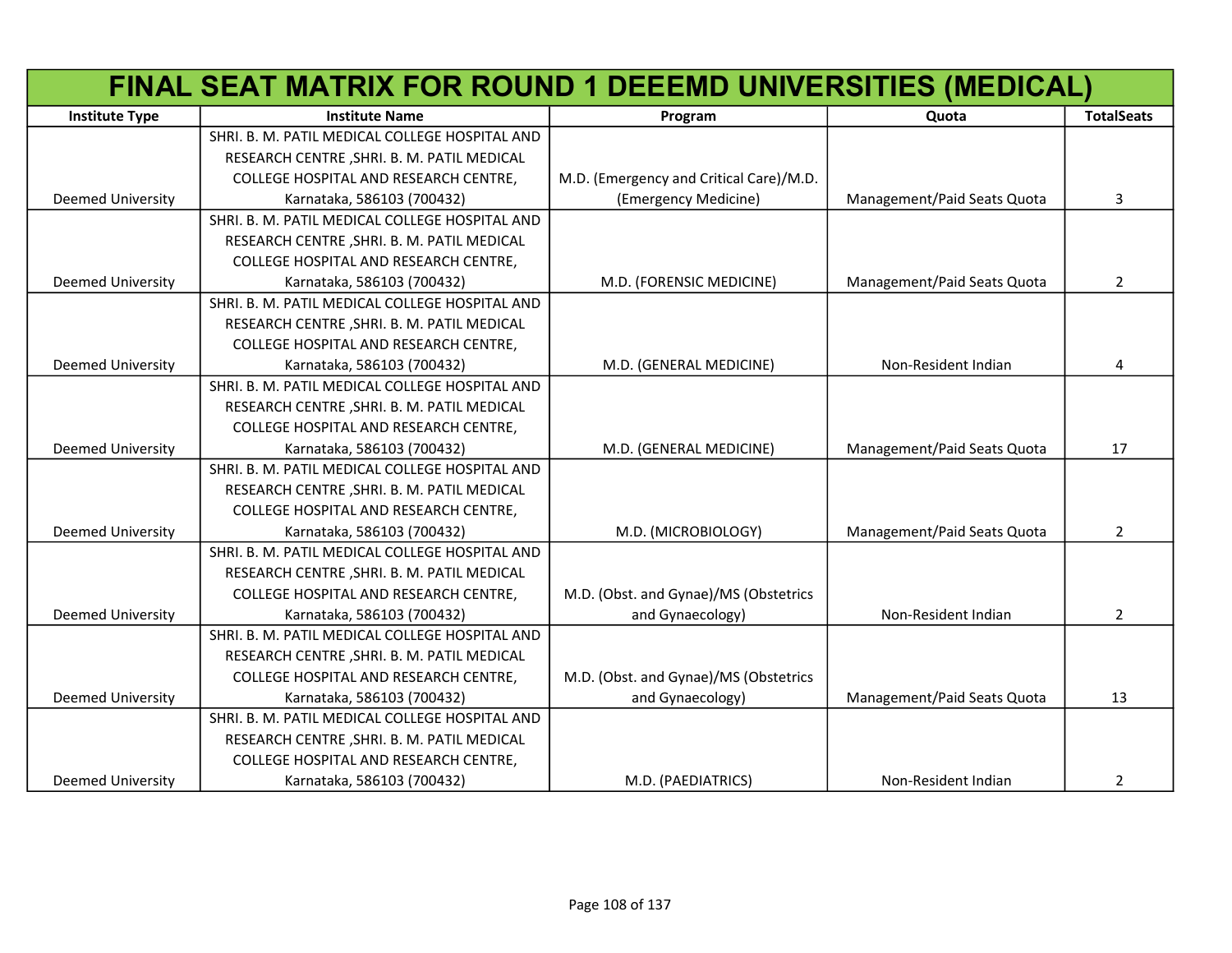|                          | FINAL SEAT MATRIX FOR ROUND 1 DEEEMD UNIVERSITIES (MEDICAL) |                               |                             |                   |
|--------------------------|-------------------------------------------------------------|-------------------------------|-----------------------------|-------------------|
| <b>Institute Type</b>    | <b>Institute Name</b>                                       | Program                       | Quota                       | <b>TotalSeats</b> |
|                          | SHRI. B. M. PATIL MEDICAL COLLEGE HOSPITAL AND              |                               |                             |                   |
|                          | RESEARCH CENTRE, SHRI. B. M. PATIL MEDICAL                  |                               |                             |                   |
|                          | COLLEGE HOSPITAL AND RESEARCH CENTRE,                       |                               |                             |                   |
| <b>Deemed University</b> | Karnataka, 586103 (700432)                                  | M.D. (PAEDIATRICS)            | Management/Paid Seats Quota | 8                 |
|                          | SHRI. B. M. PATIL MEDICAL COLLEGE HOSPITAL AND              |                               |                             |                   |
|                          | RESEARCH CENTRE, SHRI. B. M. PATIL MEDICAL                  |                               |                             |                   |
|                          | COLLEGE HOSPITAL AND RESEARCH CENTRE,                       |                               |                             |                   |
| <b>Deemed University</b> | Karnataka, 586103 (700432)                                  | M.D. (PATHOLOGY)              | Non-Resident Indian         | $\overline{2}$    |
|                          | SHRI. B. M. PATIL MEDICAL COLLEGE HOSPITAL AND              |                               |                             |                   |
|                          | RESEARCH CENTRE, SHRI. B. M. PATIL MEDICAL                  |                               |                             |                   |
|                          | COLLEGE HOSPITAL AND RESEARCH CENTRE,                       |                               |                             |                   |
| <b>Deemed University</b> | Karnataka, 586103 (700432)                                  | M.D. (PATHOLOGY)              | Management/Paid Seats Quota | 11                |
|                          | SHRI. B. M. PATIL MEDICAL COLLEGE HOSPITAL AND              |                               |                             |                   |
|                          | RESEARCH CENTRE, SHRI. B. M. PATIL MEDICAL                  |                               |                             |                   |
|                          | COLLEGE HOSPITAL AND RESEARCH CENTRE,                       |                               |                             |                   |
| <b>Deemed University</b> | Karnataka, 586103 (700432)                                  | M.D. (PHARMACOLOGY)           | Non-Resident Indian         | $\mathbf{1}$      |
|                          | SHRI. B. M. PATIL MEDICAL COLLEGE HOSPITAL AND              |                               |                             |                   |
|                          | RESEARCH CENTRE, SHRI. B. M. PATIL MEDICAL                  |                               |                             |                   |
|                          | COLLEGE HOSPITAL AND RESEARCH CENTRE,                       |                               |                             |                   |
| <b>Deemed University</b> | Karnataka, 586103 (700432)                                  | M.D. (PHARMACOLOGY)           | Management/Paid Seats Quota | 1                 |
|                          | SHRI. B. M. PATIL MEDICAL COLLEGE HOSPITAL AND              |                               |                             |                   |
|                          | RESEARCH CENTRE, SHRI. B. M. PATIL MEDICAL                  |                               |                             |                   |
|                          | COLLEGE HOSPITAL AND RESEARCH CENTRE,                       |                               |                             |                   |
| <b>Deemed University</b> | Karnataka, 586103 (700432)                                  | M.D. (PHYSIOLOGY)             | Non-Resident Indian         | 1                 |
|                          | SHRI. B. M. PATIL MEDICAL COLLEGE HOSPITAL AND              |                               |                             |                   |
|                          | RESEARCH CENTRE, SHRI. B. M. PATIL MEDICAL                  |                               |                             |                   |
|                          | COLLEGE HOSPITAL AND RESEARCH CENTRE,                       |                               |                             |                   |
| <b>Deemed University</b> | Karnataka, 586103 (700432)                                  | M.D. (PHYSIOLOGY)             | Management/Paid Seats Quota | 3                 |
|                          | SHRI. B. M. PATIL MEDICAL COLLEGE HOSPITAL AND              |                               |                             |                   |
|                          | RESEARCH CENTRE, SHRI. B. M. PATIL MEDICAL                  |                               |                             |                   |
|                          | COLLEGE HOSPITAL AND RESEARCH CENTRE,                       | M.D. (PREVENTIVE and SOCIAL   |                             |                   |
| <b>Deemed University</b> | Karnataka, 586103 (700432)                                  | MEDICINE)/ COMMUNITY MEDICINE | Non-Resident Indian         | $\mathbf{1}$      |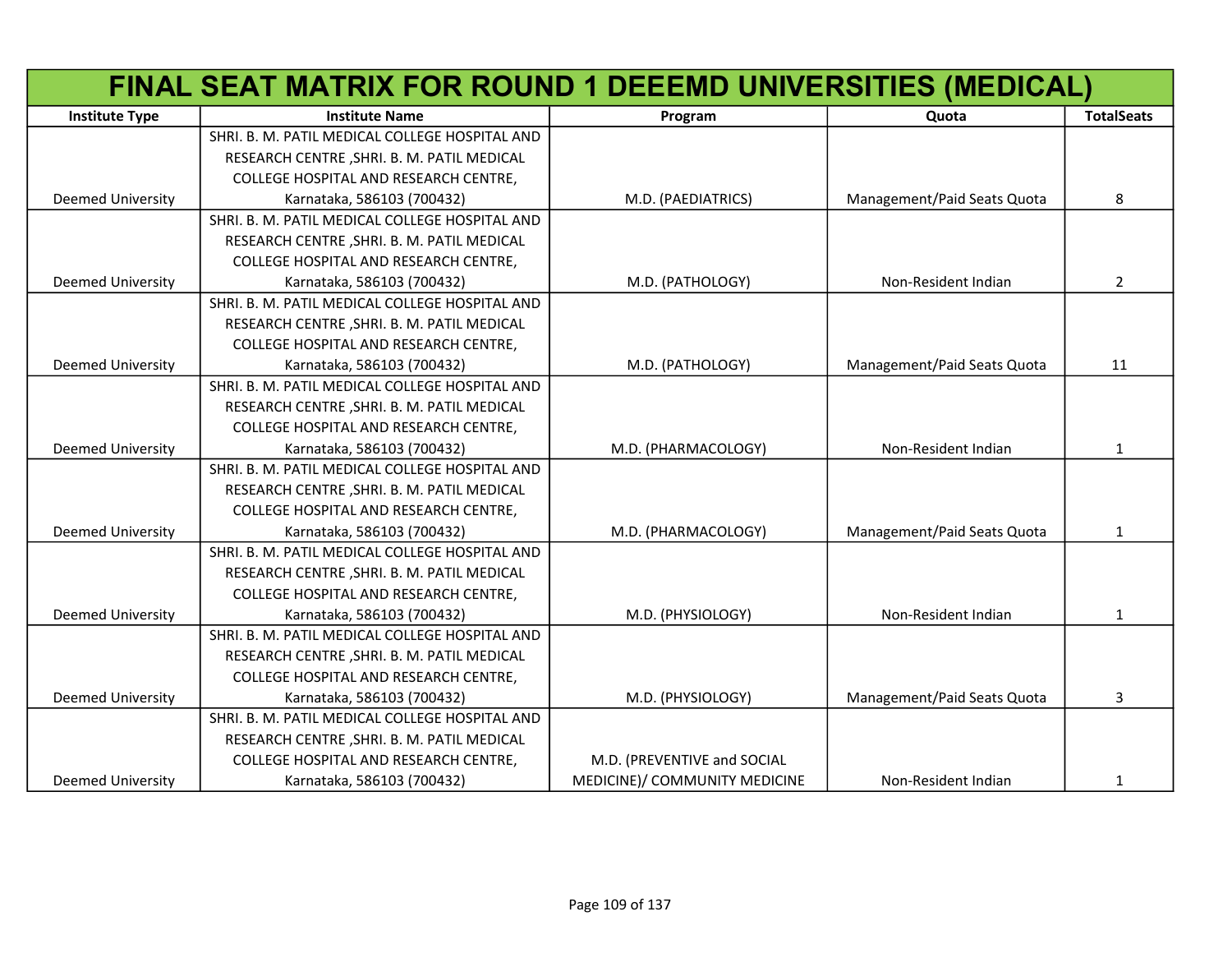|                          | FINAL SEAT MATRIX FOR ROUND 1 DEEEMD UNIVERSITIES (MEDICAL) |                                    |                             |                   |
|--------------------------|-------------------------------------------------------------|------------------------------------|-----------------------------|-------------------|
| <b>Institute Type</b>    | <b>Institute Name</b>                                       | Program                            | Quota                       | <b>TotalSeats</b> |
|                          | SHRI. B. M. PATIL MEDICAL COLLEGE HOSPITAL AND              |                                    |                             |                   |
|                          | RESEARCH CENTRE, SHRI. B. M. PATIL MEDICAL                  |                                    |                             |                   |
|                          | COLLEGE HOSPITAL AND RESEARCH CENTRE,                       | M.D. (PREVENTIVE and SOCIAL        |                             |                   |
| Deemed University        | Karnataka, 586103 (700432)                                  | MEDICINE)/ COMMUNITY MEDICINE      | Management/Paid Seats Quota | 5                 |
|                          | SHRI. B. M. PATIL MEDICAL COLLEGE HOSPITAL AND              |                                    |                             |                   |
|                          | RESEARCH CENTRE, SHRI. B. M. PATIL MEDICAL                  |                                    |                             |                   |
|                          | COLLEGE HOSPITAL AND RESEARCH CENTRE,                       |                                    |                             |                   |
| <b>Deemed University</b> | Karnataka, 586103 (700432)                                  | M.D. (PSYCHIATRY)                  | Management/Paid Seats Quota | $\overline{2}$    |
|                          | SHRI. B. M. PATIL MEDICAL COLLEGE HOSPITAL AND              |                                    |                             |                   |
|                          | RESEARCH CENTRE, SHRI. B. M. PATIL MEDICAL                  |                                    |                             |                   |
|                          | COLLEGE HOSPITAL AND RESEARCH CENTRE,                       |                                    |                             |                   |
| <b>Deemed University</b> | Karnataka, 586103 (700432)                                  | M.D. (RADIO-DIAGNOSIS)             | Non-Resident Indian         | $\overline{2}$    |
|                          | SHRI. B. M. PATIL MEDICAL COLLEGE HOSPITAL AND              |                                    |                             |                   |
|                          | RESEARCH CENTRE, SHRI. B. M. PATIL MEDICAL                  |                                    |                             |                   |
|                          | COLLEGE HOSPITAL AND RESEARCH CENTRE,                       |                                    |                             |                   |
| <b>Deemed University</b> | Karnataka, 586103 (700432)                                  | M.D. (RADIO-DIAGNOSIS)             | Management/Paid Seats Quota | $\overline{2}$    |
|                          | SHRI. B. M. PATIL MEDICAL COLLEGE HOSPITAL AND              |                                    |                             |                   |
|                          | RESEARCH CENTRE, SHRI. B. M. PATIL MEDICAL                  | M.D. (Tuberculosis and Respiratory |                             |                   |
|                          | COLLEGE HOSPITAL AND RESEARCH CENTRE,                       | diseases)/Pulmonary Medicine /M.D. |                             |                   |
| <b>Deemed University</b> | Karnataka, 586103 (700432)                                  | (Respiratory Medicine)             | Management/Paid Seats Quota | $\overline{2}$    |
|                          | SHRI. B. M. PATIL MEDICAL COLLEGE HOSPITAL AND              |                                    |                             |                   |
|                          | RESEARCH CENTRE, SHRI. B. M. PATIL MEDICAL                  |                                    |                             |                   |
|                          | COLLEGE HOSPITAL AND RESEARCH CENTRE,                       |                                    |                             |                   |
| <b>Deemed University</b> | Karnataka, 586103 (700432)                                  | M.D. GERIATRICS                    | Management/Paid Seats Quota | $\overline{2}$    |
|                          | SHRI. B. M. PATIL MEDICAL COLLEGE HOSPITAL AND              |                                    |                             |                   |
|                          | RESEARCH CENTRE, SHRI. B. M. PATIL MEDICAL                  |                                    |                             |                   |
|                          | COLLEGE HOSPITAL AND RESEARCH CENTRE,                       |                                    |                             |                   |
| <b>Deemed University</b> | Karnataka, 586103 (700432)                                  | M.S. (E.N.T.)                      | Management/Paid Seats Quota | 5                 |
|                          | SHRI. B. M. PATIL MEDICAL COLLEGE HOSPITAL AND              |                                    |                             |                   |
|                          | RESEARCH CENTRE, SHRI. B. M. PATIL MEDICAL                  |                                    |                             |                   |
|                          | COLLEGE HOSPITAL AND RESEARCH CENTRE,                       |                                    |                             |                   |
| <b>Deemed University</b> | Karnataka, 586103 (700432)                                  | M.S. (GENERAL SURGERY)             | Non-Resident Indian         | 2                 |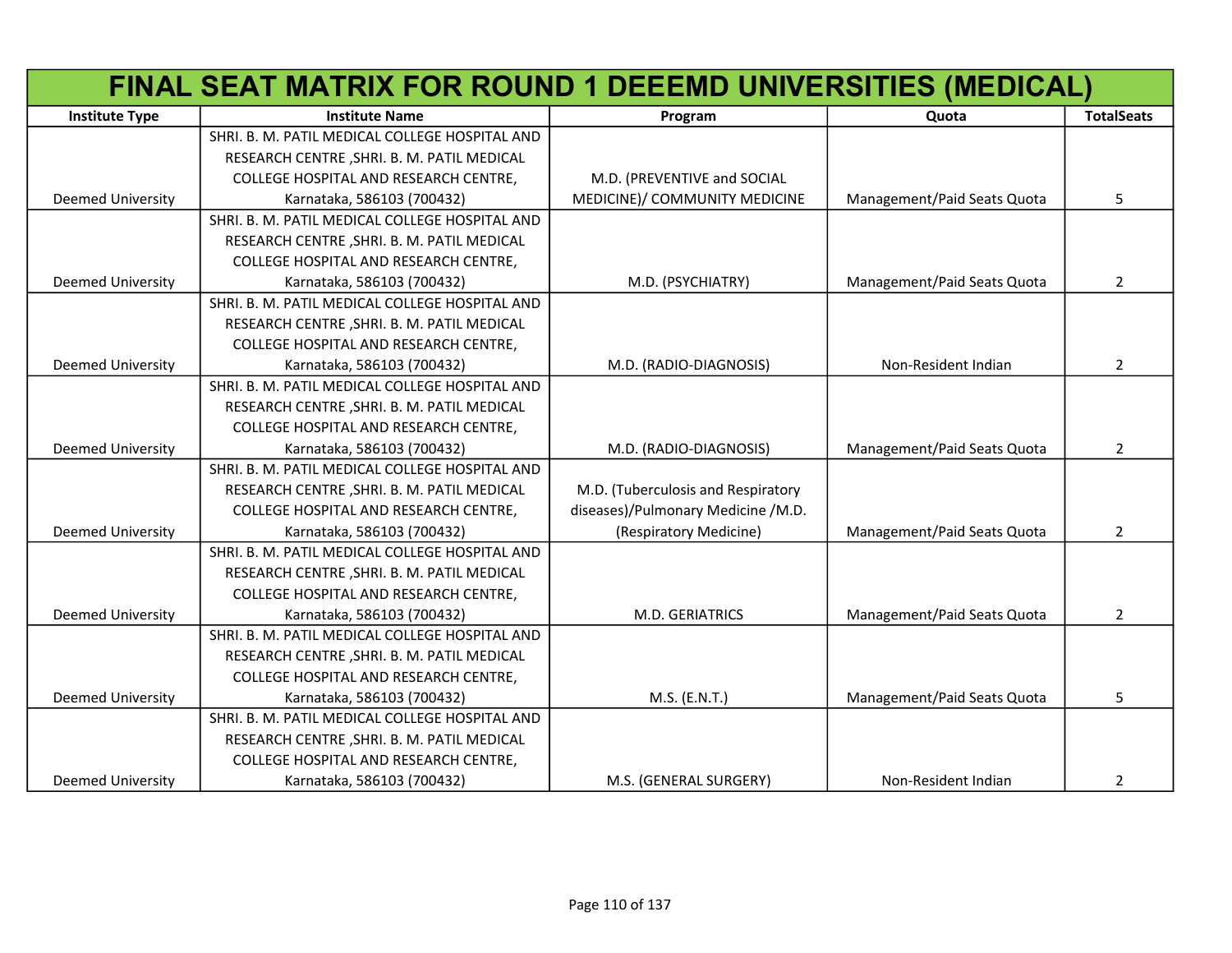|                          | FINAL SEAT MATRIX FOR ROUND 1 DEEEMD UNIVERSITIES (MEDICAL) |                        |                             |                   |
|--------------------------|-------------------------------------------------------------|------------------------|-----------------------------|-------------------|
| <b>Institute Type</b>    | <b>Institute Name</b>                                       | Program                | Quota                       | <b>TotalSeats</b> |
|                          | SHRI. B. M. PATIL MEDICAL COLLEGE HOSPITAL AND              |                        |                             |                   |
|                          | RESEARCH CENTRE, SHRI. B. M. PATIL MEDICAL                  |                        |                             |                   |
|                          | COLLEGE HOSPITAL AND RESEARCH CENTRE,                       |                        |                             |                   |
| <b>Deemed University</b> | Karnataka, 586103 (700432)                                  | M.S. (GENERAL SURGERY) | Management/Paid Seats Quota | 10                |
|                          | SHRI. B. M. PATIL MEDICAL COLLEGE HOSPITAL AND              |                        |                             |                   |
|                          | RESEARCH CENTRE, SHRI. B. M. PATIL MEDICAL                  |                        |                             |                   |
|                          | COLLEGE HOSPITAL AND RESEARCH CENTRE,                       |                        |                             |                   |
| <b>Deemed University</b> | Karnataka, 586103 (700432)                                  | M.S. (OPHTHALMOLOGY)   | Management/Paid Seats Quota | 5                 |
|                          | SHRI. B. M. PATIL MEDICAL COLLEGE HOSPITAL AND              |                        |                             |                   |
|                          | RESEARCH CENTRE, SHRI. B. M. PATIL MEDICAL                  |                        |                             |                   |
|                          | COLLEGE HOSPITAL AND RESEARCH CENTRE,                       |                        |                             |                   |
| <b>Deemed University</b> | Karnataka, 586103 (700432)                                  | M.S. (ORTHOPAEDICS)    | Non-Resident Indian         | $\overline{2}$    |
|                          | SHRI. B. M. PATIL MEDICAL COLLEGE HOSPITAL AND              |                        |                             |                   |
|                          | RESEARCH CENTRE, SHRI. B. M. PATIL MEDICAL                  |                        |                             |                   |
|                          | COLLEGE HOSPITAL AND RESEARCH CENTRE,                       |                        |                             |                   |
| <b>Deemed University</b> | Karnataka, 586103 (700432)                                  | M.S. (ORTHOPAEDICS)    | Management/Paid Seats Quota | 10                |
|                          | SHRI. B. M. PATIL MEDICAL COLLEGE HOSPITAL AND              |                        |                             |                   |
|                          | RESEARCH CENTRE, SHRI. B. M. PATIL MEDICAL                  |                        |                             |                   |
|                          | COLLEGE HOSPITAL AND RESEARCH CENTRE,                       |                        |                             |                   |
| <b>Deemed University</b> | Karnataka, 586103 (700432)                                  | MD/MS (Anatomy)        | Management/Paid Seats Quota | 4                 |
|                          | SREE BALAJI MEDICAL COLLEGE AND HOSPITAL,                   |                        |                             |                   |
|                          | CHENNAI , SREE BALAJI MEDICAL COLLEGE AND                   |                        |                             |                   |
|                          | HOSPITAL, NO, 7 WORKS                                       |                        |                             |                   |
|                          | ROAD, CHROMEPET, CHENNAI, Tamil Nadu, 600044                |                        |                             |                   |
| <b>Deemed University</b> | (700456)                                                    | M.D. (ANAESTHESIOLOGY) | Management/Paid Seats Quota | 10                |
|                          | SREE BALAJI MEDICAL COLLEGE AND HOSPITAL,                   |                        |                             |                   |
|                          | CHENNAI , SREE BALAJI MEDICAL COLLEGE AND                   |                        |                             |                   |
|                          | HOSPITAL, NO, 7 WORKS                                       |                        |                             |                   |
|                          | ROAD, CHROMEPET, CHENNAI, Tamil Nadu, 600044                |                        |                             |                   |
| <b>Deemed University</b> | (700456)                                                    | M.D. (BIOCHEMISTRY)    | Management/Paid Seats Quota | 3                 |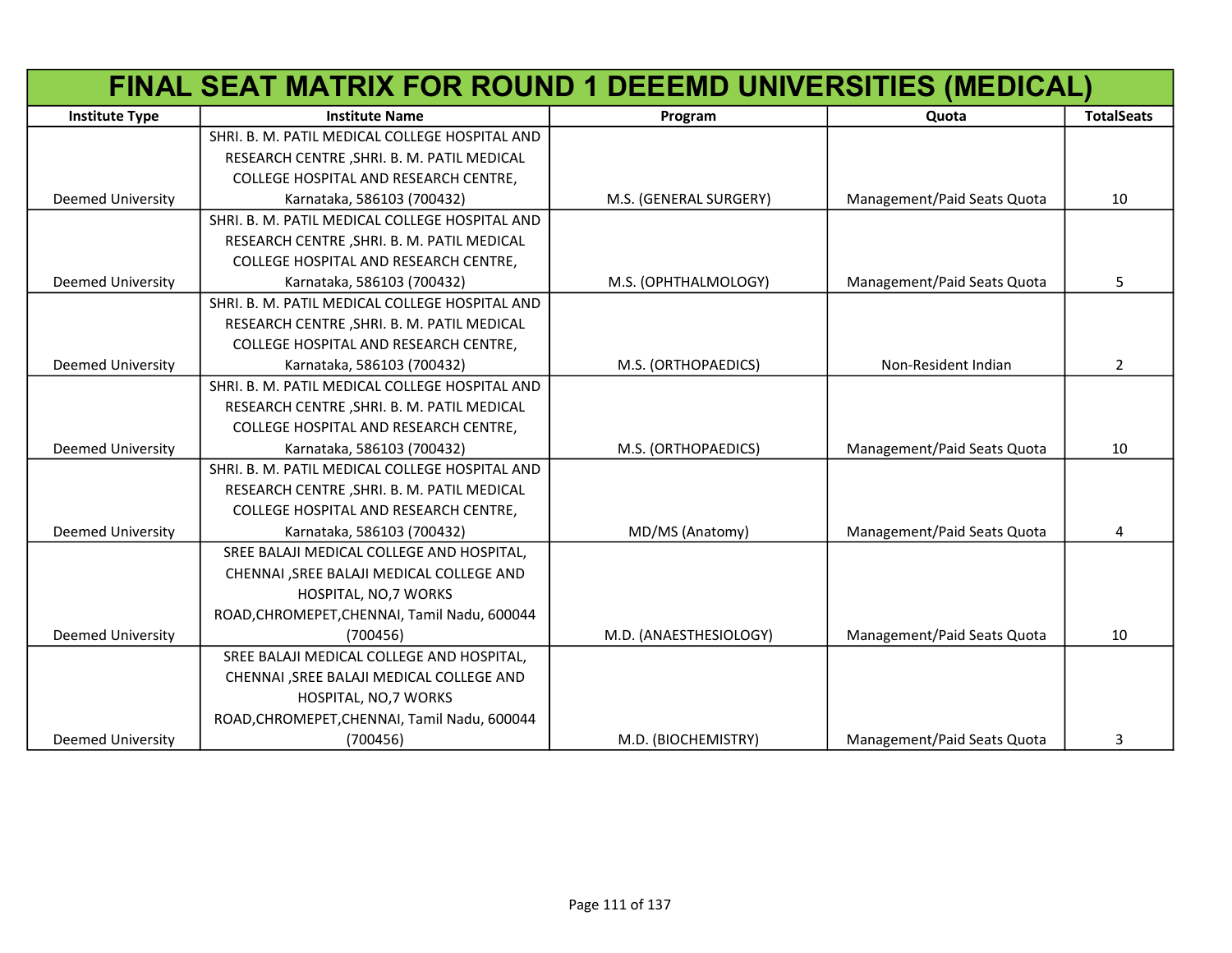|                          | FINAL SEAT MATRIX FOR ROUND 1 DEEEMD UNIVERSITIES (MEDICAL) |                                       |                             |                   |
|--------------------------|-------------------------------------------------------------|---------------------------------------|-----------------------------|-------------------|
| <b>Institute Type</b>    | <b>Institute Name</b>                                       | Program                               | Quota                       | <b>TotalSeats</b> |
|                          | SREE BALAJI MEDICAL COLLEGE AND HOSPITAL,                   |                                       |                             |                   |
|                          | CHENNAI , SREE BALAJI MEDICAL COLLEGE AND                   |                                       |                             |                   |
|                          | HOSPITAL, NO, 7 WORKS                                       | M.D. (DERM., VENE. and LEPROSY)/      |                             |                   |
|                          | ROAD, CHROMEPET, CHENNAI, Tamil Nadu, 600044                | (DERMATOLOGY)/(SKIN and VENEREAL      |                             |                   |
| <b>Deemed University</b> | (700456)                                                    | DISEASES)/(VENEREOLOGY)               | Management/Paid Seats Quota | $\overline{7}$    |
|                          | SREE BALAJI MEDICAL COLLEGE AND HOSPITAL,                   |                                       |                             |                   |
|                          | CHENNAI , SREE BALAJI MEDICAL COLLEGE AND                   |                                       |                             |                   |
|                          | HOSPITAL, NO, 7 WORKS                                       |                                       |                             |                   |
|                          | ROAD, CHROMEPET, CHENNAI, Tamil Nadu, 600044                |                                       |                             |                   |
| <b>Deemed University</b> | (700456)                                                    | M.D. (GENERAL MEDICINE)               | Management/Paid Seats Quota | 20                |
|                          | SREE BALAJI MEDICAL COLLEGE AND HOSPITAL,                   |                                       |                             |                   |
|                          | CHENNAI , SREE BALAJI MEDICAL COLLEGE AND                   |                                       |                             |                   |
|                          | HOSPITAL, NO, 7 WORKS                                       |                                       |                             |                   |
|                          | ROAD, CHROMEPET, CHENNAI, Tamil Nadu, 600044                |                                       |                             |                   |
| <b>Deemed University</b> | (700456)                                                    | M.D. (MICROBIOLOGY)                   | Management/Paid Seats Quota | 3                 |
|                          | SREE BALAJI MEDICAL COLLEGE AND HOSPITAL,                   |                                       |                             |                   |
|                          | CHENNAI , SREE BALAJI MEDICAL COLLEGE AND                   |                                       |                             |                   |
|                          | HOSPITAL, NO, 7 WORKS                                       |                                       |                             |                   |
|                          | ROAD, CHROMEPET, CHENNAI, Tamil Nadu, 600044                | M.D. (Obst. and Gynae)/MS (Obstetrics |                             |                   |
| <b>Deemed University</b> | (700456)                                                    | and Gynaecology)                      | Management/Paid Seats Quota | 15                |
|                          | SREE BALAJI MEDICAL COLLEGE AND HOSPITAL,                   |                                       |                             |                   |
|                          | CHENNAI , SREE BALAJI MEDICAL COLLEGE AND                   |                                       |                             |                   |
|                          | HOSPITAL, NO, 7 WORKS                                       |                                       |                             |                   |
|                          | ROAD, CHROMEPET, CHENNAI, Tamil Nadu, 600044                |                                       |                             |                   |
| <b>Deemed University</b> | (700456)                                                    | M.D. (PAEDIATRICS)                    | Management/Paid Seats Quota | 12                |
|                          | SREE BALAJI MEDICAL COLLEGE AND HOSPITAL,                   |                                       |                             |                   |
|                          | CHENNAI , SREE BALAJI MEDICAL COLLEGE AND                   |                                       |                             |                   |
|                          | HOSPITAL, NO, 7 WORKS                                       |                                       |                             |                   |
|                          | ROAD, CHROMEPET, CHENNAI, Tamil Nadu, 600044                |                                       |                             |                   |
| <b>Deemed University</b> | (700456)                                                    | M.D. (PATHOLOGY)                      | Management/Paid Seats Quota | 10                |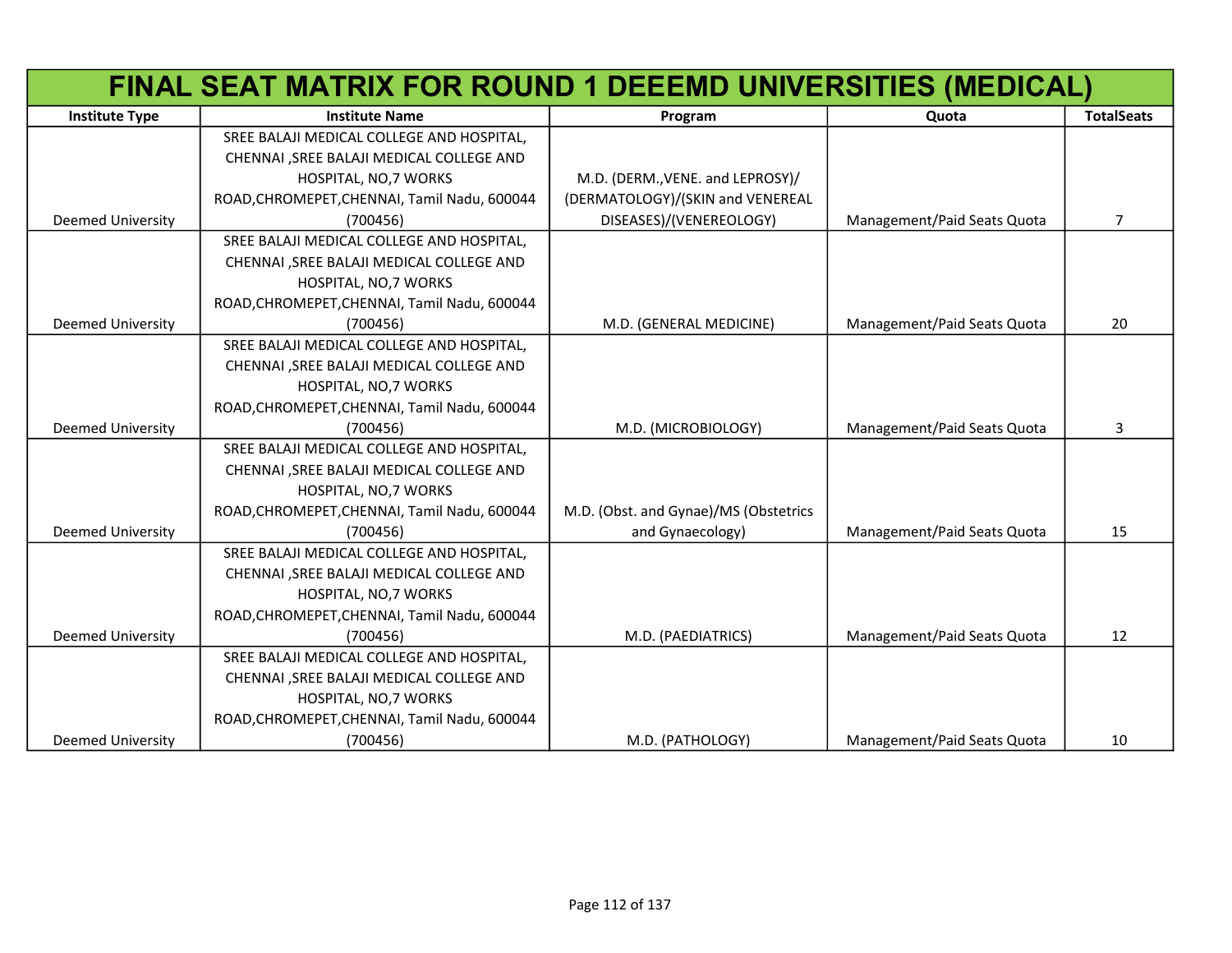|                          | FINAL SEAT MATRIX FOR ROUND 1 DEEEMD UNIVERSITIES (MEDICAL) |                                    |                             |                   |
|--------------------------|-------------------------------------------------------------|------------------------------------|-----------------------------|-------------------|
| <b>Institute Type</b>    | <b>Institute Name</b>                                       | Program                            | Quota                       | <b>TotalSeats</b> |
|                          | SREE BALAJI MEDICAL COLLEGE AND HOSPITAL,                   |                                    |                             |                   |
|                          | CHENNAI , SREE BALAJI MEDICAL COLLEGE AND                   |                                    |                             |                   |
|                          | HOSPITAL, NO, 7 WORKS                                       |                                    |                             |                   |
|                          | ROAD, CHROMEPET, CHENNAI, Tamil Nadu, 600044                |                                    |                             |                   |
| <b>Deemed University</b> | (700456)                                                    | M.D. (PHARMACOLOGY)                | Management/Paid Seats Quota | 3                 |
|                          | SREE BALAJI MEDICAL COLLEGE AND HOSPITAL,                   |                                    |                             |                   |
|                          | CHENNAI , SREE BALAJI MEDICAL COLLEGE AND                   |                                    |                             |                   |
|                          | HOSPITAL, NO, 7 WORKS                                       |                                    |                             |                   |
|                          | ROAD, CHROMEPET, CHENNAI, Tamil Nadu, 600044                |                                    |                             |                   |
| <b>Deemed University</b> | (700456)                                                    | M.D. (PHYSIOLOGY)                  | Management/Paid Seats Quota | 4                 |
|                          | SREE BALAJI MEDICAL COLLEGE AND HOSPITAL,                   |                                    |                             |                   |
|                          | CHENNAI , SREE BALAJI MEDICAL COLLEGE AND                   |                                    |                             |                   |
|                          | HOSPITAL, NO, 7 WORKS                                       |                                    |                             |                   |
|                          | ROAD, CHROMEPET, CHENNAI, Tamil Nadu, 600044                | M.D. (PREVENTIVE and SOCIAL        |                             |                   |
| <b>Deemed University</b> | (700456)                                                    | MEDICINE)/ COMMUNITY MEDICINE      | Management/Paid Seats Quota | 8                 |
|                          | SREE BALAJI MEDICAL COLLEGE AND HOSPITAL,                   |                                    |                             |                   |
|                          | CHENNAI , SREE BALAJI MEDICAL COLLEGE AND                   |                                    |                             |                   |
|                          | HOSPITAL, NO, 7 WORKS                                       |                                    |                             |                   |
|                          | ROAD, CHROMEPET, CHENNAI, Tamil Nadu, 600044                |                                    |                             |                   |
| Deemed University        | (700456)                                                    | M.D. (PSYCHIATRY)                  | Management/Paid Seats Quota | $\overline{2}$    |
|                          | SREE BALAJI MEDICAL COLLEGE AND HOSPITAL,                   |                                    |                             |                   |
|                          | CHENNAI , SREE BALAJI MEDICAL COLLEGE AND                   |                                    |                             |                   |
|                          | HOSPITAL, NO, 7 WORKS                                       |                                    |                             |                   |
|                          | ROAD, CHROMEPET, CHENNAI, Tamil Nadu, 600044                |                                    |                             |                   |
| <b>Deemed University</b> | (700456)                                                    | M.D. (RADIO-DIAGNOSIS)             | Management/Paid Seats Quota | 15                |
|                          | SREE BALAJI MEDICAL COLLEGE AND HOSPITAL,                   |                                    |                             |                   |
|                          | CHENNAI , SREE BALAJI MEDICAL COLLEGE AND                   |                                    |                             |                   |
|                          | HOSPITAL, NO, 7 WORKS                                       | M.D. (Tuberculosis and Respiratory |                             |                   |
|                          | ROAD, CHROMEPET, CHENNAI, Tamil Nadu, 600044                | diseases)/Pulmonary Medicine /M.D. |                             |                   |
| <b>Deemed University</b> | (700456)                                                    | (Respiratory Medicine)             | Management/Paid Seats Quota | 6                 |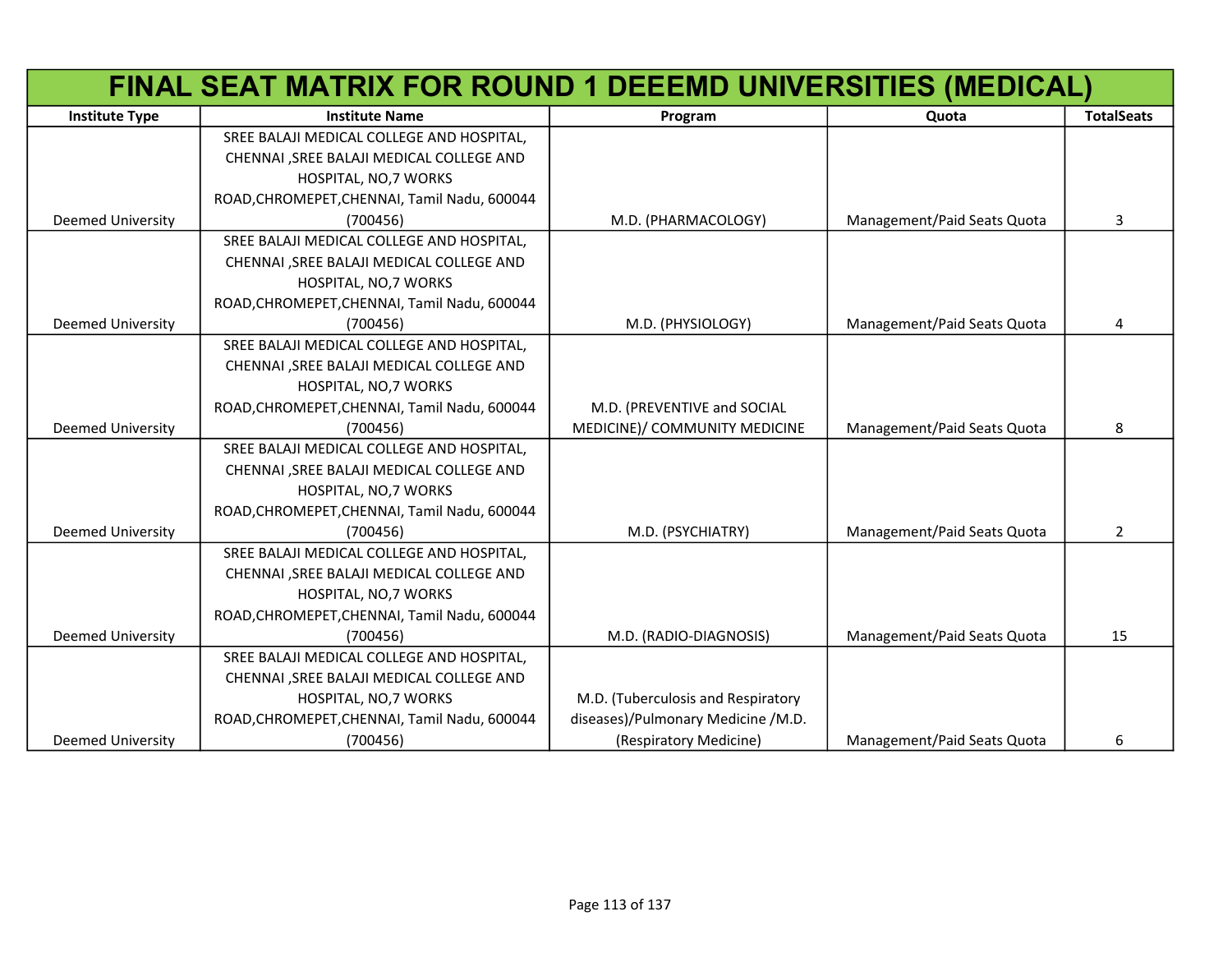|                          | FINAL SEAT MATRIX FOR ROUND 1 DEEEMD UNIVERSITIES (MEDICAL) |                                  |                             |                   |
|--------------------------|-------------------------------------------------------------|----------------------------------|-----------------------------|-------------------|
| <b>Institute Type</b>    | <b>Institute Name</b>                                       | Program                          | Quota                       | <b>TotalSeats</b> |
|                          | SREE BALAJI MEDICAL COLLEGE AND HOSPITAL,                   |                                  |                             |                   |
|                          | CHENNAI , SREE BALAJI MEDICAL COLLEGE AND                   |                                  |                             |                   |
|                          | HOSPITAL, NO, 7 WORKS                                       |                                  |                             |                   |
|                          | ROAD, CHROMEPET, CHENNAI, Tamil Nadu, 600044                |                                  |                             |                   |
| <b>Deemed University</b> | (700456)                                                    | M.S. (E.N.T.)                    | Management/Paid Seats Quota | 3                 |
|                          | SREE BALAJI MEDICAL COLLEGE AND HOSPITAL,                   |                                  |                             |                   |
|                          | CHENNAI , SREE BALAJI MEDICAL COLLEGE AND                   |                                  |                             |                   |
|                          | HOSPITAL, NO, 7 WORKS                                       |                                  |                             |                   |
|                          | ROAD, CHROMEPET, CHENNAI, Tamil Nadu, 600044                |                                  |                             |                   |
| Deemed University        | (700456)                                                    | M.S. (GENERAL SURGERY)           | Management/Paid Seats Quota | 21                |
|                          | SREE BALAJI MEDICAL COLLEGE AND HOSPITAL,                   |                                  |                             |                   |
|                          | CHENNAI , SREE BALAJI MEDICAL COLLEGE AND                   |                                  |                             |                   |
|                          | HOSPITAL, NO, 7 WORKS                                       |                                  |                             |                   |
|                          | ROAD, CHROMEPET, CHENNAI, Tamil Nadu, 600044                |                                  |                             |                   |
| <b>Deemed University</b> | (700456)                                                    | M.S. (OPHTHALMOLOGY)             | Management/Paid Seats Quota | $\overline{2}$    |
|                          | SREE BALAJI MEDICAL COLLEGE AND HOSPITAL,                   |                                  |                             |                   |
|                          | CHENNAI , SREE BALAJI MEDICAL COLLEGE AND                   |                                  |                             |                   |
|                          | HOSPITAL, NO, 7 WORKS                                       |                                  |                             |                   |
|                          | ROAD, CHROMEPET, CHENNAI, Tamil Nadu, 600044                |                                  |                             |                   |
| <b>Deemed University</b> | (700456)                                                    | M.S. (ORTHOPAEDICS)              | Management/Paid Seats Quota | 15                |
|                          | SREE BALAJI MEDICAL COLLEGE AND HOSPITAL,                   |                                  |                             |                   |
|                          | CHENNAI , SREE BALAJI MEDICAL COLLEGE AND                   |                                  |                             |                   |
|                          | HOSPITAL, NO, 7 WORKS                                       |                                  |                             |                   |
|                          | ROAD, CHROMEPET, CHENNAI, Tamil Nadu, 600044                |                                  |                             |                   |
| <b>Deemed University</b> | (700456)                                                    | MD/MS (Anatomy)                  | Management/Paid Seats Quota | $\overline{2}$    |
|                          | SRI DEVARAJ URS MEDICAL COLLEGE, TAMAKA                     |                                  |                             |                   |
| <b>Deemed University</b> | , Tamaka, Kolar, Karnataka, 563103 (701349)                 | M.D. (ANAESTHESIOLOGY)           | Management/Paid Seats Quota | 11                |
|                          | SRI DEVARAJ URS MEDICAL COLLEGE, TAMAKA                     |                                  |                             |                   |
| <b>Deemed University</b> | , Tamaka, Kolar, Karnataka, 563103 (701349)                 | M.D. (BIOCHEMISTRY)              | Management/Paid Seats Quota | $\overline{2}$    |
|                          |                                                             |                                  |                             |                   |
|                          |                                                             | M.D. (DERM., VENE. and LEPROSY)/ |                             |                   |
|                          | SRI DEVARAJ URS MEDICAL COLLEGE, TAMAKA                     | (DERMATOLOGY)/(SKIN and VENEREAL |                             |                   |
| <b>Deemed University</b> | ,Tamaka, Kolar, Karnataka, 563103 (701349)                  | DISEASES)/(VENEREOLOGY)          | Non-Resident Indian         | 2                 |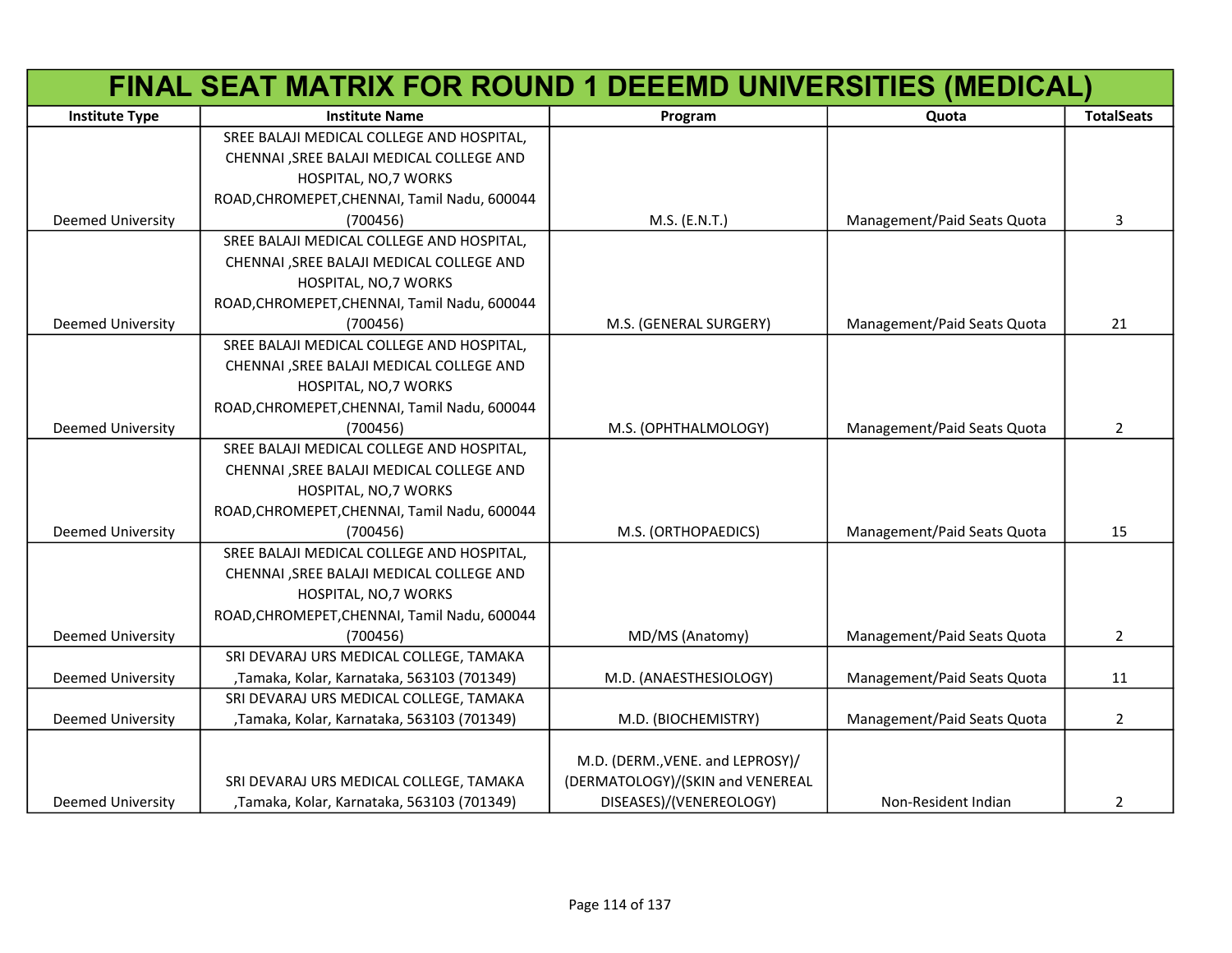|                          | FINAL SEAT MATRIX FOR ROUND 1 DEEEMD UNIVERSITIES (MEDICAL) |                                       |                             |                   |
|--------------------------|-------------------------------------------------------------|---------------------------------------|-----------------------------|-------------------|
| <b>Institute Type</b>    | <b>Institute Name</b>                                       | Program                               | Quota                       | <b>TotalSeats</b> |
|                          |                                                             |                                       |                             |                   |
|                          |                                                             | M.D. (DERM., VENE. and LEPROSY)/      |                             |                   |
|                          | SRI DEVARAJ URS MEDICAL COLLEGE, TAMAKA                     | (DERMATOLOGY)/(SKIN and VENEREAL      |                             |                   |
| <b>Deemed University</b> | , Tamaka, Kolar, Karnataka, 563103 (701349)                 | DISEASES)/(VENEREOLOGY)               | Management/Paid Seats Quota | 3                 |
|                          | SRI DEVARAJ URS MEDICAL COLLEGE, TAMAKA                     |                                       |                             |                   |
| <b>Deemed University</b> | , Tamaka, Kolar, Karnataka, 563103 (701349)                 | M.D. (FORENSIC MEDICINE)              | Management/Paid Seats Quota | $\overline{2}$    |
|                          | SRI DEVARAJ URS MEDICAL COLLEGE, TAMAKA                     |                                       |                             |                   |
| Deemed University        | , Tamaka, Kolar, Karnataka, 563103 (701349)                 | M.D. (GENERAL MEDICINE)               | Non-Resident Indian         | 3                 |
|                          | SRI DEVARAJ URS MEDICAL COLLEGE, TAMAKA                     |                                       |                             |                   |
| <b>Deemed University</b> | , Tamaka, Kolar, Karnataka, 563103 (701349)                 | M.D. (GENERAL MEDICINE)               | Management/Paid Seats Quota | 5                 |
|                          | SRI DEVARAJ URS MEDICAL COLLEGE, TAMAKA                     |                                       |                             |                   |
| Deemed University        | , Tamaka, Kolar, Karnataka, 563103 (701349)                 | M.D. (MICROBIOLOGY)                   | Management/Paid Seats Quota | 3                 |
|                          | SRI DEVARAJ URS MEDICAL COLLEGE, TAMAKA                     | M.D. (Obst. and Gynae)/MS (Obstetrics |                             |                   |
| <b>Deemed University</b> | ,Tamaka, Kolar, Karnataka, 563103 (701349)                  | and Gynaecology)                      | Non-Resident Indian         | 4                 |
|                          | SRI DEVARAJ URS MEDICAL COLLEGE, TAMAKA                     | M.D. (Obst. and Gynae)/MS (Obstetrics |                             |                   |
| <b>Deemed University</b> | , Tamaka, Kolar, Karnataka, 563103 (701349)                 | and Gynaecology)                      | Management/Paid Seats Quota | 5                 |
|                          | SRI DEVARAJ URS MEDICAL COLLEGE, TAMAKA                     |                                       |                             |                   |
| <b>Deemed University</b> | , Tamaka, Kolar, Karnataka, 563103 (701349)                 | M.D. (PAEDIATRICS)                    | Non-Resident Indian         | $\overline{2}$    |
|                          | SRI DEVARAJ URS MEDICAL COLLEGE, TAMAKA                     |                                       |                             |                   |
| <b>Deemed University</b> | , Tamaka, Kolar, Karnataka, 563103 (701349)                 | M.D. (PAEDIATRICS)                    | Management/Paid Seats Quota | 5                 |
|                          | SRI DEVARAJ URS MEDICAL COLLEGE, TAMAKA                     |                                       |                             |                   |
| <b>Deemed University</b> | , Tamaka, Kolar, Karnataka, 563103 (701349)                 | M.D. (PATHOLOGY)                      | Management/Paid Seats Quota | $\overline{7}$    |
|                          | SRI DEVARAJ URS MEDICAL COLLEGE, TAMAKA                     |                                       |                             |                   |
| <b>Deemed University</b> | ,Tamaka, Kolar, Karnataka, 563103 (701349)                  | M.D. (PHARMACOLOGY)                   | Management/Paid Seats Quota | 3                 |
|                          | SRI DEVARAJ URS MEDICAL COLLEGE, TAMAKA                     |                                       |                             |                   |
| <b>Deemed University</b> | , Tamaka, Kolar, Karnataka, 563103 (701349)                 | M.D. (PHYSIOLOGY)                     | Management/Paid Seats Quota | 3                 |
|                          | SRI DEVARAJ URS MEDICAL COLLEGE, TAMAKA                     | M.D. (PREVENTIVE and SOCIAL           |                             |                   |
| <b>Deemed University</b> | , Tamaka, Kolar, Karnataka, 563103 (701349)                 | MEDICINE)/ COMMUNITY MEDICINE         | Management/Paid Seats Quota | 4                 |
|                          | SRI DEVARAJ URS MEDICAL COLLEGE, TAMAKA                     |                                       |                             |                   |
| <b>Deemed University</b> | , Tamaka, Kolar, Karnataka, 563103 (701349)                 | M.D. (PSYCHIATRY)                     | Management/Paid Seats Quota | $\mathbf{1}$      |
|                          | SRI DEVARAJ URS MEDICAL COLLEGE, TAMAKA                     |                                       |                             |                   |
| <b>Deemed University</b> | , Tamaka, Kolar, Karnataka, 563103 (701349)                 | M.D. (RADIO-DIAGNOSIS)                | Non-Resident Indian         | 3                 |
|                          | SRI DEVARAJ URS MEDICAL COLLEGE, TAMAKA                     |                                       |                             |                   |
| <b>Deemed University</b> | , Tamaka, Kolar, Karnataka, 563103 (701349)                 | M.D. (RADIO-DIAGNOSIS)                | Management/Paid Seats Quota | 6                 |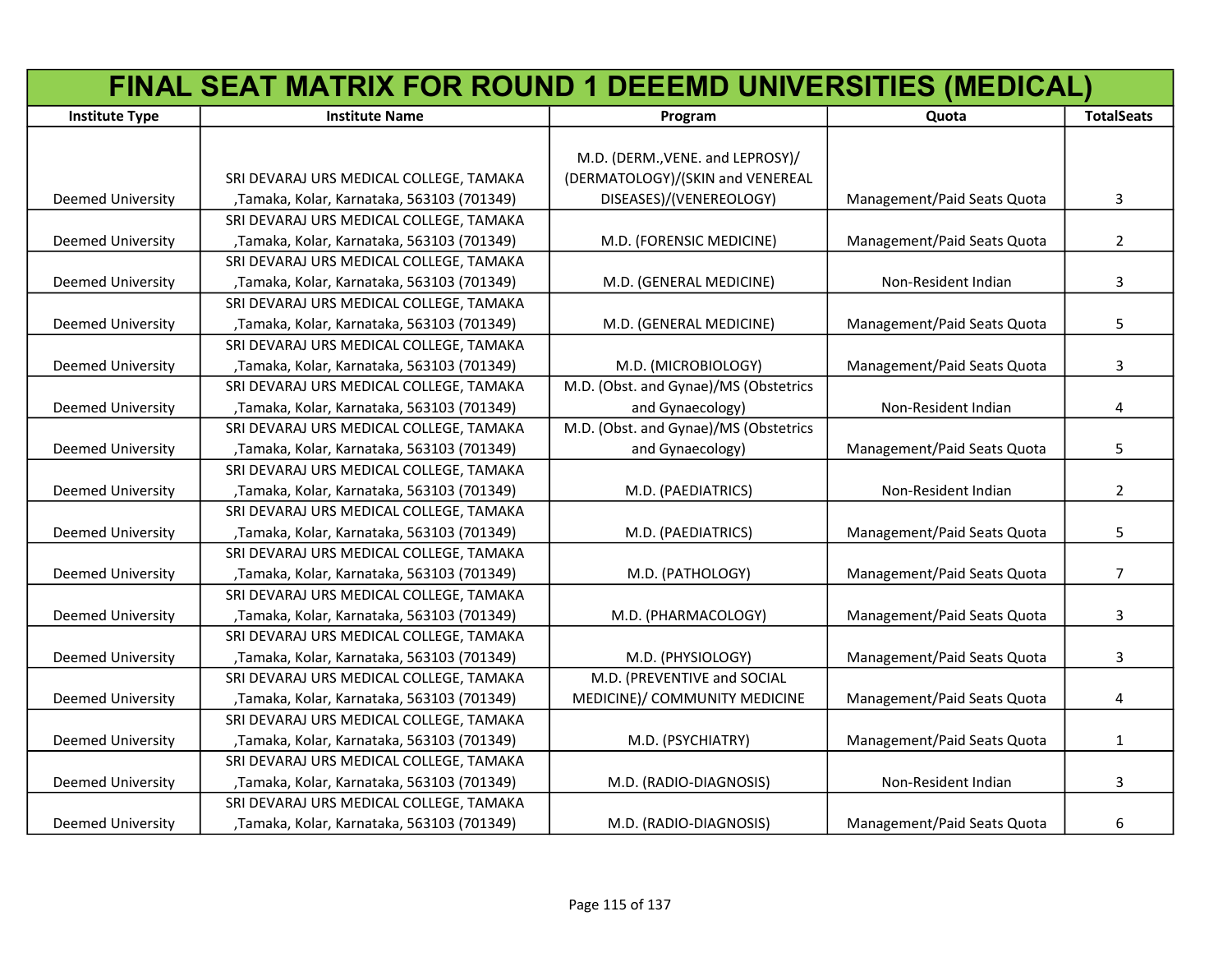|                          | FINAL SEAT MATRIX FOR ROUND 1 DEEEMD UNIVERSITIES (MEDICAL) |                                  |                             |                   |
|--------------------------|-------------------------------------------------------------|----------------------------------|-----------------------------|-------------------|
| <b>Institute Type</b>    | <b>Institute Name</b>                                       | Program                          | Quota                       | <b>TotalSeats</b> |
|                          | SRI DEVARAJ URS MEDICAL COLLEGE, TAMAKA                     |                                  |                             |                   |
| Deemed University        | , Tamaka, Kolar, Karnataka, 563103 (701349)                 | M.S. (E.N.T.)                    | Management/Paid Seats Quota | 8                 |
|                          | SRI DEVARAJ URS MEDICAL COLLEGE, TAMAKA                     |                                  |                             |                   |
| Deemed University        | , Tamaka, Kolar, Karnataka, 563103 (701349)                 | M.S. (GENERAL SURGERY)           | Non-Resident Indian         | $\mathbf{1}$      |
|                          | SRI DEVARAJ URS MEDICAL COLLEGE, TAMAKA                     |                                  |                             |                   |
| <b>Deemed University</b> | , Tamaka, Kolar, Karnataka, 563103 (701349)                 | M.S. (GENERAL SURGERY)           | Management/Paid Seats Quota | 5                 |
|                          | SRI DEVARAJ URS MEDICAL COLLEGE, TAMAKA                     |                                  |                             |                   |
| <b>Deemed University</b> | , Tamaka, Kolar, Karnataka, 563103 (701349)                 | M.S. (OPHTHALMOLOGY)             | Management/Paid Seats Quota | 9                 |
|                          | SRI DEVARAJ URS MEDICAL COLLEGE, TAMAKA                     |                                  |                             |                   |
| Deemed University        | , Tamaka, Kolar, Karnataka, 563103 (701349)                 | M.S. (ORTHOPAEDICS)              | Non-Resident Indian         | $\mathbf{1}$      |
|                          | SRI DEVARAJ URS MEDICAL COLLEGE, TAMAKA                     |                                  |                             |                   |
| <b>Deemed University</b> | , Tamaka, Kolar, Karnataka, 563103 (701349)                 | M.S. (ORTHOPAEDICS)              | Management/Paid Seats Quota | $\overline{7}$    |
|                          | SRI DEVARAJ URS MEDICAL COLLEGE, TAMAKA                     |                                  |                             |                   |
| <b>Deemed University</b> | , Tamaka, Kolar, Karnataka, 563103 (701349)                 | MD/MS (Anatomy)                  | Management/Paid Seats Quota | 1                 |
|                          | Sri Lakshmi narayana institute of medical                   |                                  |                             |                   |
|                          | sciences, puducherry, Sri Lakshmi narayana institute        |                                  |                             |                   |
|                          | of medical sciences, puducherry, Puducherry, 605502         |                                  |                             |                   |
| <b>Deemed University</b> | (700460)                                                    | M.D. (ANAESTHESIOLOGY)           | Management/Paid Seats Quota | $\overline{2}$    |
|                          | Sri Lakshmi narayana institute of medical                   |                                  |                             |                   |
|                          | sciences, puducherry, Sri Lakshmi narayana institute        | M.D. (DERM., VENE. and LEPROSY)/ |                             |                   |
|                          | of medical sciences, puducherry, Puducherry, 605502         | (DERMATOLOGY)/(SKIN and VENEREAL |                             |                   |
| <b>Deemed University</b> | (700460)                                                    | DISEASES)/(VENEREOLOGY)          | Management/Paid Seats Quota | 3                 |
|                          | Sri Lakshmi narayana institute of medical                   |                                  |                             |                   |
|                          | sciences, puducherry, Sri Lakshmi narayana institute        |                                  |                             |                   |
|                          | of medical sciences, puducherry, Puducherry, 605502         |                                  |                             |                   |
| <b>Deemed University</b> | (700460)                                                    | M.D. (GENERAL MEDICINE)          | Management/Paid Seats Quota | 5                 |
|                          | Sri Lakshmi narayana institute of medical                   |                                  |                             |                   |
|                          | sciences, puducherry, Sri Lakshmi narayana institute        |                                  |                             |                   |
|                          | of medical sciences, puducherry, Puducherry, 605502         |                                  |                             |                   |
| <b>Deemed University</b> | (700460)                                                    | M.D. (PAEDIATRICS)               | Management/Paid Seats Quota | 3                 |
|                          | Sri Lakshmi narayana institute of medical                   |                                  |                             |                   |
|                          | sciences, puducherry, Sri Lakshmi narayana institute        |                                  |                             |                   |
|                          | of medical sciences, puducherry, Puducherry, 605502         | M.D. (PREVENTIVE and SOCIAL      |                             |                   |
| <b>Deemed University</b> | (700460)                                                    | MEDICINE)/ COMMUNITY MEDICINE    | Management/Paid Seats Quota | $\overline{2}$    |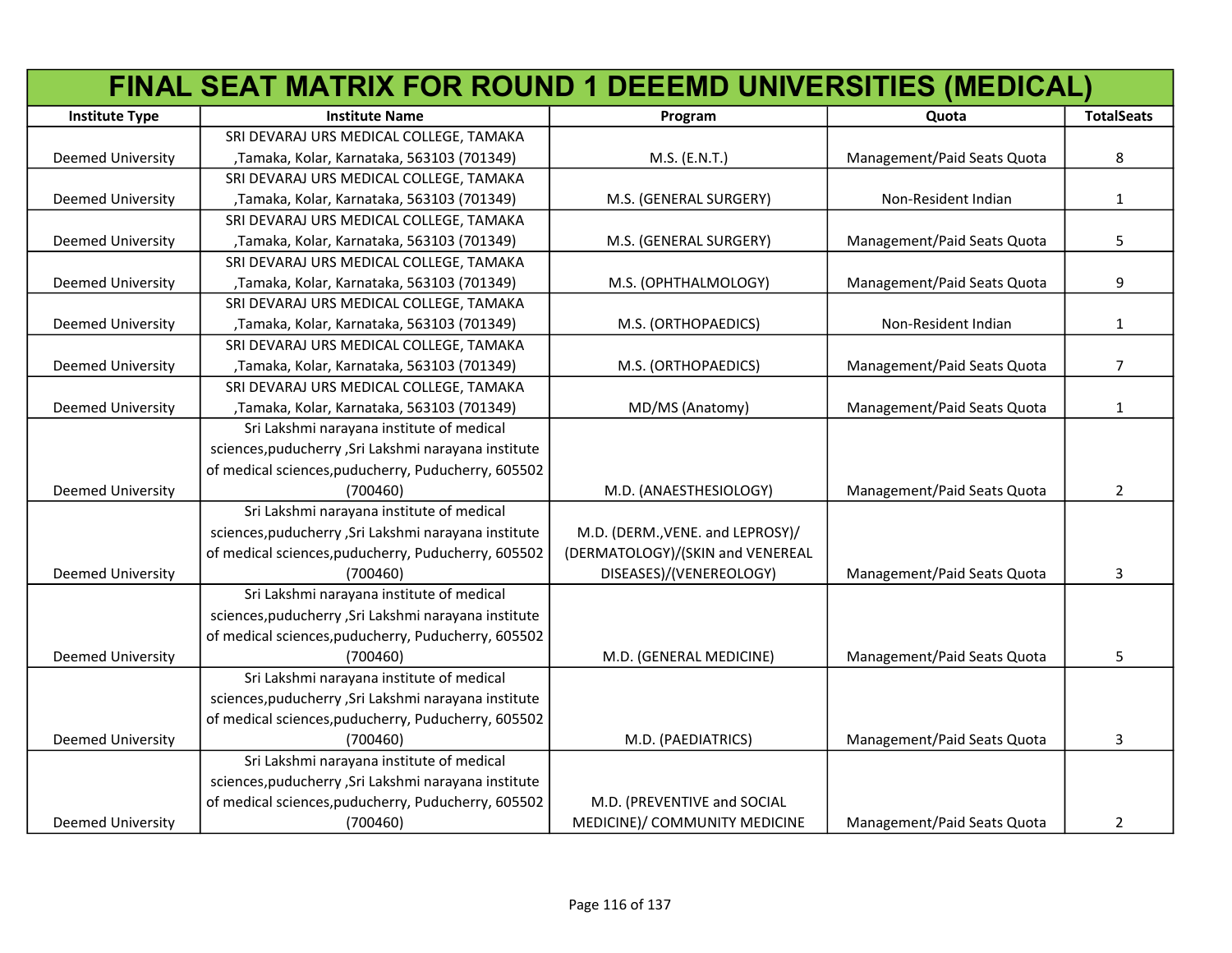|                          | FINAL SEAT MATRIX FOR ROUND 1 DEEEMD UNIVERSITIES (MEDICAL) |                        |                             |                   |
|--------------------------|-------------------------------------------------------------|------------------------|-----------------------------|-------------------|
| <b>Institute Type</b>    | <b>Institute Name</b>                                       | Program                | Quota                       | <b>TotalSeats</b> |
|                          | Sri Lakshmi narayana institute of medical                   |                        |                             |                   |
|                          | sciences, puducherry, Sri Lakshmi narayana institute        |                        |                             |                   |
|                          | of medical sciences, puducherry, Puducherry, 605502         |                        |                             |                   |
| Deemed University        | (700460)                                                    | M.D. (PSYCHIATRY)      | Management/Paid Seats Quota | $\overline{2}$    |
|                          | Sri Lakshmi narayana institute of medical                   |                        |                             |                   |
|                          | sciences, puducherry, Sri Lakshmi narayana institute        |                        |                             |                   |
|                          | of medical sciences, puducherry, Puducherry, 605502         |                        |                             |                   |
| Deemed University        | (700460)                                                    | M.D. (RADIO-DIAGNOSIS) | Management/Paid Seats Quota | 6                 |
|                          | Sri Lakshmi narayana institute of medical                   |                        |                             |                   |
|                          | sciences, puducherry, Sri Lakshmi narayana institute        |                        |                             |                   |
|                          | of medical sciences, puducherry, Puducherry, 605502         |                        |                             |                   |
| Deemed University        | (700460)                                                    | M.S. (E.N.T.)          | Management/Paid Seats Quota | $\mathbf{1}$      |
|                          | Sri Lakshmi narayana institute of medical                   |                        |                             |                   |
|                          | sciences, puducherry, Sri Lakshmi narayana institute        |                        |                             |                   |
|                          | of medical sciences, puducherry, Puducherry, 605502         |                        |                             |                   |
| <b>Deemed University</b> | (700460)                                                    | M.S. (GENERAL SURGERY) | Management/Paid Seats Quota | 5                 |
|                          | Sri Lakshmi narayana institute of medical                   |                        |                             |                   |
|                          | sciences, puducherry, Sri Lakshmi narayana institute        |                        |                             |                   |
|                          | of medical sciences, puducherry, Puducherry, 605502         |                        |                             |                   |
| Deemed University        | (700460)                                                    | M.S. (ORTHOPAEDICS)    | Management/Paid Seats Quota | 6                 |
|                          |                                                             |                        |                             |                   |
|                          | Sri Ramachandra Medical College and Research                |                        |                             |                   |
|                          | Institute , Sri Ramachandra Medical College and             |                        |                             |                   |
| <b>Deemed University</b> | Research Institute, Tamil Nadu, 600116 (700453)             | M.Ch. (Neuro Surgery)  | Non-Resident Indian         | 1                 |
|                          |                                                             |                        |                             |                   |
|                          | Sri Ramachandra Medical College and Research                |                        |                             |                   |
|                          | Institute , Sri Ramachandra Medical College and             |                        |                             |                   |
| <b>Deemed University</b> | Research Institute, Tamil Nadu, 600116 (700453)             | M.Ch. (Neuro Surgery)  | Management/Paid Seats Quota | 1                 |
|                          |                                                             |                        |                             |                   |
|                          | Sri Ramachandra Medical College and Research                |                        |                             |                   |
|                          | Institute , Sri Ramachandra Medical College and             |                        |                             |                   |
| <b>Deemed University</b> | Research Institute, Tamil Nadu, 600116 (700453)             | M.D. (ANAESTHESIOLOGY) | Non-Resident Indian         | 3                 |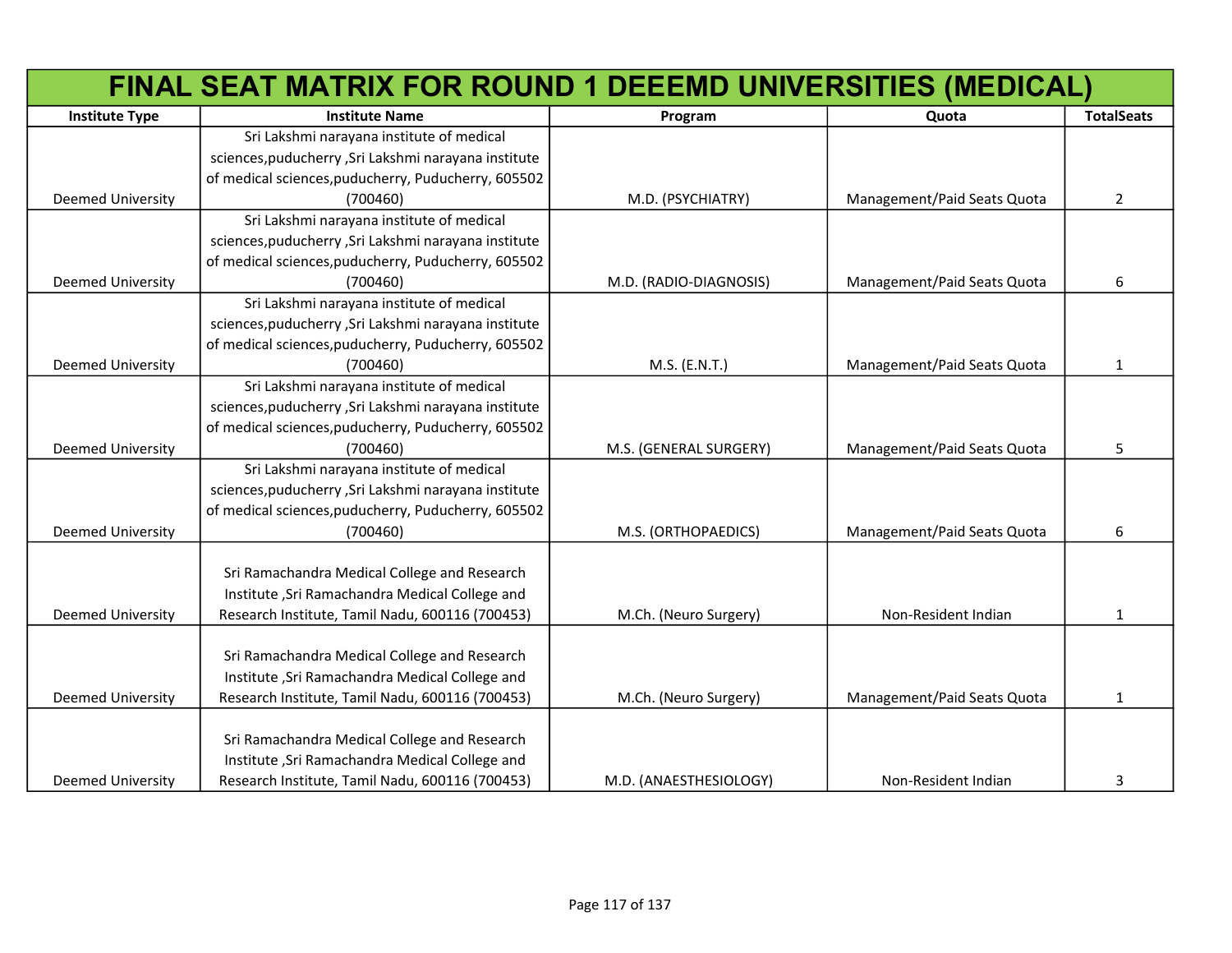|                          | FINAL SEAT MATRIX FOR ROUND 1 DEEEMD UNIVERSITIES (MEDICAL)                                                                                        |                                                                                                 |                             |                   |
|--------------------------|----------------------------------------------------------------------------------------------------------------------------------------------------|-------------------------------------------------------------------------------------------------|-----------------------------|-------------------|
| <b>Institute Type</b>    | <b>Institute Name</b>                                                                                                                              | Program                                                                                         | Quota                       | <b>TotalSeats</b> |
| Deemed University        | Sri Ramachandra Medical College and Research<br>Institute , Sri Ramachandra Medical College and<br>Research Institute, Tamil Nadu, 600116 (700453) | M.D. (ANAESTHESIOLOGY)                                                                          | Management/Paid Seats Quota | 17                |
|                          |                                                                                                                                                    |                                                                                                 |                             |                   |
| <b>Deemed University</b> | Sri Ramachandra Medical College and Research<br>Institute , Sri Ramachandra Medical College and<br>Research Institute, Tamil Nadu, 600116 (700453) | M.D. (BIOCHEMISTRY)                                                                             | Management/Paid Seats Quota | 4                 |
| Deemed University        | Sri Ramachandra Medical College and Research<br>Institute , Sri Ramachandra Medical College and<br>Research Institute, Tamil Nadu, 600116 (700453) | M.D. (DERM., VENE. and LEPROSY)/<br>(DERMATOLOGY)/(SKIN and VENEREAL<br>DISEASES)/(VENEREOLOGY) | Non-Resident Indian         | $\mathbf{1}$      |
| <b>Deemed University</b> | Sri Ramachandra Medical College and Research<br>Institute , Sri Ramachandra Medical College and<br>Research Institute, Tamil Nadu, 600116 (700453) | M.D. (DERM., VENE. and LEPROSY)/<br>(DERMATOLOGY)/(SKIN and VENEREAL<br>DISEASES)/(VENEREOLOGY) | Management/Paid Seats Quota | 5                 |
| Deemed University        | Sri Ramachandra Medical College and Research<br>Institute , Sri Ramachandra Medical College and<br>Research Institute, Tamil Nadu, 600116 (700453) | M.D. (Emergency and Critical Care)/M.D.<br>(Emergency Medicine)                                 | Management/Paid Seats Quota | 3                 |
| <b>Deemed University</b> | Sri Ramachandra Medical College and Research<br>Institute , Sri Ramachandra Medical College and<br>Research Institute, Tamil Nadu, 600116 (700453) | M.D. (FORENSIC MEDICINE)                                                                        | Management/Paid Seats Quota | 3                 |
| <b>Deemed University</b> | Sri Ramachandra Medical College and Research<br>Institute , Sri Ramachandra Medical College and<br>Research Institute, Tamil Nadu, 600116 (700453) | M.D. (GENERAL MEDICINE)                                                                         | Non-Resident Indian         | 4                 |
| <b>Deemed University</b> | Sri Ramachandra Medical College and Research<br>Institute , Sri Ramachandra Medical College and<br>Research Institute, Tamil Nadu, 600116 (700453) | M.D. (GENERAL MEDICINE)                                                                         | Management/Paid Seats Quota | 20                |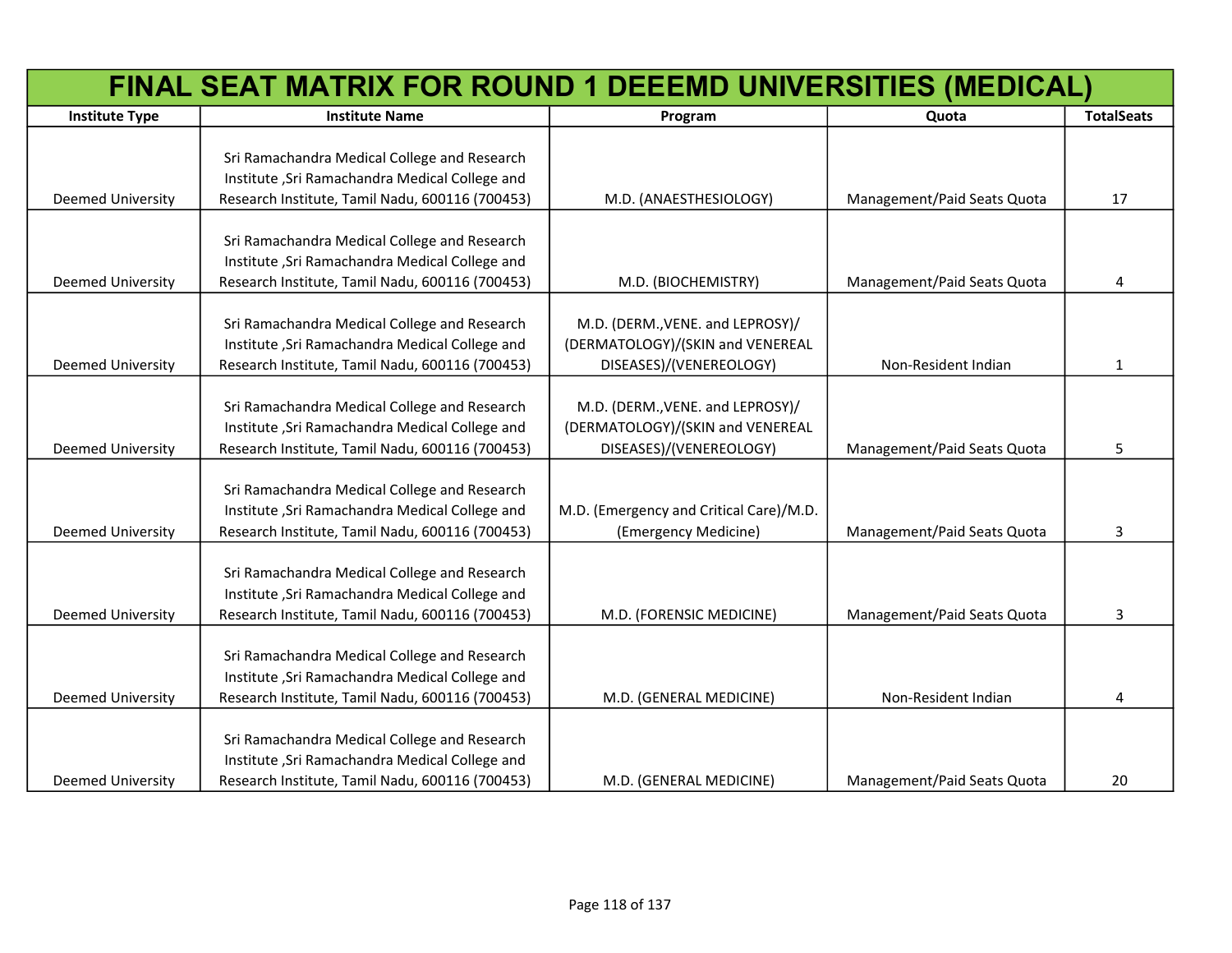|                          | FINAL SEAT MATRIX FOR ROUND 1 DEEEMD UNIVERSITIES (MEDICAL)                                                                                        |                                                           |                             |                   |
|--------------------------|----------------------------------------------------------------------------------------------------------------------------------------------------|-----------------------------------------------------------|-----------------------------|-------------------|
| <b>Institute Type</b>    | <b>Institute Name</b>                                                                                                                              | Program                                                   | Quota                       | <b>TotalSeats</b> |
| Deemed University        | Sri Ramachandra Medical College and Research<br>Institute , Sri Ramachandra Medical College and<br>Research Institute, Tamil Nadu, 600116 (700453) | M.D. (MICROBIOLOGY)                                       | Management/Paid Seats Quota | 6                 |
| Deemed University        | Sri Ramachandra Medical College and Research<br>Institute , Sri Ramachandra Medical College and<br>Research Institute, Tamil Nadu, 600116 (700453) | M.D. (Obst. and Gynae)/MS (Obstetrics<br>and Gynaecology) | Non-Resident Indian         | 3                 |
| Deemed University        | Sri Ramachandra Medical College and Research<br>Institute , Sri Ramachandra Medical College and<br>Research Institute, Tamil Nadu, 600116 (700453) | M.D. (Obst. and Gynae)/MS (Obstetrics<br>and Gynaecology) | Management/Paid Seats Quota | 15                |
| <b>Deemed University</b> | Sri Ramachandra Medical College and Research<br>Institute , Sri Ramachandra Medical College and<br>Research Institute, Tamil Nadu, 600116 (700453) | M.D. (PAEDIATRICS)                                        | Non-Resident Indian         | $\overline{2}$    |
| Deemed University        | Sri Ramachandra Medical College and Research<br>Institute , Sri Ramachandra Medical College and<br>Research Institute, Tamil Nadu, 600116 (700453) | M.D. (PAEDIATRICS)                                        | Management/Paid Seats Quota | 10                |
| Deemed University        | Sri Ramachandra Medical College and Research<br>Institute , Sri Ramachandra Medical College and<br>Research Institute, Tamil Nadu, 600116 (700453) | M.D. (PATHOLOGY)                                          | Non-Resident Indian         | $\overline{2}$    |
| <b>Deemed University</b> | Sri Ramachandra Medical College and Research<br>Institute , Sri Ramachandra Medical College and<br>Research Institute, Tamil Nadu, 600116 (700453) | M.D. (PATHOLOGY)                                          | Management/Paid Seats Quota | 8                 |
| <b>Deemed University</b> | Sri Ramachandra Medical College and Research<br>Institute , Sri Ramachandra Medical College and<br>Research Institute, Tamil Nadu, 600116 (700453) | M.D. (PHARMACOLOGY)                                       | Management/Paid Seats Quota | 6                 |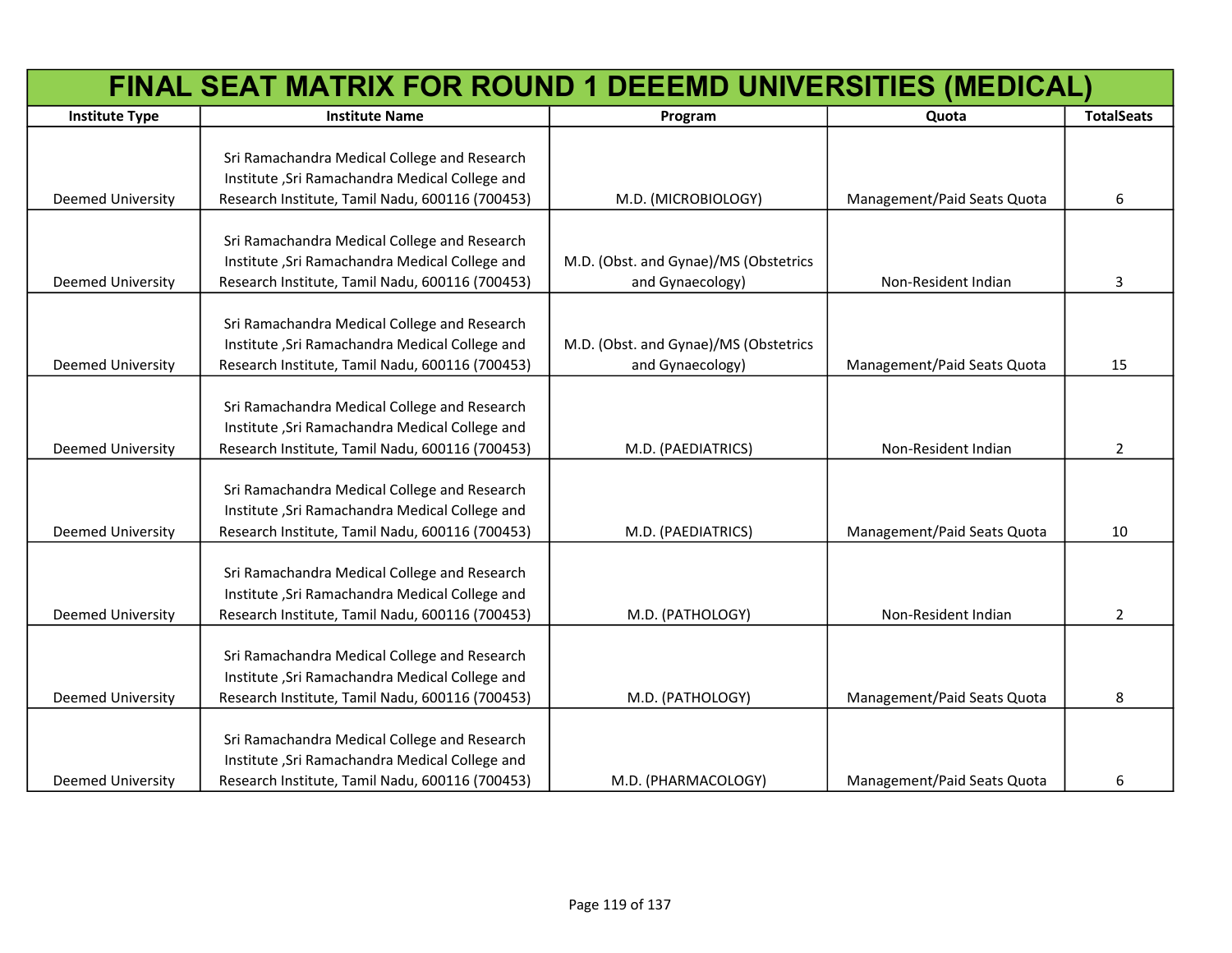| FINAL SEAT MATRIX FOR ROUND 1 DEEEMD UNIVERSITIES (MEDICAL) |                                                                                                                                                    |                                                                                                    |                             |                   |
|-------------------------------------------------------------|----------------------------------------------------------------------------------------------------------------------------------------------------|----------------------------------------------------------------------------------------------------|-----------------------------|-------------------|
| <b>Institute Type</b>                                       | <b>Institute Name</b>                                                                                                                              | Program                                                                                            | Quota                       | <b>TotalSeats</b> |
| <b>Deemed University</b>                                    | Sri Ramachandra Medical College and Research<br>Institute , Sri Ramachandra Medical College and<br>Research Institute, Tamil Nadu, 600116 (700453) | M.D. (PHYSIOLOGY)                                                                                  | Management/Paid Seats Quota | 5                 |
| <b>Deemed University</b>                                    | Sri Ramachandra Medical College and Research<br>Institute , Sri Ramachandra Medical College and<br>Research Institute, Tamil Nadu, 600116 (700453) | M.D. (PREVENTIVE and SOCIAL<br>MEDICINE)/ COMMUNITY MEDICINE                                       | Non-Resident Indian         | 1                 |
| <b>Deemed University</b>                                    | Sri Ramachandra Medical College and Research<br>Institute , Sri Ramachandra Medical College and<br>Research Institute, Tamil Nadu, 600116 (700453) | M.D. (PREVENTIVE and SOCIAL<br>MEDICINE)/ COMMUNITY MEDICINE                                       | Management/Paid Seats Quota | 3                 |
| <b>Deemed University</b>                                    | Sri Ramachandra Medical College and Research<br>Institute , Sri Ramachandra Medical College and<br>Research Institute, Tamil Nadu, 600116 (700453) | M.D. (PSYCHIATRY)                                                                                  | Management/Paid Seats Quota | 4                 |
| <b>Deemed University</b>                                    | Sri Ramachandra Medical College and Research<br>Institute , Sri Ramachandra Medical College and<br>Research Institute, Tamil Nadu, 600116 (700453) | M.D. (RADIO-DIAGNOSIS)                                                                             | Non-Resident Indian         | $\overline{2}$    |
| <b>Deemed University</b>                                    | Sri Ramachandra Medical College and Research<br>Institute , Sri Ramachandra Medical College and<br>Research Institute, Tamil Nadu, 600116 (700453) | M.D. (RADIO-DIAGNOSIS)                                                                             | Management/Paid Seats Quota | 12                |
| <b>Deemed University</b>                                    | Sri Ramachandra Medical College and Research<br>Institute , Sri Ramachandra Medical College and<br>Research Institute, Tamil Nadu, 600116 (700453) | M.D. (Radiotherapy/ Radiation Oncology)                                                            | Management/Paid Seats Quota | $\overline{2}$    |
| <b>Deemed University</b>                                    | Sri Ramachandra Medical College and Research<br>Institute , Sri Ramachandra Medical College and<br>Research Institute, Tamil Nadu, 600116 (700453) | M.D. (Tuberculosis and Respiratory<br>diseases)/Pulmonary Medicine /M.D.<br>(Respiratory Medicine) | Non-Resident Indian         | 1                 |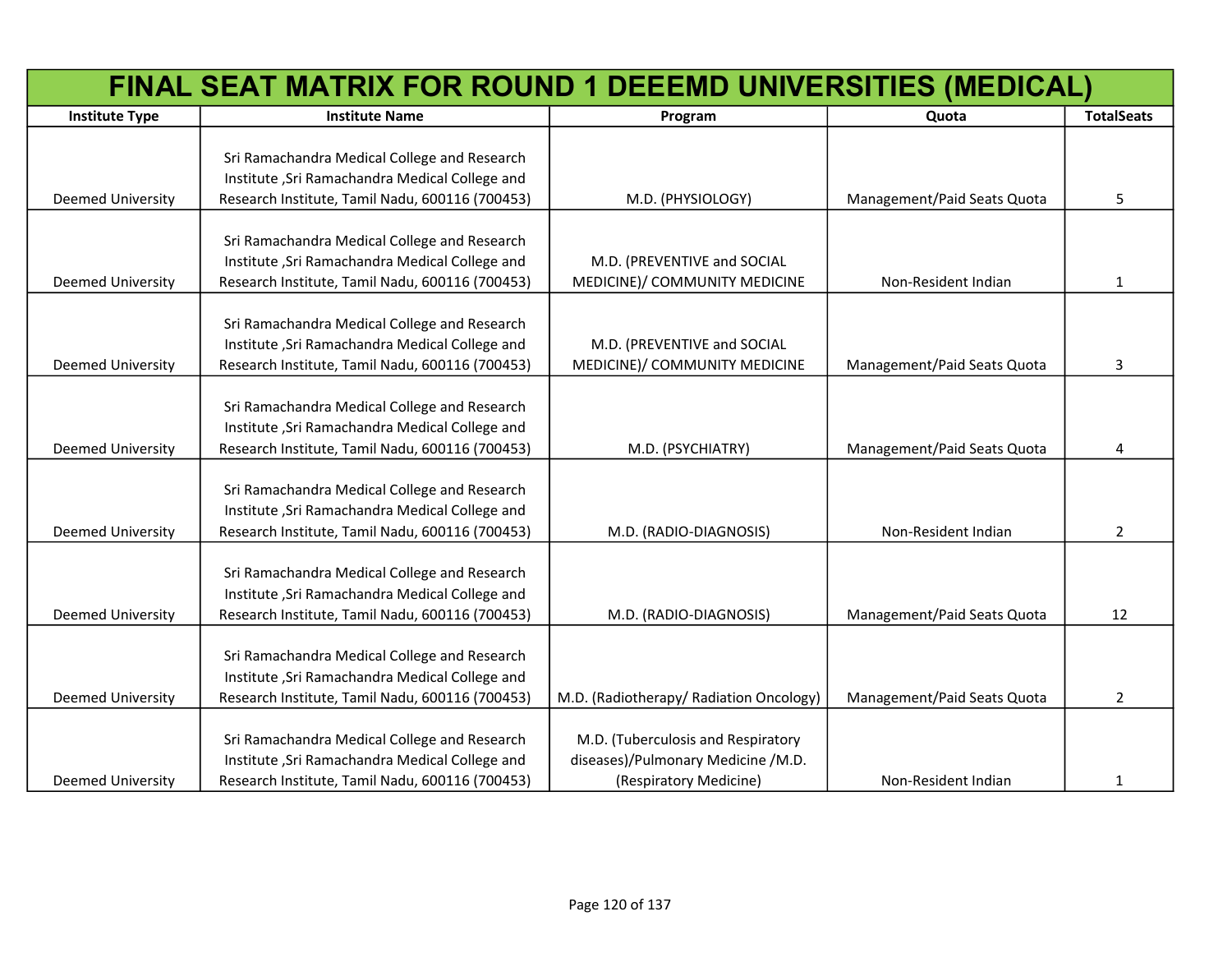|                          | FINAL SEAT MATRIX FOR ROUND 1 DEEEMD UNIVERSITIES (MEDICAL)                                                                                        |                                                                                     |                             |                   |  |
|--------------------------|----------------------------------------------------------------------------------------------------------------------------------------------------|-------------------------------------------------------------------------------------|-----------------------------|-------------------|--|
| <b>Institute Type</b>    | <b>Institute Name</b>                                                                                                                              | Program                                                                             | Quota                       | <b>TotalSeats</b> |  |
|                          | Sri Ramachandra Medical College and Research                                                                                                       | M.D. (Tuberculosis and Respiratory                                                  |                             |                   |  |
| <b>Deemed University</b> | Institute , Sri Ramachandra Medical College and<br>Research Institute, Tamil Nadu, 600116 (700453)                                                 | diseases)/Pulmonary Medicine /M.D.<br>(Respiratory Medicine)                        | Management/Paid Seats Quota | 5                 |  |
| <b>Deemed University</b> | Sri Ramachandra Medical College and Research<br>Institute , Sri Ramachandra Medical College and<br>Research Institute, Tamil Nadu, 600116 (700453) | M.D. IN TRANSFUSION MEDICINE/<br>IMMUNO-HAEMATOLOGY and BLOOD<br><b>TRANSFUSION</b> | Non-Resident Indian         | 1                 |  |
| Deemed University        | Sri Ramachandra Medical College and Research<br>Institute , Sri Ramachandra Medical College and<br>Research Institute, Tamil Nadu, 600116 (700453) | M.D. IN TRANSFUSION MEDICINE/<br>IMMUNO-HAEMATOLOGY and BLOOD<br><b>TRANSFUSION</b> | Management/Paid Seats Quota | 1                 |  |
| <b>Deemed University</b> | Sri Ramachandra Medical College and Research<br>Institute , Sri Ramachandra Medical College and<br>Research Institute, Tamil Nadu, 600116 (700453) | M.D. Sports Medicine                                                                | Non-Resident Indian         | $\mathbf{1}$      |  |
| Deemed University        | Sri Ramachandra Medical College and Research<br>Institute , Sri Ramachandra Medical College and<br>Research Institute, Tamil Nadu, 600116 (700453) | M.D. Sports Medicine                                                                | Management/Paid Seats Quota | 4                 |  |
| <b>Deemed University</b> | Sri Ramachandra Medical College and Research<br>Institute , Sri Ramachandra Medical College and<br>Research Institute, Tamil Nadu, 600116 (700453) | M.S. (E.N.T.)                                                                       | Non-Resident Indian         | 1                 |  |
| Deemed University        | Sri Ramachandra Medical College and Research<br>Institute , Sri Ramachandra Medical College and<br>Research Institute, Tamil Nadu, 600116 (700453) | M.S. (E.N.T.)                                                                       | Management/Paid Seats Quota | 7                 |  |
| <b>Deemed University</b> | Sri Ramachandra Medical College and Research<br>Institute , Sri Ramachandra Medical College and<br>Research Institute, Tamil Nadu, 600116 (700453) | M.S. (GENERAL SURGERY)                                                              | Non-Resident Indian         | 3                 |  |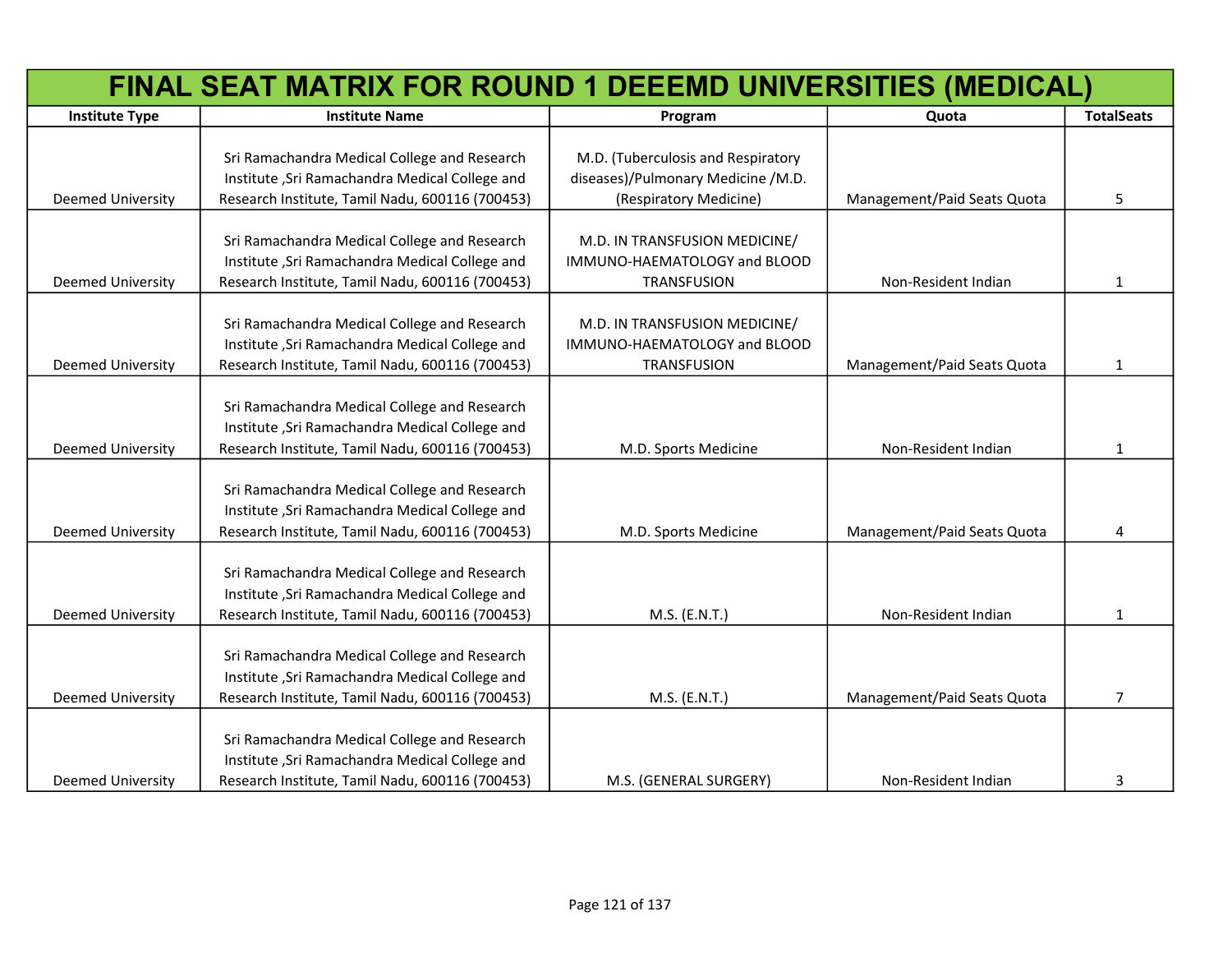|                          | FINAL SEAT MATRIX FOR ROUND 1 DEEEMD UNIVERSITIES (MEDICAL) |                                  |                             |                   |
|--------------------------|-------------------------------------------------------------|----------------------------------|-----------------------------|-------------------|
| <b>Institute Type</b>    | <b>Institute Name</b>                                       | Program                          | Quota                       | <b>TotalSeats</b> |
|                          |                                                             |                                  |                             |                   |
|                          | Sri Ramachandra Medical College and Research                |                                  |                             |                   |
|                          | Institute , Sri Ramachandra Medical College and             |                                  |                             |                   |
| Deemed University        | Research Institute, Tamil Nadu, 600116 (700453)             | M.S. (GENERAL SURGERY)           | Management/Paid Seats Quota | 13                |
|                          |                                                             |                                  |                             |                   |
|                          | Sri Ramachandra Medical College and Research                |                                  |                             |                   |
|                          | Institute , Sri Ramachandra Medical College and             |                                  |                             |                   |
| <b>Deemed University</b> | Research Institute, Tamil Nadu, 600116 (700453)             | M.S. (OPHTHALMOLOGY)             | Non-Resident Indian         | 1                 |
|                          |                                                             |                                  |                             |                   |
|                          | Sri Ramachandra Medical College and Research                |                                  |                             |                   |
|                          | Institute , Sri Ramachandra Medical College and             |                                  |                             |                   |
| Deemed University        | Research Institute, Tamil Nadu, 600116 (700453)             | M.S. (OPHTHALMOLOGY)             | Management/Paid Seats Quota | 5                 |
|                          |                                                             |                                  |                             |                   |
|                          | Sri Ramachandra Medical College and Research                |                                  |                             |                   |
|                          | Institute , Sri Ramachandra Medical College and             |                                  |                             |                   |
| <b>Deemed University</b> | Research Institute, Tamil Nadu, 600116 (700453)             | M.S. (ORTHOPAEDICS)              | Non-Resident Indian         | 3                 |
|                          |                                                             |                                  |                             |                   |
|                          | Sri Ramachandra Medical College and Research                |                                  |                             |                   |
|                          | Institute , Sri Ramachandra Medical College and             |                                  |                             |                   |
| <b>Deemed University</b> | Research Institute, Tamil Nadu, 600116 (700453)             | M.S. (ORTHOPAEDICS)              | Management/Paid Seats Quota | 15                |
|                          |                                                             |                                  |                             |                   |
|                          | Sri Ramachandra Medical College and Research                |                                  |                             |                   |
|                          | Institute , Sri Ramachandra Medical College and             |                                  |                             |                   |
| <b>Deemed University</b> | Research Institute, Tamil Nadu, 600116 (700453)             | MD/MS (Anatomy)                  | Management/Paid Seats Quota | 6                 |
|                          | SRI SIDDHARTHA MEDICAL COLLEGE, TUMKUR, SRI                 |                                  |                             |                   |
|                          | SIDDHARTHA MEDICAL COLLEGE, TUMKUR,                         |                                  |                             |                   |
| <b>Deemed University</b> | Karnataka, 572107 (700431)                                  | M.D. (ANAESTHESIOLOGY)           | Management/Paid Seats Quota | 4                 |
|                          |                                                             |                                  |                             |                   |
|                          | SRI SIDDHARTHA MEDICAL COLLEGE, TUMKUR, SRI                 | M.D. (DERM., VENE. and LEPROSY)/ |                             |                   |
|                          | SIDDHARTHA MEDICAL COLLEGE, TUMKUR,                         | (DERMATOLOGY)/(SKIN and VENEREAL |                             |                   |
| <b>Deemed University</b> | Karnataka, 572107 (700431)                                  | DISEASES)/(VENEREOLOGY)          | Non-Resident Indian         | 1                 |
|                          | SRI SIDDHARTHA MEDICAL COLLEGE, TUMKUR, SRI                 |                                  |                             |                   |
|                          | SIDDHARTHA MEDICAL COLLEGE, TUMKUR,                         |                                  |                             |                   |
| <b>Deemed University</b> | Karnataka, 572107 (700431)                                  | M.D. (GENERAL MEDICINE)          | Non-Resident Indian         | 1                 |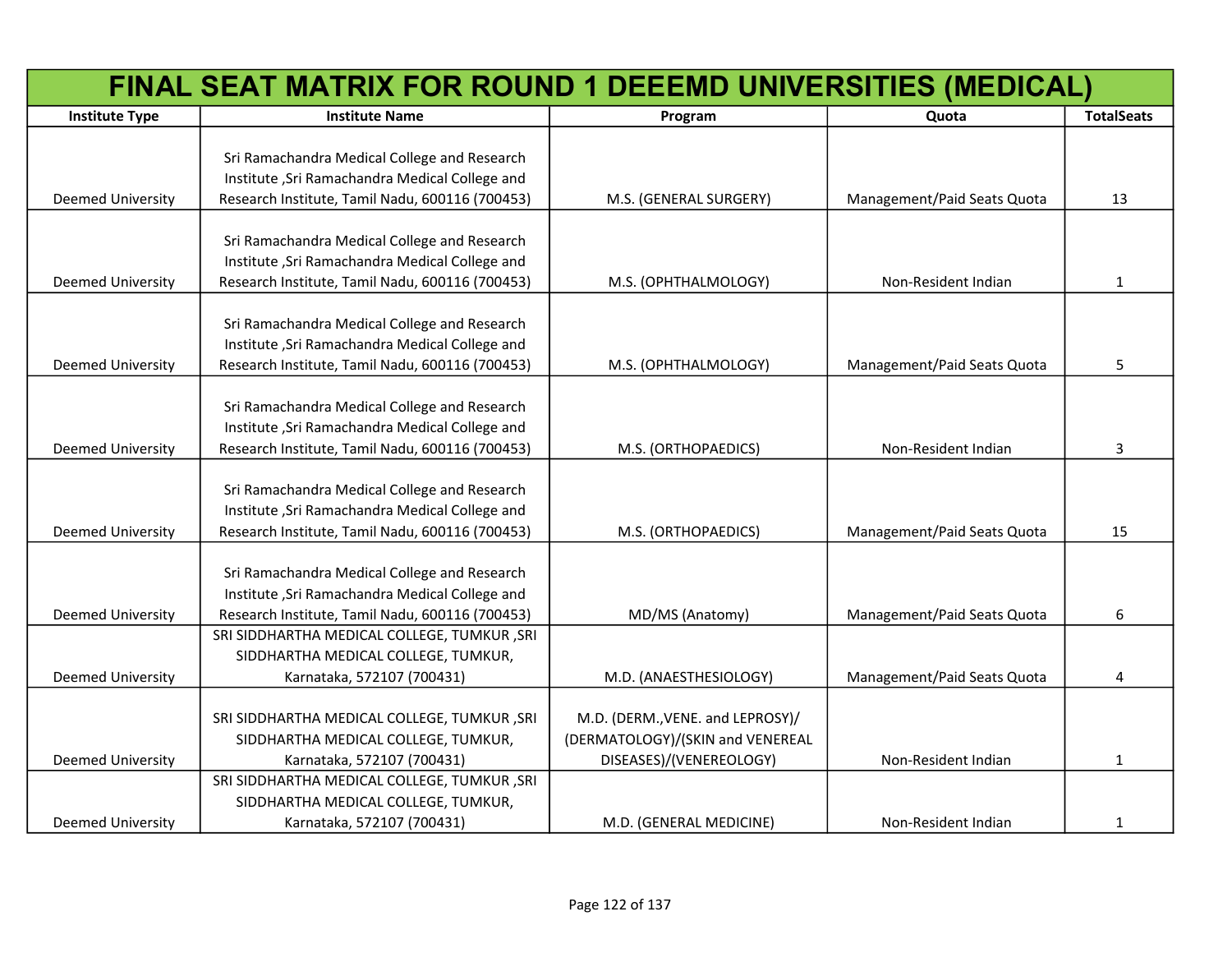|                          | FINAL SEAT MATRIX FOR ROUND 1 DEEEMD UNIVERSITIES (MEDICAL) |                                       |                             |                   |
|--------------------------|-------------------------------------------------------------|---------------------------------------|-----------------------------|-------------------|
| <b>Institute Type</b>    | <b>Institute Name</b>                                       | Program                               | Quota                       | <b>TotalSeats</b> |
|                          | SRI SIDDHARTHA MEDICAL COLLEGE, TUMKUR, SRI                 |                                       |                             |                   |
|                          | SIDDHARTHA MEDICAL COLLEGE, TUMKUR,                         |                                       |                             |                   |
| Deemed University        | Karnataka, 572107 (700431)                                  | M.D. (GENERAL MEDICINE)               | Management/Paid Seats Quota | 3                 |
|                          | SRI SIDDHARTHA MEDICAL COLLEGE, TUMKUR, SRI                 |                                       |                             |                   |
|                          | SIDDHARTHA MEDICAL COLLEGE, TUMKUR,                         |                                       |                             |                   |
| Deemed University        | Karnataka, 572107 (700431)                                  | M.D. (MICROBIOLOGY)                   | Management/Paid Seats Quota | $\overline{2}$    |
|                          | SRI SIDDHARTHA MEDICAL COLLEGE, TUMKUR, SRI                 |                                       |                             |                   |
|                          | SIDDHARTHA MEDICAL COLLEGE, TUMKUR,                         | M.D. (Obst. and Gynae)/MS (Obstetrics |                             |                   |
| Deemed University        | Karnataka, 572107 (700431)                                  | and Gynaecology)                      | Non-Resident Indian         | $\mathbf{1}$      |
|                          | SRI SIDDHARTHA MEDICAL COLLEGE, TUMKUR, SRI                 |                                       |                             |                   |
|                          | SIDDHARTHA MEDICAL COLLEGE, TUMKUR,                         | M.D. (Obst. and Gynae)/MS (Obstetrics |                             |                   |
| Deemed University        | Karnataka, 572107 (700431)                                  | and Gynaecology)                      | Management/Paid Seats Quota | 4                 |
|                          | SRI SIDDHARTHA MEDICAL COLLEGE, TUMKUR, SRI                 |                                       |                             |                   |
|                          | SIDDHARTHA MEDICAL COLLEGE, TUMKUR,                         |                                       |                             |                   |
| <b>Deemed University</b> | Karnataka, 572107 (700431)                                  | M.D. (PAEDIATRICS)                    | Non-Resident Indian         | $\mathbf{1}$      |
|                          | SRI SIDDHARTHA MEDICAL COLLEGE, TUMKUR, SRI                 |                                       |                             |                   |
|                          | SIDDHARTHA MEDICAL COLLEGE, TUMKUR,                         |                                       |                             |                   |
| <b>Deemed University</b> | Karnataka, 572107 (700431)                                  | M.D. (PAEDIATRICS)                    | Management/Paid Seats Quota | 3                 |
|                          | SRI SIDDHARTHA MEDICAL COLLEGE, TUMKUR, SRI                 |                                       |                             |                   |
|                          | SIDDHARTHA MEDICAL COLLEGE, TUMKUR,                         |                                       |                             |                   |
| Deemed University        | Karnataka, 572107 (700431)                                  | M.D. (PATHOLOGY)                      | Management/Paid Seats Quota | $\overline{2}$    |
|                          | SRI SIDDHARTHA MEDICAL COLLEGE, TUMKUR, SRI                 |                                       |                             |                   |
|                          | SIDDHARTHA MEDICAL COLLEGE, TUMKUR,                         |                                       |                             |                   |
| <b>Deemed University</b> | Karnataka, 572107 (700431)                                  | M.D. (PHYSIOLOGY)                     | Management/Paid Seats Quota | 3                 |
|                          | SRI SIDDHARTHA MEDICAL COLLEGE, TUMKUR, SRI                 |                                       |                             |                   |
|                          | SIDDHARTHA MEDICAL COLLEGE, TUMKUR,                         | M.D. (PREVENTIVE and SOCIAL           |                             |                   |
| <b>Deemed University</b> | Karnataka, 572107 (700431)                                  | MEDICINE)/ COMMUNITY MEDICINE         | Management/Paid Seats Quota | $\overline{2}$    |
|                          | SRI SIDDHARTHA MEDICAL COLLEGE, TUMKUR, SRI                 |                                       |                             |                   |
|                          | SIDDHARTHA MEDICAL COLLEGE, TUMKUR,                         |                                       |                             |                   |
| <b>Deemed University</b> | Karnataka, 572107 (700431)                                  | M.D. (PSYCHIATRY)                     | Management/Paid Seats Quota | $\overline{2}$    |
|                          | SRI SIDDHARTHA MEDICAL COLLEGE, TUMKUR, SRI                 |                                       |                             |                   |
|                          | SIDDHARTHA MEDICAL COLLEGE, TUMKUR,                         |                                       |                             |                   |
| <b>Deemed University</b> | Karnataka, 572107 (700431)                                  | M.D. (RADIO-DIAGNOSIS)                | Non-Resident Indian         | 1                 |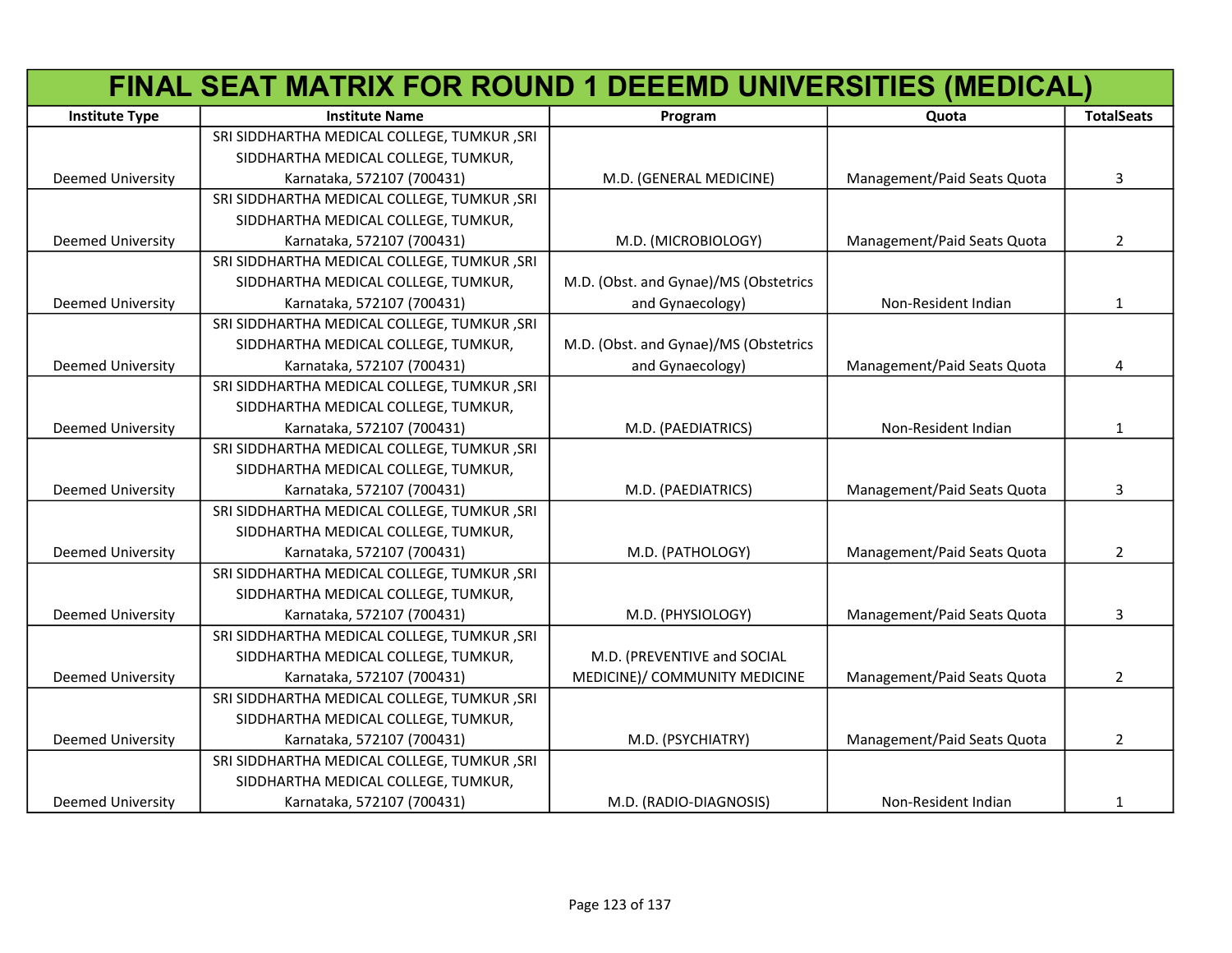|                          | FINAL SEAT MATRIX FOR ROUND 1 DEEEMD UNIVERSITIES (MEDICAL) |                        |                             |                   |
|--------------------------|-------------------------------------------------------------|------------------------|-----------------------------|-------------------|
| <b>Institute Type</b>    | <b>Institute Name</b>                                       | Program                | Quota                       | <b>TotalSeats</b> |
|                          | SRI SIDDHARTHA MEDICAL COLLEGE, TUMKUR, SRI                 |                        |                             |                   |
|                          | SIDDHARTHA MEDICAL COLLEGE, TUMKUR,                         |                        |                             |                   |
| <b>Deemed University</b> | Karnataka, 572107 (700431)                                  | M.D. (RADIO-DIAGNOSIS) | Management/Paid Seats Quota | 3                 |
|                          | SRI SIDDHARTHA MEDICAL COLLEGE, TUMKUR, SRI                 |                        |                             |                   |
|                          | SIDDHARTHA MEDICAL COLLEGE, TUMKUR,                         |                        |                             |                   |
| <b>Deemed University</b> | Karnataka, 572107 (700431)                                  | M.S. (E.N.T.)          | Management/Paid Seats Quota | 3                 |
|                          | SRI SIDDHARTHA MEDICAL COLLEGE, TUMKUR, SRI                 |                        |                             |                   |
|                          | SIDDHARTHA MEDICAL COLLEGE, TUMKUR,                         |                        |                             |                   |
| <b>Deemed University</b> | Karnataka, 572107 (700431)                                  | M.S. (GENERAL SURGERY) | Non-Resident Indian         | 1                 |
|                          | SRI SIDDHARTHA MEDICAL COLLEGE, TUMKUR, SRI                 |                        |                             |                   |
|                          | SIDDHARTHA MEDICAL COLLEGE, TUMKUR,                         |                        |                             |                   |
| <b>Deemed University</b> | Karnataka, 572107 (700431)                                  | M.S. (GENERAL SURGERY) | Management/Paid Seats Quota | $\overline{2}$    |
|                          | SRI SIDDHARTHA MEDICAL COLLEGE, TUMKUR, SRI                 |                        |                             |                   |
|                          | SIDDHARTHA MEDICAL COLLEGE, TUMKUR,                         |                        |                             |                   |
| <b>Deemed University</b> | Karnataka, 572107 (700431)                                  | M.S. (OPHTHALMOLOGY)   | Management/Paid Seats Quota | 5                 |
|                          | SRI SIDDHARTHA MEDICAL COLLEGE, TUMKUR, SRI                 |                        |                             |                   |
|                          | SIDDHARTHA MEDICAL COLLEGE, TUMKUR,                         |                        |                             |                   |
| <b>Deemed University</b> | Karnataka, 572107 (700431)                                  | M.S. (ORTHOPAEDICS)    | Non-Resident Indian         | 1                 |
|                          | SRI SIDDHARTHA MEDICAL COLLEGE, TUMKUR, SRI                 |                        |                             |                   |
|                          | SIDDHARTHA MEDICAL COLLEGE, TUMKUR,                         |                        |                             |                   |
| <b>Deemed University</b> | Karnataka, 572107 (700431)                                  | M.S. (ORTHOPAEDICS)    | Management/Paid Seats Quota | 4                 |
|                          | SRI SIDDHARTHA MEDICAL COLLEGE, TUMKUR , SRI                |                        |                             |                   |
|                          | SIDDHARTHA MEDICAL COLLEGE, TUMKUR,                         |                        |                             |                   |
| <b>Deemed University</b> | Karnataka, 572107 (700431)                                  | MD/MS (Anatomy)        | Management/Paid Seats Quota | $\overline{2}$    |
|                          |                                                             |                        |                             |                   |
|                          | SRM MEDICAL COLLEGE HOSPITAL AND RESEARCH                   |                        |                             |                   |
|                          | CENTRE, SRM INSTITUTE OF SCIENCE AND                        |                        |                             |                   |
|                          | TECHNOLOGY , SRM MEDICAL COLLEGE HOSPITAL                   |                        |                             |                   |
|                          | AND RESEARCH CENTRE, SRM INSTITUTE OF SCIENCE               |                        |                             |                   |
| <b>Deemed University</b> | AND TECHNOLOGY, Tamil Nadu, 603203 (700451)                 | M.D. (ANAESTHESIOLOGY) | Management/Paid Seats Quota | 9                 |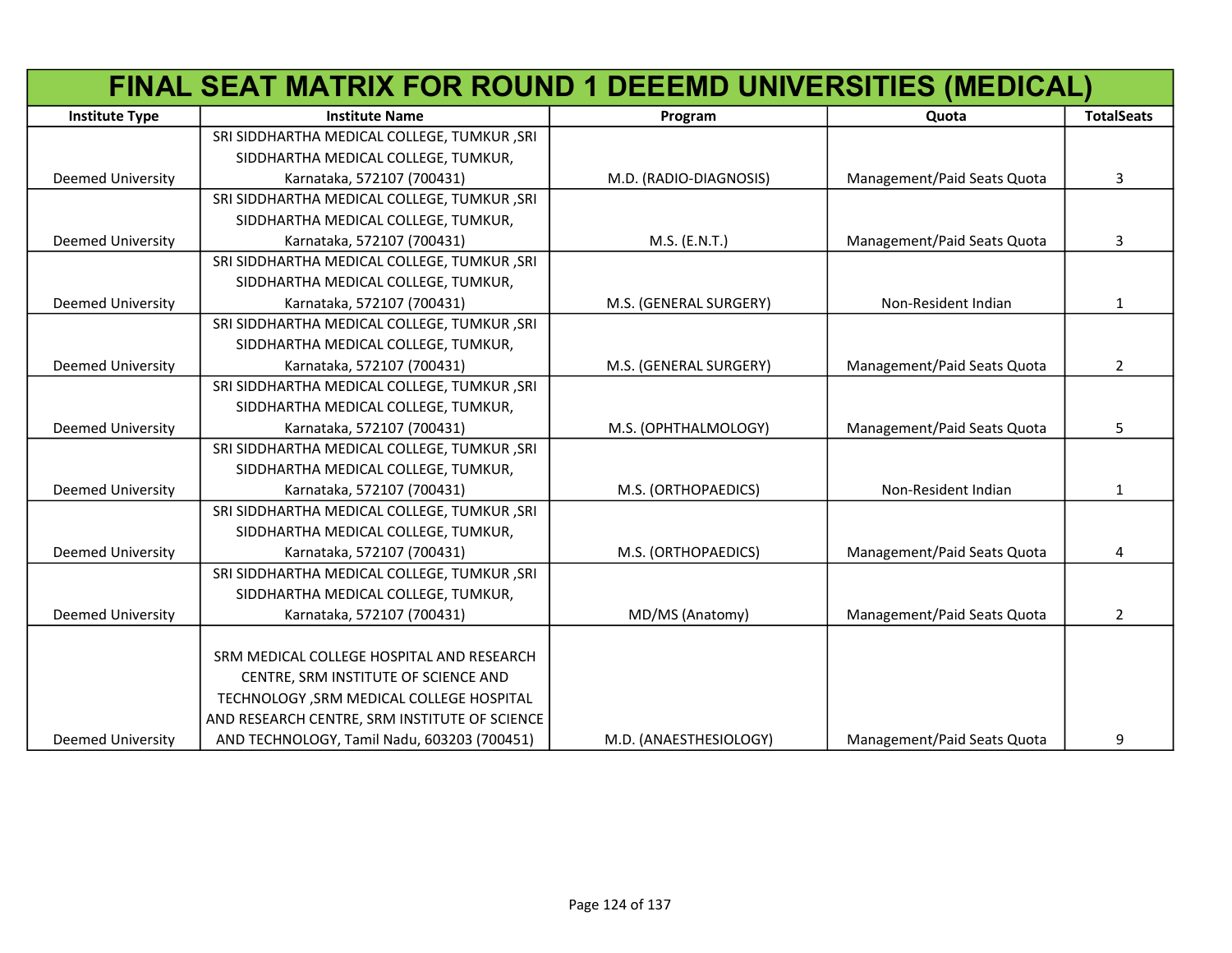|                          | FINAL SEAT MATRIX FOR ROUND 1 DEEEMD UNIVERSITIES (MEDICAL) |                                  |                             |                   |
|--------------------------|-------------------------------------------------------------|----------------------------------|-----------------------------|-------------------|
| <b>Institute Type</b>    | <b>Institute Name</b>                                       | Program                          | Quota                       | <b>TotalSeats</b> |
|                          |                                                             |                                  |                             |                   |
|                          | SRM MEDICAL COLLEGE HOSPITAL AND RESEARCH                   |                                  |                             |                   |
|                          | CENTRE, SRM INSTITUTE OF SCIENCE AND                        |                                  |                             |                   |
|                          | TECHNOLOGY , SRM MEDICAL COLLEGE HOSPITAL                   |                                  |                             |                   |
|                          | AND RESEARCH CENTRE, SRM INSTITUTE OF SCIENCE               |                                  |                             |                   |
| <b>Deemed University</b> | AND TECHNOLOGY, Tamil Nadu, 603203 (700451)                 | M.D. (BIOCHEMISTRY)              | Management/Paid Seats Quota | 2                 |
|                          | SRM MEDICAL COLLEGE HOSPITAL AND RESEARCH                   |                                  |                             |                   |
|                          | CENTRE, SRM INSTITUTE OF SCIENCE AND                        |                                  |                             |                   |
|                          | TECHNOLOGY, SRM MEDICAL COLLEGE HOSPITAL                    | M.D. (DERM., VENE. and LEPROSY)/ |                             |                   |
|                          | AND RESEARCH CENTRE, SRM INSTITUTE OF SCIENCE               | (DERMATOLOGY)/(SKIN and VENEREAL |                             |                   |
| Deemed University        | AND TECHNOLOGY, Tamil Nadu, 603203 (700451)                 | DISEASES)/(VENEREOLOGY)          | Non-Resident Indian         | 1                 |
|                          |                                                             |                                  |                             |                   |
|                          | SRM MEDICAL COLLEGE HOSPITAL AND RESEARCH                   |                                  |                             |                   |
|                          | CENTRE, SRM INSTITUTE OF SCIENCE AND                        |                                  |                             |                   |
|                          | TECHNOLOGY , SRM MEDICAL COLLEGE HOSPITAL                   | M.D. (DERM., VENE. and LEPROSY)/ |                             |                   |
|                          | AND RESEARCH CENTRE, SRM INSTITUTE OF SCIENCE               | (DERMATOLOGY)/(SKIN and VENEREAL |                             |                   |
| <b>Deemed University</b> | AND TECHNOLOGY, Tamil Nadu, 603203 (700451)                 | DISEASES)/(VENEREOLOGY)          | Management/Paid Seats Quota | 3                 |
|                          |                                                             |                                  |                             |                   |
|                          | SRM MEDICAL COLLEGE HOSPITAL AND RESEARCH                   |                                  |                             |                   |
|                          | CENTRE, SRM INSTITUTE OF SCIENCE AND                        |                                  |                             |                   |
|                          | TECHNOLOGY , SRM MEDICAL COLLEGE HOSPITAL                   |                                  |                             |                   |
|                          | AND RESEARCH CENTRE, SRM INSTITUTE OF SCIENCE               |                                  |                             |                   |
| <b>Deemed University</b> | AND TECHNOLOGY, Tamil Nadu, 603203 (700451)                 | M.D. (GENERAL MEDICINE)          | Non-Resident Indian         | $\mathbf{1}$      |
|                          |                                                             |                                  |                             |                   |
|                          | SRM MEDICAL COLLEGE HOSPITAL AND RESEARCH                   |                                  |                             |                   |
|                          | CENTRE, SRM INSTITUTE OF SCIENCE AND                        |                                  |                             |                   |
|                          | TECHNOLOGY , SRM MEDICAL COLLEGE HOSPITAL                   |                                  |                             |                   |
|                          | AND RESEARCH CENTRE, SRM INSTITUTE OF SCIENCE               |                                  |                             |                   |
| <b>Deemed University</b> | AND TECHNOLOGY, Tamil Nadu, 603203 (700451)                 | M.D. (GENERAL MEDICINE)          | Management/Paid Seats Quota | 14                |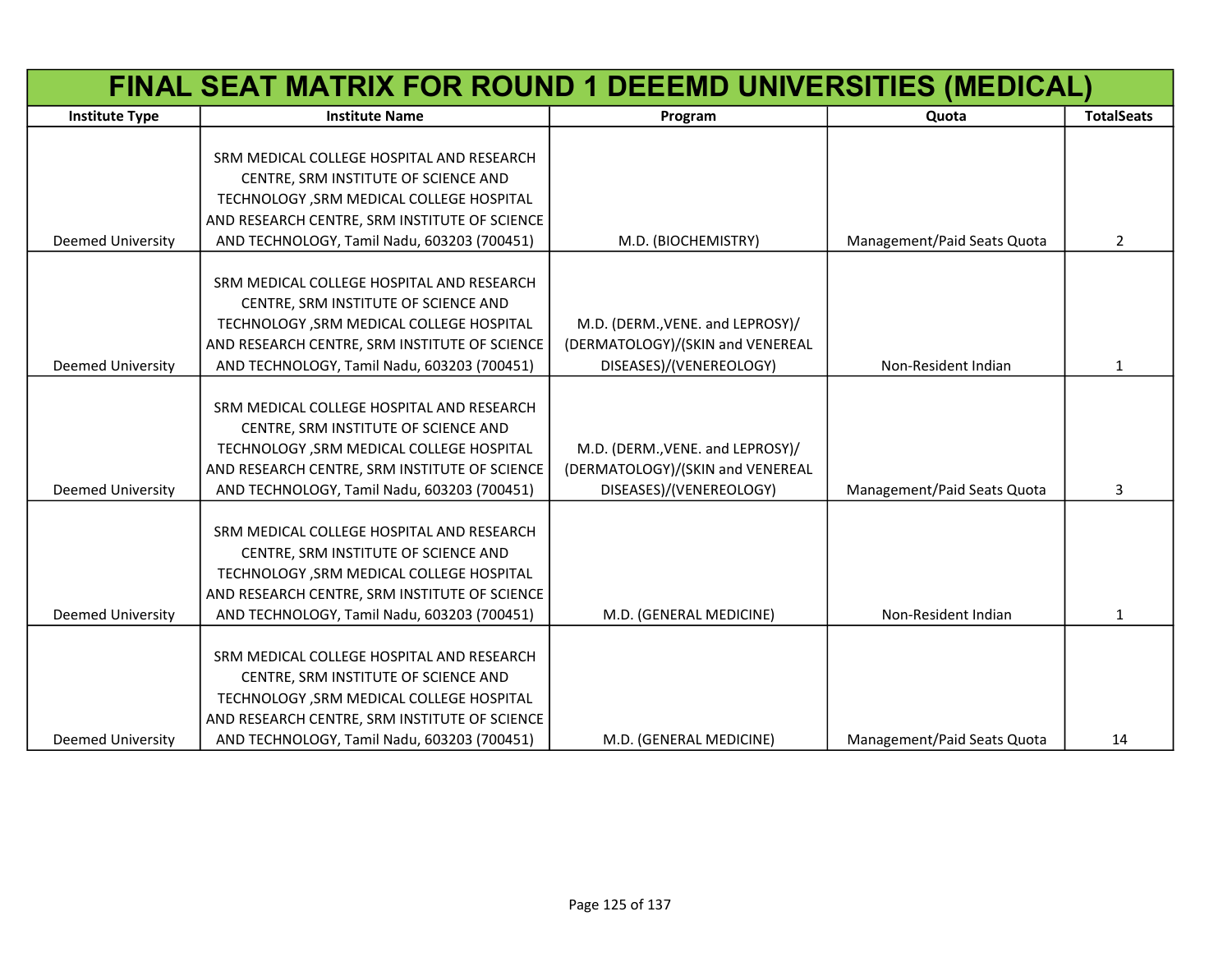|                          | FINAL SEAT MATRIX FOR ROUND 1 DEEEMD UNIVERSITIES (MEDICAL)                       |                                       |                             |                   |
|--------------------------|-----------------------------------------------------------------------------------|---------------------------------------|-----------------------------|-------------------|
| <b>Institute Type</b>    | <b>Institute Name</b>                                                             | Program                               | Quota                       | <b>TotalSeats</b> |
|                          |                                                                                   |                                       |                             |                   |
|                          | SRM MEDICAL COLLEGE HOSPITAL AND RESEARCH                                         |                                       |                             |                   |
|                          | CENTRE, SRM INSTITUTE OF SCIENCE AND                                              |                                       |                             |                   |
|                          | TECHNOLOGY , SRM MEDICAL COLLEGE HOSPITAL                                         |                                       |                             |                   |
|                          | AND RESEARCH CENTRE, SRM INSTITUTE OF SCIENCE                                     |                                       |                             |                   |
| <b>Deemed University</b> | AND TECHNOLOGY, Tamil Nadu, 603203 (700451)                                       | M.D. (MICROBIOLOGY)                   | Management/Paid Seats Quota | 3                 |
|                          | SRM MEDICAL COLLEGE HOSPITAL AND RESEARCH                                         |                                       |                             |                   |
|                          | CENTRE, SRM INSTITUTE OF SCIENCE AND                                              |                                       |                             |                   |
|                          | TECHNOLOGY , SRM MEDICAL COLLEGE HOSPITAL                                         |                                       |                             |                   |
|                          | AND RESEARCH CENTRE, SRM INSTITUTE OF SCIENCE                                     | M.D. (Obst. and Gynae)/MS (Obstetrics |                             |                   |
| <b>Deemed University</b> | AND TECHNOLOGY, Tamil Nadu, 603203 (700451)                                       | and Gynaecology)                      | Non-Resident Indian         | 1                 |
|                          |                                                                                   |                                       |                             |                   |
|                          | SRM MEDICAL COLLEGE HOSPITAL AND RESEARCH                                         |                                       |                             |                   |
|                          | CENTRE, SRM INSTITUTE OF SCIENCE AND                                              |                                       |                             |                   |
|                          | TECHNOLOGY, SRM MEDICAL COLLEGE HOSPITAL                                          |                                       |                             |                   |
|                          | AND RESEARCH CENTRE, SRM INSTITUTE OF SCIENCE                                     | M.D. (Obst. and Gynae)/MS (Obstetrics |                             |                   |
| <b>Deemed University</b> | AND TECHNOLOGY, Tamil Nadu, 603203 (700451)                                       | and Gynaecology)                      | Management/Paid Seats Quota | 4                 |
|                          |                                                                                   |                                       |                             |                   |
|                          | SRM MEDICAL COLLEGE HOSPITAL AND RESEARCH                                         |                                       |                             |                   |
|                          | CENTRE, SRM INSTITUTE OF SCIENCE AND                                              |                                       |                             |                   |
|                          | TECHNOLOGY , SRM MEDICAL COLLEGE HOSPITAL                                         |                                       |                             |                   |
|                          | AND RESEARCH CENTRE, SRM INSTITUTE OF SCIENCE                                     |                                       |                             |                   |
| <b>Deemed University</b> | AND TECHNOLOGY, Tamil Nadu, 603203 (700451)                                       | M.D. (PAEDIATRICS)                    | Non-Resident Indian         | 1                 |
|                          |                                                                                   |                                       |                             |                   |
|                          | SRM MEDICAL COLLEGE HOSPITAL AND RESEARCH                                         |                                       |                             |                   |
|                          | CENTRE, SRM INSTITUTE OF SCIENCE AND<br>TECHNOLOGY , SRM MEDICAL COLLEGE HOSPITAL |                                       |                             |                   |
|                          | AND RESEARCH CENTRE, SRM INSTITUTE OF SCIENCE                                     |                                       |                             |                   |
| <b>Deemed University</b> | AND TECHNOLOGY, Tamil Nadu, 603203 (700451)                                       | M.D. (PAEDIATRICS)                    | Management/Paid Seats Quota | 5                 |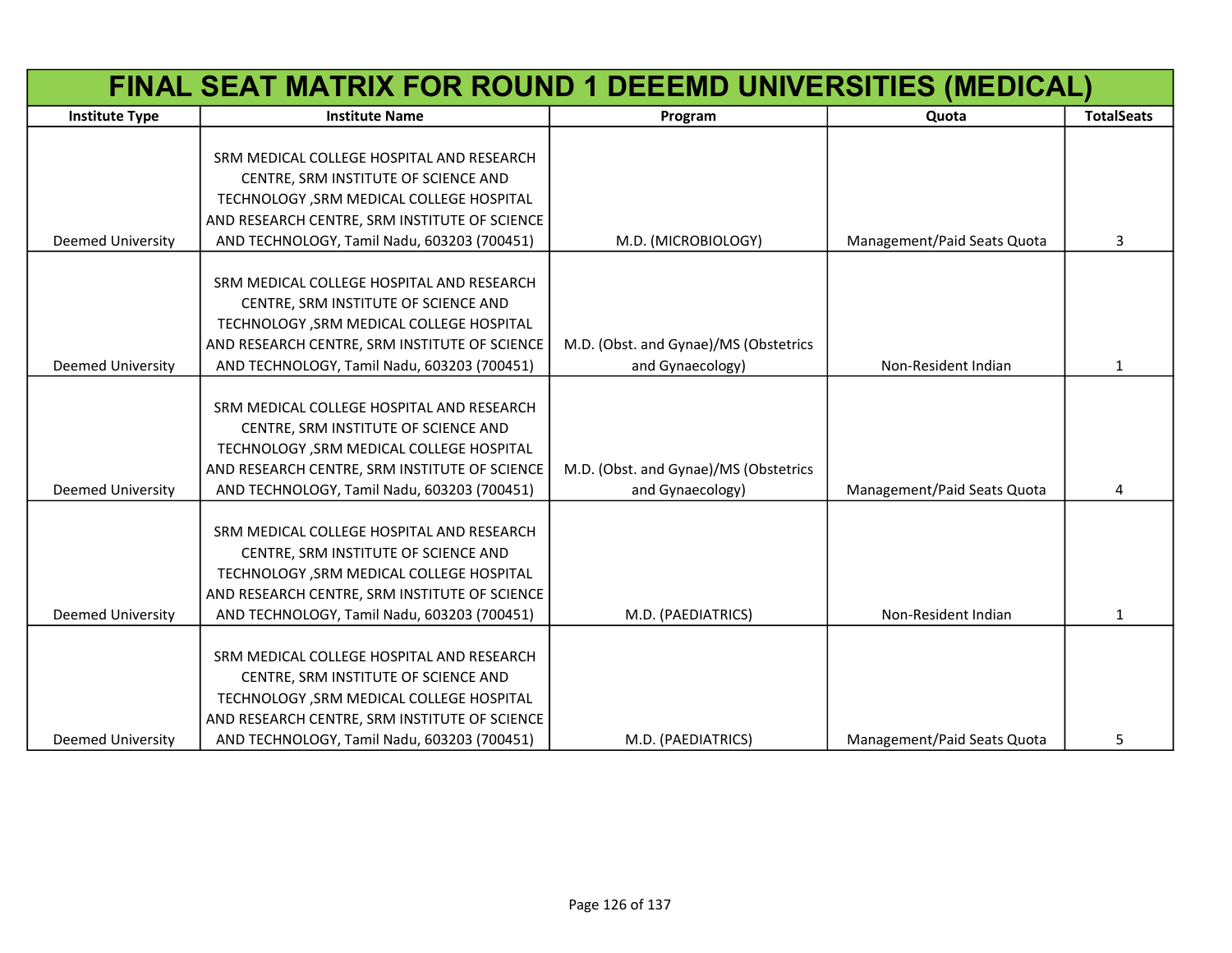|                          | FINAL SEAT MATRIX FOR ROUND 1 DEEEMD UNIVERSITIES (MEDICAL) |                               |                             |                   |
|--------------------------|-------------------------------------------------------------|-------------------------------|-----------------------------|-------------------|
| <b>Institute Type</b>    | <b>Institute Name</b>                                       | Program                       | Quota                       | <b>TotalSeats</b> |
|                          |                                                             |                               |                             |                   |
|                          | SRM MEDICAL COLLEGE HOSPITAL AND RESEARCH                   |                               |                             |                   |
|                          | CENTRE, SRM INSTITUTE OF SCIENCE AND                        |                               |                             |                   |
|                          | TECHNOLOGY , SRM MEDICAL COLLEGE HOSPITAL                   |                               |                             |                   |
|                          | AND RESEARCH CENTRE, SRM INSTITUTE OF SCIENCE               |                               |                             |                   |
| <b>Deemed University</b> | AND TECHNOLOGY, Tamil Nadu, 603203 (700451)                 | M.D. (PATHOLOGY)              | Management/Paid Seats Quota | 4                 |
|                          | SRM MEDICAL COLLEGE HOSPITAL AND RESEARCH                   |                               |                             |                   |
|                          | CENTRE, SRM INSTITUTE OF SCIENCE AND                        |                               |                             |                   |
|                          | TECHNOLOGY , SRM MEDICAL COLLEGE HOSPITAL                   |                               |                             |                   |
|                          | AND RESEARCH CENTRE, SRM INSTITUTE OF SCIENCE               |                               |                             |                   |
| <b>Deemed University</b> | AND TECHNOLOGY, Tamil Nadu, 603203 (700451)                 | M.D. (PHARMACOLOGY)           | Management/Paid Seats Quota | Δ                 |
|                          |                                                             |                               |                             |                   |
|                          | SRM MEDICAL COLLEGE HOSPITAL AND RESEARCH                   |                               |                             |                   |
|                          | CENTRE, SRM INSTITUTE OF SCIENCE AND                        |                               |                             |                   |
|                          | TECHNOLOGY , SRM MEDICAL COLLEGE HOSPITAL                   |                               |                             |                   |
|                          | AND RESEARCH CENTRE, SRM INSTITUTE OF SCIENCE               |                               |                             |                   |
| <b>Deemed University</b> | AND TECHNOLOGY, Tamil Nadu, 603203 (700451)                 | M.D. (PHYSIOLOGY)             | Management/Paid Seats Quota | 4                 |
|                          |                                                             |                               |                             |                   |
|                          | SRM MEDICAL COLLEGE HOSPITAL AND RESEARCH                   |                               |                             |                   |
|                          | CENTRE, SRM INSTITUTE OF SCIENCE AND                        |                               |                             |                   |
|                          | TECHNOLOGY , SRM MEDICAL COLLEGE HOSPITAL                   |                               |                             |                   |
|                          | AND RESEARCH CENTRE, SRM INSTITUTE OF SCIENCE               | M.D. (PREVENTIVE and SOCIAL   |                             |                   |
| <b>Deemed University</b> | AND TECHNOLOGY, Tamil Nadu, 603203 (700451)                 | MEDICINE)/ COMMUNITY MEDICINE | Management/Paid Seats Quota | 4                 |
|                          | SRM MEDICAL COLLEGE HOSPITAL AND RESEARCH                   |                               |                             |                   |
|                          | CENTRE, SRM INSTITUTE OF SCIENCE AND                        |                               |                             |                   |
|                          | TECHNOLOGY , SRM MEDICAL COLLEGE HOSPITAL                   |                               |                             |                   |
|                          | AND RESEARCH CENTRE, SRM INSTITUTE OF SCIENCE               |                               |                             |                   |
| <b>Deemed University</b> | AND TECHNOLOGY, Tamil Nadu, 603203 (700451)                 | M.D. (PSYCHIATRY)             | Management/Paid Seats Quota | 3                 |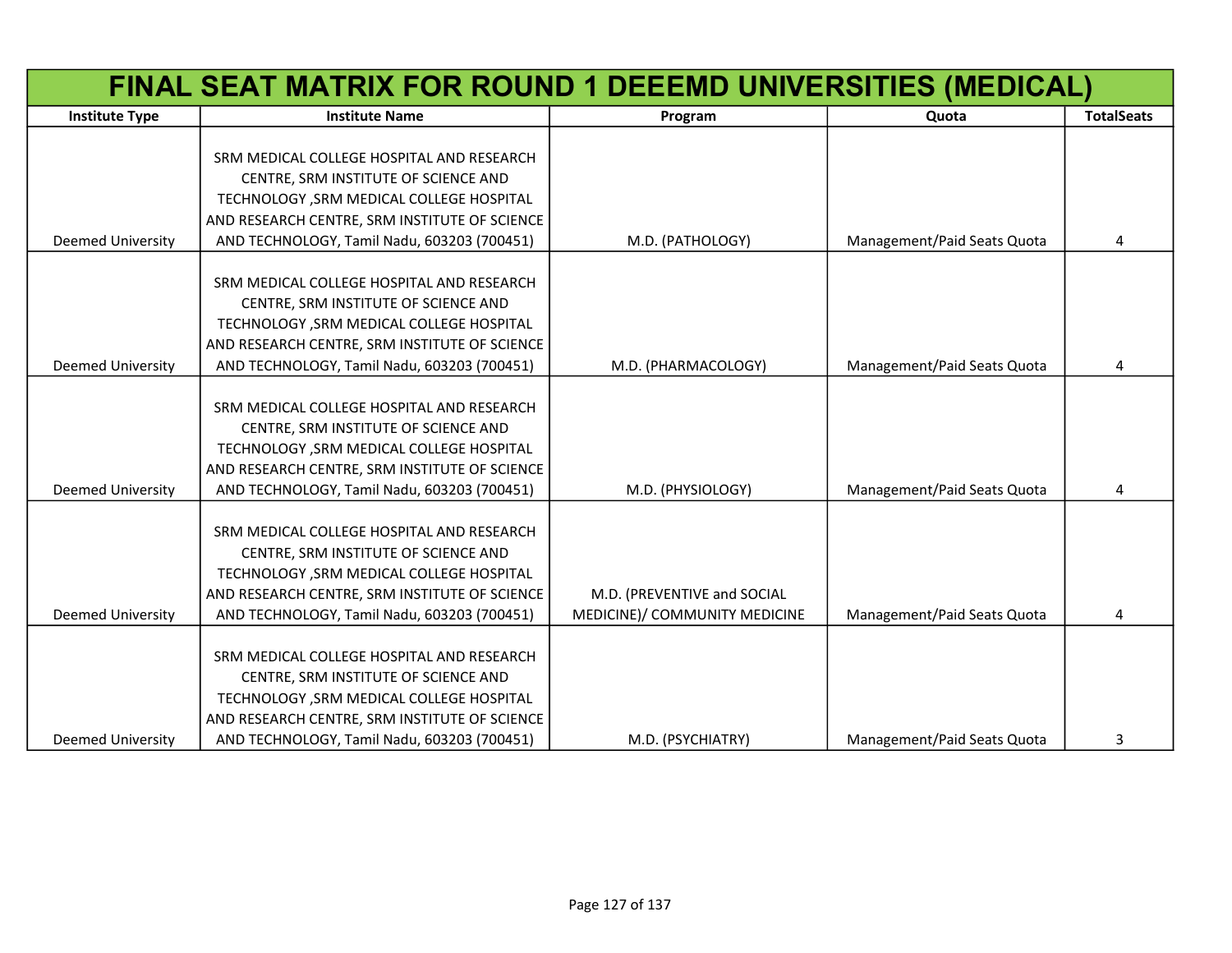|                          | FINAL SEAT MATRIX FOR ROUND 1 DEEEMD UNIVERSITIES (MEDICAL) |                                    |                             |                   |
|--------------------------|-------------------------------------------------------------|------------------------------------|-----------------------------|-------------------|
| <b>Institute Type</b>    | <b>Institute Name</b>                                       | Program                            | Quota                       | <b>TotalSeats</b> |
|                          |                                                             |                                    |                             |                   |
|                          | SRM MEDICAL COLLEGE HOSPITAL AND RESEARCH                   |                                    |                             |                   |
|                          | CENTRE, SRM INSTITUTE OF SCIENCE AND                        |                                    |                             |                   |
|                          | TECHNOLOGY , SRM MEDICAL COLLEGE HOSPITAL                   |                                    |                             |                   |
|                          | AND RESEARCH CENTRE, SRM INSTITUTE OF SCIENCE               |                                    |                             |                   |
| <b>Deemed University</b> | AND TECHNOLOGY, Tamil Nadu, 603203 (700451)                 | M.D. (RADIO-DIAGNOSIS)             | Non-Resident Indian         | $\mathbf{1}$      |
|                          | SRM MEDICAL COLLEGE HOSPITAL AND RESEARCH                   |                                    |                             |                   |
|                          | CENTRE, SRM INSTITUTE OF SCIENCE AND                        |                                    |                             |                   |
|                          | TECHNOLOGY, SRM MEDICAL COLLEGE HOSPITAL                    |                                    |                             |                   |
|                          | AND RESEARCH CENTRE, SRM INSTITUTE OF SCIENCE               |                                    |                             |                   |
| <b>Deemed University</b> | AND TECHNOLOGY, Tamil Nadu, 603203 (700451)                 | M.D. (RADIO-DIAGNOSIS)             | Management/Paid Seats Quota | 4                 |
|                          |                                                             |                                    |                             |                   |
|                          | SRM MEDICAL COLLEGE HOSPITAL AND RESEARCH                   |                                    |                             |                   |
|                          | CENTRE, SRM INSTITUTE OF SCIENCE AND                        |                                    |                             |                   |
|                          | TECHNOLOGY , SRM MEDICAL COLLEGE HOSPITAL                   | M.D. (Tuberculosis and Respiratory |                             |                   |
|                          | AND RESEARCH CENTRE, SRM INSTITUTE OF SCIENCE               | diseases)/Pulmonary Medicine /M.D. |                             |                   |
| <b>Deemed University</b> | AND TECHNOLOGY, Tamil Nadu, 603203 (700451)                 | (Respiratory Medicine)             | Management/Paid Seats Quota | 4                 |
|                          |                                                             |                                    |                             |                   |
|                          | SRM MEDICAL COLLEGE HOSPITAL AND RESEARCH                   |                                    |                             |                   |
|                          | CENTRE, SRM INSTITUTE OF SCIENCE AND                        |                                    |                             |                   |
|                          | TECHNOLOGY , SRM MEDICAL COLLEGE HOSPITAL                   |                                    |                             |                   |
|                          | AND RESEARCH CENTRE, SRM INSTITUTE OF SCIENCE               |                                    |                             |                   |
| <b>Deemed University</b> | AND TECHNOLOGY, Tamil Nadu, 603203 (700451)                 | M.S. (E.N.T.)                      | Management/Paid Seats Quota | 4                 |
|                          |                                                             |                                    |                             |                   |
|                          | SRM MEDICAL COLLEGE HOSPITAL AND RESEARCH                   |                                    |                             |                   |
|                          | CENTRE, SRM INSTITUTE OF SCIENCE AND                        |                                    |                             |                   |
|                          | TECHNOLOGY, SRM MEDICAL COLLEGE HOSPITAL                    |                                    |                             |                   |
|                          | AND RESEARCH CENTRE, SRM INSTITUTE OF SCIENCE               |                                    |                             |                   |
| <b>Deemed University</b> | AND TECHNOLOGY, Tamil Nadu, 603203 (700451)                 | M.S. (GENERAL SURGERY)             | Non-Resident Indian         | 1                 |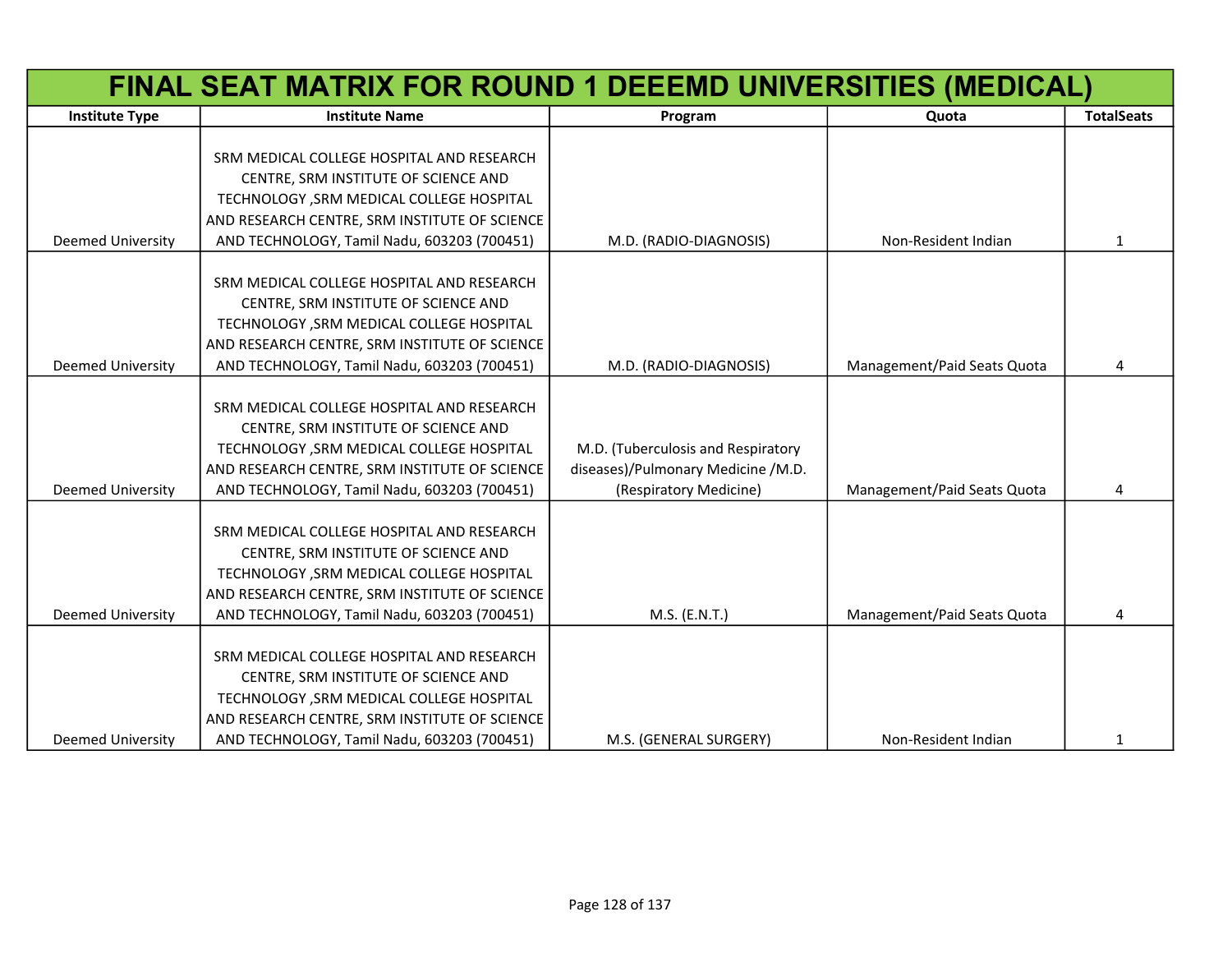|                          | FINAL SEAT MATRIX FOR ROUND 1 DEEEMD UNIVERSITIES (MEDICAL) |                        |                             |                   |
|--------------------------|-------------------------------------------------------------|------------------------|-----------------------------|-------------------|
| <b>Institute Type</b>    | <b>Institute Name</b>                                       | Program                | Quota                       | <b>TotalSeats</b> |
|                          |                                                             |                        |                             |                   |
|                          | SRM MEDICAL COLLEGE HOSPITAL AND RESEARCH                   |                        |                             |                   |
|                          | CENTRE, SRM INSTITUTE OF SCIENCE AND                        |                        |                             |                   |
|                          | TECHNOLOGY , SRM MEDICAL COLLEGE HOSPITAL                   |                        |                             |                   |
|                          | AND RESEARCH CENTRE, SRM INSTITUTE OF SCIENCE               |                        |                             |                   |
| Deemed University        | AND TECHNOLOGY, Tamil Nadu, 603203 (700451)                 | M.S. (GENERAL SURGERY) | Management/Paid Seats Quota | 11                |
|                          |                                                             |                        |                             |                   |
|                          | SRM MEDICAL COLLEGE HOSPITAL AND RESEARCH                   |                        |                             |                   |
|                          | CENTRE, SRM INSTITUTE OF SCIENCE AND                        |                        |                             |                   |
|                          | TECHNOLOGY , SRM MEDICAL COLLEGE HOSPITAL                   |                        |                             |                   |
|                          | AND RESEARCH CENTRE, SRM INSTITUTE OF SCIENCE               |                        |                             |                   |
| <b>Deemed University</b> | AND TECHNOLOGY, Tamil Nadu, 603203 (700451)                 | M.S. (OPHTHALMOLOGY)   | Management/Paid Seats Quota | 5                 |
|                          |                                                             |                        |                             |                   |
|                          | SRM MEDICAL COLLEGE HOSPITAL AND RESEARCH                   |                        |                             |                   |
|                          | CENTRE, SRM INSTITUTE OF SCIENCE AND                        |                        |                             |                   |
|                          | TECHNOLOGY , SRM MEDICAL COLLEGE HOSPITAL                   |                        |                             |                   |
|                          | AND RESEARCH CENTRE, SRM INSTITUTE OF SCIENCE               |                        |                             |                   |
| <b>Deemed University</b> | AND TECHNOLOGY, Tamil Nadu, 603203 (700451)                 | M.S. (ORTHOPAEDICS)    | Non-Resident Indian         | 1                 |
|                          |                                                             |                        |                             |                   |
|                          | SRM MEDICAL COLLEGE HOSPITAL AND RESEARCH                   |                        |                             |                   |
|                          | CENTRE, SRM INSTITUTE OF SCIENCE AND                        |                        |                             |                   |
|                          | TECHNOLOGY , SRM MEDICAL COLLEGE HOSPITAL                   |                        |                             |                   |
|                          | AND RESEARCH CENTRE, SRM INSTITUTE OF SCIENCE               |                        |                             |                   |
| <b>Deemed University</b> | AND TECHNOLOGY, Tamil Nadu, 603203 (700451)                 | M.S. (ORTHOPAEDICS)    | Management/Paid Seats Quota | 10                |
|                          |                                                             |                        |                             |                   |
|                          | SRM MEDICAL COLLEGE HOSPITAL AND RESEARCH                   |                        |                             |                   |
|                          | CENTRE, SRM INSTITUTE OF SCIENCE AND                        |                        |                             |                   |
|                          | TECHNOLOGY , SRM MEDICAL COLLEGE HOSPITAL                   |                        |                             |                   |
|                          | AND RESEARCH CENTRE, SRM INSTITUTE OF SCIENCE               |                        |                             |                   |
| <b>Deemed University</b> | AND TECHNOLOGY, Tamil Nadu, 603203 (700451)                 | MD/MS (Anatomy)        | Management/Paid Seats Quota | 4                 |
|                          | Vinayaka Missions Kirupananda Variyar Medical               |                        |                             |                   |
|                          | College and Hospital, Salem , Sankari Main Road, NH-        |                        |                             |                   |
|                          | 47, Seeragapadi, Salem, Tamil Nadu, 636308                  |                        |                             |                   |
| <b>Deemed University</b> | (700454)                                                    | M.D. (ANAESTHESIOLOGY) | Management/Paid Seats Quota | 8                 |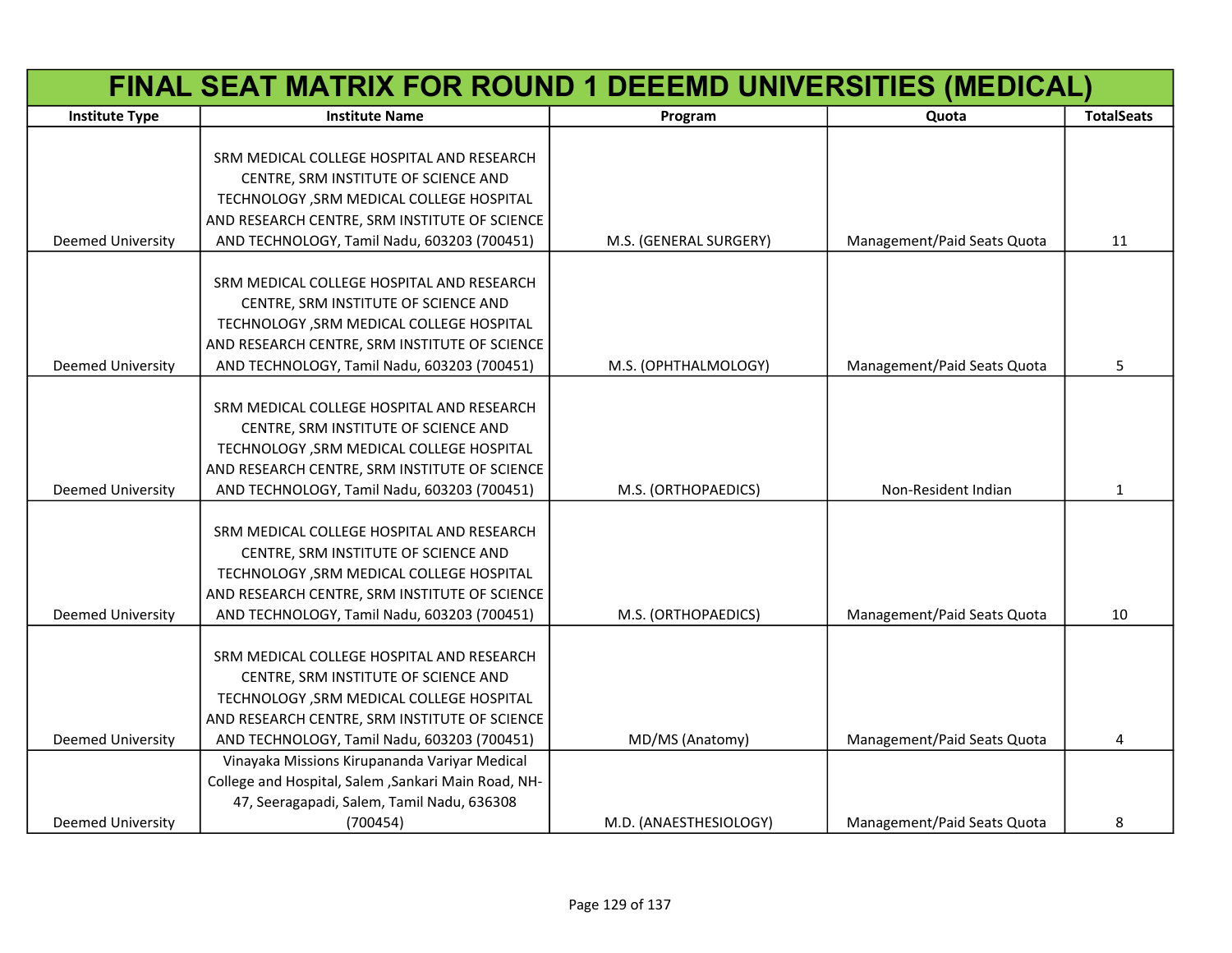|                          | FINAL SEAT MATRIX FOR ROUND 1 DEEEMD UNIVERSITIES (MEDICAL) |                                         |                             |                   |
|--------------------------|-------------------------------------------------------------|-----------------------------------------|-----------------------------|-------------------|
| <b>Institute Type</b>    | <b>Institute Name</b>                                       | Program                                 | Quota                       | <b>TotalSeats</b> |
|                          | Vinayaka Missions Kirupananda Variyar Medical               |                                         |                             |                   |
|                          | College and Hospital, Salem , Sankari Main Road, NH-        |                                         |                             |                   |
|                          | 47, Seeragapadi, Salem, Tamil Nadu, 636308                  |                                         |                             |                   |
| <b>Deemed University</b> | (700454)                                                    | M.D. (BIOCHEMISTRY)                     | Management/Paid Seats Quota | 3                 |
|                          | Vinayaka Missions Kirupananda Variyar Medical               |                                         |                             |                   |
|                          | College and Hospital, Salem , Sankari Main Road, NH-        | M.D. (DERM., VENE. and LEPROSY)/        |                             |                   |
|                          | 47, Seeragapadi, Salem, Tamil Nadu, 636308                  | (DERMATOLOGY)/(SKIN and VENEREAL        |                             |                   |
| Deemed University        | (700454)                                                    | DISEASES)/(VENEREOLOGY)                 | Non-Resident Indian         | $\overline{2}$    |
|                          | Vinayaka Missions Kirupananda Variyar Medical               |                                         |                             |                   |
|                          | College and Hospital, Salem , Sankari Main Road, NH-        | M.D. (DERM., VENE. and LEPROSY)/        |                             |                   |
|                          | 47, Seeragapadi, Salem, Tamil Nadu, 636308                  | (DERMATOLOGY)/(SKIN and VENEREAL        |                             |                   |
| Deemed University        | (700454)                                                    | DISEASES)/(VENEREOLOGY)                 | Management/Paid Seats Quota | $\overline{2}$    |
|                          | Vinayaka Missions Kirupananda Variyar Medical               |                                         |                             |                   |
|                          | College and Hospital, Salem , Sankari Main Road, NH-        |                                         |                             |                   |
|                          | 47, Seeragapadi, Salem, Tamil Nadu, 636308                  | M.D. (Emergency and Critical Care)/M.D. |                             |                   |
| Deemed University        | (700454)                                                    | (Emergency Medicine)                    | Management/Paid Seats Quota | $\overline{2}$    |
|                          | Vinayaka Missions Kirupananda Variyar Medical               |                                         |                             |                   |
|                          | College and Hospital, Salem , Sankari Main Road, NH-        |                                         |                             |                   |
|                          | 47, Seeragapadi, Salem, Tamil Nadu, 636308                  |                                         |                             |                   |
| Deemed University        | (700454)                                                    | M.D. (GENERAL MEDICINE)                 | Non-Resident Indian         | $\mathbf{1}$      |
|                          | Vinayaka Missions Kirupananda Variyar Medical               |                                         |                             |                   |
|                          | College and Hospital, Salem , Sankari Main Road, NH-        |                                         |                             |                   |
|                          | 47, Seeragapadi, Salem, Tamil Nadu, 636308                  |                                         |                             |                   |
| Deemed University        | (700454)                                                    | M.D. (GENERAL MEDICINE)                 | Management/Paid Seats Quota | 6                 |
|                          | Vinayaka Missions Kirupananda Variyar Medical               |                                         |                             |                   |
|                          | College and Hospital, Salem , Sankari Main Road, NH-        |                                         |                             |                   |
|                          | 47, Seeragapadi, Salem, Tamil Nadu, 636308                  |                                         |                             |                   |
| Deemed University        | (700454)                                                    | M.D. (MICROBIOLOGY)                     | Management/Paid Seats Quota | 4                 |
|                          | Vinayaka Missions Kirupananda Variyar Medical               |                                         |                             |                   |
|                          | College and Hospital, Salem , Sankari Main Road, NH-        |                                         |                             |                   |
|                          | 47, Seeragapadi, Salem, Tamil Nadu, 636308                  | M.D. (Obst. and Gynae)/MS (Obstetrics   |                             |                   |
| <b>Deemed University</b> | (700454)                                                    | and Gynaecology)                        | Non-Resident Indian         | 3                 |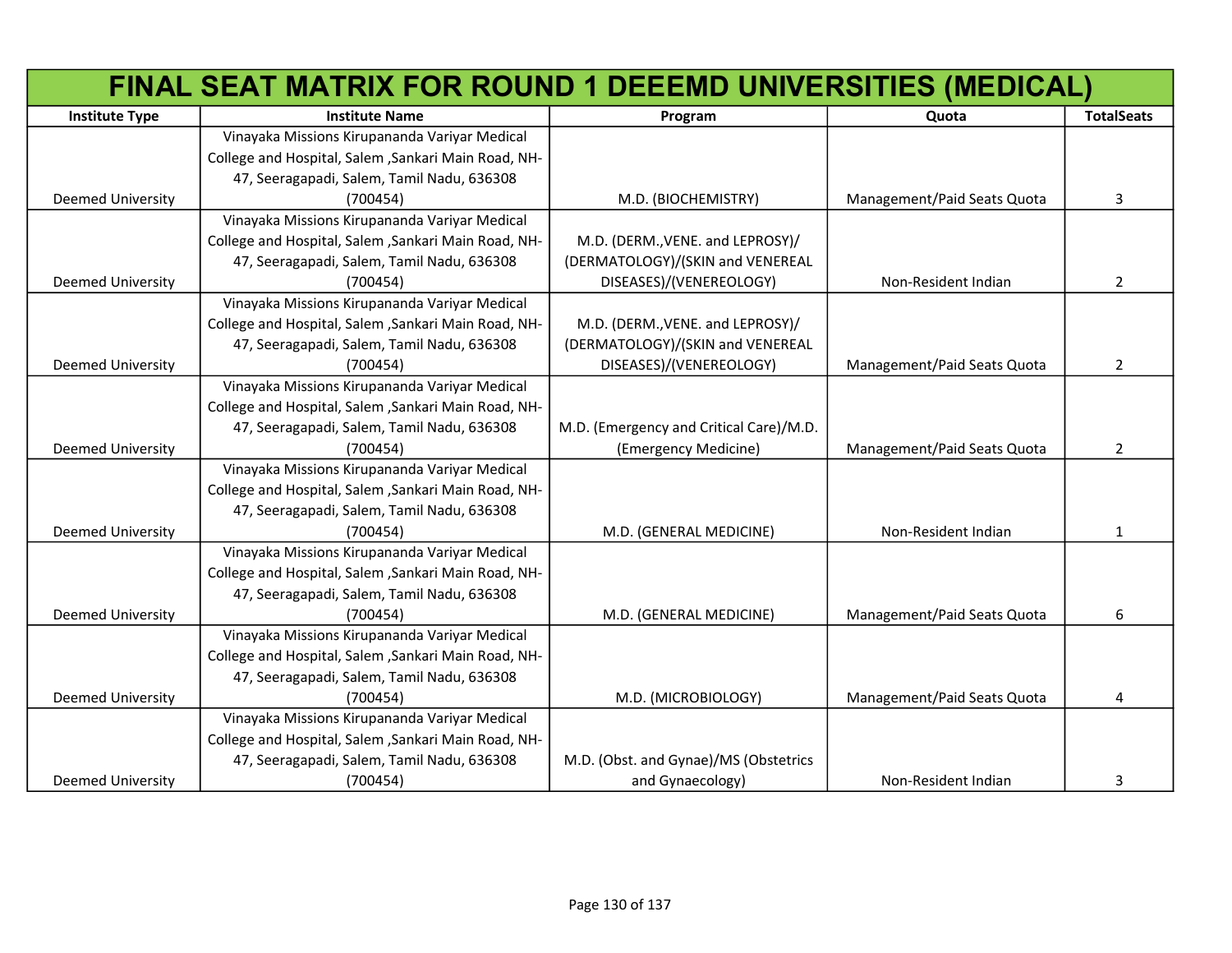|                          | FINAL SEAT MATRIX FOR ROUND 1 DEEEMD UNIVERSITIES (MEDICAL) |                                       |                             |                   |
|--------------------------|-------------------------------------------------------------|---------------------------------------|-----------------------------|-------------------|
| <b>Institute Type</b>    | <b>Institute Name</b>                                       | Program                               | Quota                       | <b>TotalSeats</b> |
|                          | Vinayaka Missions Kirupananda Variyar Medical               |                                       |                             |                   |
|                          | College and Hospital, Salem , Sankari Main Road, NH-        |                                       |                             |                   |
|                          | 47, Seeragapadi, Salem, Tamil Nadu, 636308                  | M.D. (Obst. and Gynae)/MS (Obstetrics |                             |                   |
| Deemed University        | (700454)                                                    | and Gynaecology)                      | Management/Paid Seats Quota | 3                 |
|                          | Vinayaka Missions Kirupananda Variyar Medical               |                                       |                             |                   |
|                          | College and Hospital, Salem , Sankari Main Road, NH-        |                                       |                             |                   |
|                          | 47, Seeragapadi, Salem, Tamil Nadu, 636308                  |                                       |                             |                   |
| Deemed University        | (700454)                                                    | M.D. (PAEDIATRICS)                    | Non-Resident Indian         | $\mathbf{1}$      |
|                          | Vinayaka Missions Kirupananda Variyar Medical               |                                       |                             |                   |
|                          | College and Hospital, Salem , Sankari Main Road, NH-        |                                       |                             |                   |
|                          | 47, Seeragapadi, Salem, Tamil Nadu, 636308                  |                                       |                             |                   |
| Deemed University        | (700454)                                                    | M.D. (PAEDIATRICS)                    | Management/Paid Seats Quota | 5                 |
|                          | Vinayaka Missions Kirupananda Variyar Medical               |                                       |                             |                   |
|                          | College and Hospital, Salem , Sankari Main Road, NH-        |                                       |                             |                   |
|                          | 47, Seeragapadi, Salem, Tamil Nadu, 636308                  |                                       |                             |                   |
| Deemed University        | (700454)                                                    | M.D. (PHARMACOLOGY)                   | Management/Paid Seats Quota | $\overline{2}$    |
|                          | Vinayaka Missions Kirupananda Variyar Medical               |                                       |                             |                   |
|                          | College and Hospital, Salem , Sankari Main Road, NH-        |                                       |                             |                   |
|                          | 47, Seeragapadi, Salem, Tamil Nadu, 636308                  |                                       |                             |                   |
| Deemed University        | (700454)                                                    | M.D. (PHYSIOLOGY)                     | Management/Paid Seats Quota | $\overline{2}$    |
|                          | Vinayaka Missions Kirupananda Variyar Medical               |                                       |                             |                   |
|                          | College and Hospital, Salem , Sankari Main Road, NH-        |                                       |                             |                   |
|                          | 47, Seeragapadi, Salem, Tamil Nadu, 636308                  | M.D. (PREVENTIVE and SOCIAL           |                             |                   |
| Deemed University        | (700454)                                                    | MEDICINE)/ COMMUNITY MEDICINE         | Management/Paid Seats Quota | $\overline{2}$    |
|                          | Vinayaka Missions Kirupananda Variyar Medical               |                                       |                             |                   |
|                          | College and Hospital, Salem , Sankari Main Road, NH-        |                                       |                             |                   |
|                          | 47, Seeragapadi, Salem, Tamil Nadu, 636308                  |                                       |                             |                   |
| Deemed University        | (700454)                                                    | M.D. (PSYCHIATRY)                     | Management/Paid Seats Quota | 3                 |
|                          | Vinayaka Missions Kirupananda Variyar Medical               |                                       |                             |                   |
|                          | College and Hospital, Salem , Sankari Main Road, NH-        |                                       |                             |                   |
|                          | 47, Seeragapadi, Salem, Tamil Nadu, 636308                  |                                       |                             |                   |
| <b>Deemed University</b> | (700454)                                                    | M.D. (RADIO-DIAGNOSIS)                | Non-Resident Indian         | 4                 |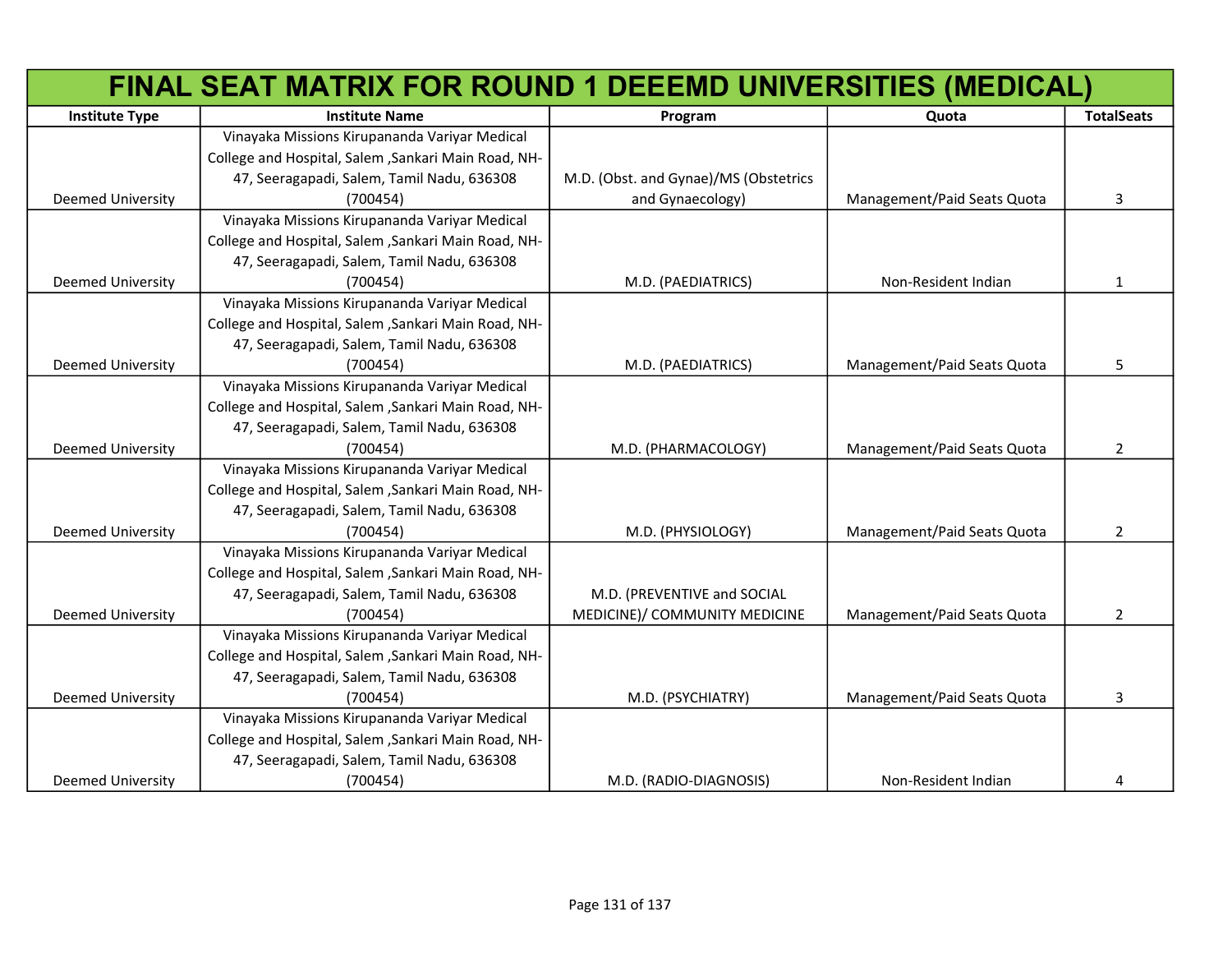|                          | FINAL SEAT MATRIX FOR ROUND 1 DEEEMD UNIVERSITIES (MEDICAL) |                               |                             |                   |
|--------------------------|-------------------------------------------------------------|-------------------------------|-----------------------------|-------------------|
| <b>Institute Type</b>    | <b>Institute Name</b>                                       | Program                       | Quota                       | <b>TotalSeats</b> |
|                          | Vinayaka Missions Kirupananda Variyar Medical               |                               |                             |                   |
|                          | College and Hospital, Salem , Sankari Main Road, NH-        |                               |                             |                   |
|                          | 47, Seeragapadi, Salem, Tamil Nadu, 636308                  |                               |                             |                   |
| Deemed University        | (700454)                                                    | M.D. (RADIO-DIAGNOSIS)        | Management/Paid Seats Quota | $\overline{2}$    |
|                          | Vinayaka Missions Kirupananda Variyar Medical               |                               |                             |                   |
|                          | College and Hospital, Salem , Sankari Main Road, NH-        | M.D. IN TRANSFUSION MEDICINE/ |                             |                   |
|                          | 47, Seeragapadi, Salem, Tamil Nadu, 636308                  | IMMUNO-HAEMATOLOGY and BLOOD  |                             |                   |
| Deemed University        | (700454)                                                    | <b>TRANSFUSION</b>            | Management/Paid Seats Quota | $\overline{2}$    |
|                          | Vinayaka Missions Kirupananda Variyar Medical               |                               |                             |                   |
|                          | College and Hospital, Salem , Sankari Main Road, NH-        |                               |                             |                   |
|                          | 47, Seeragapadi, Salem, Tamil Nadu, 636308                  |                               |                             |                   |
| Deemed University        | (700454)                                                    | M.S. (E.N.T.)                 | Management/Paid Seats Quota | 3                 |
|                          | Vinayaka Missions Kirupananda Variyar Medical               |                               |                             |                   |
|                          | College and Hospital, Salem , Sankari Main Road, NH-        |                               |                             |                   |
|                          | 47, Seeragapadi, Salem, Tamil Nadu, 636308                  |                               |                             |                   |
| <b>Deemed University</b> | (700454)                                                    | M.S. (GENERAL SURGERY)        | Management/Paid Seats Quota | 8                 |
|                          | Vinayaka Missions Kirupananda Variyar Medical               |                               |                             |                   |
|                          | College and Hospital, Salem , Sankari Main Road, NH-        |                               |                             |                   |
|                          | 47, Seeragapadi, Salem, Tamil Nadu, 636308                  |                               |                             |                   |
| Deemed University        | (700454)                                                    | M.S. (OPHTHALMOLOGY)          | Management/Paid Seats Quota | 5                 |
|                          | Vinayaka Missions Kirupananda Variyar Medical               |                               |                             |                   |
|                          | College and Hospital, Salem , Sankari Main Road, NH-        |                               |                             |                   |
|                          | 47, Seeragapadi, Salem, Tamil Nadu, 636308                  |                               |                             |                   |
| Deemed University        | (700454)                                                    | M.S. (ORTHOPAEDICS)           | Non-Resident Indian         | 1                 |
|                          | Vinayaka Missions Kirupananda Variyar Medical               |                               |                             |                   |
|                          | College and Hospital, Salem , Sankari Main Road, NH-        |                               |                             |                   |
|                          | 47, Seeragapadi, Salem, Tamil Nadu, 636308                  |                               |                             |                   |
| Deemed University        | (700454)                                                    | M.S. (ORTHOPAEDICS)           | Management/Paid Seats Quota | $\overline{7}$    |
|                          | Vinayaka Missions Kirupananda Variyar Medical               |                               |                             |                   |
|                          | College and Hospital, Salem , Sankari Main Road, NH-        |                               |                             |                   |
|                          | 47, Seeragapadi, Salem, Tamil Nadu, 636308                  |                               |                             |                   |
| <b>Deemed University</b> | (700454)                                                    | MD/MS (Anatomy)               | Management/Paid Seats Quota | $\overline{2}$    |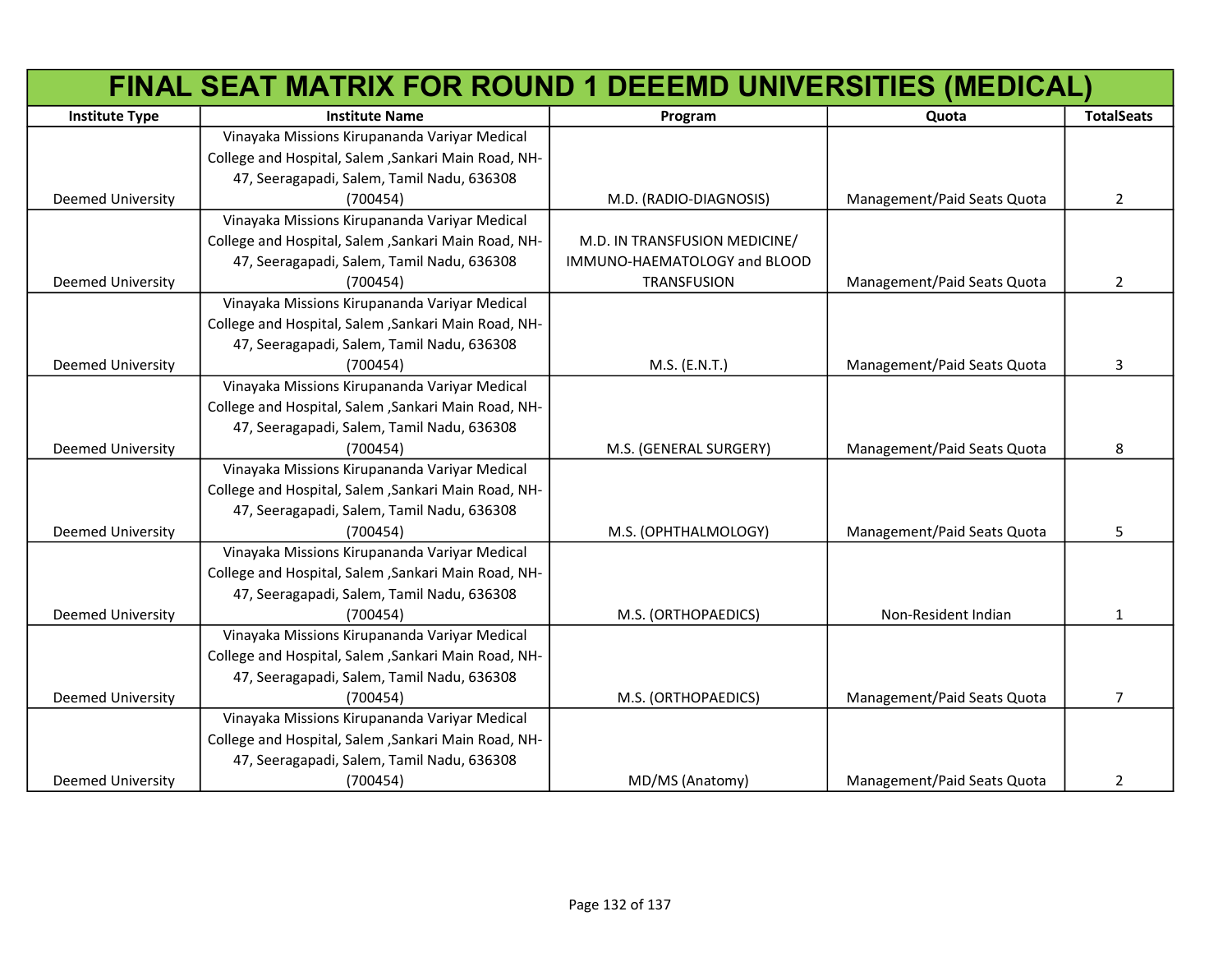|                          | FINAL SEAT MATRIX FOR ROUND 1 DEEEMD UNIVERSITIES (MEDICAL) |                                       |                             |                   |
|--------------------------|-------------------------------------------------------------|---------------------------------------|-----------------------------|-------------------|
| <b>Institute Type</b>    | <b>Institute Name</b>                                       | Program                               | Quota                       | <b>TotalSeats</b> |
|                          | VINAYAKA MISSIONS MEDICAL COLLEGE AND                       |                                       |                             |                   |
|                          | HOSPITAL, KARAIKAL, KEEZHAKASAKUDIMEDU,                     |                                       |                             |                   |
|                          | KOTTUCHERRY (POST), KARAIKAL, UT of                         |                                       |                             |                   |
| <b>Deemed University</b> | PUDUCHERRY, Puducherry, 609609 (700458)                     | M.D. (ANAESTHESIOLOGY)                | Management/Paid Seats Quota | 6                 |
|                          | VINAYAKA MISSIONS MEDICAL COLLEGE AND                       |                                       |                             |                   |
|                          | HOSPITAL, KARAIKAL, KEEZHAKASAKUDIMEDU,                     |                                       |                             |                   |
|                          | KOTTUCHERRY (POST), KARAIKAL, UT of                         |                                       |                             |                   |
| <b>Deemed University</b> | PUDUCHERRY, Puducherry, 609609 (700458)                     | M.D. (BIOCHEMISTRY)                   | Management/Paid Seats Quota | $\overline{2}$    |
|                          | VINAYAKA MISSIONS MEDICAL COLLEGE AND                       |                                       |                             |                   |
|                          | HOSPITAL, KARAIKAL, KEEZHAKASAKUDIMEDU,                     | M.D. (DERM., VENE. and LEPROSY)/      |                             |                   |
|                          | KOTTUCHERRY (POST), KARAIKAL, UT of                         | (DERMATOLOGY)/(SKIN and VENEREAL      |                             |                   |
| <b>Deemed University</b> | PUDUCHERRY, Puducherry, 609609 (700458)                     | DISEASES)/(VENEREOLOGY)               | Non-Resident Indian         | $\mathbf{2}$      |
|                          | VINAYAKA MISSIONS MEDICAL COLLEGE AND                       |                                       |                             |                   |
|                          | HOSPITAL, KARAIKAL, KEEZHAKASAKUDIMEDU,                     | M.D. (DERM., VENE. and LEPROSY)/      |                             |                   |
|                          | KOTTUCHERRY (POST), KARAIKAL, UT of                         | (DERMATOLOGY)/(SKIN and VENEREAL      |                             |                   |
| <b>Deemed University</b> | PUDUCHERRY, Puducherry, 609609 (700458)                     | DISEASES)/(VENEREOLOGY)               | Management/Paid Seats Quota | 3                 |
|                          | VINAYAKA MISSIONS MEDICAL COLLEGE AND                       |                                       |                             |                   |
|                          | HOSPITAL, KARAIKAL, KEEZHAKASAKUDIMEDU,                     |                                       |                             |                   |
|                          | KOTTUCHERRY (POST), KARAIKAL, UT of                         |                                       |                             |                   |
| <b>Deemed University</b> | PUDUCHERRY, Puducherry, 609609 (700458)                     | M.D. (GENERAL MEDICINE)               | Non-Resident Indian         | $\mathbf{1}$      |
|                          | VINAYAKA MISSIONS MEDICAL COLLEGE AND                       |                                       |                             |                   |
|                          | HOSPITAL, KARAIKAL, KEEZHAKASAKUDIMEDU,                     |                                       |                             |                   |
|                          | KOTTUCHERRY (POST), KARAIKAL, UT of                         |                                       |                             |                   |
| <b>Deemed University</b> | PUDUCHERRY, Puducherry, 609609 (700458)                     | M.D. (GENERAL MEDICINE)               | Management/Paid Seats Quota | $\overline{7}$    |
|                          | VINAYAKA MISSIONS MEDICAL COLLEGE AND                       |                                       |                             |                   |
|                          | HOSPITAL, KARAIKAL, KEEZHAKASAKUDIMEDU,                     |                                       |                             |                   |
|                          | KOTTUCHERRY (POST), KARAIKAL, UT of                         | M.D. (Obst. and Gynae)/MS (Obstetrics |                             |                   |
| <b>Deemed University</b> | PUDUCHERRY, Puducherry, 609609 (700458)                     | and Gynaecology)                      | Non-Resident Indian         | $\overline{2}$    |
|                          | VINAYAKA MISSIONS MEDICAL COLLEGE AND                       |                                       |                             |                   |
|                          | HOSPITAL, KARAIKAL, KEEZHAKASAKUDIMEDU,                     |                                       |                             |                   |
|                          | KOTTUCHERRY (POST), KARAIKAL, UT of                         | M.D. (Obst. and Gynae)/MS (Obstetrics |                             |                   |
| <b>Deemed University</b> | PUDUCHERRY, Puducherry, 609609 (700458)                     | and Gynaecology)                      | Management/Paid Seats Quota | 2                 |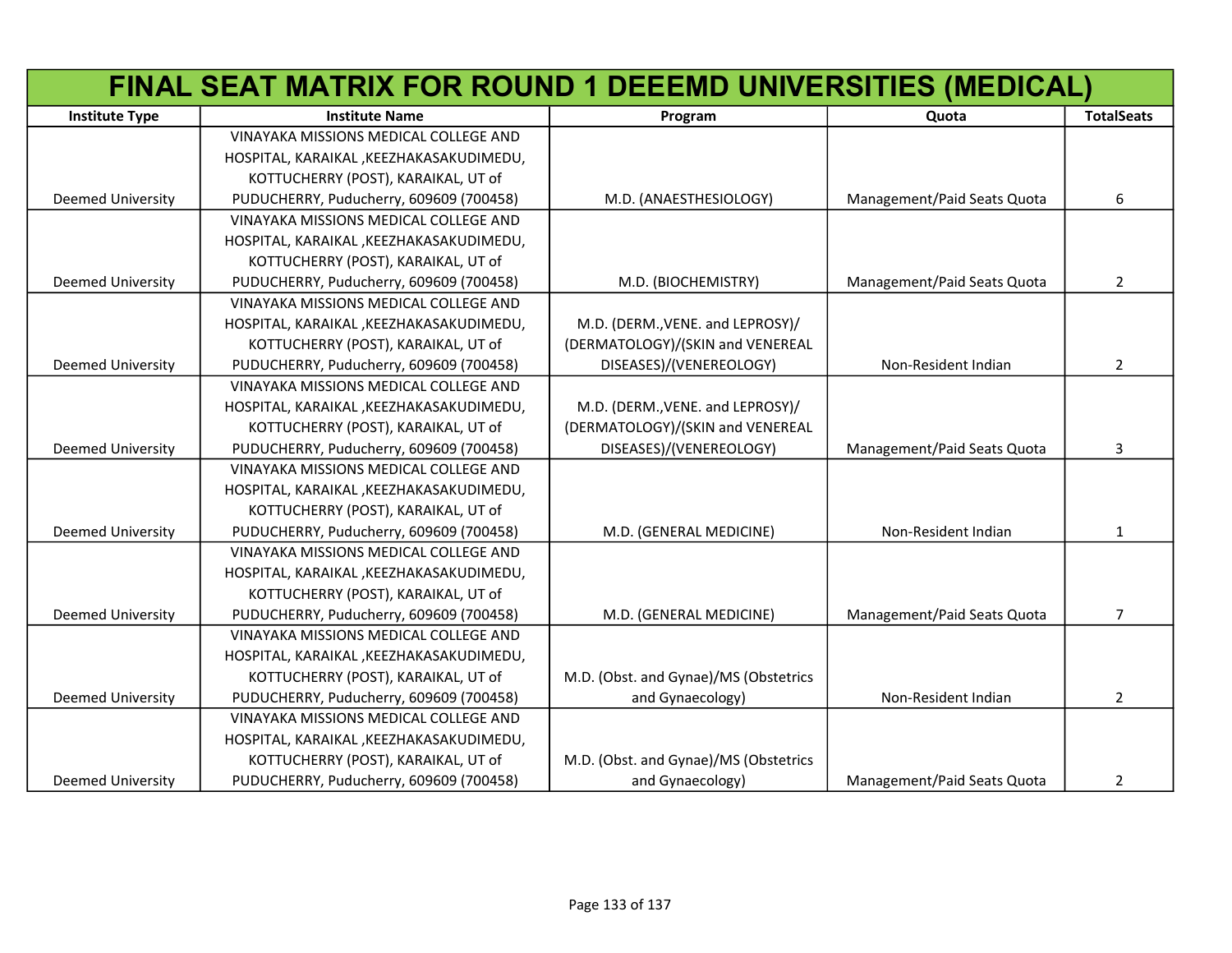|                          | FINAL SEAT MATRIX FOR ROUND 1 DEEEMD UNIVERSITIES (MEDICAL) |                               |                             |                   |
|--------------------------|-------------------------------------------------------------|-------------------------------|-----------------------------|-------------------|
| <b>Institute Type</b>    | <b>Institute Name</b>                                       | Program                       | Quota                       | <b>TotalSeats</b> |
|                          | VINAYAKA MISSIONS MEDICAL COLLEGE AND                       |                               |                             |                   |
|                          | HOSPITAL, KARAIKAL, KEEZHAKASAKUDIMEDU,                     |                               |                             |                   |
|                          | KOTTUCHERRY (POST), KARAIKAL, UT of                         |                               |                             |                   |
| <b>Deemed University</b> | PUDUCHERRY, Puducherry, 609609 (700458)                     | M.D. (PAEDIATRICS)            | Non-Resident Indian         | $\mathbf{1}$      |
|                          | VINAYAKA MISSIONS MEDICAL COLLEGE AND                       |                               |                             |                   |
|                          | HOSPITAL, KARAIKAL, KEEZHAKASAKUDIMEDU,                     |                               |                             |                   |
|                          | KOTTUCHERRY (POST), KARAIKAL, UT of                         |                               |                             |                   |
| <b>Deemed University</b> | PUDUCHERRY, Puducherry, 609609 (700458)                     | M.D. (PAEDIATRICS)            | Management/Paid Seats Quota | 4                 |
|                          | VINAYAKA MISSIONS MEDICAL COLLEGE AND                       |                               |                             |                   |
|                          | HOSPITAL, KARAIKAL, KEEZHAKASAKUDIMEDU,                     |                               |                             |                   |
|                          | KOTTUCHERRY (POST), KARAIKAL, UT of                         |                               |                             |                   |
| <b>Deemed University</b> | PUDUCHERRY, Puducherry, 609609 (700458)                     | M.D. (PATHOLOGY)              | Management/Paid Seats Quota | 4                 |
|                          | VINAYAKA MISSIONS MEDICAL COLLEGE AND                       |                               |                             |                   |
|                          | HOSPITAL, KARAIKAL, KEEZHAKASAKUDIMEDU,                     |                               |                             |                   |
|                          | KOTTUCHERRY (POST), KARAIKAL, UT of                         | M.D. (PREVENTIVE and SOCIAL   |                             |                   |
| <b>Deemed University</b> | PUDUCHERRY, Puducherry, 609609 (700458)                     | MEDICINE)/ COMMUNITY MEDICINE | Management/Paid Seats Quota | $\overline{2}$    |
|                          | VINAYAKA MISSIONS MEDICAL COLLEGE AND                       |                               |                             |                   |
|                          | HOSPITAL, KARAIKAL, KEEZHAKASAKUDIMEDU,                     |                               |                             |                   |
|                          | KOTTUCHERRY (POST), KARAIKAL, UT of                         |                               |                             |                   |
| <b>Deemed University</b> | PUDUCHERRY, Puducherry, 609609 (700458)                     | M.D. (PSYCHIATRY)             | Management/Paid Seats Quota | $\overline{2}$    |
|                          | VINAYAKA MISSIONS MEDICAL COLLEGE AND                       |                               |                             |                   |
|                          | HOSPITAL, KARAIKAL, KEEZHAKASAKUDIMEDU,                     |                               |                             |                   |
|                          | KOTTUCHERRY (POST), KARAIKAL, UT of                         |                               |                             |                   |
| <b>Deemed University</b> | PUDUCHERRY, Puducherry, 609609 (700458)                     | M.D. (RADIO-DIAGNOSIS)        | Non-Resident Indian         | $\overline{2}$    |
|                          | VINAYAKA MISSIONS MEDICAL COLLEGE AND                       |                               |                             |                   |
|                          | HOSPITAL, KARAIKAL, KEEZHAKASAKUDIMEDU,                     |                               |                             |                   |
|                          | KOTTUCHERRY (POST), KARAIKAL, UT of                         |                               |                             |                   |
| <b>Deemed University</b> | PUDUCHERRY, Puducherry, 609609 (700458)                     | M.D. (RADIO-DIAGNOSIS)        | Management/Paid Seats Quota | $\overline{2}$    |
|                          | VINAYAKA MISSIONS MEDICAL COLLEGE AND                       |                               |                             |                   |
|                          | HOSPITAL, KARAIKAL, KEEZHAKASAKUDIMEDU,                     |                               |                             |                   |
|                          | KOTTUCHERRY (POST), KARAIKAL, UT of                         |                               |                             |                   |
| <b>Deemed University</b> | PUDUCHERRY, Puducherry, 609609 (700458)                     | M.S. (E.N.T.)                 | Management/Paid Seats Quota | 3                 |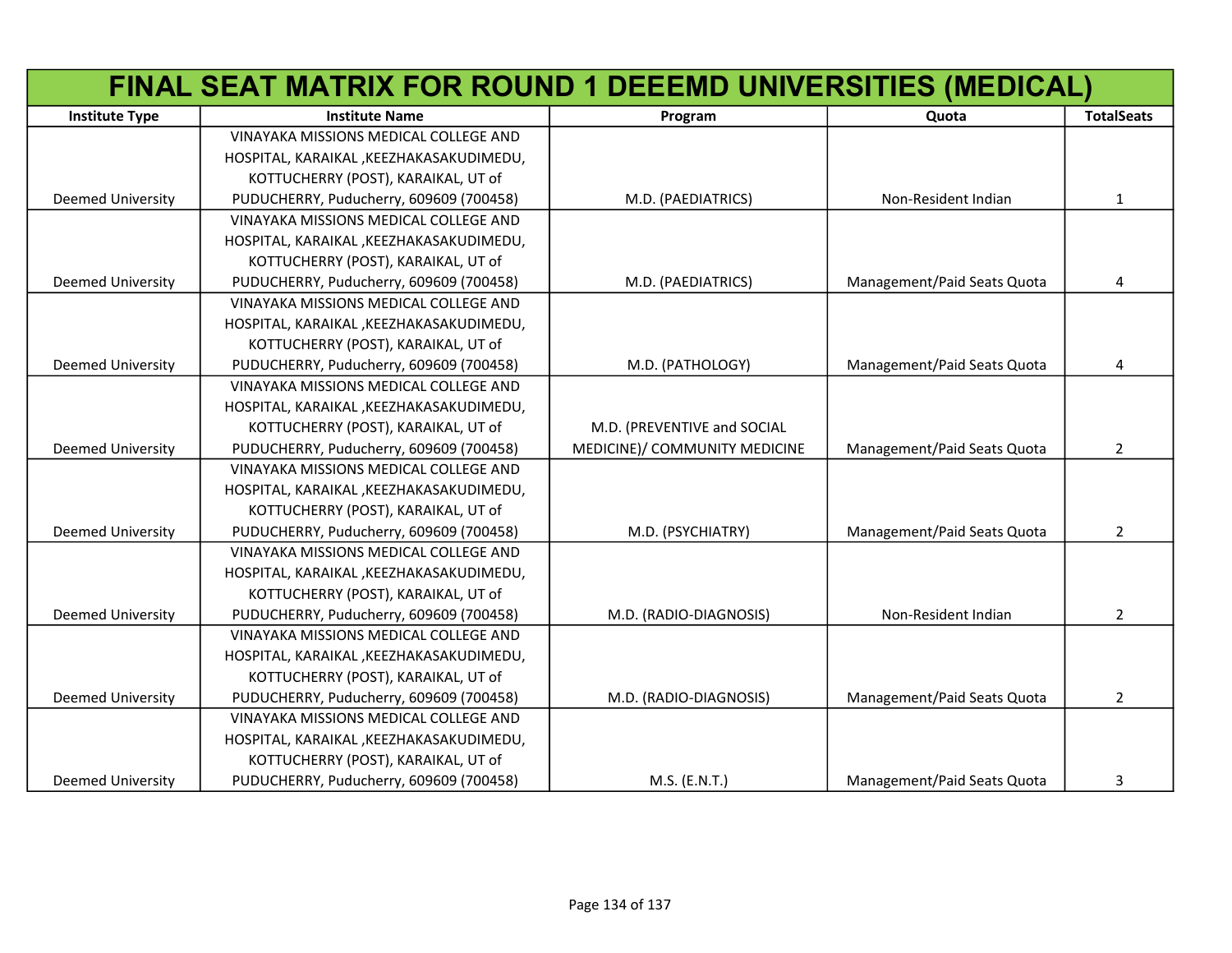| FINAL SEAT MATRIX FOR ROUND 1 DEEEMD UNIVERSITIES (MEDICAL) |                                            |                                  |                              |                   |
|-------------------------------------------------------------|--------------------------------------------|----------------------------------|------------------------------|-------------------|
| <b>Institute Type</b>                                       | <b>Institute Name</b>                      | Program                          | Quota                        | <b>TotalSeats</b> |
|                                                             | VINAYAKA MISSIONS MEDICAL COLLEGE AND      |                                  |                              |                   |
|                                                             | HOSPITAL, KARAIKAL, KEEZHAKASAKUDIMEDU,    |                                  |                              |                   |
|                                                             | KOTTUCHERRY (POST), KARAIKAL, UT of        |                                  |                              |                   |
| <b>Deemed University</b>                                    | PUDUCHERRY, Puducherry, 609609 (700458)    | M.S. (GENERAL SURGERY)           | Management/Paid Seats Quota  | 4                 |
|                                                             | VINAYAKA MISSIONS MEDICAL COLLEGE AND      |                                  |                              |                   |
|                                                             | HOSPITAL, KARAIKAL, KEEZHAKASAKUDIMEDU,    |                                  |                              |                   |
|                                                             | KOTTUCHERRY (POST), KARAIKAL, UT of        |                                  |                              |                   |
| <b>Deemed University</b>                                    | PUDUCHERRY, Puducherry, 609609 (700458)    | M.S. (OPHTHALMOLOGY)             | Management/Paid Seats Quota  | $\overline{2}$    |
|                                                             | VINAYAKA MISSIONS MEDICAL COLLEGE AND      |                                  |                              |                   |
|                                                             | HOSPITAL, KARAIKAL, KEEZHAKASAKUDIMEDU,    |                                  |                              |                   |
|                                                             | KOTTUCHERRY (POST), KARAIKAL, UT of        |                                  |                              |                   |
| <b>Deemed University</b>                                    | PUDUCHERRY, Puducherry, 609609 (700458)    | M.S. (ORTHOPAEDICS)              | Management/Paid Seats Quota  | 4                 |
|                                                             | Yenepoya Medical College, Yenepoya Medical |                                  |                              |                   |
| <b>Deemed University</b>                                    | College, Karnataka, 575018 (700430)        | M.D. (ANAESTHESIOLOGY)           | Muslim Minority Quota        | 3                 |
|                                                             | Yenepoya Medical College, Yenepoya Medical |                                  |                              |                   |
| <b>Deemed University</b>                                    | College, Karnataka, 575018 (700430)        | M.D. (ANAESTHESIOLOGY)           | Management/Paid Seats Quota  | 5                 |
|                                                             | Yenepoya Medical College, Yenepoya Medical |                                  |                              |                   |
| <b>Deemed University</b>                                    | College, Karnataka, 575018 (700430)        | M.D. (BIOCHEMISTRY)              | Management/Paid Seats Quota  | 1                 |
|                                                             |                                            | M.D. (DERM., VENE. and LEPROSY)/ |                              |                   |
|                                                             | Yenepoya Medical College, Yenepoya Medical | (DERMATOLOGY)/(SKIN and VENEREAL |                              |                   |
| <b>Deemed University</b>                                    | College, Karnataka, 575018 (700430)        | DISEASES)/(VENEREOLOGY)          | <b>Muslim Minority Quota</b> | $\mathbf{1}$      |
|                                                             |                                            |                                  |                              |                   |
|                                                             |                                            | M.D. (DERM., VENE. and LEPROSY)/ |                              |                   |
|                                                             | Yenepoya Medical College, Yenepoya Medical | (DERMATOLOGY)/(SKIN and VENEREAL |                              |                   |
| <b>Deemed University</b>                                    | College, Karnataka, 575018 (700430)        | DISEASES)/(VENEREOLOGY)          | Non-Resident Indian          | $\overline{2}$    |
|                                                             |                                            |                                  |                              |                   |
|                                                             |                                            | M.D. (DERM., VENE. and LEPROSY)/ |                              |                   |
|                                                             | Yenepoya Medical College, Yenepoya Medical | (DERMATOLOGY)/(SKIN and VENEREAL |                              |                   |
| Deemed University                                           | College, Karnataka, 575018 (700430)        | DISEASES)/(VENEREOLOGY)          | Management/Paid Seats Quota  | $\mathbf{1}$      |
|                                                             | Yenepoya Medical College, Yenepoya Medical |                                  |                              |                   |
| Deemed University                                           | College, Karnataka, 575018 (700430)        | M.D. (FORENSIC MEDICINE)         | Management/Paid Seats Quota  | $\overline{2}$    |
|                                                             | Yenepoya Medical College, Yenepoya Medical |                                  |                              |                   |
| <b>Deemed University</b>                                    | College, Karnataka, 575018 (700430)        | M.D. (GENERAL MEDICINE)          | <b>Muslim Minority Quota</b> | 3                 |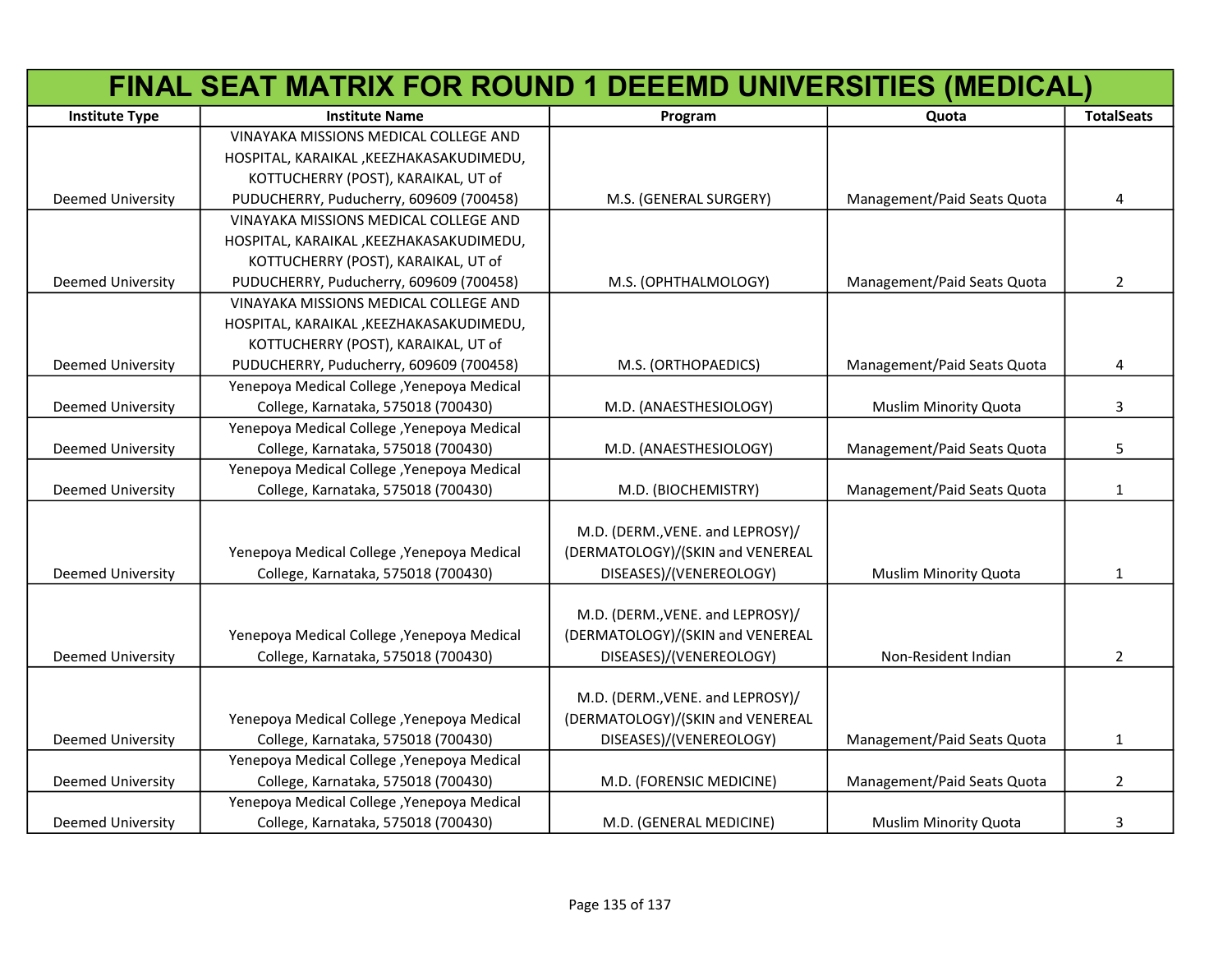|                          | FINAL SEAT MATRIX FOR ROUND 1 DEEEMD UNIVERSITIES (MEDICAL) |                                       |                              |                   |
|--------------------------|-------------------------------------------------------------|---------------------------------------|------------------------------|-------------------|
| <b>Institute Type</b>    | <b>Institute Name</b>                                       | Program                               | Quota                        | <b>TotalSeats</b> |
|                          | Yenepoya Medical College, Yenepoya Medical                  |                                       |                              |                   |
| Deemed University        | College, Karnataka, 575018 (700430)                         | M.D. (GENERAL MEDICINE)               | Non-Resident Indian          | $\overline{2}$    |
|                          | Yenepoya Medical College, Yenepoya Medical                  |                                       |                              |                   |
| Deemed University        | College, Karnataka, 575018 (700430)                         | M.D. (GENERAL MEDICINE)               | Management/Paid Seats Quota  | $\overline{7}$    |
|                          | Yenepoya Medical College, Yenepoya Medical                  |                                       |                              |                   |
| <b>Deemed University</b> | College, Karnataka, 575018 (700430)                         | M.D. (MICROBIOLOGY)                   | Management/Paid Seats Quota  | $\overline{2}$    |
|                          | Yenepoya Medical College, Yenepoya Medical                  | M.D. (Obst. and Gynae)/MS (Obstetrics |                              |                   |
| <b>Deemed University</b> | College, Karnataka, 575018 (700430)                         | and Gynaecology)                      | <b>Muslim Minority Quota</b> | $\overline{2}$    |
|                          | Yenepoya Medical College, Yenepoya Medical                  | M.D. (Obst. and Gynae)/MS (Obstetrics |                              |                   |
| Deemed University        | College, Karnataka, 575018 (700430)                         | and Gynaecology)                      | Non-Resident Indian          | $\overline{2}$    |
|                          | Yenepoya Medical College, Yenepoya Medical                  | M.D. (Obst. and Gynae)/MS (Obstetrics |                              |                   |
| Deemed University        | College, Karnataka, 575018 (700430)                         | and Gynaecology)                      | Management/Paid Seats Quota  | $\overline{2}$    |
|                          | Yenepoya Medical College, Yenepoya Medical                  |                                       |                              |                   |
| <b>Deemed University</b> | College, Karnataka, 575018 (700430)                         | M.D. (PAEDIATRICS)                    | <b>Muslim Minority Quota</b> | $\mathbf{1}$      |
|                          | Yenepoya Medical College, Yenepoya Medical                  |                                       |                              |                   |
| <b>Deemed University</b> | College, Karnataka, 575018 (700430)                         | M.D. (PAEDIATRICS)                    | Non-Resident Indian          | $\overline{2}$    |
|                          | Yenepoya Medical College, Yenepoya Medical                  |                                       |                              |                   |
| Deemed University        | College, Karnataka, 575018 (700430)                         | M.D. (PAEDIATRICS)                    | Management/Paid Seats Quota  | 1                 |
|                          | Yenepoya Medical College, Yenepoya Medical                  |                                       |                              |                   |
| <b>Deemed University</b> | College, Karnataka, 575018 (700430)                         | M.D. (PATHOLOGY)                      | <b>Muslim Minority Quota</b> | $\overline{2}$    |
|                          | Yenepoya Medical College, Yenepoya Medical                  |                                       |                              |                   |
| <b>Deemed University</b> | College, Karnataka, 575018 (700430)                         | M.D. (PATHOLOGY)                      | Management/Paid Seats Quota  | 6                 |
|                          | Yenepoya Medical College, Yenepoya Medical                  |                                       |                              |                   |
| <b>Deemed University</b> | College, Karnataka, 575018 (700430)                         | M.D. (PHARMACOLOGY)                   | Management/Paid Seats Quota  | $\overline{2}$    |
|                          | Yenepoya Medical College, Yenepoya Medical                  |                                       |                              |                   |
| Deemed University        | College, Karnataka, 575018 (700430)                         | M.D. (PHYSIOLOGY)                     | Management/Paid Seats Quota  | $\mathbf{1}$      |
|                          | Yenepoya Medical College, Yenepoya Medical                  | M.D. (PREVENTIVE and SOCIAL           |                              |                   |
| <b>Deemed University</b> | College, Karnataka, 575018 (700430)                         | MEDICINE)/ COMMUNITY MEDICINE         | Management/Paid Seats Quota  | 3                 |
|                          | Yenepoya Medical College, Yenepoya Medical                  |                                       |                              |                   |
| <b>Deemed University</b> | College, Karnataka, 575018 (700430)                         | M.D. (PSYCHIATRY)                     | <b>Muslim Minority Quota</b> | $\mathbf{1}$      |
|                          | Yenepoya Medical College, Yenepoya Medical                  |                                       |                              |                   |
| Deemed University        | College, Karnataka, 575018 (700430)                         | M.D. (PSYCHIATRY)                     | Management/Paid Seats Quota  | $\overline{2}$    |
|                          | Yenepoya Medical College, Yenepoya Medical                  |                                       |                              |                   |
| <b>Deemed University</b> | College, Karnataka, 575018 (700430)                         | M.D. (RADIO-DIAGNOSIS)                | <b>Muslim Minority Quota</b> | $\mathbf{1}$      |